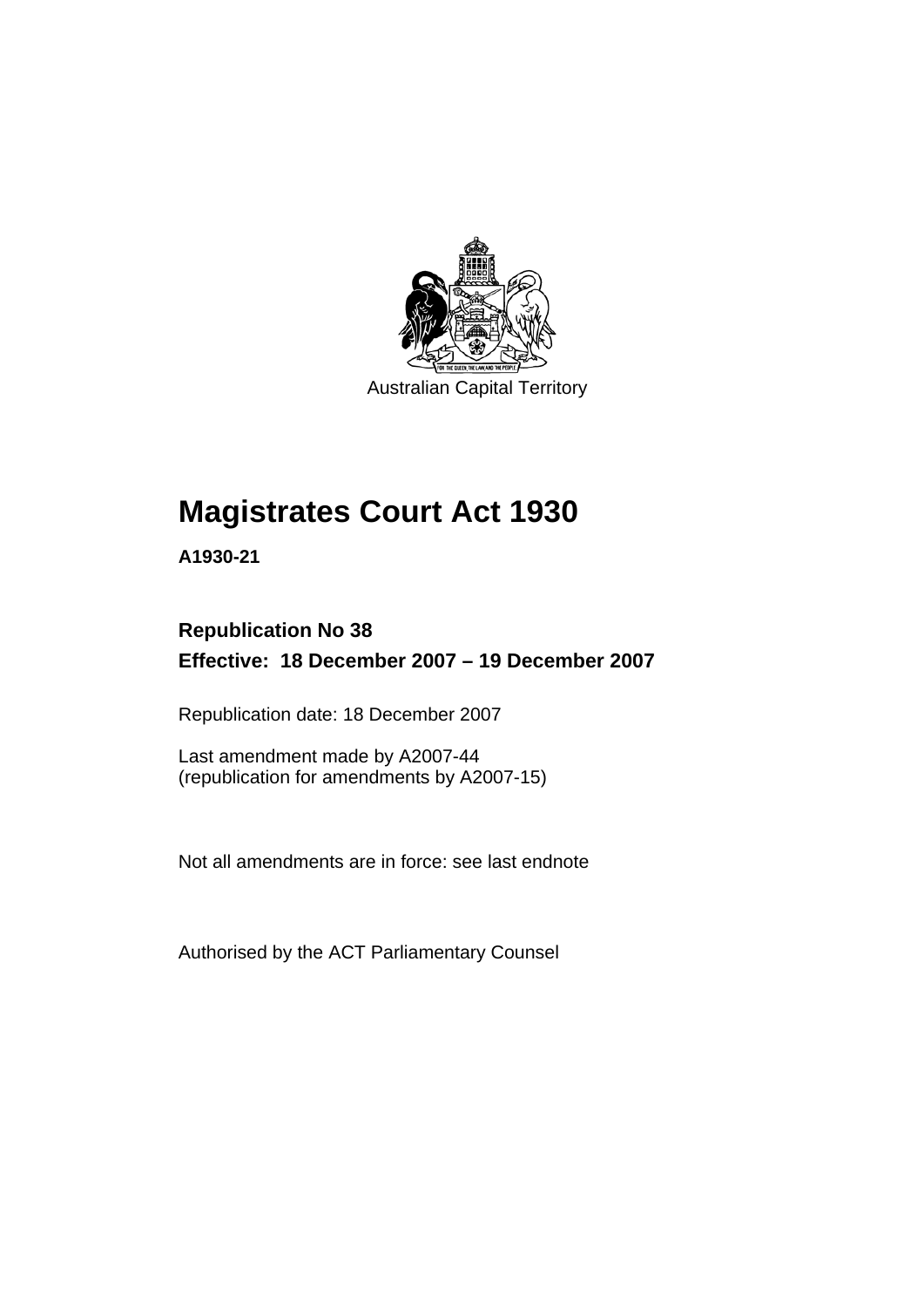#### **About this republication**

#### **The republished law**

This is a republication of the *Magistrates Court Act 1930* (including any amendment made under the *Legislation Act 2001*, part 11.3 (Editorial changes)) as in force on 18 December 2007*.*  It also includes any amendment, repeal or expiry affecting the republished law to 18 December 2007.

The legislation history and amendment history of the republished law are set out in endnotes 3 and 4.

#### **Kinds of republications**

The Parliamentary Counsel's Office prepares 2 kinds of republications of ACT laws (see the ACT legislation register at www.legislation.act.gov.au):

- authorised republications to which the *Legislation Act 2001* applies
- unauthorised republications.

The status of this republication appears on the bottom of each page.

#### **Editorial changes**

The *Legislation Act 2001*, part 11.3 authorises the Parliamentary Counsel to make editorial amendments and other changes of a formal nature when preparing a law for republication. Editorial changes do not change the effect of the law, but have effect as if they had been made by an Act commencing on the republication date (see *Legislation Act 2001*, s 115 and s 117). The changes are made if the Parliamentary Counsel considers they are desirable to bring the law into line, or more closely into line, with current legislative drafting practice.

This republication does not include amendments made under part 11.3 (see endnote 1).

#### **Uncommenced provisions and amendments**

If a provision of the republished law has not commenced or is affected by an uncommenced amendment, the symbol  $\mathbf{U}$  appears immediately before the provision heading. The text of the uncommenced provision  $\overline{or}$  amendment appears only in the last endnote.

#### **Modifications**

If a provision of the republished law is affected by a current modification, the symbol  $\mathbf{M}$ appears immediately before the provision heading. The text of the modifying provision appears in the endnotes. For the legal status of modifications, see *Legislation Act 2001*, section 95.

#### **Penalties**

The value of a penalty unit for an offence against this republished law at the republication date is—

- (a) if the person charged is an individual—\$100; or
- (b) if the person charged is a corporation—\$500.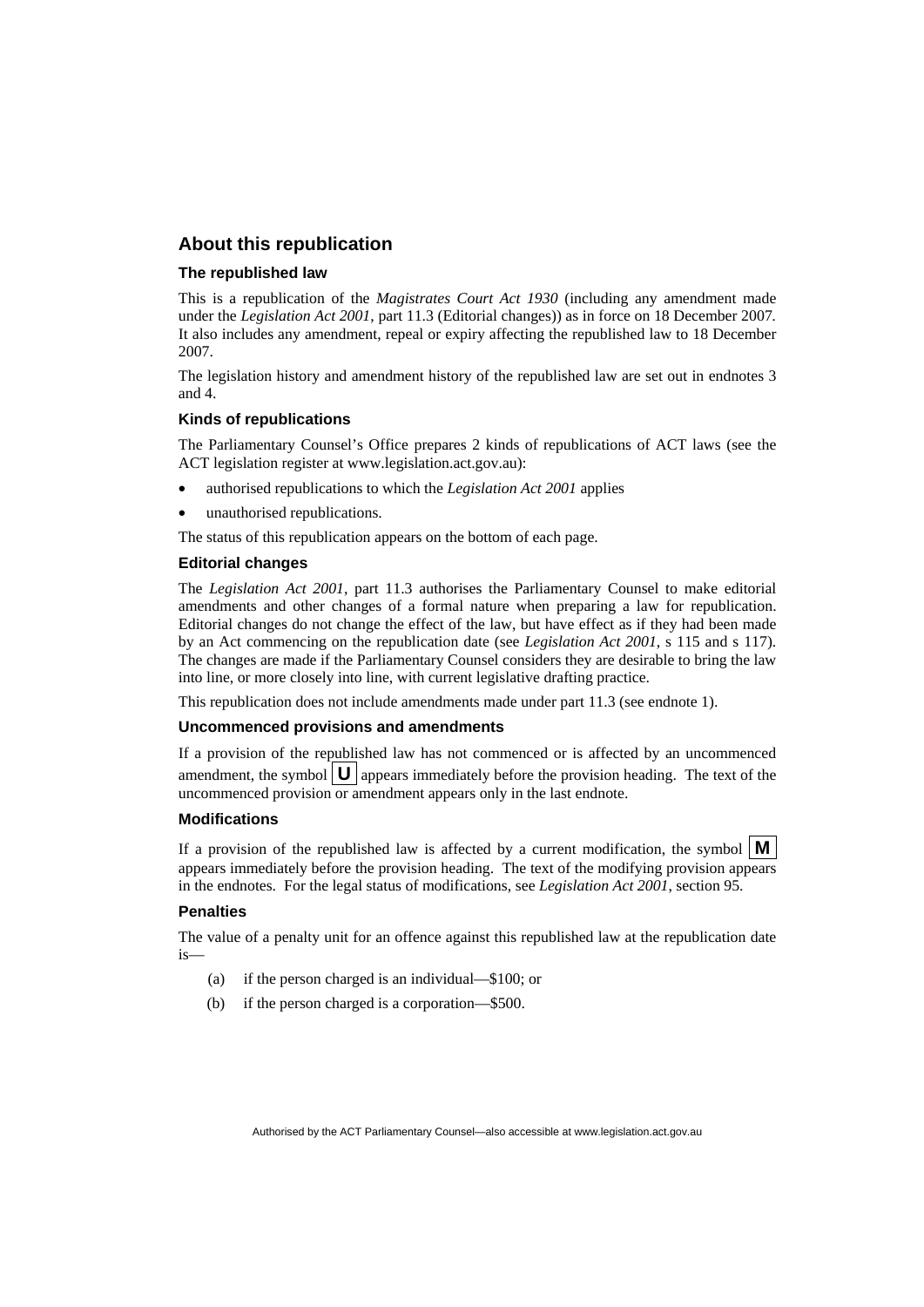

# **Magistrates Court Act 1930**

# **Contents**

|                                          | Page                                 |
|------------------------------------------|--------------------------------------|
| <b>Preliminary</b>                       |                                      |
| Name of Act                              | 2                                    |
| Dictionary                               | $\overline{2}$                       |
| <b>Notes</b>                             | 2                                    |
| <b>Magistrates Court and magistrates</b> |                                      |
| The court                                |                                      |
| Constitution of court                    | 3                                    |
| Arrangement of court business            | 4                                    |
|                                          | <b>Chapter 1</b><br><b>Chapter 2</b> |

| R38      | Magistrates Court Act 1930   | contents 1 |
|----------|------------------------------|------------|
| 18/12/07 | Effective: 18/12/07-19/12/07 |            |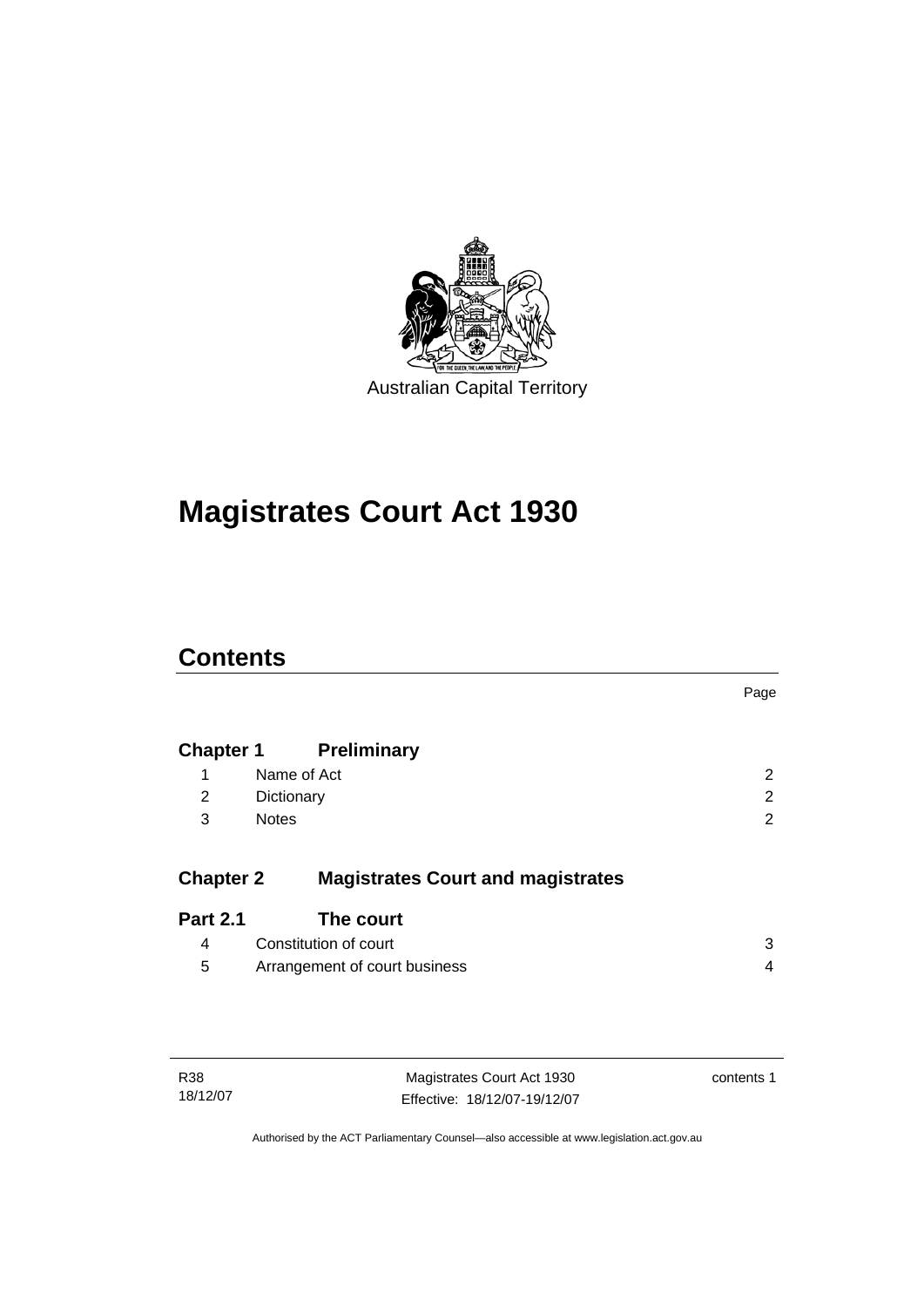#### **Contents**

|                                                                |                                                             | Page           |
|----------------------------------------------------------------|-------------------------------------------------------------|----------------|
| <b>Part 2.2</b><br>Appointment and jurisdiction of magistrates |                                                             |                |
| Division 2.2.1                                                 | Magistrates other than special magistrates                  |                |
| 6                                                              | Meaning of magistrate in div 2.2.1                          | 5              |
| $\overline{7}$                                                 | Appointment of Chief Magistrate and other magistrates       | 5              |
| 7A                                                             | Eligibility for appointment as magistrate                   | 5              |
| 7B                                                             | Seniority of magistrates                                    | 6              |
| 7C                                                             | Conditions of appointment of magistrates                    | 6              |
| 7D                                                             | Term of appointment of magistrates                          | 6              |
| 7E                                                             | <b>Acting Chief Magistrate</b>                              | 6              |
| 7F                                                             | Retirement                                                  | $\overline{7}$ |
| 7G                                                             | Magistrates not to do other work                            | $\overline{7}$ |
| 7H                                                             | Rights of public servants                                   | $\overline{7}$ |
| Division 2.2.2                                                 | <b>Special magistrates</b>                                  |                |
| 8                                                              | Appointment of special magistrates                          | 8              |
| 8A                                                             | Term of appointment of special magistrates                  | 8              |
| 8B                                                             | Conditions of appointment of special magistrates            | 8              |
| <b>Division 2.2.3</b>                                          | <b>Registrar and other court officers</b>                   |                |
| 9                                                              | Appointment of registrar etc                                | 9              |
| 9Α                                                             | Staff assisting registrar                                   | 9              |
| 9B                                                             | Functions of registrar and deputy registrars                | 9              |
| Division 2.2.4                                                 | <b>Jurisdiction of magistrates</b>                          |                |
| 10P                                                            | Oath etc of office                                          | 10             |
| 11                                                             | Acts done beyond ACT                                        | 10             |
| 12                                                             | Acts by magistrate out of court etc                         | 10             |
| 13                                                             | Making of enforcement order after case decided              | 11             |
| 15                                                             | Process not invalid only because of death of magistrate etc | 11             |
| 16                                                             | Order instead of mandamus order                             | 11             |
| 17                                                             | Magistrates may exercise functions of justices of peace     | 11             |
| <b>Part 2.3</b>                                                | Protection of magistrates in execution of their<br>office   |                |
| <b>17A</b>                                                     | Magistrate sued for act not within jurisdiction             | 12             |

| Magistrates Court Act 1930<br>contents 2 |                              | R38      |
|------------------------------------------|------------------------------|----------|
|                                          | Effective: 18/12/07-19/12/07 | 18/12/07 |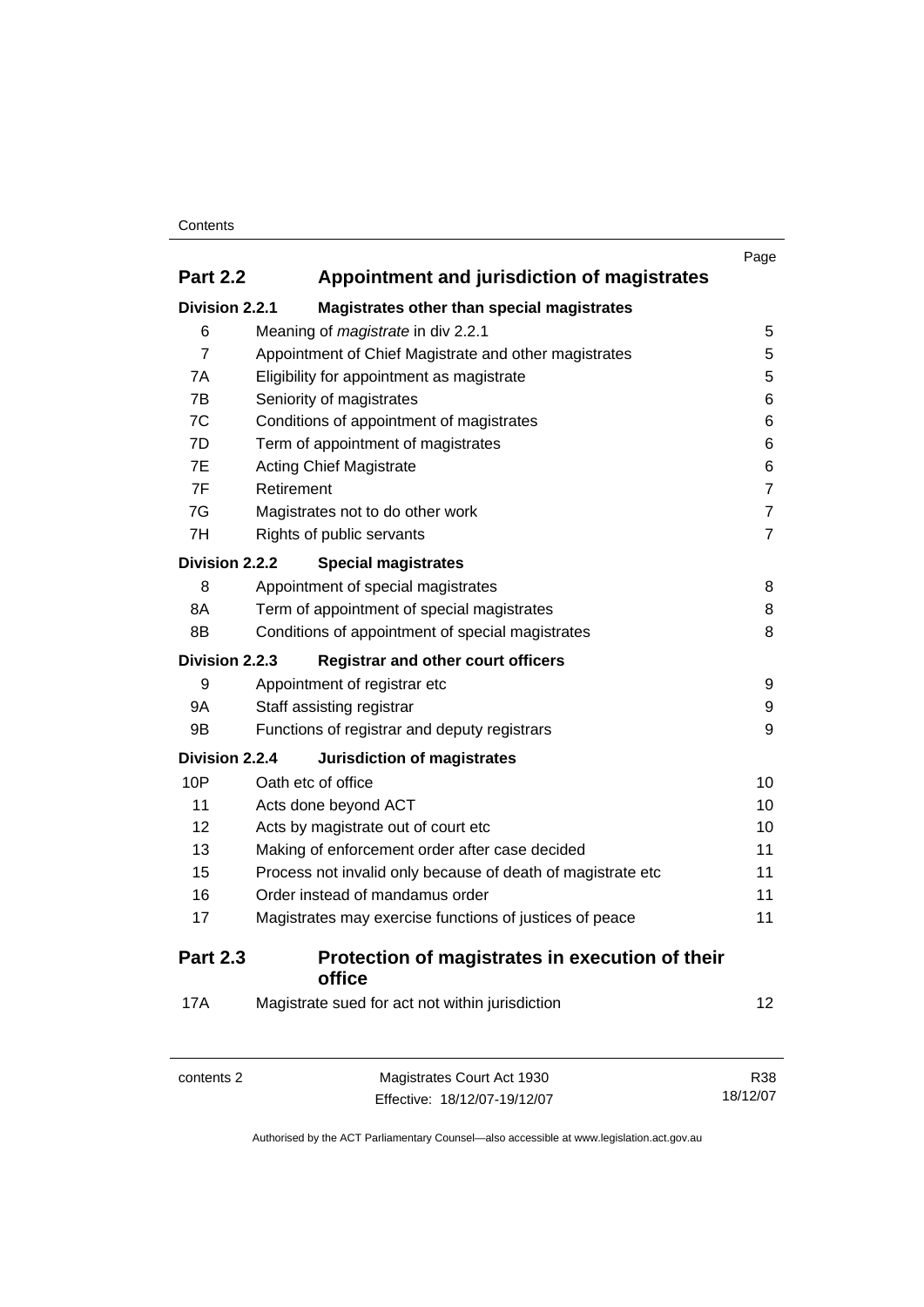| Contents |
|----------|
|----------|

|     |                                                                          | Page |
|-----|--------------------------------------------------------------------------|------|
| 17B | No action against magistrate after order nisi to quash conviction has    |      |
|     | been granted                                                             | 13   |
| 17C | Committal or enforcement order by magistrate on order of court           | 13   |
| 17D | No action for acts done under Supreme Court order                        | 13   |
| 17E | No action if proceeding confirmed on appeal                              | 13   |
| 17F | Actions in cases prohibited                                              | 14   |
| 17G | Payment into court                                                       | 14   |
| 17H | No action against magistrate for judicial acts in Magistrates Court      | 14   |
| 17I | Magistrate sued for acts within magistrate's jurisdiction only liable in |      |
|     | case of malice and absence of reasonable and probable cause              | 15   |
| 17J | Verdict for defendant                                                    | 15   |
| 17K | Damages                                                                  | 15   |

# **Chapter 3 Criminal proceedings**

| <b>Part 3.1</b> | <b>Preliminary</b>                                                                |    |
|-----------------|-----------------------------------------------------------------------------------|----|
| 18A             | Definitions for ch 3                                                              | 16 |
| <b>Part 3.2</b> | <b>Criminal jurisdiction</b>                                                      |    |
| 19              | Jurisdiction of court                                                             | 17 |
| 21              | Jurisdiction of court if defendant absent from ACT                                | 17 |
| 22              | Proceeding of court if it considers offence should be dealt with on<br>indictment | 17 |
| <b>Part 3.3</b> | <b>Beginning criminal proceedings</b>                                             |    |
| Division 3.3.1  | Beginning criminal proceedings-general                                            |    |
| 25              | Informations                                                                      | 18 |
| Division 3.3.2  | <b>Informations</b>                                                               |    |
| 26              | Laying of informations                                                            | 18 |
| 27              | Description of people and property and of offences                                | 18 |
| 28              | Power of court to amend information                                               | 18 |
| 29              | Court may adjourn hearing if amendment made                                       | 19 |
| 30              | Form of information                                                               | 19 |

| R38      | Magistrates Court Act 1930   | contents 3 |
|----------|------------------------------|------------|
| 18/12/07 | Effective: 18/12/07-19/12/07 |            |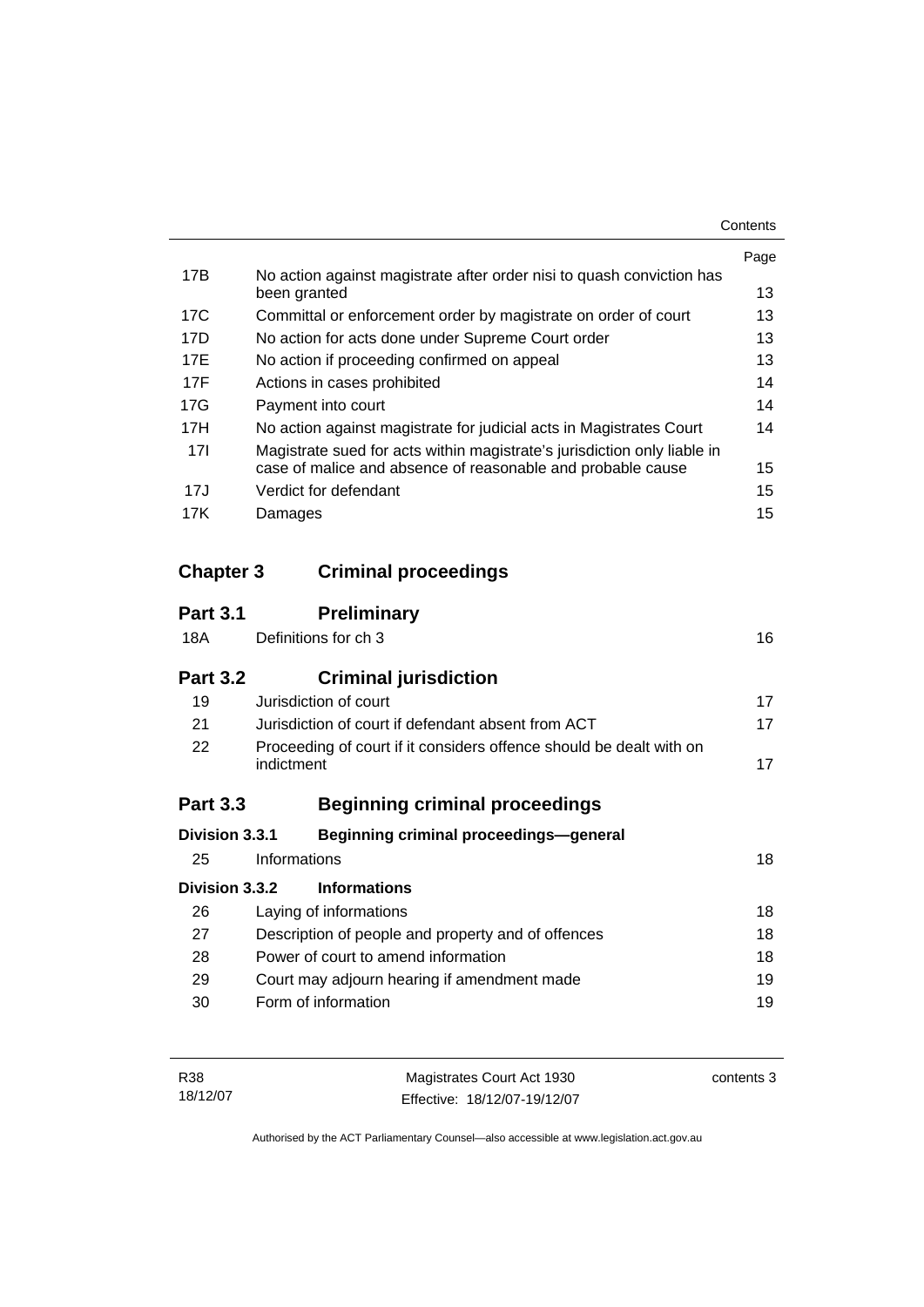#### **Contents**

|                 |                                                                  | Page     |
|-----------------|------------------------------------------------------------------|----------|
| Division 3.3.3  | <b>Summonses</b>                                                 |          |
| 37              | When magistrate may issue summons                                | 19       |
| 38              | Form of summons                                                  | 20       |
| 41              | Service of summons                                               | 20       |
| Division 3.3.4  | Warrants                                                         |          |
| 42              | Issue of warrant and summons                                     | 21       |
| 43              | Procedure on filing indictment                                   | 21       |
| 44              | Direction of warrant                                             | 22       |
| 45              | Any police officer may execute warrant                           | 23       |
| 47              | Form of arrest warrant                                           | 23       |
| 48              | Warrant to be in force till executed                             | 23       |
| 49              | Sunday warrants                                                  | 23       |
| <b>Part 3.4</b> | <b>Hearing of criminal proceedings</b>                           |          |
| Division 3.4.1  | Hearing of criminal proceedings-general                          |          |
| 53              | Conduct of case generally                                        | 24       |
| 54              | If both parties present in court to hear case                    | 24       |
| Division 3.4.2  | <b>Warrants for witnesses</b>                                    |          |
| 63              | Warrant to bring witness to court                                | 25       |
| 64              | Warrant in the first instance                                    | 25       |
| Division 3.4.3  | Remand                                                           |          |
| 70              | Remand of defendant                                              | 25       |
| 72              | Bringing remanded defendant before court                         | 26       |
| 72A             | Bail application hearings-audiovisual links                      | 27       |
| 72B             | Defendant's appearance in non-bail proceedings—audiovisual links | 27       |
| Division 3.4.4  | <b>Committal and recognisance</b>                                |          |
| 73A             | Extended application of div 3.4.4                                | 28       |
| 74              | Remand of defendant before decision                              | 28       |
| 75              | Remand of witness or defendant after decision                    | 28       |
| 76              | Witnesses may be discharged on recognisance                      | 29       |
| 77              | Recognisances                                                    | 29       |
| 78              | Issue of warrant for non-appearance                              | 29       |
| 79              | Recognisances taken out of court                                 | 29       |
| contents 4      | Magistrates Court Act 1930                                       | R38      |
|                 | Effective: 18/12/07-19/12/07                                     | 18/12/07 |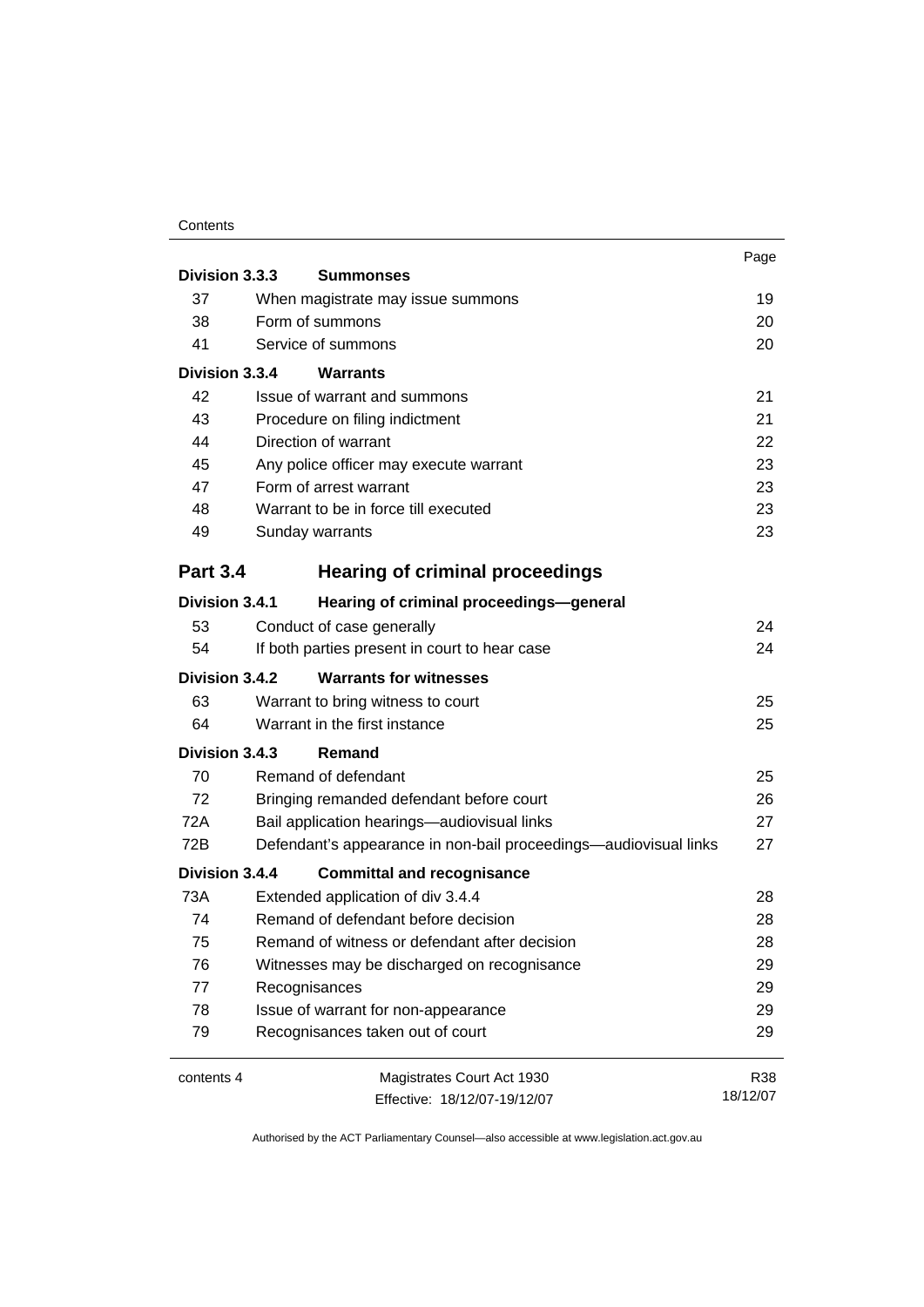|                 |                                                                             | Contents   |
|-----------------|-----------------------------------------------------------------------------|------------|
| 80              | Forfeited recognisances-how enforced                                        | Page<br>30 |
|                 |                                                                             |            |
| Division 3.4.5  | <b>Adjournment of criminal proceedings</b>                                  |            |
| 83              | Magistrate may adjourn court generally                                      | 30         |
| 84              | Particular cases may be adjourned                                           | 30         |
| 85              | Proceeding if either party not present at adjourned hearing                 | 31         |
| 86              | Proceeding if both parties present at adjourned hearing                     | 31         |
| 87              | Witness to attend adjourned etc hearing                                     | 31         |
| 88              | Postponement of hearing                                                     | 32         |
| <b>Part 3.5</b> | <b>Proceedings for indictable offences</b>                                  |            |
| Division 3.5.1  | <b>Preliminary</b>                                                          |            |
| 88A             | Meaning of jury in pt 3.5                                                   | 33         |
| Division 3.5.2  | Indictable offences-beginning of proceedings                                |            |
| 89              | Disobedience of summons                                                     | 33         |
| 89A             | Accused person may be excused from attendance before court                  | 34         |
| 90              | Procedure if informant proposes to tender written statements to court       | 35         |
| 90AA            | Written statements may be admitted in evidence                              |            |
| 90AB            | Preliminary examination if written statements not tendered                  | 39         |
| 90ABA           | Attendance not required under s 90AA or s 90AB if order made under s<br>89A | 40         |
| 90A             | Plea of guilty in committal proceeding                                      | 40         |
| 91              | Court may discharge accused                                                 | 43         |
| 92              | Proceeding if evidence sufficient to put accused on trial                   | 44         |
| 92A             | Committal for sentence for indictable offence tried summarily               | 45         |
| 92B             | Depositions as evidence                                                     | 45         |
| 93              | Admissions and confessions                                                  | 46         |
| Division 3.5.3  | Indictable offences-proceedings after hearing of<br>evidence                |            |
| 94              | Discharge or committal for trial                                            | 46         |
| 95              | Depositions of dead or absent people                                        | 46         |
| 96              | Evidence for defence                                                        | 47         |
| Division 3.5.4  | Indictable offences-costs                                                   |            |
| 97              | Discontinued proceeding                                                     | 47         |
| R38             | Magistrates Court Act 1930                                                  | contents 5 |
| 18/12/07        | Effective: 18/12/07-19/12/07                                                |            |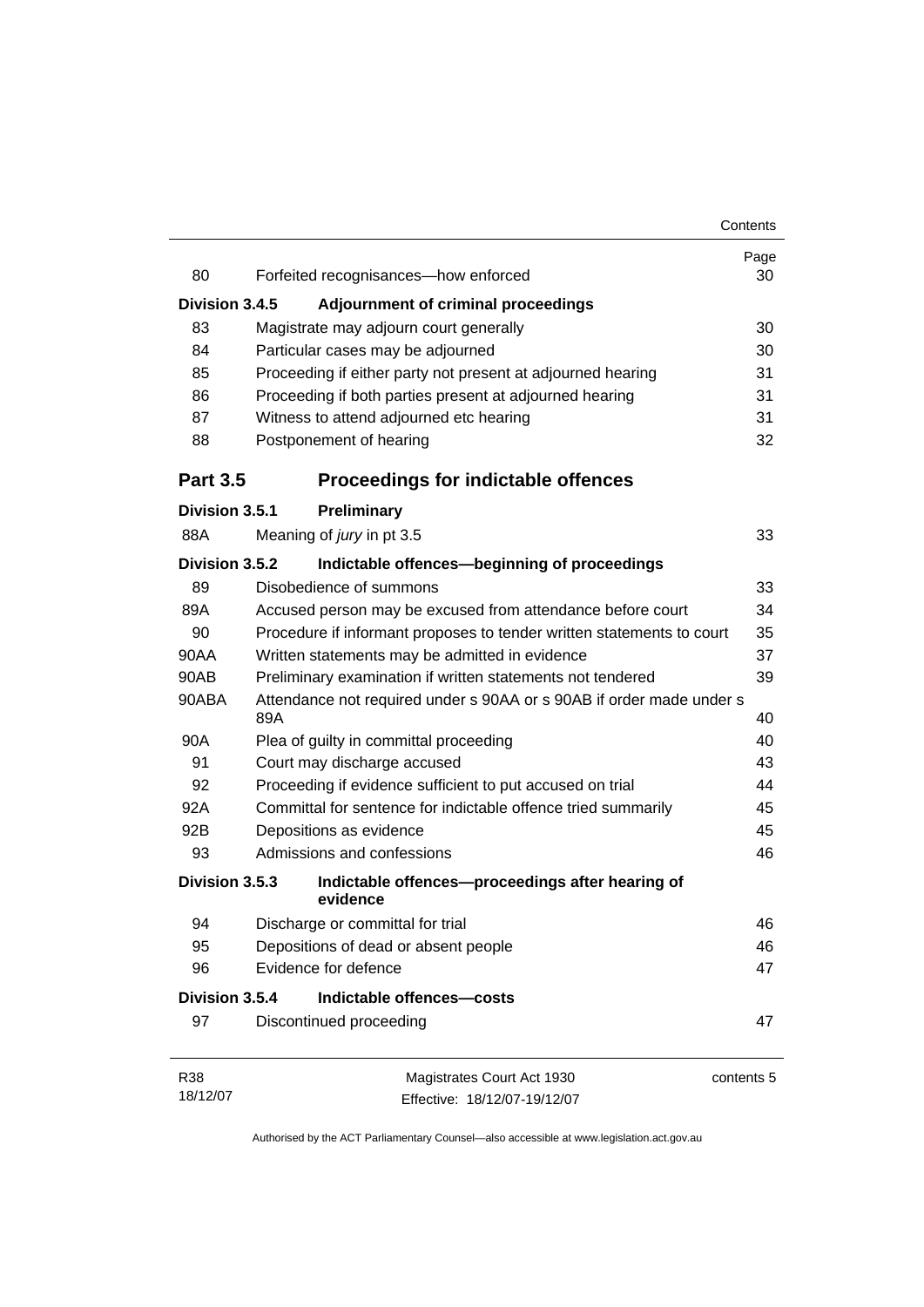#### **Contents**

|                 |                                                       |                                                           | Page |
|-----------------|-------------------------------------------------------|-----------------------------------------------------------|------|
| Division 3.5.5  |                                                       | Indictable offences-witness recognisances                 |      |
| 103             | Recognisance of witnesses etc                         |                                                           | 48   |
| 104             | Signature of magistrate-notice to witnesses           |                                                           | 48   |
| 105             | Court may remand noncompliant witness                 |                                                           | 49   |
| Division 3.5.6  |                                                       | Indictable offences-other provisions                      |      |
| 105A            | Meaning of certified copy of depositions in div 3.5.6 |                                                           | 49   |
| 106             |                                                       | Giving depositions etc to director of public prosecutions | 50   |
| 107             | Giving documents to proper officer of court           |                                                           | 50   |
| 108             | Accused person may obtain copies of depositions etc   |                                                           | 51   |
| <b>Part 3.6</b> |                                                       | Proceedings for offences punishable summarily             |      |
| 108A            | Indictable offences dealt with summarily              |                                                           | 52   |
| 109             | Dismissal or adjournment in absence of informant      |                                                           | 52   |
| 110             | Hearing in absence of defendant                       |                                                           | 53   |
| 111             | Adjournment if defendant does not appear              |                                                           | 54   |
| 113             | Proceeding at hearing on defendant's confession       |                                                           | 54   |
| 114             | If defendant does not admit the case                  |                                                           | 55   |
| 115             | Conduct of summary proceeding                         |                                                           | 55   |
| <b>Part 3.7</b> |                                                       | Service and pleading by post for certain                  |      |
|                 | offences                                              |                                                           |      |
| 116A            | Definitions for pt 3.7                                |                                                           | 56   |
| 116AA           | Meaning of prescribed offence for pt 3.7              |                                                           | 56   |
| 116B            | Service of summons for prescribed offence             |                                                           | 57   |
| 116BA           | Giving of notice by registrar                         |                                                           | 58   |
| 116C            | Proof of service                                      |                                                           | 58   |
| 116D            | Pleas to prescribed offence                           |                                                           | 59   |
| 116E            | Procedure if plea of guilty entered                   |                                                           | 59   |
| 116F            | Procedure if notice of intention to defend given      |                                                           | 60   |
| 116FA           | Procedure if defendant pleads not guilty              |                                                           | 60   |
| 116G            | Procedure if defendant does not plead                 |                                                           | 61   |
| 116H            | Restricted penalties under pt 3.7                     |                                                           | 62   |
| <b>116l</b>     | Consequences of conviction in absence of defendant    |                                                           | 63   |
|                 |                                                       |                                                           |      |

| contents 6 | Magistrates Court Act 1930 |                              |
|------------|----------------------------|------------------------------|
|            |                            | Effective: 18/12/07-19/12/07 |

R38 18/12/07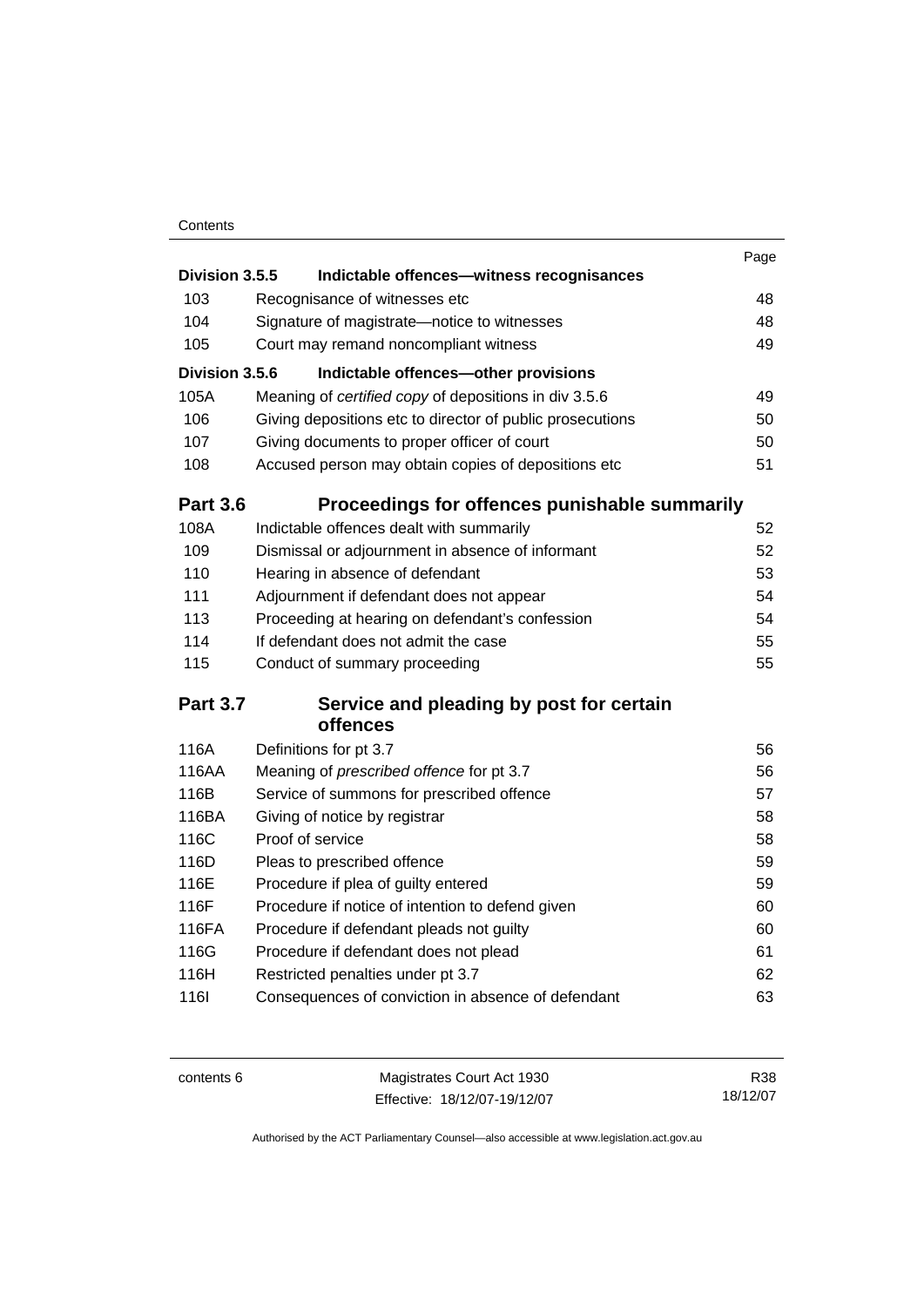| Contents |
|----------|
|----------|

|                 |                                                                   | Page       |
|-----------------|-------------------------------------------------------------------|------------|
| <b>Part 3.8</b> | Infringement notices for certain offences                         |            |
| Division 3.8.1  | Preliminary                                                       |            |
| 117             | Definitions for pt 3.8                                            | 64         |
| 118             | Purpose and effect of pt 3.8                                      | 66         |
| 119             | Regulations about infringement notice offences                    | 66         |
| Division 3.8.2  | Infringement and reminder notices                                 |            |
| 120             | Service of infringement notices                                   | 67         |
| 121             | Contents of infringement notices                                  | 68         |
| 122             | Additional information in infringement notices                    | 69         |
| 123             | Time for payment of infringement notice penalty                   | 70         |
| 124             | Extension of time to pay penalty                                  | 71         |
| 125             | Effect of payment of infringement notice penalty                  | 71         |
| 126             | Application for withdrawal of infringement notice                 | 72         |
| 127             | Withdrawal of infringement notice                                 | 72         |
| 128             | Guidelines about withdrawal of infringement notices               | 73         |
| 129             | Reminder notices                                                  | 74         |
| 130             | Contents of reminder notices                                      | 74         |
| 131             | Additional information in reminder notices                        | 75         |
| Division 3.8.3  | Additional provisions for vehicle-related offences                |            |
| 131A            | Meaning of infringement notice                                    | 77         |
| 131B            | Service of infringement notice on responsible person for vehicles | 77         |
| 131C            | Liability for vehicle-related offences                            | 79         |
| 131D            | Illegal user declarations                                         | 80         |
| 131E            | Known offender declarations                                       | 81         |
| 131F            | Sold vehicle declarations                                         | 83         |
| 131G            | Unknown offender declarations                                     | 84         |
| Division 3.8.4  | Disputing liability for infringement notices                      |            |
| 132             | Disputing liability for infringement notice offence               | 86         |
| 133             | Extension of time to dispute liability                            | 86         |
| 134             | Procedure if liability disputed                                   | 87         |
| Division 3.8.5  | Infringement notices-other provisions                             |            |
| 134A            | Authorised people for infringement notice offences                | 88         |
|                 |                                                                   |            |
| R38             | Magistrates Court Act 1930                                        | contents 7 |
| 18/12/07        | Effective: 18/12/07-19/12/07                                      |            |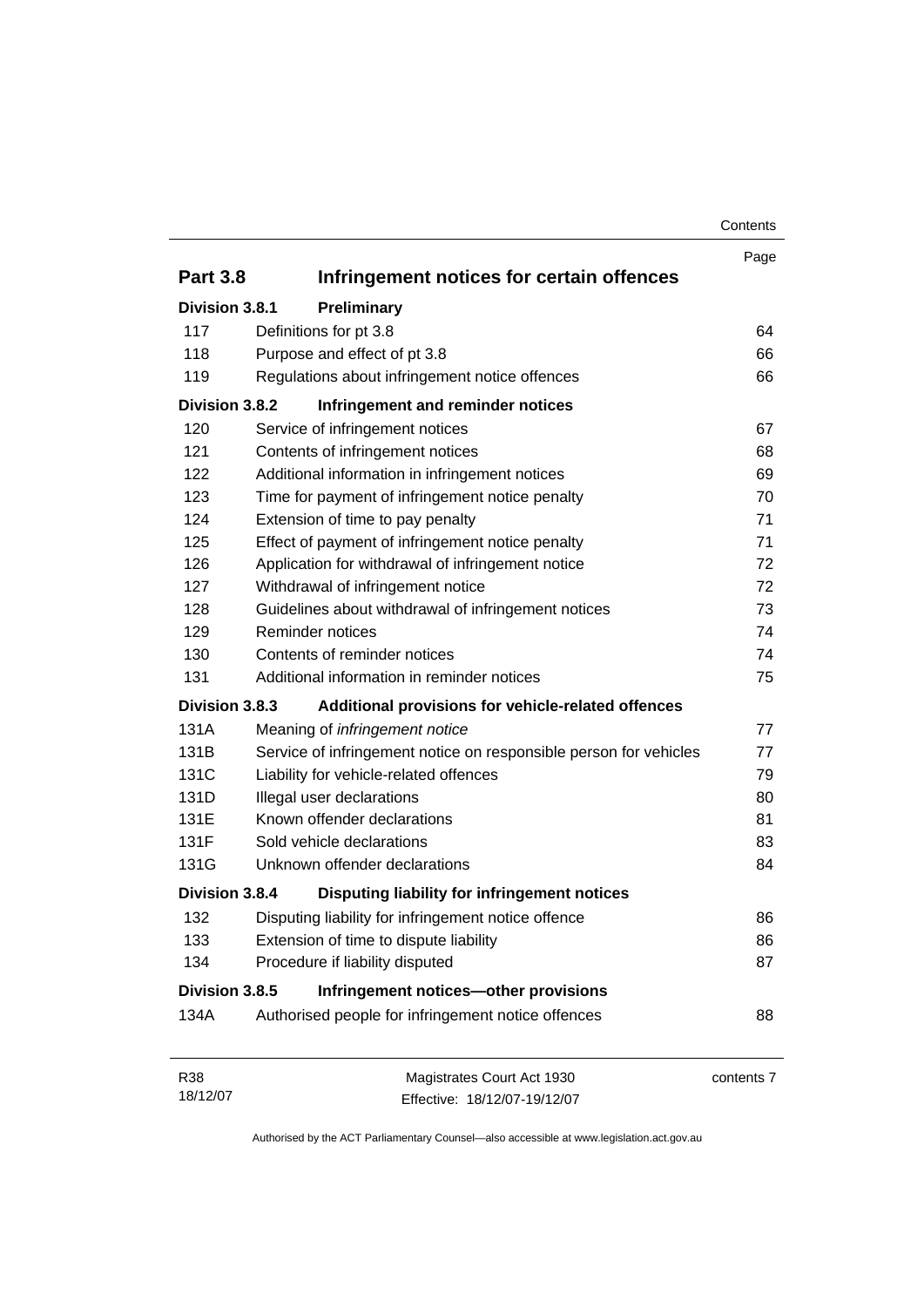#### Contents

| 135<br>136      | Delegation of administering authority's functions<br>Evidentiary certificates | Page<br>89<br>89 |
|-----------------|-------------------------------------------------------------------------------|------------------|
| <b>Part 3.9</b> | <b>Enforcement of criminal decisions</b>                                      |                  |
| Division 3.9.1  | Enforcement of criminal decisions-general                                     |                  |
| 141             | Minute of decision and notice to defendant                                    | 91               |
| 142             | Formal convictions and orders                                                 | 92               |
| 143             | Consequences if information dismissed                                         | 92               |
| 144             | Copies of informations and other documents                                    | 92               |
| Division 3.9.2  | <b>Enforcement of fines</b>                                                   |                  |
| 146             | Definitions for div 3.9.2                                                     | 93               |
| 147             | Payment of fine                                                               | 94               |
| 147A            | Notice of address etc                                                         | 94               |
| 147B            | Access to particulars of address                                              | 95               |
| 147C            | Doubtful service                                                              | 95               |
| 148             | Court may allow time to pay                                                   | 96               |
| 149             | Penalty notice                                                                | 97               |
| 150             | Default                                                                       | 98               |
| 151             | Default notice                                                                | 98               |
| 152             | Special arrangements                                                          | 99               |
| 153             | Notice for suspension of driver licence etc                                   | 100              |
| 154             | Access to personal information                                                | 101              |
| 154D            | Fine defaulters-imprisonment                                                  | 101              |
| 157             | Outstanding fine discharged by payment                                        | 102              |
| 158             | Outstanding fine satisfied by imprisonment                                    | 103              |
| 160             | Conviction or order quashed or set aside                                      | 103              |
| 161             | Other enforcement provisions not affected                                     | 103              |
| Division 3.9.3  | Reciprocal enforcement of fines against bodies corporate                      |                  |
| 166A            | Definitions for div 3.9.3                                                     | 104              |
| 166B            | Declarations relating to reciprocating courts                                 | 104              |
| 166C            | Enforcement of fine                                                           | 105              |
| 166D            | Effect of enforcement by reciprocating court                                  | 107              |
| 166E            | Registrar to notify payment of territory fine                                 | 107              |
| contents 8      | Magistrates Court Act 1930<br>Effective: 18/12/07-19/12/07                    | R38<br>18/12/07  |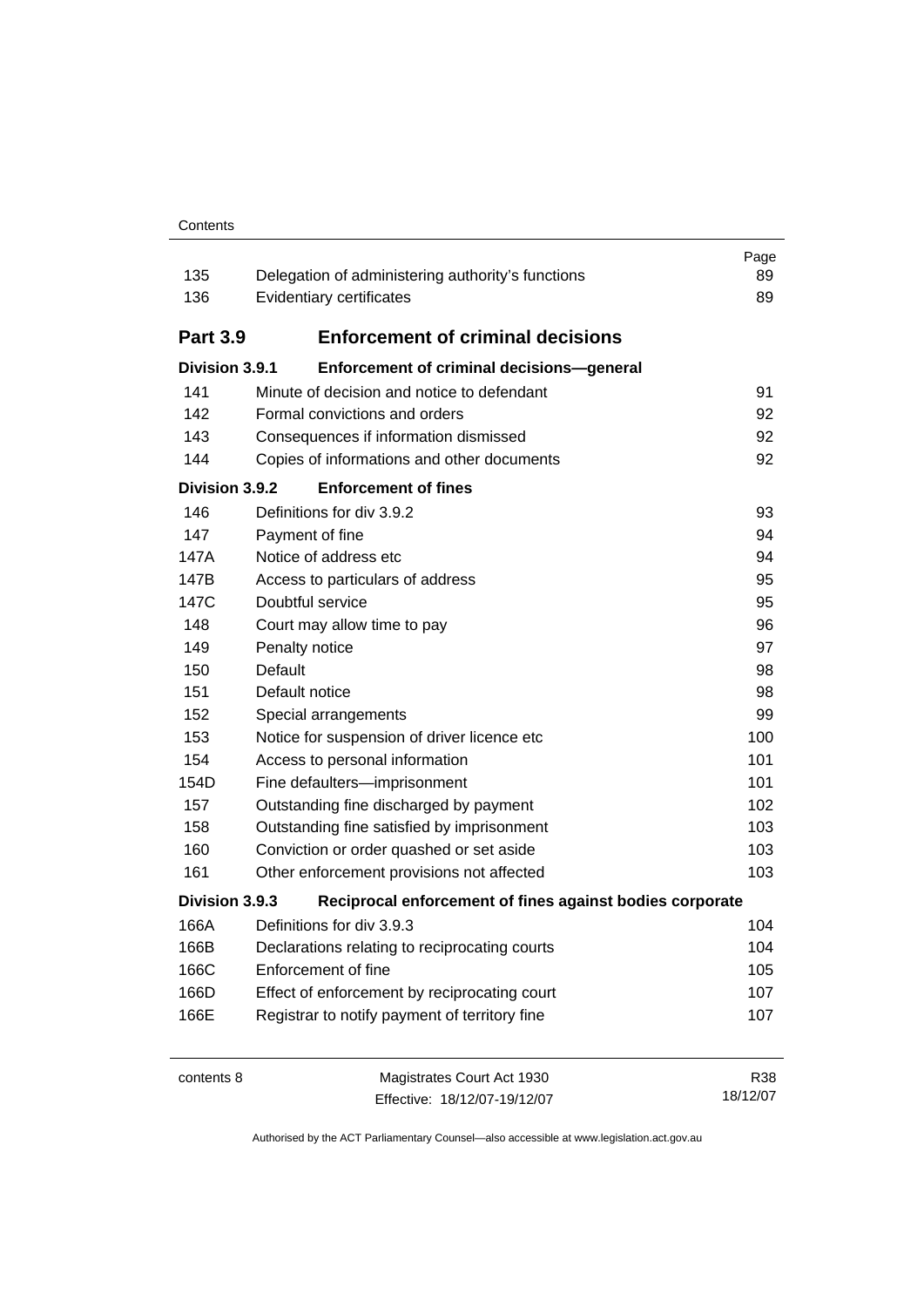|                  |                                                                     | Contents   |
|------------------|---------------------------------------------------------------------|------------|
|                  |                                                                     | Page       |
| Division 3.9.4   | Enforcement of criminal decisions-other provisions                  |            |
| 184              | Enforcement of costs against informant                              | 107        |
| 191              | Accounts to be kept of amounts received                             | 108        |
| 193              | Forfeited goods may be sold                                         | 108        |
| 194              | Enforcement order not void for form only                            | 108        |
| 195              | Convictions etc to be given to Supreme Court registrar              | 108        |
| <b>Part 3.10</b> | <b>Criminal appeals</b>                                             |            |
| Division 3.10.1  | <b>Criminal appeals-jurisdiction of Supreme Court</b>               |            |
| 207              | Jurisdiction of Supreme Court                                       | 109        |
| Division 3.10.2  | <b>Appeals in criminal matters</b>                                  |            |
| 208              | Appeals to which div 3.10.2 applies                                 | 109        |
| 209              | Institution of appeal                                               | 111        |
| 210              | Substituted service of notice of appeal                             | 112        |
| 214              | Appeals in cases other than civil cases                             | 112        |
| 216              | Stay of execution pending appeal in certain cases                   | 113        |
| 218              | Orders by Supreme Court on appeals                                  | 114        |
| 219              | Barring right of appeal under div 3.10.2 if order to review granted | 114        |
| Division 3.10.2A | Reference appeals in criminal matters                               |            |
| 219A             | What is a reference appeal?                                         | 115        |
| 219AB            | Reference appeal following acquittal on indictment                  | 115        |
| 219AC            | Who may be heard at reference appeal                                | 115        |
| 219AD            | Reference appeal decision does not affect trial verdict             | 116        |
| Division 3.10.3  | Orders to review in criminal matters                                |            |
| 219B             | Appeals by way of orders to review                                  | 116        |
| 219C             | Grant of order nisi to review                                       | 117        |
| 219F             | Powers of Supreme Court                                             | 119        |
|                  | Division 3.10.4 Criminal appeals-other provisions                   |            |
| 222              | Control of Supreme Court over summary convictions                   | 121        |
| 223              | Amendment of documents                                              | 121        |
| 224              | In cases of certiorari order                                        | 122        |
| 225              | Notice dispensed with                                               | 122        |
| 226              | Power of court to admit to bail                                     | 123        |
| R38              | Magistrates Court Act 1930                                          | contents 9 |
| 18/12/07         | Effective: 18/12/07-19/12/07                                        |            |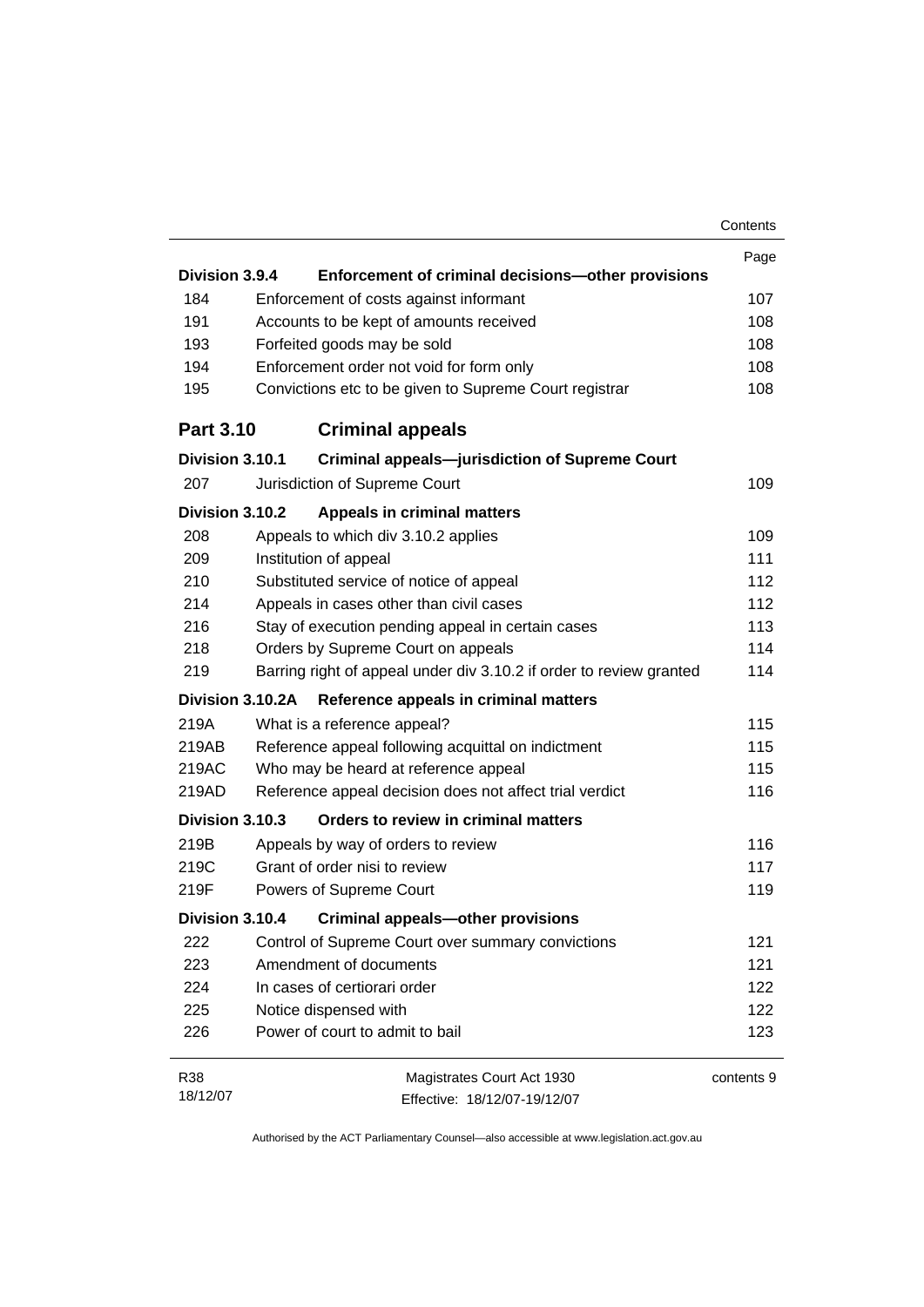| Contents |
|----------|
|          |

| 227              | Respecting the amendment of convictions etc                                                 | Page<br>123 |
|------------------|---------------------------------------------------------------------------------------------|-------------|
| 228              | No summons or information                                                                   |             |
| 229              | Distribution of penalty                                                                     | 124         |
| <b>Part 3.11</b> | <b>Costs in criminal matters</b>                                                            |             |
| 244              | Award of costs in criminal matters                                                          | 125         |
| <b>Part 3.12</b> | <b>Securities in criminal matters</b>                                                       |             |
| 249              | Securities taken under Act                                                                  | 126         |
| 250              | Recovery of amount due under security                                                       | 126         |
| 252              | Sums paid by surety may be recovered from principal                                         | 126         |
| 253              | Payment enforced by security                                                                | 127         |
| 254              | Enforcement of recognisance                                                                 | 127         |
| <b>Chapter 4</b> | <b>Civil proceedings</b>                                                                    |             |
| <b>Part 4.1</b>  | <b>Preliminary</b>                                                                          |             |
| 256              | Application of ch 4                                                                         | 129         |
| <b>Part 4.2</b>  | <b>Civil jurisdiction</b>                                                                   |             |
| 257              | Personal actions at law-amount or value                                                     | 130         |
| 258              | Power of court to grant relief                                                              | 131         |
| 259              | Rules of equity to prevail                                                                  | 131         |
| 260              | Nuisance                                                                                    | 132         |
| 261              | Disputed debts                                                                              | 132         |
| 262              | Cause of action arising, or defendant resident, outside ACT                                 | 132         |
| 263              | Requests under conventions relating to legal proceedings in civil and<br>commercial matters | 133         |
| 264              | Proceedings affecting title to land                                                         | 133         |
| 265              | Disputes under Residential Tenancies Act                                                    | 133         |
| 266              | Complaints under Utilities Act, pt 12                                                       | 134         |
| <b>Part 4.3</b>  | <b>Case stated for Supreme Court</b>                                                        |             |
| 267              | Case stated                                                                                 | 135         |
| contents 10      | Magistrates Court Act 1930                                                                  | R38         |
|                  | Effective: 18/12/07-19/12/07                                                                | 18/12/07    |

Effective: 18/12/07-19/12/07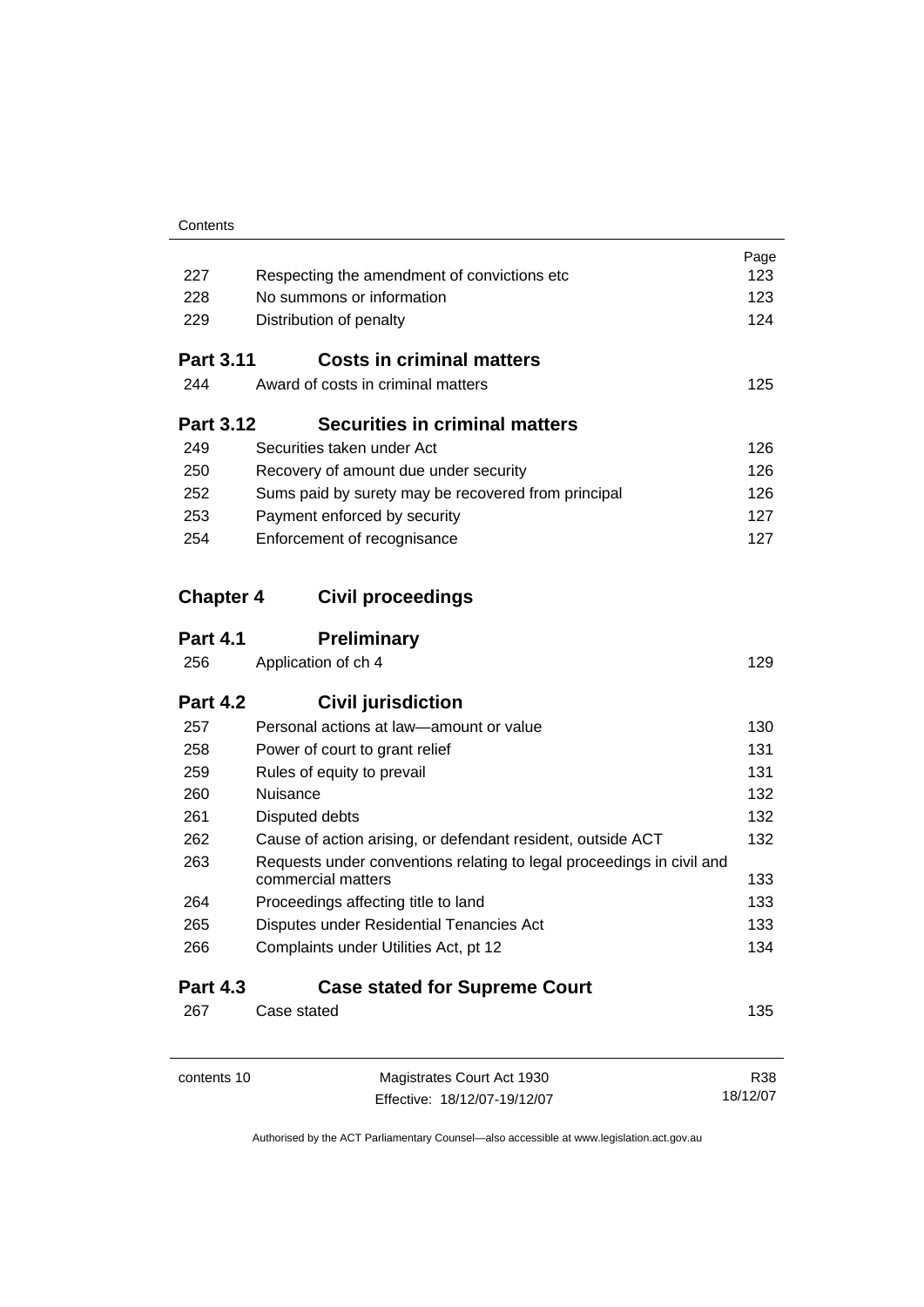|                  |                                                                  | Contents |
|------------------|------------------------------------------------------------------|----------|
|                  |                                                                  | Page     |
| <b>Part 4.4</b>  | <b>Transfer of proceedings from or to Supreme</b><br>Court       |          |
| 268              | Transfer of action from Supreme Court                            | 136      |
| 269              | Procedure on transfer of action from Supreme Court               | 136      |
| 270              | Removal of proceedings into Supreme Court                        | 137      |
| 271              | Stay of proceedings                                              | 137      |
| <b>Part 4.5</b>  | Civil appeals                                                    |          |
| 272              | Definitions for pt 4.5                                           | 138      |
| 273              | Jurisdiction                                                     | 138      |
| 274              | Cases in which appeal may be brought                             | 138      |
| 275              | Appeals-Small Claims Court                                       | 139      |
| 276              | Evidence on appeal                                               | 139      |
| <b>Part 4.6</b>  | <b>Small Claims Court</b>                                        |          |
| 278              | Definitions for pt 4.6                                           | 140      |
| 279              | <b>Small Claims Court</b>                                        | 141      |
| 280              | Referees-appointment                                             | 141      |
| 281              | Referees-functions                                               | 142      |
| 282              | Referees-oath or affirmation of office                           | 142      |
| 283              | Jurisdiction                                                     | 142      |
| 284              | \$10 000 limit                                                   | 143      |
| 285              | Admissibility of conference proceedings in inquiries             | 144      |
| 286              | Small Claims Court's seal                                        | 144      |
| <b>Chapter 5</b> | <b>Miscellaneous</b>                                             |          |
| <b>Part 5.1</b>  | <b>Offences</b>                                                  |          |
| 292              | Failure to comply with order in nuisance action                  | 145      |
| 298              | Prejudice to employee                                            | 145      |
| 302              | Contravention of Small Claims Court order in trespass proceeding | 146      |
| <b>Part 5.2</b>  | <b>Other</b>                                                     |          |

| R38      | Magistrates Court Act 1930   | contents 11 |
|----------|------------------------------|-------------|
| 18/12/07 | Effective: 18/12/07-19/12/07 |             |

307 Contempt of court 2007 2007 2008 2009 2012 2020 2030 2047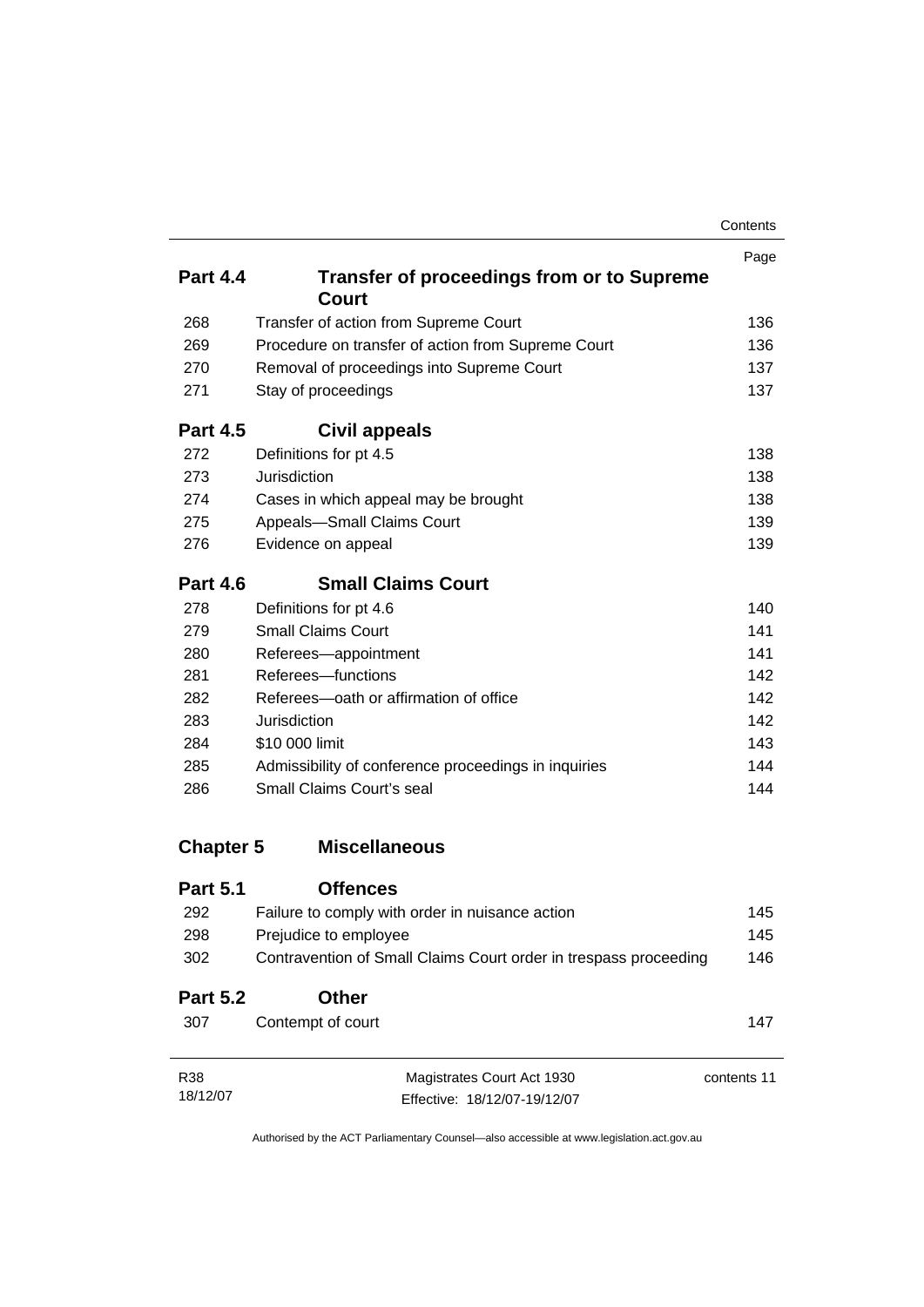#### **Contents**

|     |                                                                    | Page |
|-----|--------------------------------------------------------------------|------|
| 308 | Magistrates Court's seal                                           | 147  |
| 309 | Directions about procedure etc                                     | 148  |
| 310 | Hearings generally to be in public                                 | 149  |
| 311 | Appearance by audiovisual or audio links etc                       | 150  |
| 312 | Failure to give evidence-committal                                 | 151  |
| 314 | Registrar to give directions for preparation of transcript         | 152  |
| 315 | Applications for transcripts                                       | 153  |
| 316 | Record of proceedings                                              | 155  |
| 317 | Record of proceedings and transcript                               | 156  |
| 318 | Person about to leave ACT may be ordered to be examined or produce |      |
|     | documents                                                          | 158  |
| 319 | Witnesses' rights and liabilities                                  | 159  |
| 320 | Depositions to be given to registrar                               | 159  |
| 321 | Regulation-making power                                            | 159  |
|     |                                                                    |      |

| <b>Schedule 1</b> | Oath and affirmation of office | 160 |
|-------------------|--------------------------------|-----|
|-------------------|--------------------------------|-----|

| <b>Dictionary</b> |  |
|-------------------|--|
|                   |  |

| <b>Endnotes</b> |                        |     |
|-----------------|------------------------|-----|
|                 | About the endnotes     | 167 |
| 2               | Abbreviation key       | 167 |
| 3               | Legislation history    | 168 |
| 4               | Amendment history      | 185 |
| 5               | Earlier republications | 241 |
| 6               | Uncommenced amendments | 247 |

contents 12 Magistrates Court Act 1930 Effective: 18/12/07-19/12/07

R38 18/12/07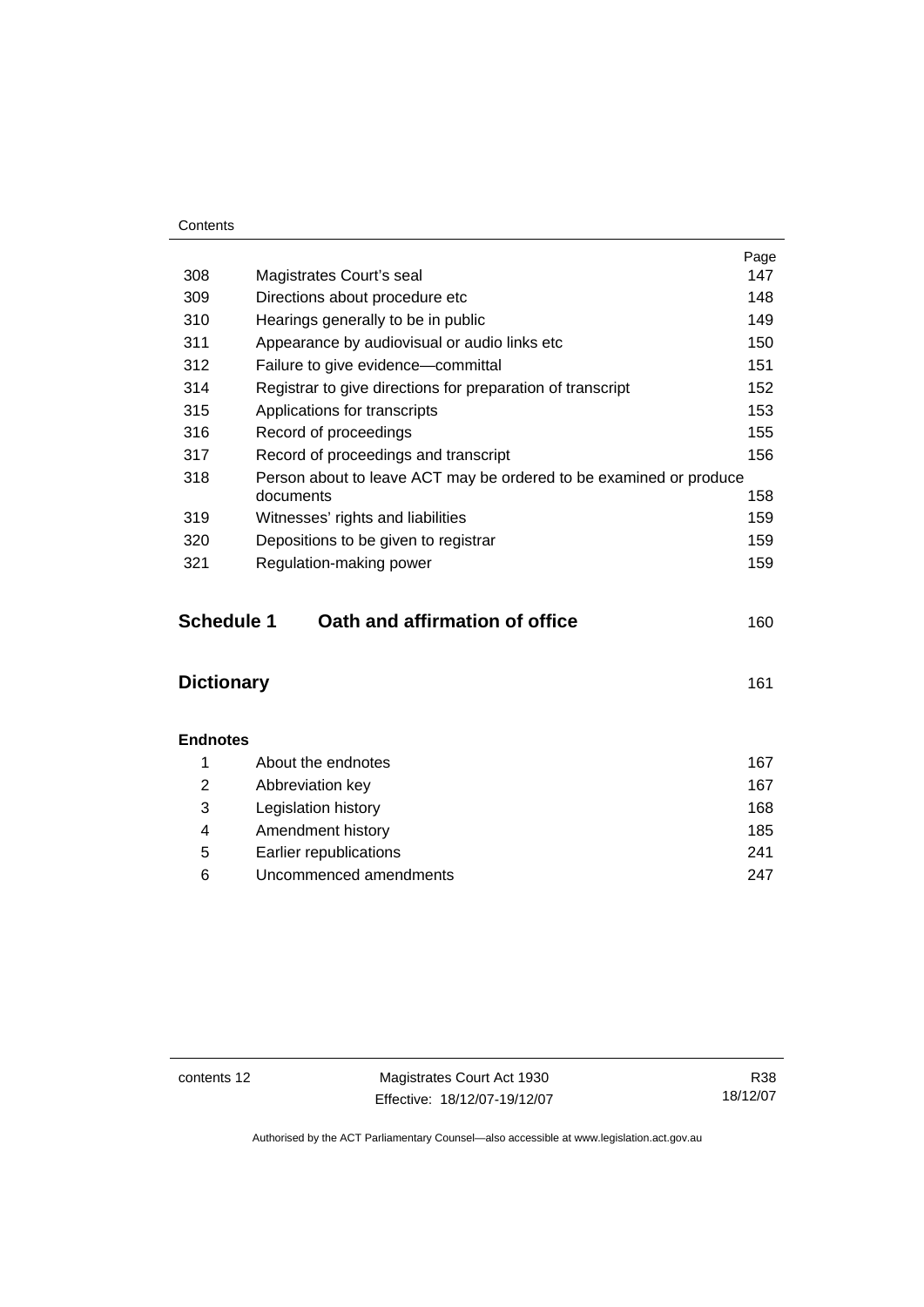

Australian Capital Territory

# **Magistrates Court Act 1930**

An Act to establish a Magistrates Court, to provide for the appointment of magistrates, and for other purposes

R38 18/12/07

l

Magistrates Court Act 1930 Effective: 18/12/07-19/12/07 page 1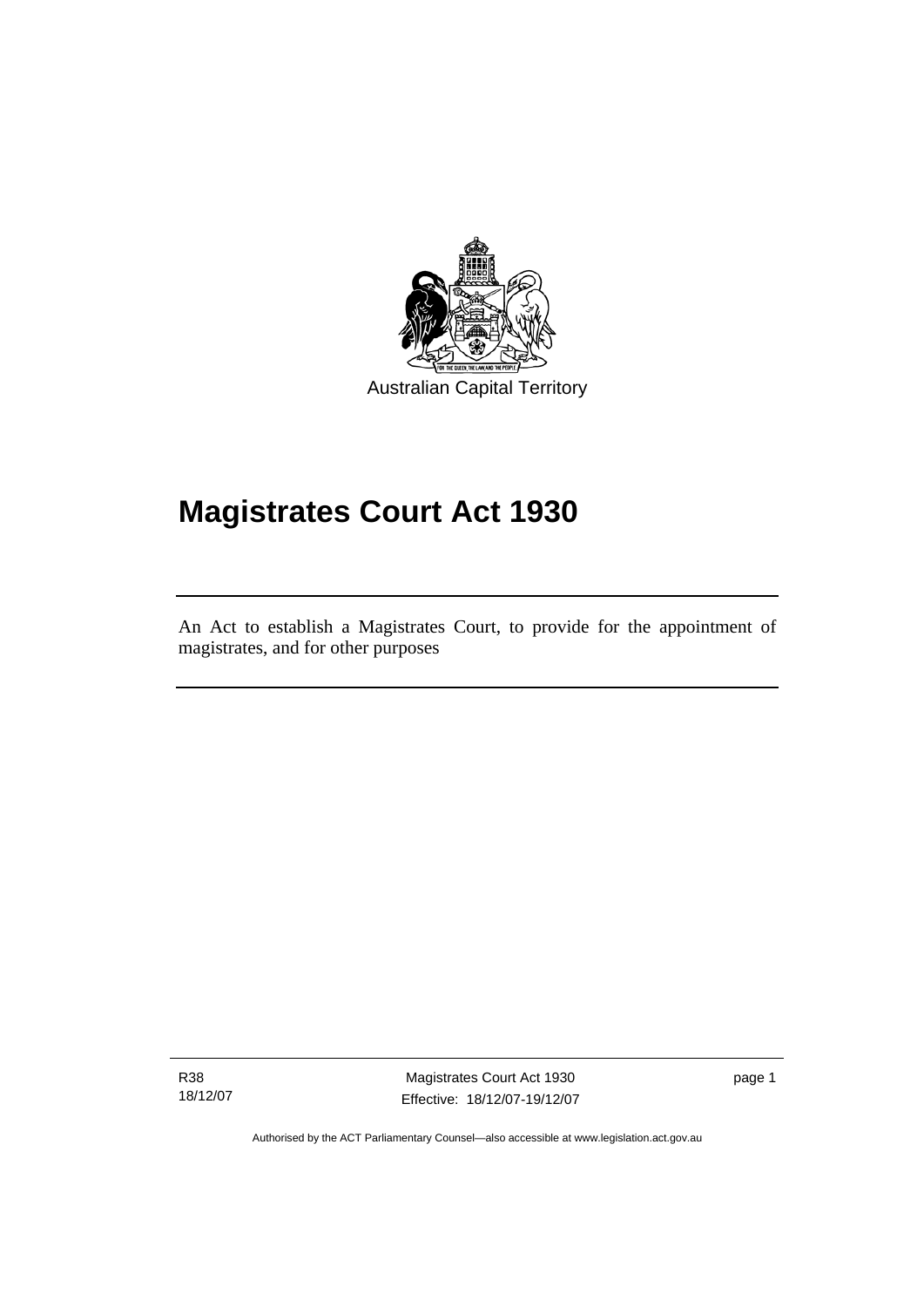#### **Chapter 1** Preliminary

Section 1

# **Chapter 1 Preliminary**

#### **1 Name of Act**

This Act is the *Magistrates Court Act 1930*.

#### **2 Dictionary**

The dictionary at the end of this Act is part of this Act.

*Note 1* The dictionary at the end of this Act defines certain terms used in this Act, and includes references (*signpost definitions*) to other terms defined elsewhere.

> For example, the signpost definition '*vehicle*, for part 3.8 (Infringement notices for certain offences)—see the *Road Transport (Vehicle Registration) Act 1999*, dictionary.' means that the term 'vehicle' is defined in that dictionary and the definition applies to part 3.8.

*Note* 2 A definition in the dictionary (including a signpost definition) applies to the entire Act unless the definition, or another provision of the Act, provides otherwise or the contrary intention otherwise appears (see Legislation Act,  $s$  155 and  $s$  156 (1)).

#### **3 Notes**

A note included in this Act is explanatory and is not part of this Act.

*Note* See the Legislation Act, s 127 (1), (4) and (5) for the legal status of notes.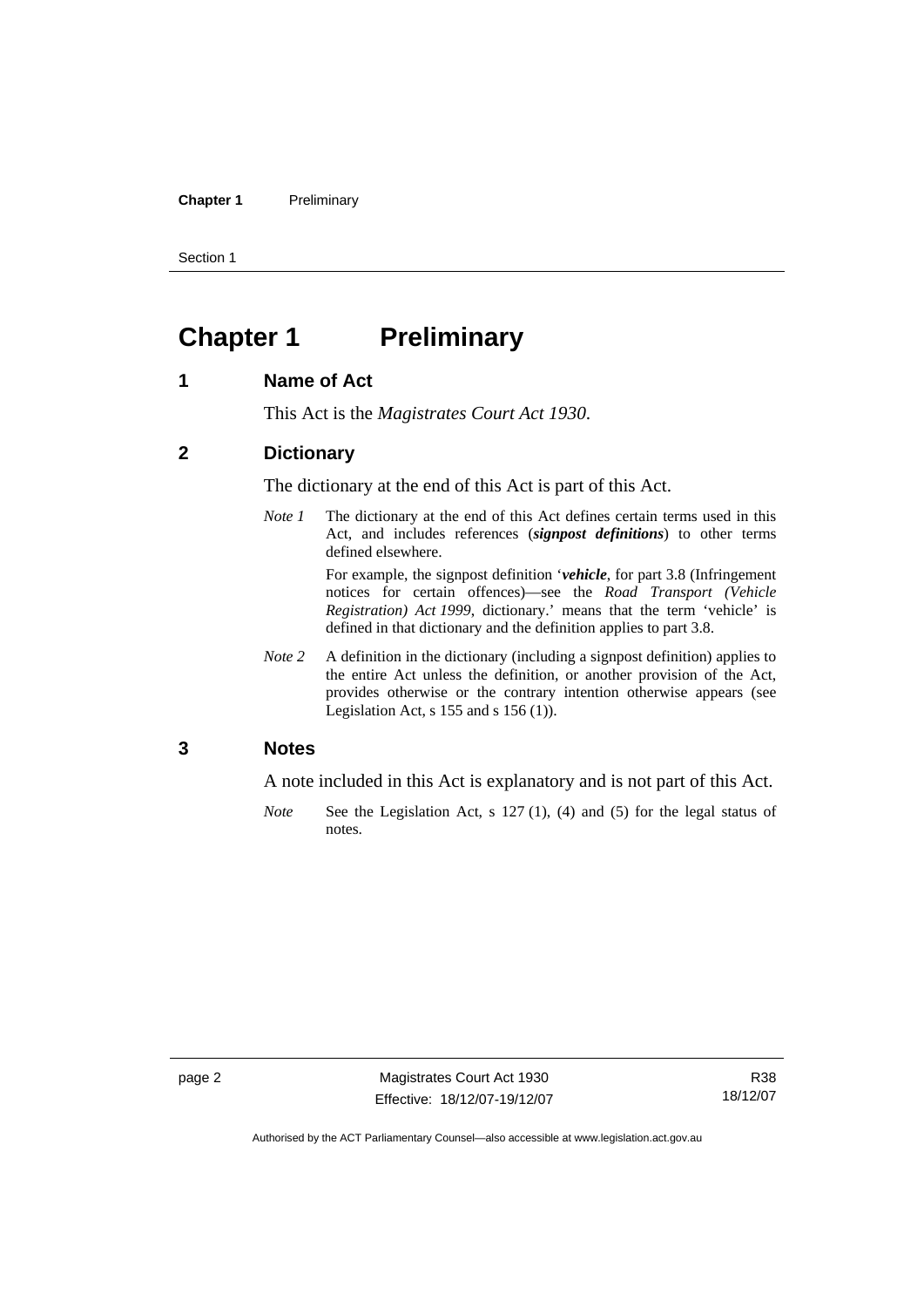Section 4

# **Chapter 2 Magistrates Court and magistrates**

# **Part 2.1 The court**

# **4 Constitution of court**

- (1) The Magistrates Court is continued in existence.
- (2) The jurisdiction of the court may be exercised by a magistrate (other than a special magistrate) or by 1 or more special magistrates.
- (3) If 2 or more special magistrates are divided in opinion on a case, the case must be—
	- (a) if there is a majority—decided according to the decision of the majority; or
	- (b) if the court is equally divided in opinion—adjourned for hearing and decision by a magistrate (other than a special magistrate).
- (4) The rules may provide for the jurisdiction of the court otherwise exercisable by a magistrate to be exercised by the registrar, in the cases and subject to the conditions prescribed under the rules.
- (5) For the purposes of the exercise of jurisdiction given to the registrar under the rules, this Act has effect, subject to this section, as if the court consisted of the magistrates and the registrar.
- (6) In this section:

*registrar* includes deputy registrar.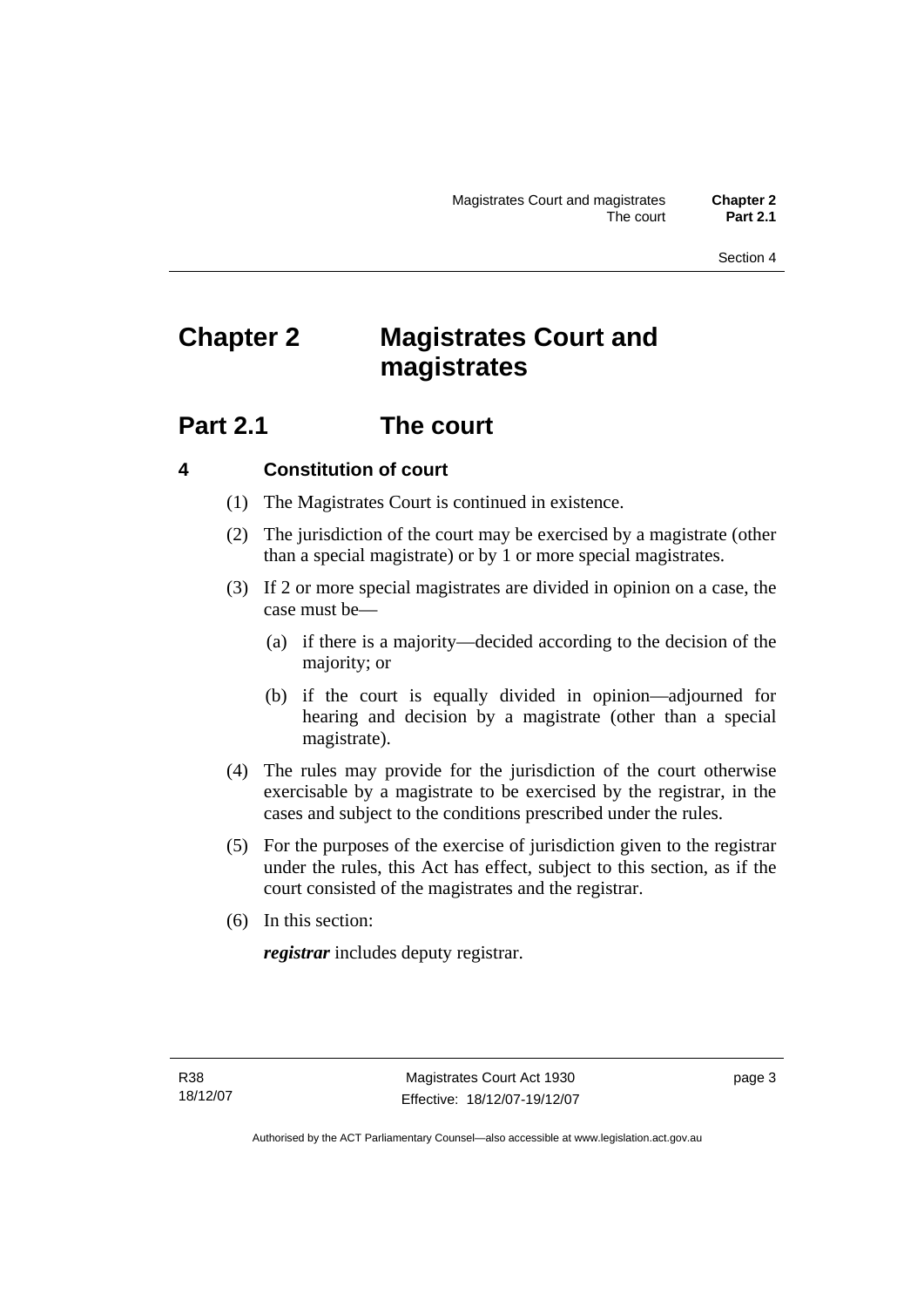**Chapter 2** Magistrates Court and magistrates<br>**Part 2.1** The court The court

Section 5

#### **5 Arrangement of court business**

- (1) The Chief Magistrate is responsible for ensuring the orderly and prompt discharge of the Magistrates Court's business.
- (2) The Chief Magistrate may, subject to consultation with the magistrates that is appropriate and practicable, make arrangements about a magistrate who is to constitute the court in particular matters or classes of matters.
- (3) In this section:

*magistrate* includes special magistrate.

page 4 Magistrates Court Act 1930 Effective: 18/12/07-19/12/07

R38 18/12/07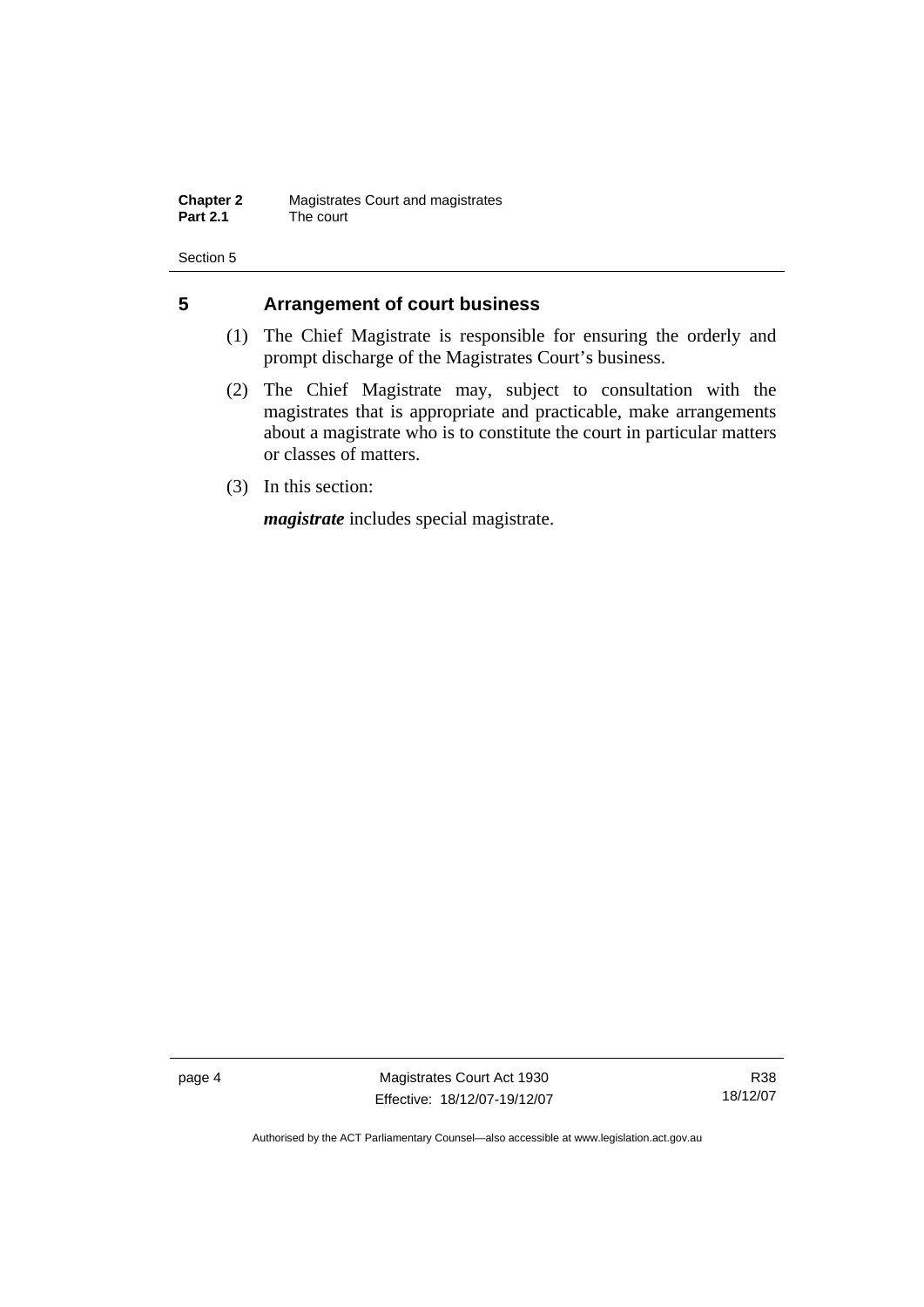Magistrates Court and magistrates **Chapter 2**  Appointment and jurisdiction of magistrates **Part 2.2**  Magistrates other than special magistrates

Section 6

# **Part 2.2 Appointment and jurisdiction of magistrates**

# **Division 2.2.1 Magistrates other than special magistrates**

# **6 Meaning of** *magistrate* **in div 2.2.1**

In this division:

*magistrate* means—

- (a) the Chief Magistrate; or
- (b) a person who is appointed under section 7 as a magistrate.

# **7 Appointment of Chief Magistrate and other magistrates**

- (1) There is to be a Chief Magistrate and other magistrates.
- (2) The Chief Magistrate and other magistrates are appointed by the Executive.
	- *Note* For the making of appointments (including acting appointments), see the Legislation Act, pt 19.3.
- (3) If a magistrate is appointed as the Chief Magistrate, the person stops holding the position of magistrate.

## **7A Eligibility for appointment as magistrate**

A person is not eligible for appointment as a magistrate unless the person is a lawyer and has been a lawyer for at least 5 years.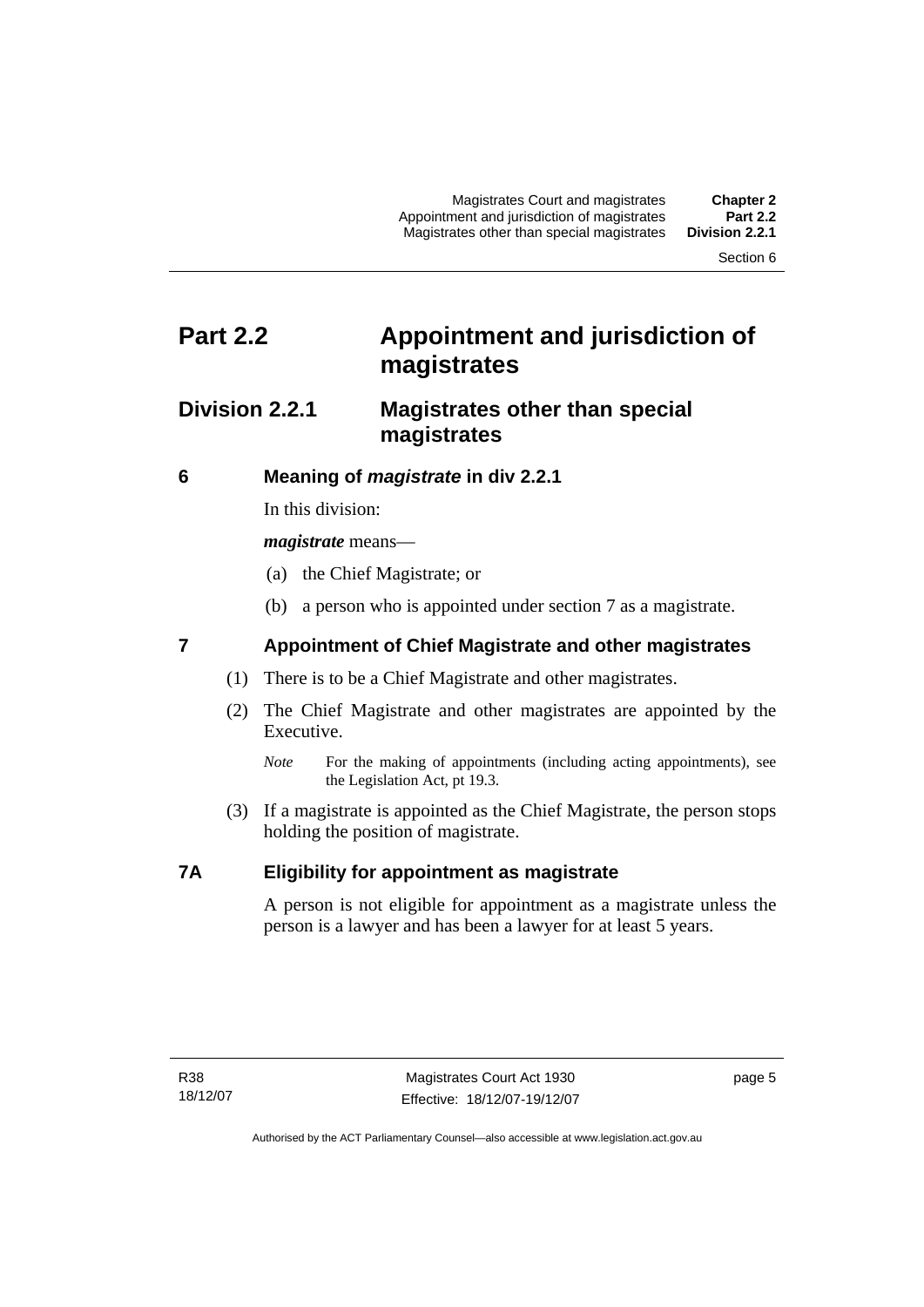**Chapter 2** Magistrates Court and magistrates<br>**Part 2.2** Appointment and jurisdiction of magi **Part 2.2** Appointment and jurisdiction of magistrates<br>**Division 2.2.1** Magistrates other than special magistrates **Division 2.2.1** Magistrates other than special magistrates

Section 7B

## **7B Seniority of magistrates**

Magistrates other than the Chief Magistrate have seniority according to—

- (a) the dates their appointments took effect; or
- (b) if the appointments of 2 or more of them took effect on the same date—the precedence given to them by the instruments of their appointment.

#### **7C Conditions of appointment of magistrates**

A magistrate holds the position on the conditions (if any) about matters not provided for under this Act or another territory law that are decided by the Executive.

#### **7D Term of appointment of magistrates**

- (1) A magistrate is appointed for the term ending when the magistrate turns 65 years old.
	- *Note 1* The *Judicial Commissions Act 1994*, s 4 provides that a magistrate may only be removed from office in accordance with that Act.
	- *Note 2* A magistrate's appointment also ends if the magistrate resigns (see Legislation Act, s 210).
- (2) A person who is at least 65 years old must not be appointed as a magistrate.

## **7E Acting Chief Magistrate**

- (1) The Executive may appoint a magistrate to act as Chief Magistrate.
	- *Note* See the Legislation Act, s 209, div 19.3.2 and div 19.3.2A about acting appointments.
- (2) If no appointment is made under subsection (1), the senior magistrate who is in the ACT and is able and willing to act must act as Chief Magistrate.

R38 18/12/07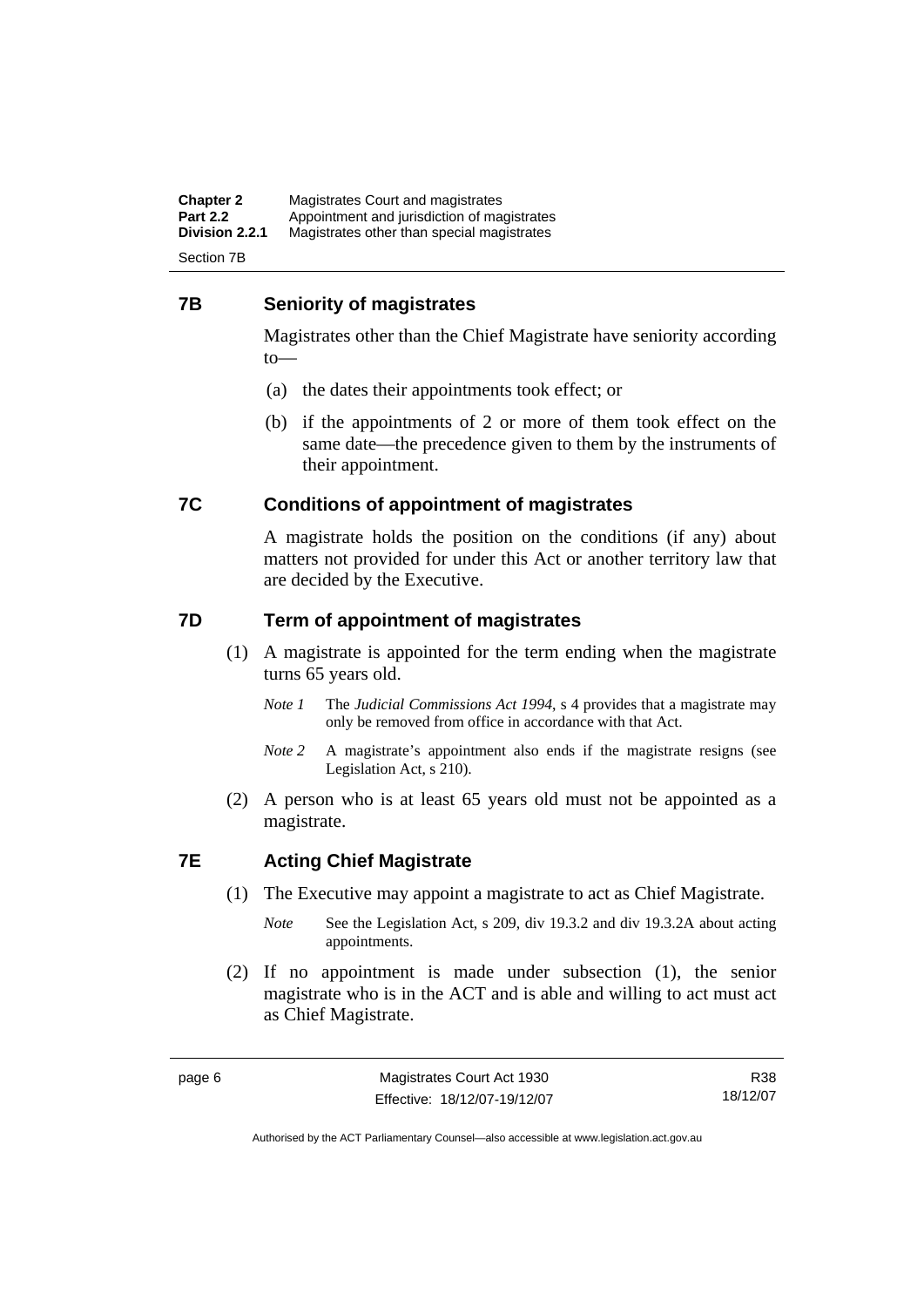# Section 7F

# **7F Retirement**

- (1) This section applies if a magistrate is—
	- (a) an eligible employee for the *Superannuation Act 1976* (Cwlth); or
	- (b) a member of the superannuation scheme for the *Superannuation Act 1990* (Cwlth).
- (2) The Executive may retire the magistrate on the ground of invalidity with the magistrate's consent.

#### **7G Magistrates not to do other work**

- (1) A magistrate must not practise as a lawyer.
- (2) A magistrate must not, without the Attorney-General's written consent—
	- (a) engage in remunerative employment otherwise than in connection with duties as a magistrate; or
	- (b) accept appointment to another position under a law of the Territory, the Commonwealth, a State or another Territory.
- (3) The Attorney-General must consult with the Chief Magistrate before giving consent.

#### **7H Rights of public servants**

- (1) A magistrate who was a public servant or APS employee immediately before his or her appointment keeps his or her existing and accruing rights.
- (2) In this section:

*APS employee*—see the *Public Service Act 1999* (Cwlth), section 7.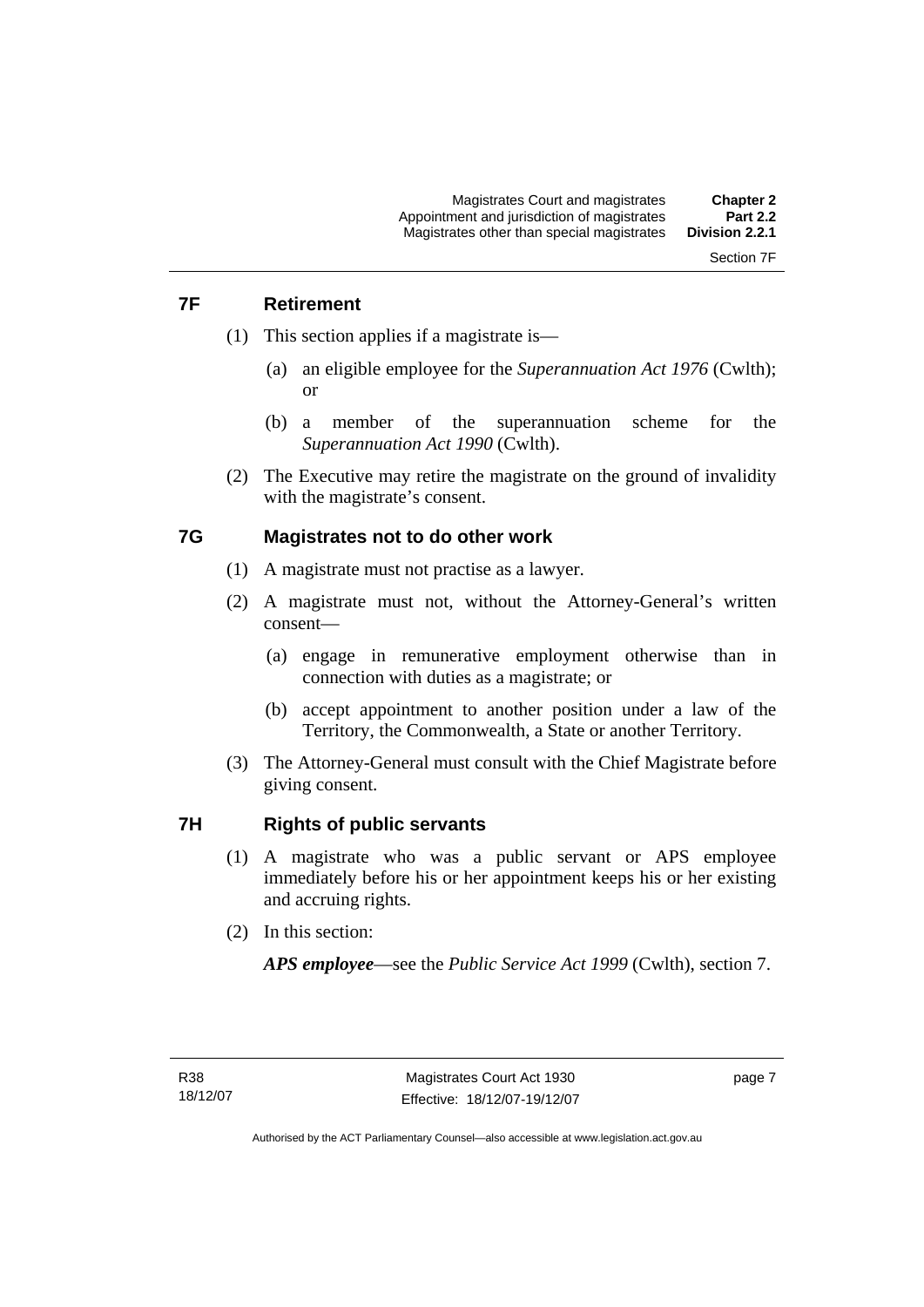| <b>Chapter 2</b> | Magistrates Court and magistrates           |
|------------------|---------------------------------------------|
| <b>Part 2.2</b>  | Appointment and jurisdiction of magistrates |
| Division 2.2.2   | Special magistrates                         |
|                  |                                             |

Section 8

# **Division 2.2.2 Special magistrates**

## **8 Appointment of special magistrates**

The Executive may appoint special magistrates.

*Note* For the making of appointments (including acting appointments), see the Legislation Act, pt 19.3.

## **8A Term of appointment of special magistrates**

- (1) A special magistrate is appointed—
	- (a) for the term mentioned in the instrument of appointment; or
	- (b) if a term is not mentioned—for the term ending when the special magistrate turns 70 years old.
	- *Note 1* The *Judicial Commissions Act 1994*, s 4 provides that a magistrate may only be removed from office in accordance with that Act.
	- *Note 2* A special magistrate's appointment also ends if the special magistrate resigns (see Legislation Act, s 210).
- (2) A person who is at least 70 years old must not be appointed as a special magistrate.
- (3) A person must not be appointed as a special magistrate for a term that extends beyond the person's 70th birthday.

## **8B Conditions of appointment of special magistrates**

A special magistrate holds the position on the conditions (if any) about matters not provided for under this Act or another territory law that are decided by the Executive.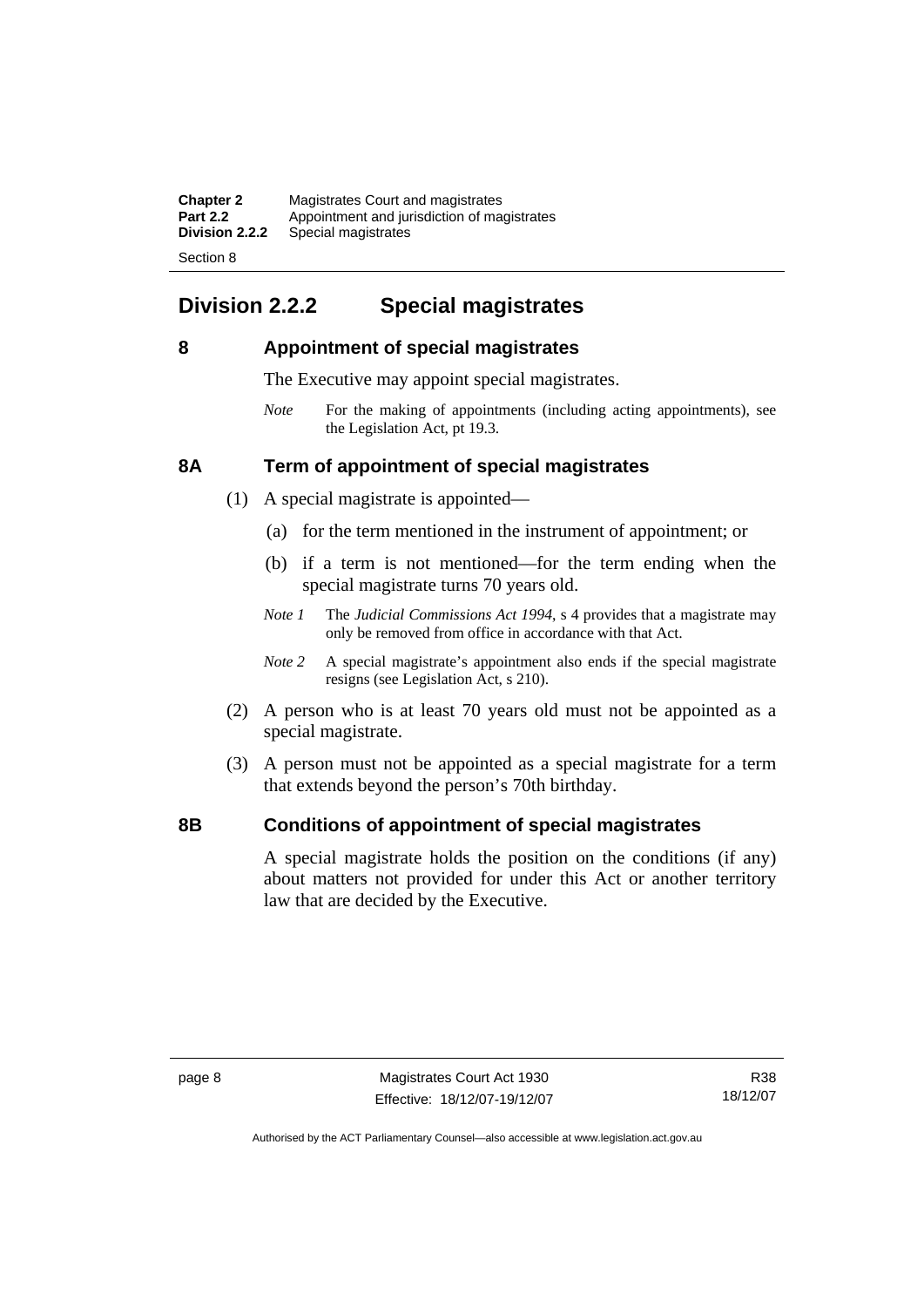Section 9

# **Division 2.2.3 Registrar and other court officers**

# **9 Appointment of registrar etc**

- (1) The Minister may appoint a registrar of the Magistrates Court.
	- *Note 1* For the making of appointments (including acting appointments), see the Legislation Act, pt 19.3.
	- *Note 2* In particular, an appointment may be made by naming a person or nominating the occupant of a position (see Legislation Act, s 207).
- (2) The registrar may appoint the deputy registrars of the court, bailiffs and other officers that are required.
- (3) In subsection (2):

*registrar* does not include a deputy registrar.

#### **9A Staff assisting registrar**

The staff assisting the registrar are to be employed under the *Public Sector Management Act 1994*.

#### **9B Functions of registrar and deputy registrars**

- (1) The registrar has power to administer oaths and may exercise the other functions given to the registrar under this Act, another territory law or an order of the court.
- (2) Subject to this Act and to any directions of the registrar, a deputy registrar may exercise the functions of the registrar under this Act or another territory law.
	- *Note* A reference to an Act includes a reference to the statutory instruments made or in force under the Act, including regulations and rules (see Legislation Act, s 104).
- (3) The exercise of a function by a deputy registrar does not affect the power of the registrar to exercise the function.

page 9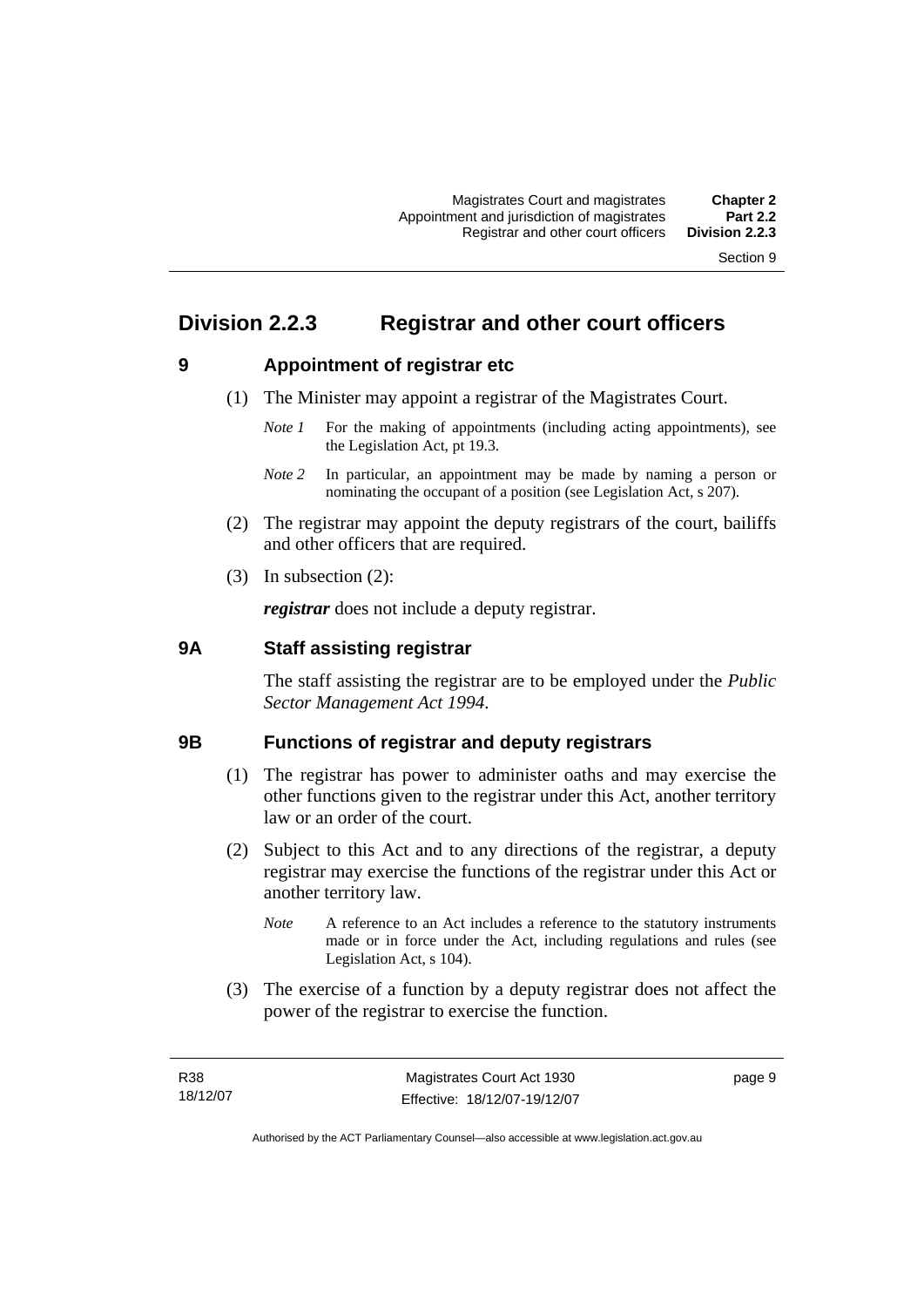| <b>Chapter 2</b> | Magistrates Court and magistrates           |
|------------------|---------------------------------------------|
| <b>Part 2.2</b>  | Appointment and jurisdiction of magistrates |
| Division 2.2.4   | Jurisdiction of magistrates                 |
| Section 10P      |                                             |

# **Division 2.2.4 Jurisdiction of magistrates**

#### **10P Oath etc of office**

- (1) A person appointed as the Chief Magistrate, a magistrate or special magistrate must not exercise the functions given to a magistrate under any territory law unless the person has sworn an oath or made an affirmation in accordance with the form in schedule 1.
- (2) The oath must be sworn or affirmation made before the Chief Justice.

## **11 Acts done beyond ACT**

- (1) An act done by a magistrate, because of his or her office, outside the ACT for the purpose of authenticating the signature of a person to an instrument intended to take effect in the ACT is, unless the act is required by law to be done in the ACT, effective for any territory law.
- (2) An oath or affirmation administered by a magistrate, because of his or her office, outside the ACT in any case in which an oath or affirmation may be administered by a magistrate is, unless the oath or affirmation is required by law to be administered in the ACT, effective for any territory law.

#### **12 Acts by magistrate out of court etc**

- (1) Any magistrate out of court or the registrar may do all or any of the following:
	- (a) receive an information;
	- (b) issue a summons or warrant on an information;
	- (c) issue a summons or warrant to compel the attendance of a witness;
	- (d) do anything else that is necessary and preliminary to a hearing.

R38 18/12/07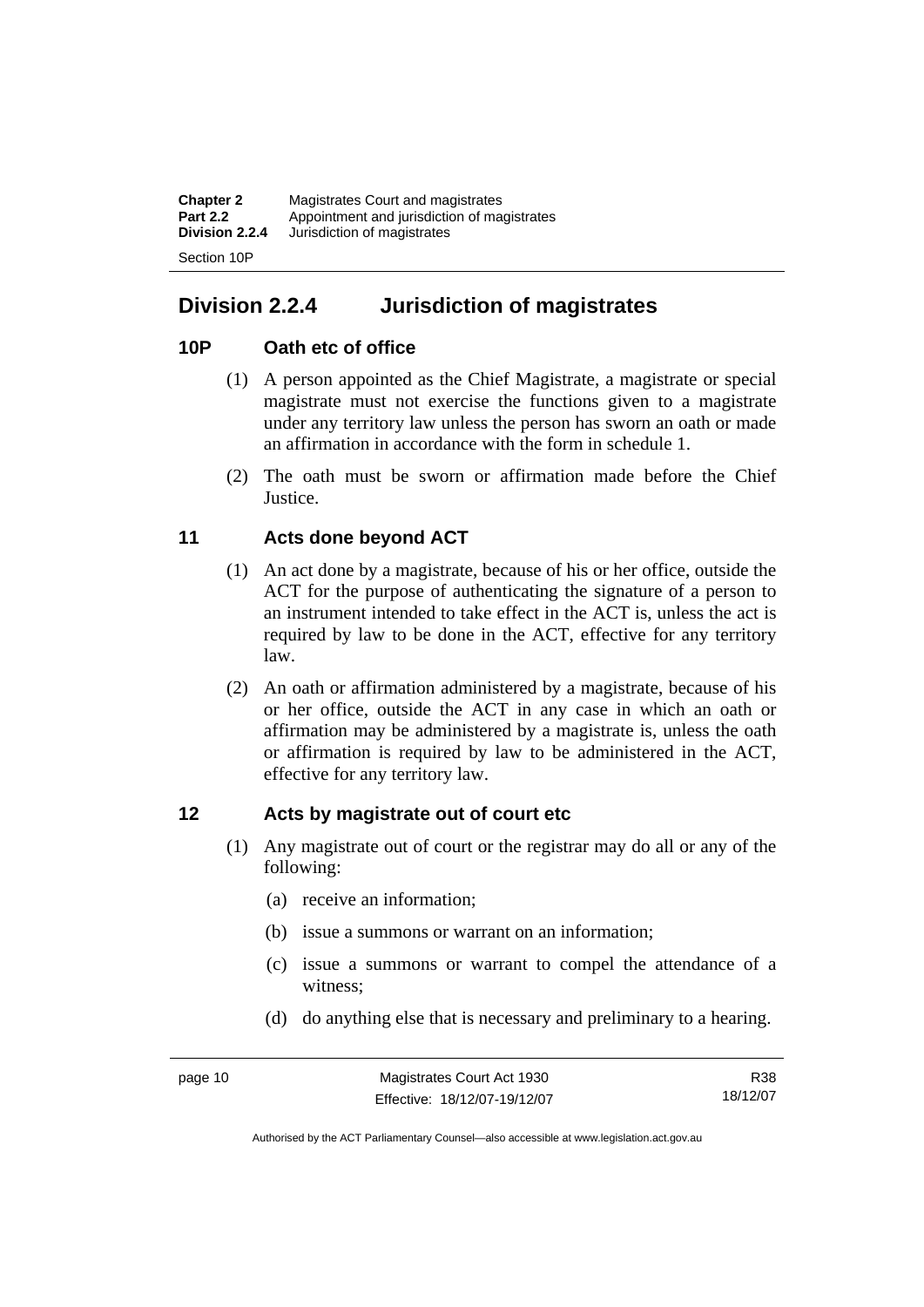- 
- (2) Without limiting subsection (1), if a law in force in the ACT provides that an information or complaint may be laid or made before, or a summons or warrant issued by, a court or justice of the peace, the information or complaint may be laid or made, and the summons or warrant may be issued, by a magistrate or the registrar.

#### **13 Making of enforcement order after case decided**

After a case has been heard and decided, any magistrate or the registrar may make an enforcement order for the purposes of the case.

#### **15 Process not invalid only because of death of magistrate etc**

A summons or warrant issued, or order made, by a magistrate or registrar is not invalid only because of the magistrate or registrar dying or otherwise ceasing to hold the position.

#### **16 Order instead of mandamus order**

- (1) If a magistrate or registrar refuses to do any act relating to the duties of his or her office as a magistrate or registrar, the party requiring the act to be done may apply to the Supreme Court for an order calling on the magistrate or registrar and also the party to be affected by the act to show cause why the act should not be done, and if good cause is not shown against it, the Supreme Court may make the order absolute, with or without payment of costs.
- (2) A magistrate or registrar on being served with an order absolute must obey the order, and do the act required by it to be done.

#### **17 Magistrates may exercise functions of justices of peace**

If under any law in force in the ACT, anything is required or permitted to be done before, to or by a justice of the peace, it may be done before, to or by a magistrate.

page 11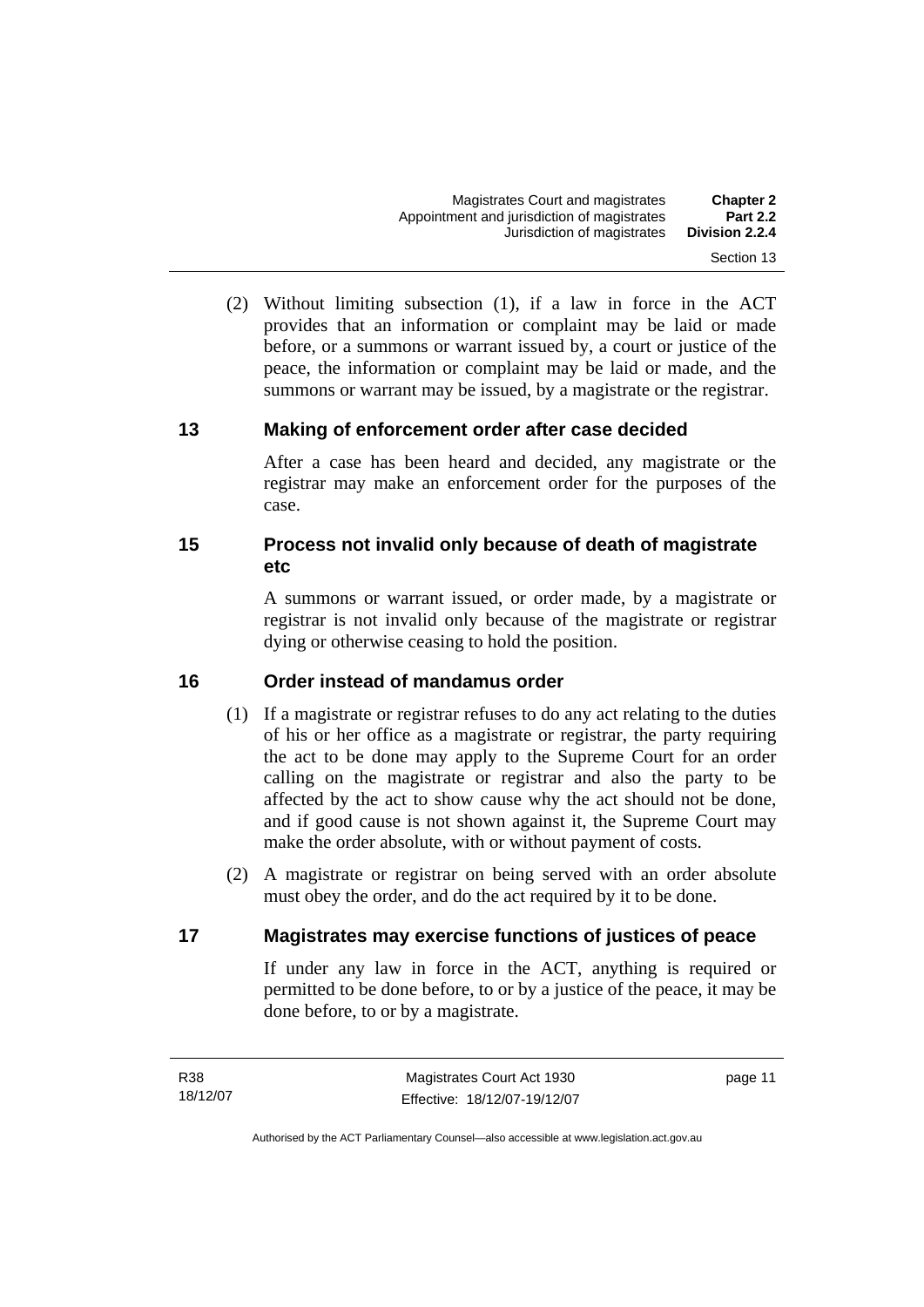Section 17A

# **Part 2.3 Protection of magistrates in execution of their office**

## **17A Magistrate sued for act not within jurisdiction**

- (1) Any person injured by an act done by a magistrate in a matter in which by law the magistrate has no jurisdiction or in which the magistrate has exceeded his or her jurisdiction, or by an act done under any conviction or order made or warrant or writ issued by a magistrate in any such matter, may maintain in the Supreme Court an action against the magistrate without alleging in his or her statement of claim that the act complained of was done maliciously and without reasonable and probable cause.
- (2) No such action is maintainable for anything done under any such conviction or order until after the conviction or order has been quashed or set aside on appeal.
- (3) No such action is maintainable for anything done under any such warrant that was issued by the magistrate to procure the appearance of the person charged, and that has been followed by a conviction or order in the same matter, until after the conviction or order has been so quashed or set aside.
- (4) If the lastmentioned warrant has not been followed by a conviction or order, or if it is a warrant on an information of an alleged indictable offence, and if a summons was issued previously to the warrant being issued, and the summons was served on the person charged either personally or by leaving it for the person with someone at the person's last-known or usual home or business address, and the person did not appear according to the exigency of the summons, in that case no action is maintainable against the magistrate for anything done under the warrant.

page 12 Magistrates Court Act 1930 Effective: 18/12/07-19/12/07

R38 18/12/07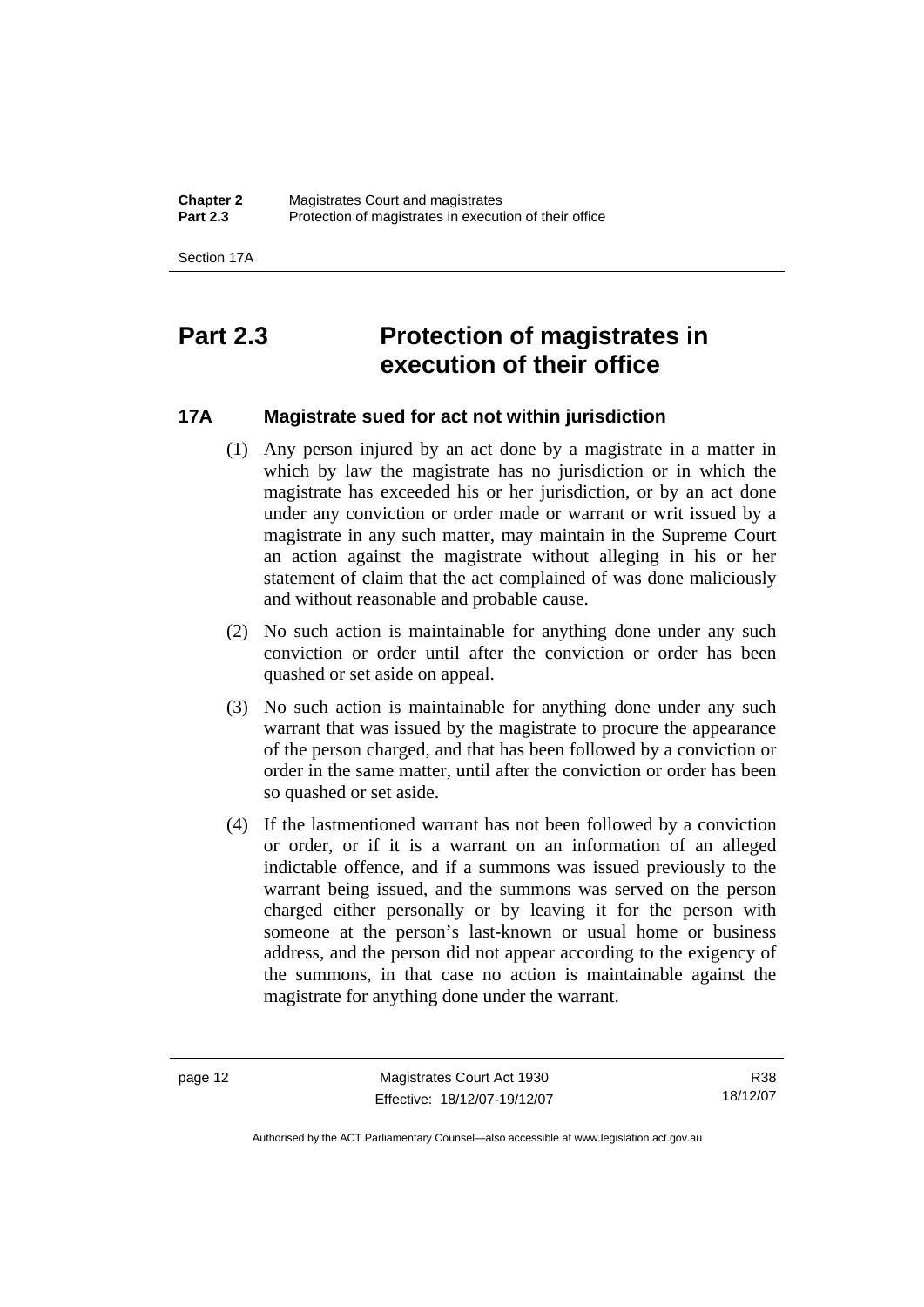Section 17B

#### **17B No action against magistrate after order nisi to quash conviction has been granted**

If an order to show cause why a conviction or order should not be quashed has been granted, an action is not maintainable against the magistrate constituting the court by which the conviction or order in question was made in relation to any proceeding taken under, or matter arising out of, the conviction or order.

## **17C Committal or enforcement order by magistrate on order of court**

If a conviction or order is made by the court and a committal order or enforcement order is made for the conviction or order by a magistrate bona fide and without collusion, an action in relation to any defect in the conviction or order or any want of jurisdiction in the court making the conviction or order is maintainable only against the magistrate constituting the court that made the conviction or order.

## **17D No action for acts done under Supreme Court order**

An action is not maintainable against a magistrate for doing an act if the magistrate does the act in accordance with a Supreme Court order.

## **17E No action if proceeding confirmed on appeal**

If a committal order or enforcement order is made by a magistrate on a conviction or order that, either before or after the making of the committal order or enforcement order, is confirmed on appeal, an action is not maintainable against the magistrate who made the committal order or enforcement order for anything done under it because of any defect in the conviction or order.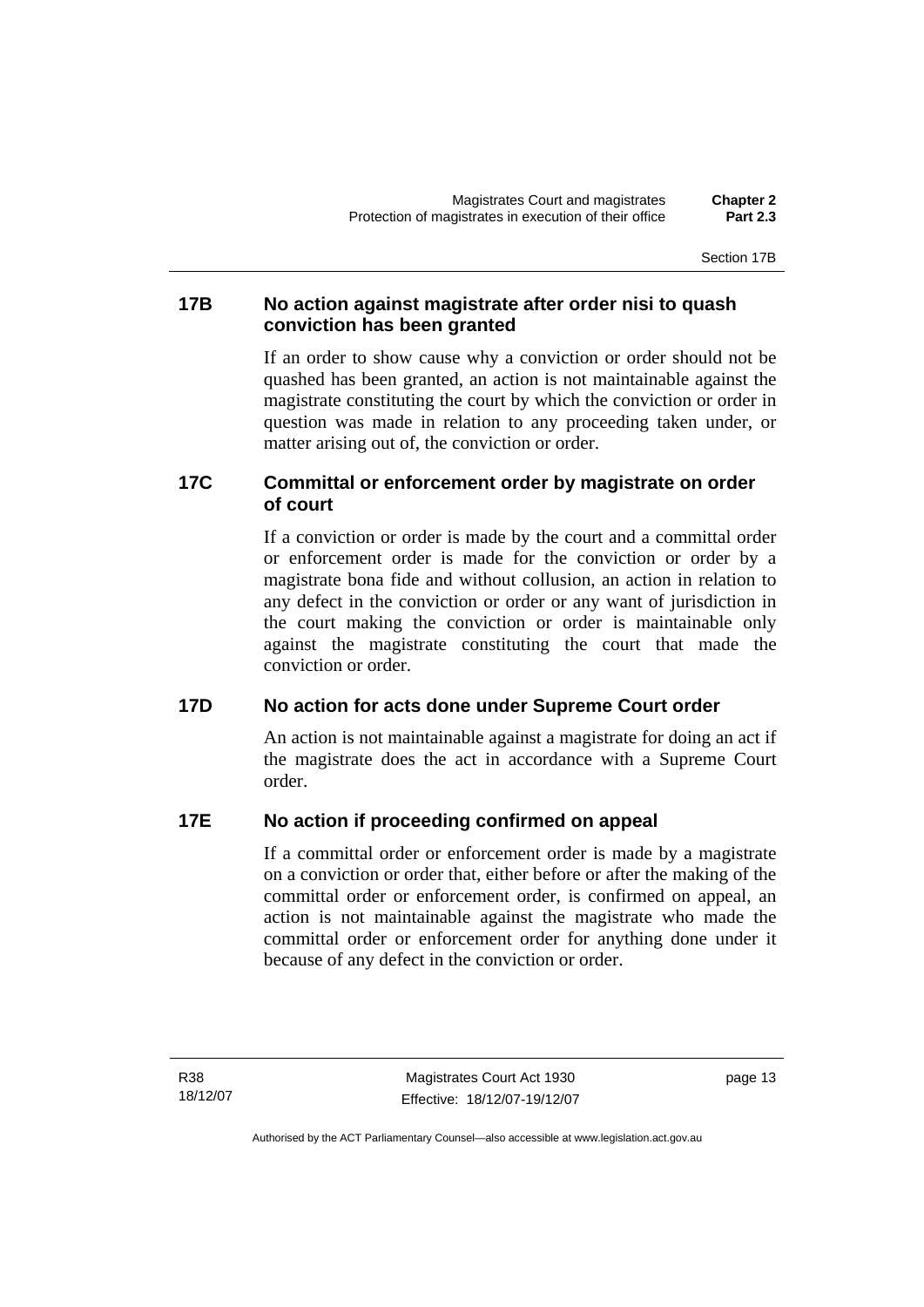**Chapter 2** Magistrates Court and magistrates<br>**Part 2.3** Protection of magistrates in executive Protection of magistrates in execution of their office

Section 17F

#### **17F Actions in cases prohibited**

If any action, which by this Act is declared to be not maintainable, is brought against a magistrate, the Supreme Court, on application of the defendant, and on affidavit of the facts, may set aside or stay the proceeding with or without costs.

#### **17G Payment into court**

- (1) After an action under this part has been started but before the case has been heard, a defendant may pay into court the amount the defendant considers appropriate.
- (2) Judgment must be given for the defendant if the Supreme Court at the trial considers that the plaintiff is not entitled to damages beyond the amount paid into court, and the amount paid into court, or the part of it that is enough to meet the defendant's costs, must be paid out of court to the defendant, and the rest (if any) must be paid to the plaintiff.
- (3) If the plaintiff accepts the amount paid into court in satisfaction of the plaintiff's damages in the action, the plaintiff may apply to the Supreme Court for an order for the payment of the amount out of court to the plaintiff, with or without costs.
- (4) If the Supreme Court makes the order, the action is decided and the order is a bar to any other action for the same cause.

#### **17H No action against magistrate for judicial acts in Magistrates Court**

An action must not be brought in the Magistrates Court against a magistrate in relation to anything done by the magistrate in the execution of the magistrate's office.

R38 18/12/07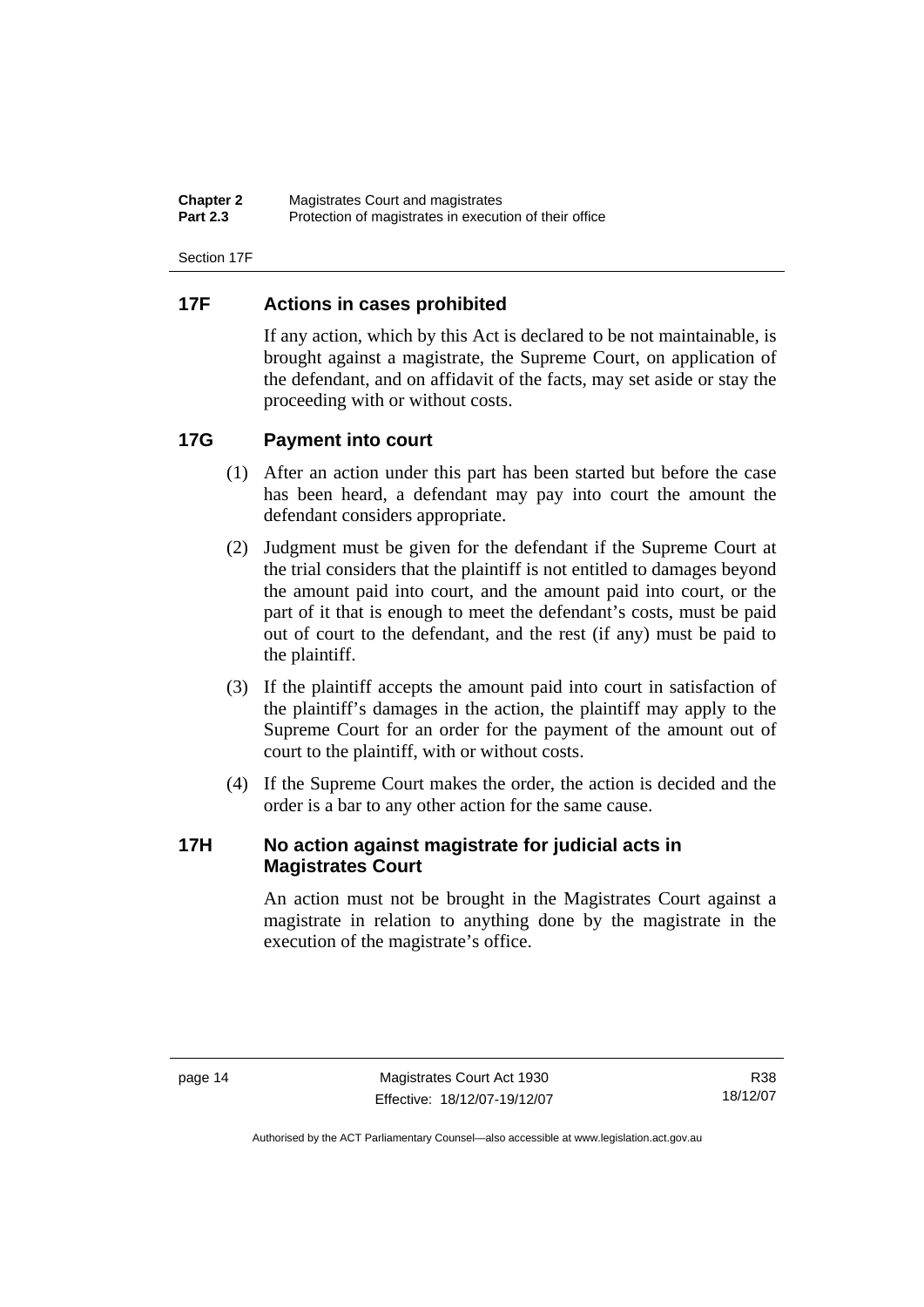#### **17I Magistrate sued for acts within magistrate's jurisdiction only liable in case of malice and absence of reasonable and probable cause**

In an action against a magistrate for any act done by the magistrate in the execution of the magistrate's duty as a magistrate in relation to any matter within the magistrate's jurisdiction as a magistrate, it must be expressly alleged in the statement of claim that the act was done maliciously and without reasonable and probable cause, and if the allegations are denied, and at the trial of the action the plaintiff fails to prove them, judgment must be given for the defendant.

## **17J Verdict for defendant**

If the plaintiff in an action against a magistrate does not prove the cause of action at the trial, judgment must be given for the defendant.

## **17K Damages**

 $If$ <sub> $\equiv$ </sub>

- (a) the plaintiff in an action against a magistrate is entitled to recover, and seeks to recover a penalty or other amount paid or raised as a result of a conviction, judgment or order or to recover damages for imprisonment; and
- (b) it is proved that the plaintiff was guilty of the offence or liable to pay the amount or, for imprisonment, did not undergo any greater punishment than could have been imposed for the offence of which the plaintiff was convicted;

the plaintiff is not entitled to recover the penalty or other amount paid or raised or, for imprisonment, damages greater than 1 cent, or any costs in the action.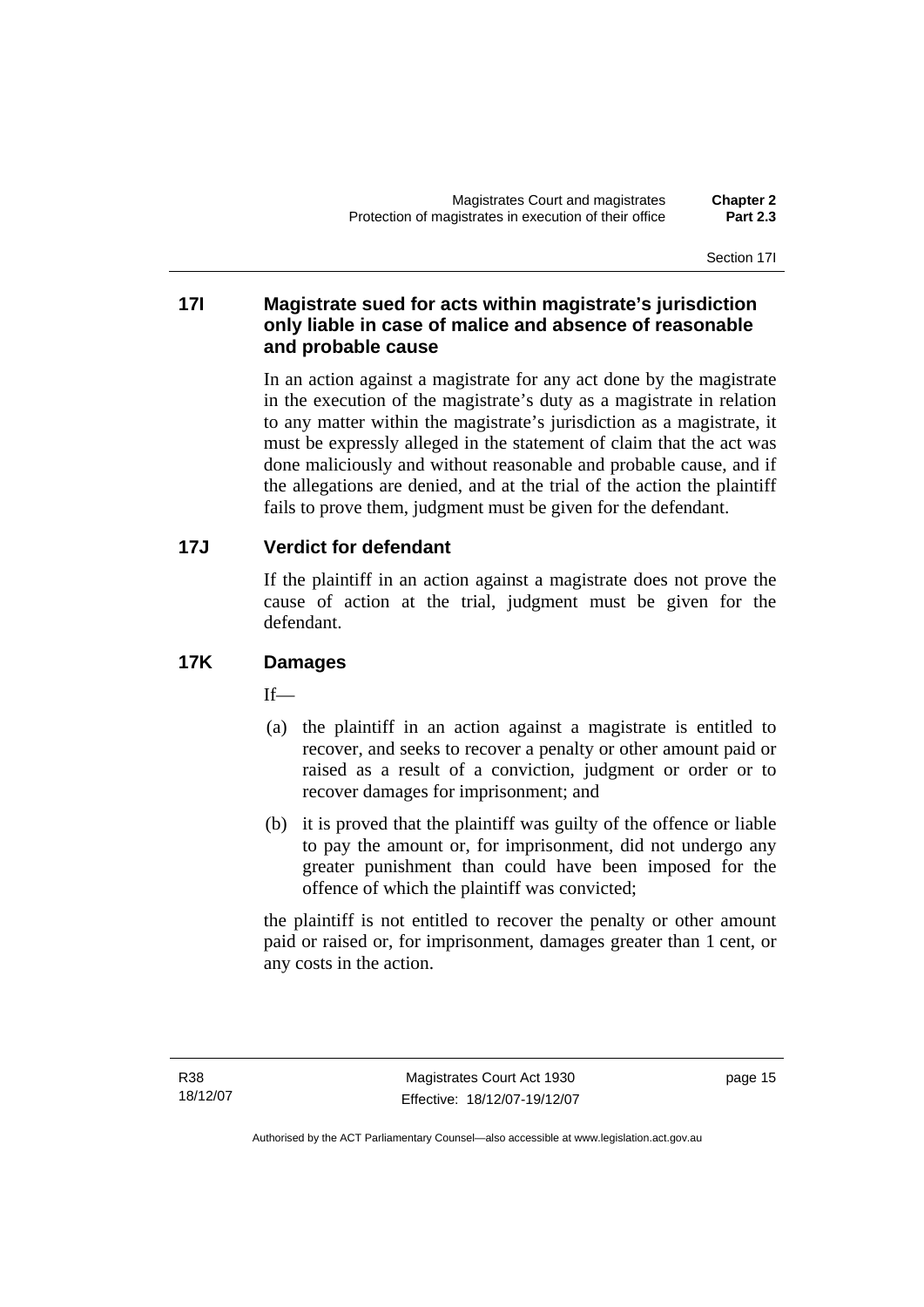**Chapter 3 Criminal proceedings Part 3.1** Preliminary

Section 18A

# **Chapter 3 Criminal proceedings**

# Part 3.1 **Preliminary**

## **18A Definitions for ch 3**

In this chapter:

*Crimes Act* means the *Crimes Act 1900*.

*decision* includes a committal for trial, admission to bail, and a conviction, order or other decision.

*defendant* means a person against whom an information is laid.

page 16 Magistrates Court Act 1930 Effective: 18/12/07-19/12/07

R38 18/12/07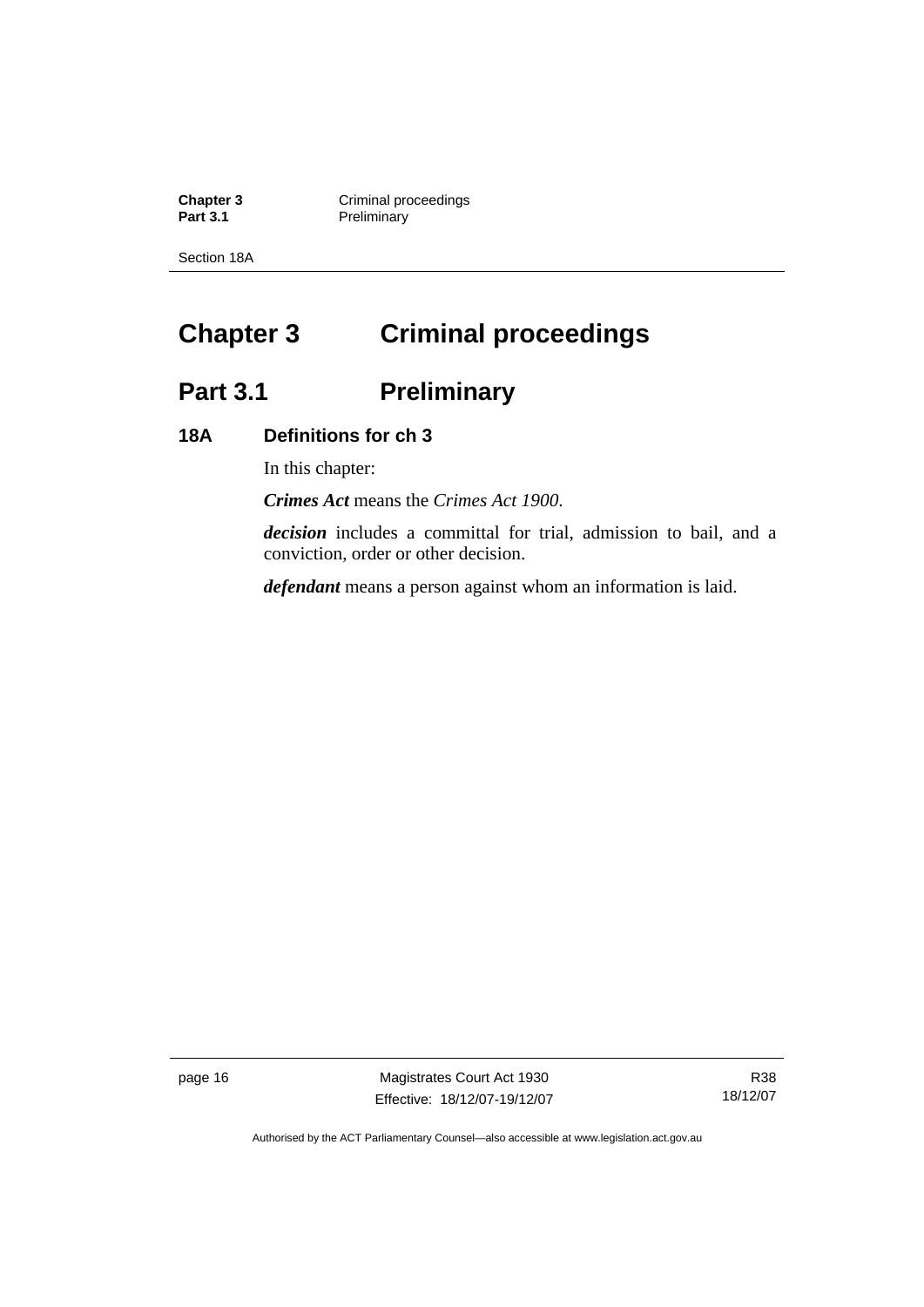Section 19

# **Part 3.2 Criminal jurisdiction**

# **19 Jurisdiction of court**

If, by any law in force in the ACT, any offence is punishable on summary conviction or any person is made liable to a penalty or punishment or to pay an amount for any offence, act or omission, and no other provision is made for the trial of the person committing the offence, the matter may be heard and decided by the court in a summary way under the provisions of this Act.

## **21 Jurisdiction of court if defendant absent from ACT**

The court has jurisdiction even though the defendant is not in the ACT.

## **22 Proceeding of court if it considers offence should be dealt with on indictment**

If, for an information in relation to an offence that is punishable either summarily or on indictment it appears to the court, on the close of the case for the prosecution, that the offence ought to be dealt with on indictment, the court must abstain from adjudication on the information and must deal with the case for the purpose of committal for trial only.

R38 18/12/07

Magistrates Court Act 1930 Effective: 18/12/07-19/12/07 page 17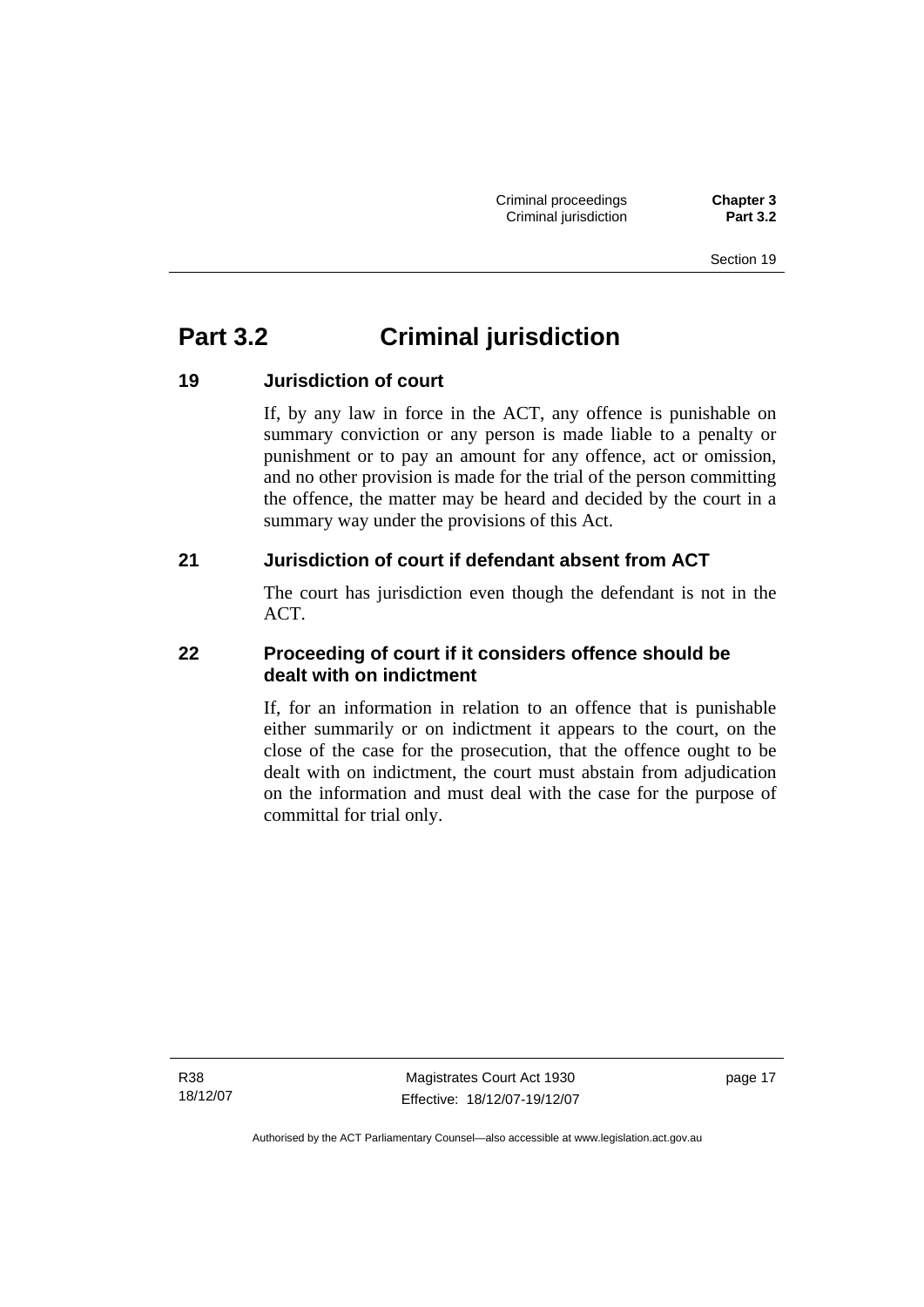| <b>Chapter 3</b> | Criminal proceedings                   |
|------------------|----------------------------------------|
| <b>Part 3.3</b>  | Beginning criminal proceedings         |
| Division 3.3.1   | Beginning criminal proceedings-general |
| Section 25       |                                        |

# **Part 3.3 Beginning criminal proceedings**

# **Division 3.3.1 Beginning criminal proceedings general**

#### **25 Informations**

A proceeding may be started in the court by information laid by the informant or by a lawyer or anyone else representing the informant.

# **Division 3.3.2 Informations**

#### **26 Laying of informations**

An information may be laid before a magistrate in any case where a person has committed or is suspected of having committed, in the ACT, an indictable offence or an offence that may be dealt with summarily as provided in section 19.

## **27 Description of people and property and of offences**

- (1) Such description of people or things as would be sufficient in an indictment is sufficient in informations.
- (2) The description of any offence in the words of the Act, ordinance, law, order, by-law, regulation, or other instrument creating the offence, or in similar words, is sufficient in law.

#### **28 Power of court to amend information**

 (1) If at the hearing of any information or summons any objection is taken to an alleged defect in it in substance or form or if objection is taken to any variance between the information or summons and the evidence adduced at the hearing of it, the court may make any amendment in the information or summons that appears to it to be

R38 18/12/07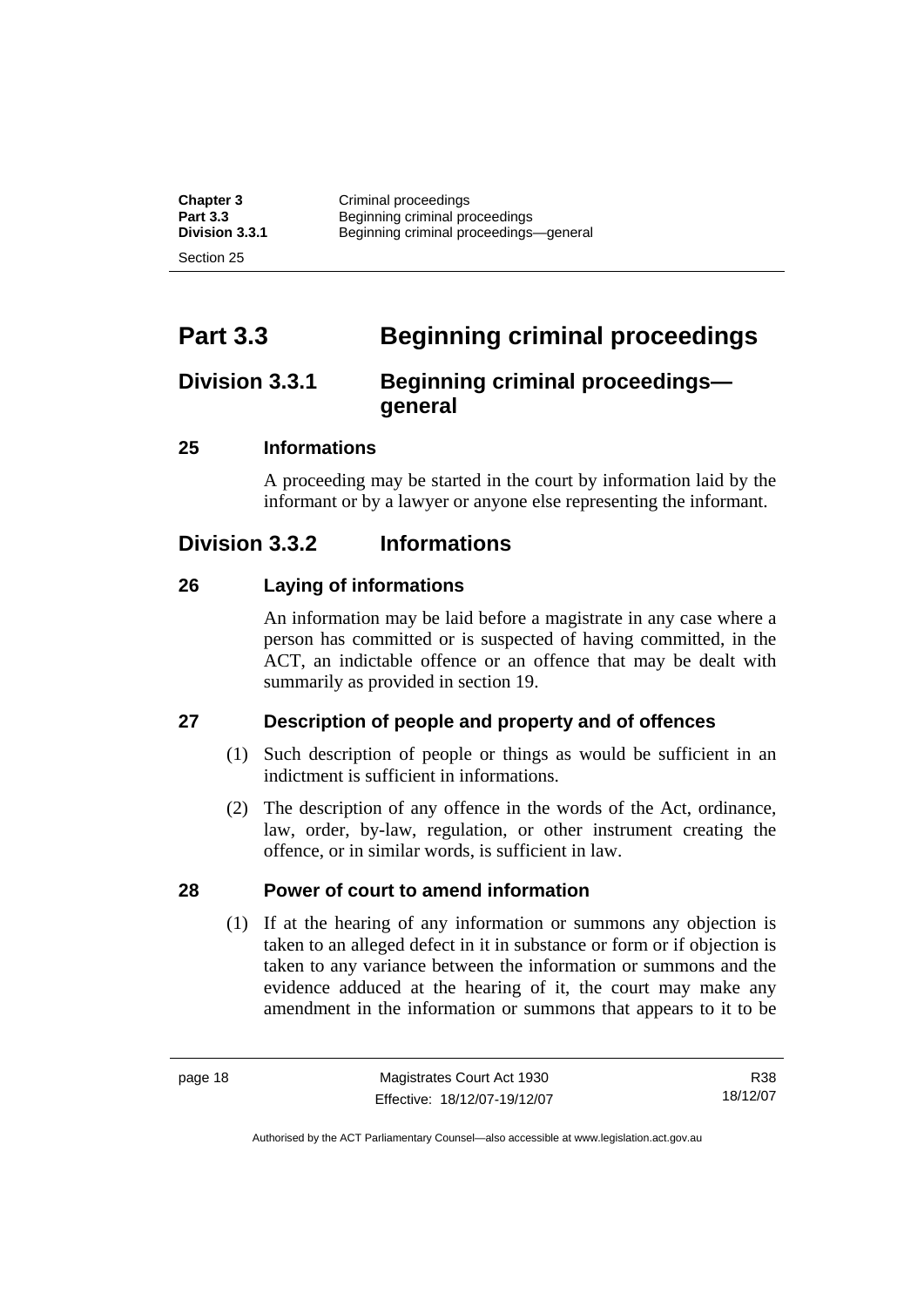| <b>Chapter 3</b>                  | Criminal proceedings                        |  |
|-----------------------------------|---------------------------------------------|--|
| <b>Part 3.3</b><br>Division 3.3.3 | Beginning criminal proceedings<br>Summonses |  |
| Section 29                        |                                             |  |

desirable or to be necessary to enable the real question in dispute to be decided.

 (2) The court must not make an amendment under subsection (1) if it considers that the amendment cannot be made without injustice to the defendant.

## **29 Court may adjourn hearing if amendment made**

If in any case where an amendment in an information or summons has been made under section 28 the court considers that the defendant has been misled by the form in which the information or summons has been made out, it may adjourn the hearing of the case for the period it considers appropriate and may make any order about the costs of the adjournment it considers appropriate.

#### **30 Form of information**

- (1) If a warrant is intended to be issued in the first instance against the person charged, the information must be in writing and on oath.
- (2) The oath may be made by the informant or someone else.
- (3) If a summons instead of a warrant is intended to be issued in the first instance against the person charged, the information may be made orally and without oath.
- (4) Subsection (3) applies whether or not the law under which the information is laid requires it to be in writing.

# **Division 3.3.3 Summonses**

## **37 When magistrate may issue summons**

If an information is laid before a magistrate, the magistrate may issue a summons.

page 19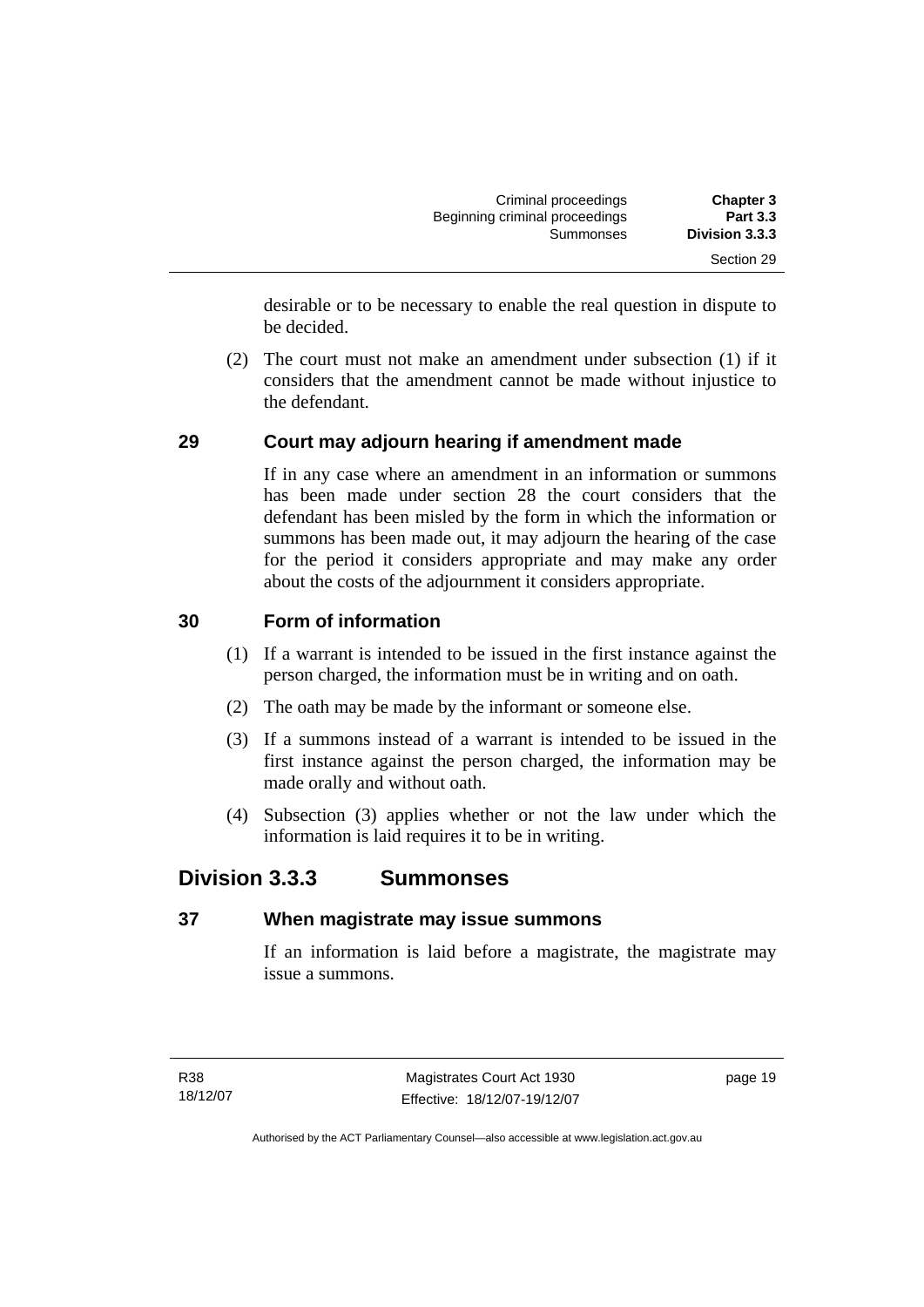| <b>Chapter 3</b><br><b>Part 3.3</b> | Criminal proceedings<br>Beginning criminal proceedings |
|-------------------------------------|--------------------------------------------------------|
| Division 3.3.3                      | Summonses                                              |
| Section 38                          |                                                        |

#### **38 Form of summons**

A summons issued in the case of an information must be directed to the defendant, and must state shortly the matter of the information and require the defendant to appear at a certain time and place before the court, to answer to the information and to be further dealt with according to law.

#### **41 Service of summons**

- (1) A summons issued in relation to an information may be served on the person to whom it is directed by—
	- (a) giving a copy of the summons to the person; or
	- (b) by leaving a copy of the summons at the last-known or usual home or business address of the person with someone who appears to be at least 16 years old and to live or be employed at the address.
- (2) Service of a summons under subsection (1) must be effected at least 72 hours before the time appointed in the summons for the hearing of the information.
- (3) If it appears to the court or a magistrate or the registrar, by statement on oath or by affidavit, that from any cause service in accordance with subsections (1) and (2) cannot be effected, the court or magistrate or the registrar may extend the time for hearing.
- (4) Service of a summons in accordance with this section may be proved by the oath of the person who served it or by affidavit or otherwise.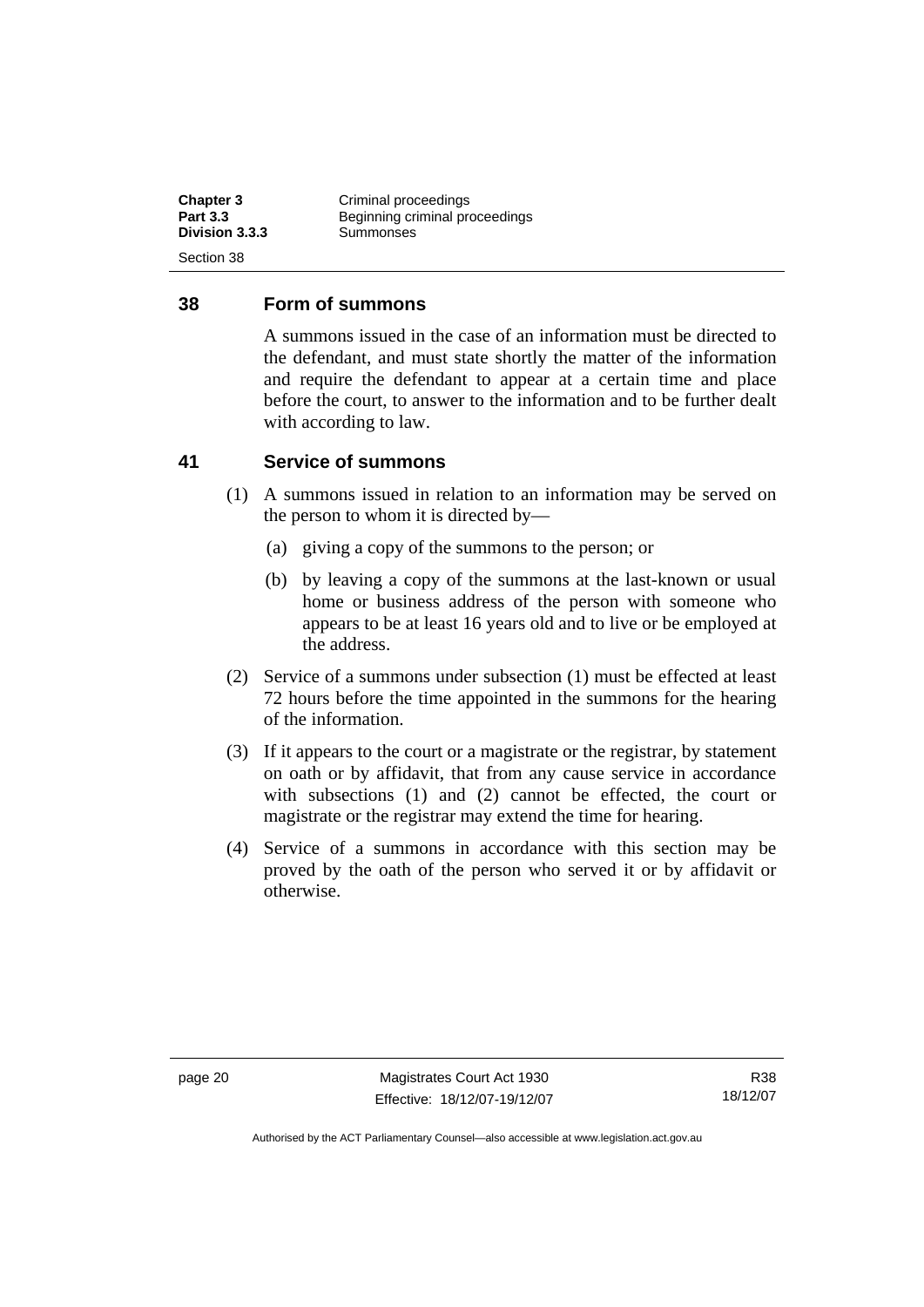#### Section 42

# **Division 3.3.4 Warrants**

#### **42 Issue of warrant and summons**

- (1) This section applies if—
	- (a) an information is laid before a magistrate under division 3.3.2 against a person for an offence; and
	- (b) the information is substantiated by the oath of the informant or a witness; and
	- (c) the person is not in custody.
- (2) The magistrate may issue a warrant for the person's arrest, and for bringing the person before the court to answer to the information and to be further dealt with according to law.
- (3) However, the magistrate may issue a summons instead of the warrant if the magistrate considers it appropriate.
- (4) The issue of the summons does not prevent a magistrate from issuing a warrant at any time before or after the time mentioned in the summons for the person's appearance.
- (5) However, subsection (4) does not authorise the issue of a warrant to bring the person before the court to answer to the information if a summons has been served on the person for the offence in accordance with section 116B (Service of summons for prescribed offence).

#### **43 Procedure on filing indictment**

 (1) If an indictment in relation to an offence committed in the ACT has been filed in the Supreme Court by the Attorney-General, Attorney-General of the Commonwealth or other officer, authority or person duly appointed in that behalf against any person then at large, whether on bail or not, the registrar of the Supreme Court must at any time after the end of the then sittings of the court if the person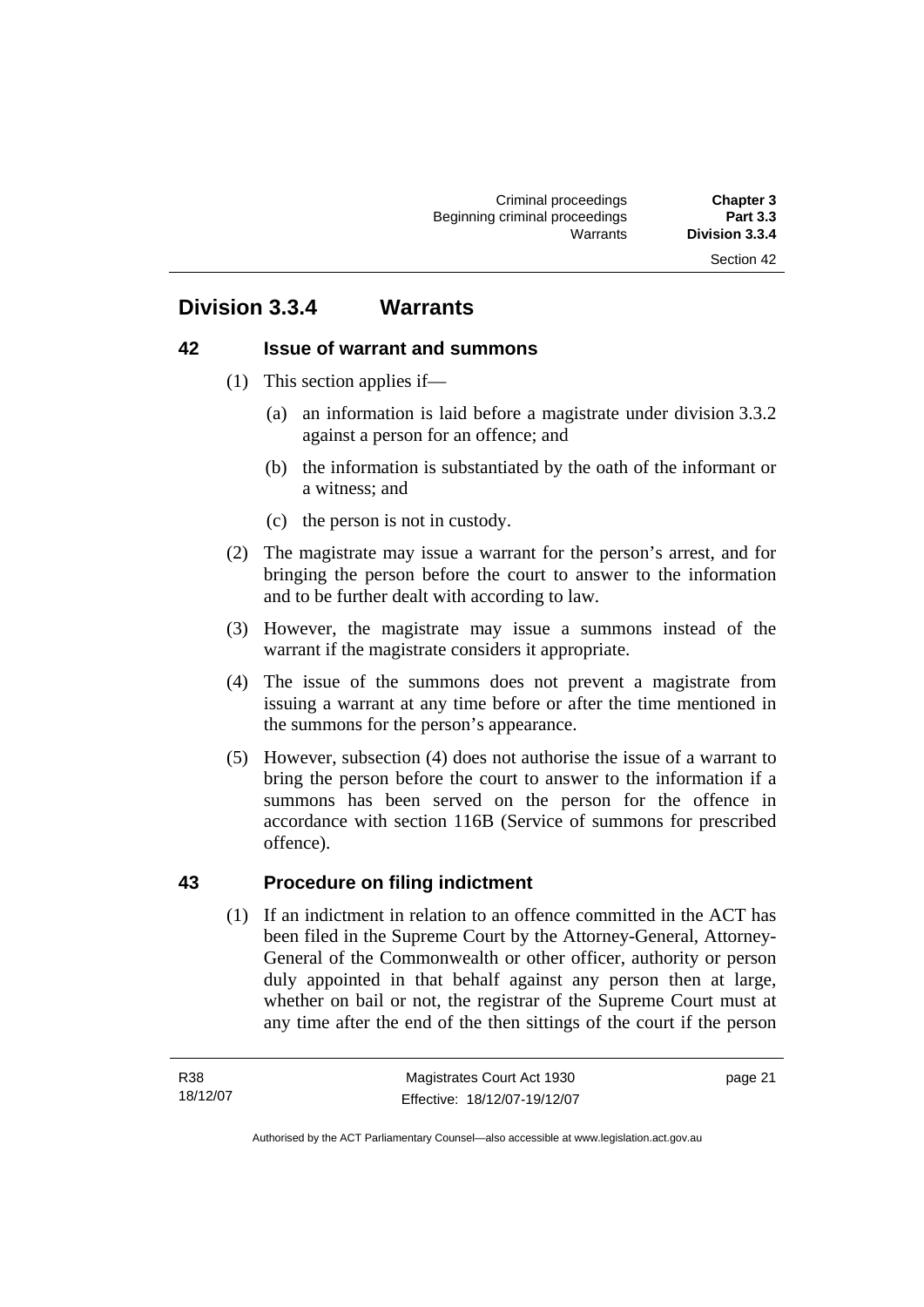| <b>Chapter 3</b><br><b>Part 3.3</b> | Criminal proceedings                       |  |
|-------------------------------------|--------------------------------------------|--|
| Division 3.3.4                      | Beginning criminal proceedings<br>Warrants |  |
| Section 44                          |                                            |  |

so indicted has not already appeared and pleaded to the indictment, on application by or on behalf of the prosecutor, grant to the prosecutor or person applying on the prosecutor's behalf a certificate that the indictment has been filed.

- (2) On production of the certificate to a magistrate, the magistrate must—
	- (a) if the person indicted is, at the time of both the application for and the production of the certificate, detained at a correctional centre (including a NSW correctional centre) for any other offence—on proof on oath that the person is the person charged in the indictment, issue a warrant directing the person in charge of the correctional centre to detain the person until, by a habeas corpus order or another order, the person is removed from custody for the purpose of being tried on the indictment, or until the person is otherwise removed or discharged out of custody by due course of law; and
	- (b) in any other case—issue a warrant to apprehend the person so indicted and to cause the person to be brought before the court to be dealt with according to law and the court when any person apprehended under any such warrant is brought before it must on proof on oath that the person is the person charged and named in the indictment, and without further inquiry commit the person for trial or admit the person to bail in accordance with the *Bail Act 1992*.

## **44 Direction of warrant**

A warrant to apprehend a defendant that the defendant may answer to an information may be directed either to any police officer by name or generally to all police officers within the ACT, without naming them, or to both.

R38 18/12/07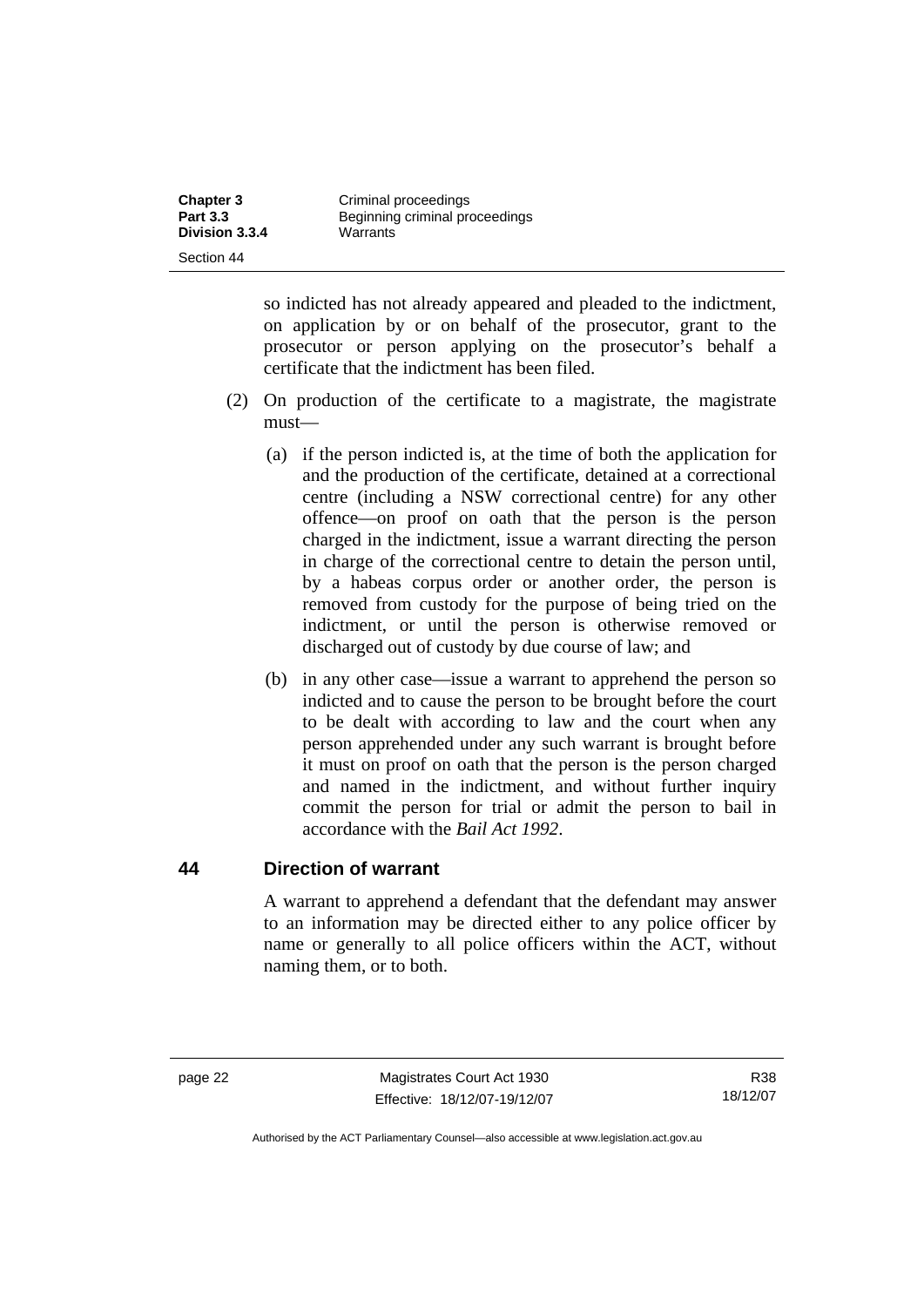| <b>Chapter 3</b> | Criminal proceedings           |
|------------------|--------------------------------|
| <b>Part 3.3</b>  | Beginning criminal proceedings |
| Division 3.3.4   | Warrants                       |
| Section 45       |                                |

#### **45 Any police officer may execute warrant**

If a warrant is directed to all police officers, any police officer may execute the warrant as if it were directed specially to the police officer by name.

### **47 Form of arrest warrant**

A warrant issued on an information must—

- (a) briefly state the offence or matter of the information; and
- (b) name or otherwise describe the person against whom it is issued; and
- (c) order the police officers to whom it is directed to—
	- (i) arrest the person; and
	- (ii) bring the person before the court to answer the information and to be further dealt with according to law.

#### **48 Warrant to be in force till executed**

A warrant need not be returnable at any particular time, but may remain in force until executed.

#### **49 Sunday warrants**

A magistrate may issue a warrant on an information of an indictable offence, or a search warrant, on a Sunday as on any other day.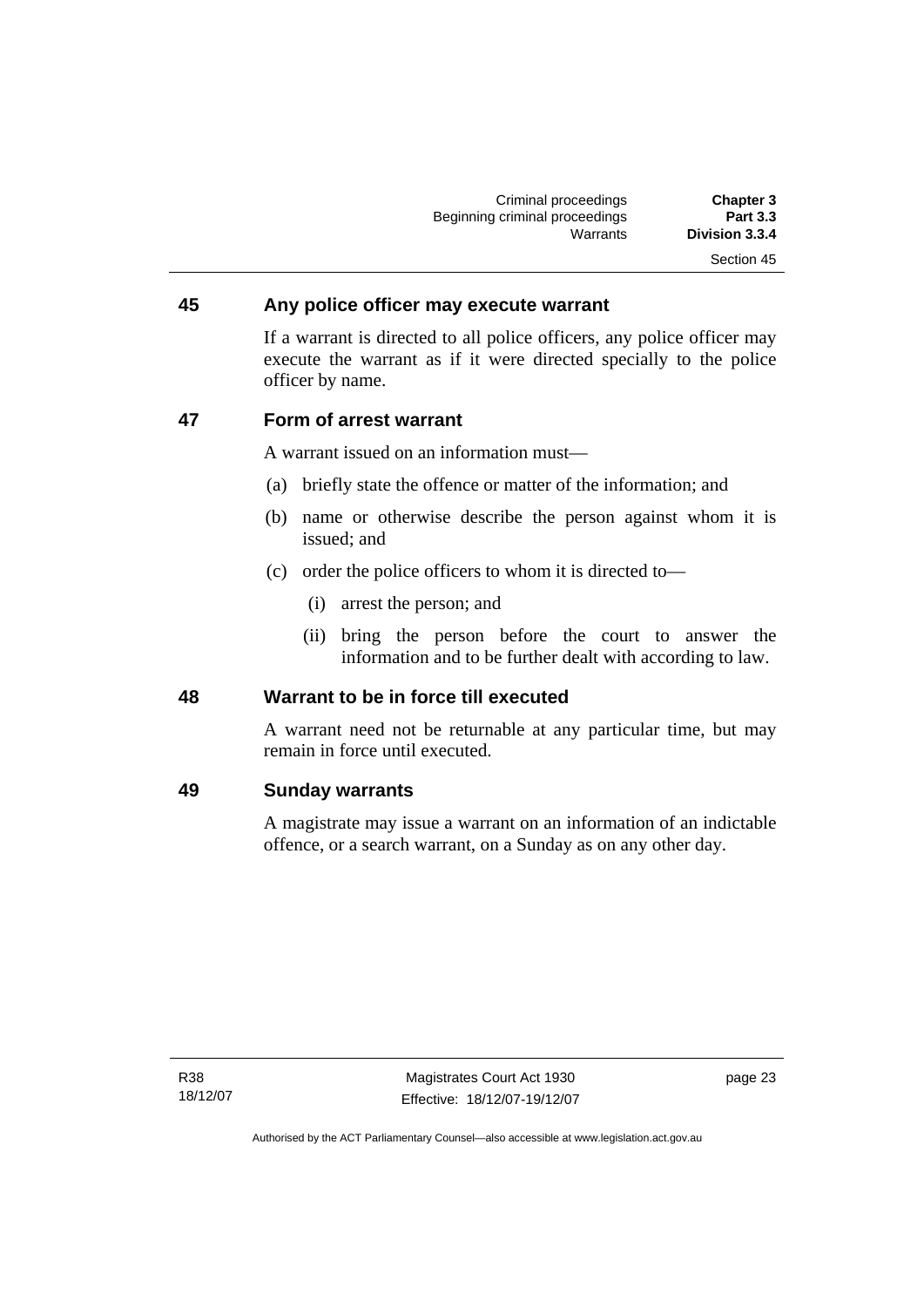| <b>Chapter 3</b> | Criminal proceedings                    |
|------------------|-----------------------------------------|
| <b>Part 3.4</b>  | Hearing of criminal proceedings         |
| Division 3.4.1   | Hearing of criminal proceedings-general |
| Section 53       |                                         |

# **Part 3.4 Hearing of criminal proceedings**

## **Division 3.4.1 Hearing of criminal proceedings general**

#### **53 Conduct of case generally**

- (1) The informant may—
	- (a) conduct his or her case personally or by a lawyer; and
	- (b) examine and cross-examine the witnesses giving evidence for or against the informant; and
	- (c) if the defendant gives any evidence or examines any witness about anything other than general character—call and examine witnesses in reply.
- (2) The defendant may—
	- (a) fully answer and defend personally or by a lawyer; and
	- (b) give evidence; and
	- (c) examine and cross-examine the witnesses giving evidence for or against the defendant.

### **54 If both parties present in court to hear case**

The court must hear and decide an information if both parties to the information appear personally or by lawyers or anyone else appearing for them.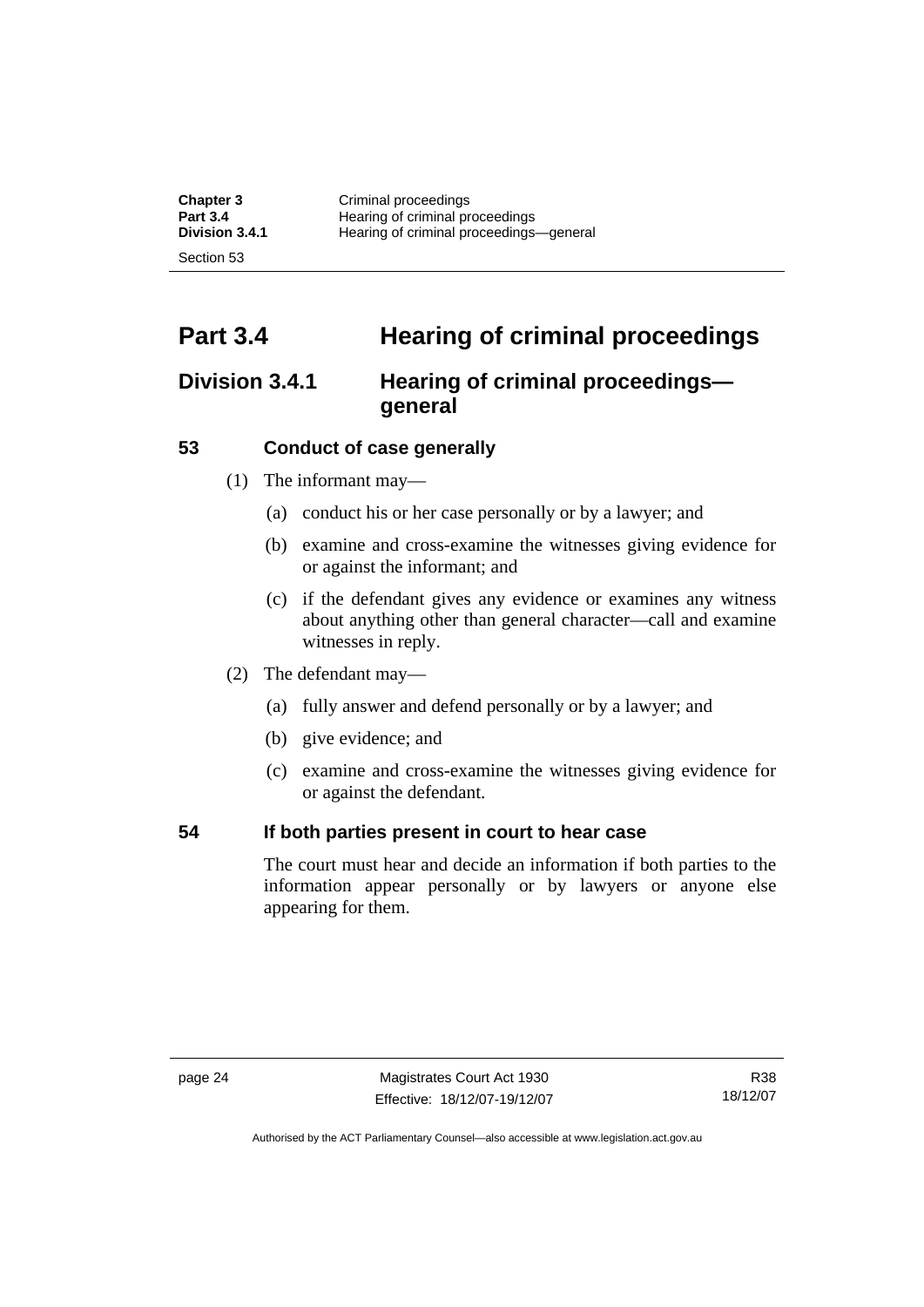## **Division 3.4.2 Warrants for witnesses**

### **63 Warrant to bring witness to court**

If a witness—

- (a) has been informed of the time and place for the hearing; and
- (b) has been requested, has given an undertaking, or has been served with a subpoena, to appear at the hearing to give evidence; and
- (c) the witness does not appear in accordance with the request, undertaking or subpoena and does not provide to the court a reasonable explanation for his or her non-appearance;

the court may issue a warrant requiring the witness to be brought before the court at the time and place specified in the warrant to give evidence.

#### **64 Warrant in the first instance**

If a magistrate is satisfied by evidence on oath that it is probable that a person whose evidence is desired will not attend to give evidence without being compelled to do so, then, instead of issuing a subpoena, the magistrate may issue a warrant in the first instance.

## **Division 3.4.3 Remand**

#### **70 Remand of defendant**

- (1) This section applies if the court considers it is necessary or desirable to adjourn the hearing of a proceeding for an indictable offence—
	- (a) because of the absence of witnesses; or
	- (b) for any other reasonable cause.

page 25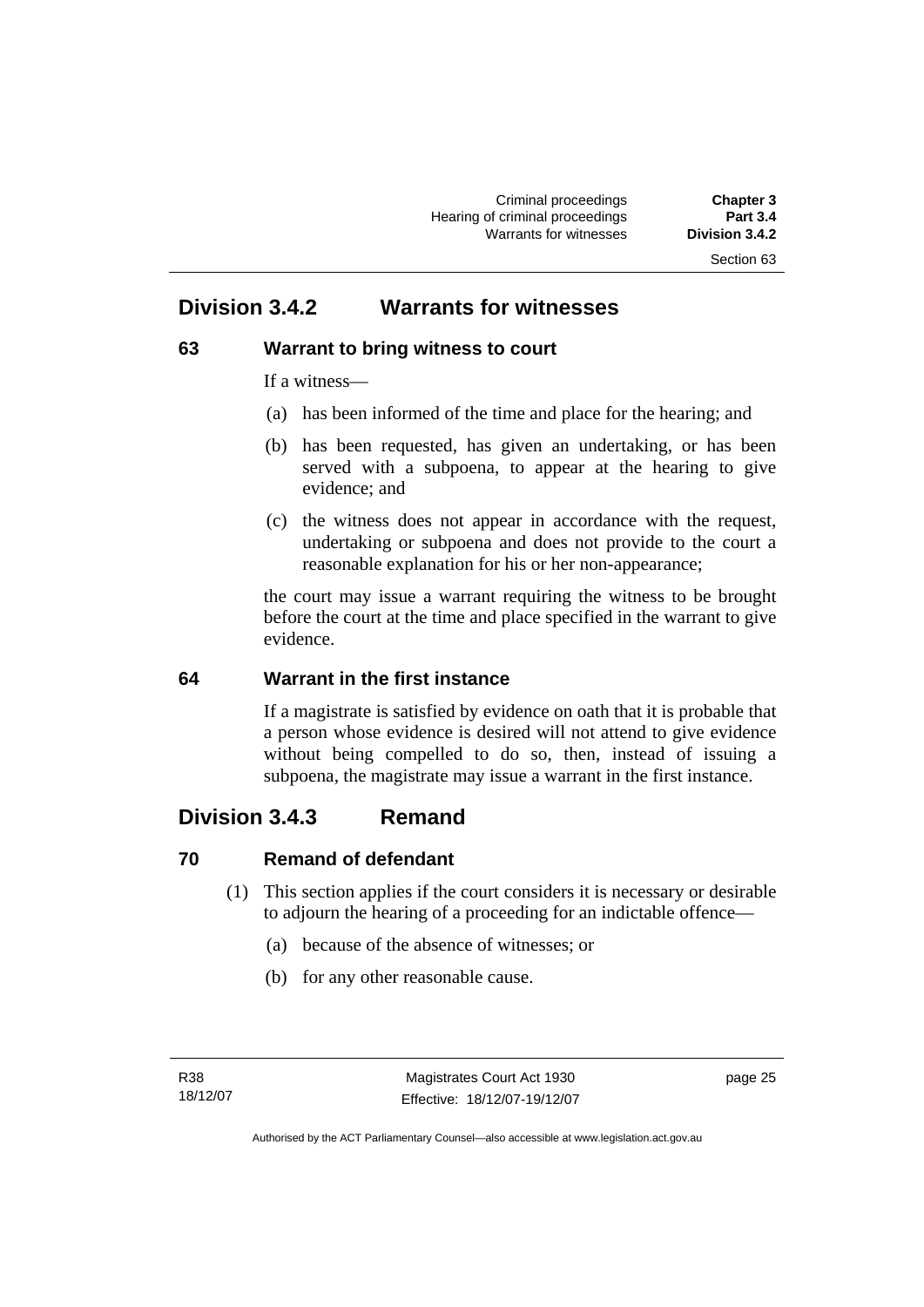- (2) The court may—
	- (a) adjourn the hearing; and
	- (b) order the remand of the defendant into custody for a stated period; and
	- (c) order the chief executive to arrange for the defendant to be brought before the court at a stated time and place for the hearing.
	- *Note* The court must issue a warrant for the remand of the defendant in the chief executive's custody (see *Crimes (Sentence Administration) Act 2005*, s 17).
- (3) If the period of remand is not longer than 3 days, the order may be made orally.
	- *Note* The *Crimes (Sentence Administration) Act 2005*, pt 3.2 provides for the chief executive to have custody of the defendant during the remand.
- (4) Any single period of remand under this section must be no longer than—
	- (a) 28 days; or
	- (b) if the defendant chooses to be remanded for a longer period without review—a longer period that the court considers reasonable.

#### **72 Bringing remanded defendant before court**

The court may order that a defendant remanded under section 70 be brought before the court at any time during the period for which the defendant was remanded.

*Note* The *Crimes (Sentence Administration) Act 2005*, pt 3.2 and pt 3.3 provide for the chief executive to have custody of the defendant during the remand and to bring the defendant before the court as ordered by the court.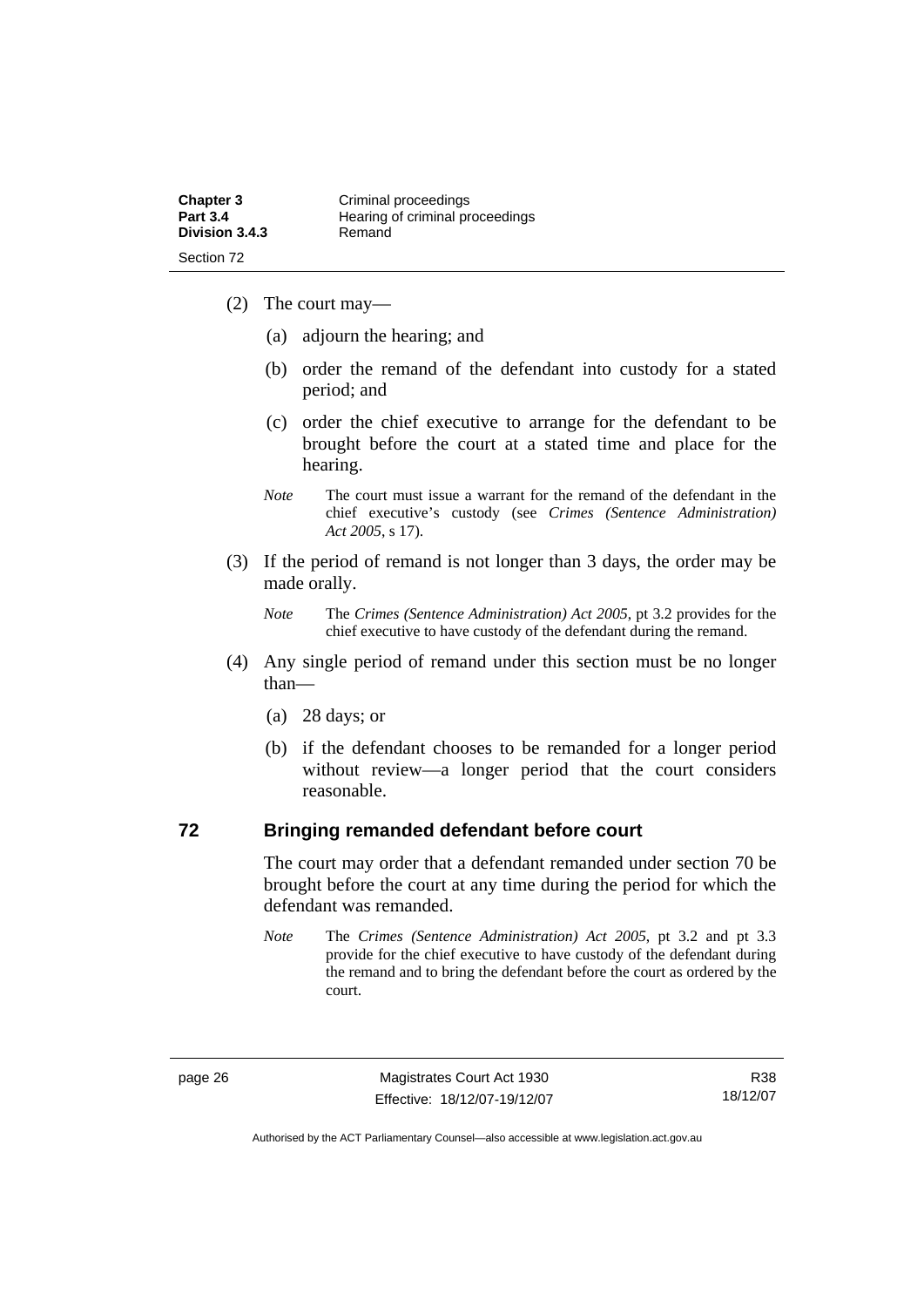#### **72A Bail application hearings—audiovisual links**

- (1) This section applies if—
	- (a) a person in custody is entitled to appear, or is required to appear or be brought, before the court for the hearing of an application for bail; and
	- (b) the hearing could be conducted using an audiovisual link between the court and the place of custody.
- (2) Unless the court directs otherwise, the hearing must be conducted using the audiovisual link.
- (3) The court may amend or revoke a direction under subsection (2)—
	- (a) at any time; and
	- (b) on its own initiative or on application by a party to the bail proceeding.
- (4) In this section:

*audiovisual link*—see the *Evidence (Miscellaneous Provisions) Act 1991*, dictionary.

#### **72B Defendant's appearance in non-bail proceedings audiovisual links**

- (1) This section applies if the court gives a direction under the *Evidence (Miscellaneous Provisions) Act 1991*, section 20 (Territory courts may take evidence and submissions from outside ACT) or section 32 (1) (Use of link in proceedings) in relation to any part of a proceeding in relation to a defendant remanded under—
	- (a) section 70 (Remand of defendant); or
	- (b) section 72 (Bringing remanded defendant before court).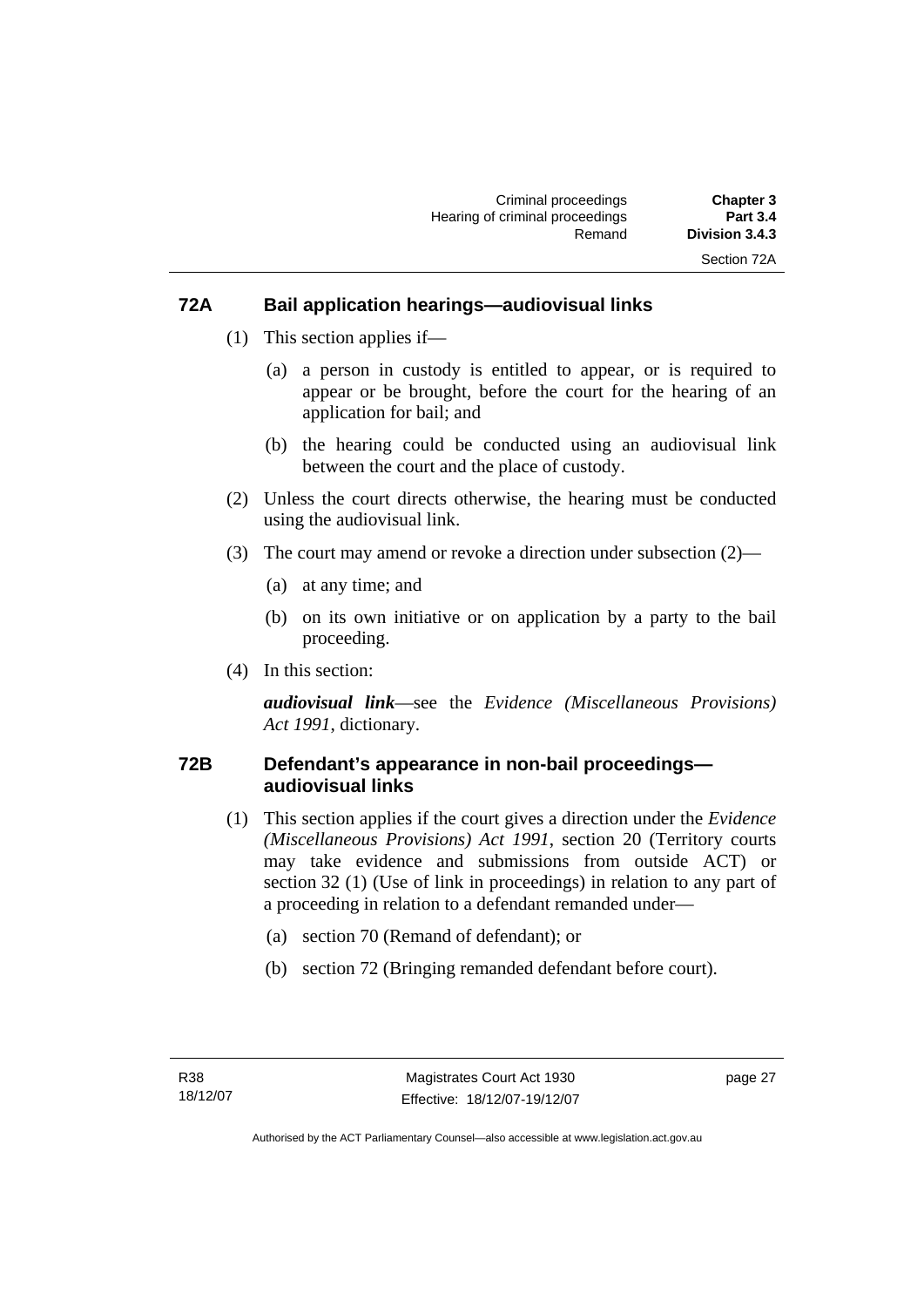| <b>Chapter 3</b> | Criminal proceedings            |
|------------------|---------------------------------|
| <b>Part 3.4</b>  | Hearing of criminal proceedings |
| Division 3.4.4   | Committal and recognisance      |
| Section 73A      |                                 |

 (2) The chief executive must make arrangements to ensure that the evidence can be taken, or the submission made, in accordance with the court's direction.

## **Division 3.4.4 Committal and recognisance**

#### **73A Extended application of div 3.4.4**

- (1) This division applies in relation to a person for whom a warrant prescribed under the rules has been issued under the rules as if all necessary changes, and any changes prescribed under the rules, were made.
- (2) This section does not limit any other application of this division.

#### **74 Remand of defendant before decision**

The court may, at any time before the court gives its decision in a case, order that the defendant be remanded in custody.

- *Note 1* The court must issue a warrant for the remand of the defendant in the chief executive's custody (see *Crimes (Sentence Administration) Act 2005*, s 17).
- *Note 2* The *Crimes (Sentence Administration) Act 2005*, pt 3.2 provides for the chief executive to have custody of the defendant during the remand.

#### **75 Remand of witness or defendant after decision**

- (1) If the court commits a witness or a person sought to be made a witness, it must order that the witness or person be remanded in custody.
- (2) If the court commits a defendant, it must order that the defendant be remanded in custody.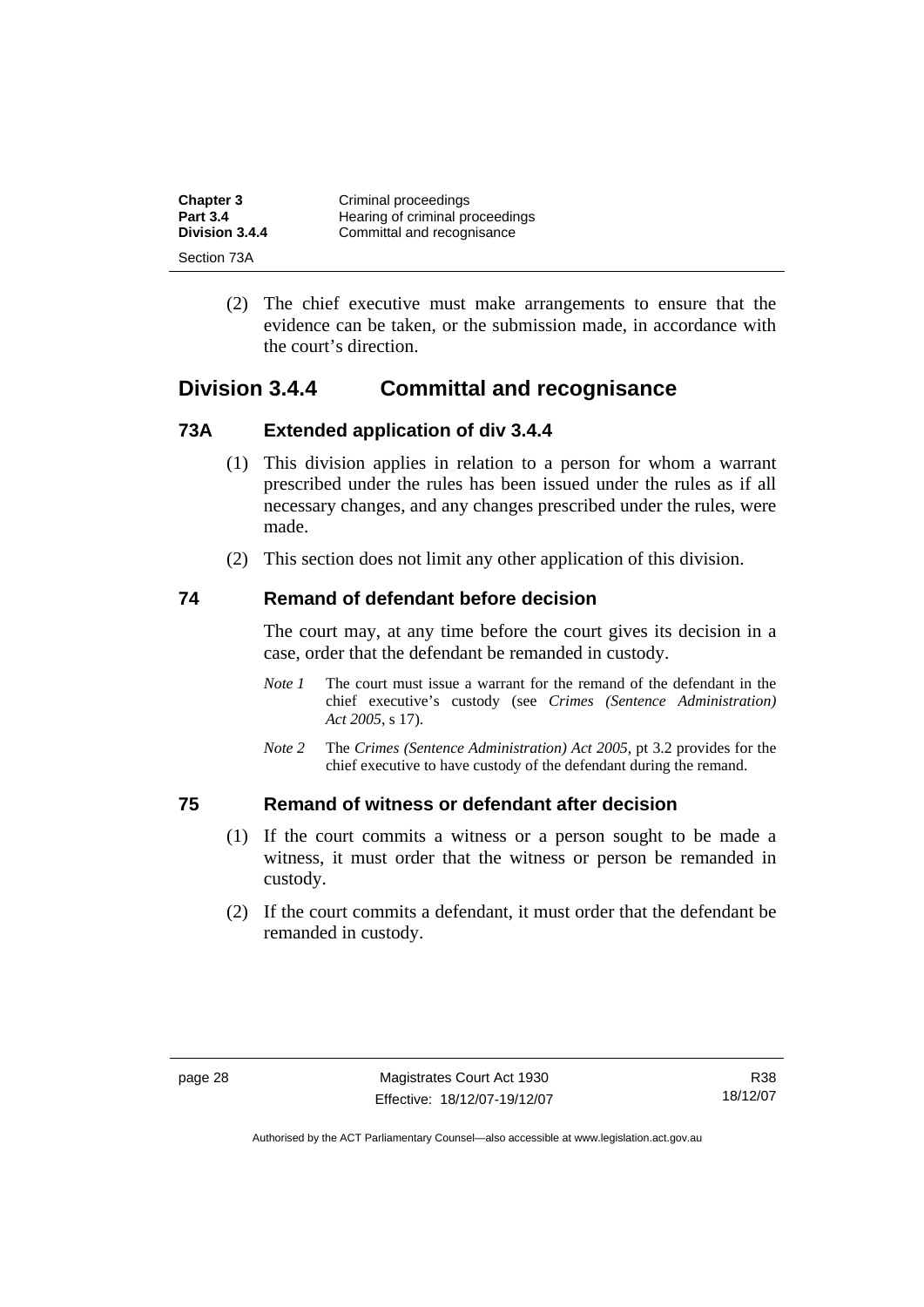Criminal proceedings **Chapter 3 Hearing of criminal proceedings** Committal and recognisance **Division 3.4.4**  Section 76

#### **76 Witnesses may be discharged on recognisance**

A witness, other than a witness committed under section 312 (Failure to give evidence—committal), or person sought to be made a witness may be discharged on recognisance.

#### **77 Recognisances**

If the court is authorised to discharge the witness, or person sought to be made a witness, on recognisance, it may order his or her discharge on his or her entering into a recognisance, with or without a surety or sureties at its discretion, conditioned for his or her appearance at the time and place to which the hearing is adjourned, or that is named in the recognisance.

#### **78 Issue of warrant for non-appearance**

If the witness, or person sought to be made a witness, does not appear at the time and place mentioned in the recognisance, the court may adjourn the hearing, and may issue a warrant for his or her apprehension in accordance with division 3.3.4 (Warrants).

#### **79 Recognisances taken out of court**

- (1) A recognisance under this Act need not be entered into before the court, but may be entered into by the parties before—
	- (a) a magistrate; or
	- (b) the registrar; or
	- (c) a police officer in charge of a police station; or
	- (d) if a party is at a correctional centre—the person in charge of the centre.
- (2) The provisions of this Act in relation to recognisances taken before the court apply in relation to the recognisance as if it had been entered into before the court.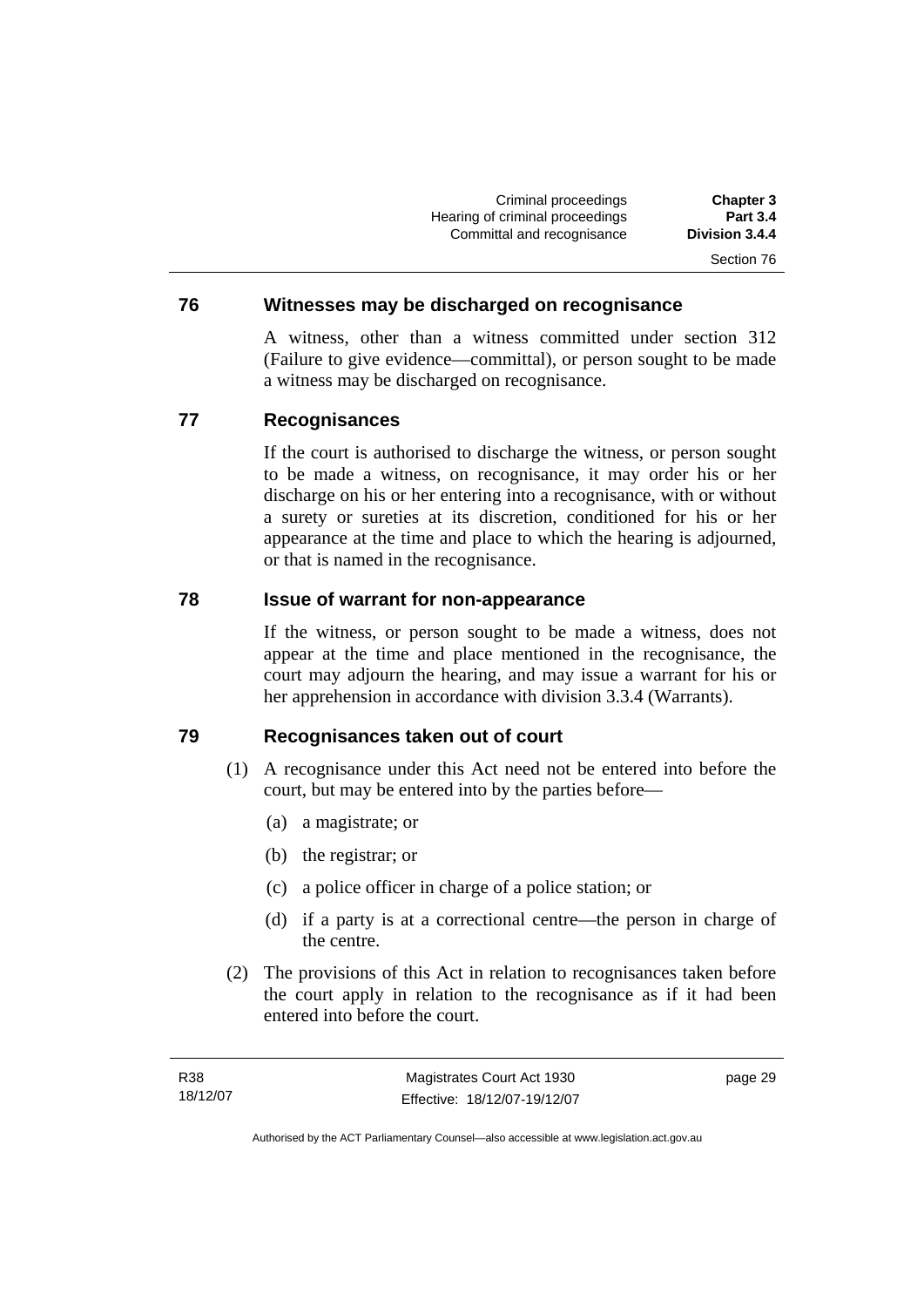| <b>Chapter 3</b> | Criminal proceedings                |
|------------------|-------------------------------------|
| <b>Part 3.4</b>  | Hearing of criminal proceedings     |
| Division 3.4.5   | Adjournment of criminal proceedings |
| -Section 80      |                                     |

#### **80 Forfeited recognisances—how enforced**

If the conditions, or any of them, in a recognisance entered by a witness or a person sought to be made a witness are not complied with, any magistrate may certify on the back of the recognisance in what respect the conditions have not been observed, and give it to the proper officer, to be proceeded on in a similar way as other recognisances, and that certificate is taken to be deemed sufficient prima facie evidence of the recognisance having been forfeited.

## **Division 3.4.5 Adjournment of criminal proceedings**

#### **83 Magistrate may adjourn court generally**

If all the cases have not been heard and decided at any sitting of the court, the magistrate may adjourn the cases remaining unheard or undecided, either to the next day appointed for the holding of the court or to the other time the magistrate considers appropriate.

#### **84 Particular cases may be adjourned**

- (1) Before or during the hearing or further hearing of an information, the magistrate may adjourn the hearing or further hearing.
- (2) The magistrate may, by order, release the defendant (whether or not on bail) or remand the defendant in custody.
	- *Note 1* If the court remands the defendant in custody it must issue a warrant for the defendant's remand in the chief executive's custody (see *Crimes (Sentence Administration) Act 2005*, s 17).
	- *Note 2* The *Crimes (Sentence Administration) Act 2005*, part 3.2 provides for the chief executive to have custody of the defendant during the remand.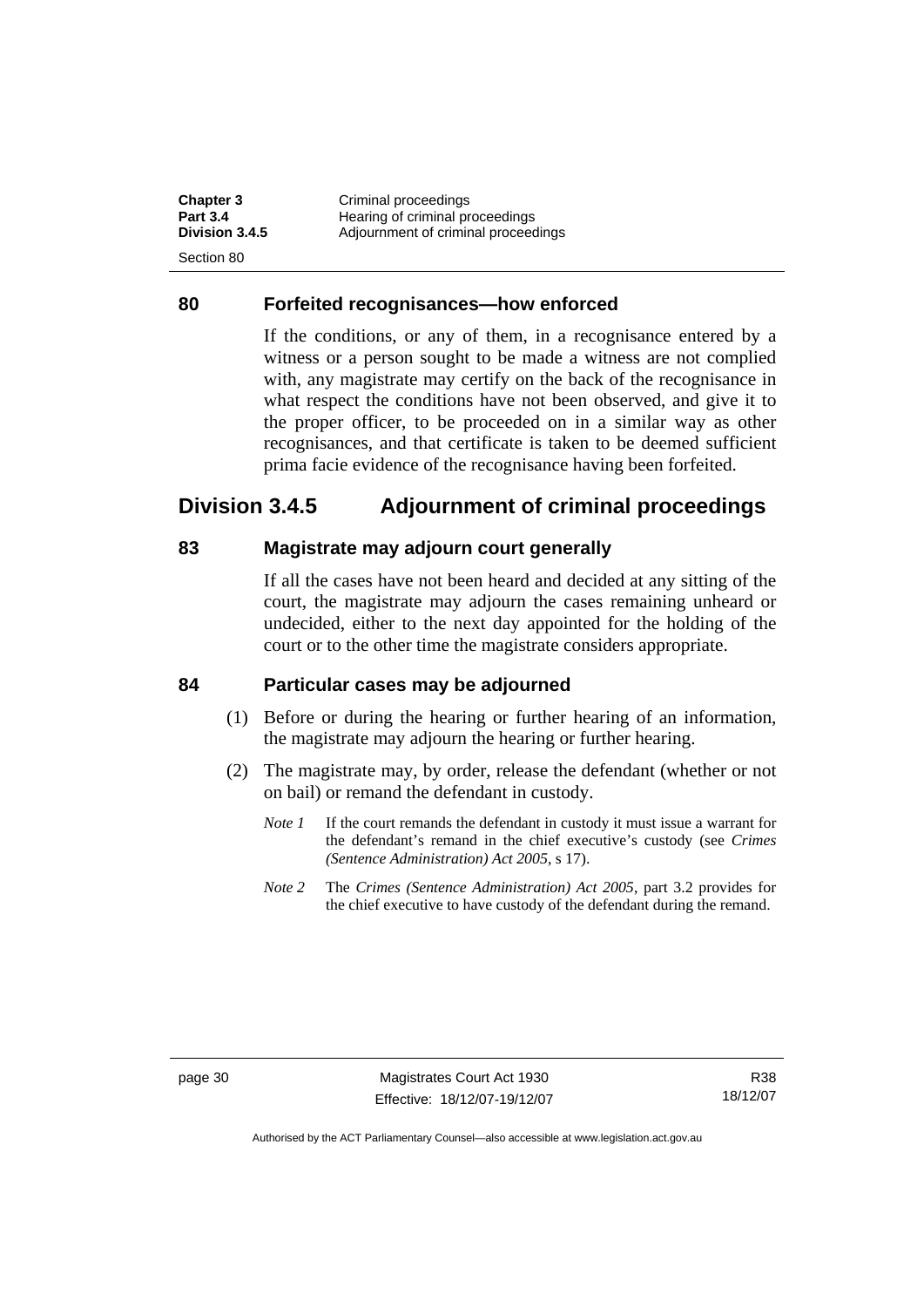Section 85

### **85 Proceeding if either party not present at adjourned hearing**

- (1) This section applies if either or both of the parties do not appear personally or by lawyers or anyone else appearing for them at the time and place to which the hearing or further hearing is adjourned.
- (2) The court may—
	- (a) go ahead with the hearing or further hearing as if the party or parties were present; or
	- (b) if the informant does not appear—dismiss the information, with or without costs as the court considers just.

#### **86 Proceeding if both parties present at adjourned hearing**

- (1) This section applies if the parties appear personally or by lawyers or anyone else appearing for them at the time and place to which the hearing or further hearing is adjourned.
- (2) The court may go ahead with the hearing or further hearing.

## **87 Witness to attend adjourned etc hearing**

- (1) This section applies to a person who is required by summons to attend a hearing to give evidence or produce a document if the hearing is adjourned or postponed.
- (2) The person must attend at the time and place to which the hearing is adjourned or postponed without the issue or service of a further summons.
- (3) However, the person is entitled to additional expenses for attending.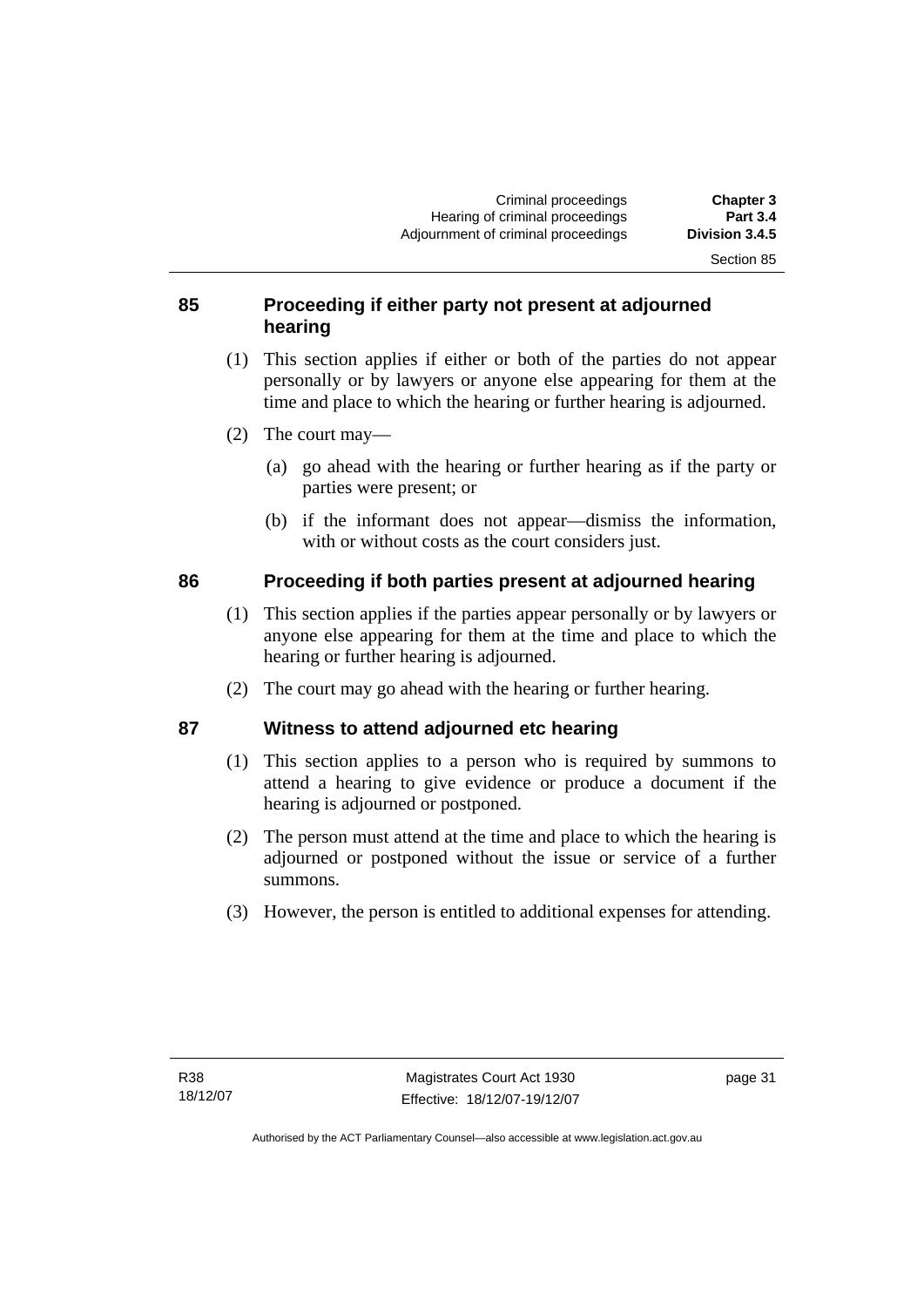**Chapter 3 Criminal proceedings**<br> **Part 3.4 Hearing of criminal proceedings Part 3.4 Hearing of criminal proceedings**<br> **Division 3.4.5** Adjournment of criminal proceedings **Division 3.4.5** Adjournment of criminal proceedings Section 88

#### **88 Postponement of hearing**

If, on the return of any summons or at any adjournment of the hearing or at the time to which the hearing is postponed, a magistrate is not present, the registrar may, and after the lapse of an hour, at the request of the informant, must, postpone the hearing until the next day when a court will be held at the place mentioned in the summons or to which the case has been so adjourned.

page 32 Magistrates Court Act 1930 Effective: 18/12/07-19/12/07

R38 18/12/07

Authorised by the ACT Parliamentary Counsel—also accessible at www.legislation.act.gov.au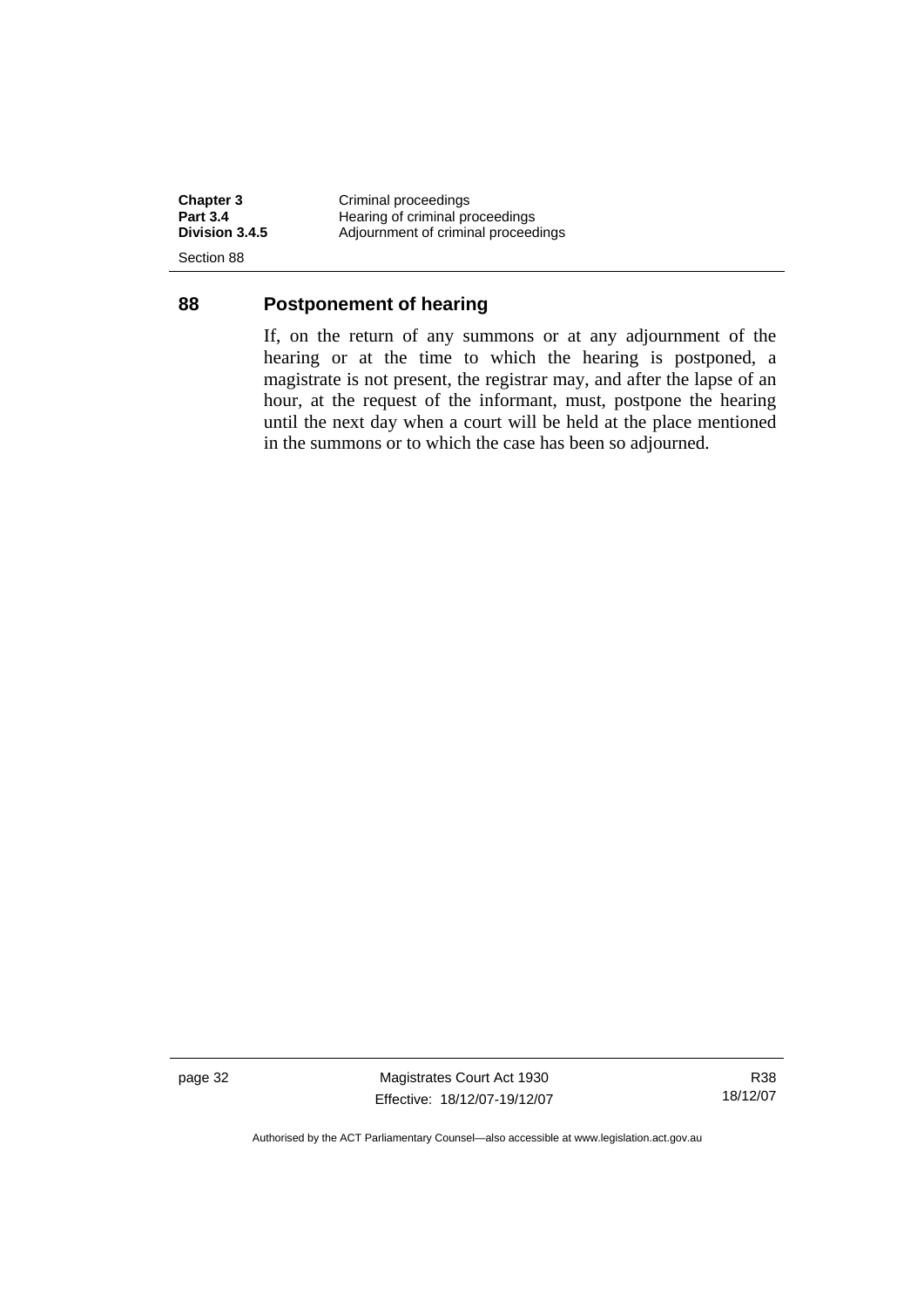# **Part 3.5** Proceedings for indictable **offences**

## **Division 3.5.1 Preliminary**

#### **88A Meaning of** *jury* **in pt 3.5**

In this part:

*jury* means a reasonable jury properly instructed.

## **Division 3.5.2 Indictable offences—beginning of proceedings**

#### **89 Disobedience of summons**

- (1) This section applies if—
	- (a) a person is alleged by an information to have committed an indictable offence; and
	- (b) a summons is issued against the person; and
	- (c) the person does not appear before the court at the time and place mentioned in the summons; and
	- (d) the court is satisfied, on oath, that the summons was properly served on the person a reasonable time before the time mentioned in the summons for the appearance; and
	- (e) the information is substantiated by the oath of the informant or a witness.
- (2) The court may issue a warrant for the person's arrest and for bringing the person before the court to answer to the information and to be further dealt with according to law.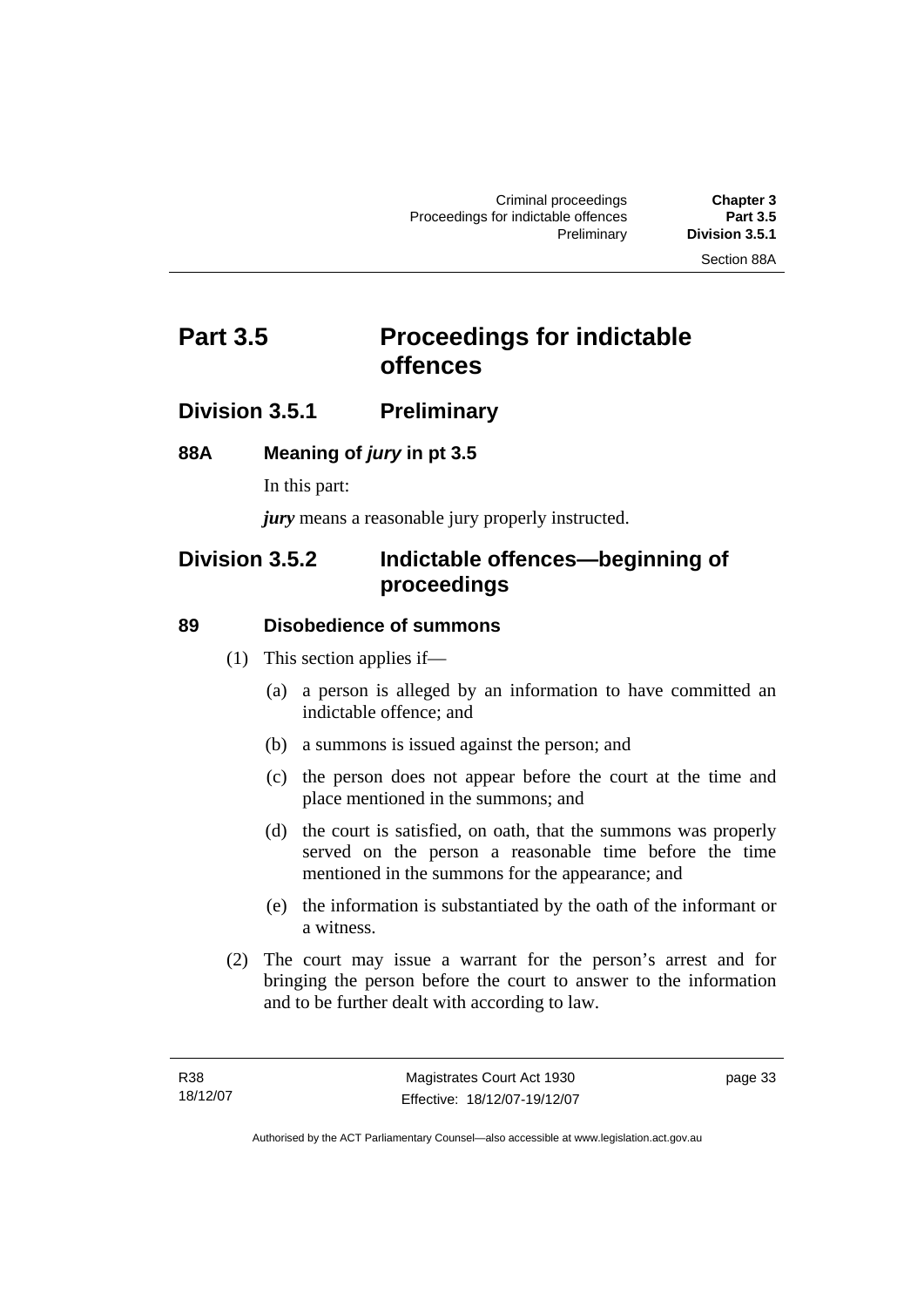| <b>Chapter 3</b>      | Criminal proceedings                         |
|-----------------------|----------------------------------------------|
| <b>Part 3.5</b>       | Proceedings for indictable offences          |
| <b>Division 3.5.2</b> | Indictable offences—beginning of proceedings |
| Section 89A           |                                              |

 (3) This section does not apply if an order has been made under section 89A (1) excusing the person from attending before the court.

#### **89A Accused person may be excused from attendance before court**

- $(1)$  If—
	- (a) an information for an indictable offence has been laid; and
	- (b) a summons has been issued against the person named in the information;

the court may, on an application made by or on behalf of the person, by order excuse the person from attendance before the court to answer the information or for any other purpose in connection with the proceeding begun by the information.

- (2) An order under subsection (1) may be made—
	- (a) at any time after the issue of the summons and before the completion of the taking of evidence for the prosecution; and
	- (b) whether or not any evidence has been taken in the proceeding; and
	- (c) whether or not the applicant for the order is before the court or has attended before the court in relation to the proceeding.
- (3) The court must not make an order under subsection (1) unless the court has been informed, by or on behalf of the applicant, that the applicant is represented by a lawyer for the purposes of the proceeding.
- (4) The court may, at any time during a proceeding begun by an information for an indictable offence, direct the informant to give to a person in relation to whom an order has been made under subsection (1) written notice requiring the person to attend before the court, for the purposes of the proceeding, at the time and place specified by the court.

| page 34 | Magistrates Court Act 1930   | R38      |
|---------|------------------------------|----------|
|         | Effective: 18/12/07-19/12/07 | 18/12/07 |

Authorised by the ACT Parliamentary Counsel—also accessible at www.legislation.act.gov.au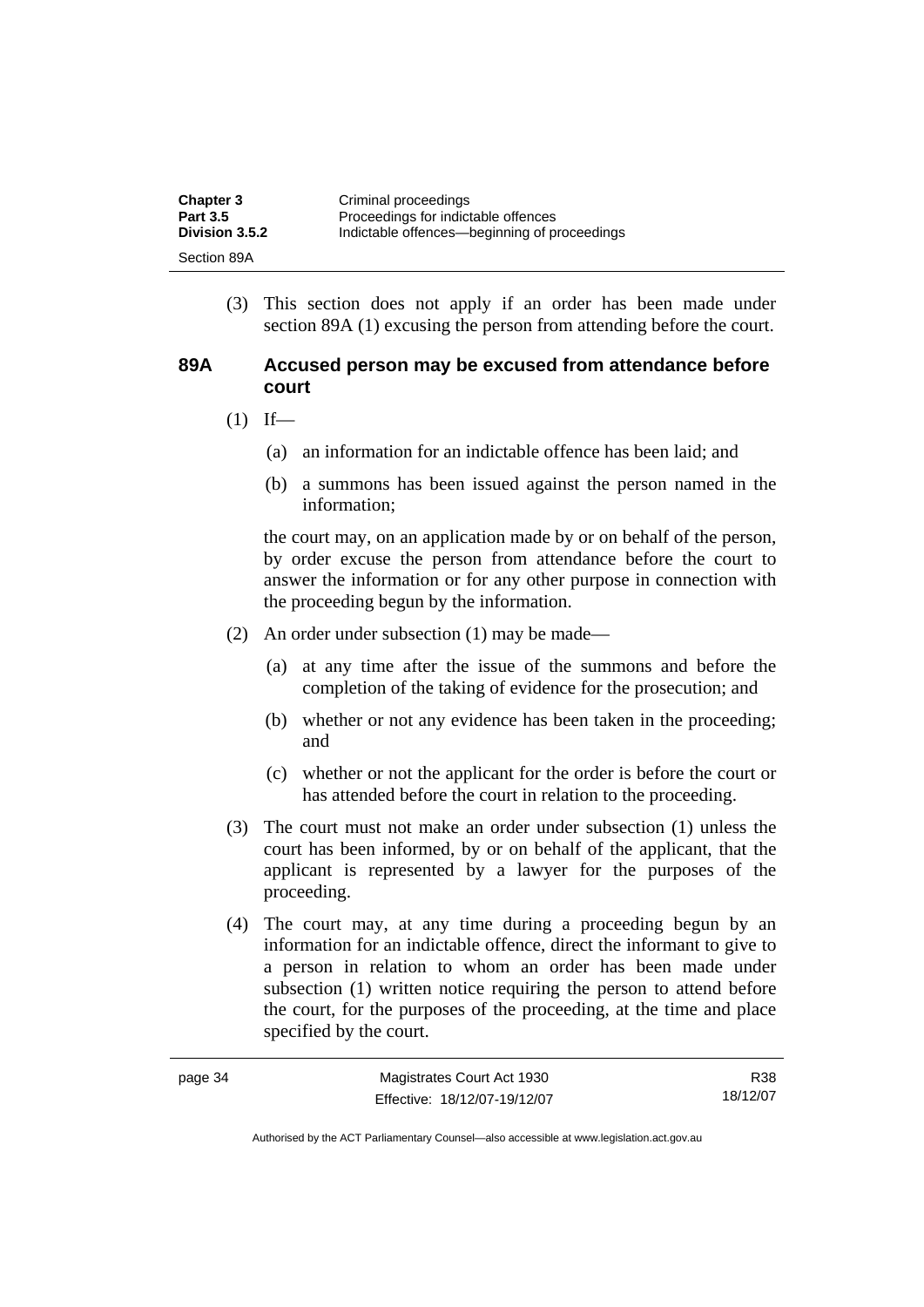#### $(5)$  If—

- (a) a person has been excused, under subsection (1), from attendance before the court; and
- (b) after all the evidence for the prosecution has been taken, the court is of the opinion, having regard to all the evidence before it, that the evidence is capable of satisfying a jury beyond reasonable doubt that the person has committed an indictable offence;

the court must direct the informant to give to the person a written notice requiring the person to attend, at the time and place specified by the court, to be dealt with in accordance with section 92.

- (6) A notice under subsection (4) or (5) may be given to a person by—
	- (a) giving a copy of the notice to the person; or
	- (b) leaving a copy of the notice at the last-known or usual home or business address of the person with someone who appears to be at least 16 years old and to live or be employed at the address.
- (7) The giving of a notice under subsection (4) or (5) may be proved in the same way as the service of a summons.
- (8) If an accused person does not attend before the court in accordance with a notice under subsection (4) or (5), the court may issue a warrant for the arrest of the person and for bringing the person before the court at the time and place specified in the warrant.

#### **90 Procedure if informant proposes to tender written statements to court**

 (1) If a person is alleged to have committed an indictable offence, the informant, not later than 14 days, or any shorter period the court may approve, before the date fixed for the taking of the preliminary examination, may give to the person a written notice—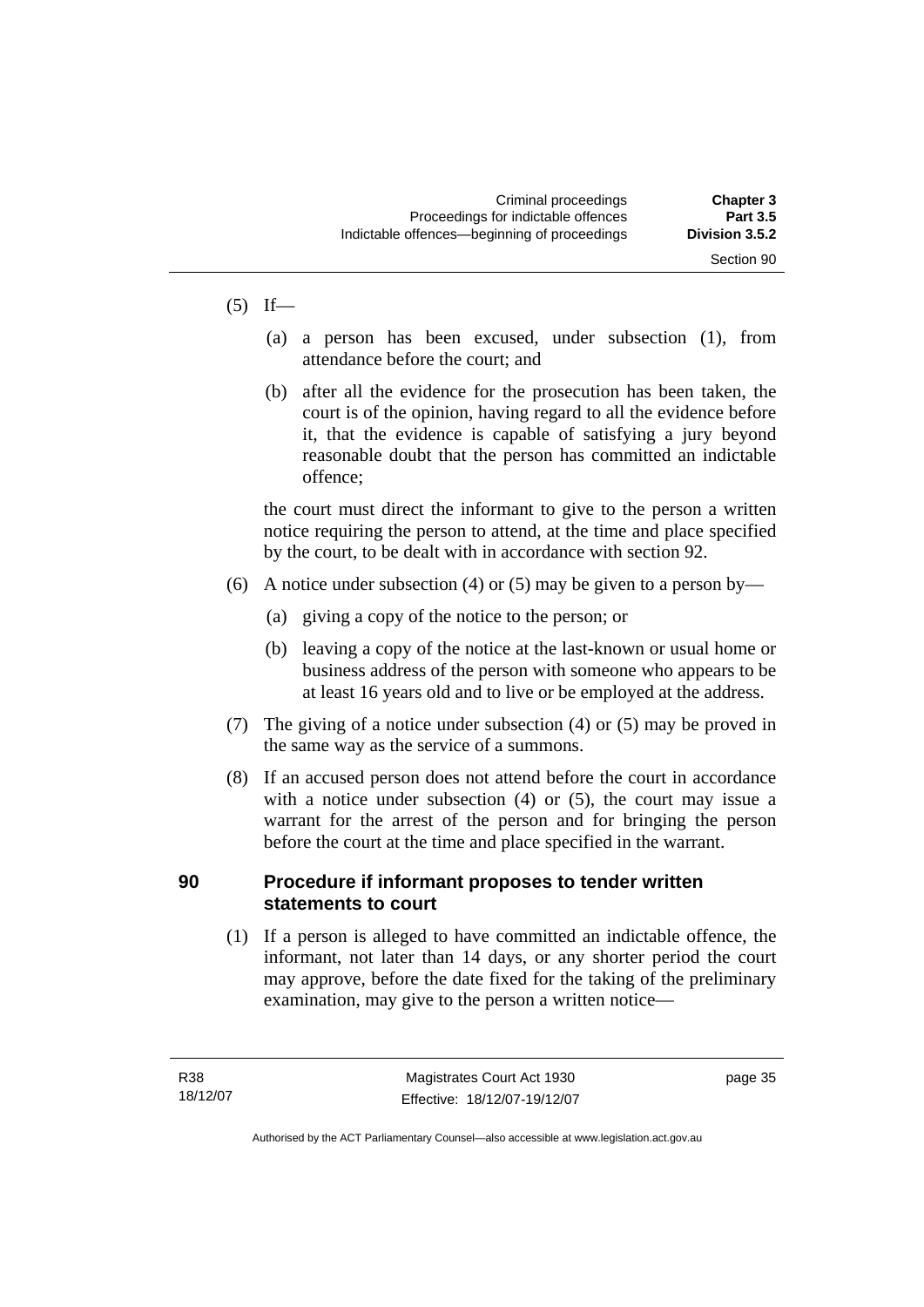| <b>Chapter 3</b> | Criminal proceedings                         |
|------------------|----------------------------------------------|
| <b>Part 3.5</b>  | Proceedings for indictable offences          |
| Division 3.5.2   | Indictable offences—beginning of proceedings |
| Section 90       |                                              |

- (a) informing the person of the time and place of the preliminary examination; and
- (b) stating that the court will be asked to admit written statements as evidence without requiring the attendance of the people who made the statements; and
- (c) setting out the terms of this section and section 90AA.
- (2) A notice under subsection (1) is not duly given unless it is accompanied by—
	- (a) a copy of the information; and
	- (b) a list of people who have made written statements that the informant proposes to tender to the court at the preliminary examination; and
	- (c) a copy of each of the statements; and
	- (d) a list of the documents and things (if any) mentioned in the statements that the informant proposes to tender to the court at the preliminary examination; and
	- (e) if a thing, other than a document, cannot adequately be described in that list—a photograph of the thing; and
	- (f) a copy of each document mentioned in the list.
- (3) A notice and accompanying documents may be given to an accused person in any way in which a summons issued in relation to an information may be served under any provision of this Act.
- (4) The giving of a notice under subsection (3) may be proved in the same way as the service of a summons.
- (5) If a notice has been given to an accused person under this section, the informant, not later than 7 days, or any shorter period the court may approve, before the date set down for the preliminary examination, must file with the registrar a copy of the notice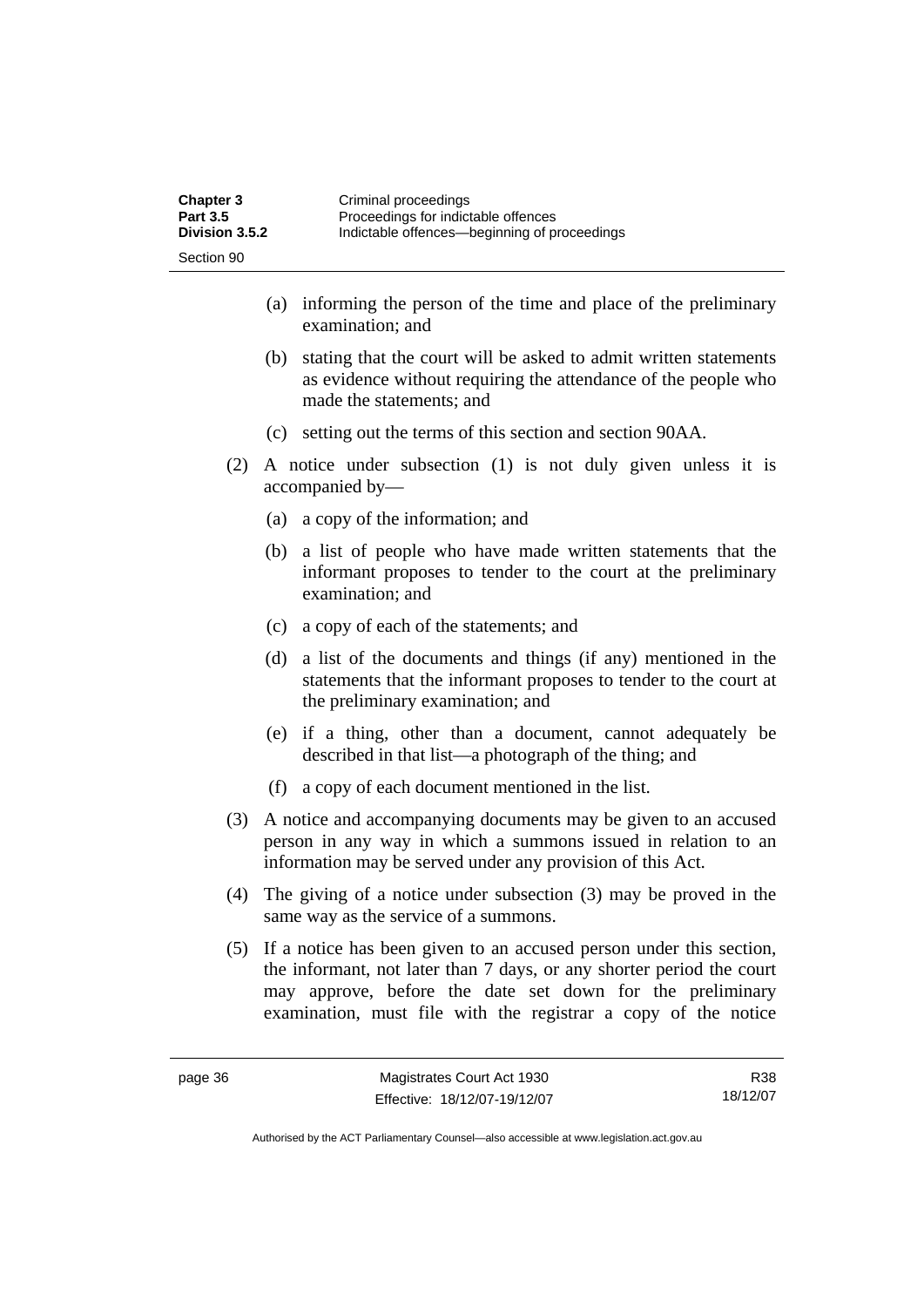Section 90AA

together with a copy of each document and photograph accompanying the notice.

- (6) If copies are filed with the registrar under subsection (5), the registrar must give them before the preliminary examination to the magistrate constituting the court for the preliminary examination.
- (7) The informant, if so requested by the accused person or a lawyer representing the accused person must, before the taking of the preliminary examination, permit the accused person or the accused person's lawyer to inspect the documents and things mentioned in the list (if any) given to the accused person under subsection (2) (d).

#### **90AA Written statements may be admitted in evidence**

- (1) If the informant has given notice to the accused person in accordance with section 90, the court at the preliminary examination may admit a written statement (a copy of which accompanied the notice) as evidence of the matters in the statement.
- (2) The statement is the deposition of the person who made it if admitted into evidence.
- (3) A written statement must not be admitted in evidence by the court unless—
	- (a) it is made in the form of a statutory declaration; and
	- (b) it contains a statement that the person who made it—
		- (i) is at least 18 years old; or
		- (ii) is at least 14 years old but younger than 18 years old; and
	- (c) it contains a statement that, before the person signed it, the person who made it read the statement or had it read to the person.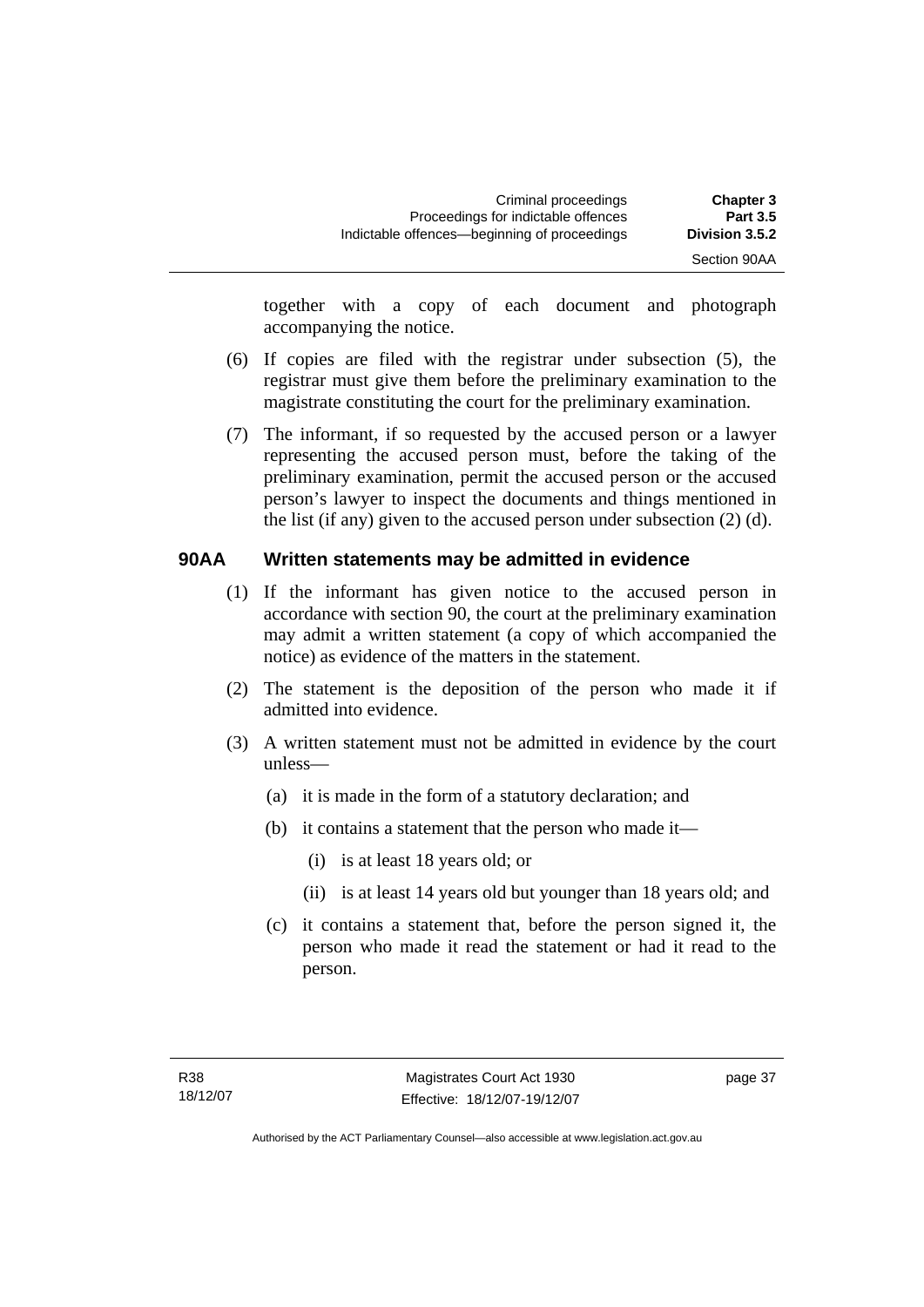| <b>Chapter 3</b> | Criminal proceedings                         |
|------------------|----------------------------------------------|
| <b>Part 3.5</b>  | Proceedings for indictable offences          |
| Division 3.5.2   | Indictable offences—beginning of proceedings |
| Section 90AA     |                                              |

- (4) If a person has made a written statement that, apart from this subsection, would be admissible under subsection (1), that statement is not admissible if the accused person, not later than 5 days before the date set down for the preliminary examination, gives written notice to the informant that the person requires the attendance at the preliminary examination of the person who made the statement.
- (5) If the accused person gives written notice to the informant under subsection (4), the person must file a copy of the notice with the registrar.
- (6) If an accused person has given notice under subsection (4), the person may, at any time before the preliminary examination, notify the informant in writing that the person withdraws that notice and this section applies as if the notice under subsection (4) had not been given.
- (7) Despite the failure by an accused person to give notice under subsection (4), the person may object at the preliminary examination to a written statement being tendered in evidence and the court may, if it considers appropriate, uphold the objection and require the person who made the statement to attend and give evidence to the court.
- (8) If, under this section, the court admits a written statement, the court may, on its own initiative, require the person who made the statement to attend before the court to give evidence.
- (9) If it appears to the court that any part of a written statement tendered in evidence under this section is inadmissible according to the rules of evidence, the court may, if the statement is otherwise admissible under this section, admit that statement, but, if it does so, must identify the part that is inadmissible and must, with reference to that part, write on the statement the words 'ruled inadmissible' or words to that effect.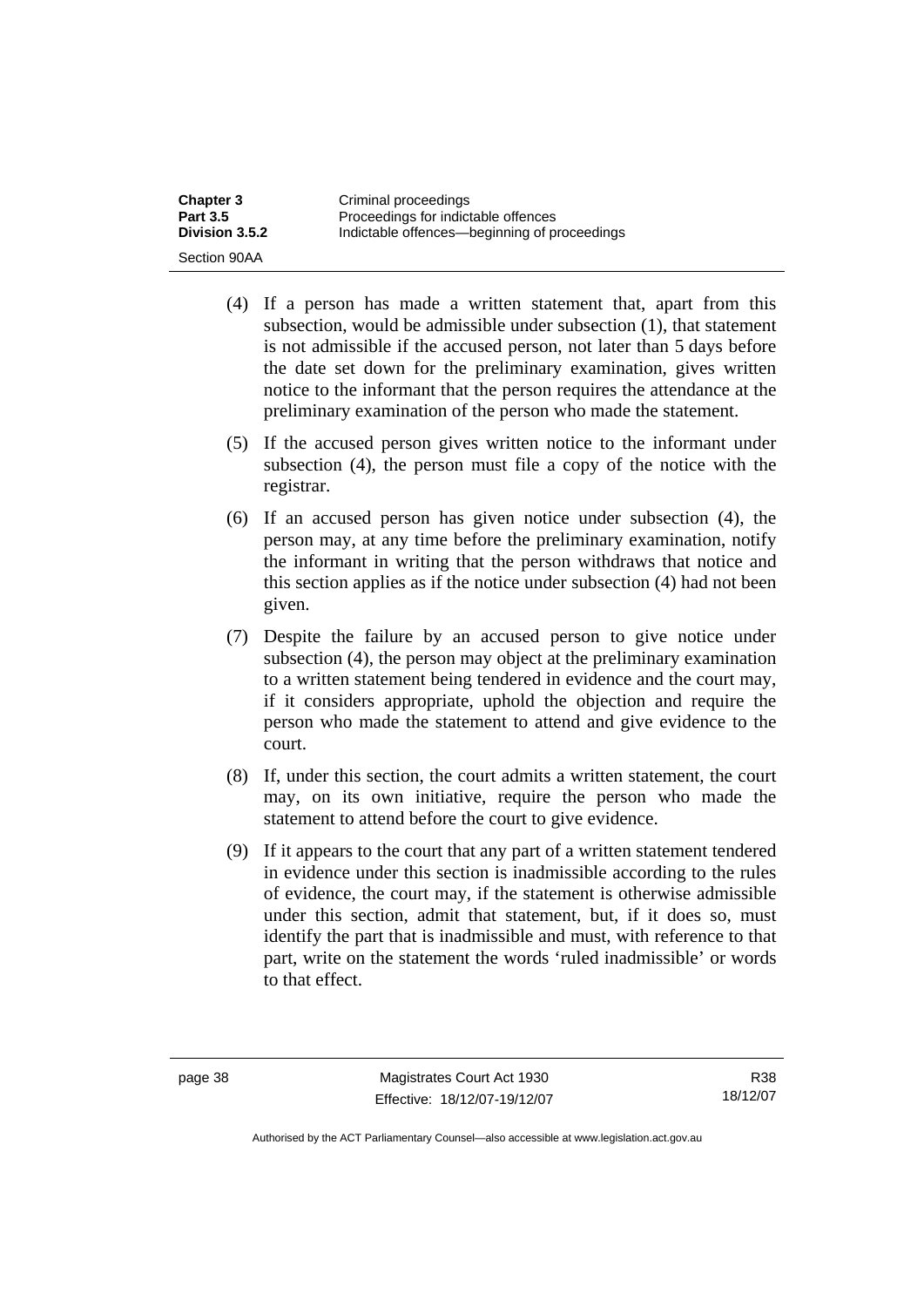| Criminal proceedings<br>Proceedings for indictable offences | <b>Chapter 3</b><br><b>Part 3.5</b> |
|-------------------------------------------------------------|-------------------------------------|
| Indictable offences—beginning of proceedings                | Division 3.5.2                      |
|                                                             | Section 90AB                        |

- (10) If the court admits a written statement under this section, the informant, or a lawyer representing the informant, may call the person who made the statement to give oral evidence and the person and any other witnesses, other than witnesses called by the accused person, who attend before the court—
	- (a) must be examined in the presence or hearing of the accused person and, if the accused person wishes, in the presence or hearing of a lawyer representing the accused person; and
	- (b) may be cross-examined by the accused person or his or her lawyer.

#### **90AB Preliminary examination if written statements not tendered**

- (1) This section applies if—
	- (a) a person is alleged to have committed an indictable offence; and
	- (b) a notice has not been given to the person in accordance with section 90.
- (2) The court must take the preliminary examination or statement on oath of anyone (a *sworn person*) who knows the facts and circumstances of the case.
- (3) The examination or statement must be taken in the presence or hearing of—
	- (a) the person; and
	- (b) if the person asks—a lawyer representing the person.
- (4) The person or the person's lawyer may cross-examine a sworn person.

page 39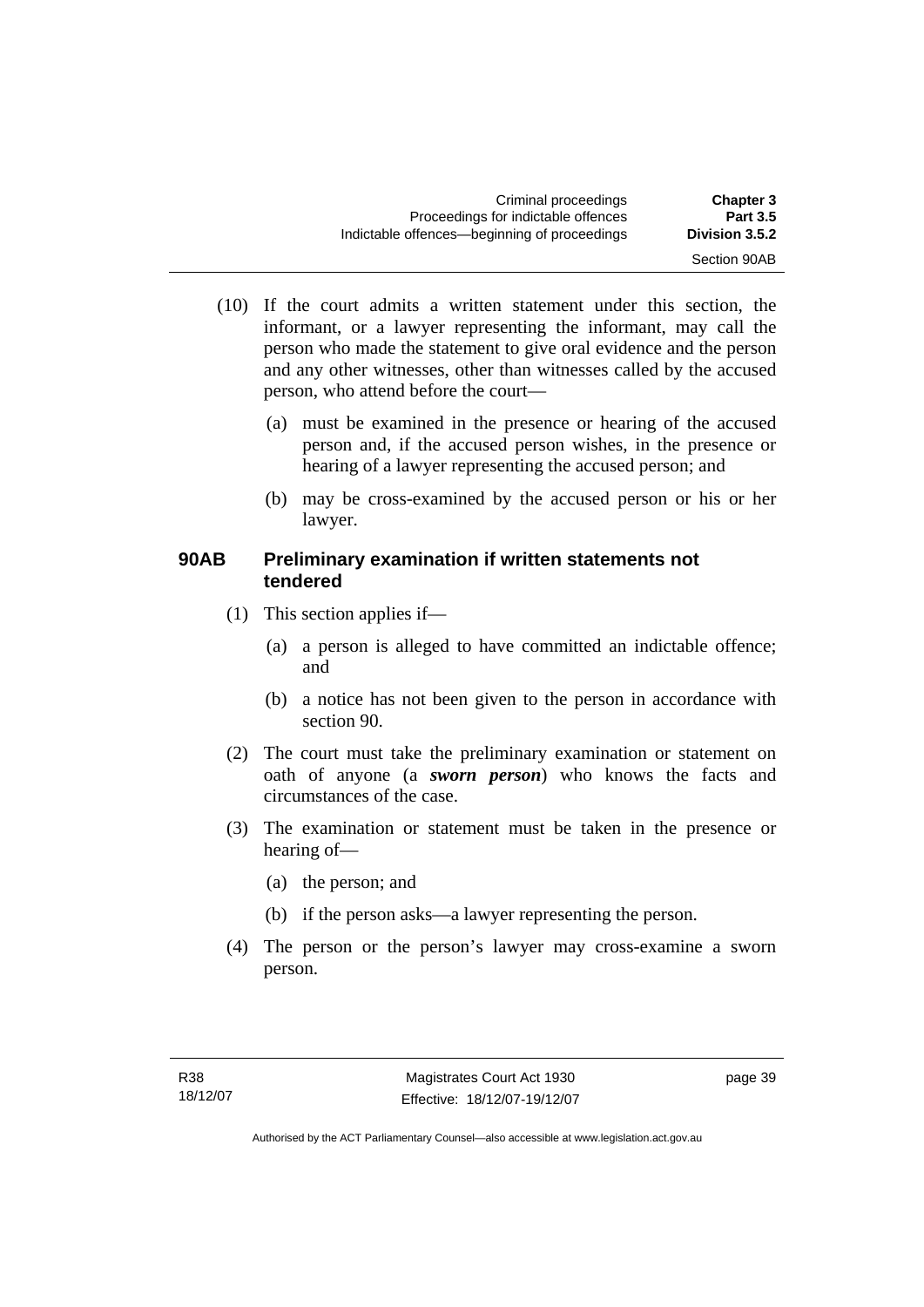| <b>Chapter 3</b> | Criminal proceedings                         |
|------------------|----------------------------------------------|
| <b>Part 3.5</b>  | Proceedings for indictable offences          |
| Division 3.5.2   | Indictable offences—beginning of proceedings |
| Section 90ABA    |                                              |

#### **90ABA Attendance not required under s 90AA or s 90AB if order made under s 89A**

An accused person is not required to be present during the preliminary examination under section 90AA (10) or section 90AB if the person is excused from attendance during the examination under section 89A.

#### **90A Plea of guilty in committal proceeding**

- (1) This section does not apply in relation to a person charged with an indictable offence punishable by imprisonment for life.
- (2) Subsections (3), (4), (5) and (6) do not apply in relation to a person charged with an offence in relation to which the Crimes Act, section 375 applies.
- (3) A person (the *accused person*) who is before the court charged with an indictable offence may at any stage of the proceeding plead guilty to the charge.
- (4) The court may accept or reject the plea but the rejection of the plea at any stage of the proceeding does not prevent the accused person from pleading guilty under this section at a later stage of the proceeding and the court may accept or reject the plea at that later stage.
- (5) If the court rejects the plea, the proceeding before the court must continue as if the plea had not been made.
- $(6)$  If—
	- (a) the court accepts the plea; and
	- (b) any of the following subparagraphs applies to the offence:
		- (i) the offence is under a law in force in the ACT punishable either on indictment or summary conviction;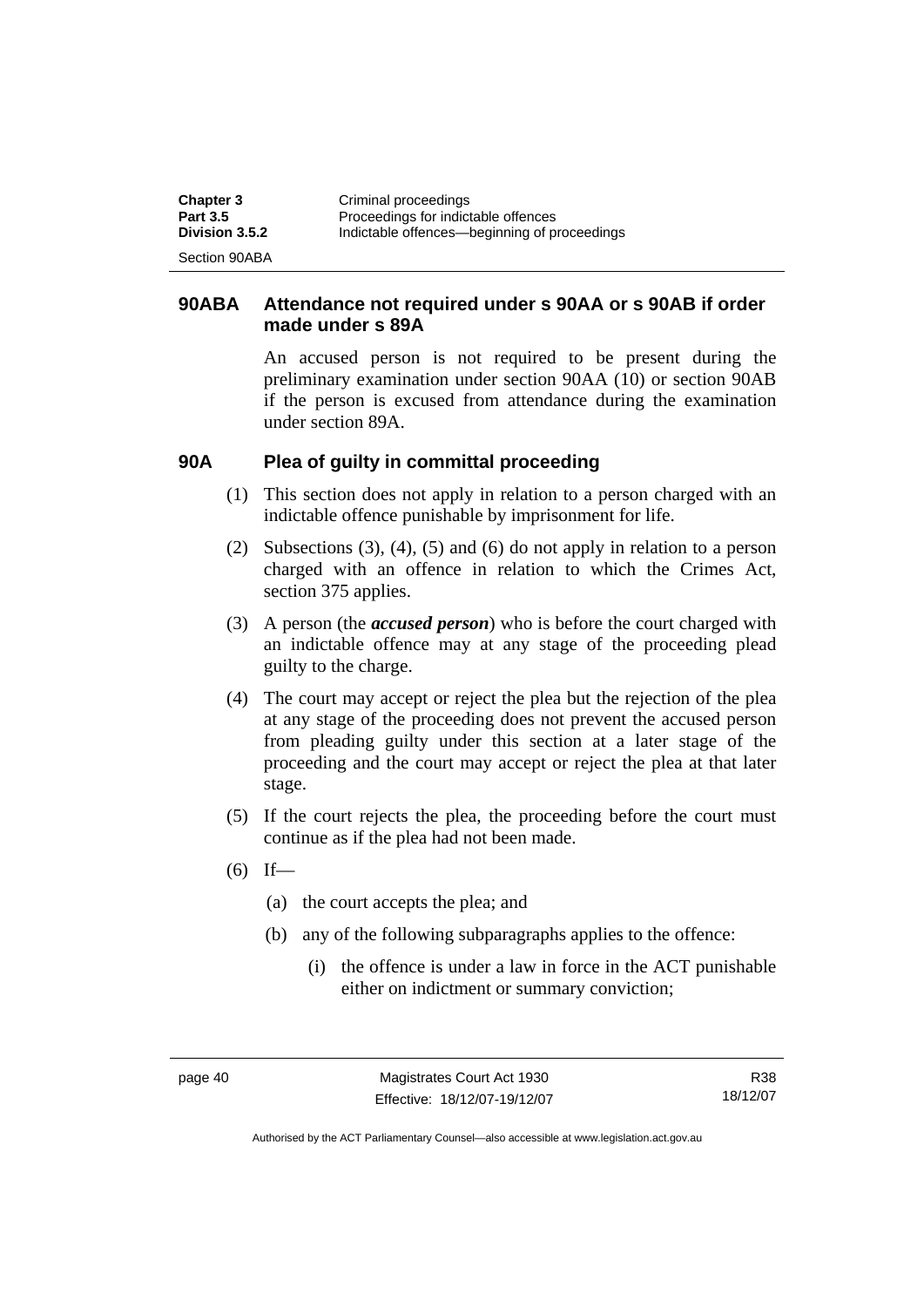- (ii) the offence may be dealt with summarily without the accused person's consent;
- (iii) the offence may be dealt with summarily if the accused person consents and the accused person consents to it being dealt with summarily;
- (iv) the offence may be dealt with summarily if the prosecutor requests and the prosecutor requests that it be dealt with summarily; and
- (c) it appears to the court that it is proper to deal with the case summarily;

the court may, without hearing further evidence, sentence or otherwise deal with the accused person and finally dispose of the charge and all incidental matters.

- $(7)$  If—
	- (a) the court accepts the plea; and
	- (b) any of the following subparagraphs applies to the offence:
		- (i) it does not appear to the court that it is proper to deal with the case summarily;
		- (ii) the offence is punishable only on indictment;
		- (iii) the offence may be dealt with summarily if the accused person consents, but the accused person does not consent to it being dealt with summarily;
		- (iv) the offence may be dealt with summarily if the prosecutor requests, but the prosecutor does not request that it be dealt with summarily;
		- (v) this subsection applies to the accused person under the Crimes Act, section 375;

page 41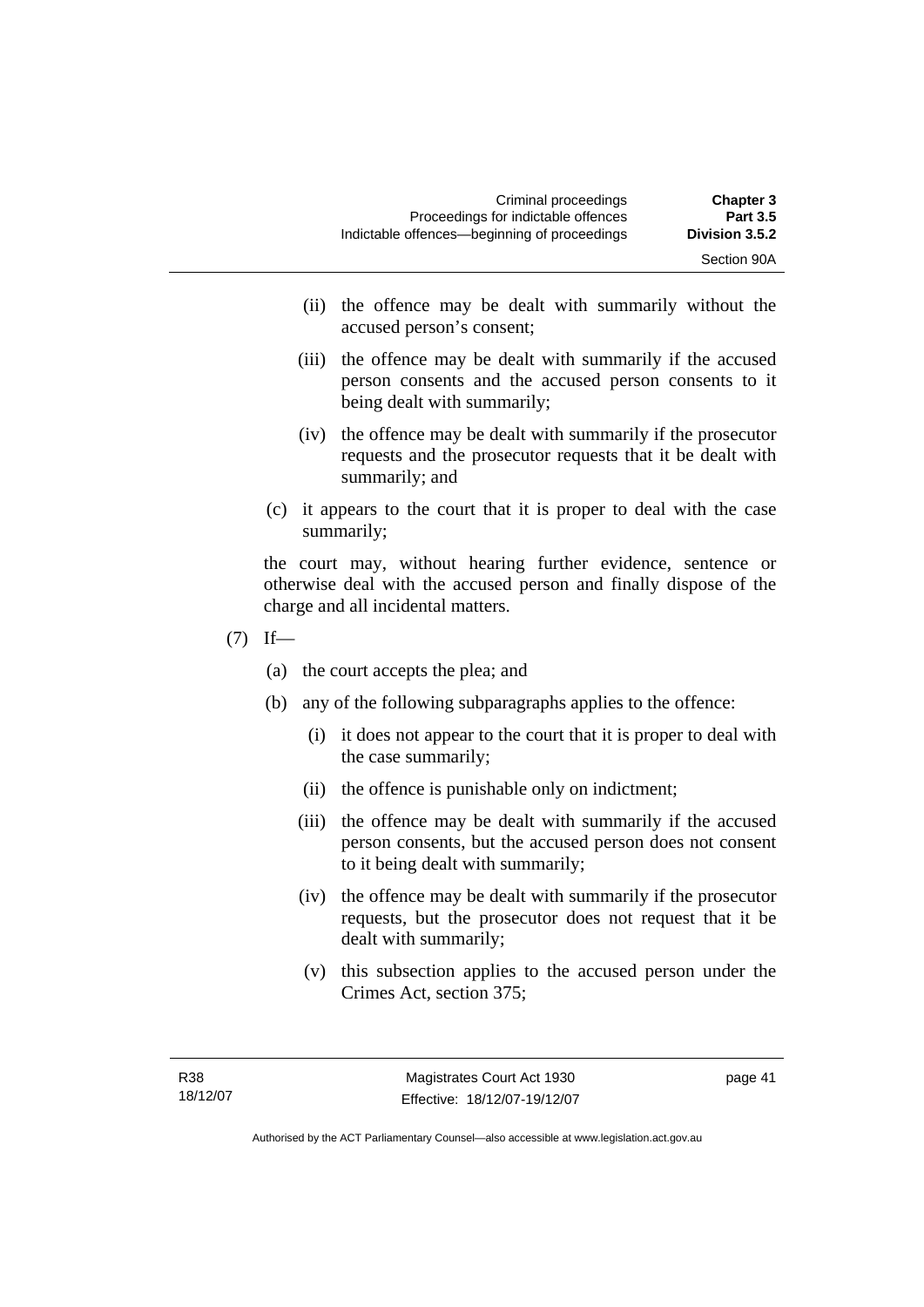| <b>Chapter 3</b> | Criminal proceedings                         |
|------------------|----------------------------------------------|
| <b>Part 3.5</b>  | Proceedings for indictable offences          |
| Division 3.5.2   | Indictable offences—beginning of proceedings |
| Section 90A      |                                              |

the Magistrates Court must commit the accused person to the sittings of the Supreme Court that the Supreme Court directs and the Supreme Court must deal with the accused person in accordance with subsections (8) to (13).

- (8) A committal under subsection (7) is taken, for all purposes relating to the venue or change of venue of a proceeding consequent on the committal, to be a committal for trial.
- (9) The Supreme Court may order that the proceeding before the Magistrates Court where the accused person pleaded guilty be continued at a time and place stated in the order.
- (10) The Supreme Court must make an order under subsection (9) if—
	- (a) it appears to the Supreme Court from the information or evidence given to or before it that the facts in relation to which the accused person was charged before the Magistrates Court do not support the charge to which the accused person pleaded guilty; or
	- (b) the accused person or a lawyer representing the accused person or informant asks that the order be made.
- (11) Except if an order is made under subsection (9), the Supreme Court has the same powers of sentencing or otherwise dealing with the accused person and of finally disposing of the charge and of all incidental matters as it would have had if the accused person, on arraignment at any sittings of the court, had pleaded guilty to the offence charged on an indictment filed by the Attorney-General or the Attorney-General of the Commonwealth.
- (12) The procedure relating to committal for trial applies, as nearly as may be, to a committal under subsection (7) and bail may be granted as on a committal for trial, but a person must not be bound over to give evidence on a committal under that subsection unless the court otherwise orders.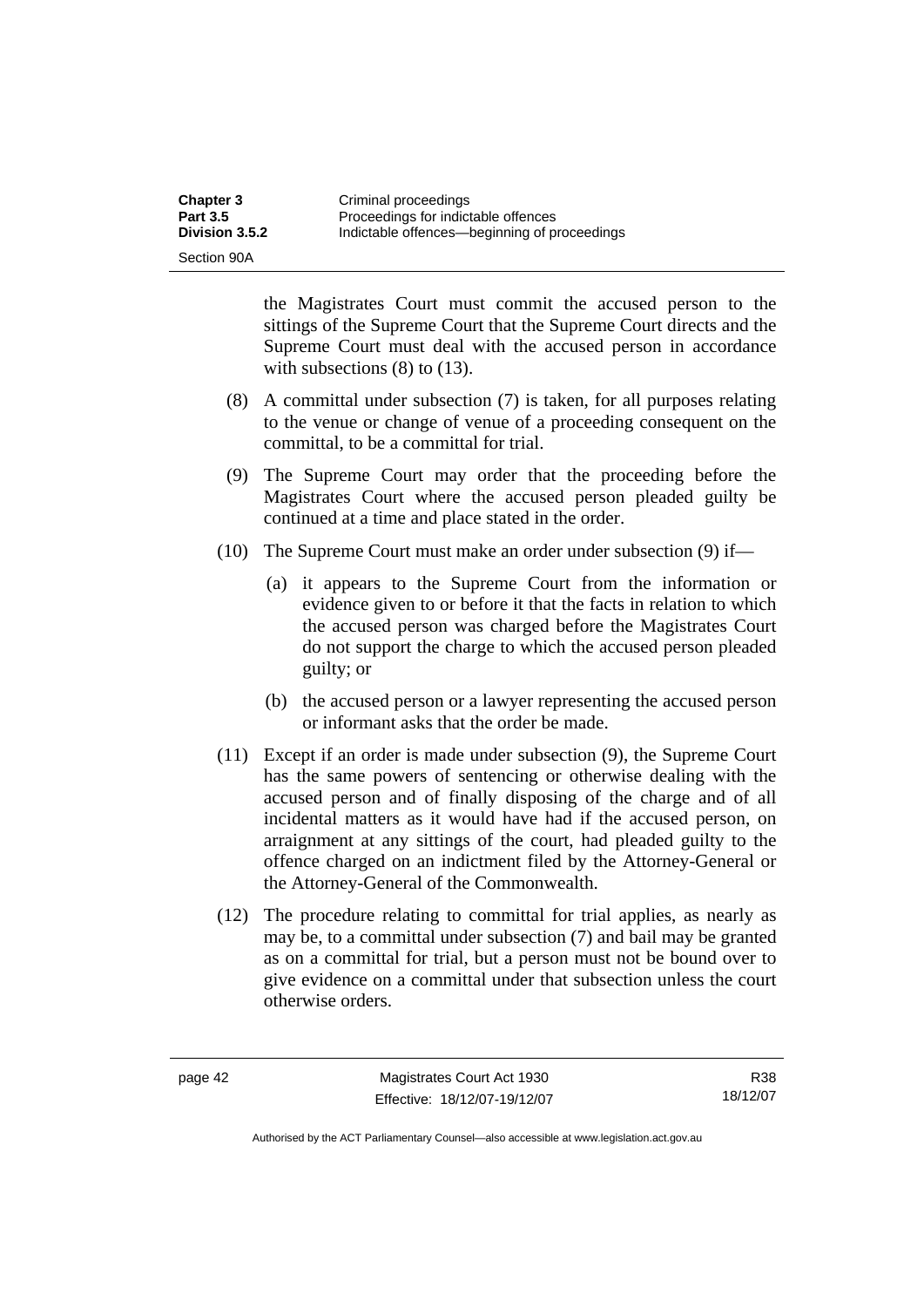- (13) If an order is made by the Supreme Court under subsection (9) that the proceeding before a court where an accused person pleaded guilty be continued at a time and place stated in the order—
	- (a) the proceeding must be continued in all respects as if the accused person had not pleaded guilty and as if the proceeding had been adjourned by the court to the time and place so stated; and
	- (b) the Supreme Court may exercise any power that the Magistrates Court might have exercised under division 3.4.3 (Remand) if the order had been an order made by the Magistrates Court adjourning the proceeding to the stated time and place, and that division applies in relation to the accused person.

## **91 Court may discharge accused**

When all the evidence offered by the prosecution in relation to the indictable offence with which the accused person is charged has been taken, the court must—

- (a) if the court is of the opinion, having regard to all the evidence before it, that the evidence is capable of satisfying a jury beyond reasonable doubt that the person has committed an indictable offence—proceed in accordance with section 92; or
- (b) if the court is not of the opinion mentioned in paragraph (a) and the person is in custody in relation to the offence immediately order that the person be released from custody in relation to the offence.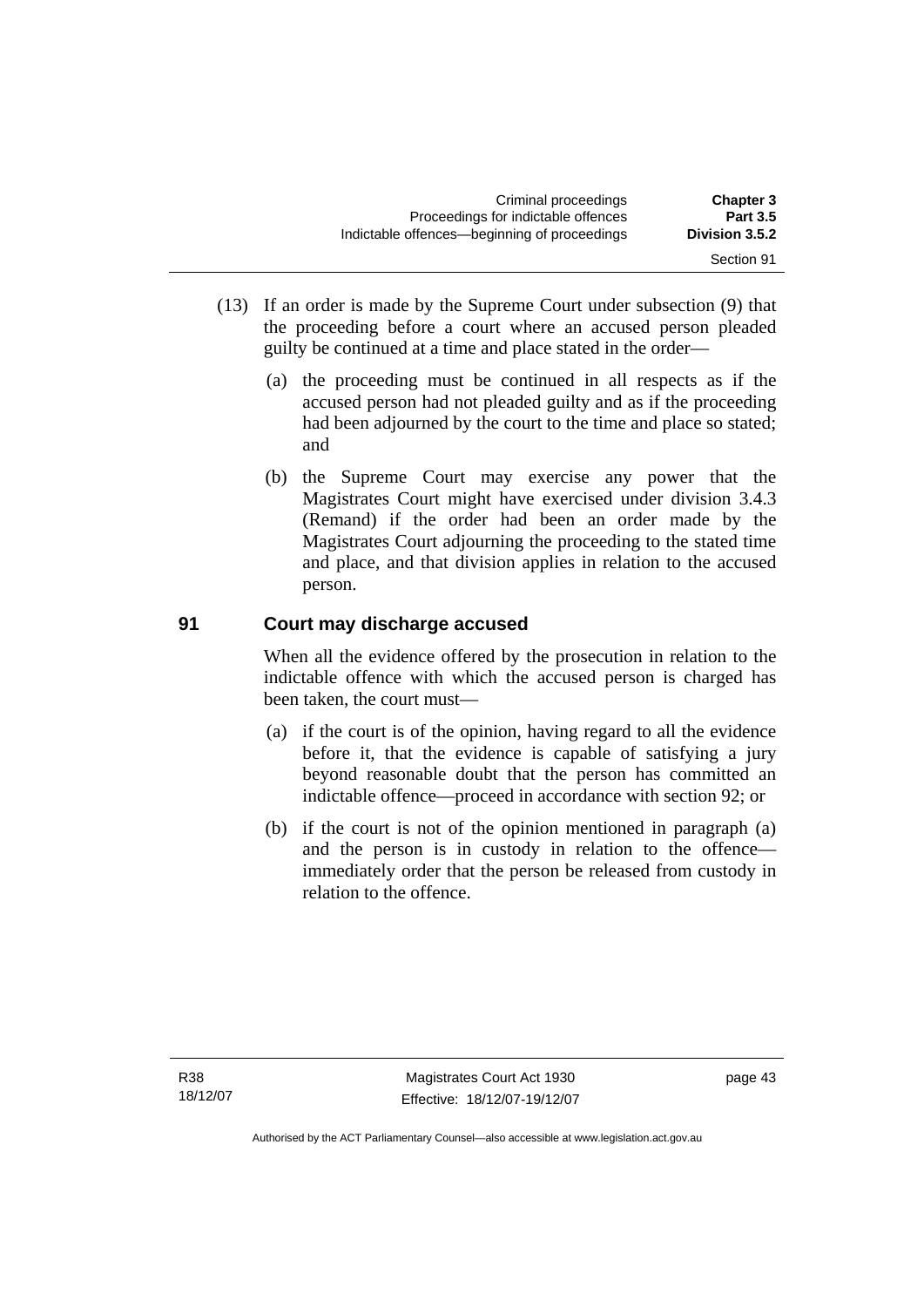| <b>Chapter 3</b> | Criminal proceedings                         |
|------------------|----------------------------------------------|
| <b>Part 3.5</b>  | Proceedings for indictable offences          |
| Division 3.5.2   | Indictable offences—beginning of proceedings |
| Section 92       |                                              |

#### **92 Proceeding if evidence sufficient to put accused on trial**

 (1) If the court is of the opinion, having regard to the evidence for the prosecution, that the evidence is capable of satisfying a jury beyond reasonable doubt that the accused person has committed an indictable offence, the court must charge the accused person with the offence and must say to the accused person these words, or words to the like effect:

'Do you wish to say anything in answer to the charge? You are not obliged to say anything unless you desire to do so; but whatever you say may be given in evidence against you on your trial. You are clearly to understand that you have nothing to hope from any promise or favour, and nothing to fear from any threat that may have been held out to you to induce you to make any admission or confession of your guilt; but whatever you now say may be given in evidence against you on your trial, notwithstanding any such promise or threat.'.

- (2) Subsection (1) does not apply in relation to a person charged with an indictable offence if the court has decided to dispose of the case summarily under a law in force in the ACT.
- (3) If the court commits the accused person for trial before the Supreme Court, any statement made by the person in reply to the question mentioned in subsection (1) is, on the trial of the accused person, admissible as evidence.
- (4) Whether or not the accused person makes a statement in reply to the question mentioned in subsection (1), the magistrate must ask the person if the person wishes to give evidence himself or herself or to call any witnesses on his or her behalf and, if the accused person or any other person then gives evidence, the prosecutor is at liberty to cross-examine the witness and to adduce evidence in reply.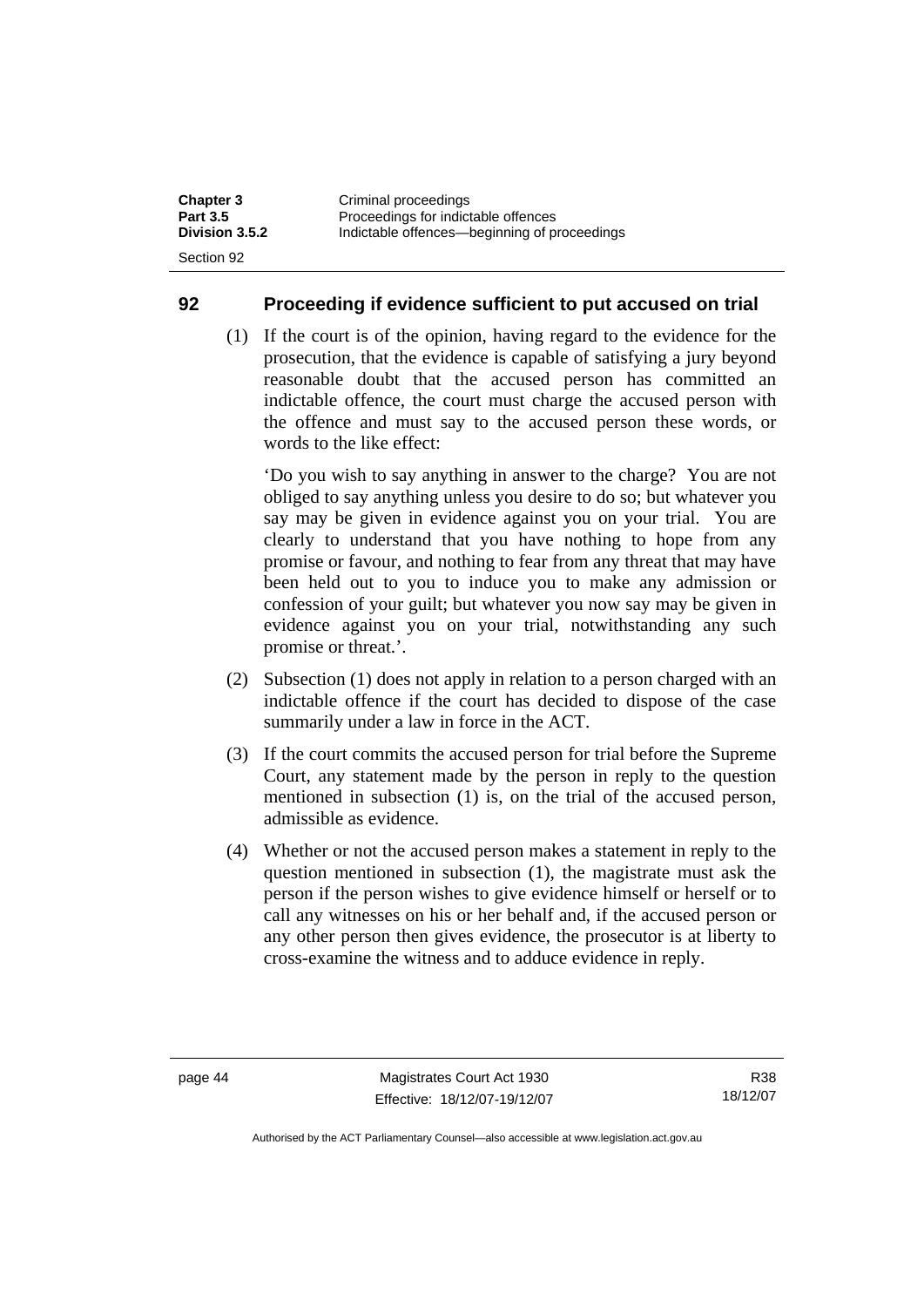Section 92A

### **92A Committal for sentence for indictable offence tried summarily**

- (1) On the summary conviction of a person charged with an indictable offence, the court may, if it appears to it that because of the character and antecedents of the person it is desirable that sentence be passed on the person by the Supreme Court, commit the person for sentence to the sittings of the Supreme Court that the court directs.
- (2) If the court commits a person for sentence under subsection (1), the court must deal with the person in the same way as a person who is committed for trial under section 94 (b).
- (3) The Supreme Court has the same powers of sentencing or otherwise dealing with a person committed for sentence under this section as it would have had if the person had been convicted in that court.

#### **92B Depositions as evidence**

If—

- (a) a person is charged with an indictable offence; and
- (b) the person has not admitted the truth of the charge; and
- (c) the court has decided to dispose of the case summarily under a law in force in the ACT;

the depositions of the witnesses who gave evidence for the prosecution at the preliminary hearing are taken to be evidence given on the hearing of the charge and the witnesses, or any of them, must, if so required by the prosecutor or the defendant, be called or recalled for examination or cross-examination.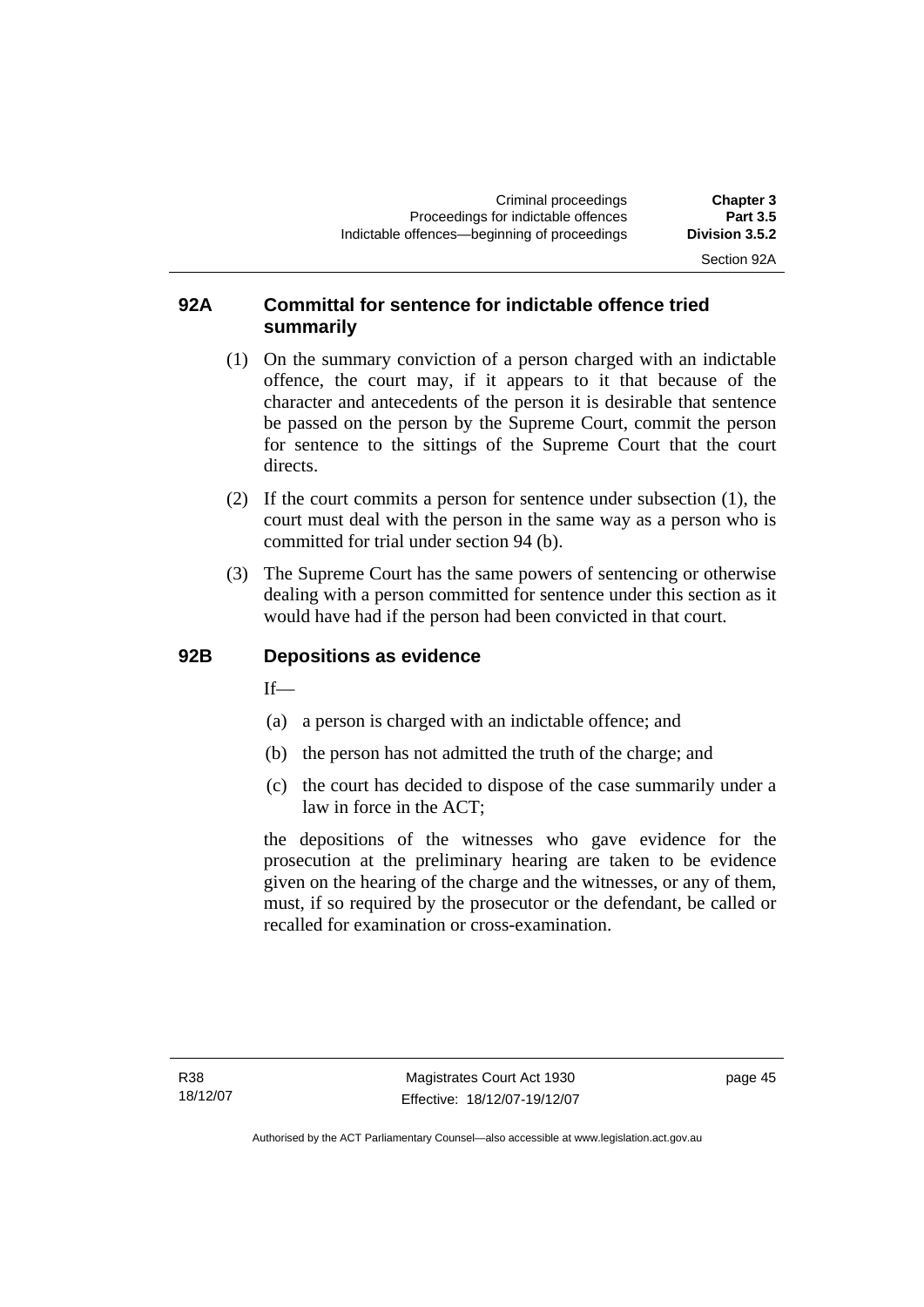| <b>Chapter 3</b> | Criminal proceedings                                      |
|------------------|-----------------------------------------------------------|
| <b>Part 3.5</b>  | Proceedings for indictable offences                       |
| Division 3.5.3   | Indictable offences—proceedings after hearing of evidence |
| Section 93       |                                                           |

#### **93 Admissions and confessions**

This Act does not prevent the prosecutor in any case from giving in evidence any admission or confession or other statement of the defendant made at any time if it is admissible as evidence against the defendant.

## **Division 3.5.3 Indictable offences—proceedings after hearing of evidence**

#### **94 Discharge or committal for trial**

When all the evidence for the prosecution and the defence have been taken in relation to the indictable offence with which the accused person is charged, the court must—

- (a) if the court is of the opinion, having regard to all the evidence before it, that a jury would not convict the person of an indictable offence and the person is in custody in relation to the offence—immediately order that the person be released from custody in relation to the offence; or
- (b) in any other case—commit the defendant for trial for the offence.
- *Note 1* For the meaning of *commit* a person for trial, see the Legislation Act, dict, pt 1.
- *Note 2* The court must issue a warrant for the remand of the defendant in the chief executive's custody (see *Crimes (Sentence Administration) Act 2005*, s 17).

#### **95 Depositions of dead or absent people**

If, on the trial of a person who has previously been charged before the court with an indictable offence and committed for trial, it is proved—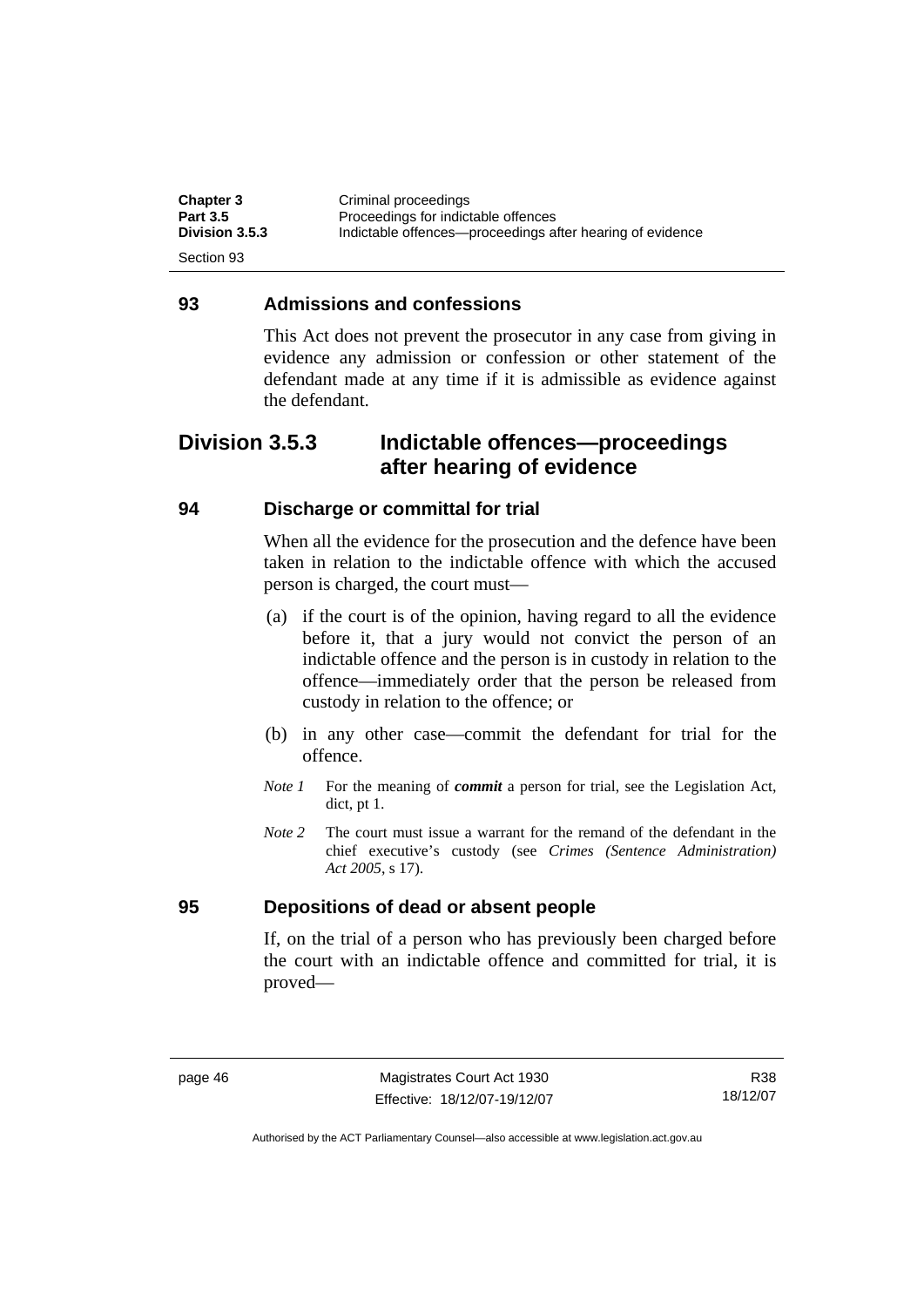- (a) that a witness whose depositions were taken at the hearing of the charge before the magistrate is dead or so ill as not to be able to travel or to give evidence, or is absent from Australia; and
- (b) that the depositions of the witness were taken in the presence of the accused person; and
- (c) that the accused person or a lawyer representing the accused person had a full opportunity of cross-examining the witness;

the depositions are admissible as evidence—

- (d) if taken in the way specified in section 316 (3)—be read as evidence at the trial of the accused person without further proof unless it is proved that the magistrate by whom the depositions purport to have been signed did not in fact sign them; or
- (e) if recorded by 1 of the ways specified in section 316 (2)—be read as evidence at the trial of the accused person if it is proved that the record is a correct record of the depositions and that the transcript is a correct transcript of that record.

#### **96 Evidence for defence**

If a person is charged with an indictable offence as such, the court is bound to hear any evidence tendered on the person's behalf tending to show that the defendant is not guilty of the offence with which the defendant is charged.

## **Division 3.5.4 Indictable offences—costs**

#### **97 Discontinued proceeding**

#### $If$ —

 (a) in a proceeding under this part, the court is of the opinion that the evidence for the prosecution is not capable of satisfying a jury beyond reasonable doubt that the accused person has

| R38      | Magistrates Court Act 1930   | page 47 |
|----------|------------------------------|---------|
| 18/12/07 | Effective: 18/12/07-19/12/07 |         |

Authorised by the ACT Parliamentary Counsel—also accessible at www.legislation.act.gov.au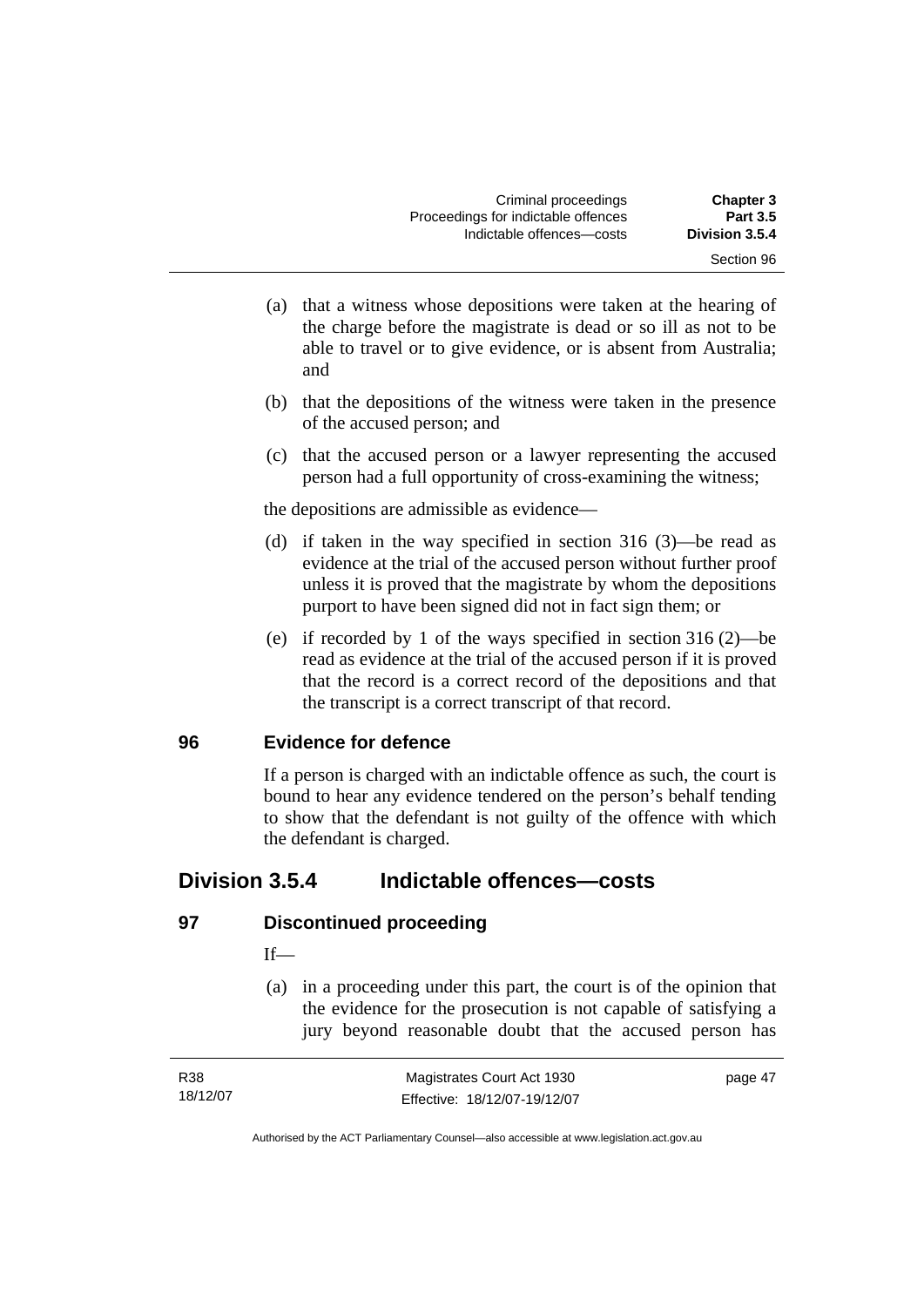| <b>Chapter 3</b> | Criminal proceedings                      |
|------------------|-------------------------------------------|
| <b>Part 3.5</b>  | Proceedings for indictable offences       |
| Division 3.5.5   | Indictable offences—witness recognisances |
| Section 103      |                                           |

committed an indictable offence or is of the opinion, having regard to all the evidence before it, that a jury would not convict the defendant of an indictable offence; or

 (b) a proceeding under this part is discontinued for any other reason;

the court may order that the informant pay to the defendant the costs the court considers just.

## **Division 3.5.5 Indictable offences—witness recognisances**

#### **103 Recognisance of witnesses etc**

- (1) The court may bind by recognisance every person whose written statement was admitted in evidence under section 90AA, or who was examined before it, to appear at the court at which the defendant is to be tried, and then and there to give evidence against the defendant.
- (2) The recognisance must particularly specify the profession, trade, or calling of every person who enters into it, together with the person's full name and place of residence.

#### **104 Signature of magistrate—notice to witnesses**

Every such recognisance must be duly acknowledged by every person who enters into it, and must be subscribed by the magistrate before whom it is acknowledged, and a notice of it signed by the magistrate must at the same time be given to every person bound by it.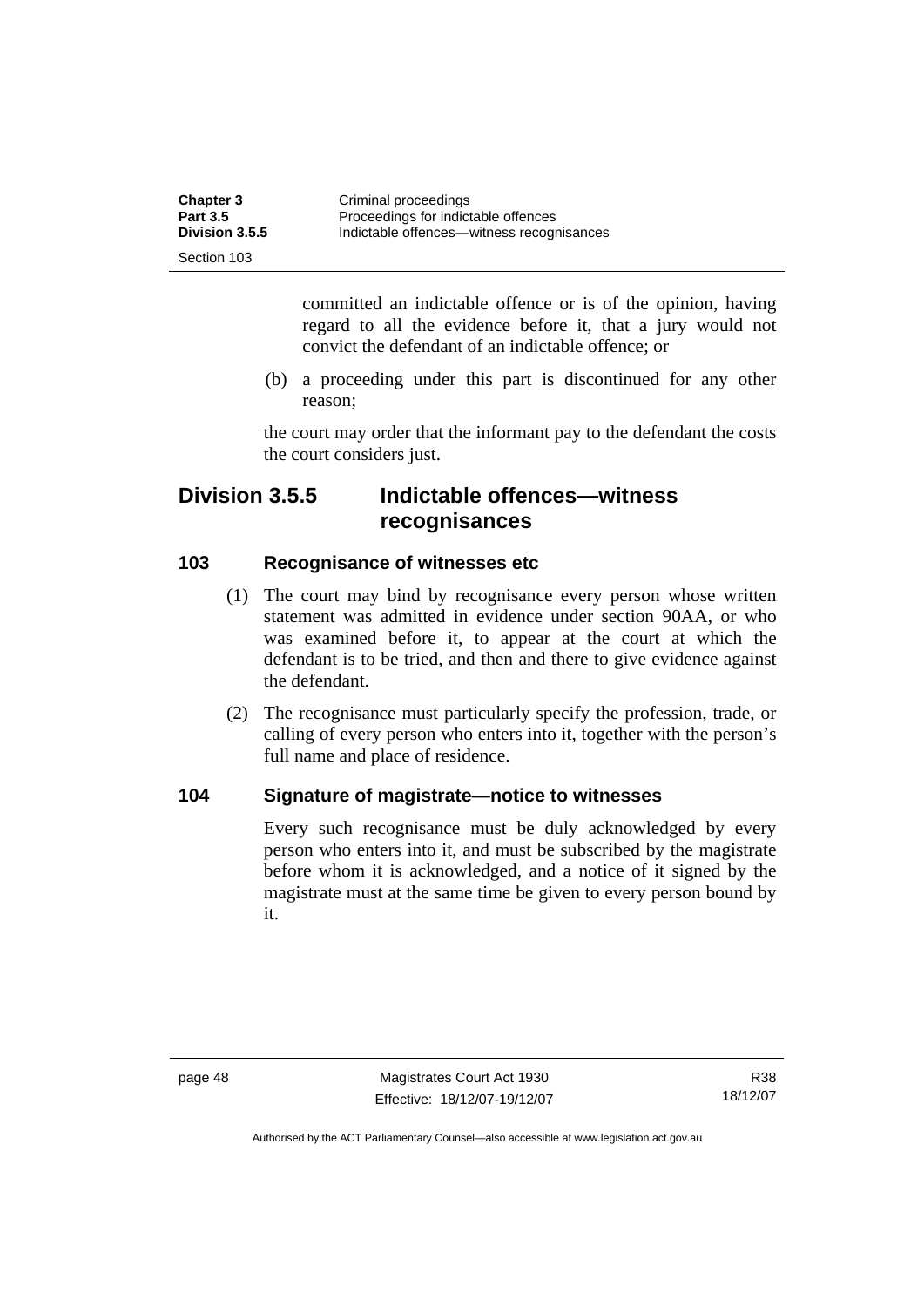Criminal proceedings **Chapter 3**  Proceedings for indictable offences **Part 3.5**<br> **Part 3.5 Part 3.5 6**<br> **Proceeding a contract of the contract of the Proceeding State Proceeding Contract Proceeding Contract Proceeding Contract Proceeding Contract Procee** Indictable offences-other provisions Section 105

## **105 Court may remand noncompliant witness**

- (1) If a witness fails to enter into a recognisance, the court may order the remand of the witness in custody until after the defendant's trial, unless the witness enters into the recognisance before a magistrate.
	- *Note* The *Crimes (Sentence Administration) Act 2005*, pt 3.2 provides for the chief executive to have custody of the defendant during the remand.
- (2) If the witness is remanded under this section, a magistrate may order the chief executive to release the witness from custody in accordance with the order if—
	- (a) the defendant is not committed for trial for the offence with which the defendant is charged; or
	- (b) the relevant officer declines to file an information against the defendant for the offence; or
	- (c) the witness enters into the recognisance before a magistrate.

## **Division 3.5.6 Indictable offences—other provisions**

#### **105A Meaning of** *certified copy* **of depositions in div 3.5.6**

In this division:

*certified copy*, of depositions, means—

- (a) if a record of the deposition was made in accordance with section 316 (2)—a transcript of the record certified in accordance with section 314 (2); or
- (b) if the depositions were taken down in writing and signed in accordance with section 316 (3)—the depositions as taken down and signed.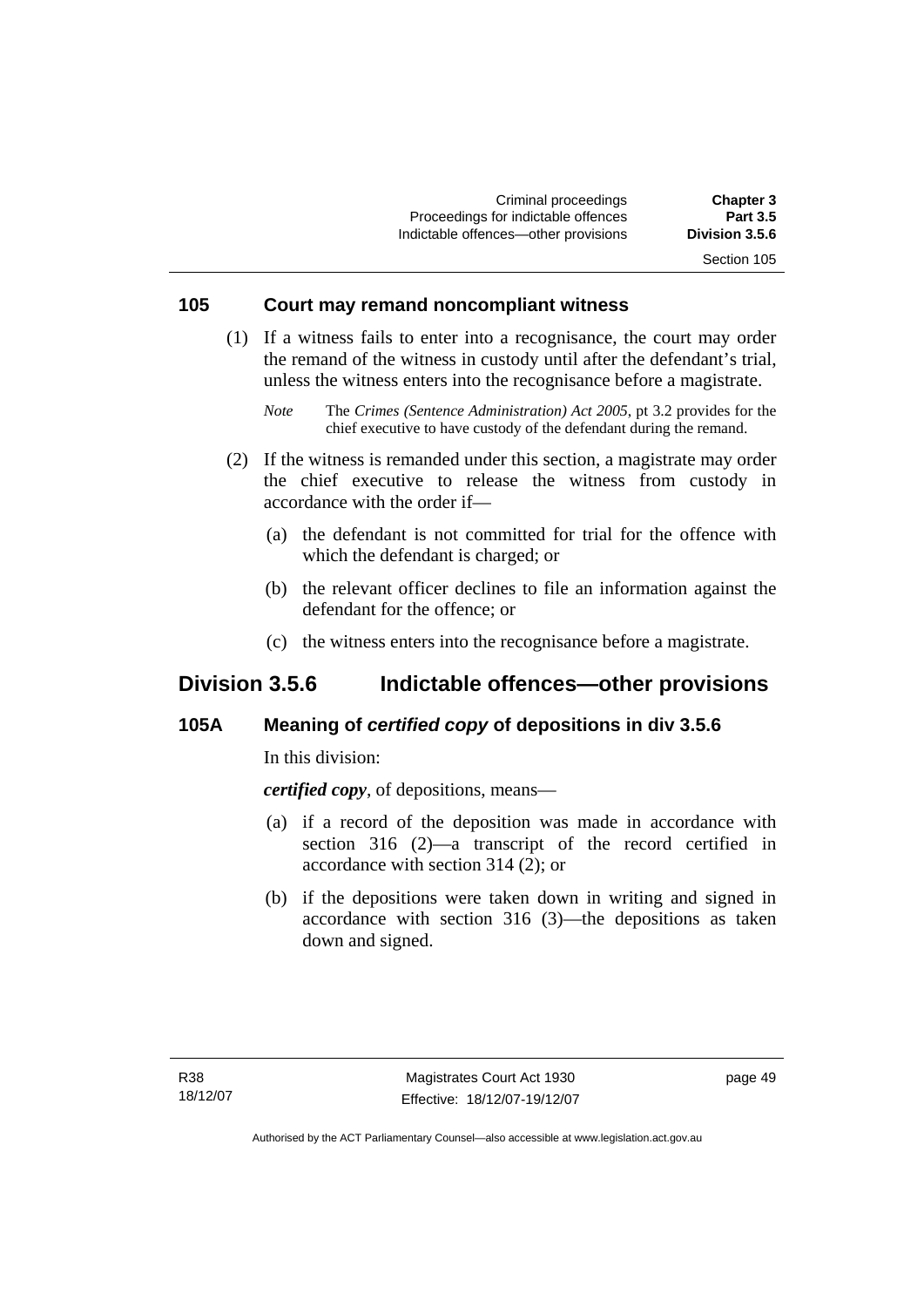| <b>Chapter 3</b> | Criminal proceedings                 |
|------------------|--------------------------------------|
| <b>Part 3.5</b>  | Proceedings for indictable offences  |
| Division 3.5.6   | Indictable offences—other provisions |
| Section 106      |                                      |

#### **106 Giving depositions etc to director of public prosecutions**

- (1) If a defendant is committed for trial or for sentence, the court must as soon as possible after the conclusion of the case before it, give to the director of public prosecutions or a person authorised by the director of public prosecutions all informations, examinations, depositions, statements, bail undertakings and other documents sworn taken or acknowledged in the case.
- (2) In this section:

*depositions* means a certified copy of depositions.

*statement* includes a certified copy of the statement (if any) made by a defendant in reply to the question mentioned in section 92 (1).

#### **107 Giving documents to proper officer of court**

- (1) After being given the documents and before the day of trial, the director of public prosecutions or a person authorised by the director of public prosecutions has and is subject to the same duties and liabilities in relation to the documents on a certiorari order directed to him or her as the court would have had and been subject to on a certiorari order to it if the documents had not been given.
- (2) The director of public prosecutions, a person authorised by the director of public prosecutions, the person representing the director of public prosecutions or the person representing the informant, must, at any time after the opening of the Supreme Court at the sitting at which the trial is to be had, give the documents or any of them to the proper officer of the Supreme Court, if the presiding judge so directs.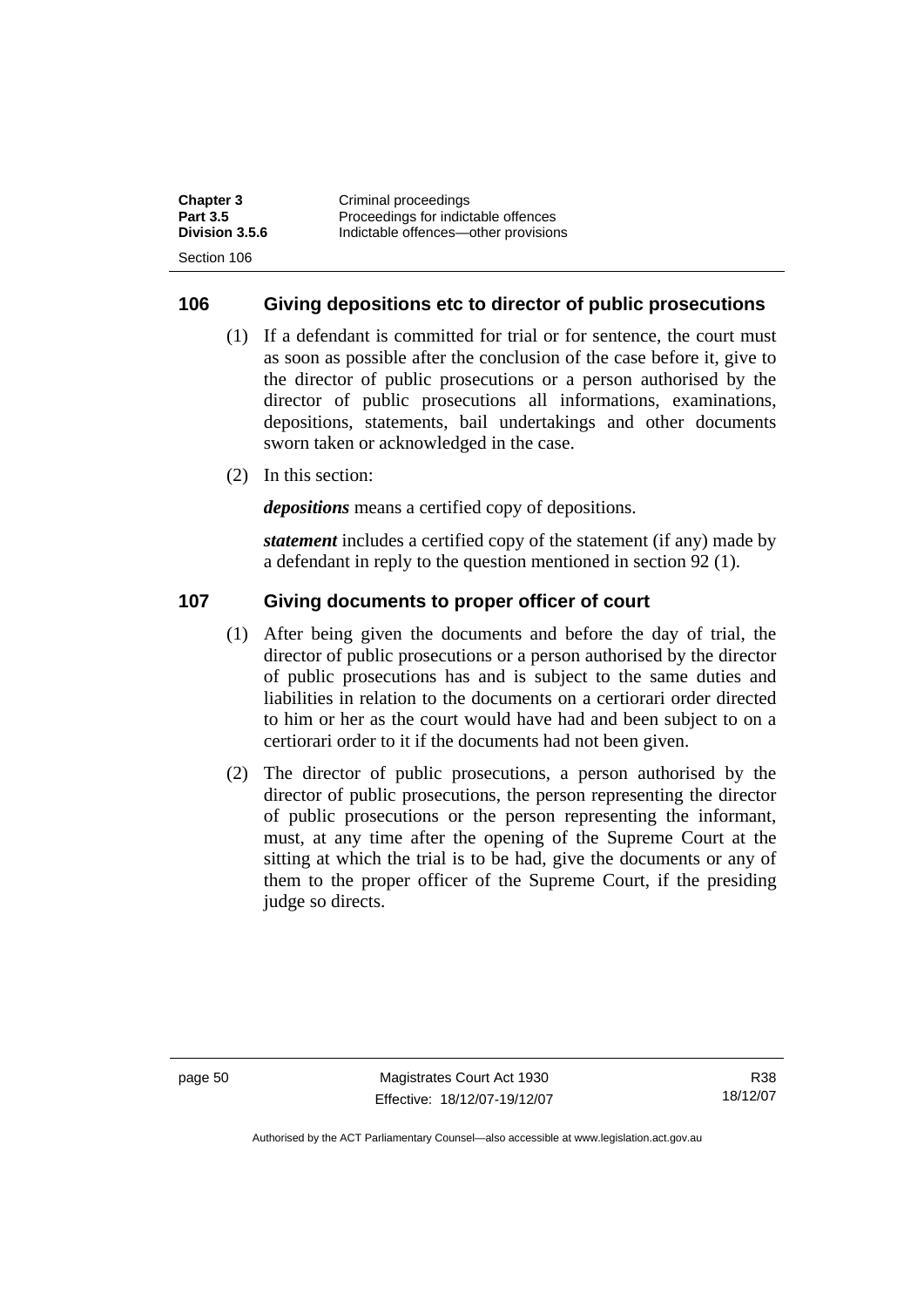#### **108 Accused person may obtain copies of depositions etc**

- (1) This section applies if—
	- (a) a person is charged with an indictable offence; and
	- (b) the Magistrates Court commits the person for trial before the Supreme Court.
- (2) At any time before the person's trial before the Supreme Court starts, the person may apply to the registrar—
	- (a) for certified copies of depositions in the case; and
	- (b) for the evidence given on the cross-examination or the examination of any witnesses in the case.
- (3) The registrar must give the person the certified copies of depositions and the evidence applied for under subsection (2).
- (4) If the person is in custody, the person having the custody of the person must give any application under subsection (2) to the registrar.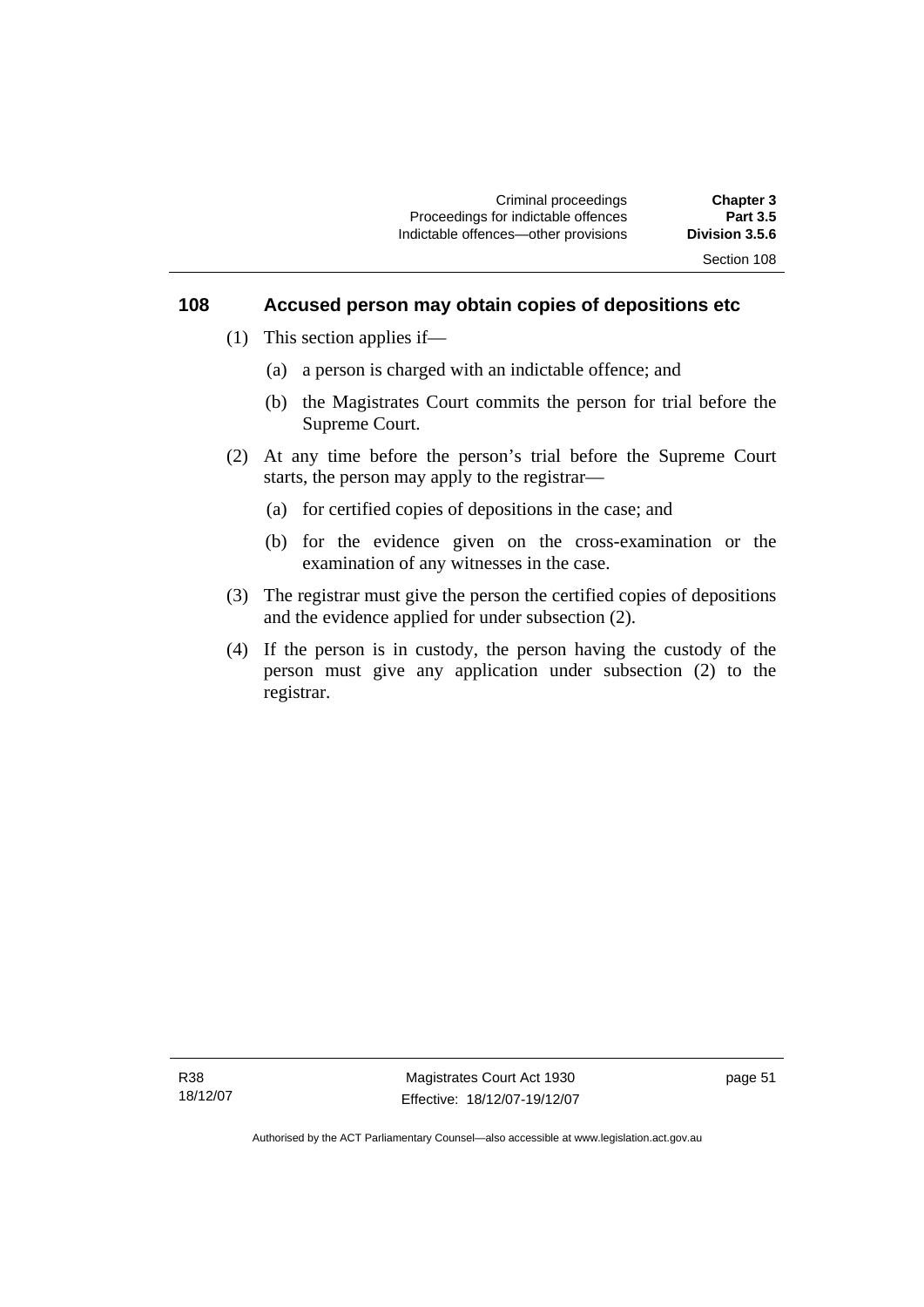**Chapter 3 Criminal proceedings**<br>**Part 3.6 Proceedings** for offen Proceedings for offences punishable summarily

Section 108A

# **Part 3.6 Proceedings for offences punishable summarily**

#### **108A Indictable offences dealt with summarily**

If—

- (a) a person is charged with an indictable offence; and
- (b) the court has decided to dispose of the case summarily under a law in force in the ACT;

this part applies, so far as it is applicable, to the summary disposal of the case.

#### **109 Dismissal or adjournment in absence of informant**

- $(1)$  If—
	- (a) the defendant appears (whether voluntarily, in accordance with a summons or under a warrant) at the time and place for the hearing of an information in relation to an offence punishable summarily; and
	- (b) the informant, having been notified of the time and place for the hearing, does not appear either personally or by a lawyer appearing for the informant;

the court must, subject to subsection (2), dismiss the information.

 (2) The court may, if it considers it is appropriate to do so, adjourn to another day the hearing of an information that would otherwise be dismissed under subsection (1).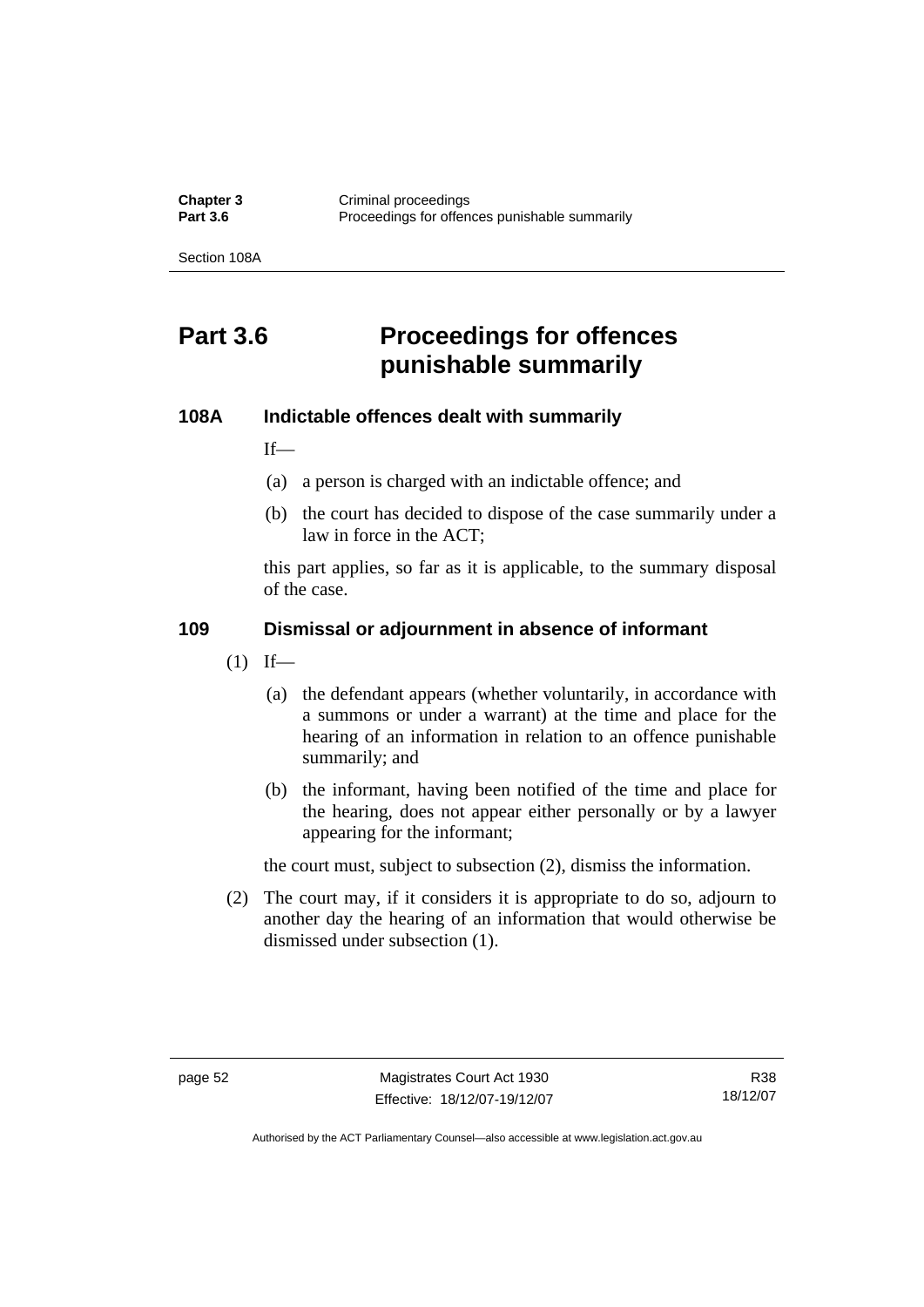#### **110 Hearing in absence of defendant**

- (1) If a summons has been served in accordance with section 41 and the defendant does not appear when called, the court may either—
	- (a) proceed to hear and decide the case in the absence of the defendant; or
	- (b) on oath being made before it, substantiating the matter of the information to its satisfaction, issue a warrant for the arrest of the defendant and to bring the defendant before the court to answer to the information and be further dealt with according to law.
- (2) If the court proceeds under subsection  $(1)$  (a)—
	- (a) the evidence of the informant or another person may be given orally; or
	- (b) a written statement made by the informant or another person may be admitted as evidence of the matters contained in it.
- (3) A written statement admitted in evidence constitutes the depositions of the person who made the statement.
- (4) A written statement must not be admitted in evidence unless it is sworn before—
	- (a) a lawyer; or
	- (b) a justice of the peace; or
	- (c) the registrar; or
	- (d) a person prescribed by regulation or rule.
- (5) If the court admits a written statement in evidence it may, on its own initiative, adjourn the hearing of the information and require the person who made the statement to attend before the court to give evidence.

page 53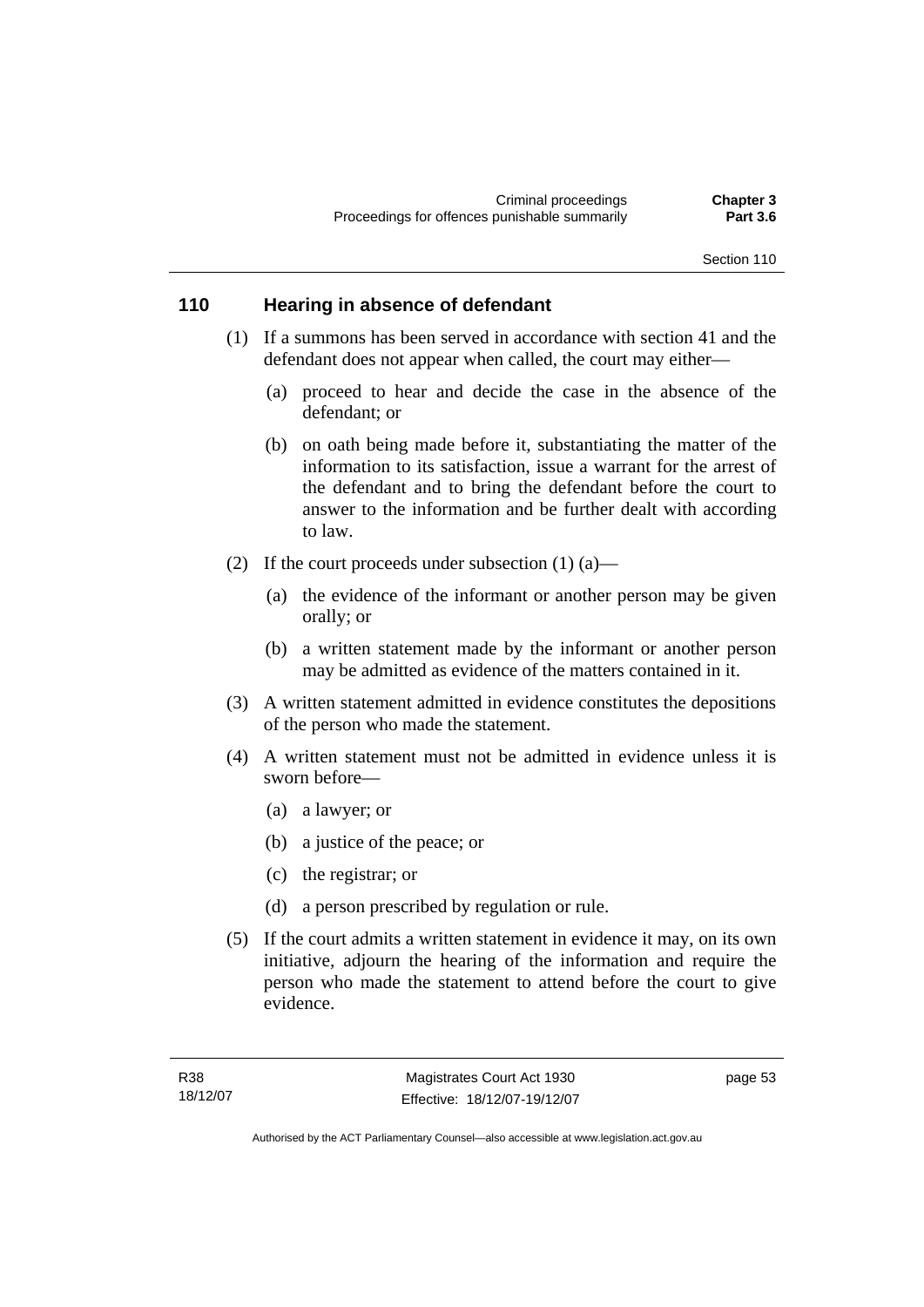| <b>Chapter 3</b> | Criminal proceedings                          |
|------------------|-----------------------------------------------|
| <b>Part 3.6</b>  | Proceedings for offences punishable summarily |

#### Section 111

 (6) Although a part of a written statement tendered in evidence under this section is inadmissible according to the rules of evidence, the statement is nevertheless admissible under this section as evidence of the matters contained in the remainder of that statement, but, if the court admits such a statement, the court must identify the part that is inadmissible and must, with reference to that part, write on the statement 'ruled inadmissible' or words to that effect.

#### **111 Adjournment if defendant does not appear**

- (1) This section applies if—
	- (a) the defendant does not appear before the court for the hearing of the information; and
	- (b) the court has issued a warrant for the defendant's arrest.
- (2) The court must adjourn the hearing until the defendant is arrested.
- (3) If the defendant is arrested under the warrant, the defendant must be detained in custody until the defendant can be brought before the court at a time and place fixed by the court.
- (4) The court must give the informant notice of the time and place fixed.

#### **113 Proceeding at hearing on defendant's confession**

If the defendant is present at the hearing, the substance of the information must be stated to the defendant, and the defendant must be asked if the defendant has any cause to show why the defendant should not be convicted or why an order should not be made against the defendant, and if the defendant has no cause to show, the court may convict the defendant, or make an order against the defendant accordingly.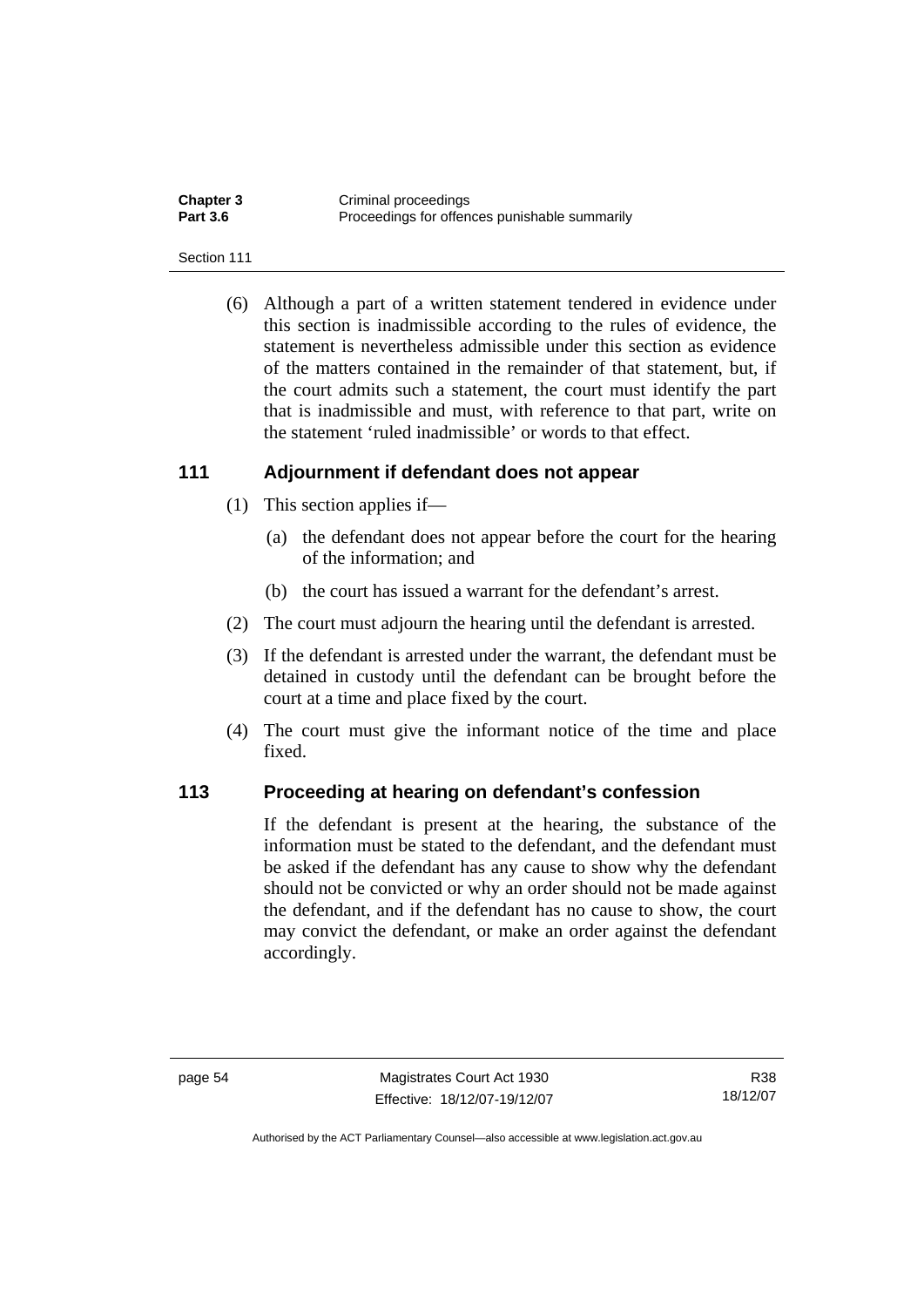#### **114 If defendant does not admit the case**

- (1) This section applies if the defendant does not admit the truth of the information.
- (2) The court must hear—
	- (a) the informant and the informant's witnesses (if any); and
	- (b) if the defendant wants to give evidence—the defendant; and
	- (c) the defendant's witnesses (if any); and
	- (d) if the defendant has given evidence other than about the defendant's general character—the informant's witnesses in reply (if any).
- (3) Having heard each party and the evidence, the court must decide the information and do 1 of the following as justice requires:
	- (a) convict the defendant;
	- (b) make an order on the defendant;
	- (c) dismiss the information.

#### **115 Conduct of summary proceeding**

- (1) The defendant or a lawyer representing the defendant may address the court after all the evidence for the informant and the evidence (if any) for the defendant and for the informant in reply has been given.
- (2) The informant or a lawyer representing the informant may make a closing address.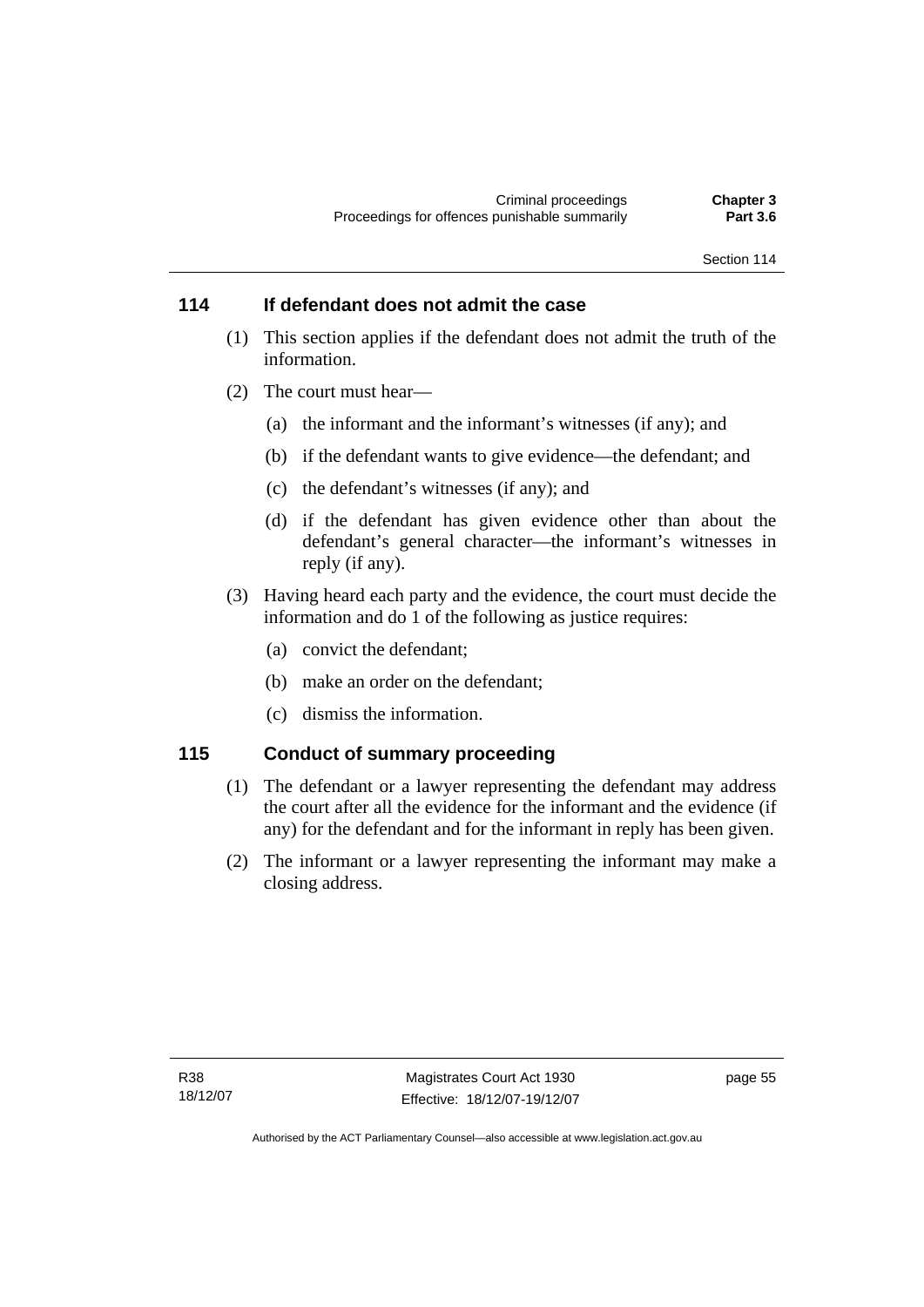**Chapter 3 Criminal proceedings**<br>**Part 3.7 Service and pleading** Service and pleading by post for certain offences

Section 116A

# Part 3.7 Service and pleading by post for **certain offences**

#### **116A Definitions for pt 3.7**

(1) In this part:

*defendant* means a person who has been properly served with a summons in accordance with section 116B.

*law in force in the ACT* includes a statute of the Australian National University about parking or traffic.

 (2) For this part (other than section 116B (2)), a *notice to defendant form*, *notice of intention to defend form* and *plea of guilty form* includes a copy of the form printed on the back of a copy of a summons.

#### **116AA Meaning of** *prescribed offence* **for pt 3.7**

- (1) For this part, an offence against a law in force in the ACT is a *prescribed offence* in relation to a person if—
	- (a) for an offence against the road transport legislation—the maximum fine that can be imposed on the person for the offence is 30 penalty units; or
	- (b) for any other offence—the maximum fine that can be imposed on the person for the offence is 10 penalty units.
- (2) In subsection (1):

*road transport legislation* means the following:

- (a) the *Road Transport (Dimensions and Mass) Act 1990*;
- (b) the *Road Transport (Driver Licensing) Act 1990*;
- (c) the *Road Transport (General) Act 1999*;

R38 18/12/07

Authorised by the ACT Parliamentary Counsel—also accessible at www.legislation.act.gov.au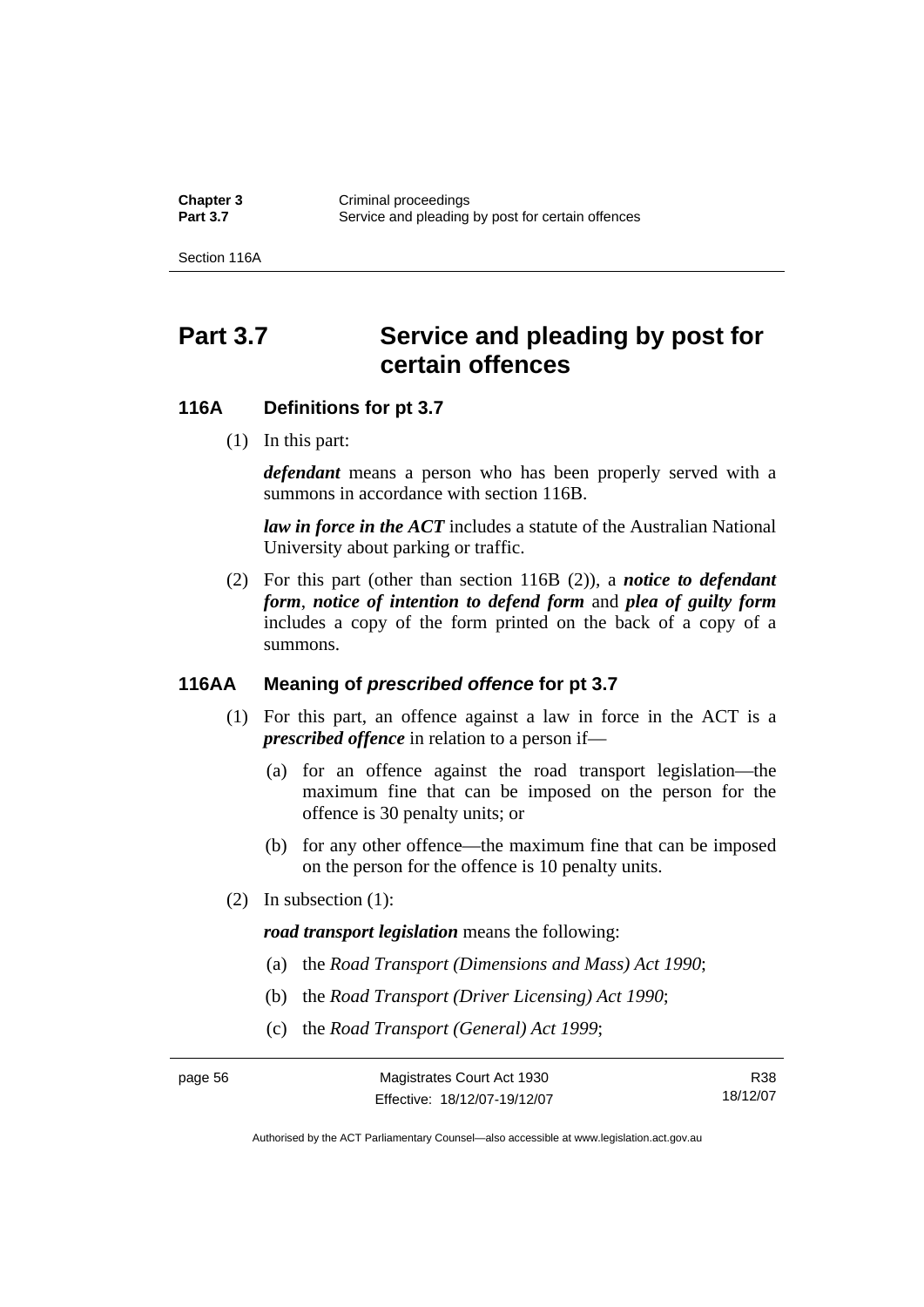- (d) the *Road Transport (Public Passenger Services) Act 2001*;
- (e) the *Road Transport (Safety and Traffic Management) Act 1999*;
- (f) the *Road Transport (Vehicle Registration) Act 1999*;
- (g) any other Act or any regulation prescribed by regulation.
- *Note 1* A reference to an Act includes a reference to the statutory instruments made or in force under the Act, including any regulation (see Legislation Act, s 104).
- *Note 2* A reference to an Act includes a reference to a provision of an Act, and a reference to a subordinate law includes a reference to a provision of a subordinate law (see Legislation Act, s 7 and s 8).

#### **116B Service of summons for prescribed offence**

- (1) A summons for a person in relation to a prescribed offence may be served on the person—
	- (a) by giving 2 copies of the summons to the person; or
	- (b) by sending 2 copies of the summons by prepaid post, addressed to the person, at the person's last-known home or business address; or
	- (c) by leaving 2 copies of the summons at the person's last-known home or business address with someone who appears to be at least 16 years old and to live or be employed at the address.
- (2) One copy of a summons in relation to a prescribed offence served in accordance with this section must have the notice to defendant form printed on the back of it, and the other copy of that summons so served must have the notice of intention to defend form and the plea of guilty form printed on the back of it.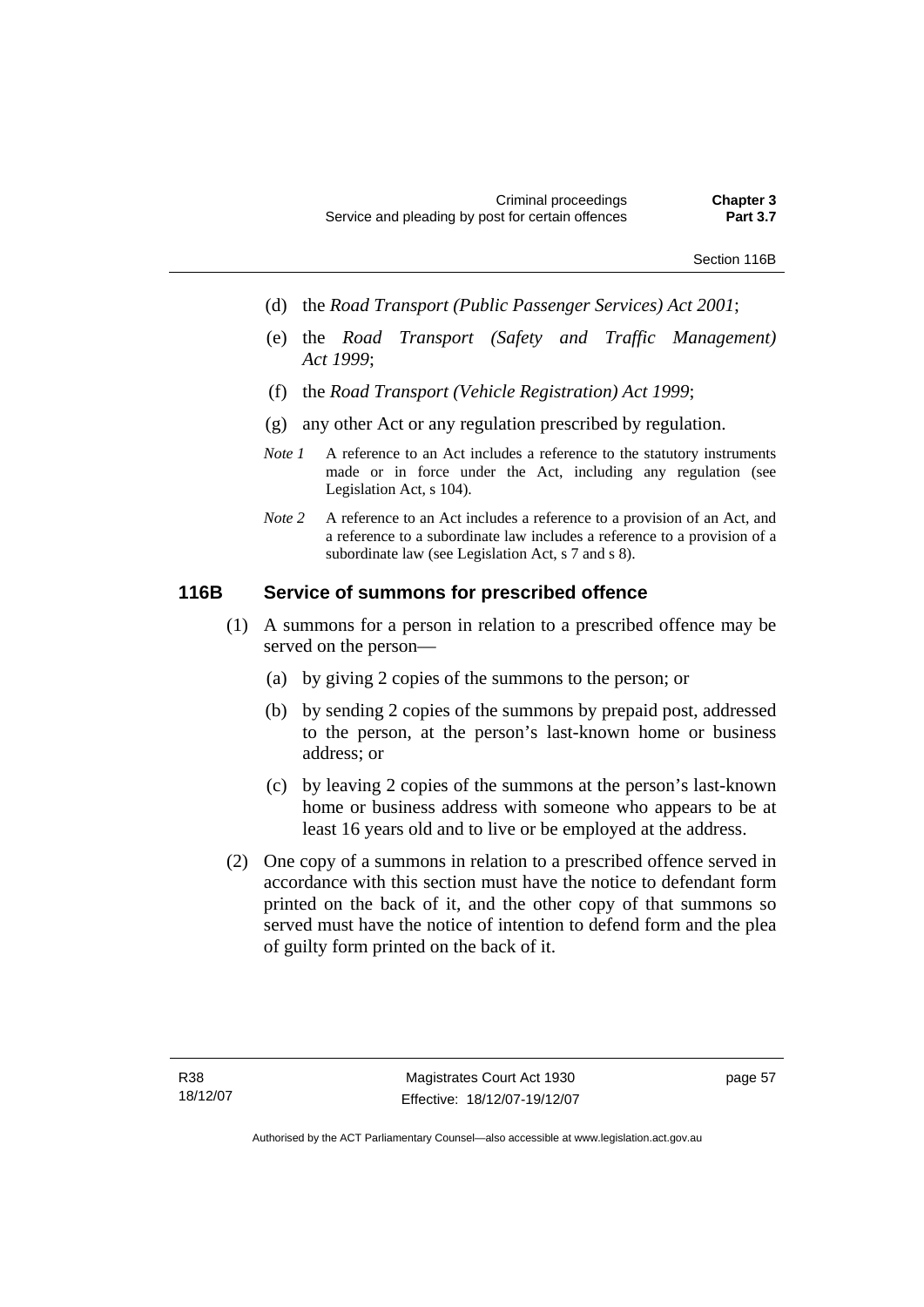| <b>Chapter 3</b> | Criminal proceedings                              |
|------------------|---------------------------------------------------|
| <b>Part 3.7</b>  | Service and pleading by post for certain offences |

Section 116BA

- (3) Service of a summons on a person in relation to a prescribed offence in a way mentioned in subsection (1) (a) or (c) must be made not less than 14 days before the day the person is required by the summons to appear before the court.
- (4) If a summons in relation to a prescribed offence is served in accordance with this section in the way mentioned in subsection (1) (b), the 2 copies of the summons must be sent by post not less than 21 days before the day when the person to whom it is directed is required by the summons to appear before the court.
	- *Note* If a form is approved under the *Court Procedures Act 2004* for this provision, the form must be used.

#### **116BA Giving of notice by registrar**

If the registrar is required to give notice to a person under this part, the notice may be given by sending the notice by prepaid post, addressed to the person, at the person's last-known home or business address.

#### **116C Proof of service**

- (1) Service of a summons or notice for this part may be proved by the oath of the person who served it, by affidavit or otherwise.
- (2) For this part, if—
	- (a) a summons has been served in accordance with section 116B; and
	- (b) a copy of the summons is returned to the registrar with the notice of intention to defend form or the plea of guilty form completed;

the defendant is taken, unless the contrary is proved, to have completed and signed the form so completed and to have returned the form to the registrar.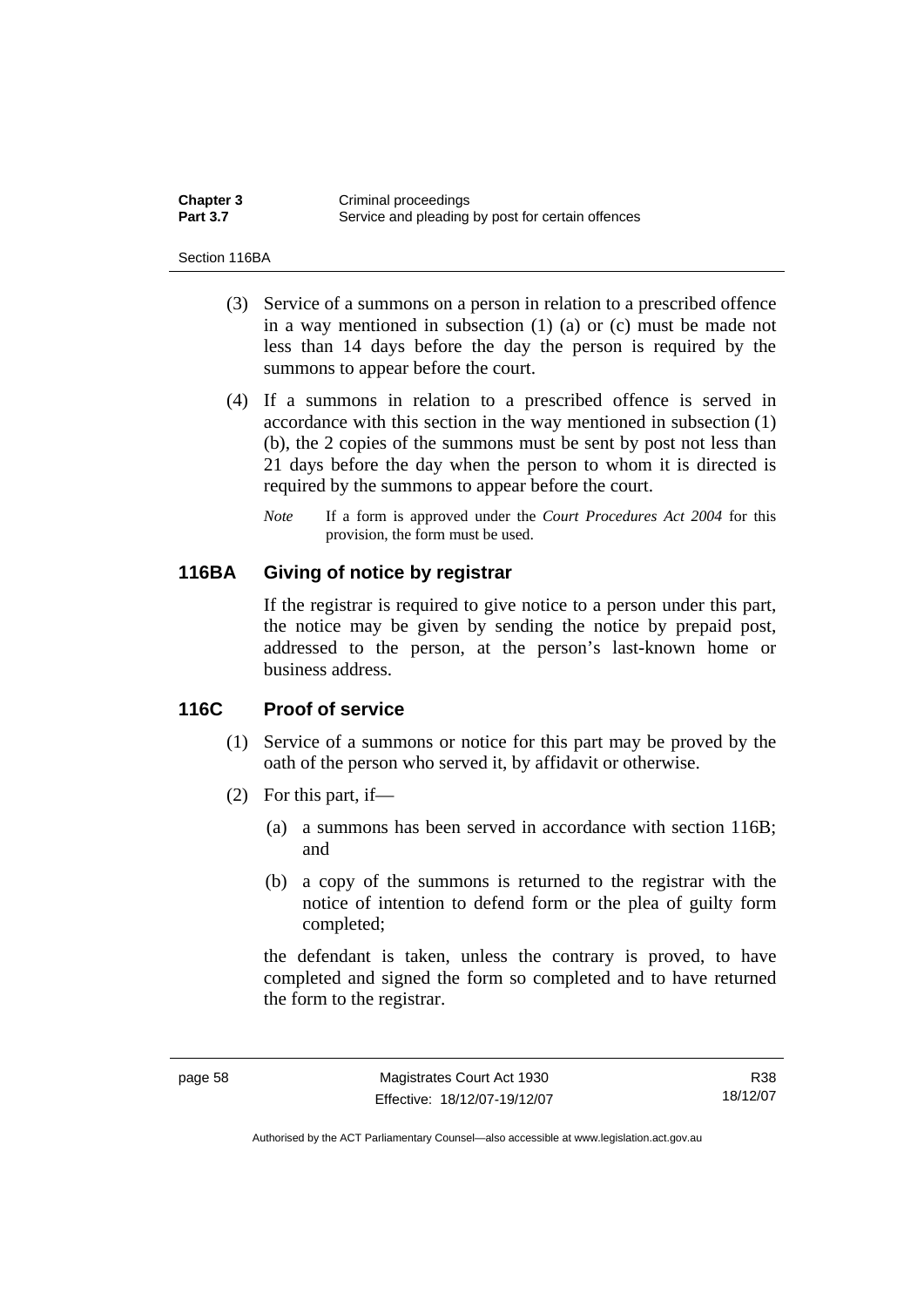- (3) The plea of guilty form must be signed in the presence of 1 of the following people:
	- (a) the registrar;
	- (b) a lawyer;
	- (c) a justice of the peace;
	- (d) a person prescribed by regulation or rule.

# **116D Pleas to prescribed offence**

A defendant may—

- (a) without prejudice to any other means of pleading guilty, enter a plea of guilty by completing the plea of guilty form and returning the form, whether by post or otherwise, to the registrar; or
- (b) give notice of his or her intention to defend by completing the notice of intention to defend form and returning the form, whether by post or otherwise, to the registrar.

# **116E Procedure if plea of guilty entered**

- $(1)$  If—
	- (a) a defendant enters a plea of guilty in accordance with section 116D; and
	- (b) the defendant—
		- (i) does not appear at the hearing; or
		- (ii) appears but does not withdraw his or her plea of guilty; and
	- (c) the court accepts the plea of guilty;

the court must record a plea of guilty and decide the proceeding accordingly.

| R38      | Magistrates Court Act 1930   | page 59 |
|----------|------------------------------|---------|
| 18/12/07 | Effective: 18/12/07-19/12/07 |         |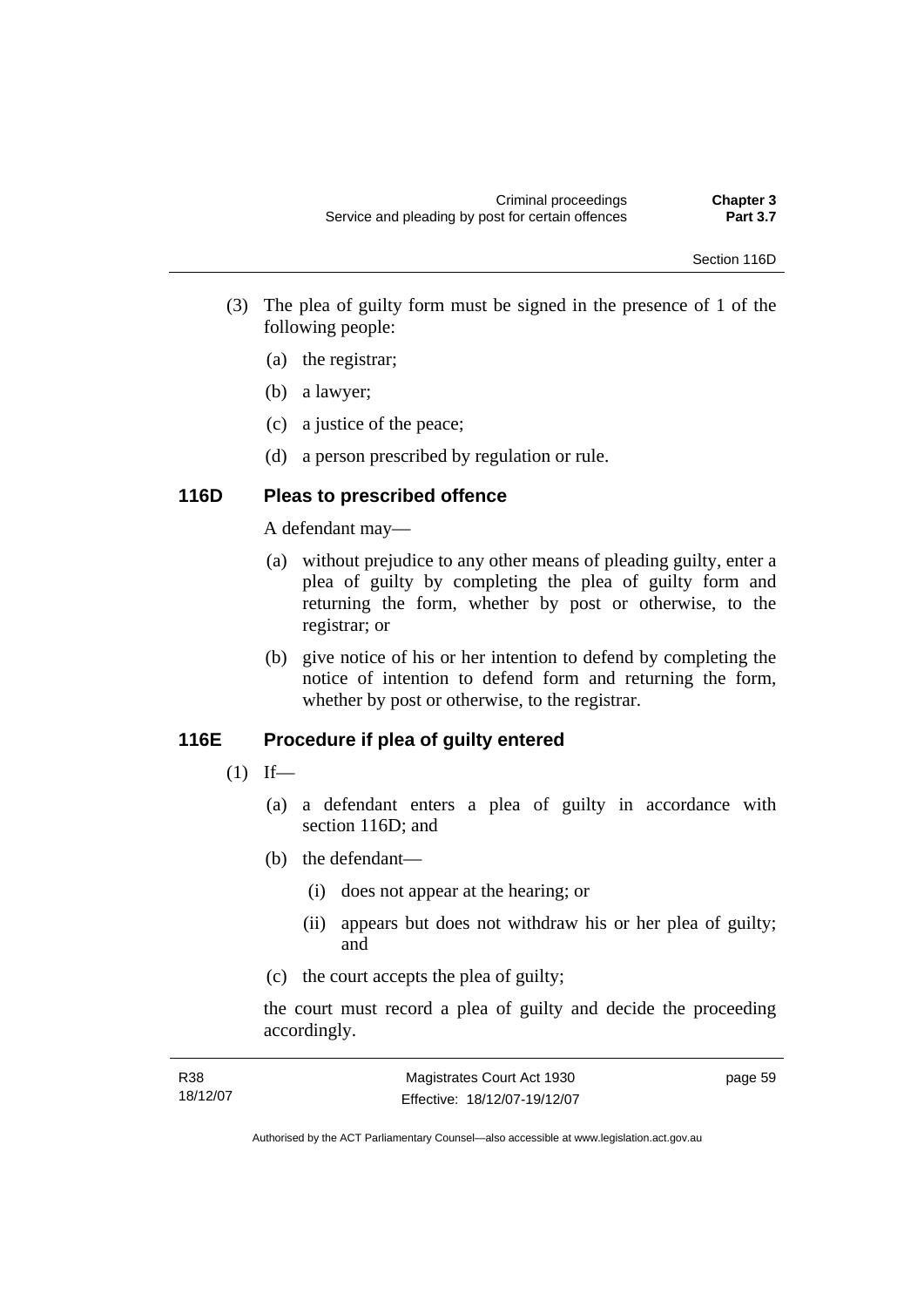| <b>Chapter 3</b> | Criminal proceedings                              |
|------------------|---------------------------------------------------|
| <b>Part 3.7</b>  | Service and pleading by post for certain offences |

Section 116F

- (2) The court must, in deciding a proceeding under subsection (1), have regard to the matters (if any) drawn to the attention of the court in the plea of guilty and must give to the matters the weight that to the court considers proper.
- (3) If the court declines to accept a plea of guilty entered in accordance with section 116D—
	- (a) the court must adjourn the hearing and fix a time and place for the hearing of the proceeding; and
	- (b) if the defendant is not before the court—the registrar must give to the defendant notice of the time and place fixed.
- (4) If a defendant does not appear at the time and place fixed under subsection (3), the court may hear and decide the proceeding in the absence of the defendant.

## **116F Procedure if notice of intention to defend given**

If a defendant returns the notice of intention to defend form to the registrar before the day when the defendant is required by the summons to appear before the court—

- (a) the court must fix a time and place for the hearing of the proceeding; and
- (b) the registrar must give to the defendant notice of the time and place fixed.

#### **116FA Procedure if defendant pleads not guilty**

If the defendant appears before the court at the time and place at which the defendant is required by the summons to appear and pleads not guilty, the court must adjourn the hearing, fix a time and place for the hearing of the proceeding and inform the defendant of the time and place fixed.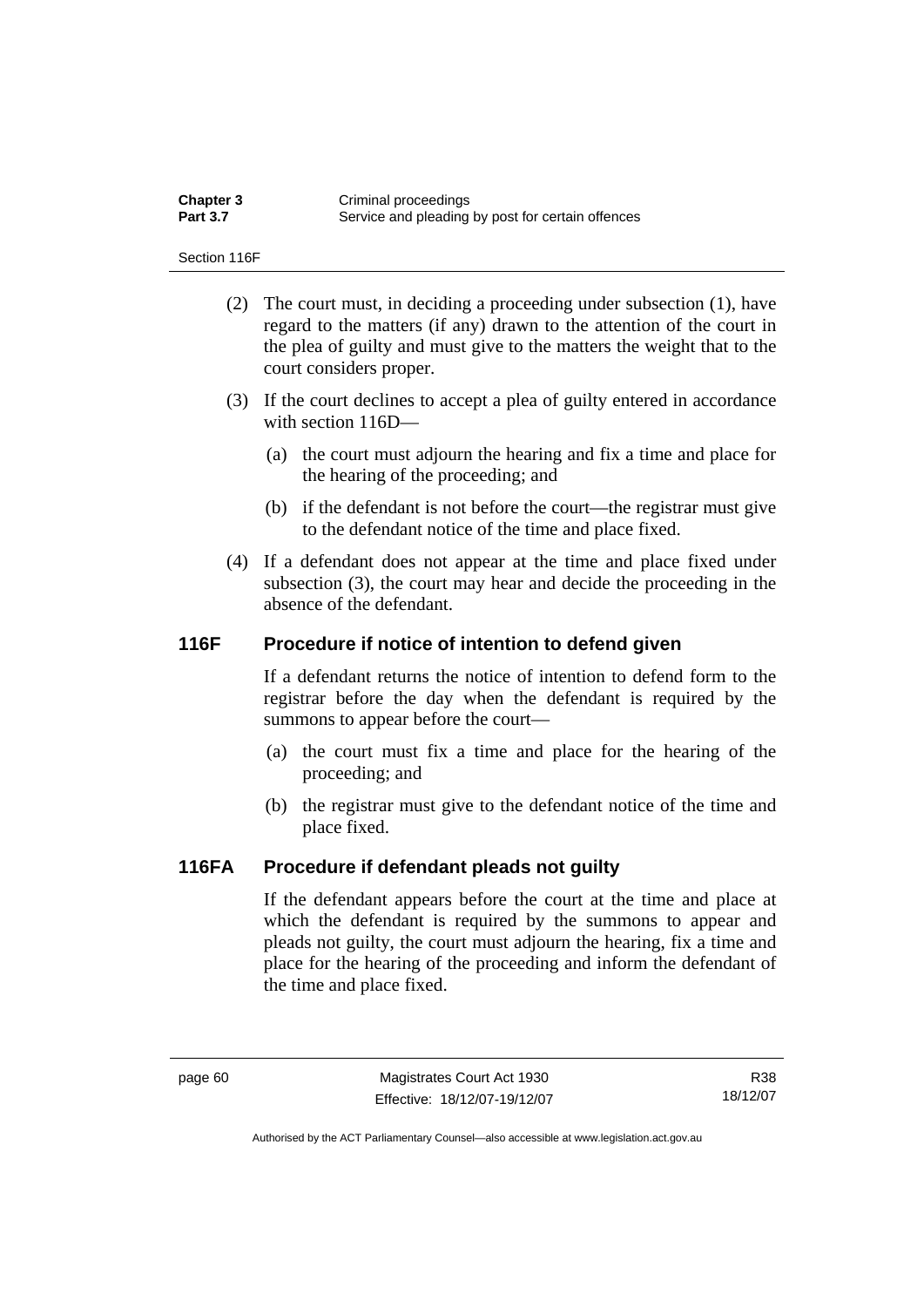Criminal proceedings **Chapter 3**  Service and pleading by post for certain offences

Section 116G

## **116G Procedure if defendant does not plead**

 $If$ <sub>—</sub>

- (a) a summons has been served in accordance with section 116B; and
- (b) either—
	- (i) the defendant does not enter a plea of guilty in accordance with section 116D or return the notice of intention to defend form to the registrar before the day when the defendant is required by the summons to appear before the court, and does not appear before the court at the time and place specified in the summons; or
	- (ii) the defendant does not appear before the court at the time and place specified in the notice given to the defendant in accordance with section 116F or fixed by the court in accordance with section 116FA; and
- (c) the court is satisfied—
	- (i) that the matters alleged in the summons are reasonably sufficient to inform the defendant of the offence alleged against the defendant; and
	- (ii) that the matters alleged in the summons constitute the offence charged in the summons;

the court may convict the defendant of the offence charged in the summons.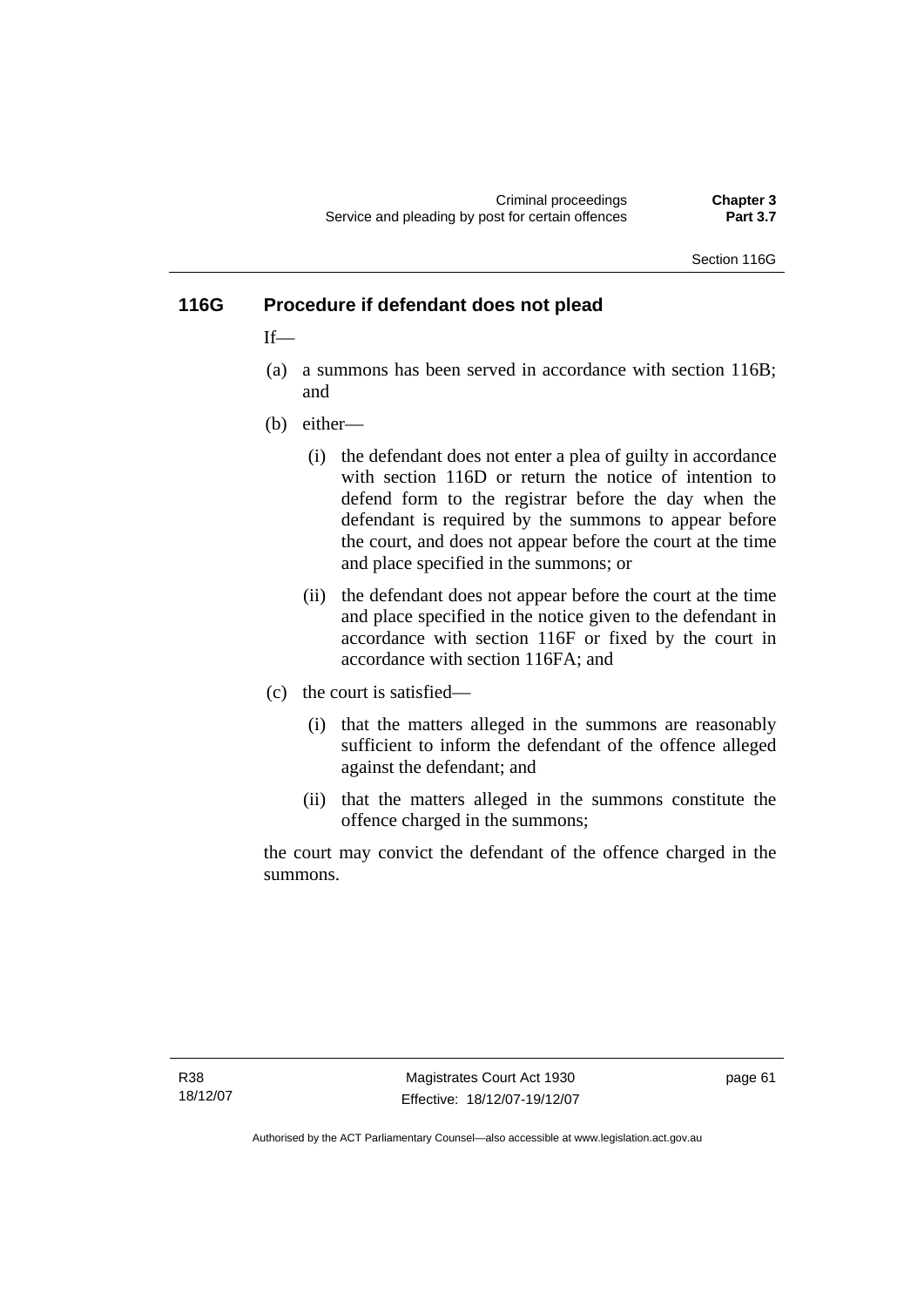| Chapter 3       | Criminal proceedings                              |
|-----------------|---------------------------------------------------|
| <b>Part 3.7</b> | Service and pleading by post for certain offences |

Section 116H

## **116H Restricted penalties under pt 3.7**

- (1) Subject to subsection (3), if—
	- (a) a defendant is convicted under this part of an offence against a law mentioned in a paragraph of section 116AA (1); and
	- (b) at the time that the defendant is sentenced, the defendant is not before the court or is not represented before the court by a lawyer;

the only penalty that the court may impose is a fine of an amount not exceeding the amount mentioned in that paragraph.

- $(2)$  If—
	- (a) the court convicts a defendant of an offence against a law mentioned in a paragraph of section 116AA (1); and
	- (b) the law provides in effect that a penalty other than a fine may be imposed on the defendant; and
	- (c) when the defendant is sentenced, the defendant is not before the court or is not represented before the court by a lawyer; and
	- (d) the court considers that a penalty other than a fine may be appropriate;

the court must adjourn the hearing and fix a time and place for sentence.

- (3) The registrar must give the defendant notice of the time and place fixed.
- (4) If a defendant convicted of an offence against a law mentioned in a paragraph of section 116AA (1) does not appear at the time and place fixed under subsection (2), the court, in the absence of the defendant, may impose on the defendant any penalty that is applicable under that law.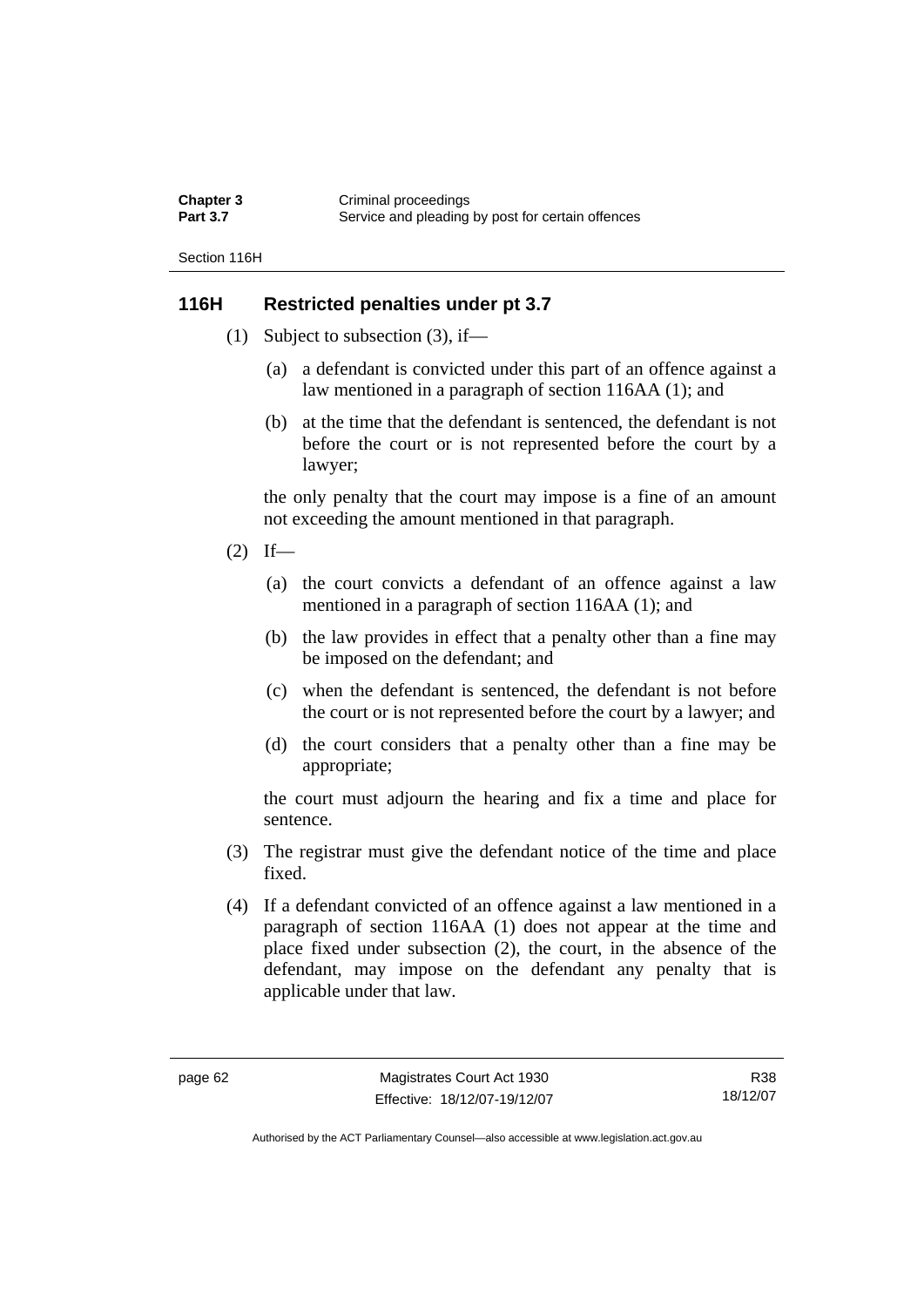#### **116I Consequences of conviction in absence of defendant**

If a defendant is, in his or her absence, convicted of an offence, the registrar must give to the defendant written notice of—

- (a) the conviction and order of the court; and
- (b) the penalty (if any) imposed by the court, and the way in which and the time by which the penalty is required to be discharged; and
- (c) unless the proceeding is decided in accordance with section 116E (1), the defendant's right to apply for the setting aside of the conviction or order in accordance with the rules.

R38 18/12/07

Magistrates Court Act 1930 Effective: 18/12/07-19/12/07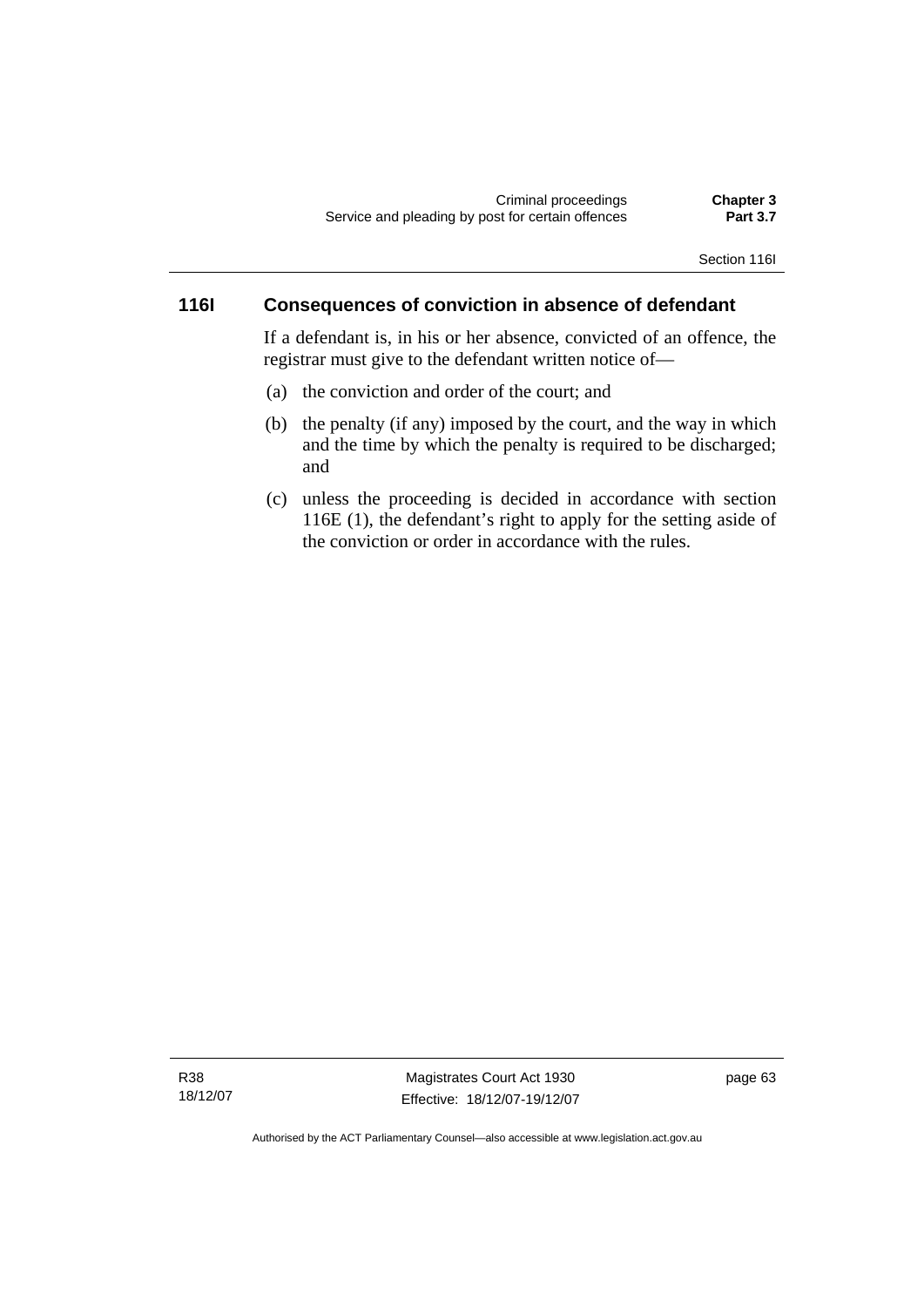| <b>Chapter 3</b> | Criminal proceedings                      |
|------------------|-------------------------------------------|
| <b>Part 3.8</b>  | Infringement notices for certain offences |
| Division 3.8.1   | Preliminary                               |
| Section 117      |                                           |

**Part 3.8 Infringement notices for certain offences** 

# **Division 3.8.1 Preliminary**

#### **117 Definitions for pt 3.8**

In this part:

*administering authority*, for an infringement notice offence, means the entity that, under the regulations, is the administering authority for the offence.

*another jurisdiction* means a jurisdiction other than the ACT.

*authorised person*—see section 134A (3).

*date of service*, of an infringement notice or reminder notice that has been, or is to be, served on a person, means the date the notice is served on the person.

*driver*, of a vehicle, means the person who is driving the vehicle.

*home address*, of a person, means the address of the place where the person usually lives.

*illegal user declaration*—see section 131D.

*infringement notice* means a notice under section 120 (Service of infringement notices).

*infringement notice offence* means an offence declared under the regulations to be an offence to which this part applies.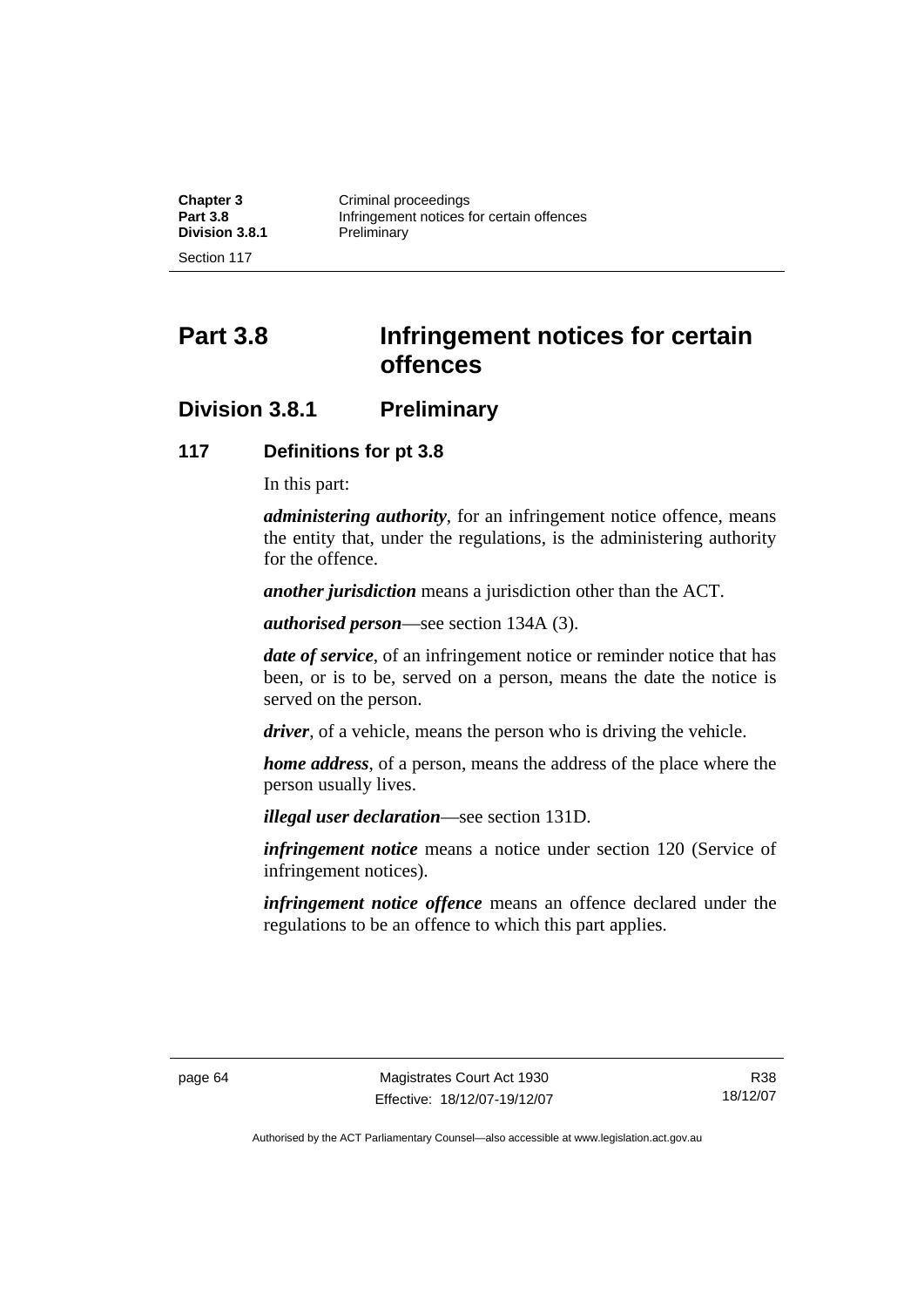| <b>Chapter 3</b> | Criminal proceedings                      |
|------------------|-------------------------------------------|
| <b>Part 3.8</b>  | Infringement notices for certain offences |
| Division 3.8.1   | Preliminary                               |
| Section 117      |                                           |

*infringement notice penalty*, for a person for an infringement notice offence, means—

- (a) the amount prescribed by regulation as the penalty payable by the person for the offence under an infringement notice for the offence; or
- (b) if a reminder notice has also been served on the person for the offence—the total of the amount mentioned in paragraph (a) and the amount prescribed by regulation as the amount payable by the person for the cost of serving the reminder notice.

*known offender declaration*—see section 131E.

*registered*, for a vehicle, means registered under the *Road Transport (Vehicle Registration) Act 1999*.

*reminder notice* means a notice under section 129 (Reminder notices).

*responsible person*, for a vehicle—see the *Road Transport (General) Act 1999*, section 10 and section 11.

*sold vehicle declaration*—see section 131F.

*unknown offender declaration*—see section 131G.

*vehicle*—see the *Road Transport (Vehicle Registration) Act 1999*, dictionary.

*vehicle-related offence* means an infringement notice offence that—

- (a) involves a vehicle; and
- (b) is declared by regulation to be an offence to which division 8.2A applies.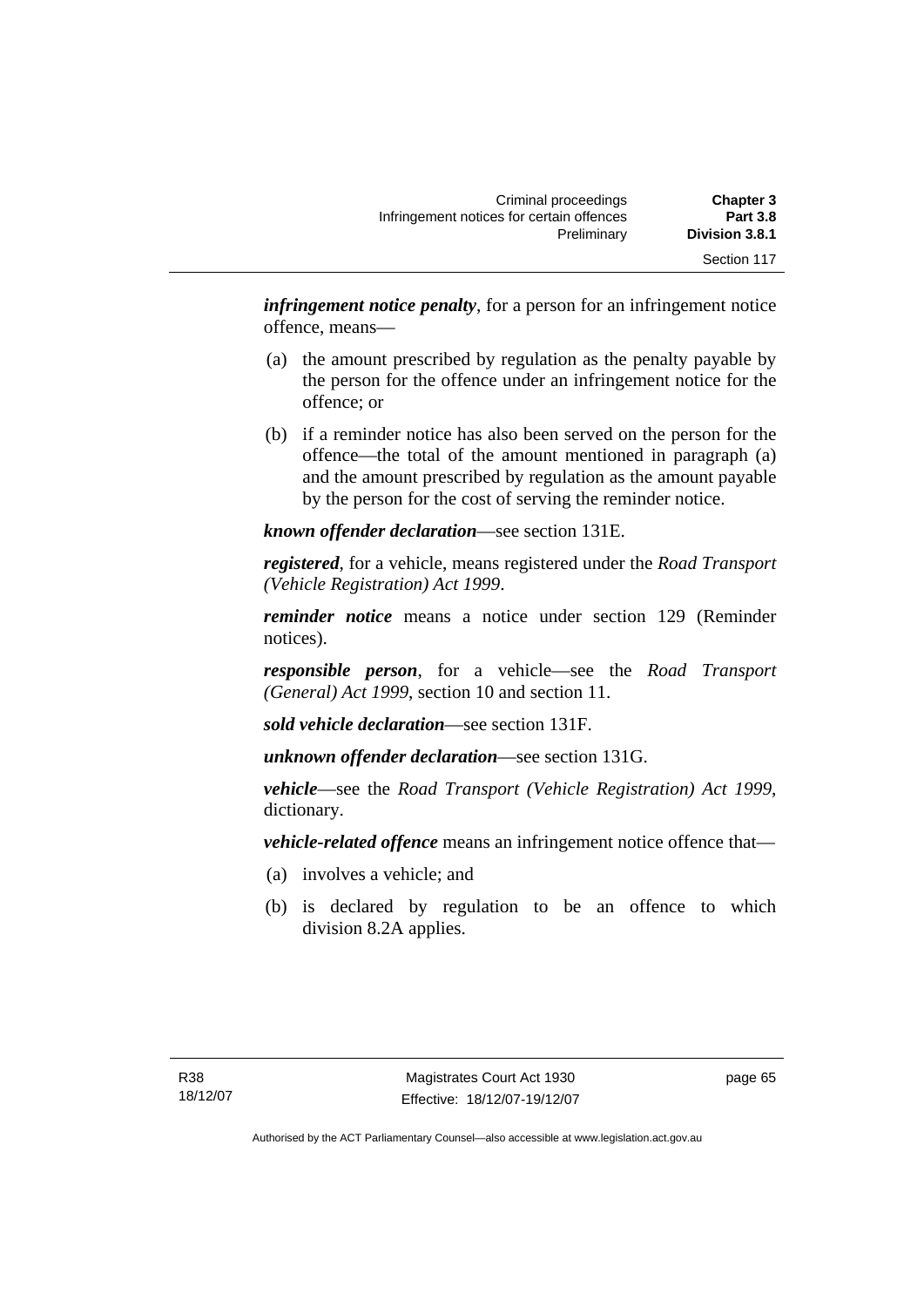| <b>Chapter 3</b> | Criminal proceedings                      |
|------------------|-------------------------------------------|
| <b>Part 3.8</b>  | Infringement notices for certain offences |
| Division 3.8.1   | Preliminary                               |
| Section 118      |                                           |

## **118 Purpose and effect of pt 3.8**

- (1) The purpose of this part is to create a system of infringement notices for certain offences as an alternative to prosecution.
- (2) This part does not—
	- (a) require an infringement or reminder notice to be served on a person; or
	- (b) affect the liability of a person to be prosecuted for an offence if—
		- (i) an infringement or reminder notice is not served on the person for the offence; or
		- (ii) the person does not comply with an infringement or reminder notice served on the person for the offence; or
		- (iii) an infringement notice served on the person for the offence is withdrawn; or
	- (c) prevent the service of 2 or more infringement notices on a person for an offence; or
	- (d) limit or otherwise affect the penalty that may be imposed by a court on a person for an offence.

#### **119 Regulations about infringement notice offences**

- (1) A regulation may prescribe an offence for the definition of *infringement notice offence* in section 117 by—
	- (a) stating the offence; or
	- (b) referring to the provision creating the offence; or
	- (c) providing that all offences, or all offences except for stated offences, against an Act or subordinate law are infringement notice offences.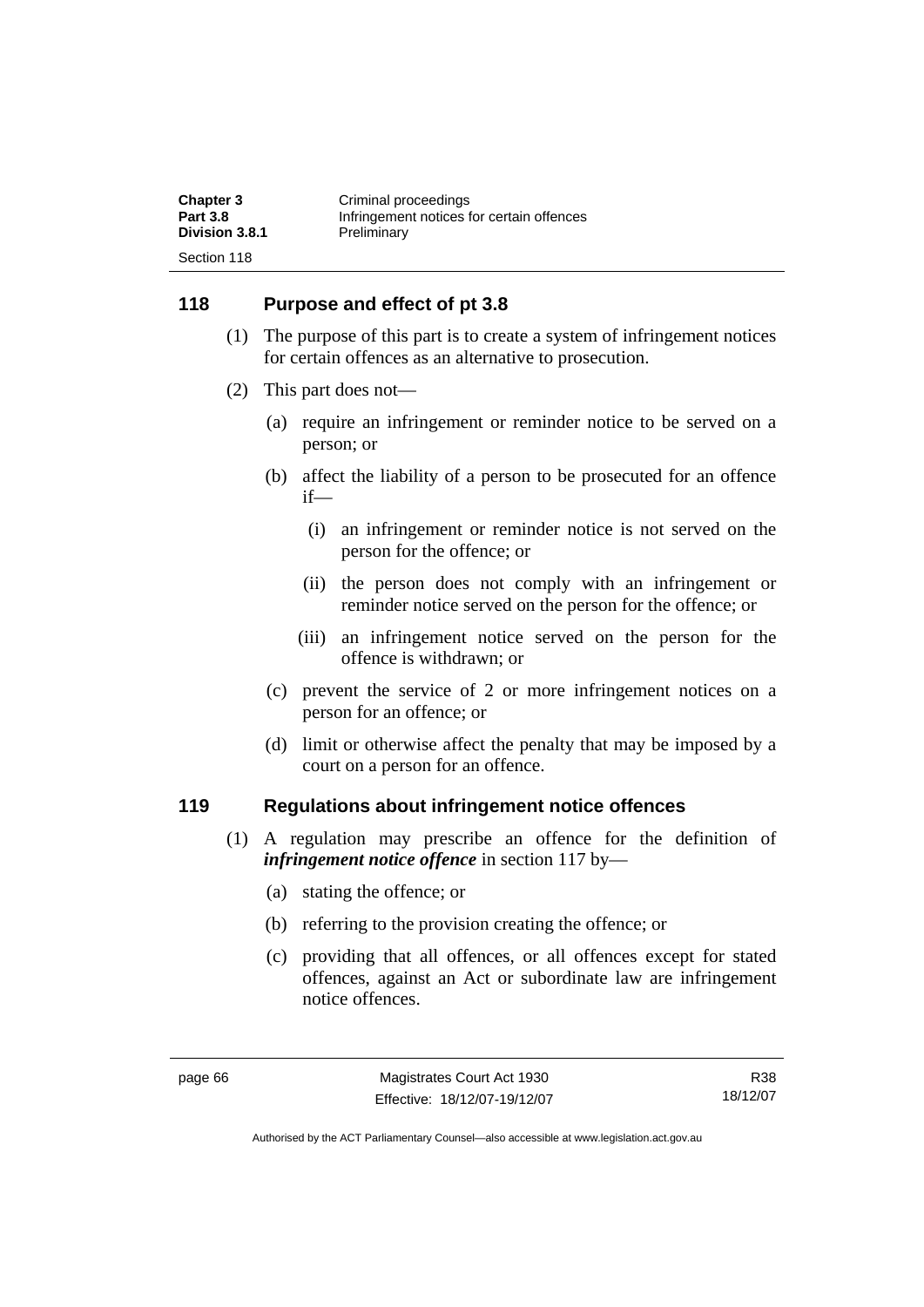- (2) Subsection (1) does not limit the way that a regulation may prescribe an offence for that definition.
- (3) A regulation may, for the definition of infringement notice penalty in section 117, prescribe—
	- (a) an amount as the penalty payable by anyone for an offence if it is dealt with under this part; or
	- (b) different amounts as the penalties payable for different offences if they are dealt with under this part; or
	- (c) different amounts as the penalties payable for the same kind of offence committed by different people or in different circumstances if the offence is dealt with under this part.
- (4) However, an infringement notice penalty prescribed for a person for an offence must not exceed the maximum fine that could be imposed by a court on the person for the offence.
- (5) Subsection (3) does not limit the way that a regulation may prescribe an amount for that definition.

# **Division 3.8.2 Infringement and reminder notices**

# **120 Service of infringement notices**

- (1) If an authorised person believes, on reasonable grounds, that a person has committed an infringement notice offence, the authorised person may serve a notice (an *infringement notice*) on the person for the offence.
- (2) To remove any doubt, an authorised person may not serve an infringement notice on a person under this section for an offence after the end of the time within which a prosecution may be brought for the offence.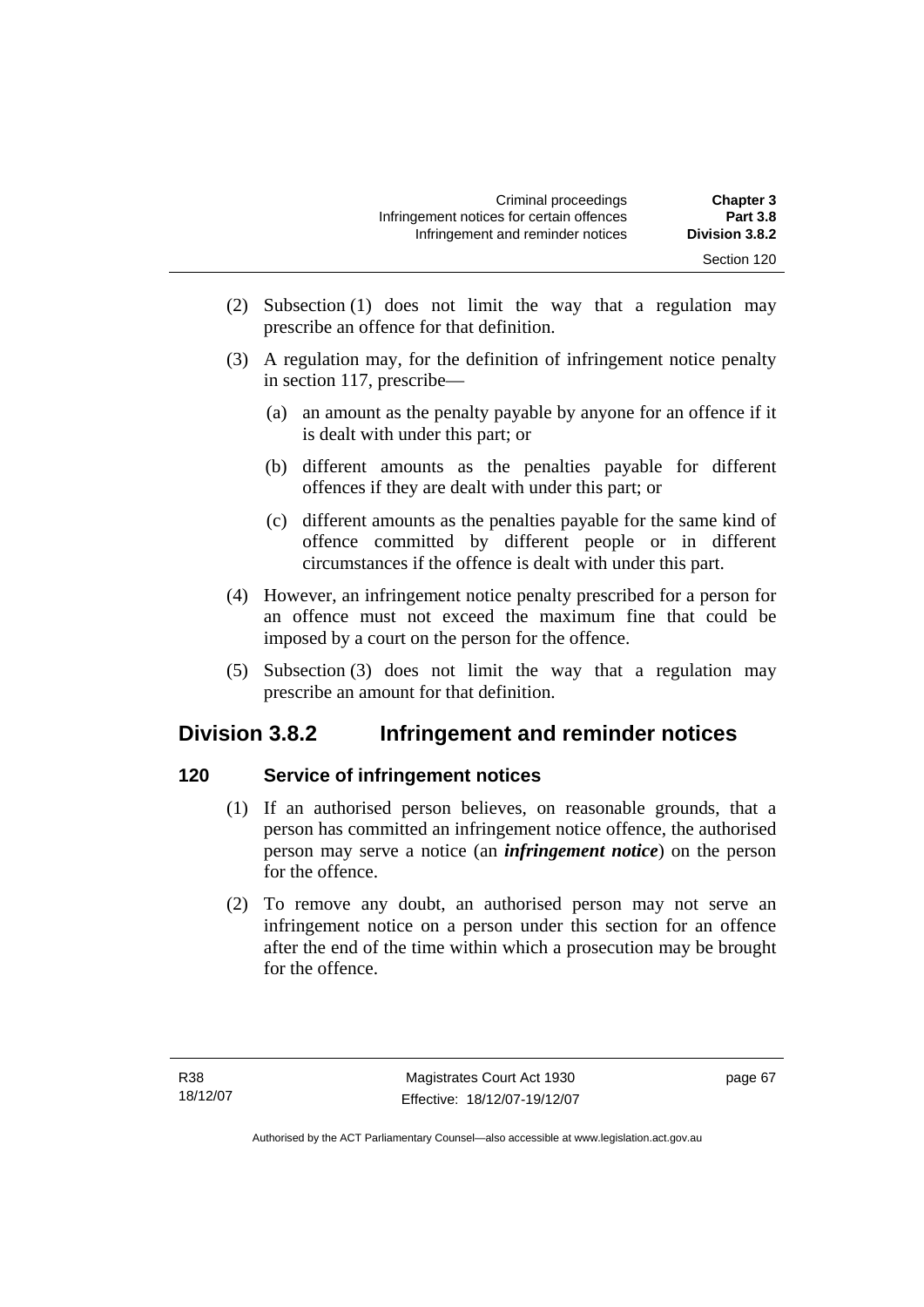| <b>Chapter 3</b> | Criminal proceedings                      |
|------------------|-------------------------------------------|
| <b>Part 3.8</b>  | Infringement notices for certain offences |
| Division 3.8.2   | Infringement and reminder notices         |
| Section 121      |                                           |

 (3) This section does not prevent an infringement notice for a vehiclerelated offence being served on a person under section 131B (Service of infringement notice on responsible person for vehicle).

## **121 Contents of infringement notices**

- (1) An infringement notice served on a person by an authorised person for an infringement notice offence must—
	- (a) be identified by a unique number; and
	- (b) state the date of service of the notice; and
	- (c) state—
		- (i) the full name, or surname and initials, and address of the person on whom the notice is served; or
		- (ii) the particulars that are, under the regulations, identifying particulars for the person; and
	- (d) give brief details of the offence, including the Act or subordinate law, and the provision of it, contravened by the person, and—
		- (i) if the offence took place over a period—the period, or approximate period, when the offence was committed; or
		- (ii) in any other case—the place where the offence was committed and the date and approximate time of the offence; and
	- (e) state the infringement notice penalty payable by the person for the offence; and
	- (f) contain the information required by section 122 (Additional information in infringement notices); and
	- (g) identify the authorised person in accordance with the regulations; and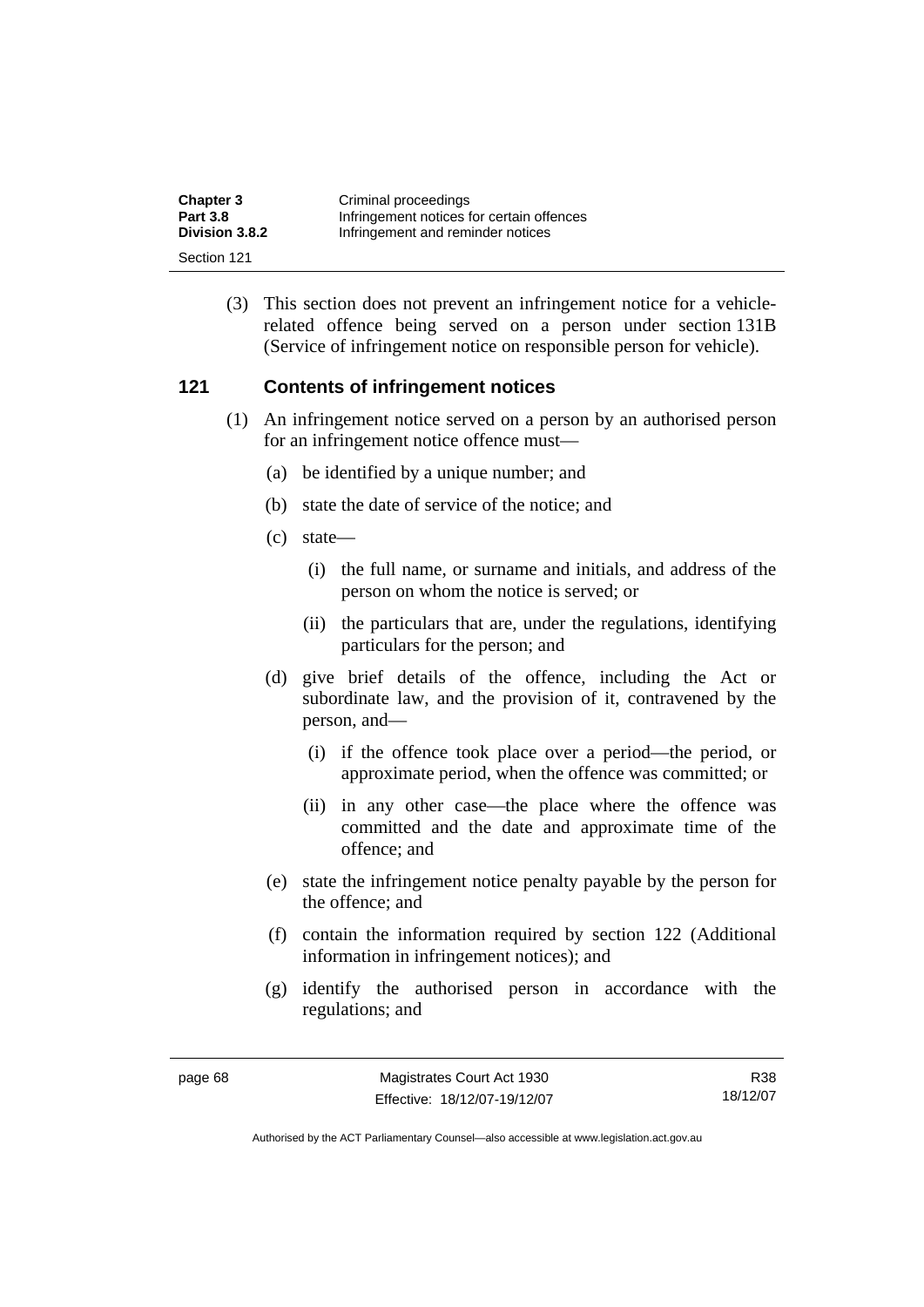- (h) include any other information required by regulation and any additional information that the administering authority considers appropriate.
- (2) A regulation may provide that subsection (1) (c) does not apply to an infringement notice.

# **122 Additional information in infringement notices**

- (1) The infringement notice must also tell the person on whom it is served that—
	- (a) the person may pay the infringement notice penalty for the offence or dispute liability for the offence within 28 days after the day when the notice is served on the person (the *date of service* of the notice); and
	- (b) the person may apply to the administering authority for additional time in which to pay the penalty or dispute liability for the offence; and
	- (c) the notice may be withdrawn before or after the penalty is paid; and
	- (d) if the person pays the penalty within the 28 days (or any additional time allowed by the administering authority), then, unless the infringement notice is withdrawn and any penalty refunded—
		- (i) any liability of the person for the offence is discharged; and
		- (ii) the person will not be prosecuted in court for the offence; and
		- (iii) the person will not be taken to have been convicted of the offence; and
	- (e) if the person wishes to dispute liability for the offence, the issue may be referred to the Magistrates Court; and

| R <sub>38</sub> | Magistrates Court Act 1930   | page 69 |
|-----------------|------------------------------|---------|
| 18/12/07        | Effective: 18/12/07-19/12/07 |         |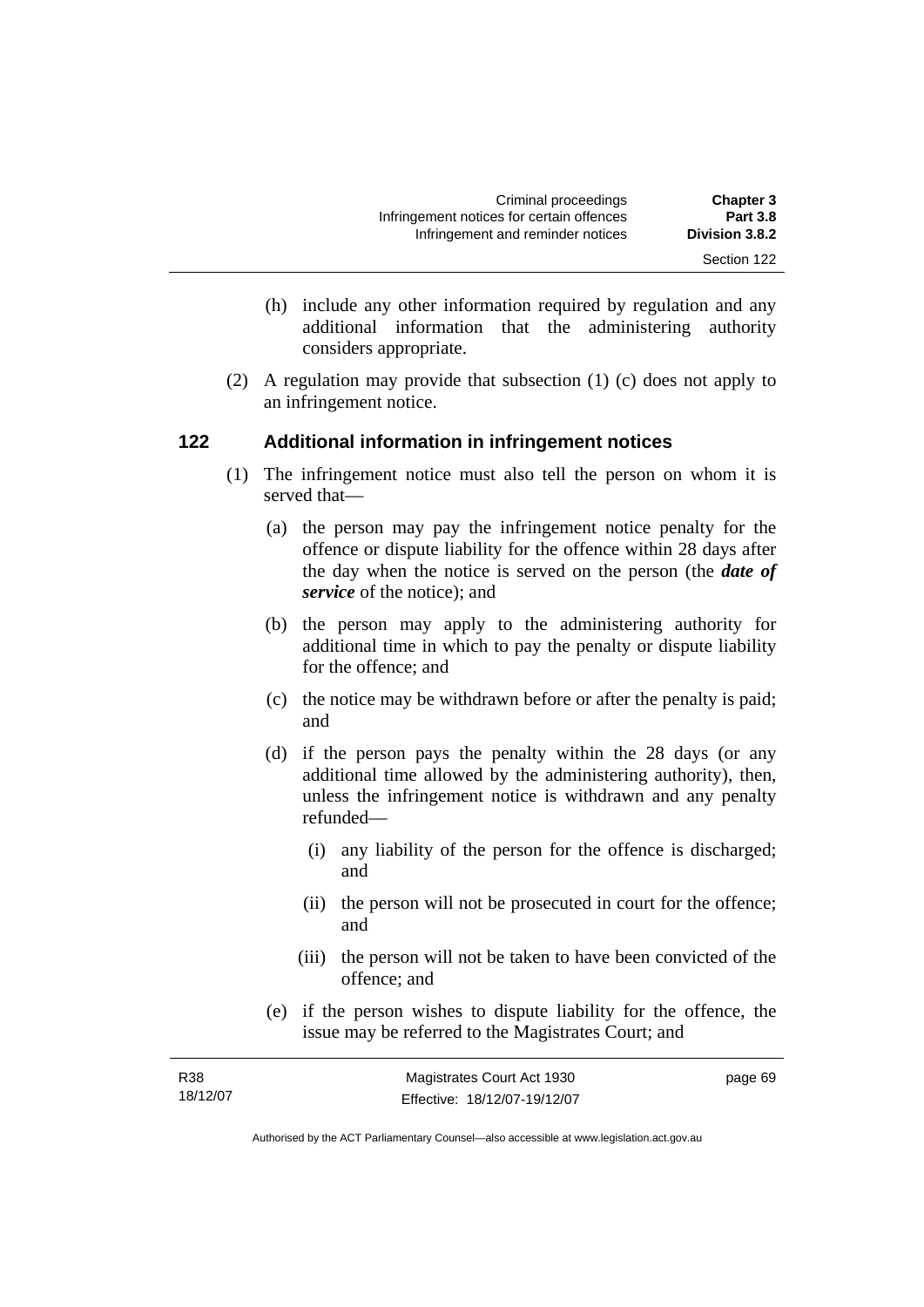| <b>Chapter 3</b> | Criminal proceedings                      |
|------------------|-------------------------------------------|
| <b>Part 3.8</b>  | Infringement notices for certain offences |
| Division 3.8.2   | Infringement and reminder notices         |
| Section 123      |                                           |

- (f) if the Magistrates Court finds against the person or the person is prosecuted in court for the offence, the person may be convicted of the offence and ordered to pay a penalty and costs, and be subject to other court orders; and
- (g) if the person does not pay the infringement notice penalty, or disputes liability for the offence, within the 28 days (or any additional time allowed by the administering authority), a reminder notice may be served on the person for the offence or the person may be prosecuted in court for the offence; and
- (h) if a reminder notice is served on the person, the infringement notice penalty is increased by the amount payable by the person for the cost of serving the reminder notice.
- (2) In addition, the infringement notice must—
	- (a) explain how the person may pay the infringement notice penalty or dispute liability for the offence; and
	- (b) explain how the person may apply for additional time to pay the infringement notice penalty or dispute liability for the offence.

#### **123 Time for payment of infringement notice penalty**

The infringement notice penalty payable by a person under an infringement notice or reminder notice is payable—

- (a) within 28 days after the date of service of the notice; or
- (b) if the person applies to the administering authority within the 28 days for additional time to pay and the additional time is allowed—within the additional time allowed by the administering authority; or
- (c) if the person applies to the administering authority within the 28 days for additional time to pay and the application is refused—within 7 days after the day the person is told of the

R38 18/12/07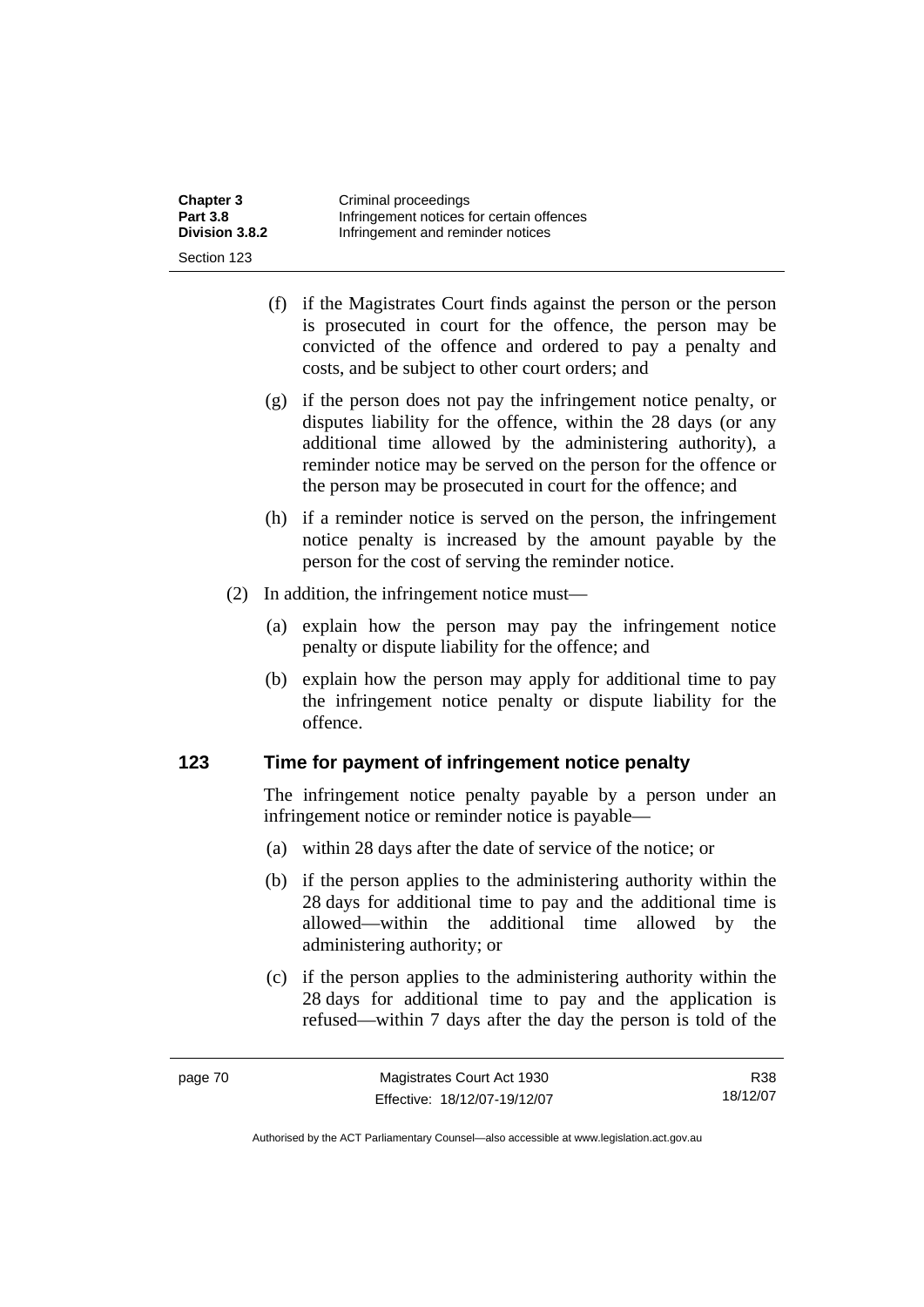refusal or 28 days after the date of service of the notice, whichever is later.

# **124 Extension of time to pay penalty**

- (1) The person on whom an infringement notice or reminder notice is served may apply, in writing, to the administering authority, within 28 days after the date of service of the notice, for a stated additional time (of not longer than 6 months) in which to pay the infringement notice penalty.
- (2) The administering authority must—
	- (a) allow or refuse to allow the additional time; and
	- (b) tell the person in writing of the decision and, if the decision is a refusal, the reasons for it.

# **125 Effect of payment of infringement notice penalty**

- (1) This section applies if—
	- (a) an infringement notice has been served on a person for an infringement notice offence; and
	- (b) the person pays the infringement notice penalty for the offence in accordance with this part; and
	- (c) when the payment is made, the infringement notice had not been withdrawn and an information had not been laid in the Magistrates Court against the person for the offence.
	- *Note* Section 127 (Withdrawal of infringement notice) provides for the withdrawal at any time of an infringement notice that has been served on a person. If s 125 applied to the infringement notice offence, it ceases to apply, and is taken never to have applied, on the withdrawal of the notice (see s  $127(4)$ ).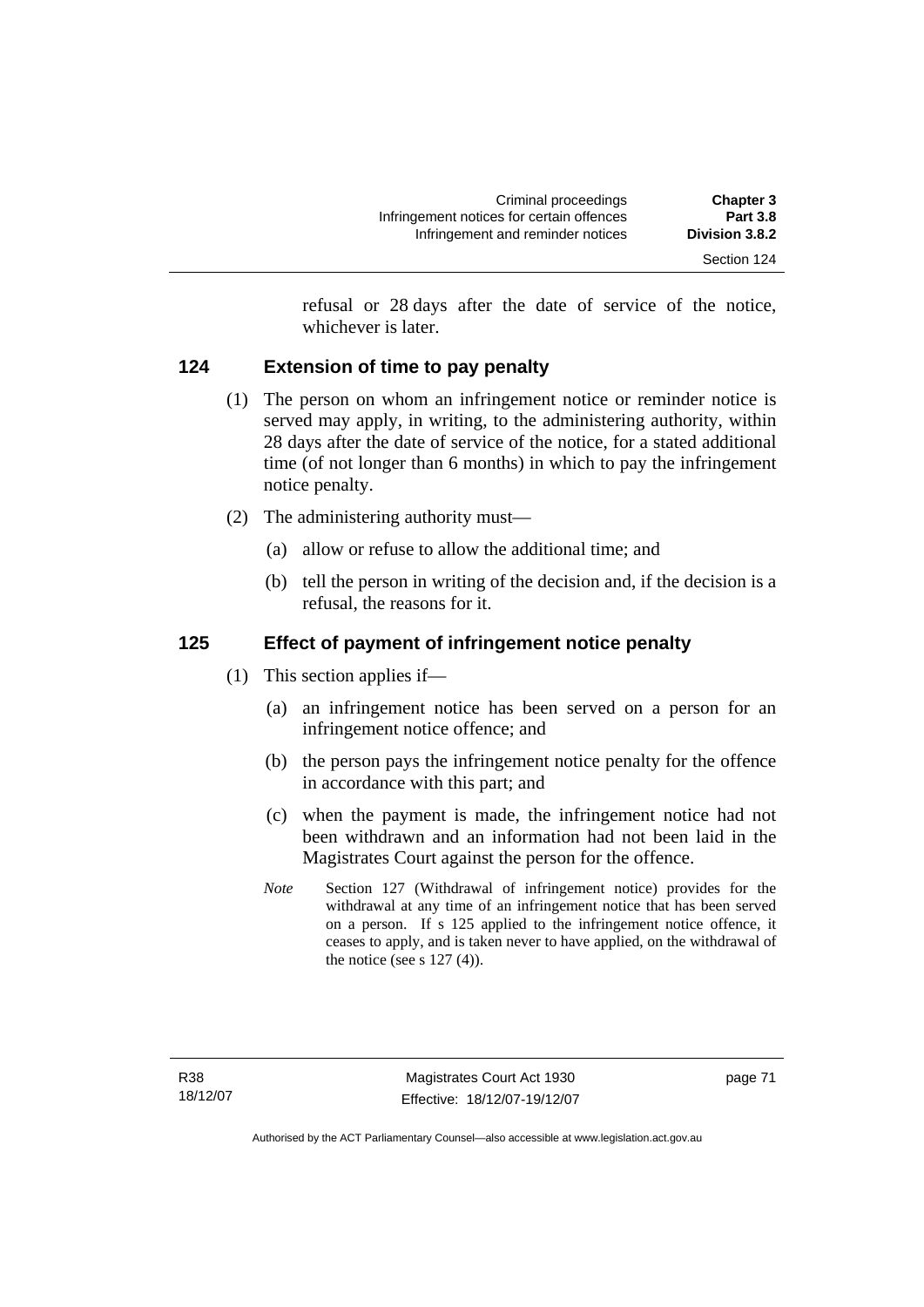| <b>Chapter 3</b> | Criminal proceedings                      |
|------------------|-------------------------------------------|
| <b>Part 3.8</b>  | Infringement notices for certain offences |
| Division 3.8.2   | Infringement and reminder notices         |
| Section 126      |                                           |

- (2) If this section applies—
	- (a) any liability of the person for the offence is discharged; and
	- (b) the person must not be prosecuted in a court for the offence; and
	- (c) the person is not taken to have been convicted of the offence.
- (3) If 2 or more infringement notices were served on the person for the offence, then, unless all the infringement notices have been withdrawn, subsection (2) applies to the person in relation to the offence if the person pays, in accordance with this part, the infringement notice penalty in relation to any of the notices (together with any costs and disbursements payable under this part in relation to the notice).

#### **126 Application for withdrawal of infringement notice**

- (1) The person on whom an infringement notice for an infringement notice offence is served may apply to the administering authority, in writing, for the withdrawal of the notice within 28 days after the day when the infringement notice, or a reminder notice for the offence, is served on the person (or any additional time allowed by the administering authority).
- (2) The administering authority must—
	- (a) withdraw the notice or refuse to withdraw the notice; and
	- (b) tell the person in writing of the decision and, if the decision is a refusal, the reasons for it.

#### **127 Withdrawal of infringement notice**

- (1) This section applies to an infringement notice that has been served on a person for an infringement notice offence.
- (2) The administering authority may, by notice served on the person, withdraw the infringement notice, whether or not—

R38 18/12/07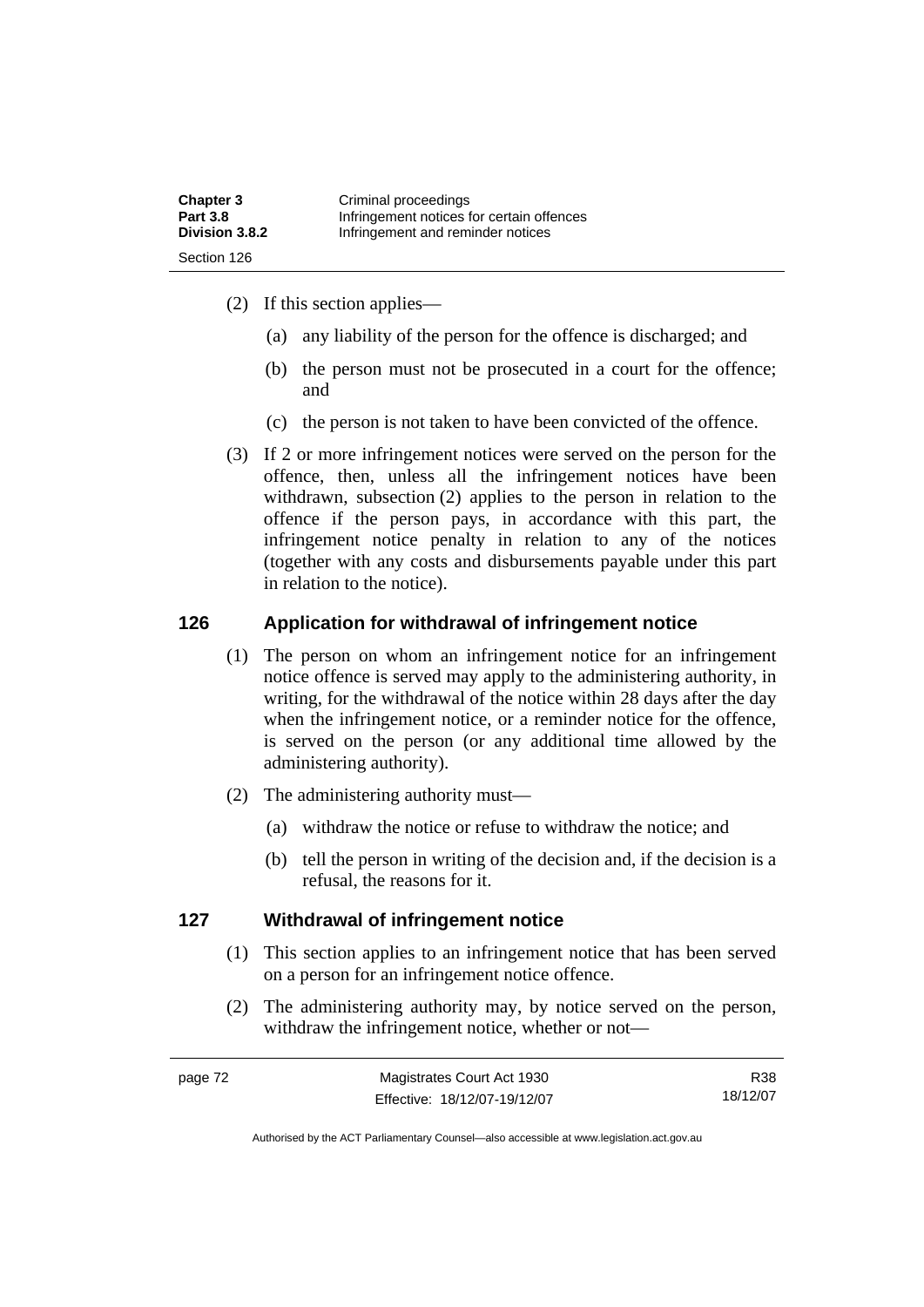- (a) the person has made an application for the withdrawal of the infringement notice; or
- (b) the infringement notice penalty (or part of it) has been paid for the offence; or
- (c) the person has disputed liability for the infringement notice offence.
- (3) The notice must—
	- (a) include the number of the infringement notice and the date of service of the infringement notice; and
	- (b) tell the person that the infringement notice is withdrawn and, in general terms, about subsection (4).
- (4) On service of the notice—
	- (a) this part ceases to apply to the infringement notice; and
	- (b) if the infringement notice penalty (or part of it) has been paid—the amount paid must be repaid by the administering authority; and
	- (c) if section 125 (Effect of payment of infringement notice penalty) applies to the offence—the section ceases to apply, and is taken never to have applied, to the offence; and
	- (d) a proceeding for the offence may be taken in a court against anyone (including the person) as if the infringement notice had not been served on the person.

# **128 Guidelines about withdrawal of infringement notices**

 (1) The Minister may, in writing, issue guidelines about the exercise of an administering authority's functions under section 126 (Application for withdrawal of infringement notice), section 127 (Withdrawal of infringement notice) or section 133 (Extension of time to dispute liability).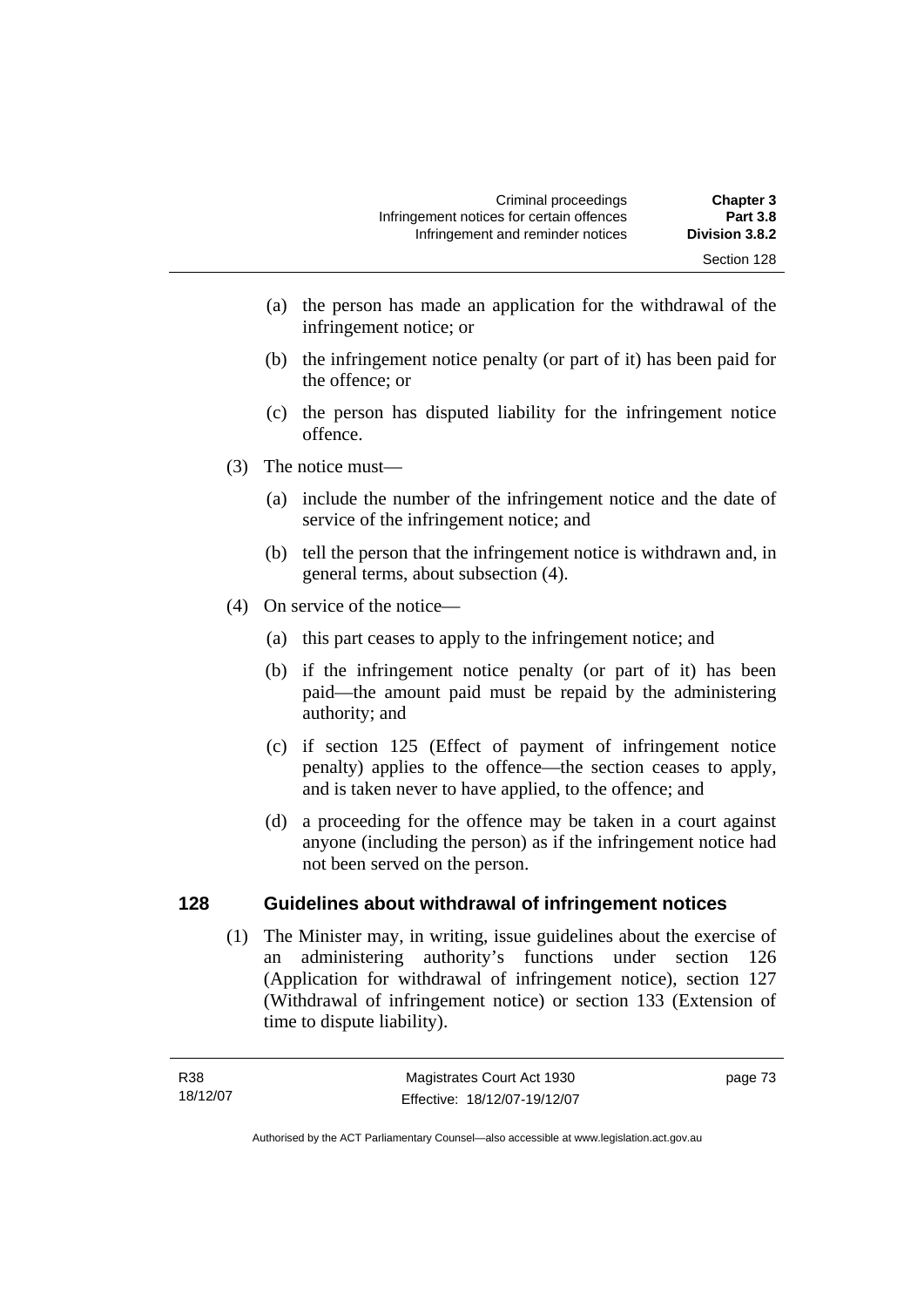| <b>Chapter 3</b> | Criminal proceedings                      |
|------------------|-------------------------------------------|
| <b>Part 3.8</b>  | Infringement notices for certain offences |
| Division 3.8.2   | Infringement and reminder notices         |
| Section 129      |                                           |

- (2) The administering authority for an infringement notice offence must comply with any guidelines applying to the offence.
- (3) A guideline is a disallowable instrument.
	- *Note* A disallowable instrument must be notified, and presented to the Legislative Assembly, under the Legislation Act*.*

## **129 Reminder notices**

An authorised person may serve a notice (a *reminder notice*) on a person if—

- (a) an infringement notice has been served on the person for an infringement notice offence; and
- (b) the infringement notice has not been withdrawn; and
- (c) the infringement notice penalty has not been paid to the administering authority within the time for payment under this part; and
- (d) written notice disputing liability has not been given to the administering authority in accordance with this part; and
- (e) a reminder notice has not previously been served on the person for the offence.

#### **130 Contents of reminder notices**

A reminder notice served on a person by an authorised person for an infringement notice offence must—

- (a) be identified by a unique number; and
- (b) include the following information:
	- (i) the Act or subordinate law, and the provision of it, contravened by the person;
	- (ii) the number of the infringement notice served on the person for the offence;

| page 74 | Magistrates Court Act 1930   | R38      |
|---------|------------------------------|----------|
|         | Effective: 18/12/07-19/12/07 | 18/12/07 |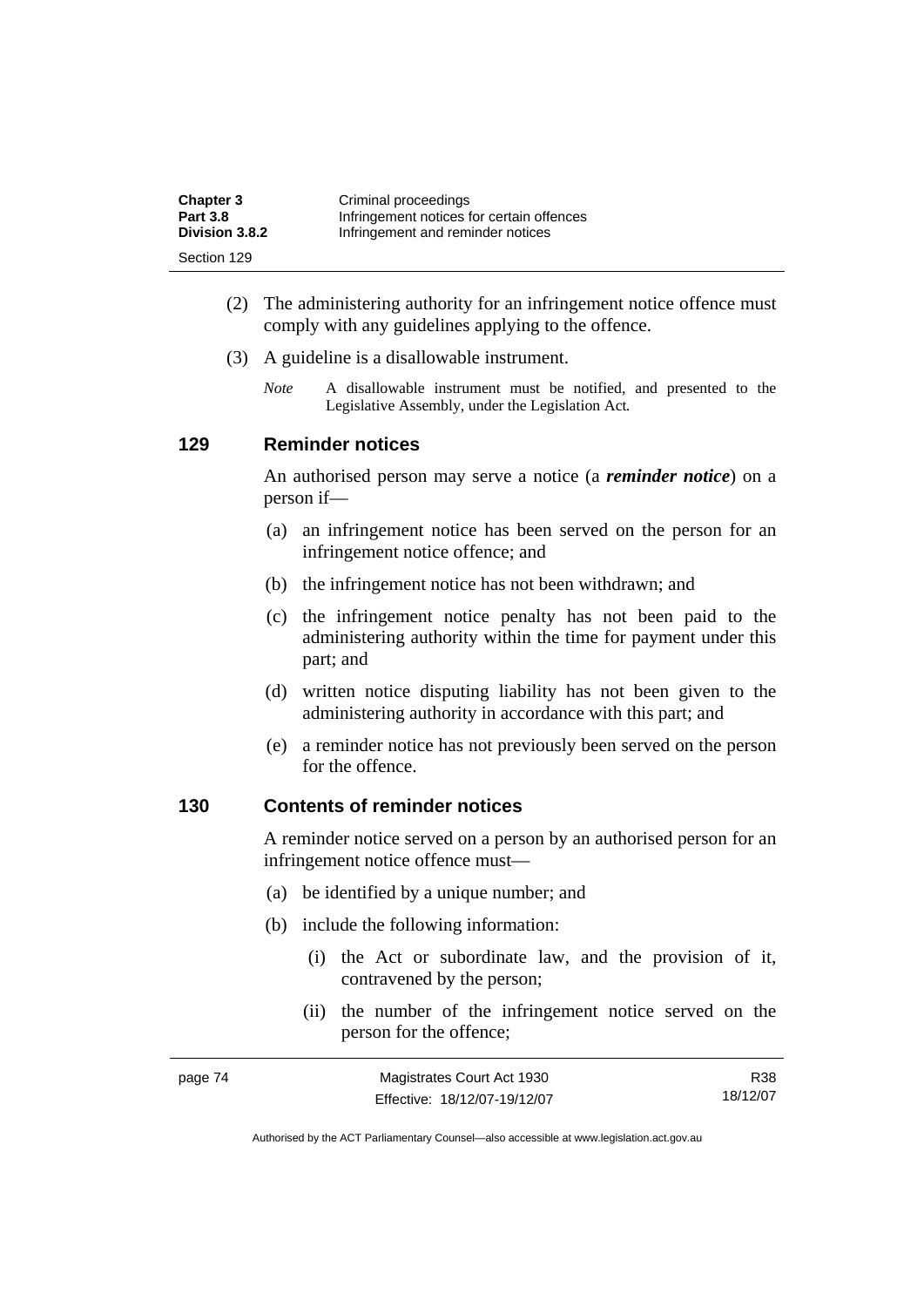- (iii) the date of service of the infringement notice; and
- (c) state the date of service of the reminder notice; and
- (d) state the infringement notice penalty that is now payable by the person for the offence; and
- (e) contain the information required by section 131 (Additional information in reminder notices); and
- (f) identify the authorised person in accordance with the regulations; and
- (g) include any other information required by regulation and any additional information that the administering authority considers appropriate.

#### **131 Additional information in reminder notices**

- (1) The reminder notice must also tell the person on whom it is served that—
	- (a) the infringement notice penalty for the offence has not been paid; and
	- (b) the infringement notice has not been withdrawn; and
	- (c) written notice disputing liability has not been received by the administering authority from the person for the offence; and
	- (d) the infringement notice penalty for the offence has been increased by the amount payable by the person for the cost of serving the reminder notice; and
	- (e) the person may pay the infringement notice penalty that is now payable by the person for the offence or dispute liability for the offence within 28 days after the day when the reminder notice is served on the person (the *date of service* of the notice); and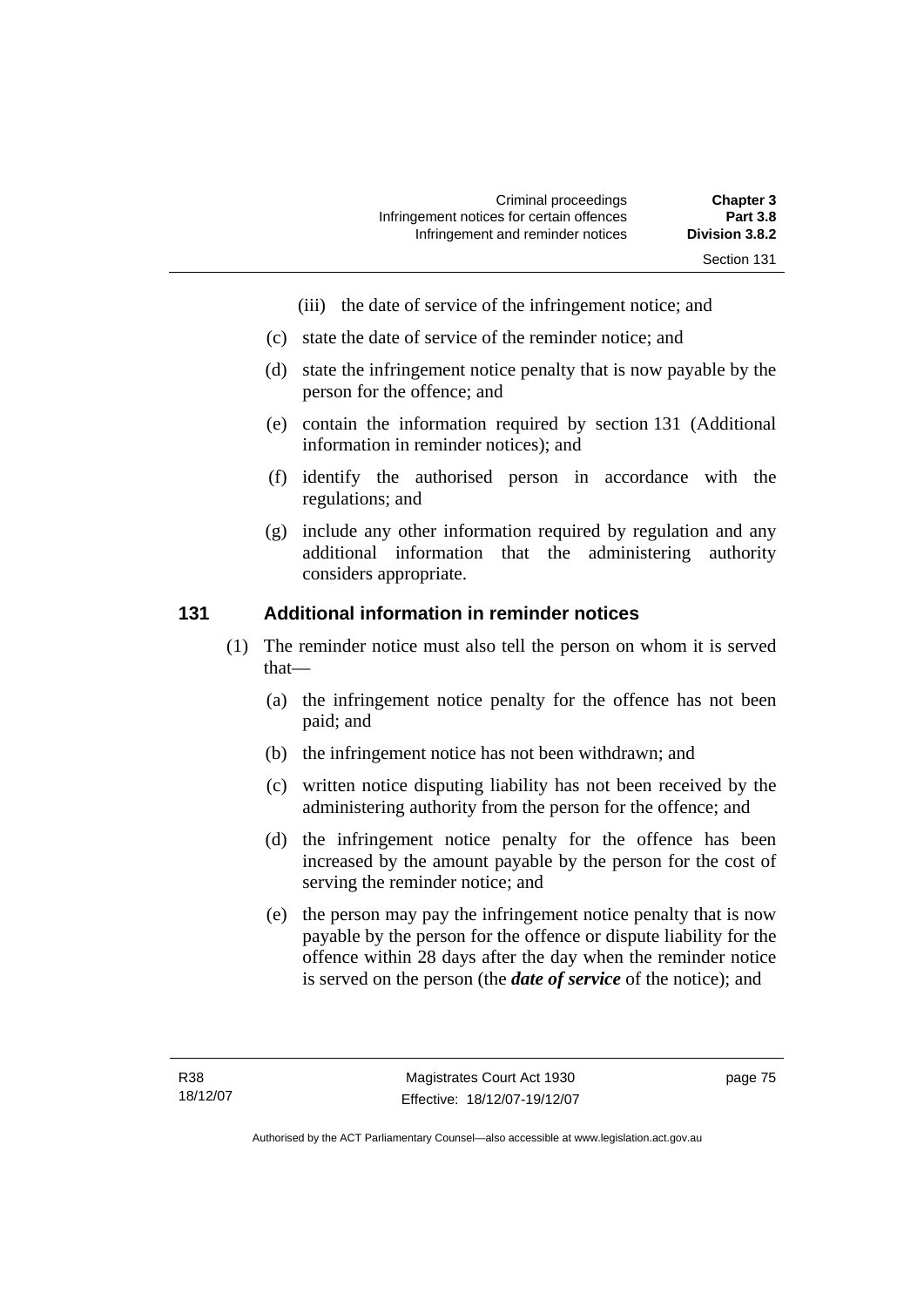| <b>Chapter 3</b> | Criminal proceedings                      |
|------------------|-------------------------------------------|
| <b>Part 3.8</b>  | Infringement notices for certain offences |
| Division 3.8.2   | Infringement and reminder notices         |
| Section 131      |                                           |

- (f) the person may apply to the administering authority for additional time in which to pay the penalty or dispute liability for the offence; and
- (g) the infringement notice may be withdrawn before or after the penalty is paid; and
- (h) if the person pays the penalty within the 28 days (or any additional time allowed by the administering authority), then, unless the infringement notice is withdrawn and any penalty refunded—
	- (i) any liability of the person for the offence is discharged; and
	- (ii) the person will not be prosecuted in court for the offence; and
	- (iii) the person will not be taken to have been convicted of the offence; and
- (i) if the person wishes to dispute liability for the offence, the issue may be referred to the Magistrates Court; and
- (j) if the Magistrates Court finds against the person or the person is prosecuted in court for the offence, the person may be convicted of the offence and ordered to pay a penalty and costs, and be subject to other court orders; and
- (k) if the person does not pay the infringement notice penalty, or dispute liability for the offence, within the 28 days (or any additional time allowed by the administering authority), the person may be prosecuted in court for the offence.
- (2) In addition, the reminder notice must—
	- (a) explain how the person may pay the infringement notice penalty or dispute liability for the offence; and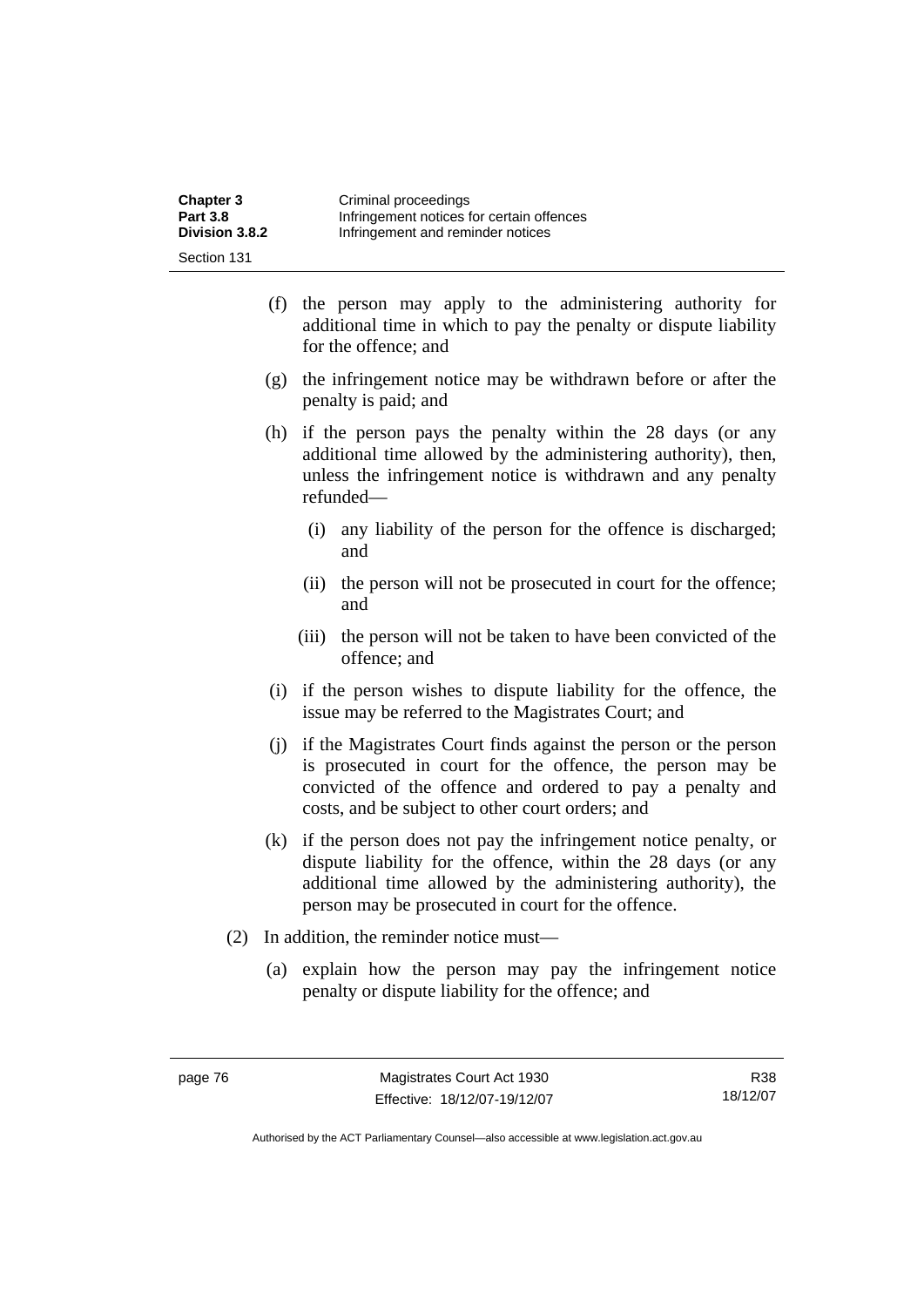(b) explain how the person may apply for additional time to pay the infringement notice penalty or dispute liability for the

# **Division 3.8.3 Additional provisions for vehiclerelated offences**

# **131A Meaning of** *infringement notice*

In this division:

offence.

*infringement notice* means an infringement notice for a vehicle-related offence.

# **131B Service of infringement notice on responsible person for vehicles**

- (1) This section applies if an authorised person believes, on reasonable grounds, that a vehicle-related offence has been committed.
- (2) The authorised person may serve an infringement notice for the offence on—
	- (a) the responsible person for the vehicle at the time of the offence; or
	- (b) if there is more than 1 responsible person for the vehicle at that time—each or any of them.
	- *Note 1* For how documents may be served, see the Legislation Act, pt 19.5
	- *Note 2* Subsections (3) and (4) provide additional ways for serving infringement notices (see Legislation Act, s 251 (1)).
- (3) If the infringement notice is to be served on a person under this section by post and the vehicle is registered under a law of another jurisdiction corresponding to the *Road Transport (Vehicle Registration) Act 1999*, the notice may be served by sending it by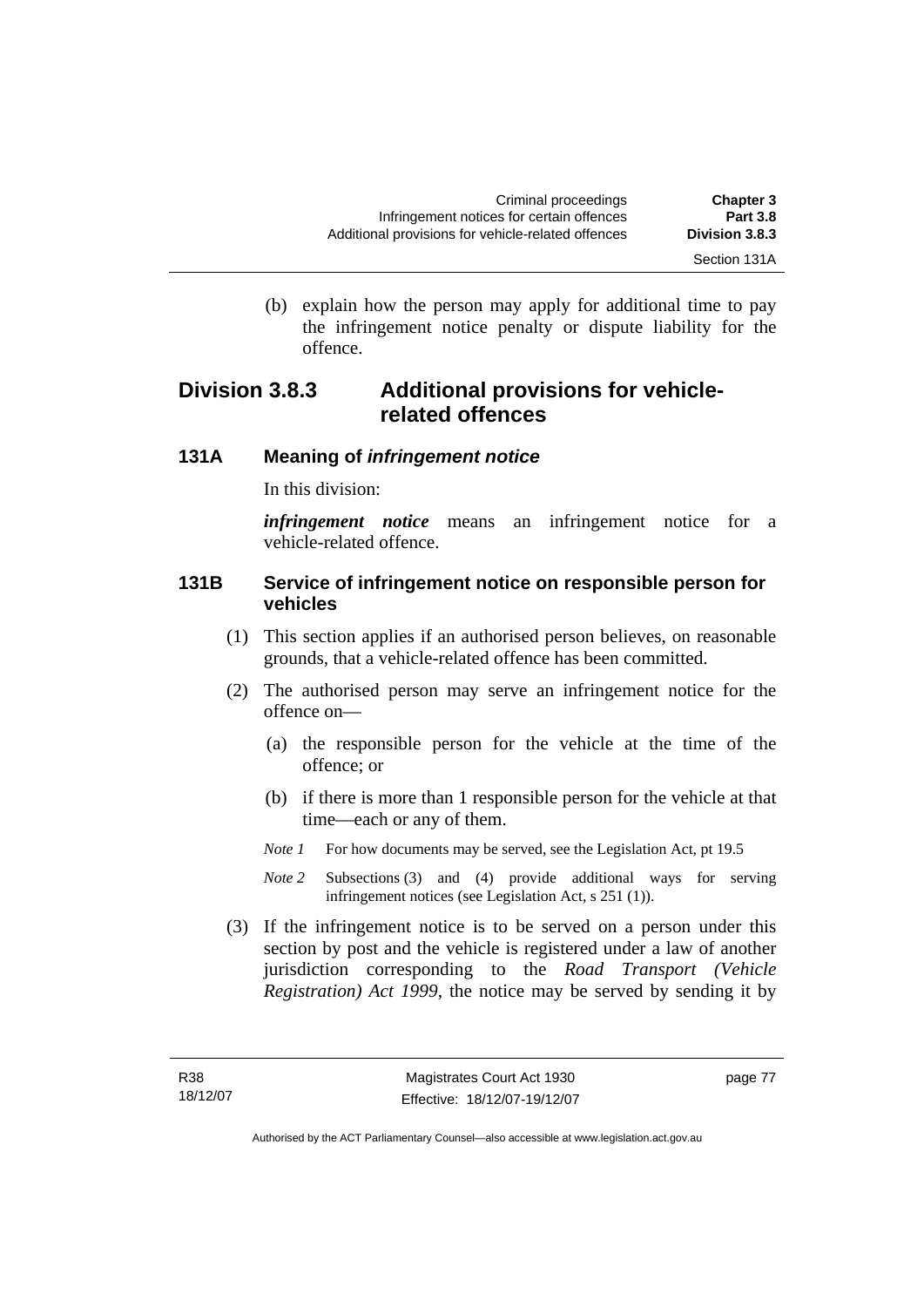| <b>Chapter 3</b> | Criminal proceedings                               |
|------------------|----------------------------------------------------|
| <b>Part 3.8</b>  | Infringement notices for certain offences          |
| Division 3.8.3   | Additional provisions for vehicle-related offences |
| Section 131B     |                                                    |

prepaid post, addressed to the person, to the latest address of the person in the registration records kept under that law.

- (4) An infringement notice for a vehicle-related offence may be served by securely placing or attaching the notice, addressed to the responsible person (without further description), on or to the vehicle in a conspicuous position.
- (5) If an infringement notice is served in the way mentioned in subsection (4), it is taken to have been served, on the day that it is placed on or attached to the vehicle, on—
	- (a) the responsible person for the vehicle; or
	- (b) if there is more than 1 responsible person for the vehicle at that time—each of them.
- (6) A person must not remove, deface or interfere with an infringement notice placed on, or attached to, a vehicle unless the person is the driver of the vehicle or the responsible person (or a responsible person) for the vehicle.

Maximum penalty: 20 penalty units.

- (7) A regulation may provide that an infringement notice for a vehiclerelated offence may only be served on a person under this section within the prescribed period after the day the offence was committed.
- (8) To remove any doubt, an authorised person may not serve an infringement notice on a person under this section for an offence after—
	- (a) if a regulation under subsection (7) prescribes a period for the offence—the end of the prescribed period; or
	- (b) in any other case—the end of the time within which a prosecution may be brought against the person for the offence.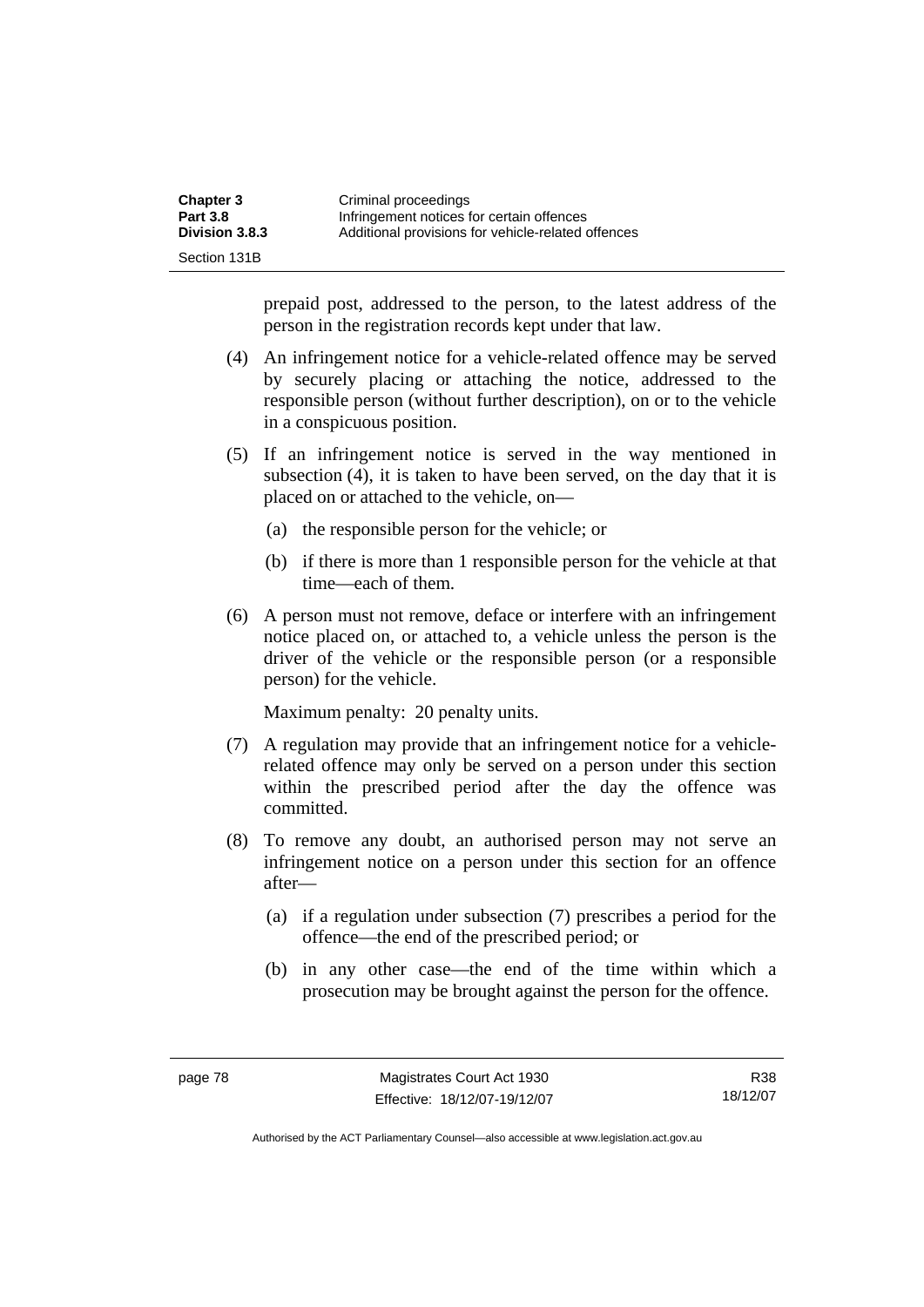(9) This section does not prevent an infringement notice for a vehiclerelated offence being served on a person under section 120 (Service of infringement notices).

# **131C Liability for vehicle-related offences**

- (1) If an infringement notice for a vehicle-related offence is served on a person under section 131B, the person is liable for the offence, and may be convicted of and punished for the offence, even though the person who actually committed the offence (the *actual offender*) may have been someone else.
- (2) If the actual offender is not the responsible person (or a responsible person) for the vehicle at the time of the offence, subsection (1) does not affect the liability of the actual offender, but—
	- (a) an additional penalty for the offence may not be recovered from or imposed on the actual offender if an infringement notice penalty for the offence has been paid by, or a penalty has been imposed on, the responsible person (or a responsible person) for the vehicle at that time; and
	- (b) an additional penalty for the offence may not be recovered from or imposed on the responsible person (or a responsible person) for the vehicle at that time if an infringement notice penalty for the offence has been paid by, or a penalty has been imposed on, the actual offender.
- (3) However, in a prosecution against a responsible person for a vehicle-related offence, it is a defence if the responsible person establishes—
	- (a) that the vehicle was stolen, or illegally taken or used, at the time of the offence; or
	- (b) that the person made and gave to the administering authority a known offender declaration in accordance with section 131E (Known offender declaration) for the offence; or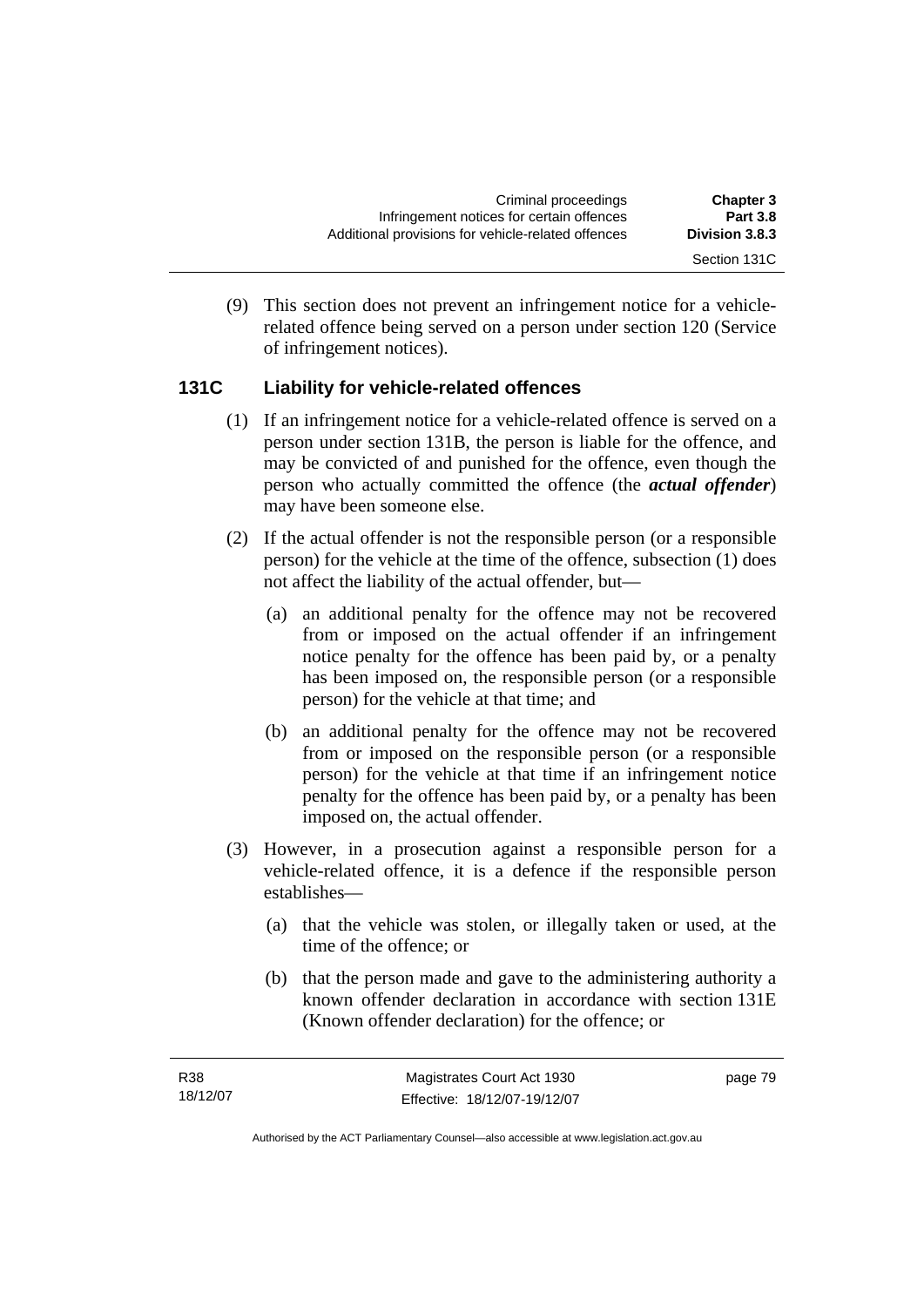| <b>Chapter 3</b>      | Criminal proceedings                               |
|-----------------------|----------------------------------------------------|
| <b>Part 3.8</b>       | Infringement notices for certain offences          |
| <b>Division 3.8.3</b> | Additional provisions for vehicle-related offences |
| Section 131D          |                                                    |

- (c) that the vehicle (or all of the person's interest in the vehicle) had been sold or disposed of by the person before the time of the offence, and that at that time the person did not have an interest in the vehicle; or
- (d) that the person—
	- (i) was not the driver of the vehicle at the time of the offence; and
	- (ii) does not know, and could not with reasonable diligence have found out, the name and address of the driver of the vehicle at that time.

# **131D Illegal user declarations**

- (1) This section applies if—
	- (a) an infringement notice for a vehicle-related offence is served on a person under section 131B (Service of infringement notice on responsible person for vehicles); and
	- (b) the person makes a statutory declaration (an *illegal user declaration*) stating that the vehicle was stolen, or illegally taken or used, at the time of the offence and providing all relevant facts supporting that statement, including details of where and when the matter was reported to the police; and
	- (c) the person gives the illegal user declaration to the administering authority within 28 days after the day when the infringement notice, or a reminder notice for the offence, is served on the person (or any additional time allowed by the administering authority).
- (2) An infringement notice for the offence may be served under section 120 (Service of infringement notices) on the person (if any) stated in the illegal user declaration as the person (the *named offender*) who was illegally in charge of the vehicle at the time of the offence.

| page 80 | Magistrates Court Act 1930   | R38      |
|---------|------------------------------|----------|
|         | Effective: 18/12/07-19/12/07 | 18/12/07 |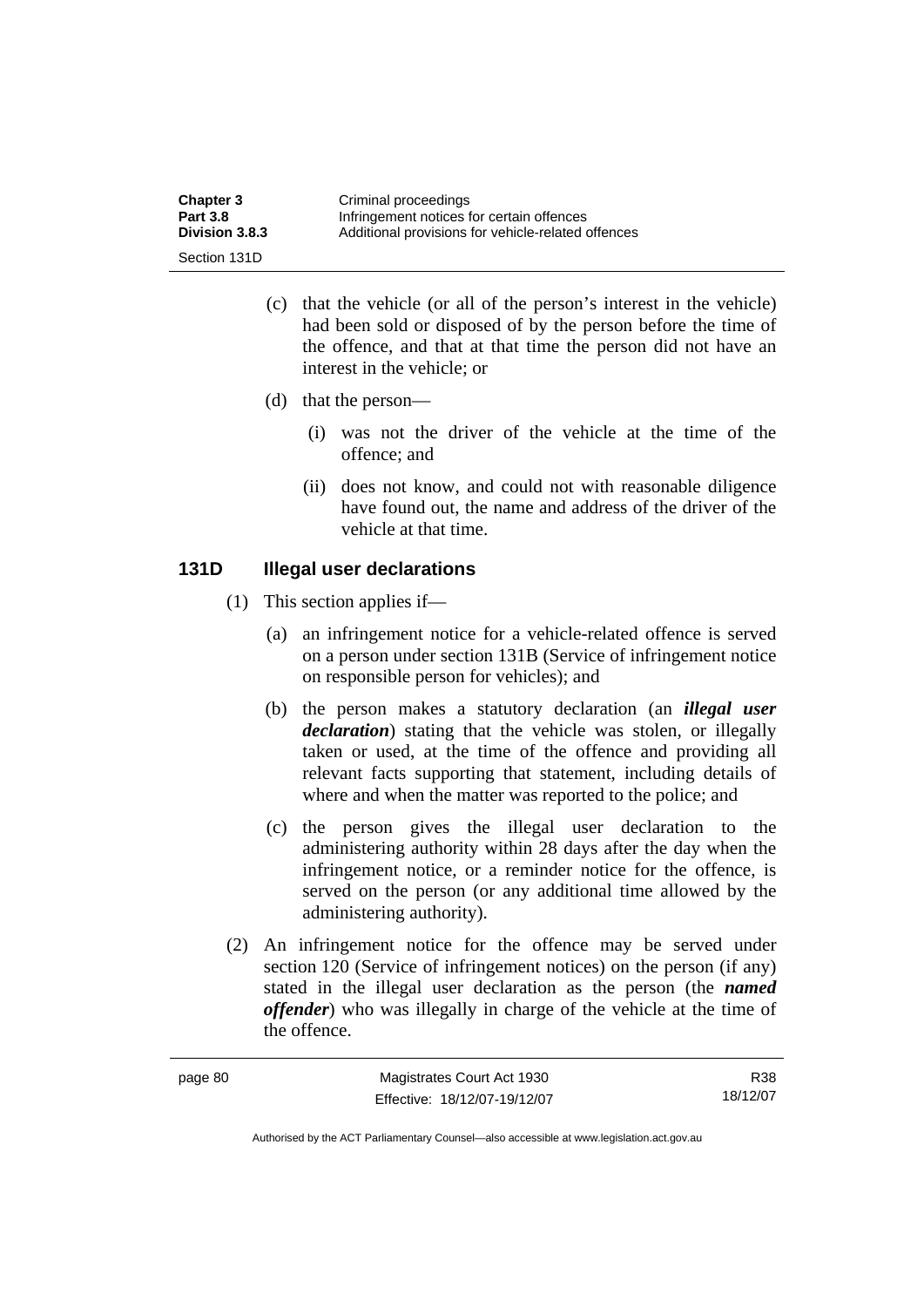- (3) If a document (including an infringement notice or reminder notice) is to be served on the named offender under this part by post in relation to the offence, the document may be addressed to the named offender at his or her home or business address stated in the illegal user declaration.
- (4) Section 131C (Liability for vehicle-related offences) and section 131E (Known offender declarations) apply as if the named offender were the responsible person for the vehicle at the time of the offence and the infringement notice had been served on the named offender under section 131B.
- (5) However, a proceeding for the offence may be brought in a court against the named offender only if a copy of the illegal user declaration has been served on the named offender by an authorised person.
- (6) In a proceeding against the named offender for the offence, the illegal user declaration is evidence that the named offender was the driver of the vehicle at the time of the offence.

# **131E Known offender declarations**

- (1) This section applies if—
	- (a) an infringement notice for a vehicle-related offence is served on a person under section 131B (Service of infringement notice on responsible person for vehicles); and
	- (b) the person makes a statutory declaration (a *known offender declaration*) stating—
		- (i) if the person is an individual—
			- (A) that the person was not the driver of the vehicle at the time of the offence and did not commit the offence; and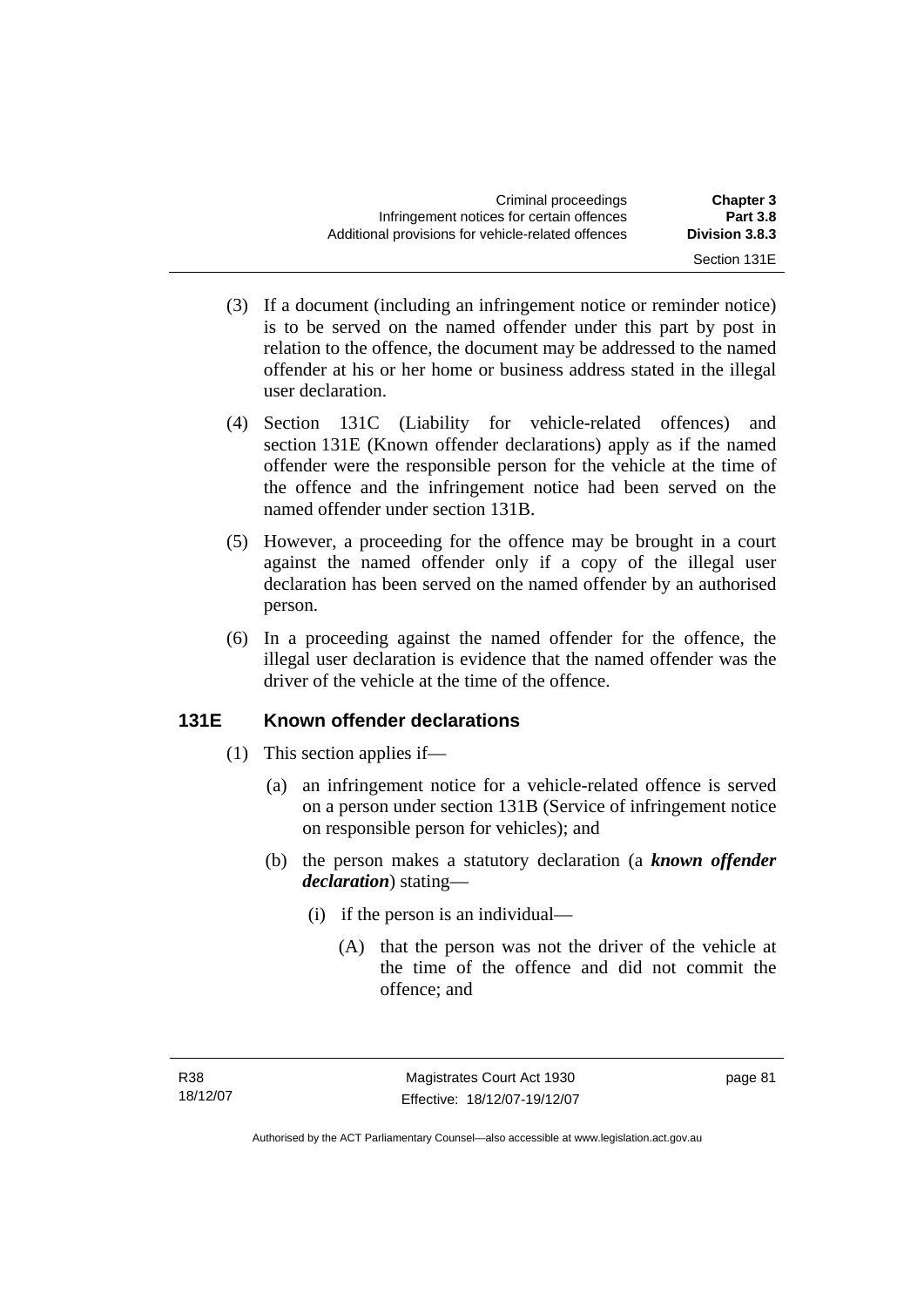| Chapter 3<br><b>Part 3.8</b><br>Division 3.8.3 |           | Criminal proceedings<br>Infringement notices for certain offences<br>Additional provisions for vehicle-related offences                                                                                                                                                                                        |  |
|------------------------------------------------|-----------|----------------------------------------------------------------------------------------------------------------------------------------------------------------------------------------------------------------------------------------------------------------------------------------------------------------|--|
| Section 131E                                   |           |                                                                                                                                                                                                                                                                                                                |  |
|                                                |           | the name and home or business address of the person<br>(B)<br>(the <i>named offender</i> ) who was the driver of the<br>vehicle at that time; and                                                                                                                                                              |  |
|                                                |           | (C) all relevant facts supporting those statements; or                                                                                                                                                                                                                                                         |  |
|                                                | (ii)      | if the person is a corporation—the name and home or<br>business address of the person (also the <i>named offender</i> )<br>who was the driver of the vehicle at the time of the<br>offence and all relevant facts supporting that statement; or                                                                |  |
|                                                | (iii)     | for a vehicle-related offence under an Act declared by<br>regulation to be an Act to which this subparagraph<br>applies—the person saw another named person (also the<br><i>named offender</i> ) do the act the subject of the offence and<br>stating—                                                         |  |
|                                                |           | (A) the address of the named offender; and                                                                                                                                                                                                                                                                     |  |
|                                                |           | (B) if the person does not know the other person's<br>address—the reasons why the person does not know<br>the address; and                                                                                                                                                                                     |  |
|                                                |           | (c) the person gives the known offender declaration to the<br>administering authority within 28 days after the day when the<br>infringement notice, or a reminder notice for the offence, is<br>served on the person (or any additional time allowed by the<br>administering authority).                       |  |
| (2)                                            | offender. | An infringement notice for the offence may be served under<br>section 120 (Service of infringement notices) on the named                                                                                                                                                                                       |  |
| (3)                                            |           | If a document (including an infringement notice or reminder notice)<br>is to be served on the named offender under this part by post in<br>relation to the offence, the document may be addressed to the named<br>offender at his or her home or business address stated in the known<br>offender declaration. |  |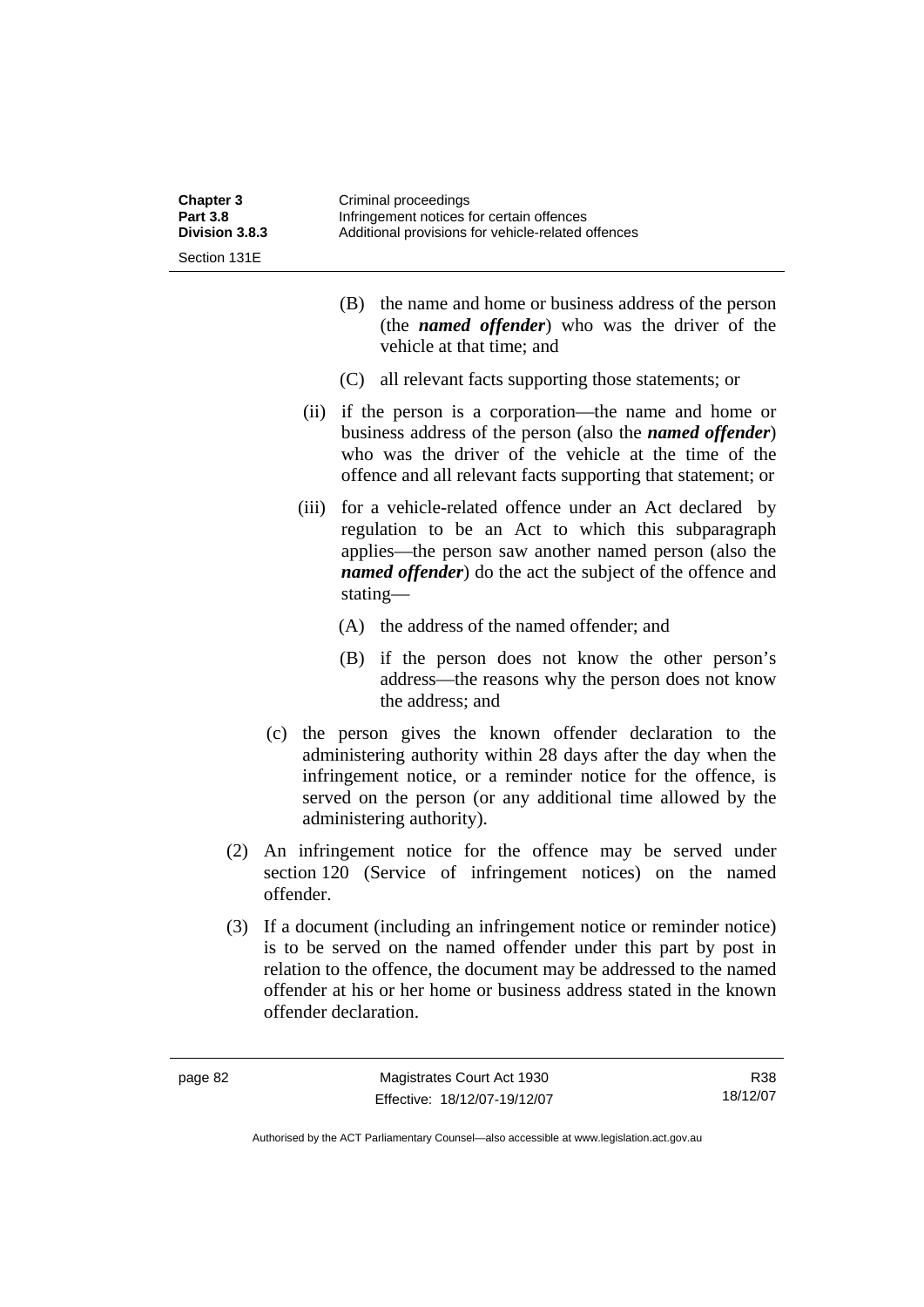- Section 131F
- (4) Section 131C (Liability for vehicle-related offences), this section and section 131F apply as if the named offender were the responsible person for the vehicle at the time of the offence and the infringement notice had been served on the named offender under section 131B.
- (5) However, a proceeding for the offence may be brought in a court against the named offender only if a copy of the known offender declaration has been served on the named offender by an authorised person.
- (6) In a proceeding against the named offender for the offence, the known offender declaration is evidence that the named offender was the offender at the time of the offence.

# **131F Sold vehicle declarations**

- (1) This section applies if—
	- (a) an infringement notice for a vehicle-related offence is served on a person under section 131B (Service of infringement notice on responsible person for vehicles); and
	- (b) the person makes a statutory declaration (a *sold vehicle declaration*) stating that the vehicle (or all of the person's interest in the vehicle) had been sold or otherwise disposed of by the person before the time of the offence and providing all relevant facts supporting that statement, including—
		- (i) the name and home or business address of the person (the *buyer*) to whom the vehicle (or the person's interest in the vehicle) was sold or disposed of by the person; and
		- (ii) the date and, if relevant to the offence, time of the sale or disposal; and
		- (iii) if an agent made the sale or disposal for the person—the name and home or business address of the agent; and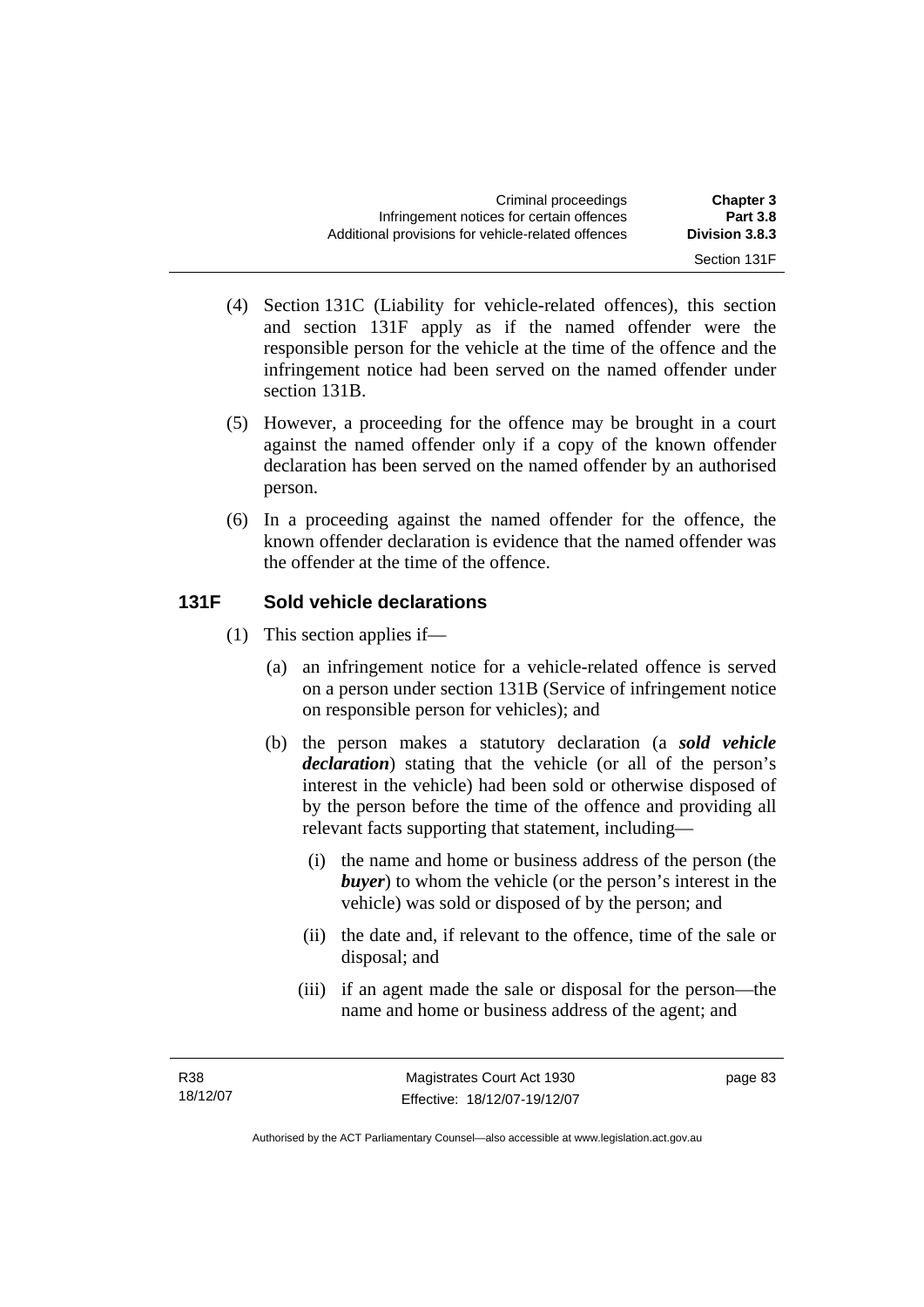| <b>Chapter 3</b> | Criminal proceedings                               |
|------------------|----------------------------------------------------|
| <b>Part 3.8</b>  | Infringement notices for certain offences          |
| Division 3.8.3   | Additional provisions for vehicle-related offences |
| Section 131G     |                                                    |

- (iv) whether the person had any interest in the vehicle at the time of the offence; and
- (c) the person gives the sold vehicle declaration to the administering authority within 28 days after the day when the infringement notice, or a reminder notice for the offence, is served on the person (or any additional time allowed by the administering authority).
- (2) An infringement notice for the offence may be served under section 120 (Service of infringement notices) on the buyer.
- (3) If a document (including an infringement notice or reminder notice) is to be served on the buyer under this part by post in relation to the offence, the document may be addressed to the buyer at his or her home or business address stated in the sold vehicle declaration.
- (4) Section 131C (Liability for vehicle-related offences), section 131E and this section apply as if the buyer were a responsible person for the vehicle at the time of the offence and the infringement notice had been served on the buyer under section 131B.
- (5) However, a proceeding for the offence may be brought in a court against the buyer only if a copy of the sold vehicle declaration has been served on the buyer by an authorised person.
- (6) In a proceeding against the buyer for the offence, the sold vehicle declaration is evidence that the buyer was the responsible person for the vehicle at the time of the offence.

#### **131G Unknown offender declarations**

If an infringement notice for a vehicle-related offence is served on a person under section 131B (Service of infringement notice on responsible person for vehicles), the person may—

 (a) make a statutory declaration (an *unknown offender declaration*) stating—

R38 18/12/07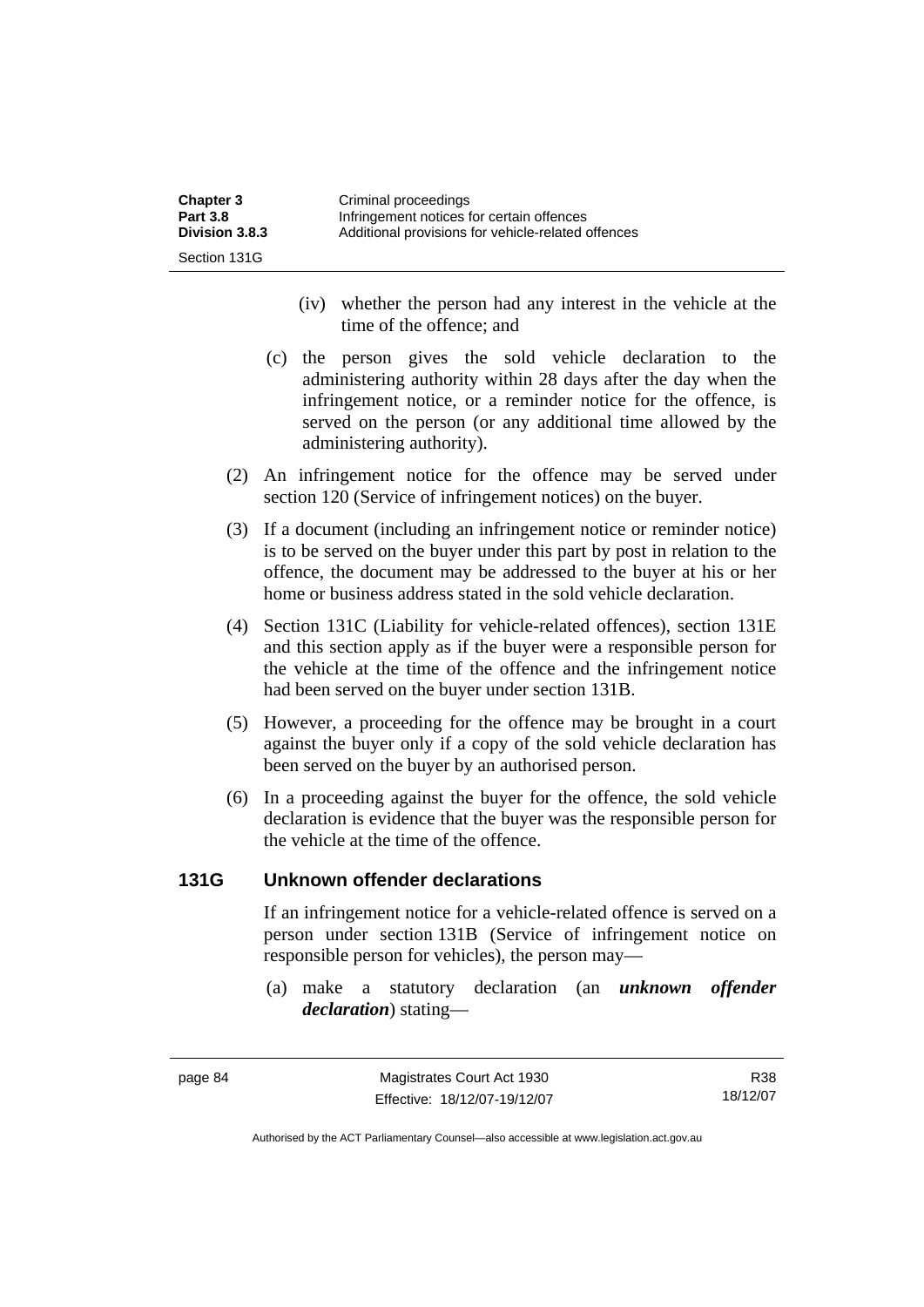Section 131G

- (i) that—
	- (A) if the person is an individual—the person was not the driver of the vehicle at the time of the offence and did not commit the offence; or
	- (B) if the person is a corporation—the vehicle was not being used for the corporation's purposes at the time of the offence; and
- (ii) that the person has made inquiries to find out who was—
	- (A) the driver of the vehicle at that time; or
	- (B) for a vehicle-related offence under an Act declared by regulation to be an Act to which this subparagraph applies—the offender was at that time; and
- (iii) that the person does not know, and has not been able to find out, who was the driver of the vehicle, or the offender, at that time; and
- (iv) the nature and extent of the inquiries made by the person; and
- (b) give the unknown offender declaration to the administering authority within 28 days after the day when the infringement notice, or a reminder notice for the offence, is served on the person (or any additional time allowed by the administering authority).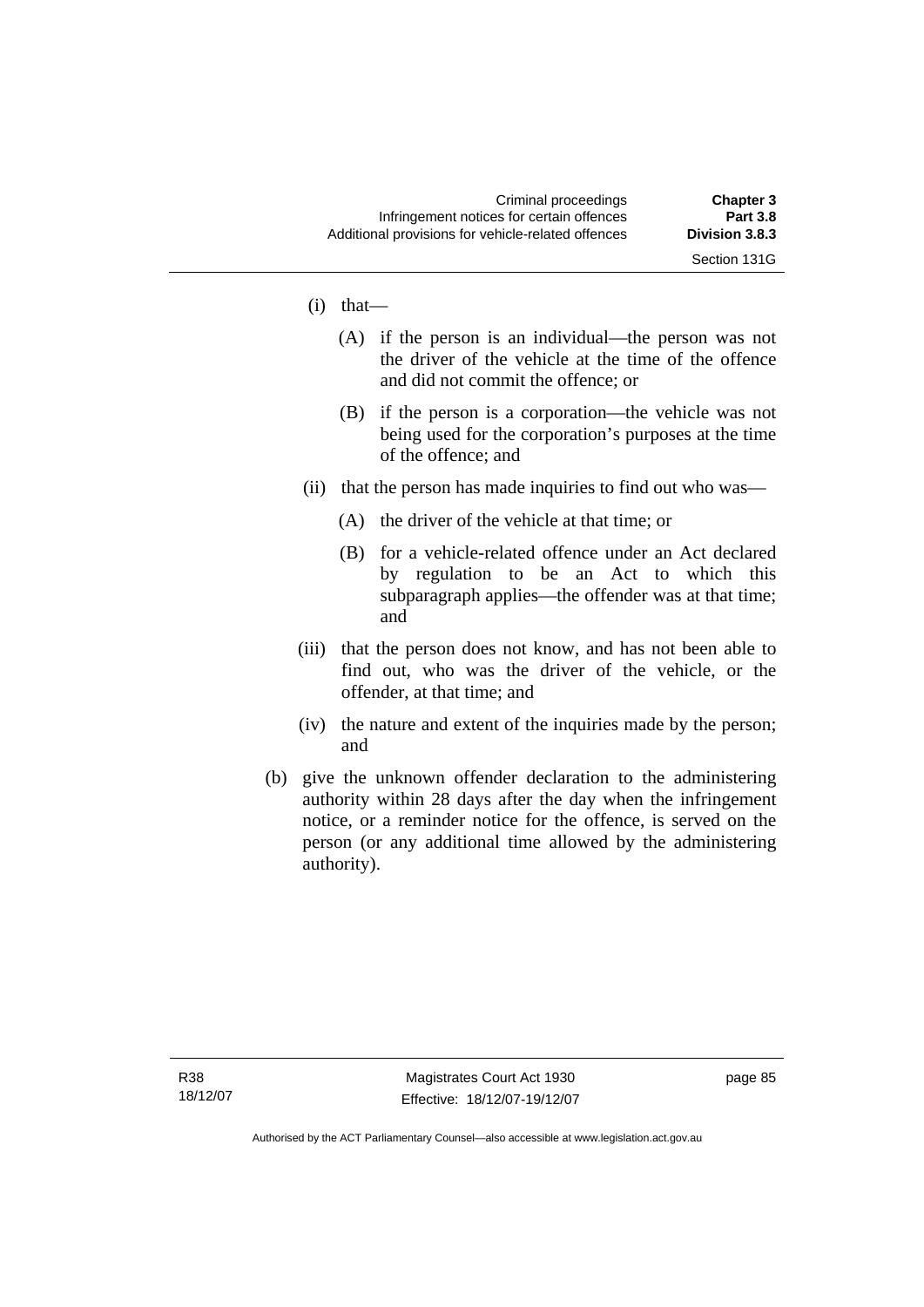| <b>Chapter 3</b> | Criminal proceedings                         |
|------------------|----------------------------------------------|
| <b>Part 3.8</b>  | Infringement notices for certain offences    |
| Division 3.8.4   | Disputing liability for infringement notices |
| Section 132      |                                              |

# **Division 3.8.4 Disputing liability for infringement notices**

#### **132 Disputing liability for infringement notice offence**

- (1) A person on whom an infringement notice or reminder notice has been served for an infringement notice offence may dispute liability for the offence by written notice given to the administering authority.
- (2) The notice must set out the grounds on which the person relies.
- (3) The notice must be given to the administering authority—
	- (a) within 28 days after the date of service of the infringement notice or reminder notice; or
	- (b) if the person applies to the administering authority within the 28 days for additional time to dispute liability for the offence and the additional time is allowed—within the additional time allowed by the administering authority; or
	- (c) if the person applies to the administering authority within the 28 days for additional time to dispute liability for the offence and the application is refused—within 7 days after the day the person is told of the refusal or 28 days after the date of service of the infringement notice or reminder notice, whichever is later.

#### **133 Extension of time to dispute liability**

- (1) The person on whom an infringement notice or reminder notice is served may apply, in writing, to the administering authority, within 28 days after the date of service of the notice, for a stated additional time in which to dispute liability for the offence.
- (2) The administering authority must—
	- (a) allow or refuse to allow the additional time; and

R38 18/12/07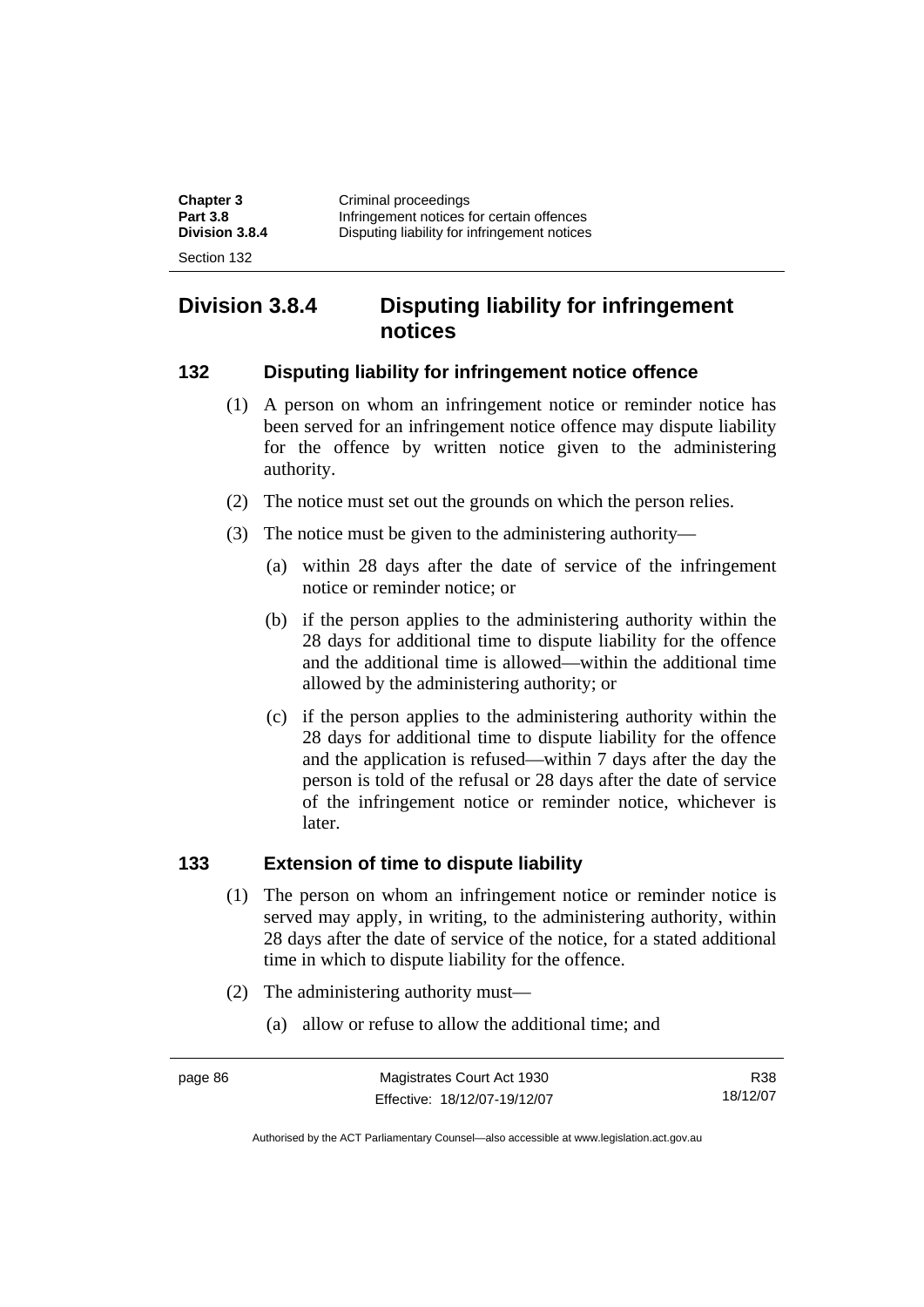(b) tell the person in writing of the decision and, if the decision is a refusal, the reasons for it.

# **134 Procedure if liability disputed**

- (1) This section applies if a person disputes liability for an infringement notice offence by giving the administering authority a notice in accordance with section 132 (Disputing liability for infringement notice offence).
- (2) The administering authority may lay an information in the Magistrates Court against the person for the offence within 60 days after being given the notice.
- (3) The administering authority must discontinue a proceeding brought against the person for the offence if, before the hearing of the proceeding, the person pays the total of—
	- (a) the infringement notice penalty; and
	- (b) the costs (if any) prescribed by regulation for beginning the proceeding; and
	- (c) the disbursements (if any) incurred by the administering authority up to the day payment is made.
- (4) If subsection (3) applies, section 125 (Effect of payment of infringement notice penalty) also applies to the person in relation to the offence, even though the person paid the infringement notice penalty for the offence after an information had been laid in the Magistrates Court against the person for the offence.
- (5) If the administering authority does not lay an information in the Magistrates Court against the person for the offence within 60 days after being given the notice, the administering authority must—
	- (a) tell the person, in writing, that no further action will be taken against the person for the offence; and
	- (b) take no further action against the person for the offence.

| R38      | Magistrates Court Act 1930   | page 87 |
|----------|------------------------------|---------|
| 18/12/07 | Effective: 18/12/07-19/12/07 |         |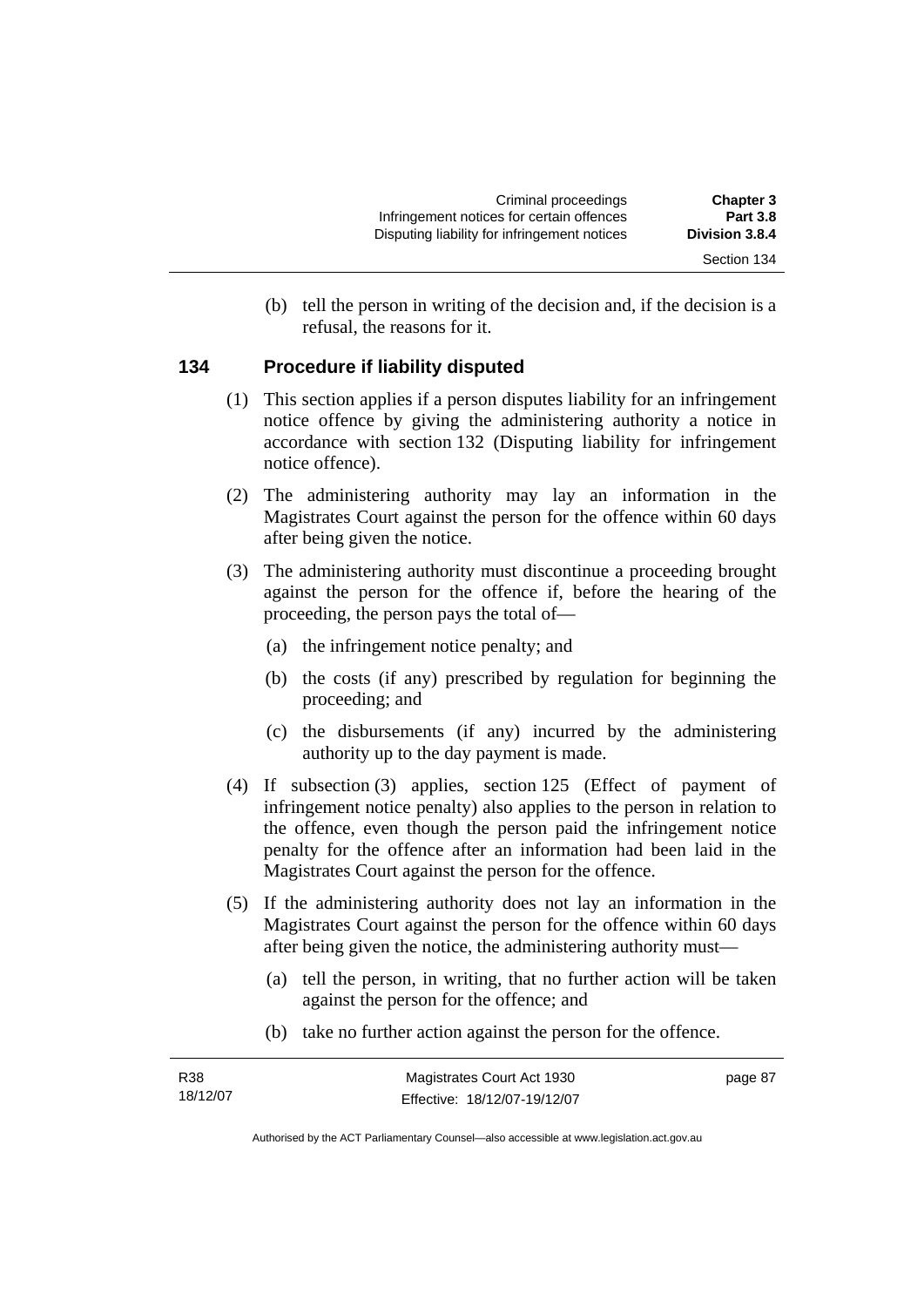| <b>Chapter 3</b> | Criminal proceedings                      |
|------------------|-------------------------------------------|
| <b>Part 3.8</b>  | Infringement notices for certain offences |
| Division 3.8.5   | Infringement notices—other provisions     |
| Section 134A     |                                           |

- (6) To remove any doubt, subsection (2) does not permit the administering authority to lay an information against a person for an offence after the end of the time within which, apart from this section, a prosecution may be brought against the person for the offence.
	- *Note* For the time within which a prosecution must be begun, see the Legislation Act, s 192.

# **Division 3.8.5 Infringement notices—other provisions**

#### **134A Authorised people for infringement notice offences**

- (1) The administering authority for an infringement notice offence may appoint a person to be an authorised person to serve infringement notices or reminder notices.
- *Note 1* For the making of appointments (including acting appointments), see the Legislation Act, pt 19.3.
- *Note 2* In particular, a person may be appointed for a particular provision of a law (see Legislation Act, s 7 (3)) and an appointment may be made by naming a person or nominating the occupant of a position (see s 207).
- (2) A regulation may prescribe a person to be an authorised person for the service of infringement notices or reminder notices.
- (3) In this part:

#### *authorised person* means—

- (a) for an infringement notice for an infringement notice offence—
	- (i) the administering authority; or
	- (ii) a person who is appointed under this section by the administering authority to serve an infringement notice for the offence; or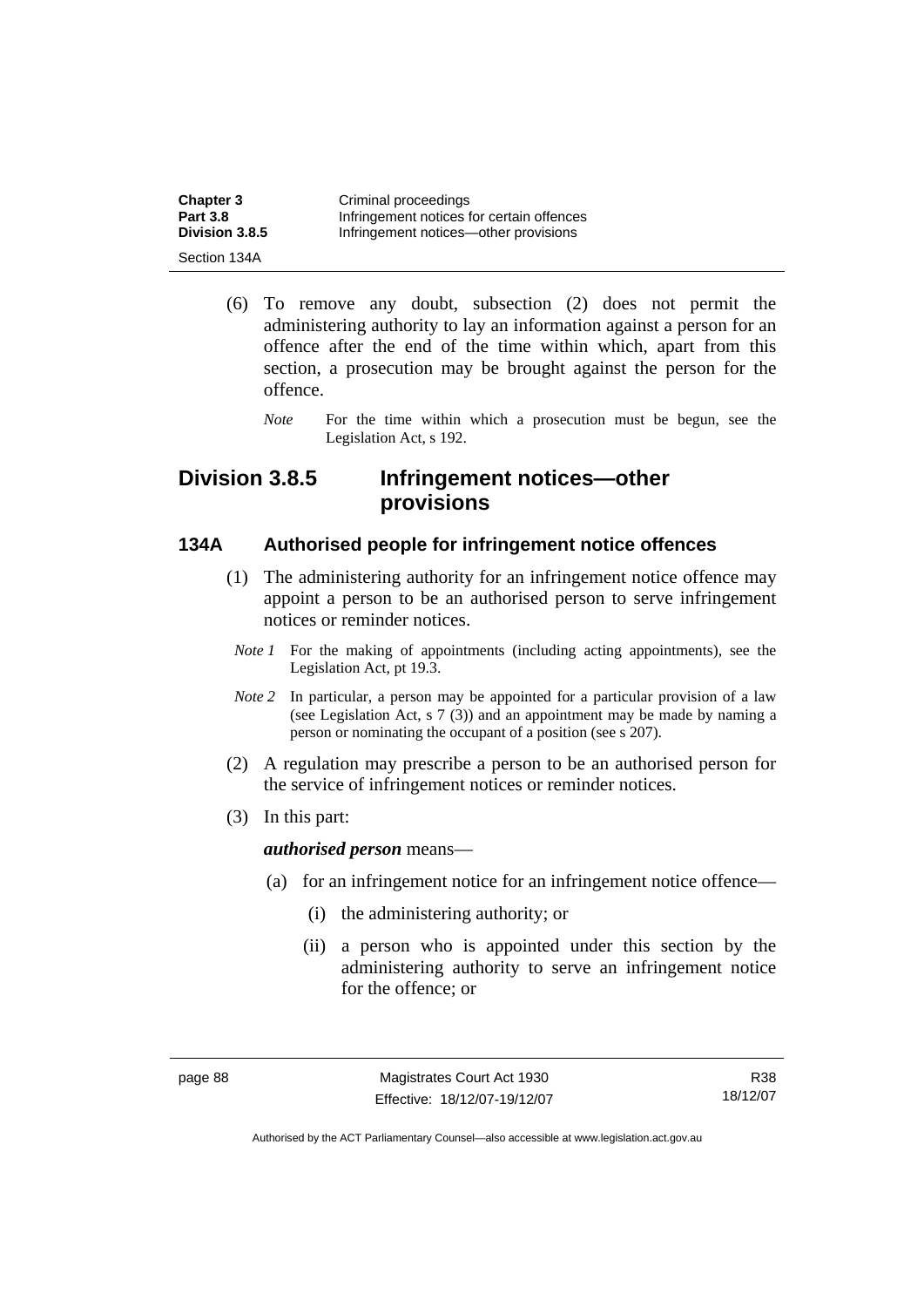- (iii) anyone else who, under the regulations, may serve an infringement notice for the offence; or
- (b) for a reminder notice for an infringement notice offence—
	- (i) the administering authority; or
	- (ii) a person who is appointed under this section by the administering authority to serve a reminder notice for the offence; or
	- (iii) anyone else who, under the regulations, may serve a reminder notice for the offence.

# **135 Delegation of administering authority's functions**

- (1) The administering authority for an infringement notice offence may delegate the administering authority's functions under this part to an authorised person or a person prescribed by regulation.
- (2) A person prescribed by regulation for subsection (1) may delegate the functions delegated to the person under that subsection to anyone else.
	- *Note* For the making of delegations and the exercise of delegated functions, see Legislation Act, pt 19.4.

# **136 Evidentiary certificates**

- (1) This section applies to a proceeding for an infringement notice offence.
- (2) A certificate that appears to be signed by or on behalf of the administering authority, and states any matter relevant to anything done or not done under this part in relation to the offence, is evidence of the matter.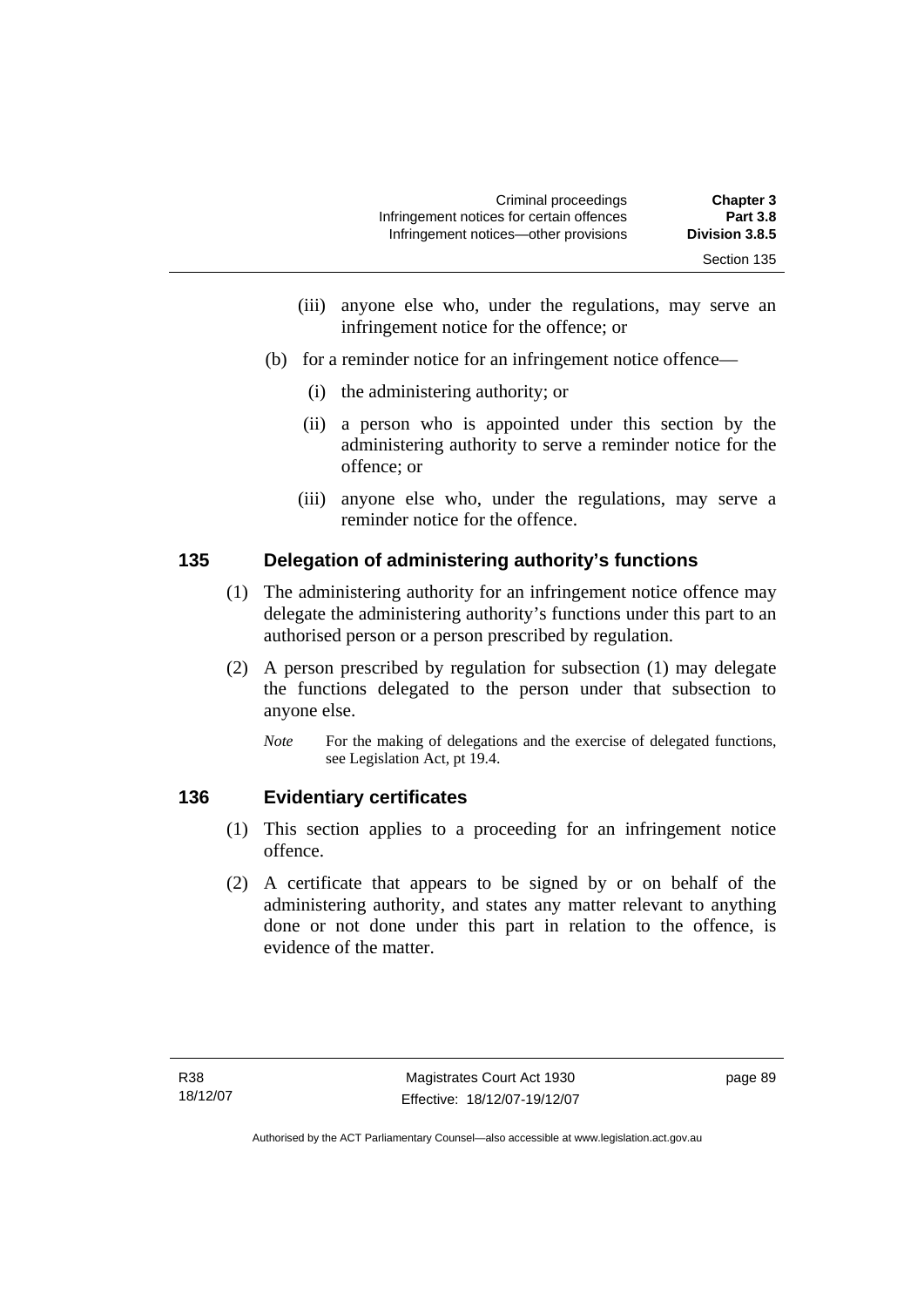| <b>Chapter 3</b> | Criminal proceedings                      |
|------------------|-------------------------------------------|
| <b>Part 3.8</b>  | Infringement notices for certain offences |
| Division 3.8.5   | Infringement notices—other provisions     |
| Section 136      |                                           |

- (3) Without limiting subsection (2), a certificate given under that subsection may state any of the following:
	- (a) a stated infringement notice or reminder notice was served by a stated authorised person in a stated way on a stated person on a stated date for a stated infringement notice offence;
	- (b) the administering authority did not allow additional time, or allowed stated additional time, for payment of the infringement notice penalty or to dispute liability for the offence;
	- (c) the infringement notice penalty was not paid within the time in which it was required to be paid under this part;
	- (d) the infringement notice has not been withdrawn or was withdrawn on a stated date;
	- (e) a stated address was, on a stated date, the latest business, home or email address, or fax number, of a stated person recorded in a register or other record kept by the administering authority;
	- (f) an infringement notice penalty has not been paid by, or a penalty has not been imposed on, a stated person or anyone for the offence.
- (4) A court must accept a certificate given under this section as proof of the matters stated in it if there is no evidence to the contrary.

page 90 Magistrates Court Act 1930 Effective: 18/12/07-19/12/07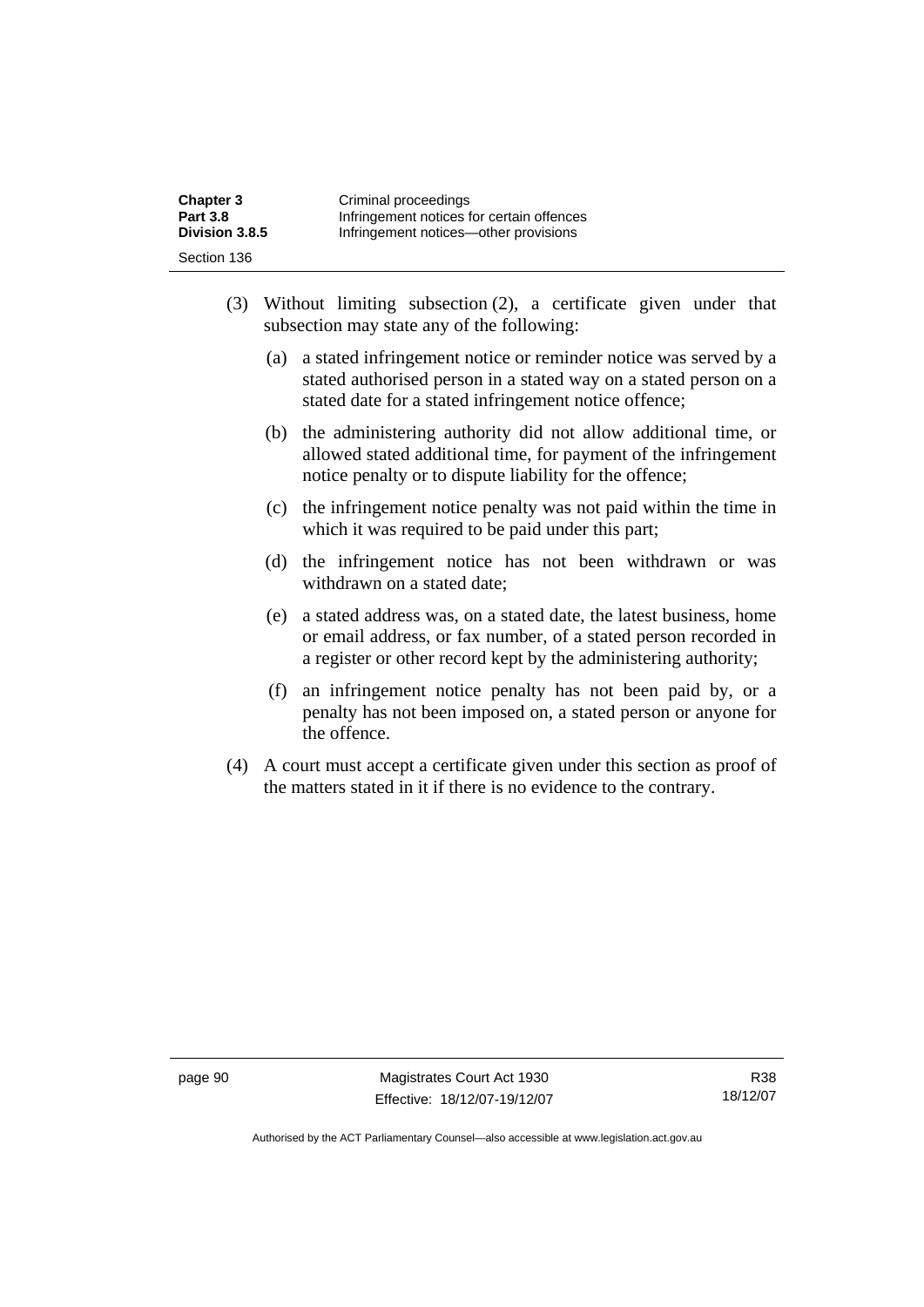# **Part 3.9 Enforcement of criminal decisions**

# **Division 3.9.1 Enforcement of criminal decisions general**

## **U** 141 Minute of decision and notice to defendant

- (1) If the court convicts or makes an order against a defendant—
	- (a) a minute or memorandum of the conviction or order must be made and signed by the magistrate exercising the jurisdiction of the court; and
	- (b) the defendant must be notified in writing of the conviction or order.
	- *Note* If the defendant is sentenced to imprisonment, the court must issue a warrant for the imprisonment of the defendant in the chief executive's custody (see *Crimes (Sentence Administration) Act 2005*, s 12).
- (2) A minute or memorandum under subsection (1) (a) must specify the amount of any levy imposed under the *Victims of Crime (Financial Assistance) Act 1983*, part 5.
- (3) Failure to comply with subsection (1) does not invalidate a conviction or order or the enforcement of a conviction or order.
- (4) The minute must not form part of—
	- (a) a warrant under the *Crimes (Sentence Administration) Act 2005*, section 12 (Warrant for imprisonment); or
	- (b) an enforcement order.
- (5) A document purporting to be a copy of the minute or memorandum signed by the registrar is prima facie evidence in all courts of law of the making of the conviction or order.

| <b>R38</b> | Magistrates Court Act 1930   | page 91 |
|------------|------------------------------|---------|
| 18/12/07   | Effective: 18/12/07-19/12/07 |         |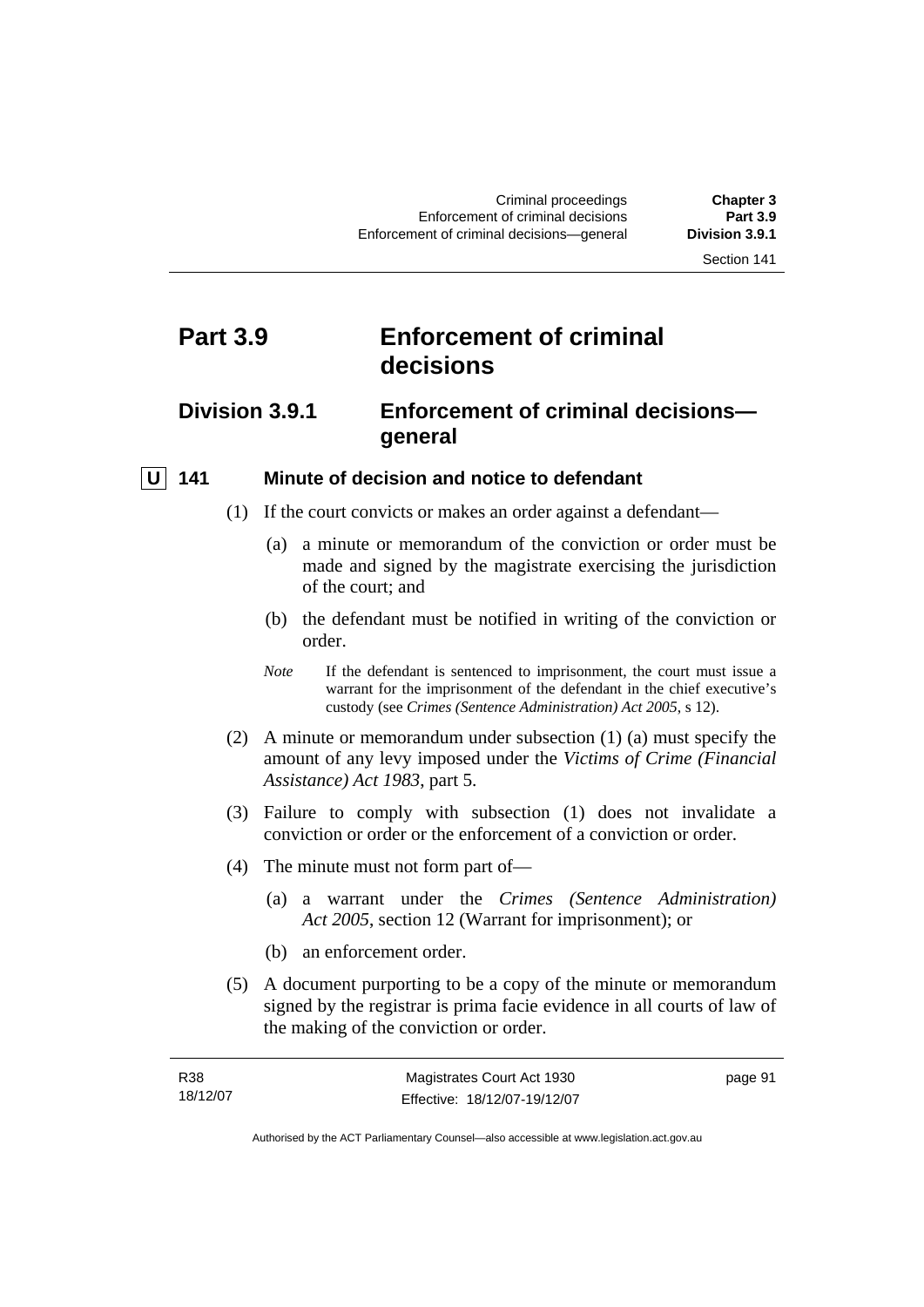| <b>Chapter 3</b> | Criminal proceedings                      |
|------------------|-------------------------------------------|
| <b>Part 3.9</b>  | Enforcement of criminal decisions         |
| Division 3.9.1   | Enforcement of criminal decisions—general |
| Section 142      |                                           |

#### **142 Formal convictions and orders**

- (1) The conviction or order must, if required, be drawn up by the court in proper form and be filed by the registrar in the court's records.
- (2) It is not necessary for a court formally to draw up a conviction or order or any other record of a decision, unless it is demanded by a party to the proceeding for the purpose of an appeal against the decision, or is required for the purpose of a habeas corpus order or another order from the Supreme Court.

## **143 Consequences if information dismissed**

- (1) The court must make an order of dismissal if the court dismisses an information.
- (2) The court must give the defendant a certificate of dismissal signed by the adjudicating magistrate or the registrar if the defendant applies for it.
- (3) If a certificate of dismissal is produced to a court—
	- (a) the court must accept it as proof of the matters stated in it if there is no evidence to the contrary; and
	- (b) it is a bar to any other information or proceeding in any court (other than an appeal) for the same matter against the same party.

#### **144 Copies of informations and other documents**

- (1) On application, the registrar must give an applicant a copy of—
	- (a) an information; or
	- (b) a minute or memorandum of a conviction or order; or
	- (c) a formal conviction or order; or
	- (d) a committal order.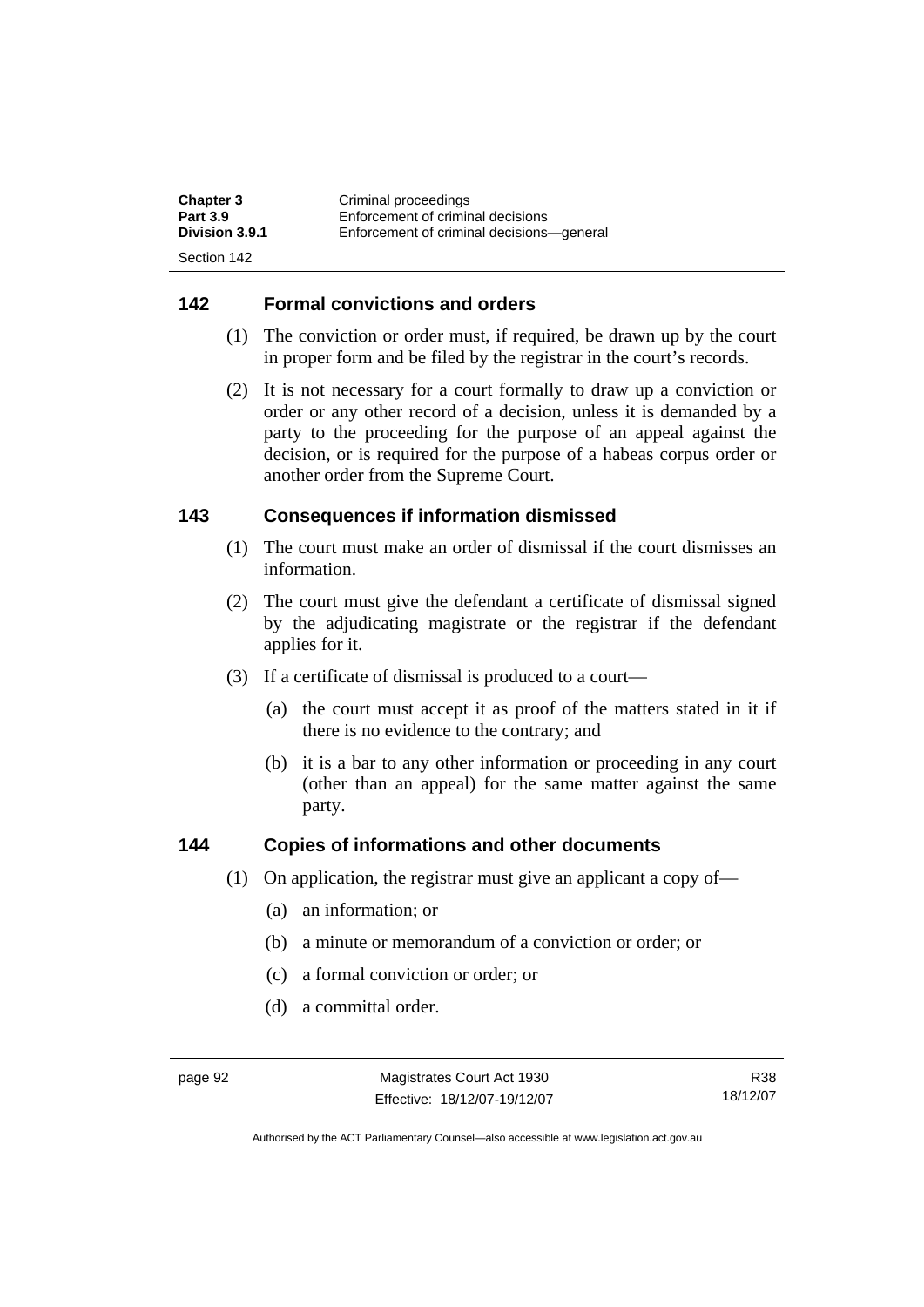| <b>Chapter 3</b> | Criminal proceedings              |
|------------------|-----------------------------------|
| <b>Part 3.9</b>  | Enforcement of criminal decisions |
| Division 3.9.2   | Enforcement of fines              |
| Section 146      |                                   |

- (2) The registrar may refuse an application under subsection (1) if—
	- (a) the applicant is not a party to the relevant proceeding; and
	- (b) the registrar or a magistrate is not satisfied that the applicant has a good reason for being given that copy.

# **Division 3.9.2 Enforcement of fines**

 **U 146 Definitions for div 3.9.2** 

In this division:

*default notice* means a notice in force under section 151 and includes any variation under section 152.

#### *fine* means—

- (a) a fine payable under a fine order under the *Crimes (Sentencing) Act 2005*; or
- (b) a fee or charge payable to the Territory that is imposed by a court in a proceeding for an offence; or
- (c) costs payable to the Territory under a court order in a proceeding for an offence; or
- (d) a levy imposed under the *Victims of Crime (Financial Assistance) Act 1983*; or
- (e) an amount payable to the Territory under a reparation order under the *Crimes (Sentencing) Act 2005*; or
	- *Note* A reparation order under the *Crimes Act 1900*, s 350 (repealed) is taken to be a reparation order under the *Crimes (Sentencing) Act 2005* (see that Act, s 142).
- (f) a financial penalty imposed, otherwise than under the *Crimes (Sentencing) Act 2005*, in relation to an offence.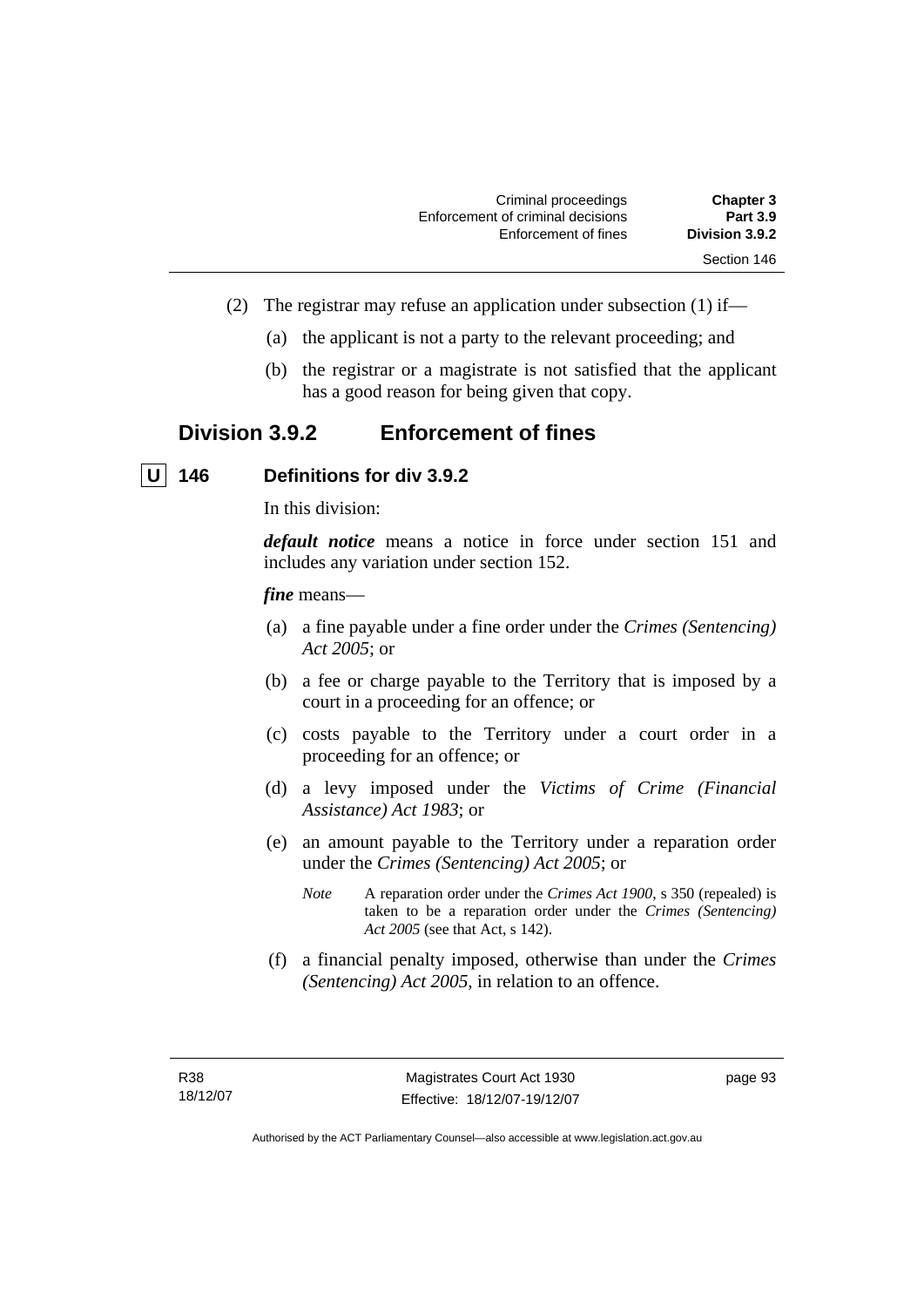| <b>Chapter 3</b>                  | Criminal proceedings                                      |
|-----------------------------------|-----------------------------------------------------------|
| <b>Part 3.9</b><br>Division 3.9.2 | Enforcement of criminal decisions<br>Enforcement of fines |
| Section 147                       |                                                           |

*fine defaulter* means a person to whom a default notice has been given who subsequently defaults in payment of the relevant outstanding fine.

*government agency* means—

- (a) an administrative unit; or
- (b) ACTEW Corporation Limited; or
- (c) a territory entity prescribed by regulation.

*outstanding fine*, in relation to a person, means the total of—

- (a) the whole or any part of a fine that the person is liable to pay; and
- (b) the whole or any part of an administrative fee that the person is liable to pay in relation to the fine.

*penalty notice* means a notice in force under section 149, and includes any variation under section 152.

*territory entity*—see the *Auditor-General Act 1996*, dictionary.

#### **147 Payment of fine**

A fine is payable in accordance with this division to the registrar.

## **147A Notice of address etc**

 (1) A person on whom a fine is imposed must not, without reasonable excuse, fail to give to the registrar particulars of his or her address within 7 days after the day when the fine is imposed.

Maximum penalty: 5 penalty units.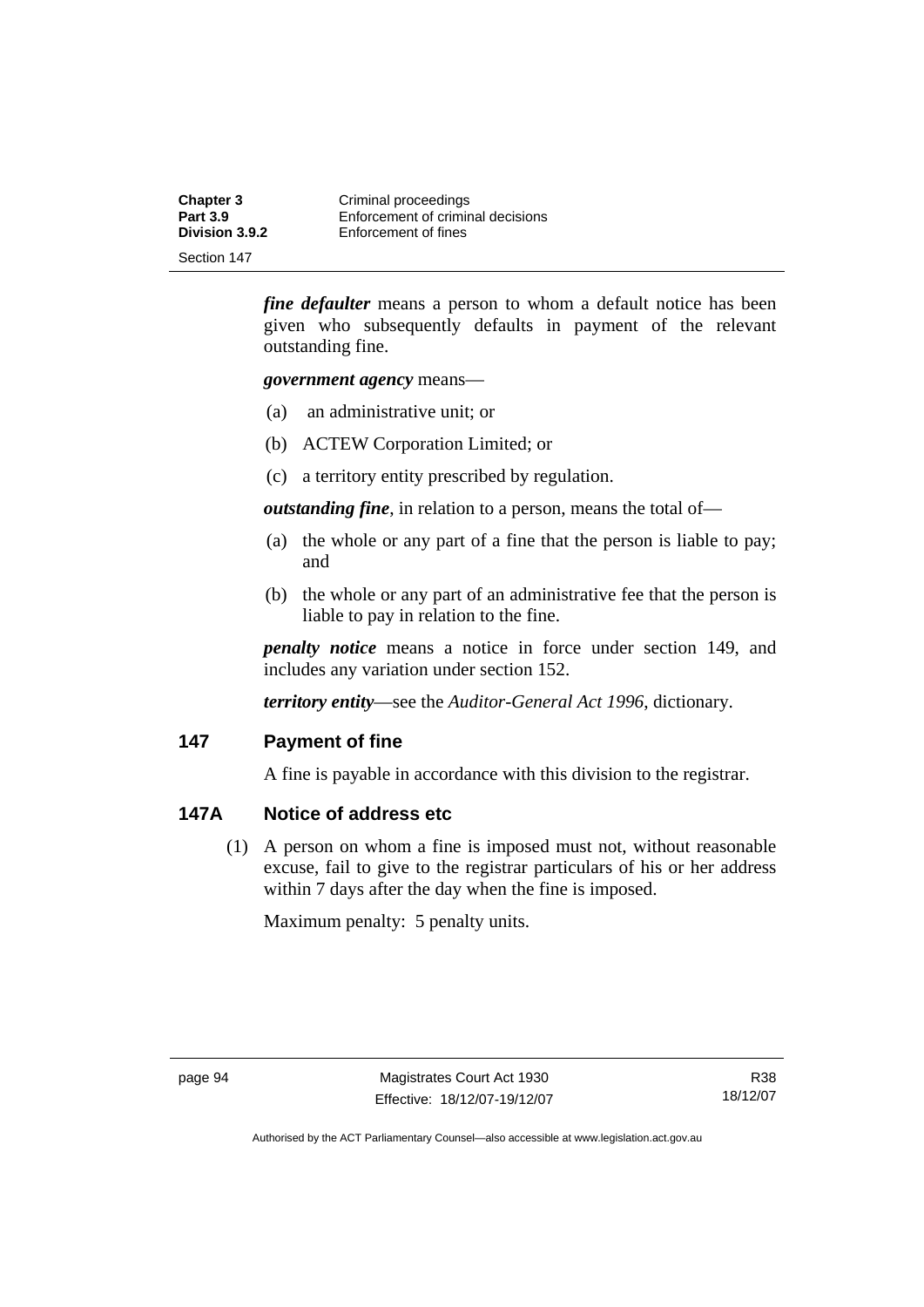| <b>Chapter 3</b> | Criminal proceedings              |
|------------------|-----------------------------------|
| <b>Part 3.9</b>  | Enforcement of criminal decisions |
| Division 3.9.2   | Enforcement of fines              |
| Section 147B     |                                   |

 (2) A person who is liable to pay a fine and who changes address before the fine and any relevant administrative fee are paid must not, without reasonable excuse, fail to give to the registrar particulars of the new address within 7 days after changing address.

Maximum penalty: 5 penalty units.

 (3) A person who is liable to pay a fine, and any relevant administrative fee, must not, without reasonable excuse, fail to give the registrar evidence of his or her address when required to do so by the registrar.

Maximum penalty: 5 penalty units.

## **147B Access to particulars of address**

- (1) For this division, the registrar may, in writing, ask a relevant person to give the registrar any details held by the person about an address of a stated person who is liable to pay a fine.
- (2) The relevant person must comply with the request as far as practicable.
- (3) In this section:

### *relevant person* means—

- (a) the chief police officer; or
- (b) the housing commissioner; or
- (c) the chief executive (however described) of a government agency.

## **147C Doubtful service**

- (1) This section applies if—
	- (a) a document has been served on a person for this division, other than by personal service; and

page 95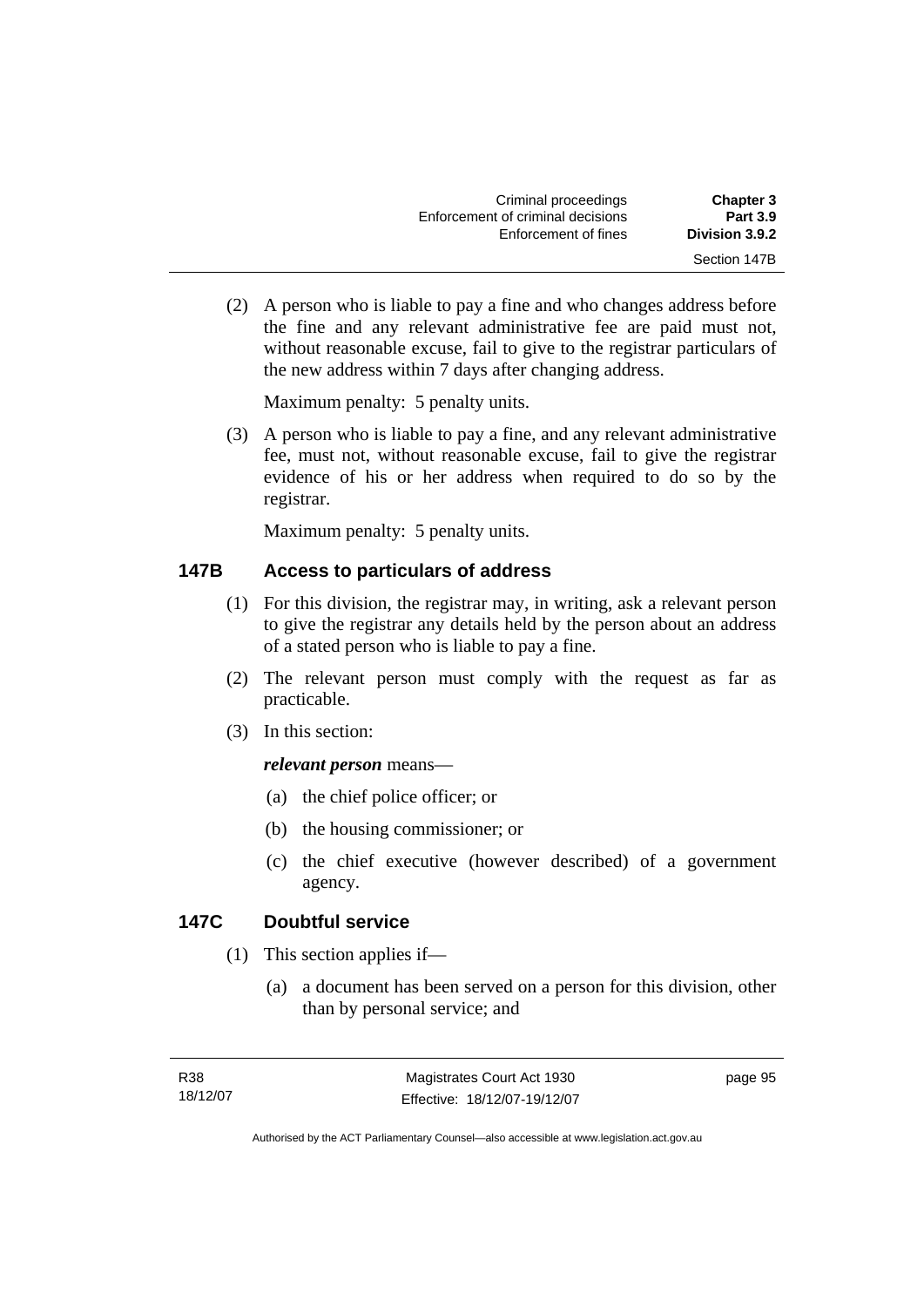| <b>Chapter 3</b> | Criminal proceedings              |
|------------------|-----------------------------------|
| <b>Part 3.9</b>  | Enforcement of criminal decisions |
| Division 3.9.2   | Enforcement of fines              |
| Section 148      |                                   |

- (b) the registrar is satisfied that—
	- (i) the document has not come to the knowledge of the person; or
	- (ii) doubt exists whether the document has come to the knowledge of the person.
- (2) If this section applies, the registrar must not take any further action under this division in relation to the person unless—
	- (a) the document has been served again on the person in the way the registrar considers appropriate; and
	- (b) the registrar is satisfied that the document has come to the knowledge of the person.

## **148 Court may allow time to pay**

- (1) If the court imposes a fine on a person for an offence, the court—
	- (a) must allow time for payment, if the summons for the offence was served in accordance with section 116B; or
	- (b) may allow time for payment, in any other case.
- (2) For a fine mentioned in subsection (1) (a), the time allowed by the court must be not less than 14 days from the date of conviction.
- (3) In addition to allowing time for the payment of an amount, the court may direct that the person liable to pay the amount give security, to the satisfaction of the person specified by the court, with or without sureties, for the payment of the amount.
- (4) The security mentioned in subsection (3) must be given, and may be enforced, in the way provided by this Act.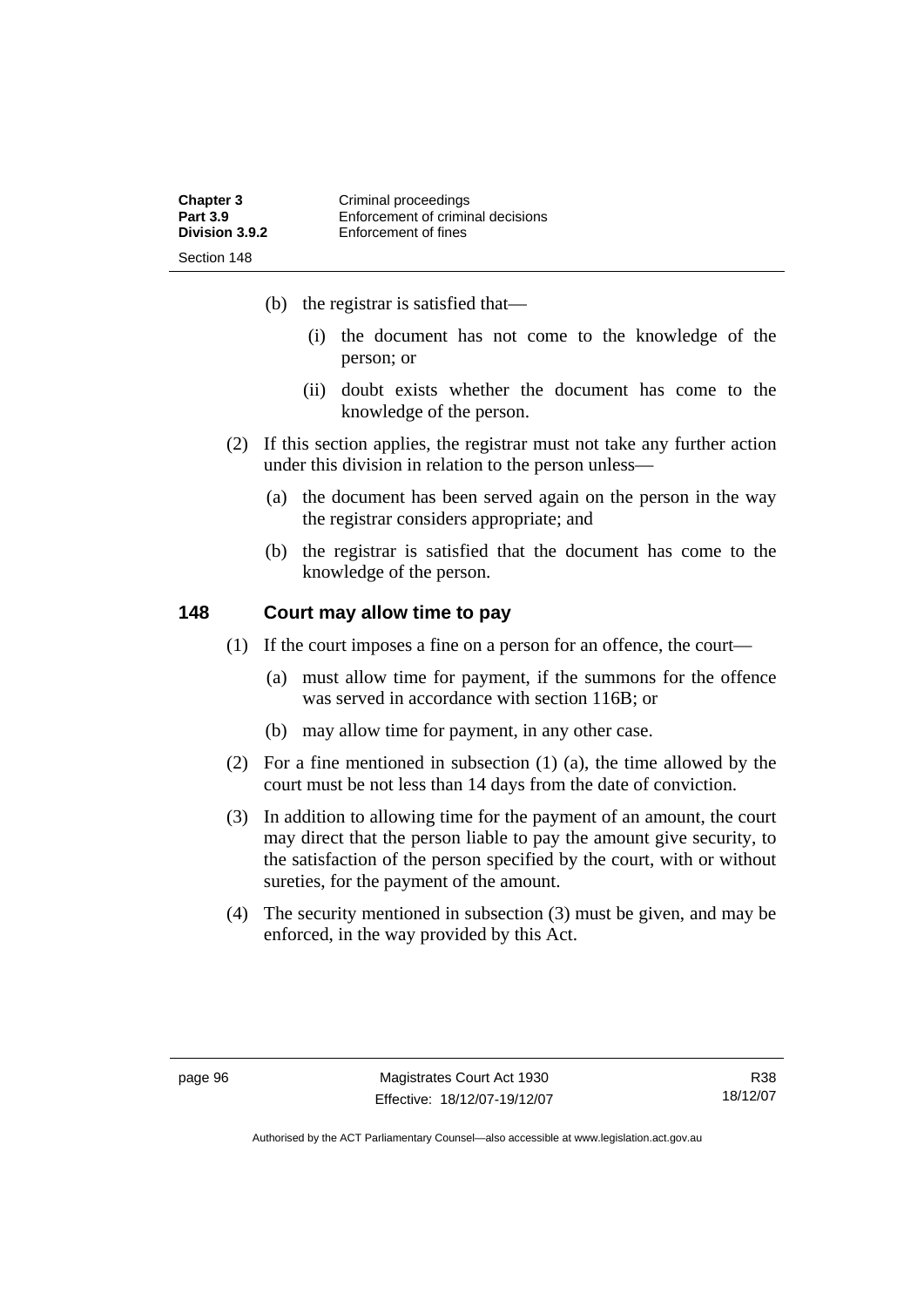#### **149 Penalty notice**

- (1) If the registrar of the Supreme Court gives to the registrar a certificate of conviction that indicates that a person is liable to pay a fine as a result of a conviction or order made by the Supreme Court, the registrar must give the person a penalty notice about the fine.
- (2) If a person is liable to pay a fine as a result of a conviction or order by the court, the notice of the conviction or order required by section 116I or section 141 (1) (b) must contain a penalty notice about the fine.
- (3) A penalty notice about a fine must—
	- (a) specify the amount of the fine and the due date for payment; and
	- (b) if the fine is payable by instalments—specify the amount of each instalment and the due date for payment; and
	- (c) contain a statement to the effect that if the fine or any instalment is not paid by the due date the person is liable for the administrative fee under section 150 in addition to the fine; and
	- (d) contain a statement to the effect that, under section 152, the registrar may, on application, approve an arrangement about the payment of the fine; and
	- (e) indicate the obligation to notify the registrar of any change of address under section 147A.
- (4) If a penalty notice is varied under section 152, the notice must specify particulars of the approved arrangement for payment as so varied.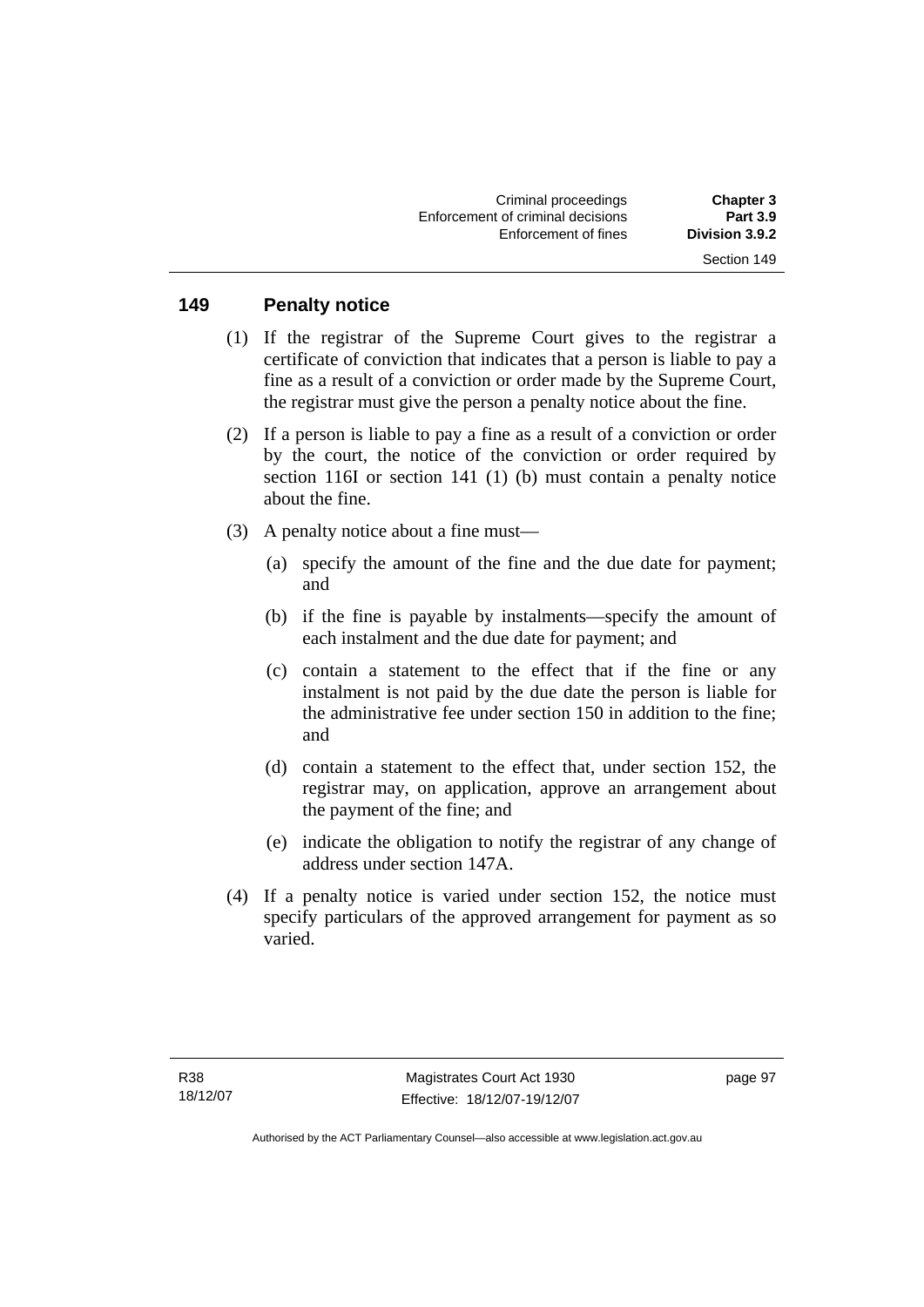| <b>Chapter 3</b> | Criminal proceedings              |
|------------------|-----------------------------------|
| <b>Part 3.9</b>  | Enforcement of criminal decisions |
| Division 3.9.2   | Enforcement of fines              |
| Section 150      |                                   |

## **150 Default**

- (1) If a person defaults in payment of a fine to which a penalty notice relates—
	- (a) the person is liable to pay to the Territory, in addition to the amount of the fine that remains unpaid, the administrative fee determined under the *Court Procedures Act 2004*, part 3 (Court and tribunal fees) for this paragraph; and
	- (b) the registrar must give a default notice to the person.
- (2) If a person to whom a default notice has been given subsequently defaults in payment of the fine, the registrar must give notice of the default to the road transport authority under section 153.
- (3) For this division, a person defaults in payment of a fine or any relevant administrative fee if the person fails to pay any part of the amount payable by—
	- (a) the due date specified in the relevant penalty notice; or
	- (b) if a default notice has been issued in relation to the amount the due date specified in the default notice.

### **151 Default notice**

- (1) A default notice under section 150 must—
	- (a) specify the default to which the notice relates; and
	- (b) indicate that, subject to section 152, the amount of the fine remaining unpaid and the relevant administrative fee are due on the date or dates specified in the notice; and
	- (c) contain a statement indicating the consequences under section 150 (2) of a default in payment of an amount to which the notice relates; and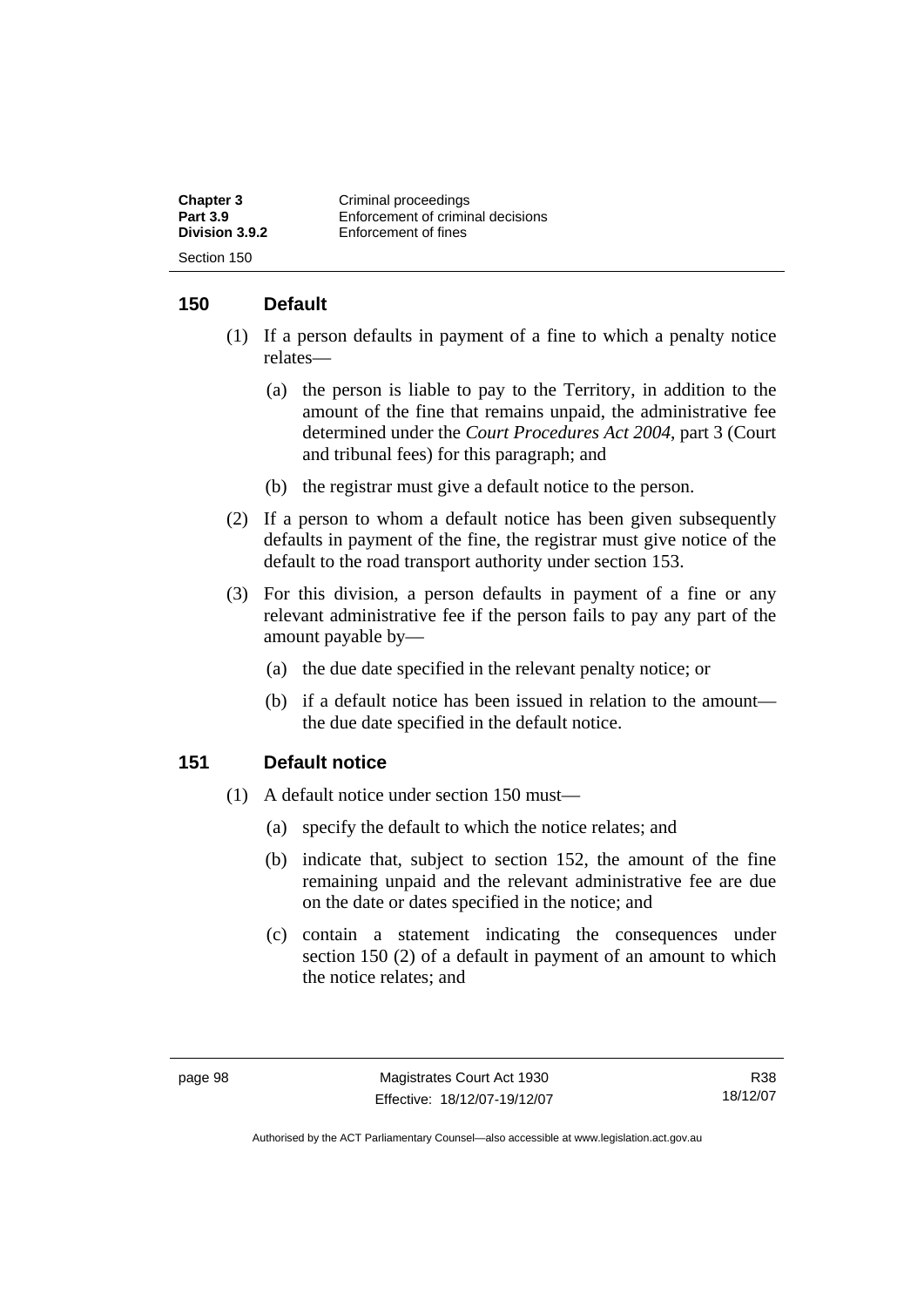| <b>Chapter 3</b> | Criminal proceedings              |
|------------------|-----------------------------------|
| <b>Part 3.9</b>  | Enforcement of criminal decisions |
| Division 3.9.2   | Enforcement of fines              |
| Section 152      |                                   |

- (d) contain a statement to the effect that, under section 152, the registrar may, on application, approve an arrangement about the payment of the fine; and
- (e) indicate the obligation to notify the registrar of any change of address under section 147A.
- (2) The registrar may specify in a default notice matters about a person's property or financial circumstances that are to be set out in any application by the person for approval of a special arrangement under section 152.
- (3) If a default notice is varied under section 152, the notice must specify particulars of the approved arrangement for payment as so varied.

### **152 Special arrangements**

- (1) The registrar may, on application, approve in writing an arrangement for—
	- (a) further time for the payment of all or any part of a fine or administrative fee, or an instalment of such an amount; or
	- (b) payment of all or any part of a fine or administrative fee by instalments.
- (2) An arrangement under subsection (1) (a) may also be made in relation to an amount that is overdue for payment under a previous approved arrangement.
- (3) To the extent to which an approval for time to pay all or any part of a fine or instalment is inconsistent with an order of a court, the order has no effect.
- (4) An application for an approval must—
	- (a) be made in writing; and
	- (b) specify the grounds on which it is made; and

page 99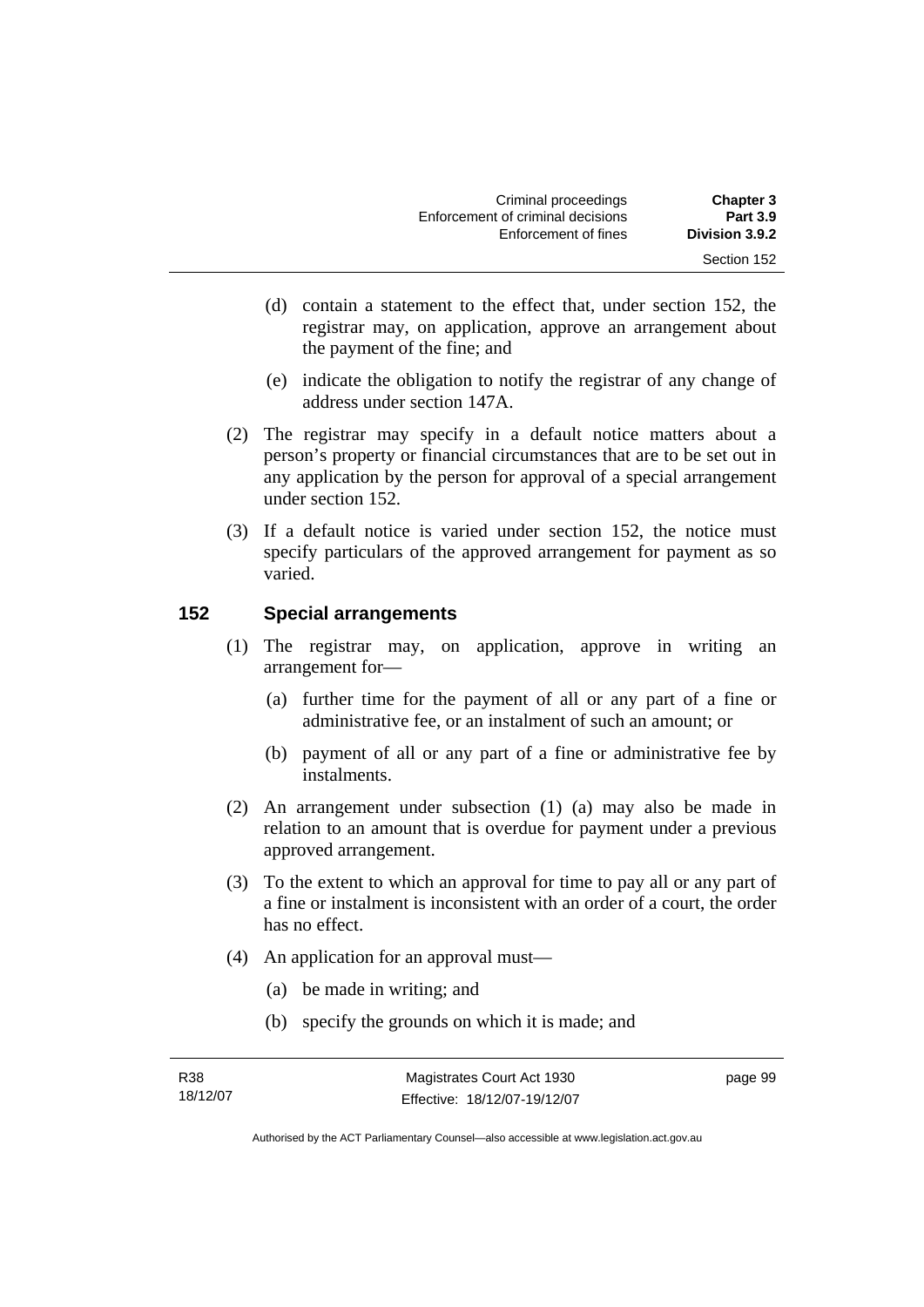| <b>Chapter 3</b> | Criminal proceedings              |
|------------------|-----------------------------------|
| <b>Part 3.9</b>  | Enforcement of criminal decisions |
| Division 3.9.2   | Enforcement of fines              |
| Section 153      |                                   |

- (c) be lodged with the registrar by the date, or within the period, ascertained in accordance with the current penalty notice, or current default notice, about the fine; and
- (d) for an applicant to whom a default notice has been given contain any particulars requested by the registrar in the notice.
- (5) A person committed under section 154D (Fine defaulters imprisonment) is not entitled to make an application.
- (6) If an approval concerns a fine for which a penalty notice or a default notice has been given to a person, the registrar must vary the notice  $by-$ 
	- (a) altering the notice in accordance with the approval; or
	- (b) reissuing the notice, revised in accordance with the approval.

#### **153 Notice for suspension of driver licence etc**

- (1) The registrar must notify the road transport authority of the name, address and date of birth of each person who, after being given a default notice for a fine, defaults in payment of the outstanding fine.
- (2) If notice is given under subsection (1) and the registrar subsequently approves an arrangement under section 152, the registrar must notify the road transport authority of the approval.
- (3) If notice has been given under subsection (1) and no later notice has been given under subsection (2), the registrar must notify the road transport authority if—
	- (a) the outstanding fine is paid; or
	- (b) the outstanding fine has been remitted by the Executive; or
		- *Note 1* For the remission of a fine by the Executive, see the *Crimes (Sentence Administration) Act 2005*, s 313 (Remission of penalties).

R38 18/12/07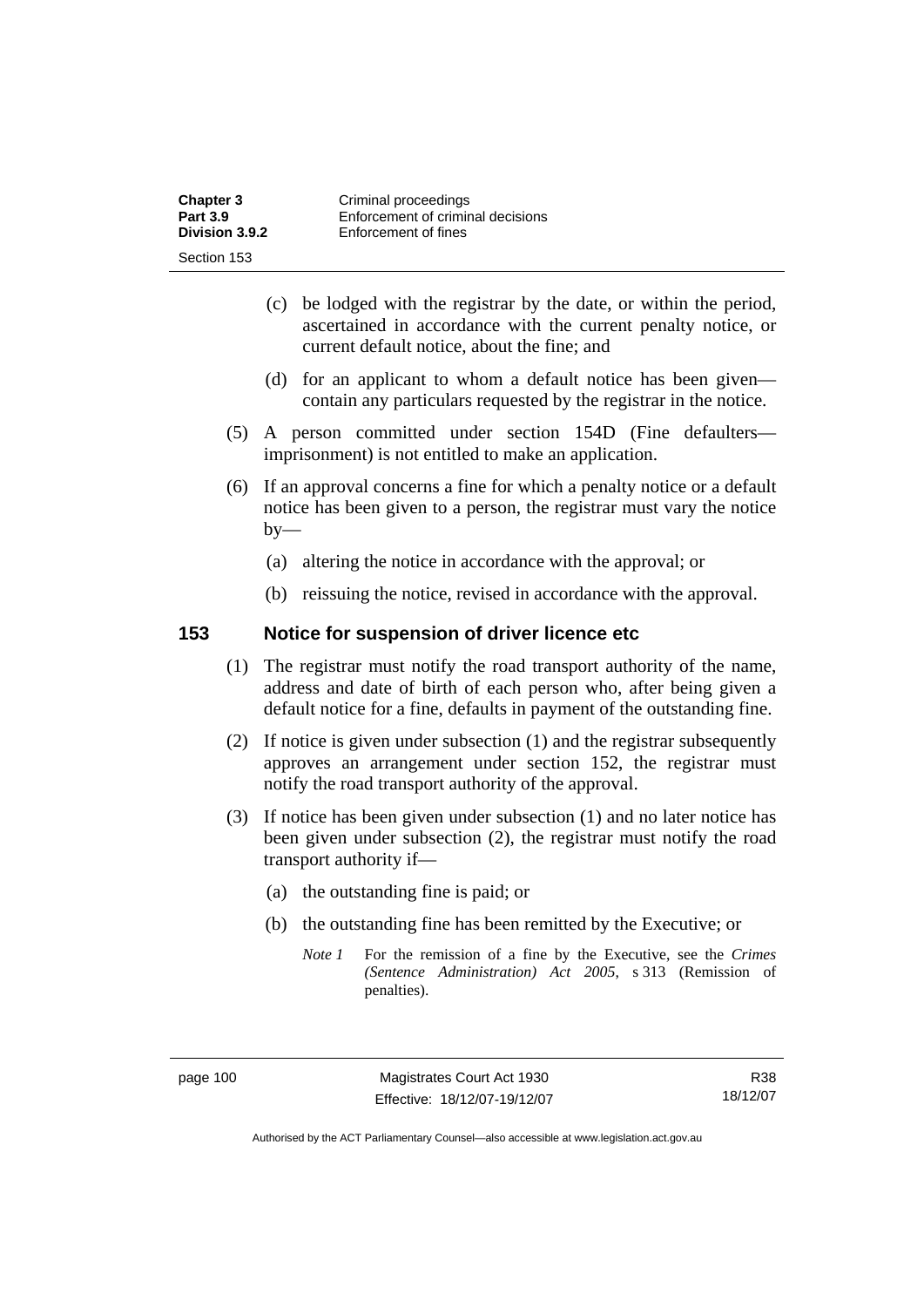| <b>Chapter 3</b> | Criminal proceedings              |
|------------------|-----------------------------------|
| <b>Part 3.9</b>  | Enforcement of criminal decisions |
| Division 3.9.2   | Enforcement of fines              |
| Section 154      |                                   |

*Note 2* A fine also may have been remitted under this Act, s 159 (repealed) or the *Crimes Act 1900*, s 434 (repealed).

- (c) the person has completed serving a period of imprisonment because of an order under section 154D (Fine defaulters imprisonment); or
- (d) the conviction or order that gave rise to the liability to pay the fine is quashed or set aside.

### **154 Access to personal information**

- (1) To ensure the payment of an outstanding fine, the registrar may, in writing, ask a relevant person to give the registrar stated particulars of personal information held by the person about the fine defaulter.
- (2) The relevant person must comply with the request as far as practicable.
- (3) In this section:

*personal information*, about a fine defaulter, means details about the defaulter's financial circumstances or criminal record.

*relevant person* means—

- (a) the chief police officer; or
- (b) the housing commissioner; or
- (c) the chief executive (however described) of a government agency.

## **U 154D Fine defaulters—imprisonment**

- (1) The court must order the imprisonment of a fine defaulter if—
	- (a) satisfied that all reasonable action has been taken under this division to secure payment and there is no reasonable likelihood of the outstanding fine being paid; and

page 101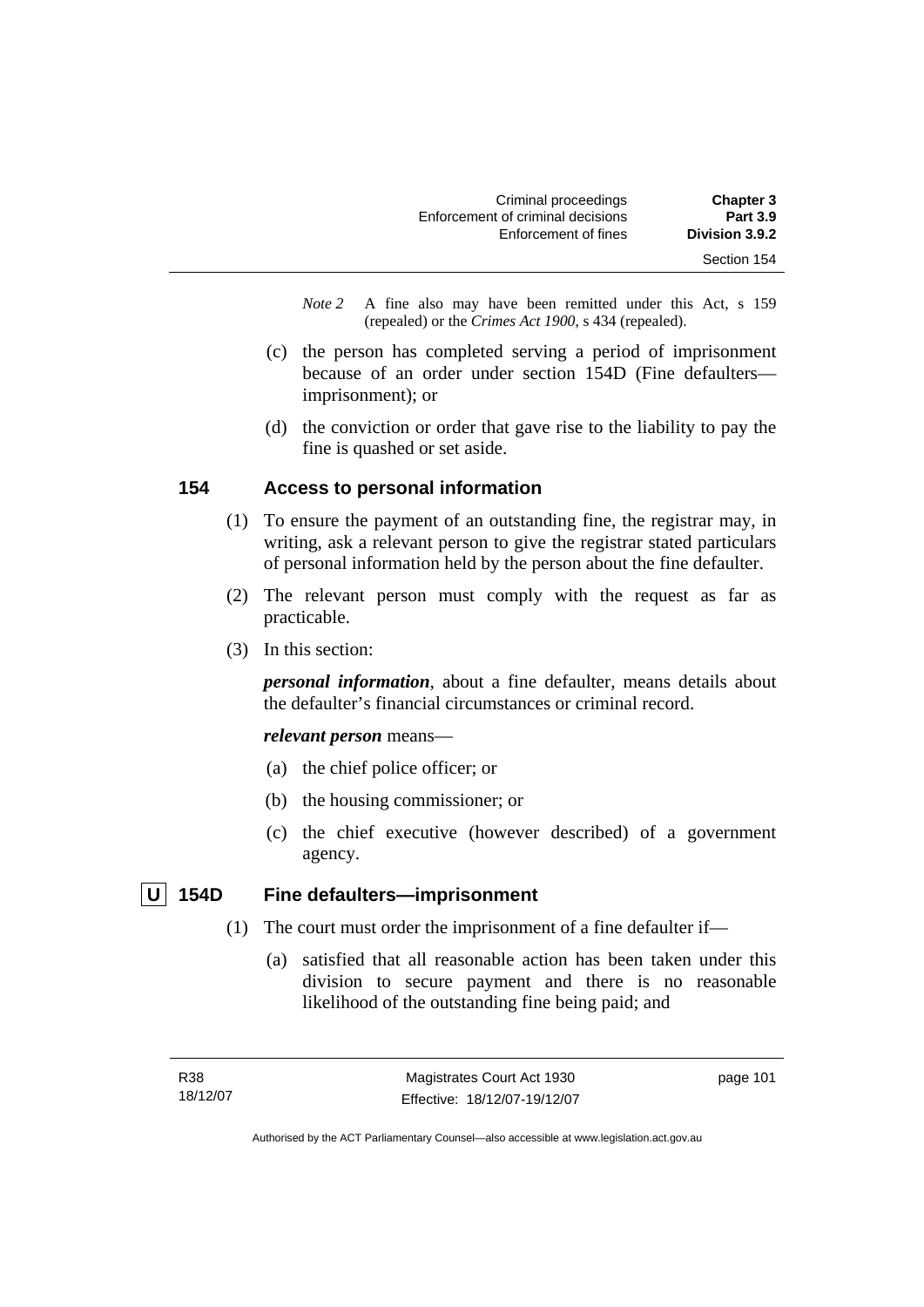| <b>Chapter 3</b> | Criminal proceedings              |
|------------------|-----------------------------------|
| <b>Part 3.9</b>  | Enforcement of criminal decisions |
| Division 3.9.2   | Enforcement of fines              |
| Section 157      |                                   |

- (b) the outstanding fine has not been remitted by the Executive.
- *Note 1* The court must issue a warrant for the imprisonment of the person in the chief executive's custody (see *Crimes (Sentence Administration) Act 2005*, s 12).
- *Note 2* For the remission of a fine by the Executive, see the *Crimes (Sentence Administration) Act 2005*, s 313 (Remission of penalties).
- *Note 3* A fine also may have been remitted under this Act, s 159 (repealed) or the *Crimes Act 1900*, s 434 (repealed).
- (2) The order, or any warrant under the *Crimes (Sentence Administration) Act 2005*, section 12 (Warrant for imprisonment), must not be given effect if the amount of the outstanding fine is paid to the Territory, or to someone acting for the Territory, before the person is imprisoned.
- (3) The period for which the fine defaulter must be committed is the lesser of—
	- (a) a period worked out at the rate of 1 day for each \$100, or part of \$100, of the outstanding fine; or
	- (b) 6 months.
- (4) This section does not apply to a person if the person's liability to pay the fine is derived from a reparation order under the *Crimes (Sentencing) Act 2005*.
	- *Note* A reparation order under the *Crimes Act 1900*, s 350 (repealed) is taken to be a reparation order under the *Crimes (Sentencing) Act 2005* (see that Act, s 142).

### **157 Outstanding fine discharged by payment**

- (1) This section applies if—
	- (a) a person is imprisoned under section 154D; and

R38 18/12/07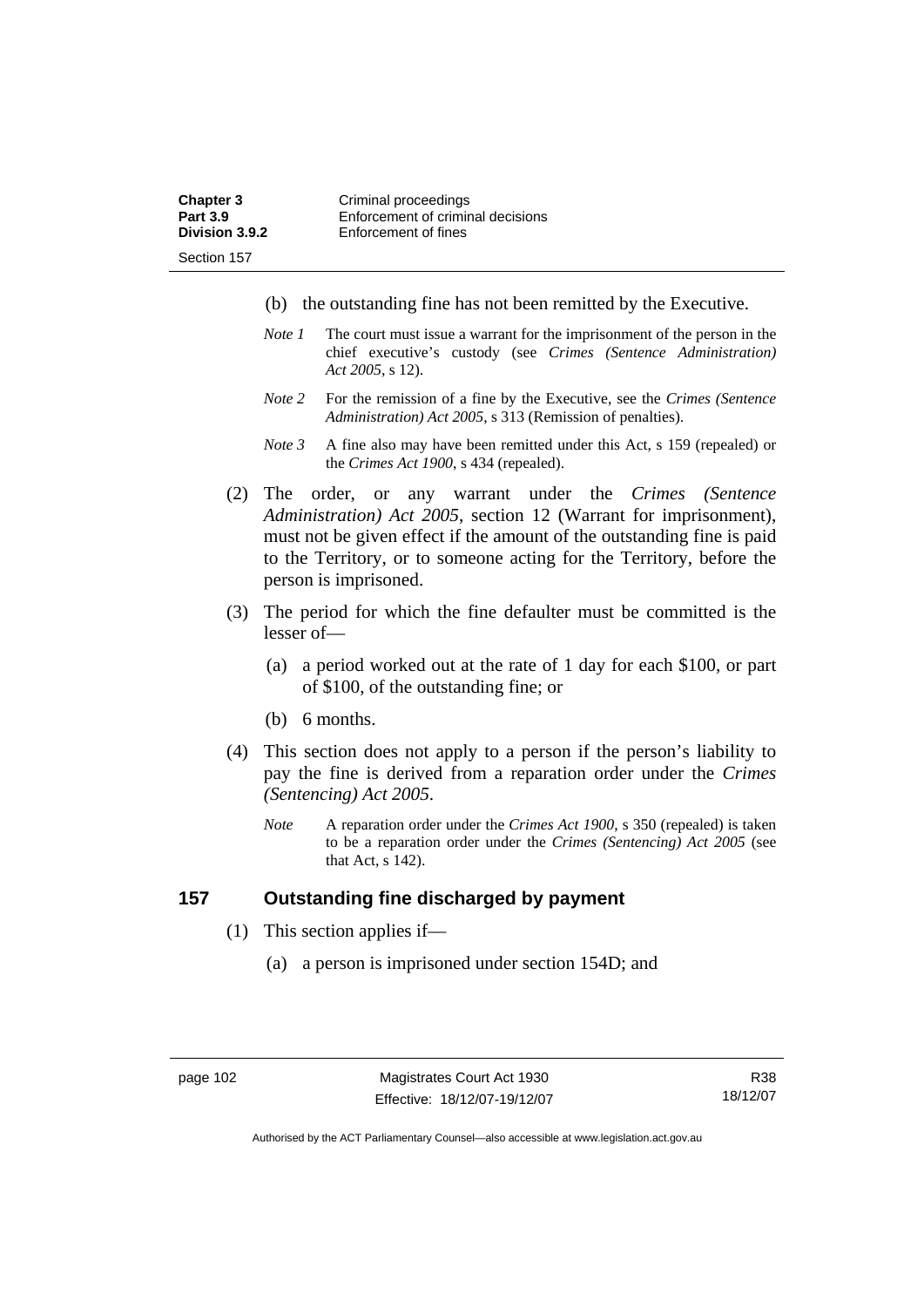| <b>Chapter 3</b> | Criminal proceedings              |
|------------------|-----------------------------------|
| <b>Part 3.9</b>  | Enforcement of criminal decisions |
| Division 3.9.2   | Enforcement of fines              |
| Section 158      |                                   |

- (b) an amount is paid to the Territory (through the registrar or the chief executive) to discharge an amount of the outstanding fine.
- (2) If the amount paid completely discharges the outstanding fine, the chief executive must release the person from imprisonment immediately, unless the person must otherwise be lawfully detained.

### **158 Outstanding fine satisfied by imprisonment**

A person imprisoned under section 154D (Fine defaulters imprisonment) discharges the person's liability to pay the outstanding fine—

- (a) at the rate of \$100 for each day or part of a day for which the person is so imprisoned; or
- (b) if the person is committed for 6 months—at the end of the 6-month period.

### **160 Conviction or order quashed or set aside**

If the conviction or order that gave rise to a person's liability to pay a fine is quashed or set aside, the registrar must, in addition to notifying the road transport authority under section 153 (3) (d)—

- (a) refund to the person any amount paid in relation to the fine; and
- (b) refund to the person any amount paid in relation to a relevant administrative fee.

## **161 Other enforcement provisions not affected**

This division shall not be taken to affect the operation of any other law in force in the ACT that provides for the recovery or enforcement of a fine.

page 103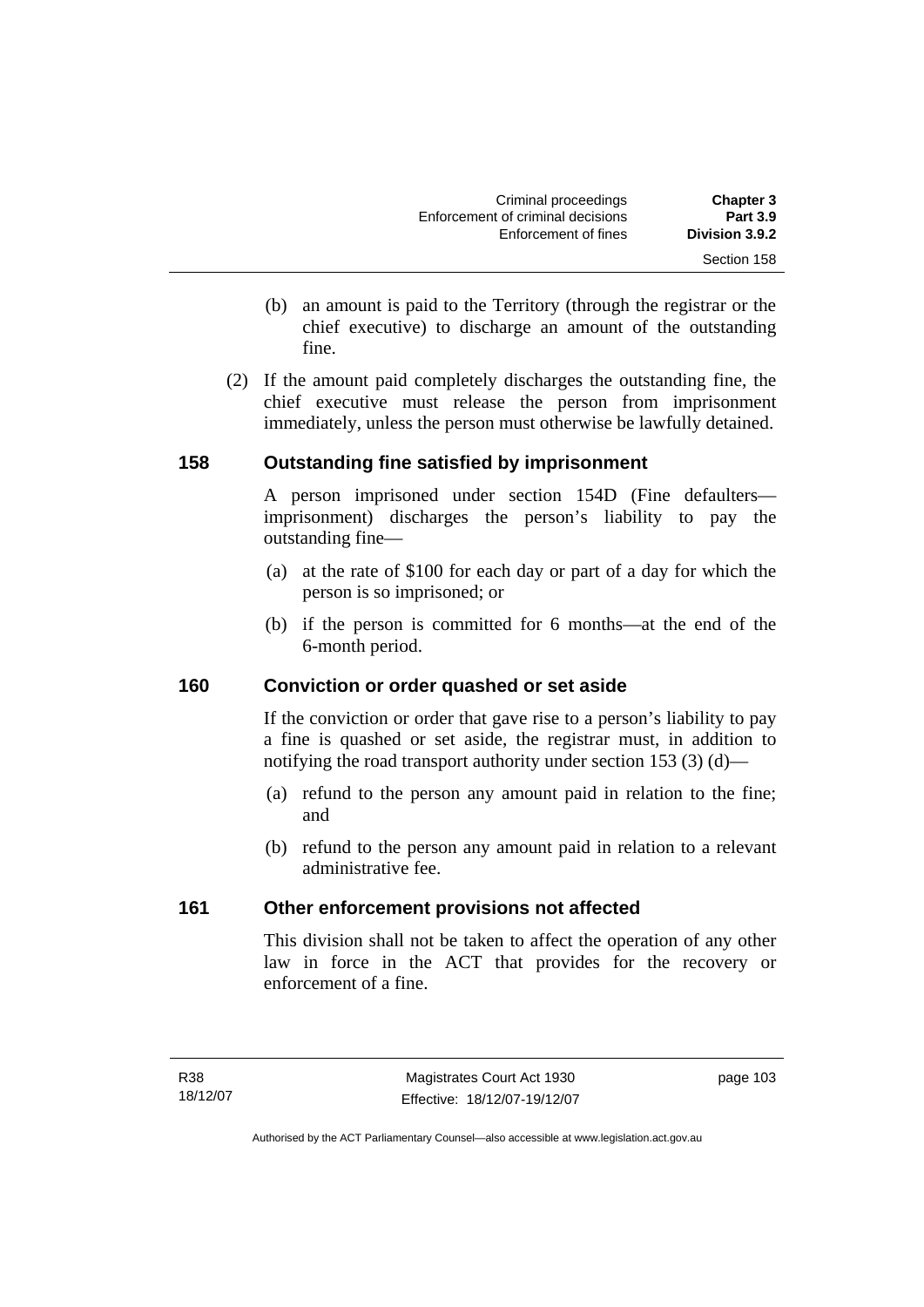| <b>Chapter 3</b> | Criminal proceedings                                     |
|------------------|----------------------------------------------------------|
| <b>Part 3.9</b>  | Enforcement of criminal decisions                        |
| Division 3.9.3   | Reciprocal enforcement of fines against bodies corporate |
| Section 166A     |                                                          |

## **Division 3.9.3 Reciprocal enforcement of fines against bodies corporate**

#### **166A Definitions for div 3.9.3**

In this division:

*conviction* means a conviction or order entered or made by a court in the exercise of summary jurisdiction in a proceeding for an offence.

*fine* includes—

- (a) a financial penalty, financial forfeiture and financial compensation; and
- (b) fees, charges and costs payable by a body corporate under an order made in a proceeding in which a conviction was entered in relation to the body corporate.

*reciprocating court* means a court declared under section 166B to be a reciprocating court.

*relevant officer*, in relation to a reciprocating court, means the registrar or other corresponding officer of the court.

*State* includes a Territory other than the Australian Capital Territory.

*territory fine* means a fine payable under a conviction of the court.

#### **166B Declarations relating to reciprocating courts**

- (1) If a State has laws providing for the enforcement in the State of a territory fine against a body corporate, the Attorney-General may, in writing, declare a court of summary jurisdiction in the State to be a reciprocating court.
- (2) A declaration is a notifiable instrument.

*Note* A notifiable instrument must be notified under the Legislation Act.

| page 104 | Magistrates Court Act 1930   | R38      |
|----------|------------------------------|----------|
|          | Effective: 18/12/07-19/12/07 | 18/12/07 |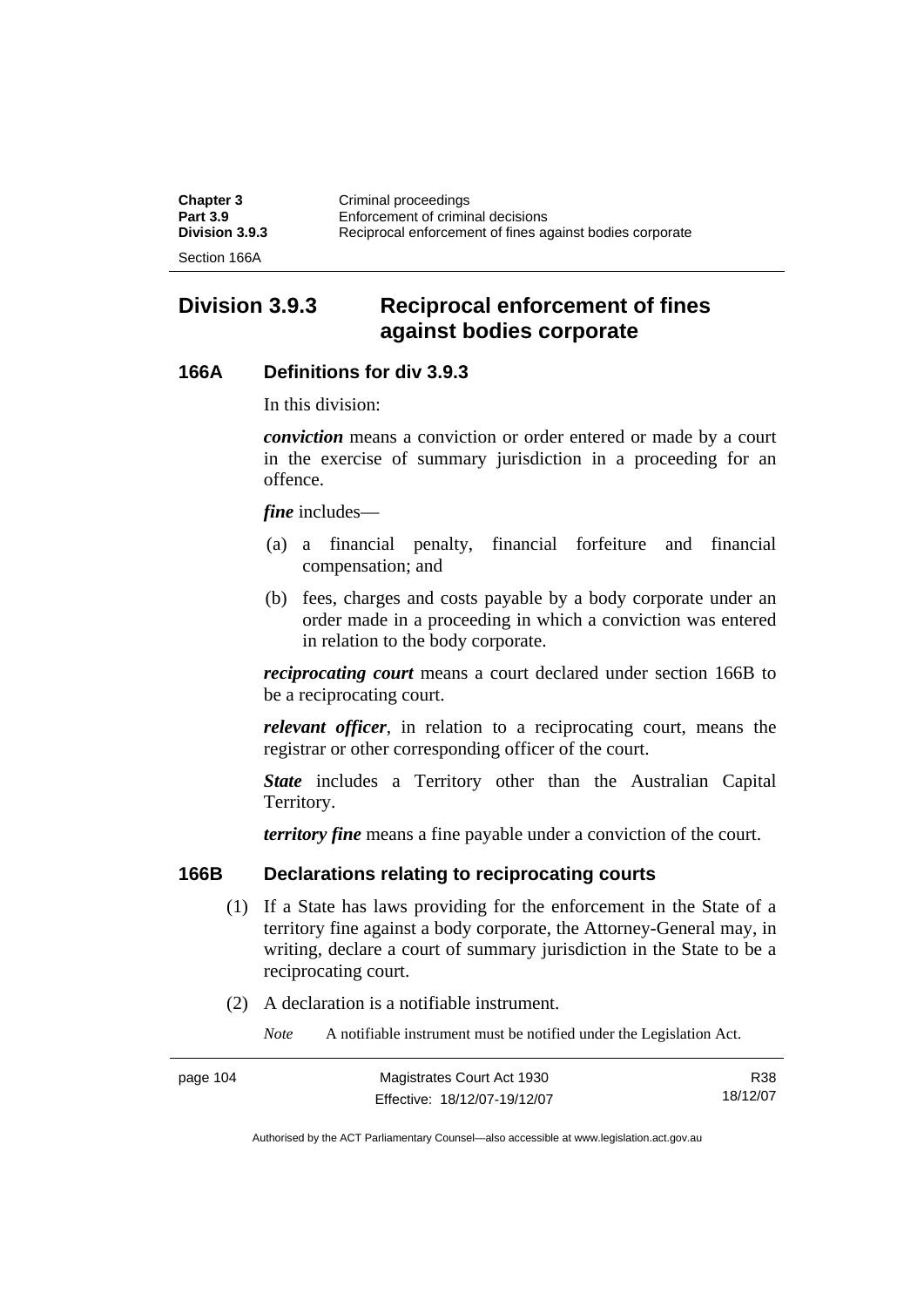Section 166C

## **166C Enforcement of fine**

- $(1)$  If—
	- (a) a fine is payable by a body corporate under a conviction of a reciprocating court; and
	- (b) the registrar receives a written request from the relevant officer of the reciprocating court for the enforcement of the conviction accompanied by—
		- (i) a copy, certified by the relevant officer to be correct, of the conviction; and
		- (ii) a certificate signed by the relevant officer stating the amount of the fine that remains unpaid;

the registrar must register the conviction by filing in the court the certified copy of the conviction and noting the date of the registration on the copy.

- (2) On the registration of a conviction under subsection  $(1)$ 
	- (a) the conviction is taken, for this part, to be a conviction of the court adjudging payment of a fine by the body corporate in the amount stated as unpaid in the certificate mentioned in subsection (1) (b); and
	- (b) the registrar must make an enforcement order for the purpose of recovering the amount mentioned in paragraph (a); and
	- (c) subject to this section, this Act and the rules applying to civil proceedings in the Magistrates Court apply in relation to an enforcement order made under paragraph (b) as if the order had been made in a civil proceeding in the court.

page 105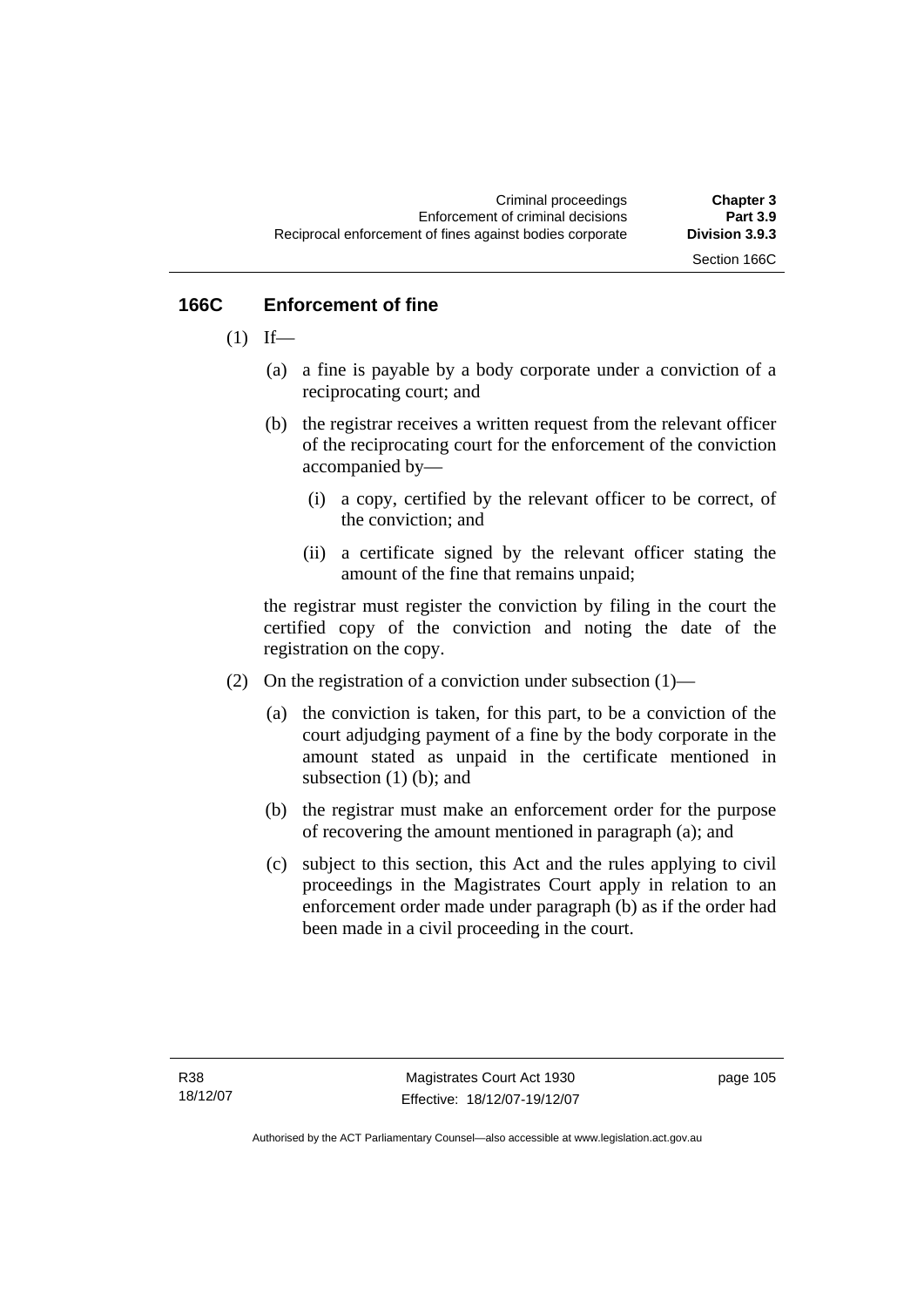| <b>Chapter 3</b>      | Criminal proceedings                                     |
|-----------------------|----------------------------------------------------------|
| <b>Part 3.9</b>       | Enforcement of criminal decisions                        |
| <b>Division 3.9.3</b> | Reciprocal enforcement of fines against bodies corporate |
| Section 166C          |                                                          |

- (3) If a request is made under this section in relation to a fine payable under a conviction of a reciprocating court and the registrar later receives a notification from the relevant officer of the reciprocating court of payment of an amount in satisfaction in whole or part of the amount of the fine, the registrar must note the particulars of the payment on the certified copy of the conviction filed in the court.
- $(4)$  If—
	- (a) an enforcement order is made under subsection (2) in relation to a fine; and
	- (b) before enforcement, the registrar receives a notification mentioned in subsection (3) in relation to the fine;

the registrar must stay the order.

- (5) On the stay of the order, the registrar must—
	- (a) if the amount of the fine has been paid in full—set aside the order; or
	- (b) if part of the amount of the fine remains unpaid—amend the order to show the amount still unpaid.
- (6) If an enforcement order is amended under subsection (5) (b), the order must be enforced in relation to the amount of the fine shown in the order as unpaid.
- (7) If an amount of money is paid to the registrar in satisfaction in whole or in part of a fine payable under a conviction registered under subsection (1), the registrar must remit the amount to the relevant officer of the reciprocating court by which the conviction was entered.
- (8) For this section, a document that purports to have been signed by the relevant officer of a reciprocating court is taken to have been so signed unless the contrary is proved.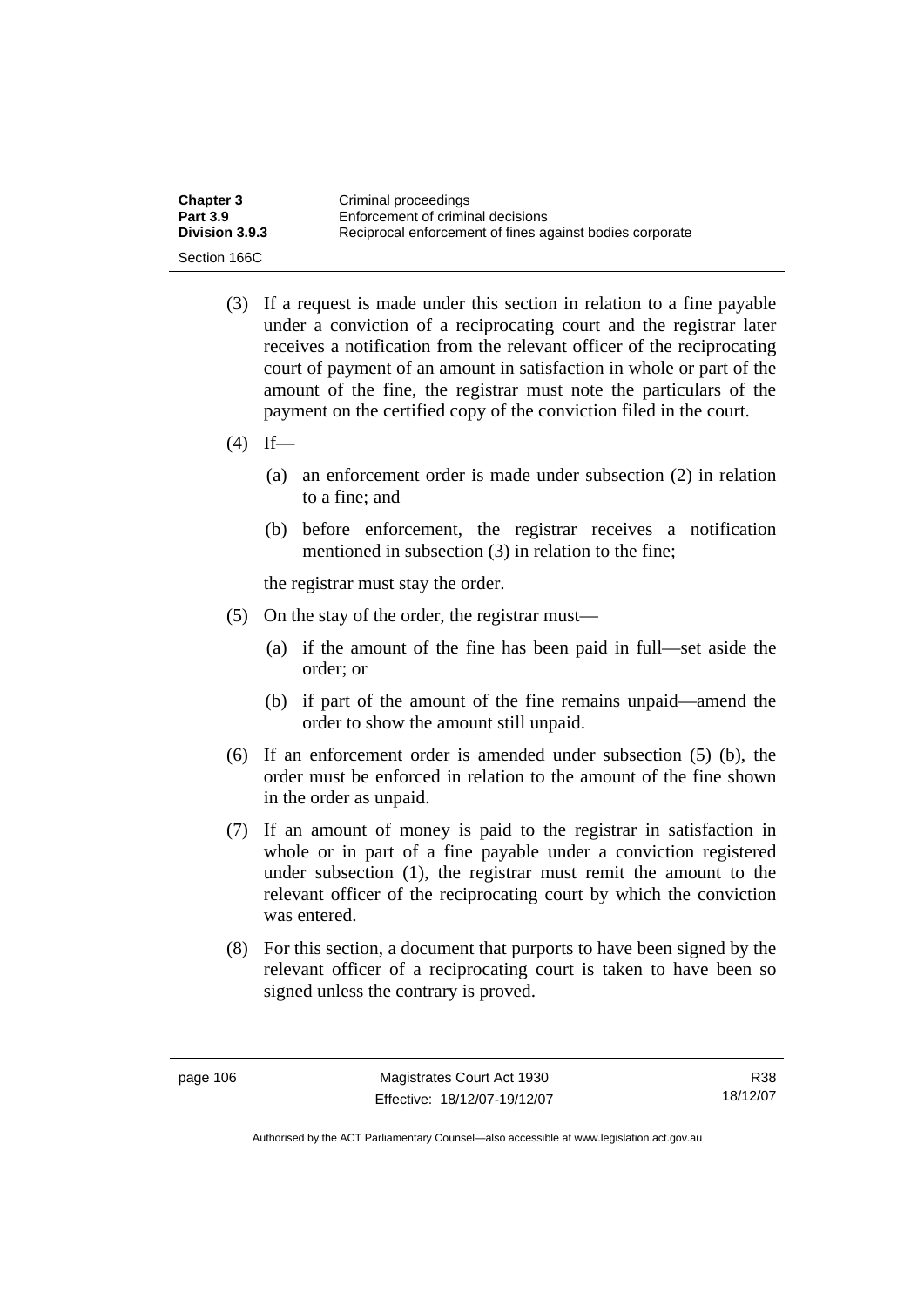## Section 166D

## **166D Effect of enforcement by reciprocating court**

An amount received by the registrar from a reciprocating court in satisfaction in whole or in part of a territory fine must be applied by the registrar as if the amount had been paid to the registrar by the body corporate by which the fine was payable in satisfaction in whole or in part of the fine.

## **166E Registrar to notify payment of territory fine**

If—

- (a) a conviction of the court under which a fine is payable is registered by the relevant officer of a reciprocating court; and
- (b) an amount is received by the registrar in satisfaction in whole or in part of the fine;

the registrar must, as soon as practicable, notify the relevant officer of the amount of that payment.

## **Division 3.9.4 Enforcement of criminal decisions other provisions**

### **184 Enforcement of costs against informant**

If a court orders an informant in a criminal proceeding to pay costs to a defendant, the order operates as a judgment given or entered in relation to a claim for the payment of money and is enforceable accordingly.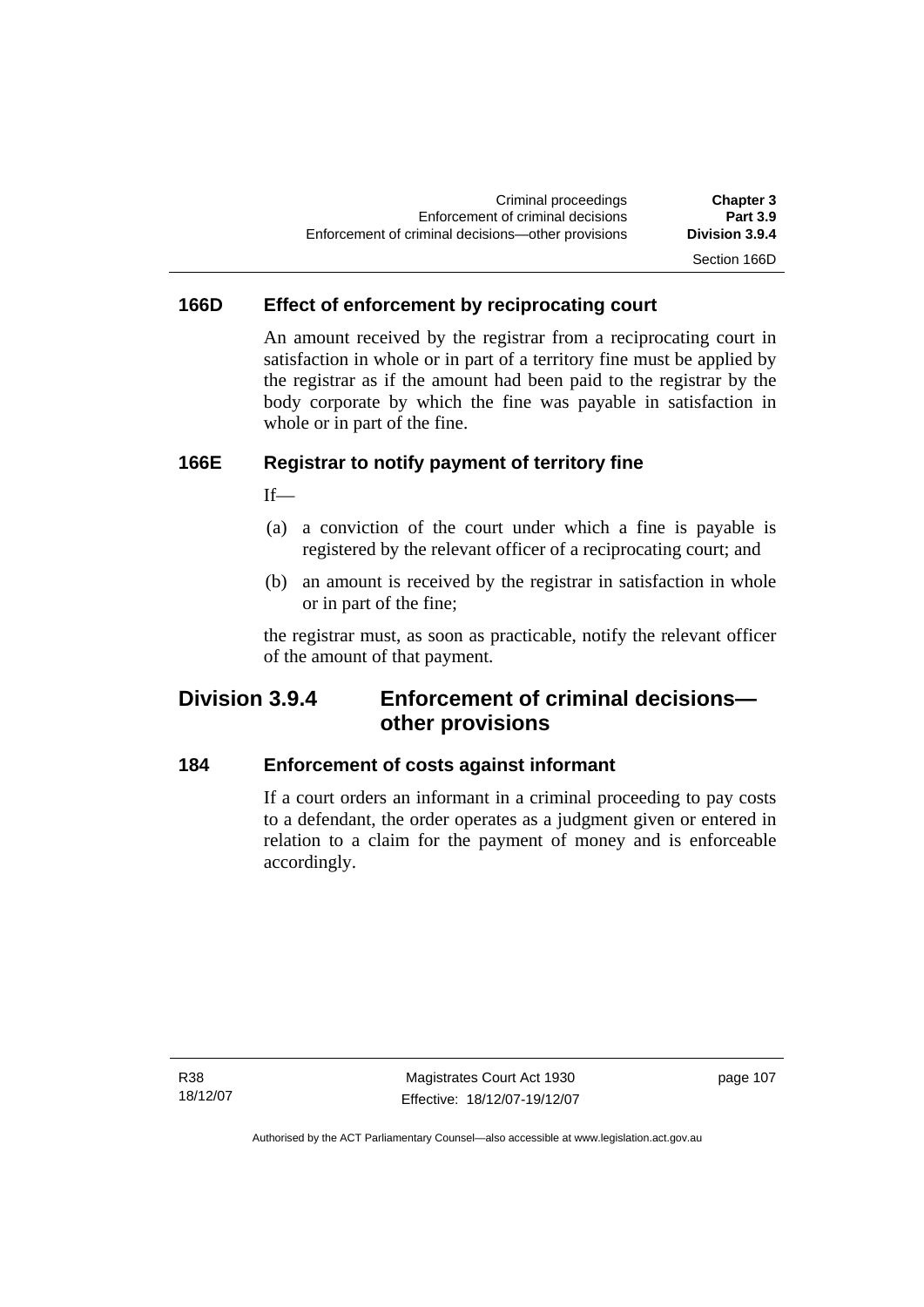| <b>Chapter 3</b> | Criminal proceedings                               |
|------------------|----------------------------------------------------|
| <b>Part 3.9</b>  | Enforcement of criminal decisions                  |
| Division 3.9.4   | Enforcement of criminal decisions—other provisions |
| Section 191      |                                                    |

#### **191 Accounts to be kept of amounts received**

Every registrar and person in charge of a correctional centre must keep a true and exact account of all amounts received by him or her under or because of any conviction or order, showing the people from whom and the time when the amounts were received and to whom and when the amounts were paid.

Maximum penalty: 1 penalty unit.

#### **193 Forfeited goods may be sold**

Except where otherwise provided, all forfeitures, not financial, that are incurred in relation to an offence triable by the court or that may be enforced by the court, may be sold or disposed of or dealt with in the way that the court directs, and the proceeds of the sale must be applied in a similar way as if the proceeds were a fine imposed under the Act, ordinance or law on which the proceeding for forfeiture is founded.

#### **194 Enforcement order not void for form only**

An enforcement order is not void only because of a defect or error in it if there is a conviction or order that is valid, or that may be amended and made valid, under this Act to support it.

#### **195 Convictions etc to be given to Supreme Court registrar**

- (1) This section applies if a person is convicted of an indictable offence by the court or an information in relation to an indictable offence is dismissed by the court.
- (2) The court must immediately give the registrar of the Supreme Court a copy of the conviction and recognisances or a copy of the certificate of dismissal (if any).
- (3) The court must keep a conviction and dismissal book and record each conviction or dismissal in it.

R38 18/12/07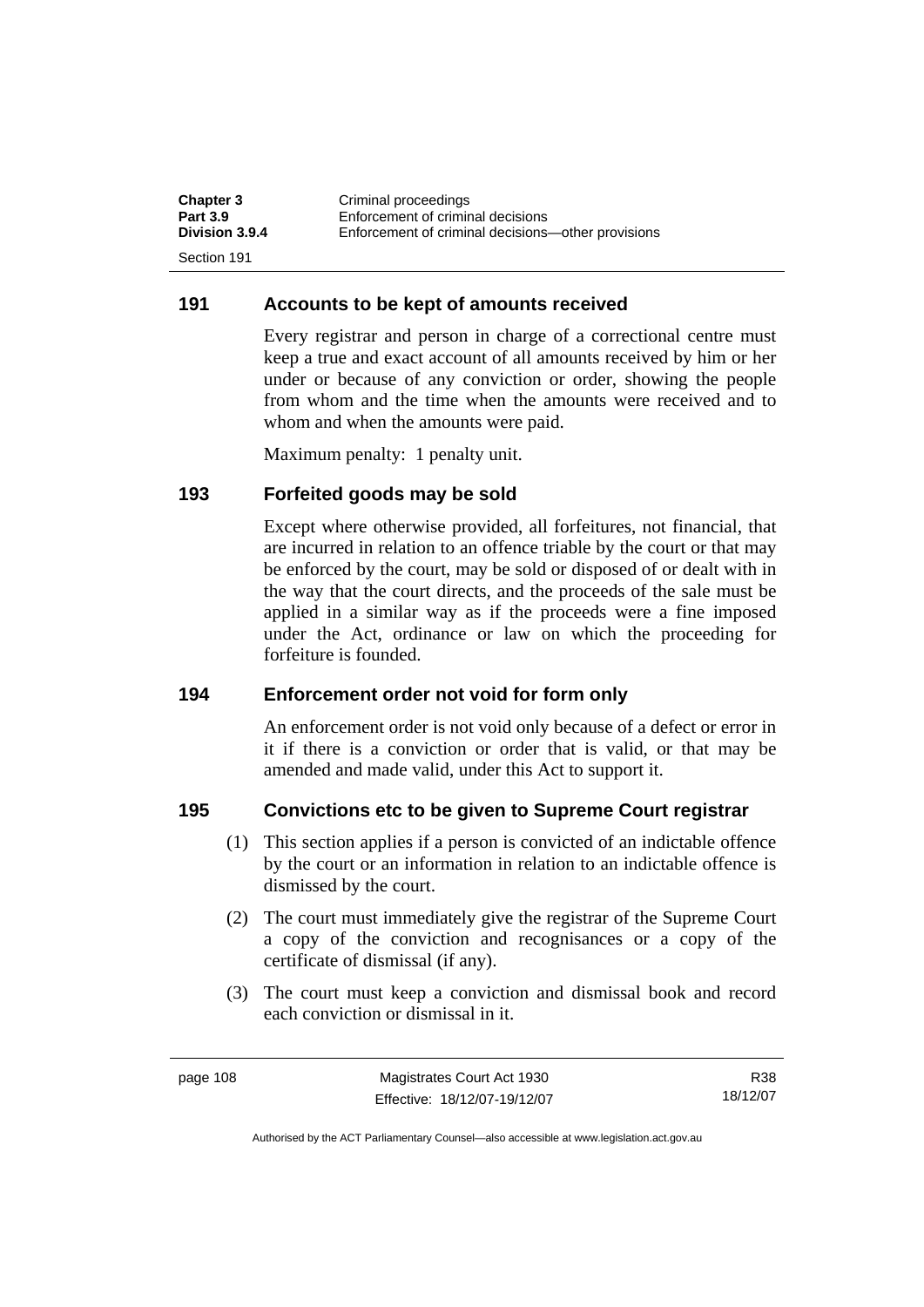#### Section 207

## **Part 3.10 Criminal appeals**

## **Division 3.10.1 Criminal appeals—jurisdiction of Supreme Court**

### **207 Jurisdiction of Supreme Court**

- (1) The appellate jurisdiction of the Supreme Court in relation to decisions of the Magistrates Court under this Act (other than chapter 4 (Civil proceedings)) extends to the hearing and deciding of the following appeals and to no others:
	- (a) appeals to which division 3.10.2 (Appeals in criminal matters) applies;
	- (b) reference appeals under division 3.10.2A (Reference appeals in criminal matters);
	- (c) appeals from decisions of the Magistrates Court by way of orders to review under division 3.10.3 (Orders to review in criminal matters).
- (2) This part does not limit the operation of any other Act that makes provisions in relation to the appellate jurisdiction of the Supreme Court.

## **Division 3.10.2 Appeals in criminal matters**

#### **208 Appeals to which div 3.10.2 applies**

- (1) Each of the following appeals is an appeal to which this division applies:
	- (a) an appeal by any of the following from a decision of the Magistrates Court under the Crimes Act, section 315A (2)

page 109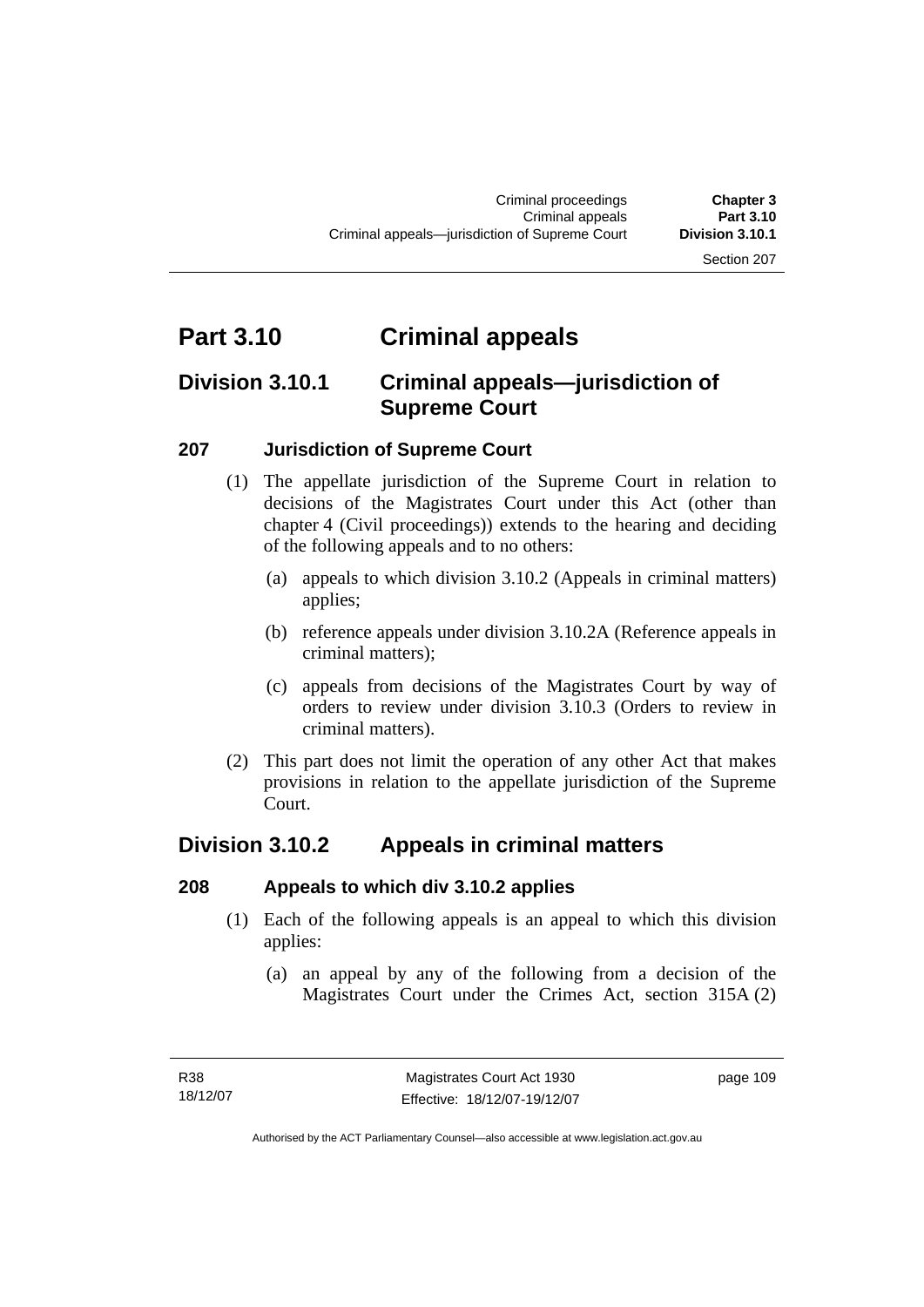or (3) (Investigation into fitness to plead) or section 315D (7) (Person found temporarily unfit to plead):

- (i) the person whose fitness to plead was decided;
- (ii) anyone who appeared at the proceeding in which the decision was made;
- (iii) anyone else with the leave of the court;
- (b) an appeal, by the person convicted, from a conviction for an offence dealt with by the Magistrates Court under this Act, part 3.6 (Proceedings for offences punishable summarily) or part 3.7 (Service and pleading by post for certain offences) or under the Crimes Act, section 375;
- (c) an appeal, by the person against whom the order is made, from an order made under this Act, section 113 or section 114 in a proceeding dealt with by the Magistrates Court under this Act, part 3.6 or under the Crimes Act, section 375;
- (d) an appeal from a sentence or penalty imposed by the Magistrates Court by a person convicted of an offence dealt with by that court under this Act, section 90A, part 3.6 or part 3.7, or under the Crimes Act, section 375, whether or not the person appeals against the conviction in relation to which the sentence or penalty was imposed;
- (e) an appeal from an order of the court under any of the following provisions of the *Crimes (Sentencing) Act 2005*:
	- (i) part 3.2 (Sentences of imprisonment);
	- (ii) part 3.3 (Non-custodial sentences);
	- (iii) part 3.4 (Non-association and place restriction orders);
	- (iv) part 3.5 (Deferred sentence orders);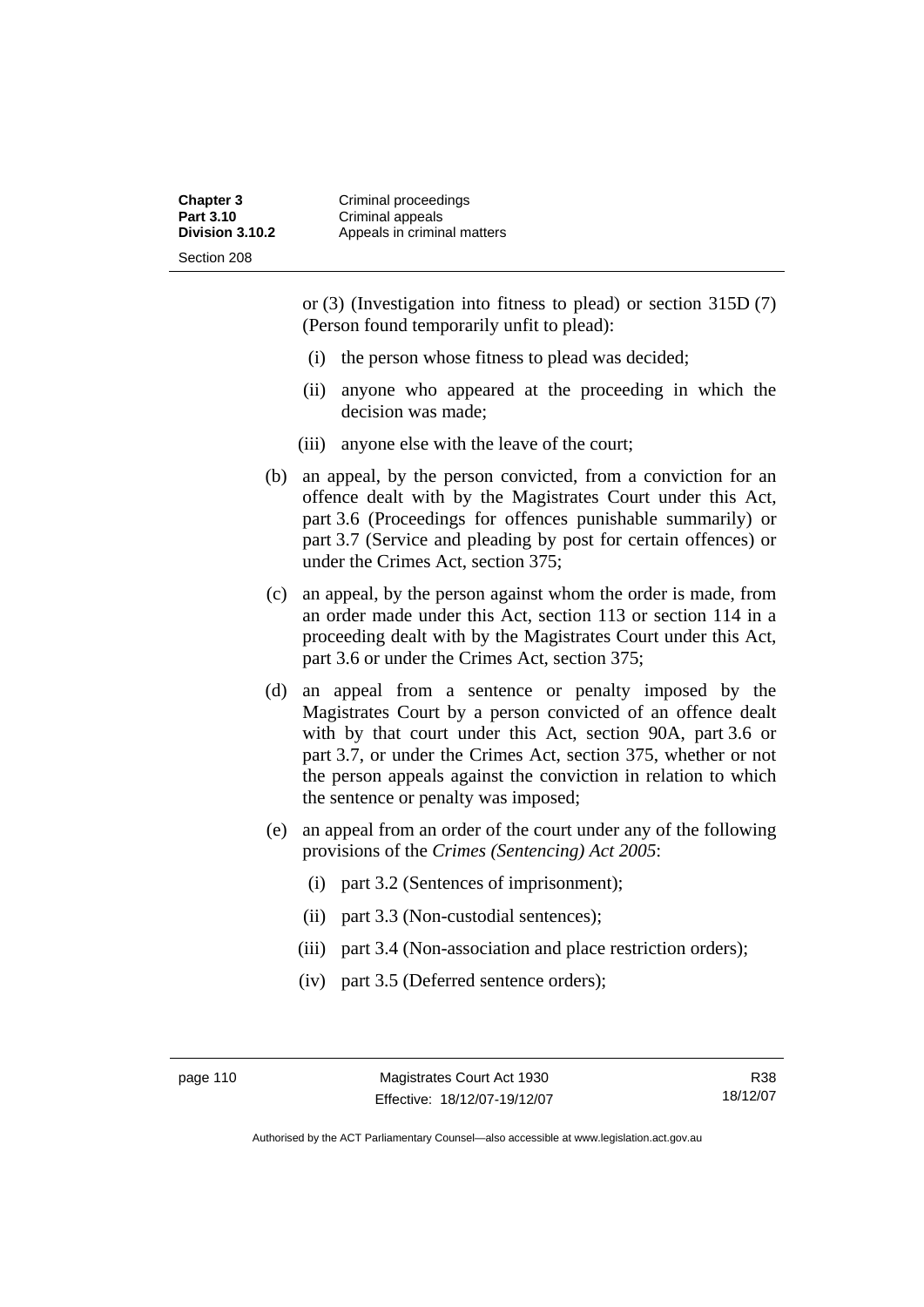- (v) part 3.6 (Combination sentences);
- *Note* Orders under the *Crimes Act 1900*, pt 18 (Conditional release of offenders) are taken to be orders under the *Crimes (Sentencing) Act 2005* (see *Crimes (Sentence Administration) Act 2005*, ch 16).
- (f) an appeal from an order of the court under the *Crimes (Sentence Administration) Act 2005,* part 6.6 (Good behaviour orders—amendment and discharge).
- (3) Subsection (1) does not affect any power that the Supreme Court has, apart from this Act, to grant bail or to vary the conditions of bail.

### **209 Institution of appeal**

- (1) An appeal must be instituted by the appellant filing a notice of appeal in the office of the registrar of the Supreme Court within the period of 28 days after the conviction was entered, the order or decision was made or the sentence or penalty imposed, or within any further time the Supreme Court allows.
- (2) As soon as practicable after instituting the appeal, the appellant must—
	- (a) file a copy of the notice of appeal with the Magistrates Court; and
	- (b) serve a copy of the notice of appeal on—
		- (i) for an appeal mentioned in section  $208(1)(a)$ —each other person mentioned in that paragraph; and
		- (ii) for any other appeal—the director of public prosecutions.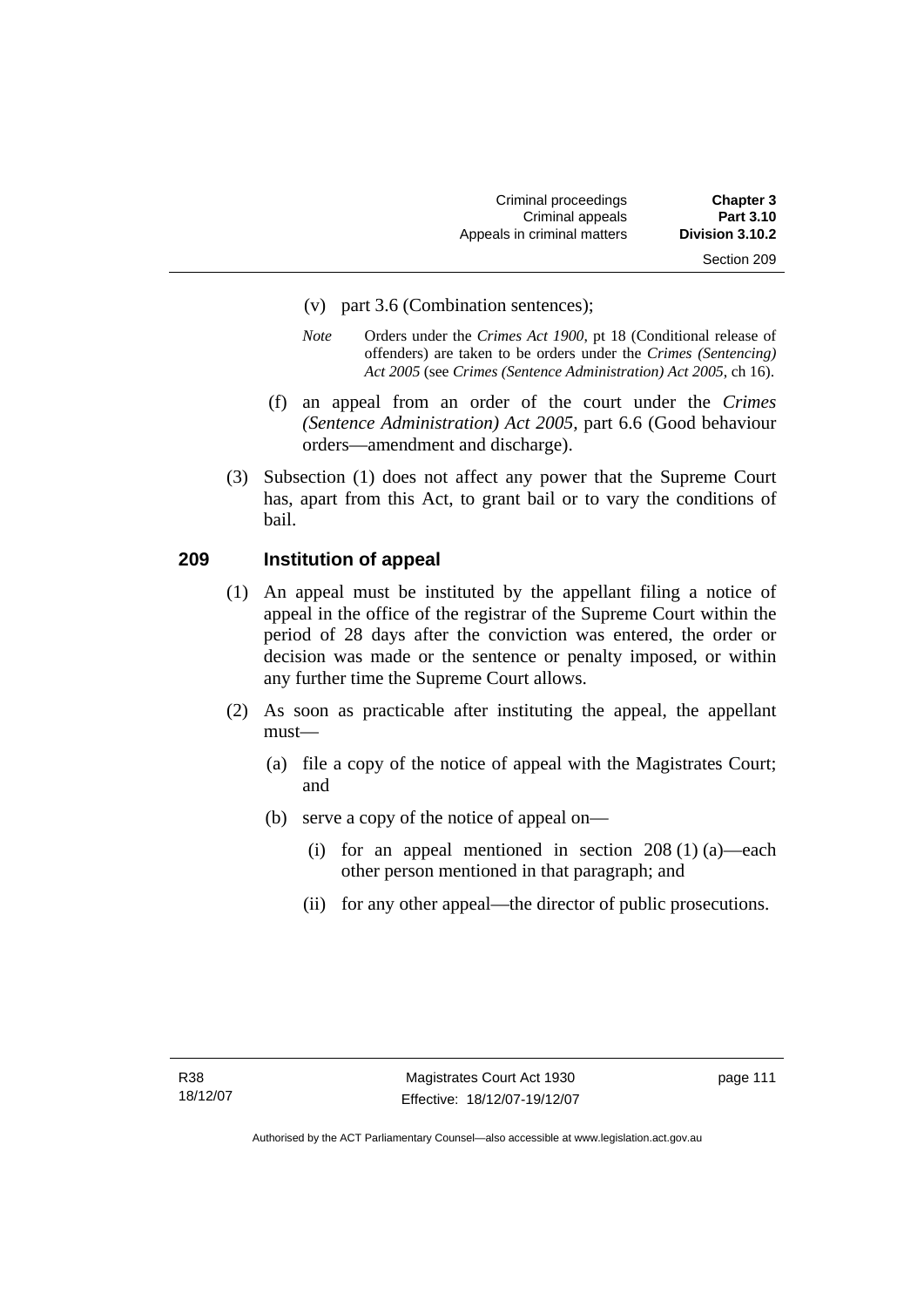**Chapter 3 Criminal proceedings**<br>**Part 3.10 Criminal appeals Part 3.10 Criminal appeals**<br>**Division 3.10.2 Appeals in crimin Division 3.10.2** Appeals in criminal matters Section 210

### **210 Substituted service of notice of appeal**

- (1) If it appears to the Supreme Court, on an application made for an order under this section, that personal service of a notice of appeal under section 209 on a person on whom it is required to be served cannot be effected, the Supreme Court may make the order for substituted or other service the Supreme Court considers just.
- (2) The Supreme Court may, on an application made for an order under this subsection, dispense with service of a notice of appeal if the court considers it necessary or expedient to do so.
- (3) An order under subsection (2) may be made subject to the conditions (if any) the Supreme Court considers appropriate.

## **214 Appeals in cases other than civil cases**

- (1) This section applies to an appeal mentioned in section 208 (Appeals to which div 3.10.2 applies).
- (2) In an appeal to which this section applies, the Supreme Court must have regard to the evidence given in the proceeding out of which the appeal arose, and has power to draw inferences of fact.
- (3) In an appeal to which this section applies, the Supreme Court must—
	- (a) if it considers it necessary or expedient to do so in the interests of justice—
		- (i) order the production of a document or anything else that was an exhibit in, or was otherwise connected with, the proceeding out of which the appeal arose and that appears to it to be necessary to produce for deciding the appeal; and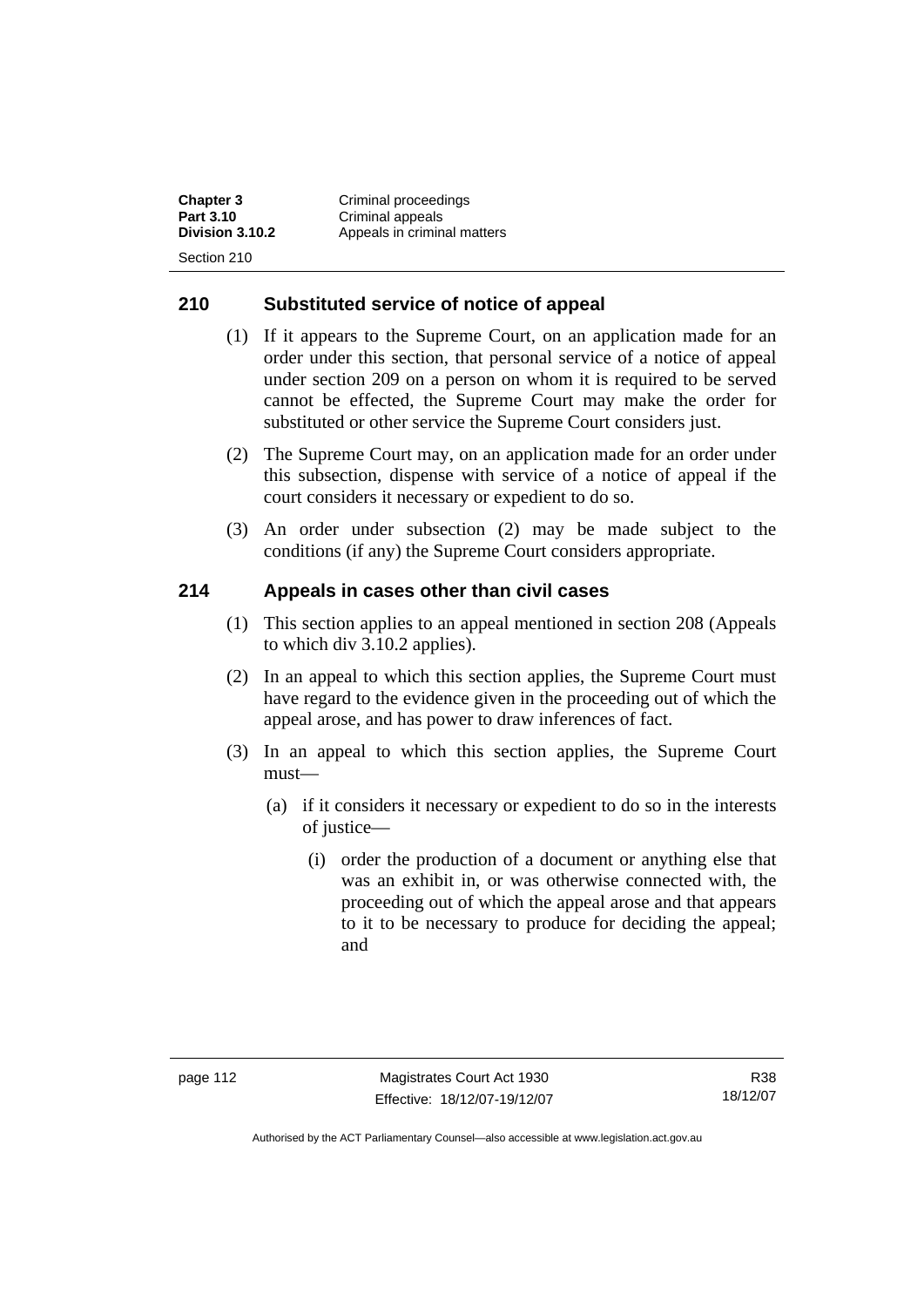- (ii) order any person who was, or would have been if the person had been called, a compellable witness in the proceeding to attend for examination before the Supreme Court; and
- (iii) receive the evidence, if tendered, of any witness; and
- (b) receive evidence with the consent of the parties to the appeal.
- (4) If evidence is tendered in an appeal to which this section applies, the Supreme Court must, unless satisfied that the evidence would not afford any ground for allowing the appeal, receive the evidence if—
	- (a) it appears to the Supreme Court that the evidence is likely to be credible and would have been admissible in the proceeding out of the which the appeal arose on an issue relevant to the appeal; and
	- (b) the Supreme Court is satisfied that the evidence was not adduced in the proceeding and there is a reasonable explanation for the failure to adduce it.

## **216 Stay of execution pending appeal in certain cases**

- (1) If an appeal to which this division applies has been duly instituted, the enforcement or execution of the decision, conviction, order, sentence or penalty appealed from is stayed until the appeal is concluded or is abandoned or discontinued and, if the appellant is in custody, the appellant may, if not detained for any other cause, be granted bail in accordance with the *Bail Act 1992*.
- (2) If the appellant in custody in relation to whom the enforcement or execution of a conviction is stayed—
	- (a) is not granted bail under the *Bail Act 1992*; or

page 113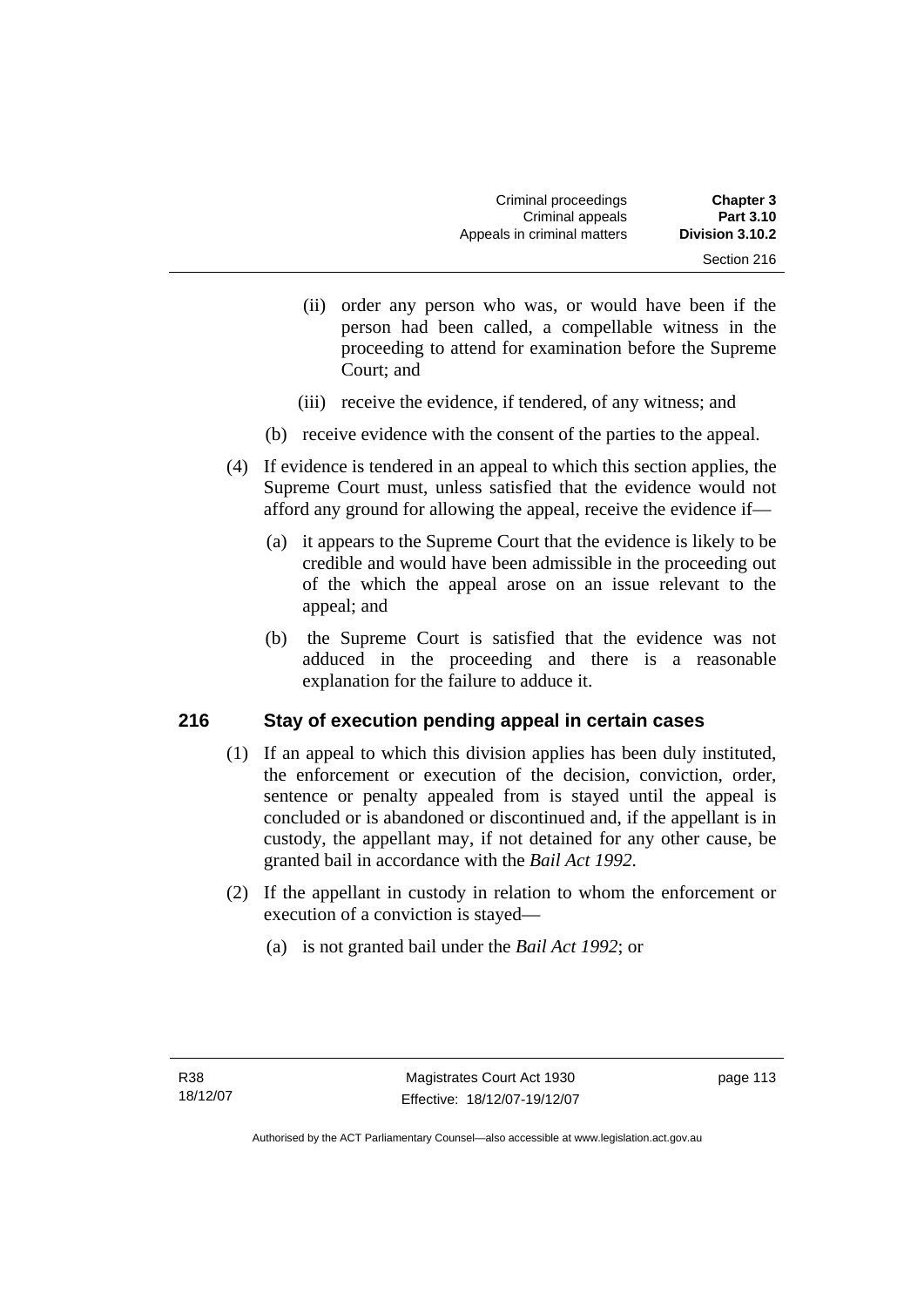| <b>Chapter 3</b> | Criminal proceedings        |
|------------------|-----------------------------|
| Part 3.10        | Criminal appeals            |
| Division 3.10.2  | Appeals in criminal matters |
| Section 218      |                             |

(b) is not detained for any other cause;

the court or a magistrate may order the person be remanded in custody.

*Note* The court must issue a warrant for the remand of the defendant in the chief executive's custody (see *Crimes (Sentence Administration) Act 2005*, s 17).

### **218 Orders by Supreme Court on appeals**

- (1) On an appeal to which this division applies, the Supreme Court may—
	- (a) confirm, reverse or vary the conviction, order, sentence, penalty or decision appealed from; or
	- (b) give the judgment, or make the order, that, in all the circumstances, it considers appropriate, or refuse to make an order; or
	- (c) set aside the conviction, order, sentence, penalty or decision appealed from, in whole or in part, and remit the proceeding to the Magistrates Court for further hearing and decision, subject to the directions the Supreme Court considers appropriate.
- (2) A judgment or order of the Supreme Court under subsection (1) (a) or (b) has effect as if it were a decision of the Magistrates Court and may be enforced by the Magistrates Court accordingly.

## **219 Barring right of appeal under div 3.10.2 if order to review granted**

 (1) If an order nisi to review a decision of the Magistrates Court has been granted under division 3.10.3 (Orders to review in criminal matters) to a person entitled to appeal against that decision to the Supreme Court under this division, the person ceases to be entitled to appeal to the Supreme Court under this division.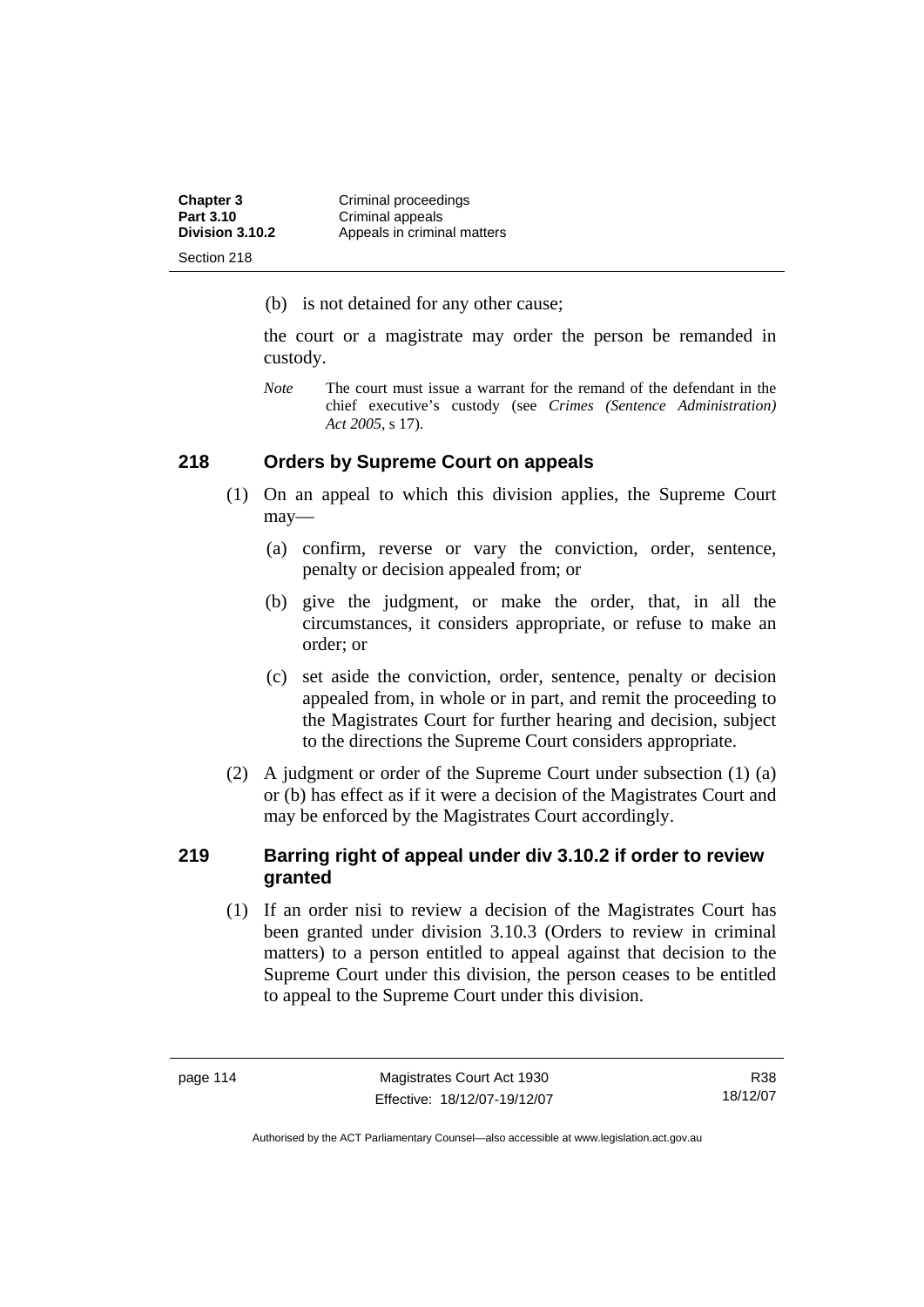(2) If an order nisi to review a decision of the Magistrates Court is granted under division 3.10.3 to a person after the person has instituted an appeal to the Supreme Court under this division against that decision, the appeal is taken to have been withdrawn.

## **Division 3.10.2A Reference appeals in criminal matters**

## **219A What is a reference appeal?**

In this division:

*reference appeal*—see section 219AB (2).

## **219AB Reference appeal following acquittal on indictment**

- (1) This section applies if a person has been tried on indictment in the Magistrates Court and acquitted in relation to all or part of the indictment.
- (2) The Supreme Court may, on application by the Attorney-General or director of public prosecutions (the *applicant*), hear and decide (by a *reference appeal*) any question of law arising at or in relation to the trial.

## **219AC Who may be heard at reference appeal**

- (1) Each of the following people (each *interested party*) may be heard in a reference appeal:
	- (a) a person charged at the trial;
	- (b) a person who seeks to be heard, if the court is satisfied that the person has a sufficient interest in the appeal to be heard.
- (2) If an interested party is not represented in the appeal, the applicant must instruct counsel to argue the reference appeal on the party's behalf.

page 115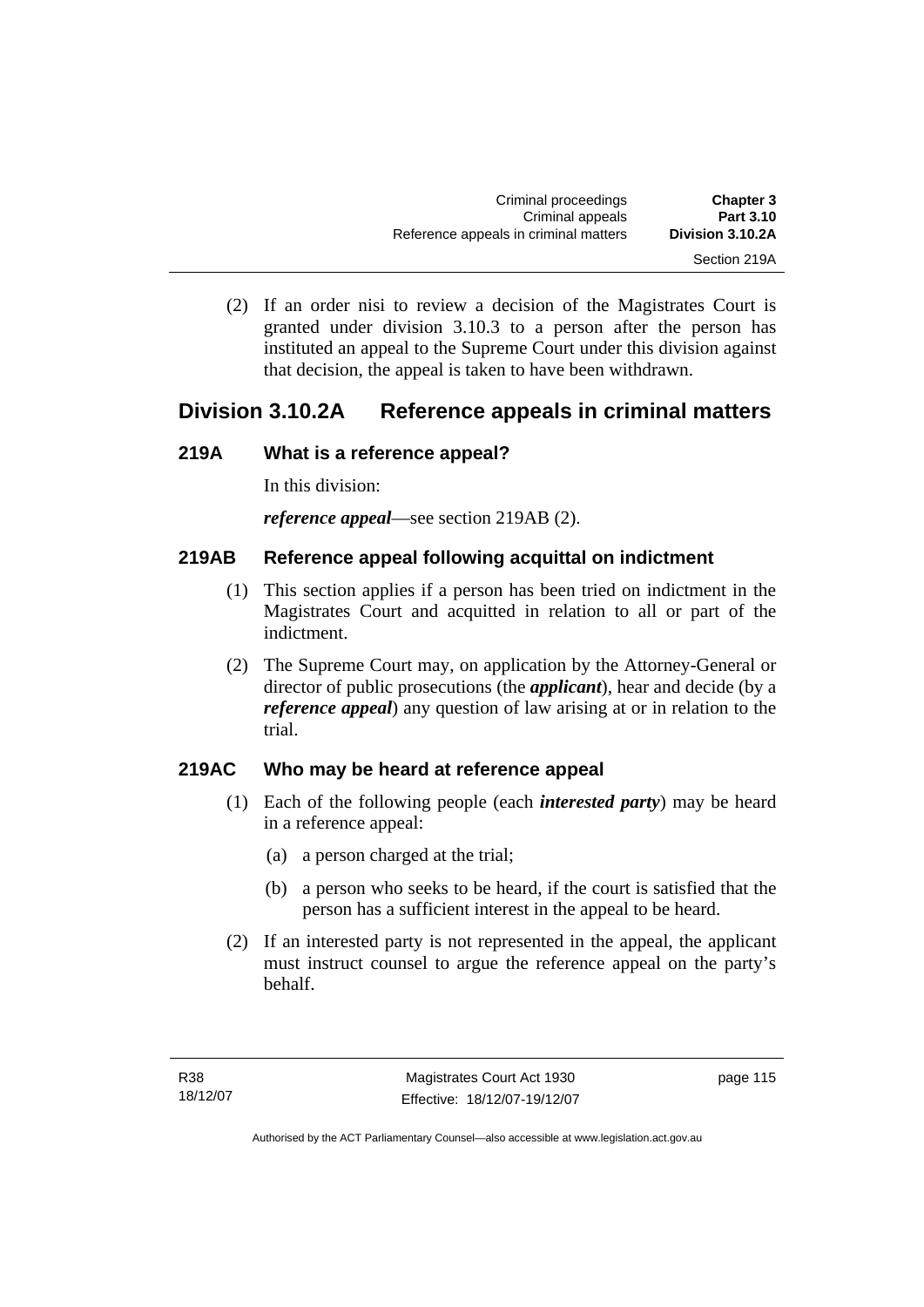| <b>Chapter 3</b> | Criminal proceedings                 |
|------------------|--------------------------------------|
| Part 3.10        | Criminal appeals                     |
| Division 3.10.3  | Orders to review in criminal matters |
| Section 219AD    |                                      |

 (3) The reasonable costs of legal representation of an interested party are payable by the Territory.

#### **219AD Reference appeal decision does not affect trial verdict**

The decision on a reference appeal does not invalidate or affect any verdict or decision given at the trial.

## **Division 3.10.3 Orders to review in criminal matters**

#### **219B Appeals by way of orders to review**

- (1) Each of the following is a decision of the Magistrates Court from which an appeal by way of order to review may be made in accordance with this division:
	- (a) an order of the Magistrates Court dismissing an information dealt with by that court under this Act, part 3.6 (Proceedings for offences punishable summarily) or part 3.7 (Service and pleading by post for certain offences) or under the Crimes Act, section 375;
	- (b) a conviction by the Magistrates Court for an offence dealt with by that court under this Act, part 3.6 or part 3.7 or under the Crimes Act, section 375;
	- (c) an order made under this Act, section 113 or section 114 in a proceeding dealt with by the Magistrates Court under this Act, part 3.6 or under the Crimes Act, section 375;
	- (d) a decision of the Magistrates Court not to commit a person to the Supreme Court for sentence under section 92A;
	- (e) a decision of the Magistrates Court to dispose of a case summarily under the Crimes Act, section 375 (6) or (7):
	- (f) a sentence or penalty imposed by the Magistrates Court for an offence dealt with by that court under this Act, section 90A, part 3.6 or part 3.7 or under the Crimes Act, section 375.

| page 116 | Magistrates Court Act 1930   | R38      |
|----------|------------------------------|----------|
|          | Effective: 18/12/07-19/12/07 | 18/12/07 |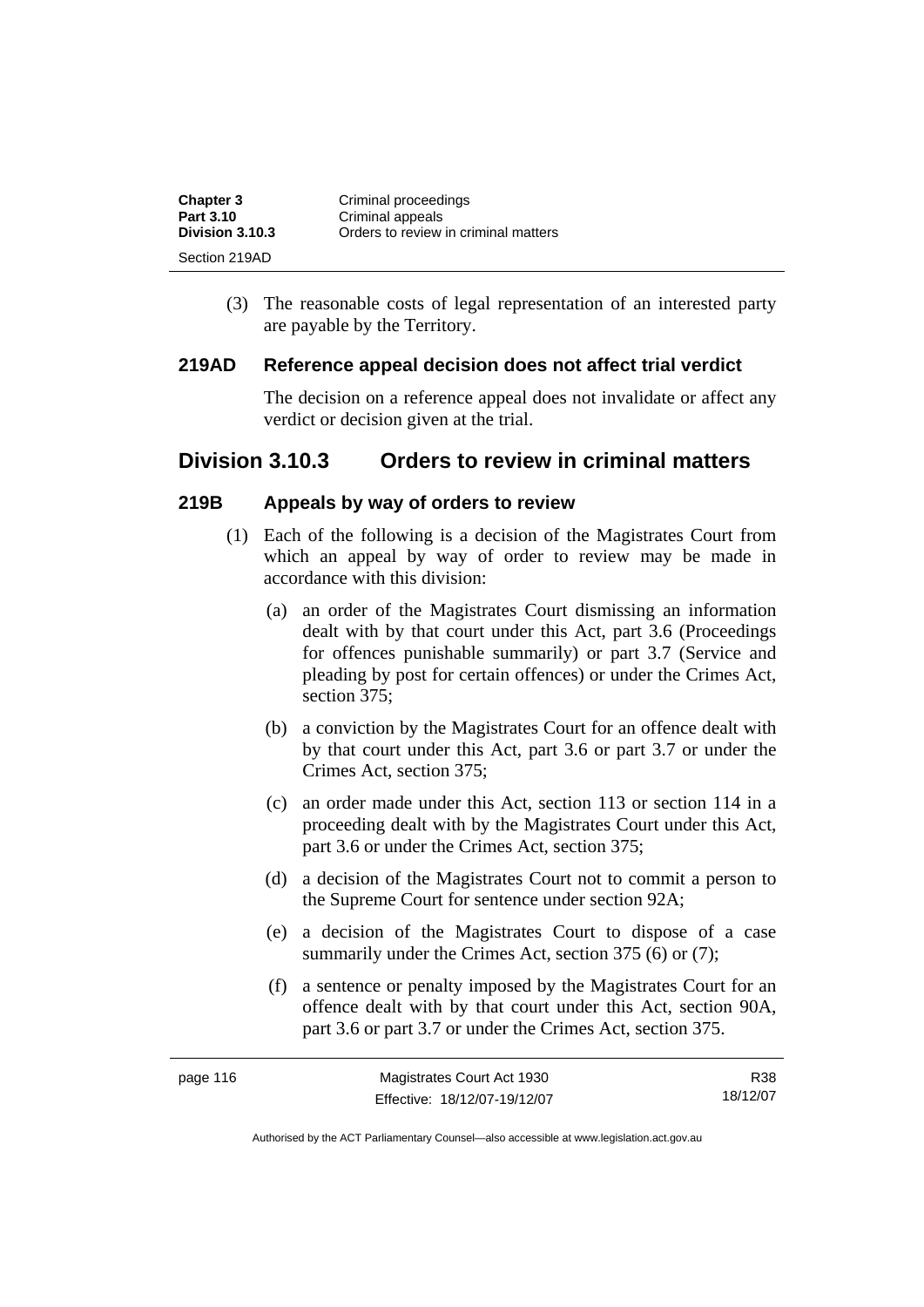(2) In subsection  $(1)$  (f):

*sentence or penalty* includes a sentence or penalty imposed by an order of the Magistrates Court under—

- (a) any of the following provisions of the *Crimes (Sentencing) Act 2005*:
	- (i) part 3.2 (Sentences of imprisonment);
	- (ii) part 3.3 (Non-custodial sentences);
	- (iii) part 3.4 (Non-association and place restriction orders);
	- (iv) part 3.5 (Deferred sentence orders);
	- (v) part 3.6 (Combination sentences); or
	- *Note* Orders under the *Crimes Act 1900*, pt 18 (Conditional release of offenders) are taken to be orders under the *Crimes (Sentencing) Act 2005* (see *Crimes (Sentence Administration) Act 2005*, ch 16).
- (b) the *Crimes (Sentence Administration) Act 2005,* part 6.6 (Good behaviour orders—amendment and discharge).

### **219C Grant of order nisi to review**

- (1) This section applies if—
	- (a) within 28 days of the making of an order of a kind mentioned in section 219B (1) (a) or within any further time the Supreme Court allows, an application is made by the informant in the proceeding before the Magistrates Court; or
	- (b) within 28 days of the making of a decision of a kind mentioned in section 219B  $(1)$   $(d)$ ,  $(e)$  or  $(f)$ , an application is made by the informant in the proceeding before the Magistrates Court; or
	- (c) within 28 days after—
		- (i) the entering of a conviction of a kind mentioned in section 219B (1) (b); or

| R38      | Magistrates Court Act 1930   | page 117 |
|----------|------------------------------|----------|
| 18/12/07 | Effective: 18/12/07-19/12/07 |          |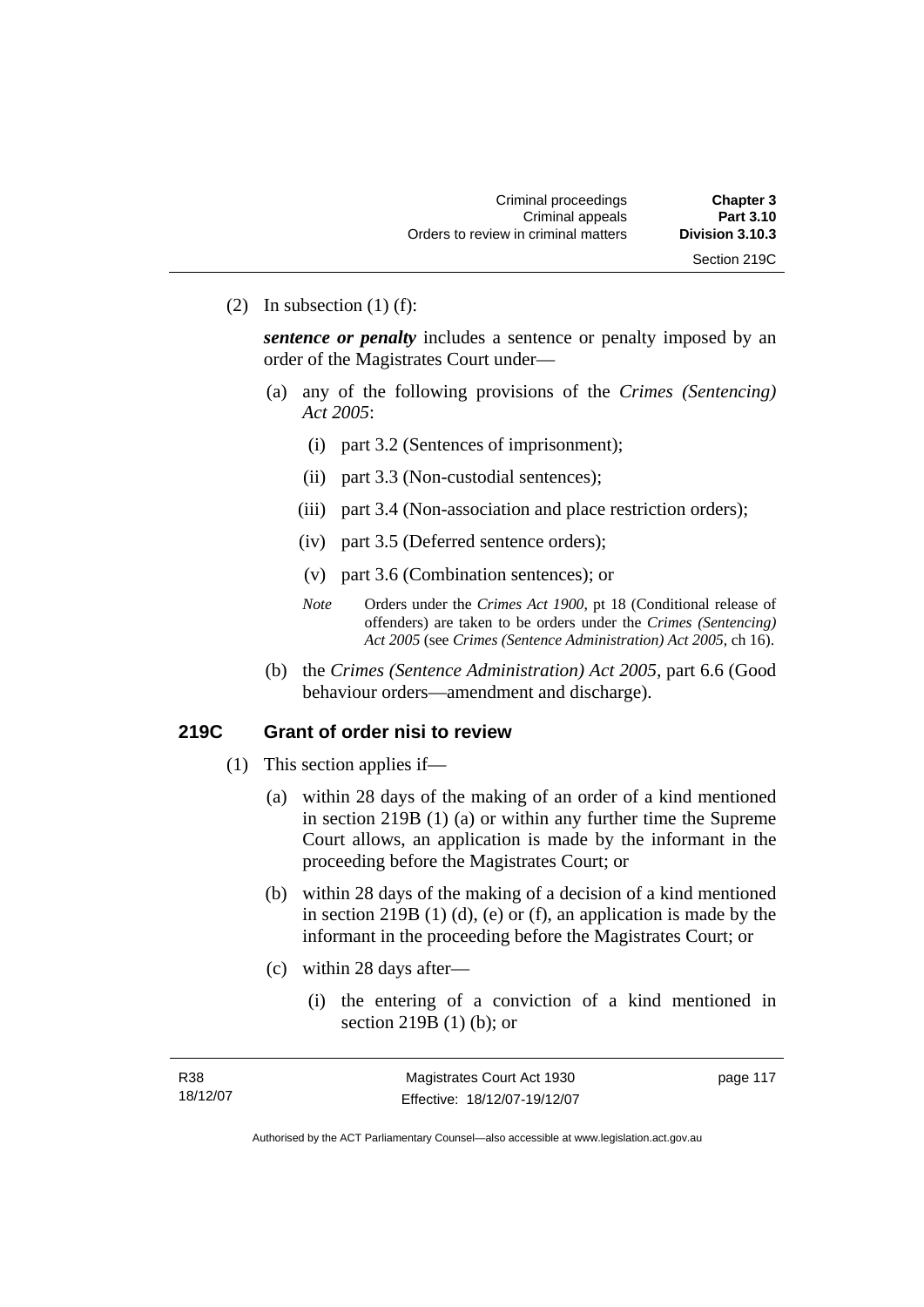| <b>Chapter 3</b> | Criminal proceedings                 |
|------------------|--------------------------------------|
| Part 3.10        | Criminal appeals                     |
| Division 3.10.3  | Orders to review in criminal matters |
| Section 219C     |                                      |

 (ii) the making of an order of a kind mentioned in section 219B (1) (c);

or within any further time the Supreme Court allows, an application is made by the defendant in the proceeding before the Magistrates Court.

- (2) The Supreme Court may grant an order nisi calling on the other party to the proceeding to show cause, on a date specified in the order nisi, why the decision of the Magistrates Court should not be reviewed on any 1 or more of the following grounds:
	- (a) that there was a prima facie case of error or mistake on the part of the Magistrates Court;
	- (b) that the Magistrates Court did not have jurisdiction or authority to make the decision;
	- (c) that the decision of the Magistrates Court should not in law have been made;
	- (d) that, in the circumstances of the case, a decision of a kind mentioned in section 219B (1) (d) or (e) should not have been made;
	- (e) that a sentence or penalty of a kind mentioned in section 219B (1) (f) was manifestly inadequate or otherwise in error.
- (3) On an application for an order to review a decision of the Magistrates Court or on an application made after the making of such an order, the Supreme Court may, if it considers appropriate, make an order requiring the magistrate by whom the Magistrates Court was constituted to give to the Supreme Court a report setting out the reasons for the decision of the Magistrates Court and any facts or matters that in the view of the magistrate were relevant to the decision of the Magistrates Court.

R38 18/12/07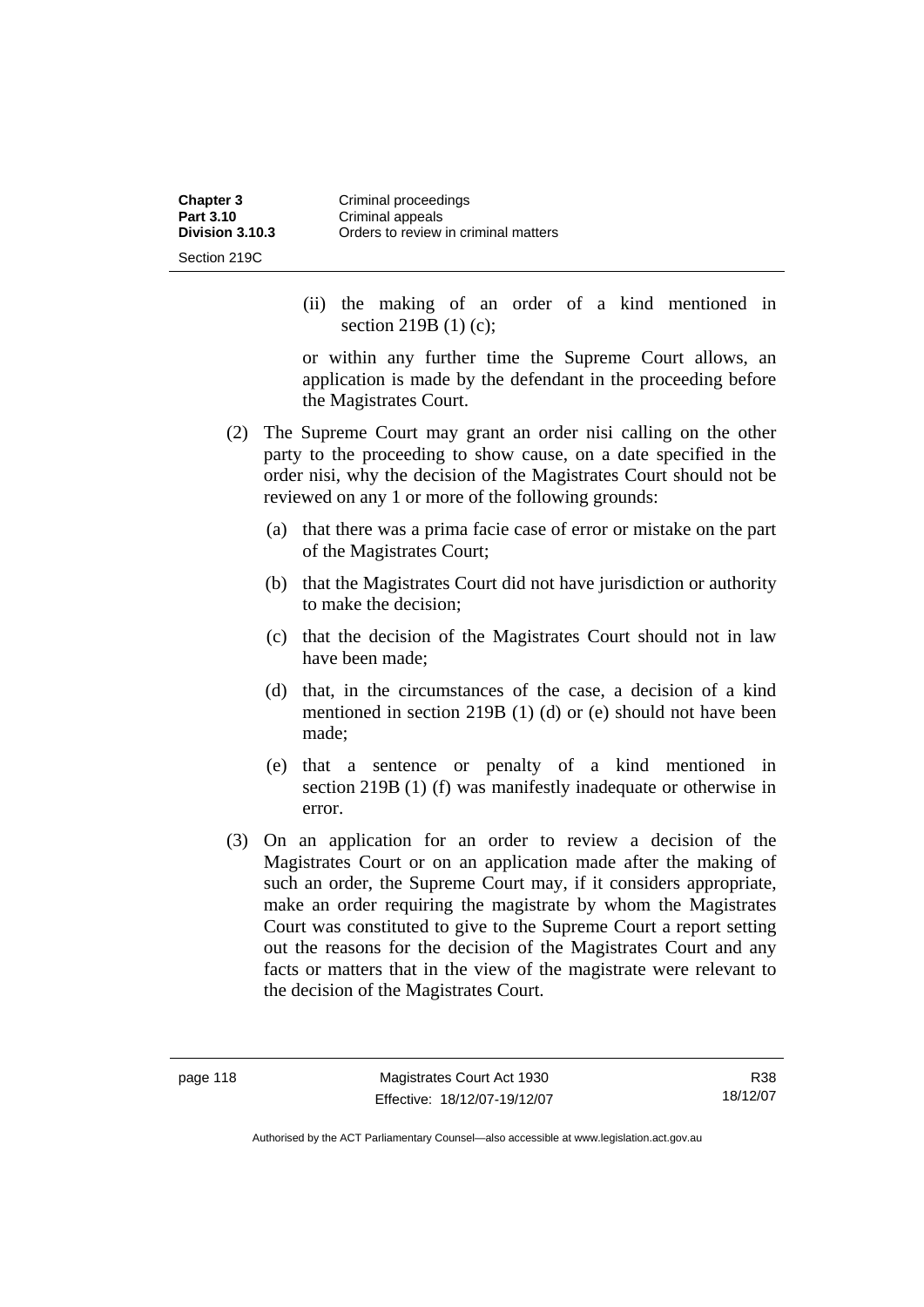## **219F Powers of Supreme Court**

- (1) On the return of an order nisi to review a decision of the Magistrates Court, the Supreme Court, on consideration of the evidence before the Magistrates Court, and any further evidence called by leave of the Supreme Court—
	- (a) may, if satisfied that the decision of the Magistrates Court should be confirmed, discharge the order nisi; or
	- (b) may set aside or quash, in whole or in part, or otherwise vary or amend, the decision of the Magistrates Court.
- (2) If, under subsection (1) (b), the Supreme Court sets aside, quashes or otherwise varies or amends a decision of the Magistrates Court, the Supreme Court may—
	- (a) for a decision mentioned in section 219B (1) (d)—order that the Magistrates Court commit the person to whom the decision relates to the Supreme Court for sentence under section 92A; or
	- (b) for a decision mentioned in section 219B (1) (e)—order that the Magistrates Court continue the preliminary examination of the person to whom the decision relates in accordance with part 3.5; or
	- (c) for a decision mentioned in section 219B  $(1)$  (f)—
		- (i) impose the sentence or penalty the Supreme Court considers appropriate; or
		- (ii) by order, exercise any power that the Magistrates Court might have exercised; or
	- (d) in any other case—
		- (i) remit the matter to the Magistrates Court for rehearing or for further hearing with or without directions of law; or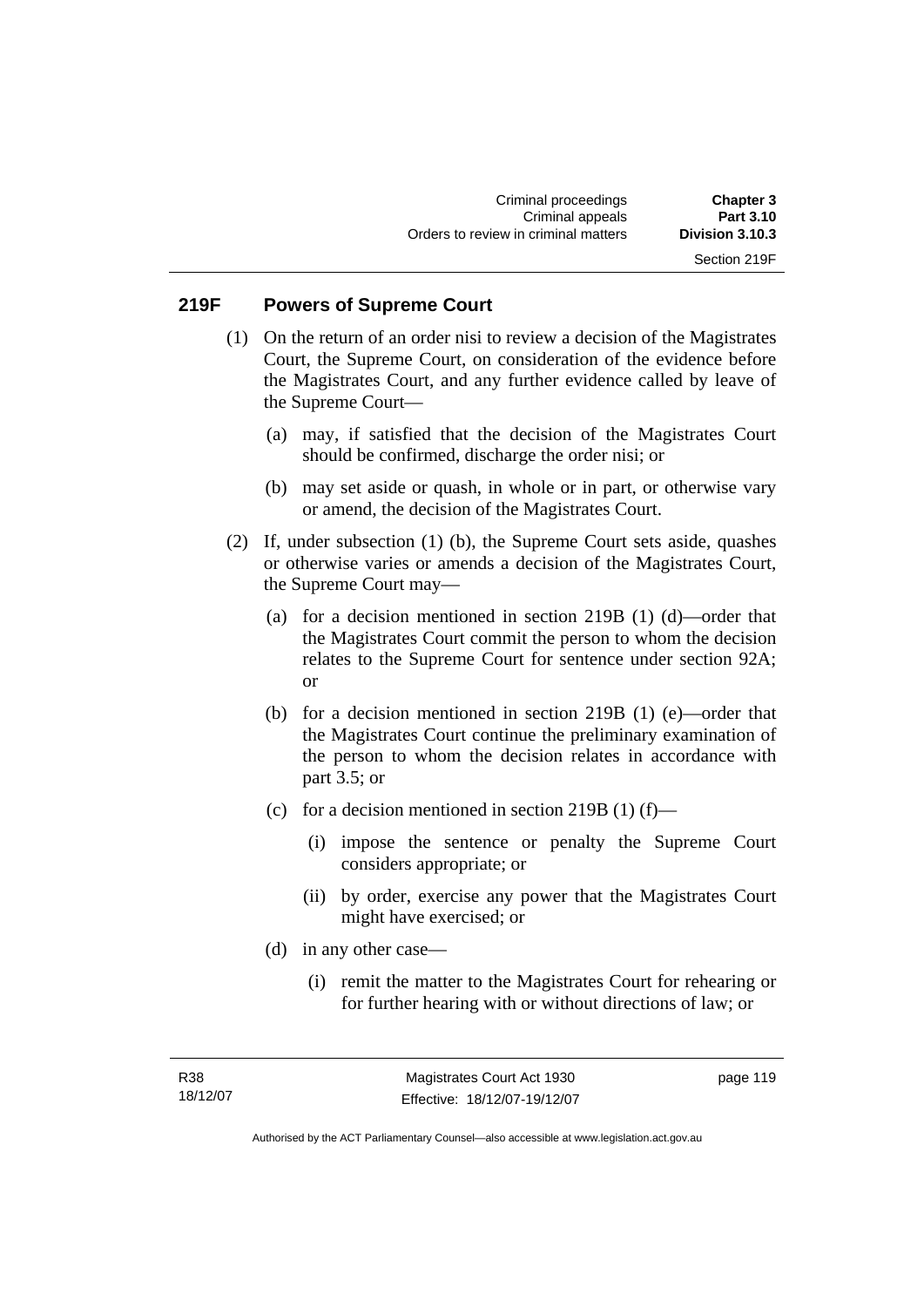| <b>Chapter 3</b> | Criminal proceedings                 |
|------------------|--------------------------------------|
| Part 3.10        | Criminal appeals                     |
| Division 3.10.3  | Orders to review in criminal matters |
| Section 219F     |                                      |

- (ii) make any other order the Supreme Court considers necessary to decide the matter finally, including a prohibition order or habeas corpus order.
- (3) For the purpose of—
	- (a) correcting any defect or error in the proceeding before the Magistrates Court; or
	- (b) enabling the matter to be decided on the merits;

the Supreme Court may make the amendments of the proceeding in the Magistrates Court it considers appropriate.

- (4) For subsections (1) (b) and (2) (c), the Supreme Court must not—
	- (a) vary a sentence or penalty such that the sentence or penalty as varied could not have been imposed by the Magistrates Court; or
	- (b) impose a sentence or penalty that could not have been imposed by the Magistrates Court.
- (5) The Supreme Court may, despite the ground or any of the grounds on which the order nisi to review a decision of the Magistrates Court was granted has been established, discharge the order nisi if the Supreme Court is of the opinion that no substantial miscarriage of justice has happened.
- (6) On the discharge of an order nisi to review a decision of the Magistrates Court, that decision may be enforced, executed or given effect to as if the order nisi had not been granted.
- (7) If, in relation to a sentence or penalty mentioned in section 219B (1) (f), the Supreme Court—
	- (a) varies a sentence or penalty under subsection (1) (b); or
	- (b) imposes a sentence or penalty or makes an order under subsection  $(2)$  (b);

R38 18/12/07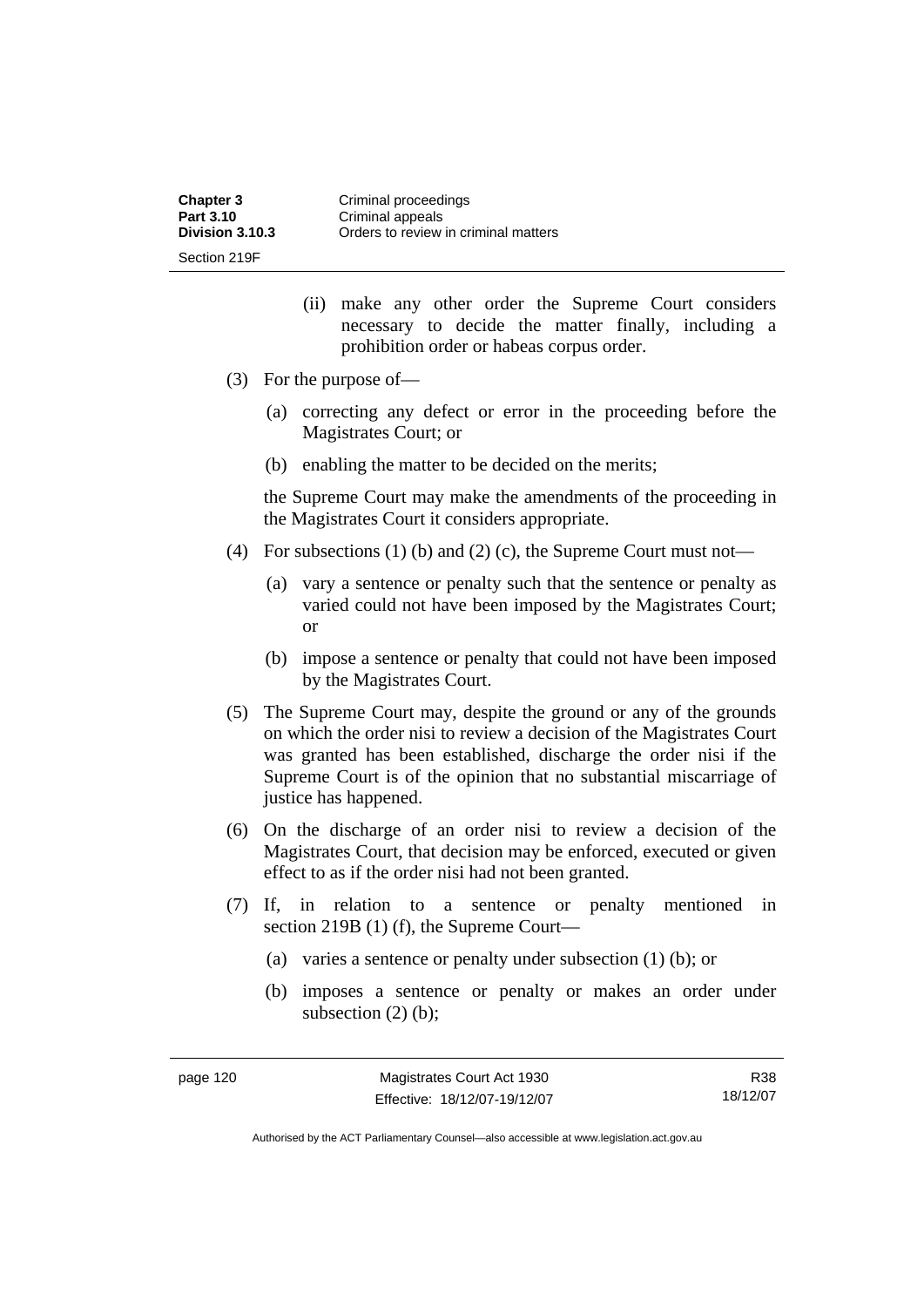| <b>Chapter 3</b><br><b>Part 3.10</b> | Criminal proceedings<br>Criminal appeals |  |
|--------------------------------------|------------------------------------------|--|
| Division 3.10.4                      | Criminal appeals—other provisions        |  |
| Section 222                          |                                          |  |

the sentence or penalty as varied or imposed or the order made has effect as if it were a decision of the Magistrates Court and may be enforced by the Magistrates Court accordingly.

- (8) On an appeal under this division from an order, decision, sentence or penalty mentioned in section 219B (1) (a), (d), (e) or (f), the Supreme Court must order that the costs of and incidental to the appeal are payable by the appellant.
- (9) Subsection (8) applies whether the Supreme Court orders that the order nisi be discharged or exercises any of the other powers given to it by this section.

## **Division 3.10.4 Criminal appeals—other provisions**

## **222 Control of Supreme Court over summary convictions**

- (1) A person brought before the Supreme Court, under a habeas corpus order or another order, must not be discharged from custody because any defect or error in a committal order of the Magistrates Court, unless the court, or the magistrate constituting the court, and the prosecutor or other party interested in supporting the committal order have received reasonable and sufficient notice of the intention to apply for the discharge.
- (2) The notice must require them to give to the Supreme Court the conviction, judgment or order (if any) on which the committal was founded, together with the depositions and information intended to be relied on in support of the conviction, judgment or order, or certified copies of them.

## **223 Amendment of documents**

- (1) This section applies if—
	- (a) a document mentioned in section 222 (2) is given to the Supreme Court; and

page 121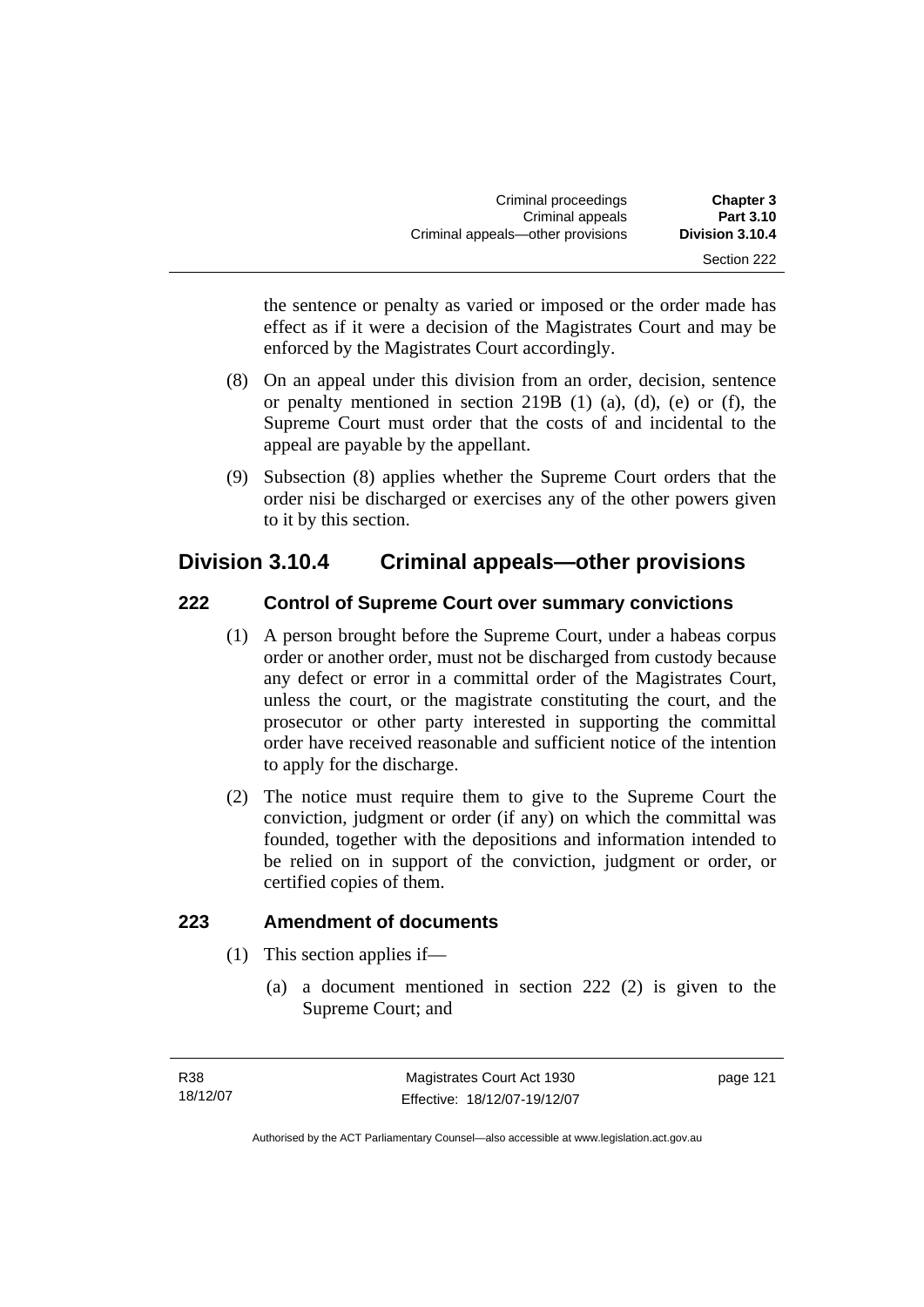| <b>Chapter 3</b> | Criminal proceedings              |
|------------------|-----------------------------------|
| Part 3.10        | Criminal appeals                  |
| Division 3.10.4  | Criminal appeals—other provisions |
| Section 224      |                                   |

- (b) the offence charged or intended to be charged by the document appears to have been established; and
- (c) the Magistrates Court's judgment appears to be in substance justified; and
- (d) the defects or errors appear to be defects of form only or mistakes not affecting the substance of the proceeding before the Magistrates Court.
- (2) The Supreme Court must allow the committal order, and may allow the conviction or judgment, to be immediately amended as necessary in accordance with the facts.
- (3) The person committed must then be remanded to the person's former custody.

## **224 In cases of certiorari order**

The like proceedings as mentioned in section 222 and section 223 must be had, and the like amendments may and must be allowed to be made, in relation to every order brought before the Supreme Court by certiorari order, and after amendment in any such case the order may be enforced in the proper way, and must in all respects and for all purposes be regarded and dealt with as if it had been drawn up originally as amended.

### **225 Notice dispensed with**

- (1) The notice required by section 222 may be given either before or after the habeas corpus order, certiorari order or other order is made.
- (2) When at the time of applying for the order—
	- (a) copies of the conviction or order and depositions are produced; or
	- (b) in cases of committal for trial or for sentence all informations, depositions, and statements have been given, as provided in

R38 18/12/07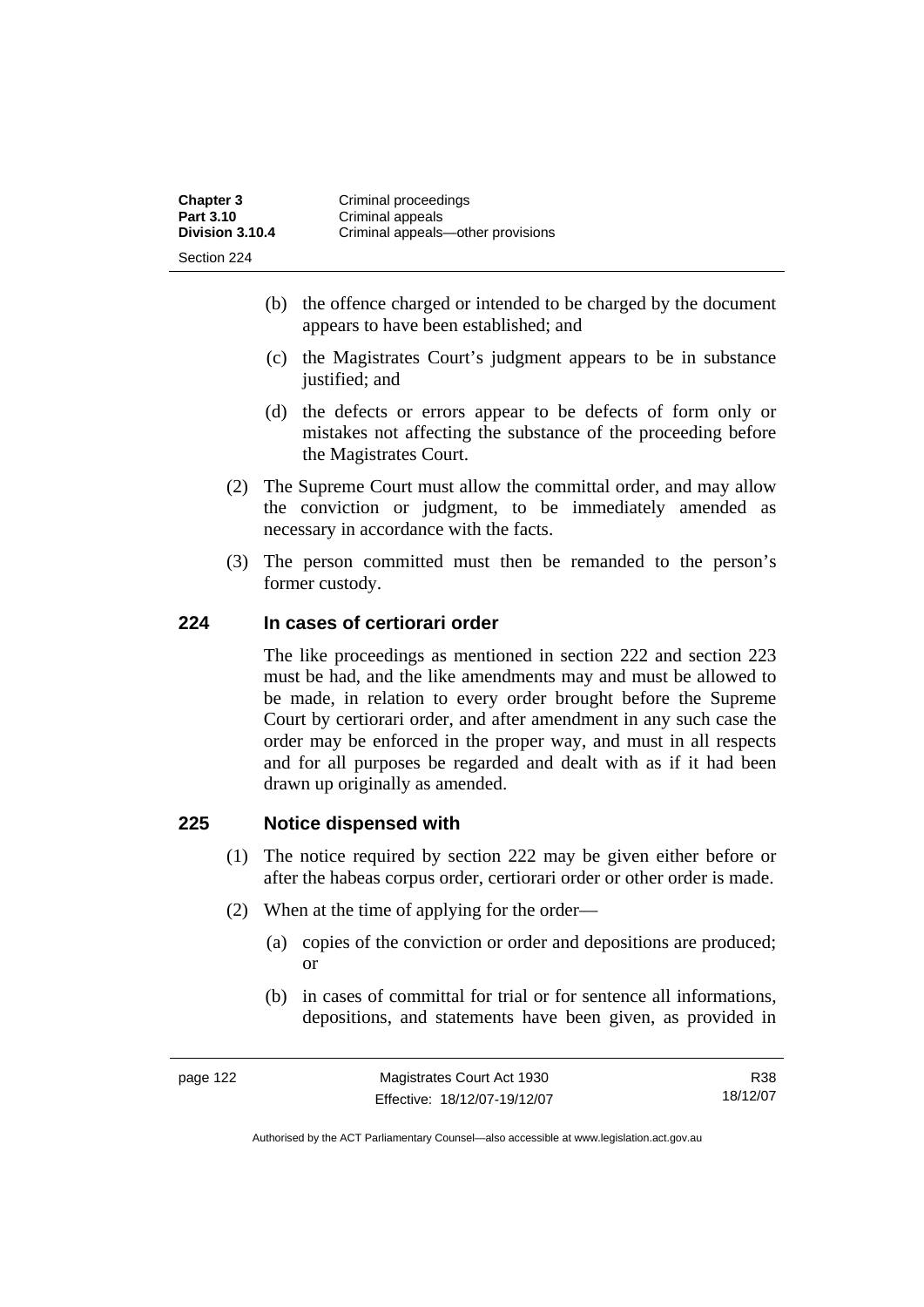section 106, to the director of public prosecutions or a person authorised by the director of public prosecutions;

the Supreme Court may dispense with the notice.

## **226 Power of court to admit to bail**

- (1) If any person imprisoned or detained under a summary conviction or order is brought up by a habeas corpus order, and the Supreme Court postpones the final decision of the case, the Supreme Court may admit the person to bail in accordance with the *Bail Act 1992*.
- (2) If the judgment of the Supreme Court is against any person so brought up, the Supreme Court may remand the person to his or her former custody, there to serve the rest of the term for which the person was committed.

## **227 Respecting the amendment of convictions etc**

- (1) Whenever the facts or evidence appearing by the depositions in substance support the decision of the Magistrates Court, if the decision does not extend beyond the information, and if the facts or evidence would have justified the court in making any necessary allegation or finding omitted in the decision, or in the formal conviction or order, or any warrant issued under the adjudication, the powers of amendment given by section 223 may be exercised, and if in a conviction there is some excess that may (consistently with the merits of the case) be corrected, the conviction must be amended accordingly and must stand good for the remainder.
- (2) All amendments are subject to the order about costs and otherwise the Supreme Court considers appropriate.

## **228 No summons or information**

- (1) This section applies to a conviction or order in a case if—
	- (a) a relevant person is present at the hearing of the case; and

| R38      | Magistrates Court Act 1930   | page 123 |
|----------|------------------------------|----------|
| 18/12/07 | Effective: 18/12/07-19/12/07 |          |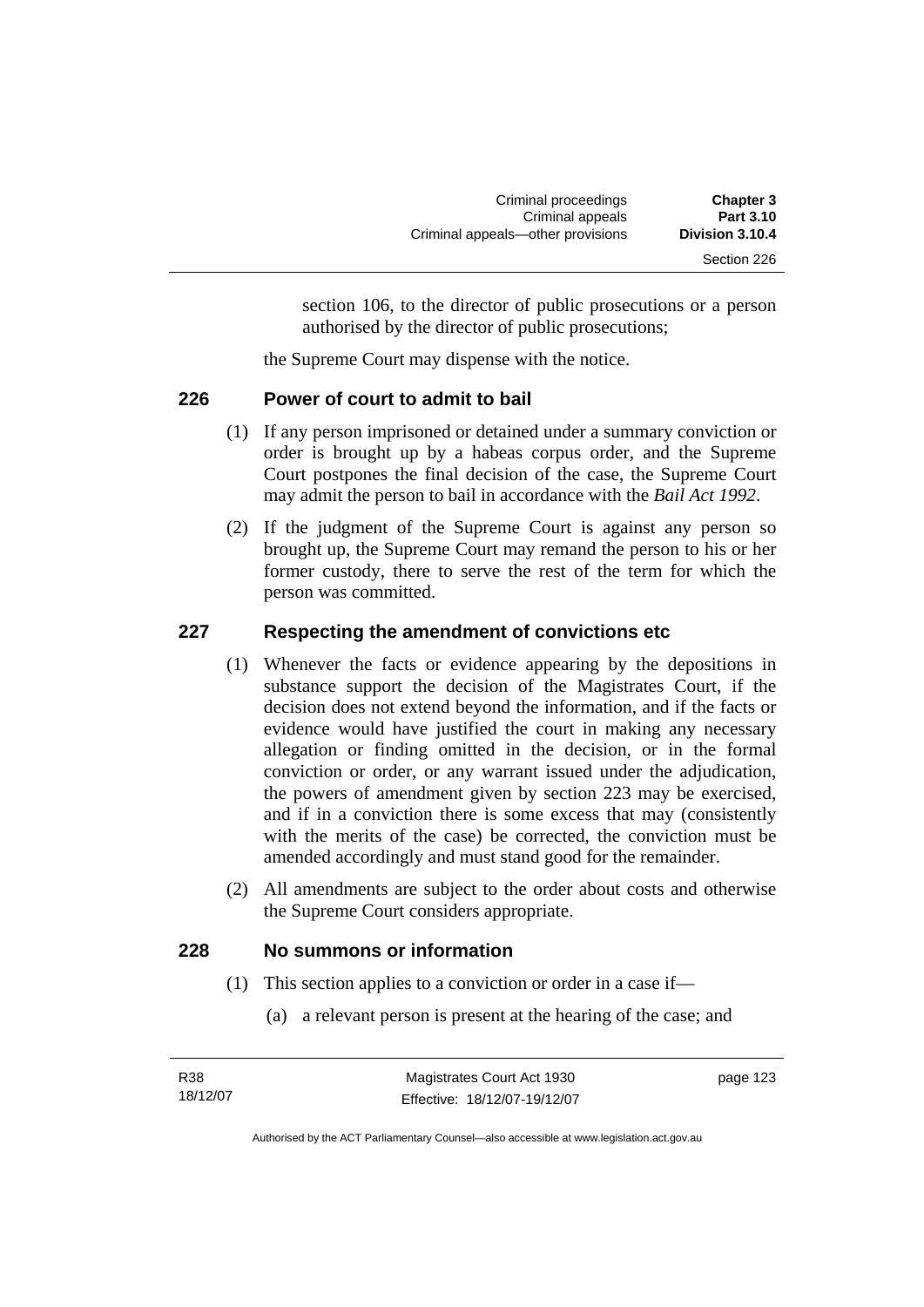| <b>Chapter 3</b> | Criminal proceedings              |
|------------------|-----------------------------------|
| Part 3.10        | Criminal appeals                  |
| Division 3.10.4  | Criminal appeals-other provisions |
| Section 229      |                                   |

- (b) there is no summons or information (or an amendment of a summons or information) in relation to the person; and
- (c) the person does not object at the hearing about the matter mentioned in paragraph (b).
- (2) The conviction or order stands.
- (3) In this section:

*relevant person* means—

- (a) a convicted person; or
- (b) a person against whom an order has been made; or
- (c) a person whose goods have been condemned or ordered to be sold as forfeited.

### **229 Distribution of penalty**

A conviction or an order is not defeated for the want of any distribution, or for a wrong distribution of the penalty or forfeiture.

page 124 Magistrates Court Act 1930 Effective: 18/12/07-19/12/07

R38 18/12/07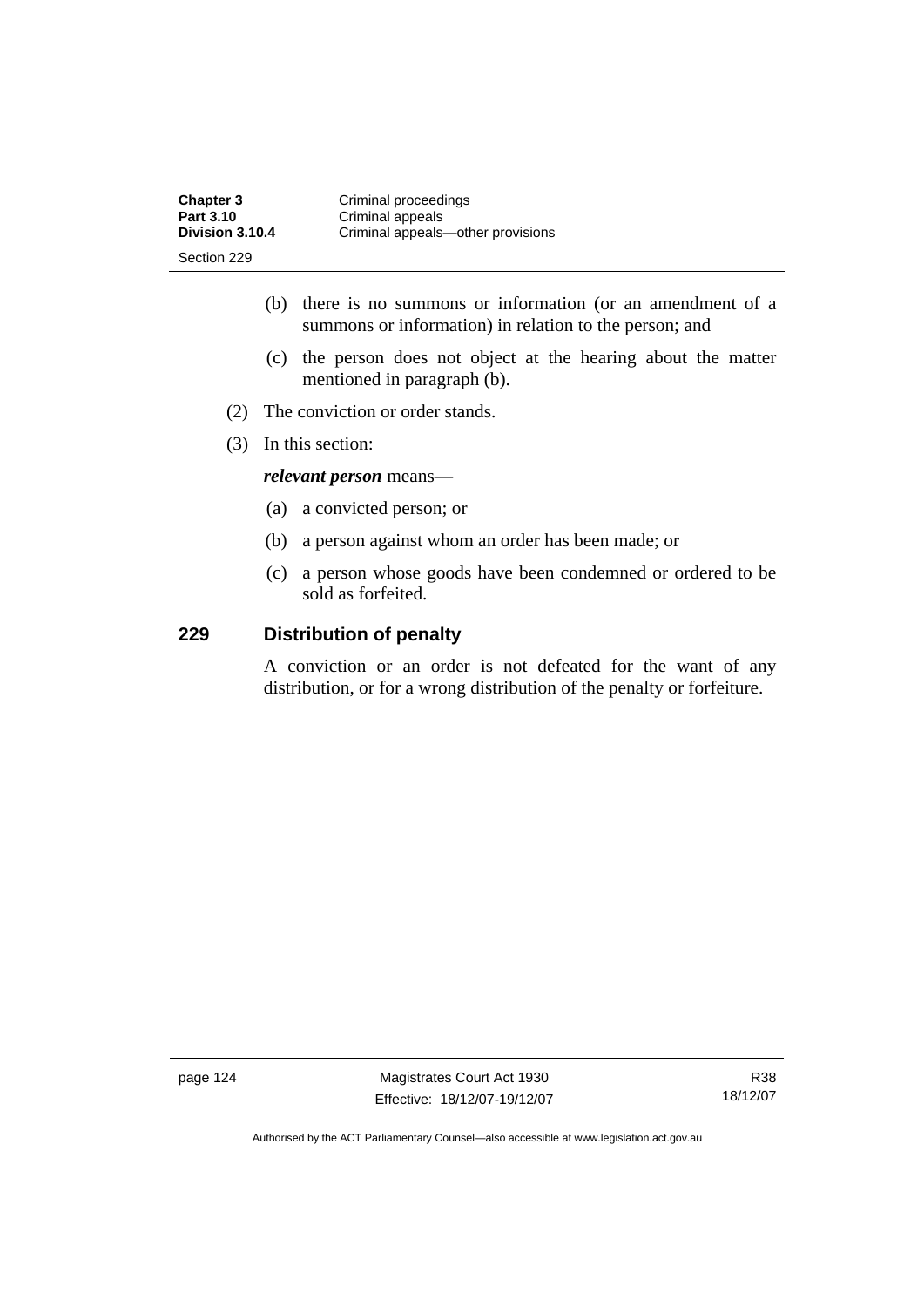## **Part 3.11 Costs in criminal matters**

## **244 Award of costs in criminal matters**

The power of the court to award costs and the award of costs by the court is subject to the following provisions:

- (a) if the court makes a conviction or order in favour of the informant—it may in its discretion award and order that the defendant must pay to the informant the costs it considers just and reasonable;
- (b) if the court dismisses the information, or makes an order in favour of the defendant—it may in its discretion award and order that the informant must pay to the defendant the costs it considers just and reasonable;
- (c) the amounts so allowed for costs must in all cases be specified in the conviction or order or order of dismissal;
- (d) an amount awarded or ordered to be paid by an informant, or to a defendant, for costs may be recovered under the rules about the enforcement of judgments of the court in civil proceedings;
- (e) if any case is adjourned—the court may in its discretion order that the costs of and occasioned by the adjournment be paid by any party to any other party;
- (f) the costs of people present to give evidence or produce documents, whether they have been examined or not, or have or have not produced documents must, unless otherwise ordered by the court, be allowed to them though they have not been subpoenaed.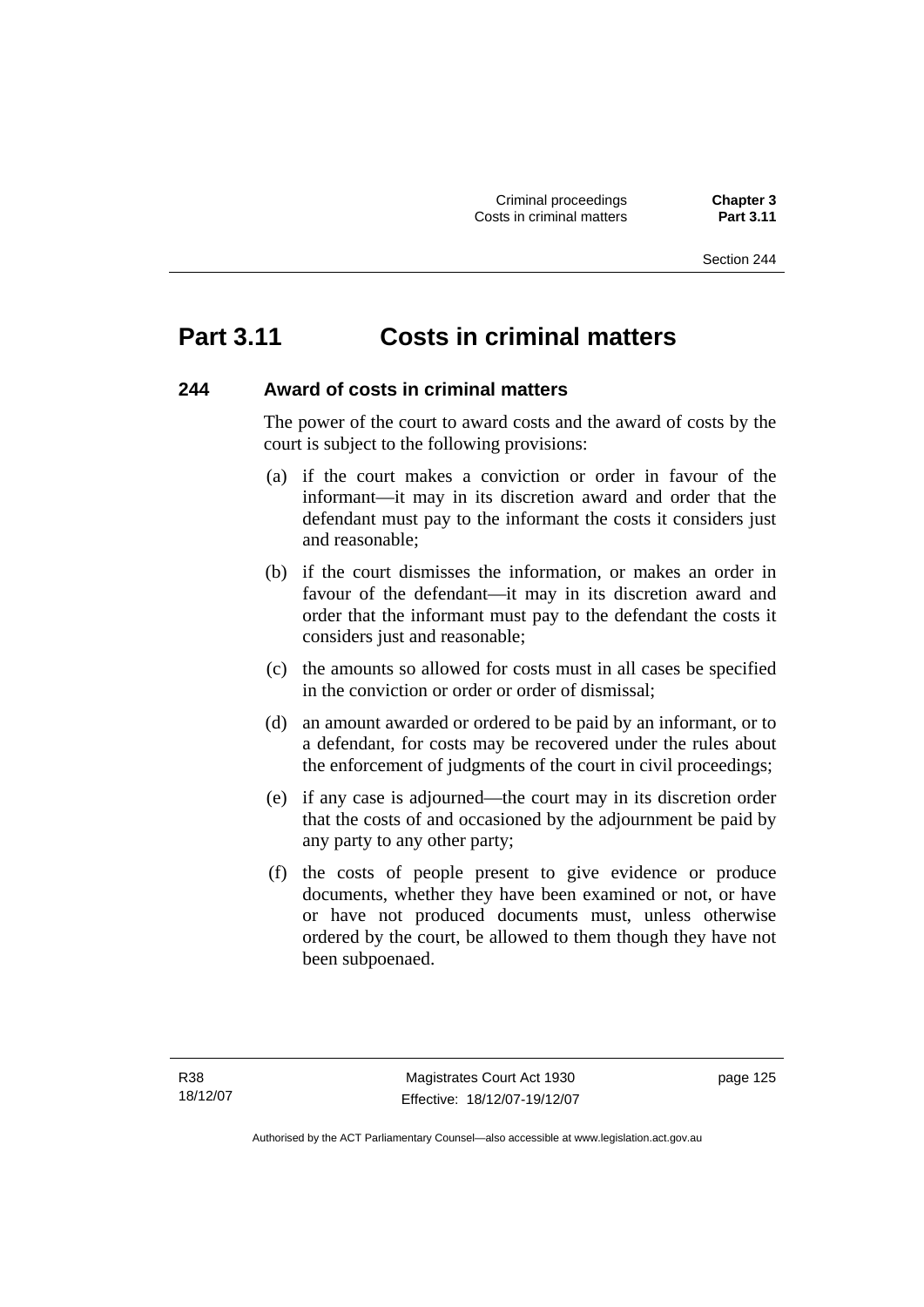**Chapter 3 Criminal proceedings**<br>**Part 3.12 Conservant Securities in criminal Securities in criminal matters** 

Section 249

## **Part 3.12 Securities in criminal matters**

#### **249 Securities taken under Act**

- (1) A person must give security under this Act (other than chapter 4 (Civil proceedings)), whether as principal or surety, either by the deposit of an amount with the registrar, or by an oral or written acknowledgment of the undertaking or condition by which, and of the amount for which, the person is bound.
	- *Note* If a form is approved under the *Court Procedures Act 2004* for this provision, the form must be used.
- (2) Record of the security having been made may be provided by entry of it in the court's records.

#### **250 Recovery of amount due under security**

Any amount becoming due under a security under this Act (other than chapter 4 (Civil proceedings)) is recoverable on a claim by a police officer or by the registrar or by some other person authorised by the court.

## **252 Sums paid by surety may be recovered from principal**

Any amount paid by a surety on behalf of his or her principal in relation to a security under this Act (other than chapter 4 (Civil proceedings)), together with all costs, charges and expenses incurred by the surety in relation to the security, is taken to be a debt due to the surety from the principal, and may be recovered on a claim by the surety.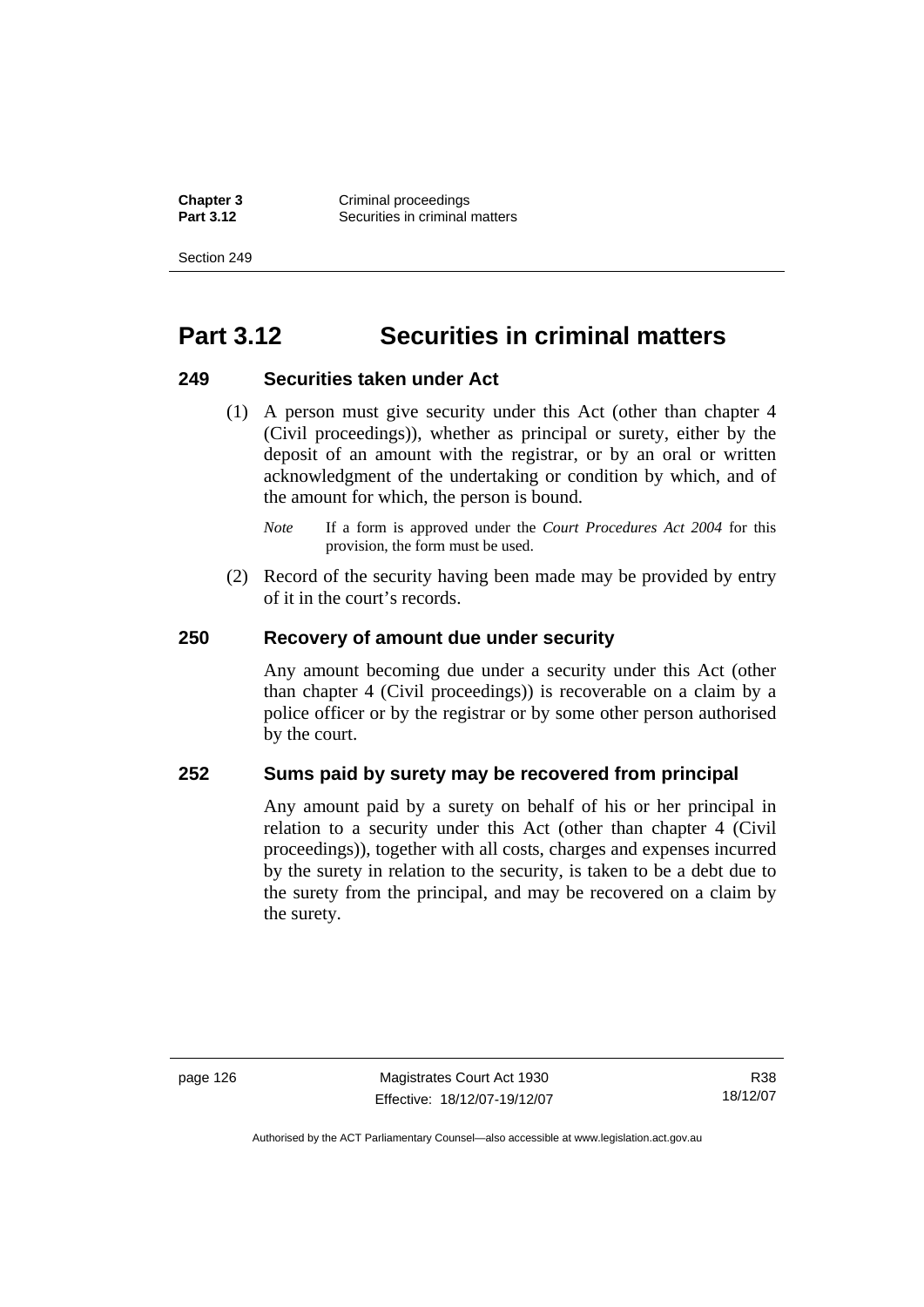### **253 Payment enforced by security**

If security is given under this Act (other than chapter 4 (Civil proceedings)) for payment of an amount, the payment must be enforced by means of the security in substitution for other means of enforcing the payment.

## **254 Enforcement of recognisance**

- $(1)$  If—
	- (a) a witness or a person sought to be made a witness has entered into a recognisance for this Act; and
	- (b) the court is satisfied that the witness or person sought to be made a witness has failed to comply with a condition of the recognisance;

the court may declare the recognisance to be forfeited and may make an order that the witness or person sought to be made a witness pay the whole or a part of the amount in which the witness or person is bound under the recognisance.

- $(2)$  If—
	- (a) the court has declared a recognisance to be forfeited under subsection (1); and
	- (b) a person is bound by the recognisance as surety for the performance of that condition;

the court may make an order that the person mentioned in paragraph (b) pay the whole or a part of the amount in which the person is bound under the recognisance.

 (3) An order made under subsection (1) or (2) may be enforced as if it were a judgment entered on a claim by the registrar.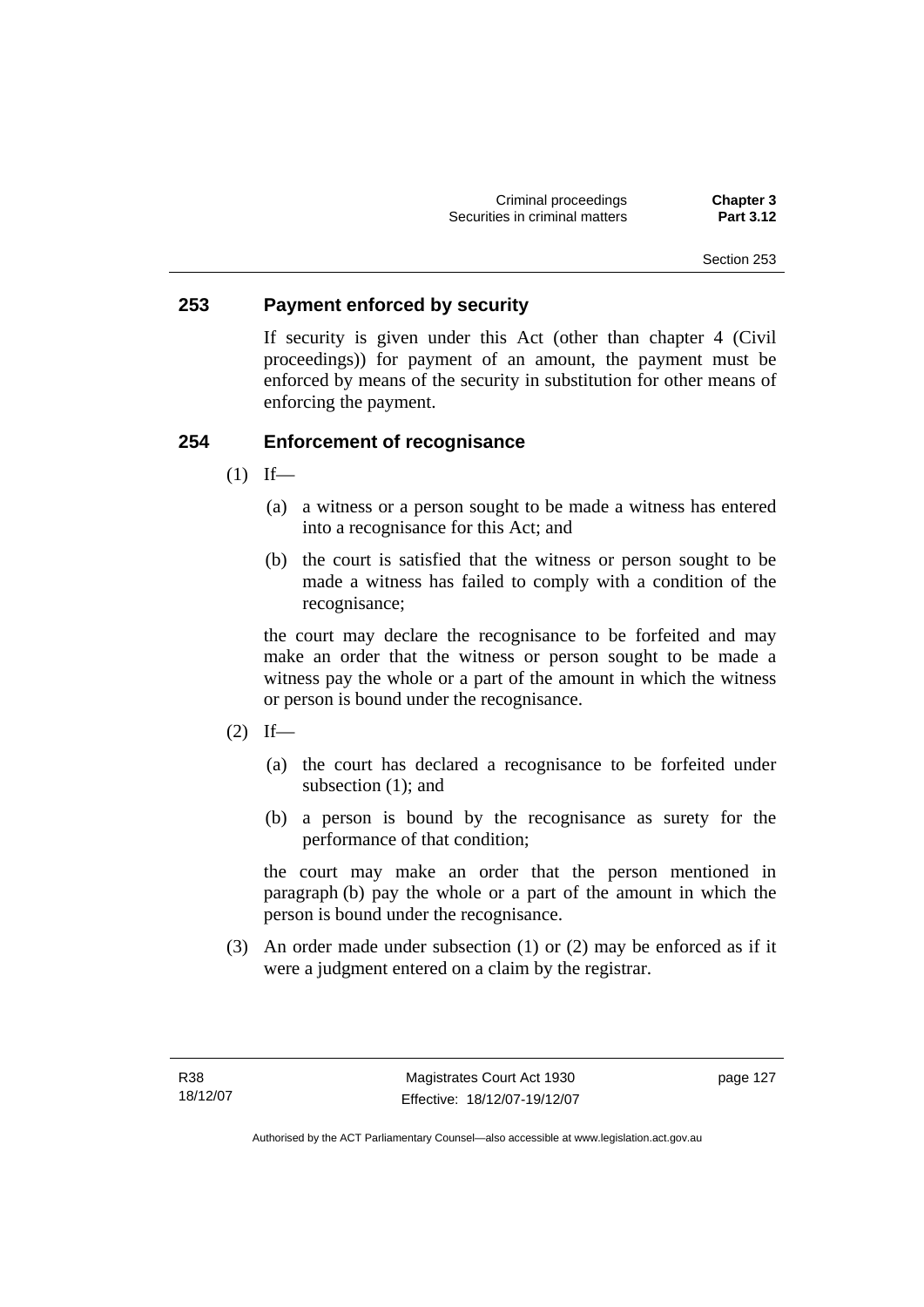Section 254

- (4) Subject to subsection (5), the court may, on application by a person against whom an order has been made under subsection (1) or (2)—
	- (a) vary the order by reducing the amount payable under the order; or
	- (b) revoke the order and, if the order was made under subsection (1), revoke the declaration that the recognisance is forfeited.

### $(5)$  If—

- (a) the court has made an order under subsection (1) or (2); and
- (b) an enforcement order has been made; and
- (c) property has been sold under the enforcement order;

the court must not make an order under subsection (4).

 (6) It is not necessary that, for the purpose of hearing an application under subsection (4), the court be constituted by the magistrate who made the order to which the application relates.

page 128 Magistrates Court Act 1930 Effective: 18/12/07-19/12/07

R38 18/12/07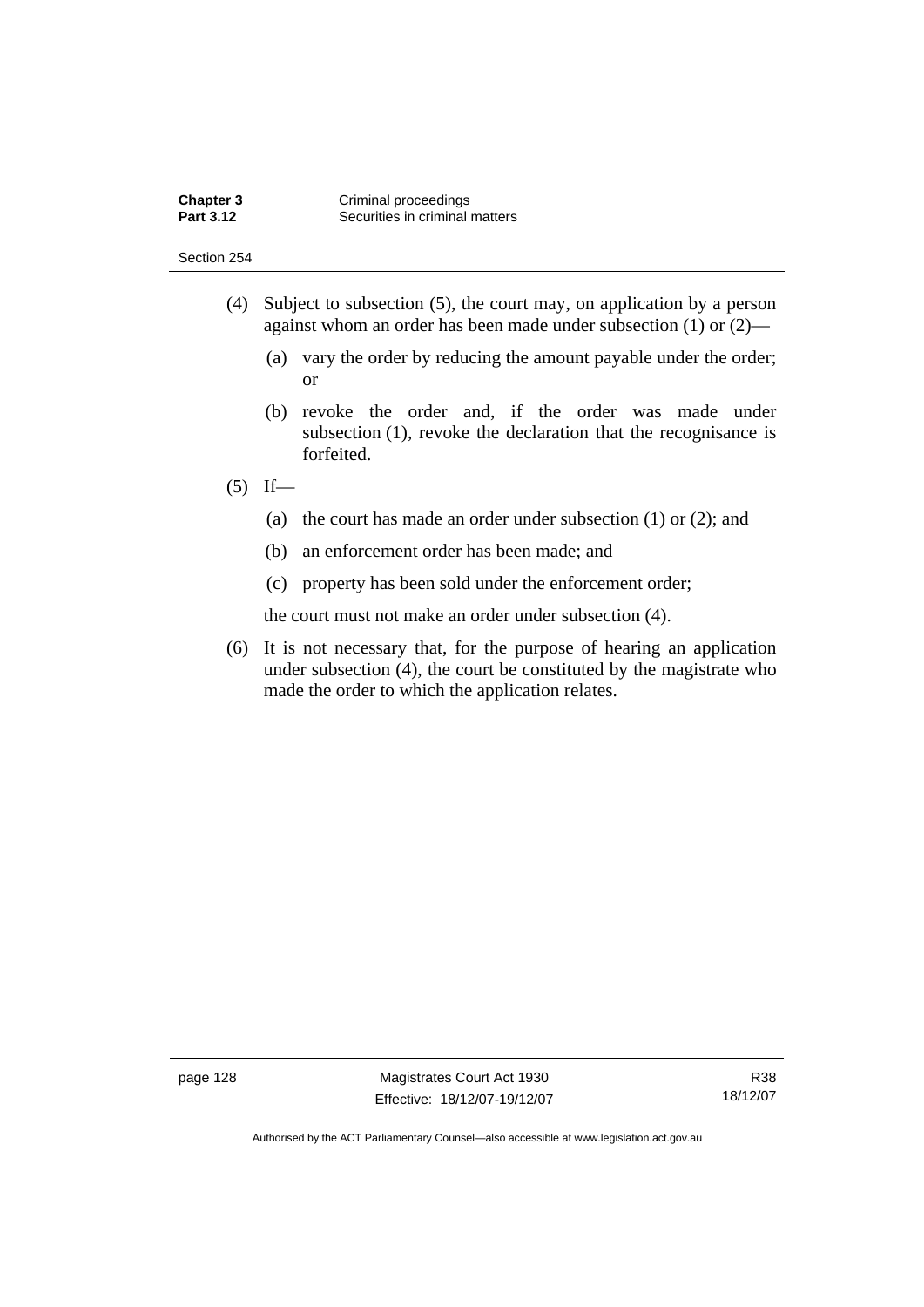Section 256

# **Chapter 4 Civil proceedings**

## **Part 4.1 Preliminary**

## **256 Application of ch 4**

This chapter does not apply in relation to—

- (a) a proceeding under the *Domestic Violence and Protection Orders Act 2001*; or
- (b) a proceeding under the *Workers Compensation Act 1951*; or
- (c) a proceeding on an information for an offence.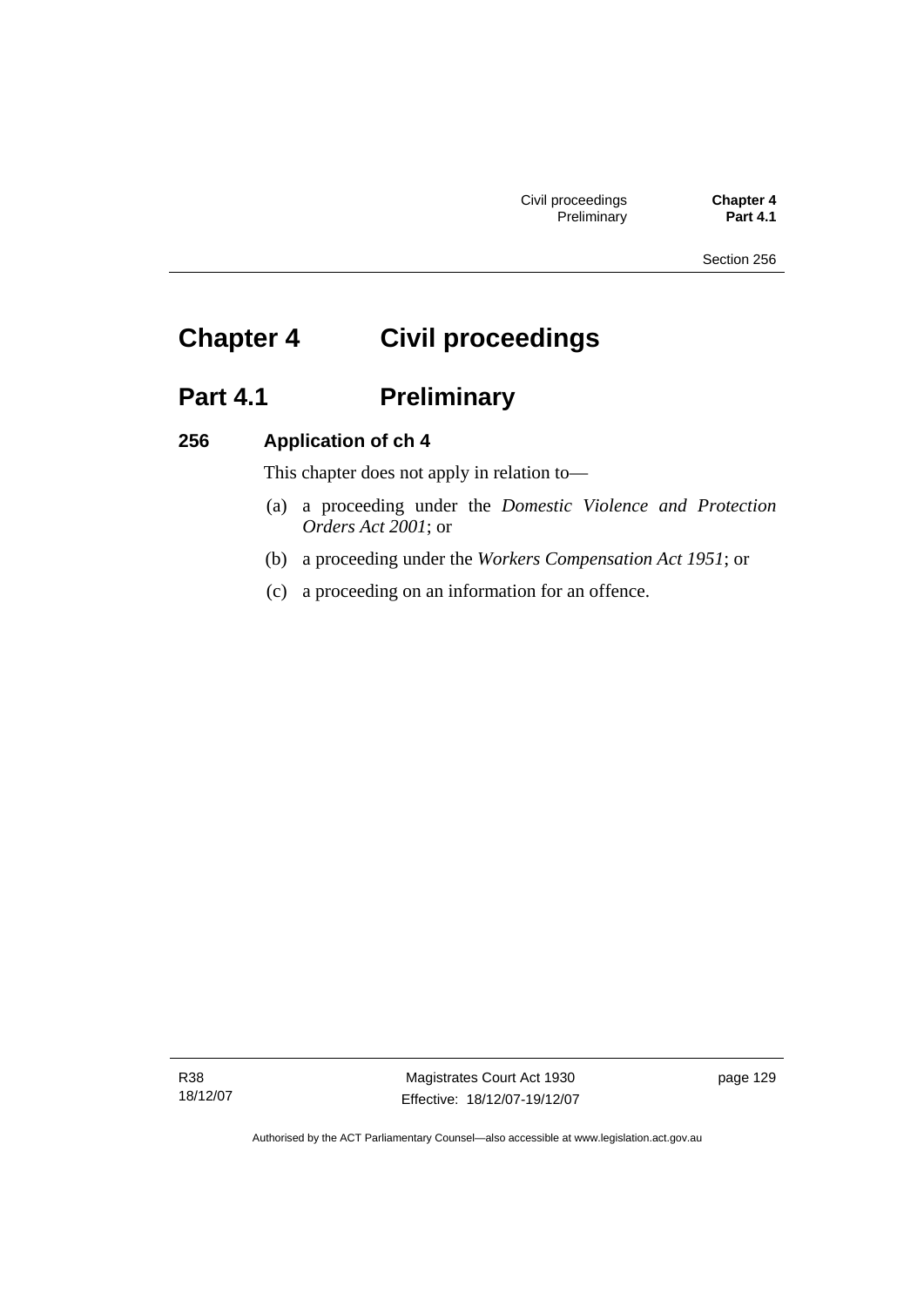**Chapter 4 Civil proceedings**<br>**Part 4.2 Civil invisition Civil jurisdiction** 

Section 257

## **Part 4.2 Civil jurisdiction**

#### **257 Personal actions at law—amount or value**

- (1) The Magistrates Court has jurisdiction to hear and decide any personal action at law if the amount claimed is not more than \$50 000, including a personal action at law if—
	- (a) the amount claimed is the amount owing on a balance of account, after an admitted set-off or otherwise; or
	- (b) any amount in excess of \$50 000 to which the plaintiff may be entitled in relation to the cause of action is abandoned in accordance with the rules.
- (2) If the amount claimed in a personal action includes interest up to judgment, or a lump sum instead of interest, in accordance with the rules, the interest is disregarded in working out whether or not the court has jurisdiction.
- (3) For this section, a *personal action at law* includes an action relating to the detention of goods, and the amount claimed in the action is the value of the goods plus any amount claimed for damages for the detention of the goods.
- (4) Subsection (1) does not limit the court's jurisdiction if, under another law in force in the ACT, an amount may be recovered by action in the court (even if the amount is more than \$50 000).
- (5) The court's jurisdiction under subsection (1) is additional to any jurisdiction that the court has under any other law in force in the ACT.

R38 18/12/07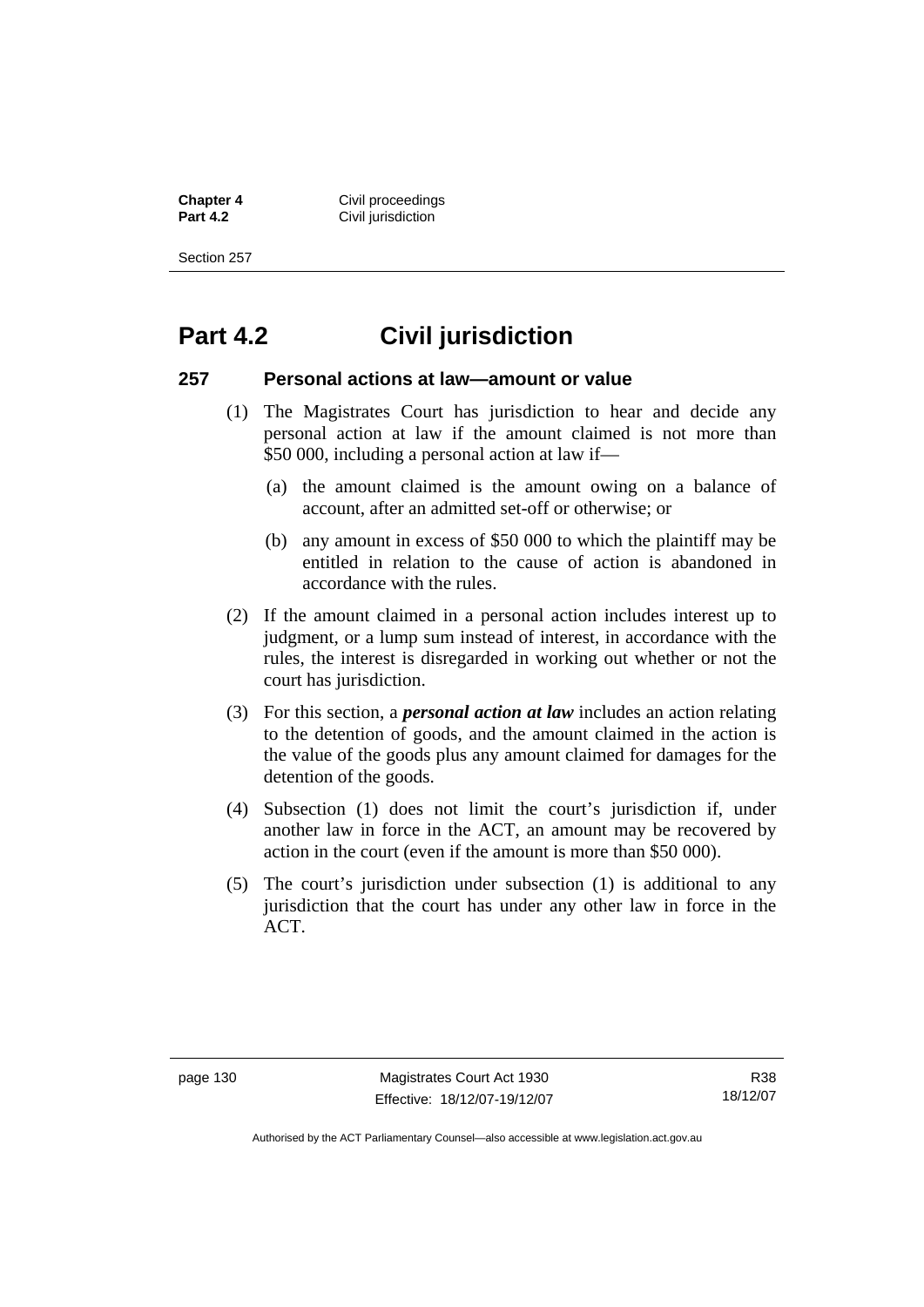### **258 Power of court to grant relief**

- (1) In any proceeding that the Magistrates Court has jurisdiction to hear and decide—
	- (a) the court may grant any relief, redress or remedy that the Supreme Court may grant in a similar action in that court, and for that purpose the Magistrates Court may make any order that the Supreme Court may make; and
	- (b) the court must give effect to any ground of defence, counterclaim or set-off, whether equitable or legal, in the same way and to the same extent that the Supreme Court would do.
- (2) For the exercise by the Magistrates Court of its powers under subsection (1) in any proceeding—
	- (a) a magistrate constituting the court has, as well as any other powers under this Act, all the powers of a judge in a similar action in the Supreme Court; and
	- (b) the registrar, bailiff or other appropriate officer of the Magistrates Court must exercise any function that a corresponding officer of the Supreme Court would exercise in a similar action in that court in accordance with the practice and procedure of that court.
- (3) In exercising a function mentioned in subsection (2), the registrar, a bailiff or other officer of the court must comply with this Act, the rules and any order of the Magistrates Court.

## **259 Rules of equity to prevail**

In any proceeding in the Magistrates Court, if there is a conflict between the rules of equity and the rules of common law, the rules of equity prevail.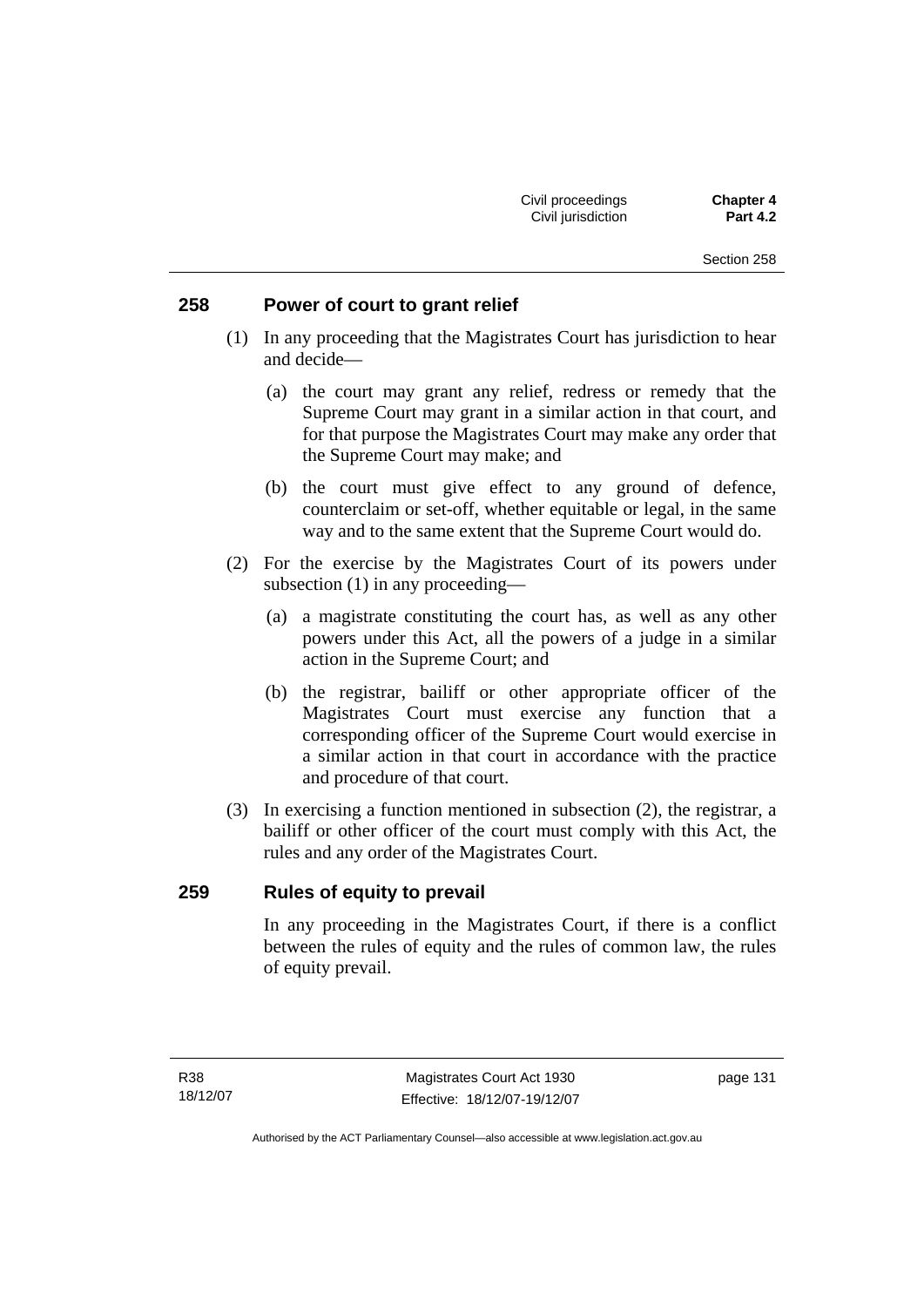**Chapter 4 Civil proceedings**<br>**Part 4.2 Civil invisition Civil jurisdiction** 

Section 260

### **260 Nuisance**

- (1) The Magistrates Court has the same jurisdiction as the Supreme Court to hear and decide a civil action for nuisance.
- (2) In a civil action for nuisance, the Magistrates Court may grant the same relief as the Supreme Court may grant in a similar action in that court.

### **261 Disputed debts**

- (1) The Magistrates Court may, in a proceeding in the court, declare that—
	- (a) a person is or is not indebted to someone else; or
	- (b) a person is or is not indebted to someone else in a stated amount; or
	- (c) a person is or is not indebted to someone else in an amount that is more than a stated amount.
- (2) This section applies only in relation to a debt that is not more than \$50 000.

### **262 Cause of action arising, or defendant resident, outside ACT**

The Magistrates Court has jurisdiction to hear and decide a proceeding if—

- (a) the defendant was resident in the ACT when the claim was served on the defendant, even though all of the cause of action in the proceeding arose outside the ACT; or
- (b) both of the following apply, even though the defendant is not in the ACT: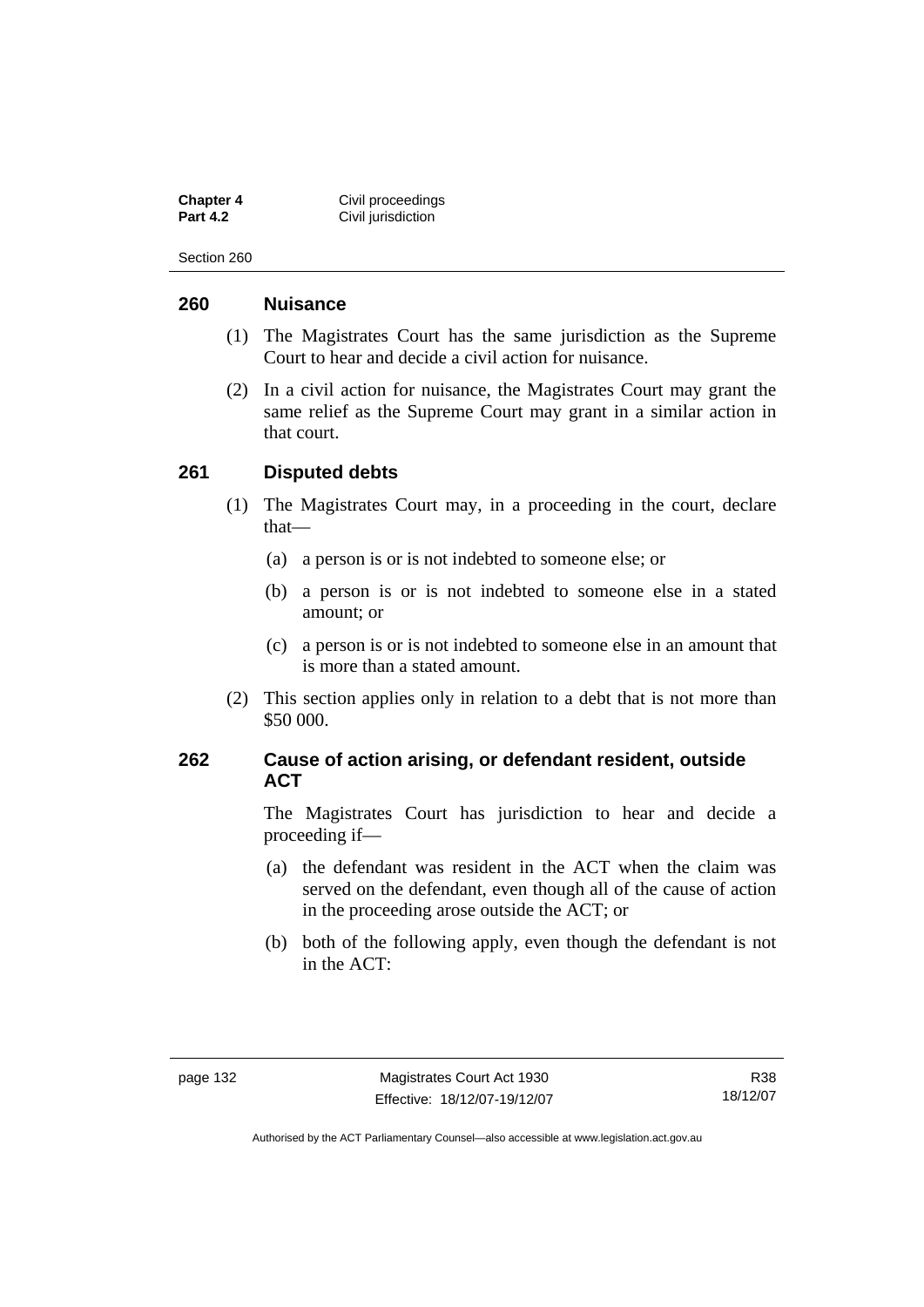- (i) a material part of the cause of action in the proceeding arose in the ACT, even though part of the cause of action arose outside the ACT;
- (ii) the claim is served on the defendant in Australia or an external territory.

## **263 Requests under conventions relating to legal proceedings in civil and commercial matters**

- (1) The Magistrates Court has jurisdiction to make any order or take any action necessary to comply with a request received from the consular or other authority of a relevant foreign country for serving documents in the ACT or taking evidence in the ACT.
- (2) In this section:

*relevant foreign country*—a foreign country is a *relevant foreign country* if a convention relating to legal proceedings in civil and commercial matters is in force between the country and Australia.

## **264 Proceedings affecting title to land**

- (1) The Magistrates Court does not have jurisdiction to hear and decide a proceeding in which the title to land is genuinely in question.
- (2) However, the jurisdiction of the Magistrates Court to hear and decide a proceeding is not affected only because the title to land incidentally comes in question in the proceeding.
- (3) In a proceeding mentioned in subsection (2), a judgment is not evidence of title to land.

## **265 Disputes under Residential Tenancies Act**

The Magistrates Court does not have jurisdiction in relation to a dispute to which the *Residential Tenancies Act 1997* applies if the amount in dispute is not more than \$10 000.

page 133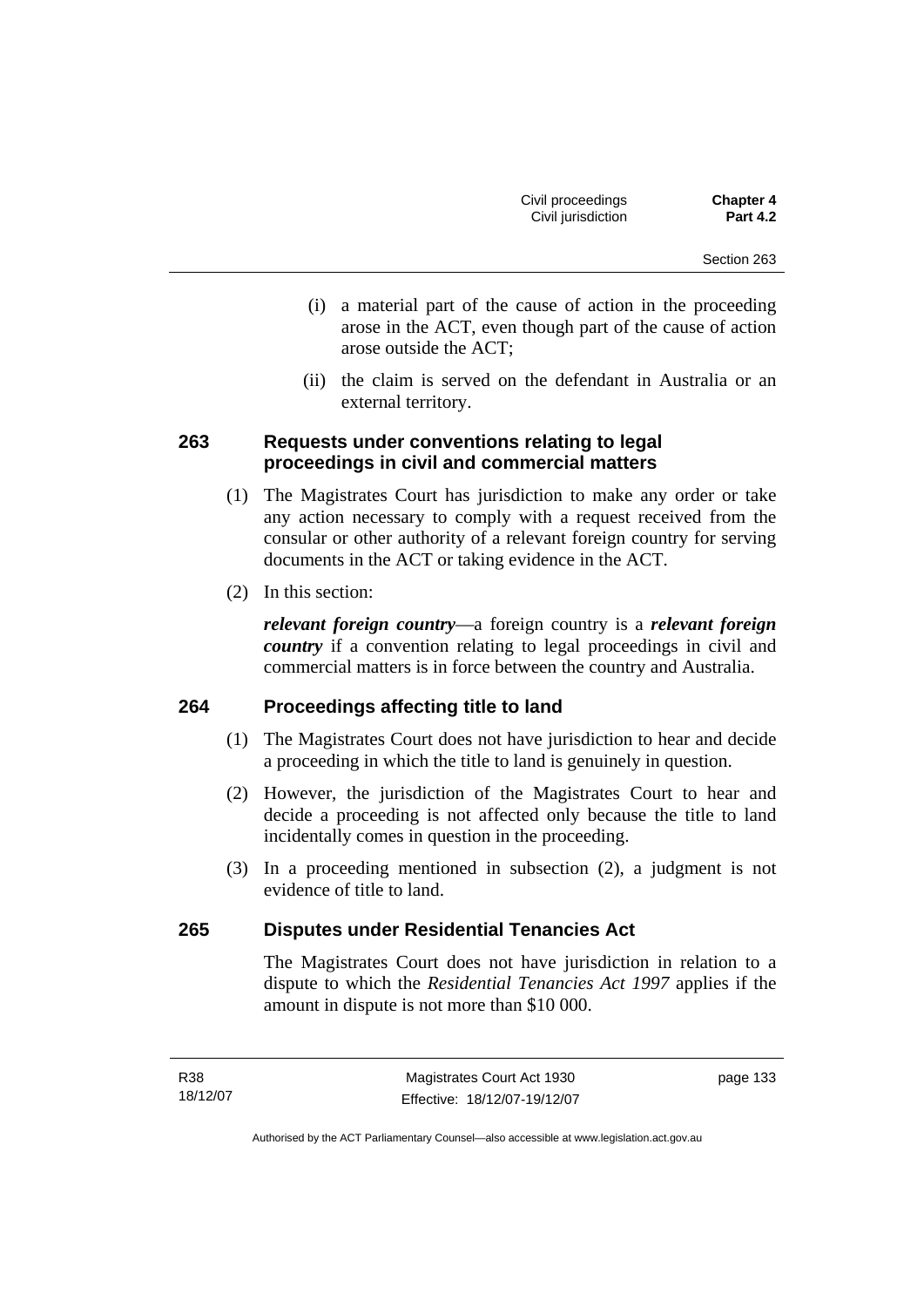**Chapter 4 Civil proceedings Part 4.2 Civil jurisdiction** 

Section 266

# **266 Complaints under Utilities Act, pt 12**

The Magistrates Court does not have jurisdiction in relation to a matter to the extent to which it is the subject of—

- (a) a complaint under the *Utilities Act 2000*, part 12 (Complaints); or
- (b) a direction or declaration of the essential services consumer council under that part.

page 134 Magistrates Court Act 1930 Effective: 18/12/07-19/12/07

R38 18/12/07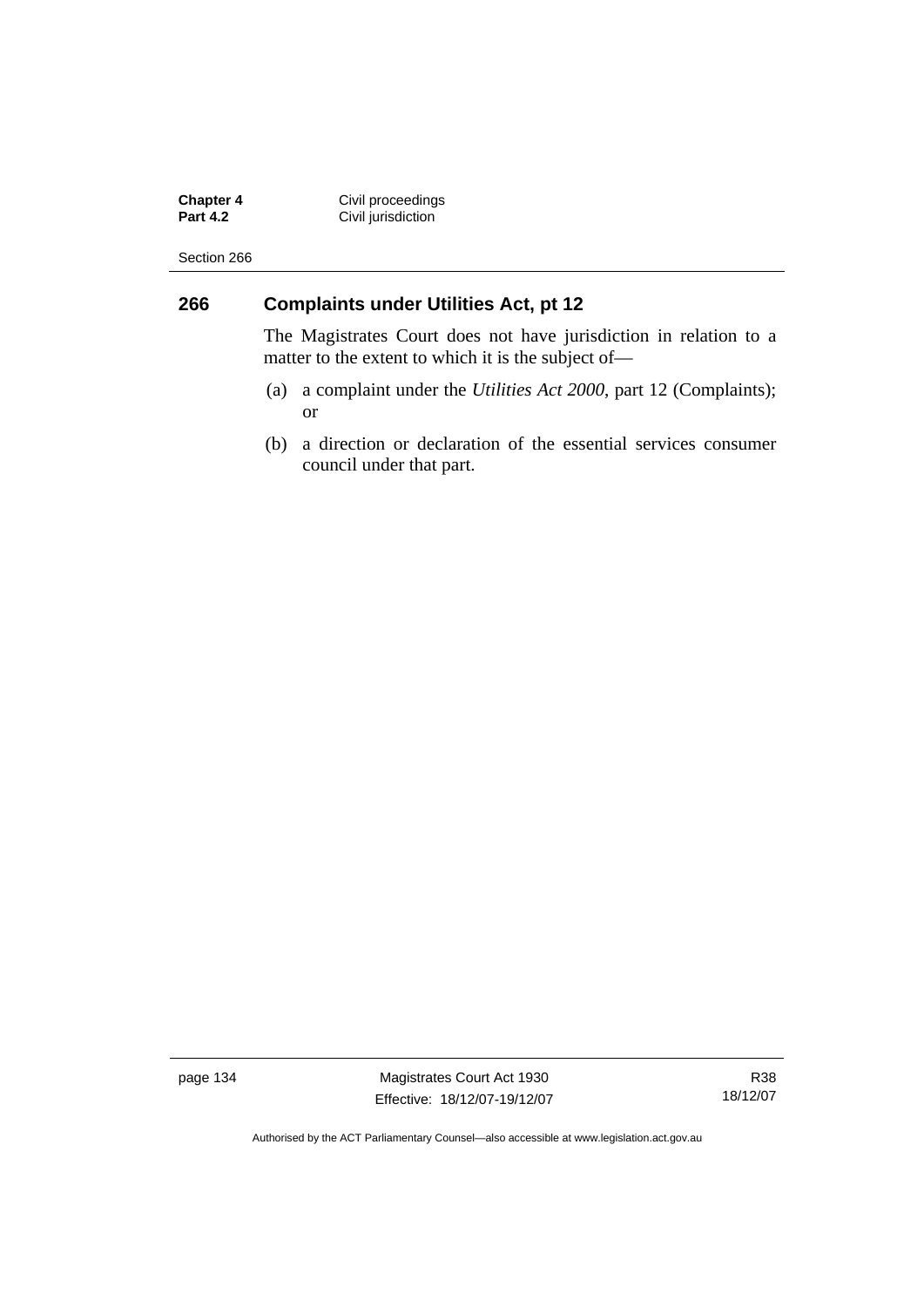# **Part 4.3 Case stated for Supreme Court**

### **267 Case stated**

- (1) On the application of a party to a proceeding in the Magistrates Court, the court may state, in the form of a special case, any question of law that arises in the proceeding for the opinion of the Supreme Court.
- (2) The Supreme Court has jurisdiction to hear and decide a case stated under this section.
- (3) This section does not apply to a proceeding in the Small Claims Court.

R38 18/12/07

Magistrates Court Act 1930 Effective: 18/12/07-19/12/07 page 135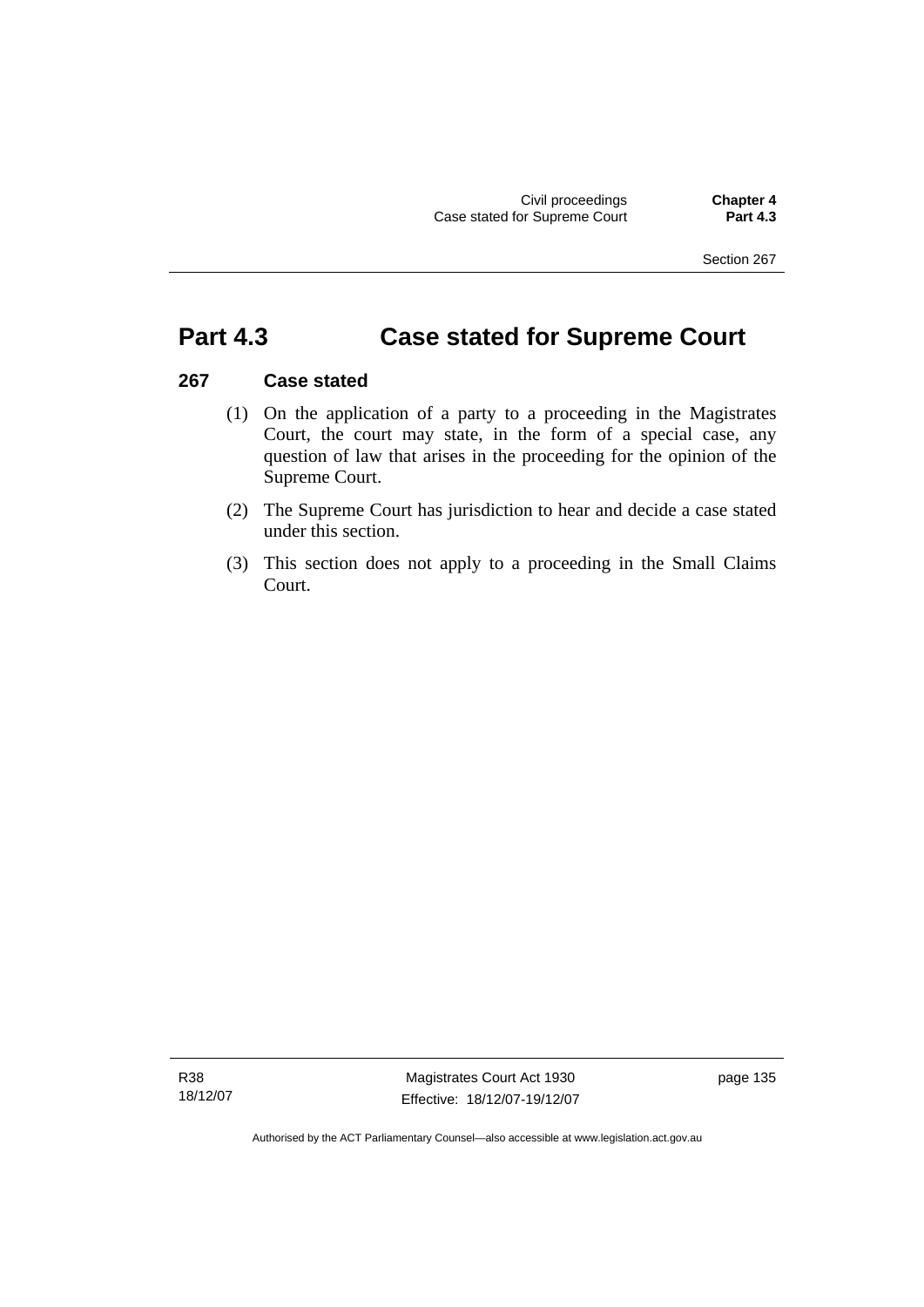**Chapter 4 Civil proceedings**<br>**Part 4.4 CHAPTER CONSIDER Part 4.4** Transfer of proceedings from or to Supreme Court

Section 268

# **Part 4.4 Transfer of proceedings from or to Supreme Court**

### **268 Transfer of action from Supreme Court**

- (1) This section applies if a proceeding in relation to the cause of action on which a prescribed action pending in the Supreme Court is founded could properly have been begun in the Magistrates Court.
- (2) The Supreme Court may, on the application of a party to the action or its own initiative, order that the action be transferred to the Magistrates Court if it considers it just to do so.
- (3) In subsection (1):

*prescribed action* means an action in which the amount claimed (whether initially or as reduced by payment, admitted set-off or otherwise) is not more than the amount for which the Magistrates Court has jurisdiction under this chapter.

### **269 Procedure on transfer of action from Supreme Court**

- (1) This section applies if the Supreme Court has made an order under section 268 that an action pending in the Supreme Court be transferred to the Magistrates Court.
- (2) A party to the action may file in the Magistrates Court a copy of the order, a copy of each of the pleadings (if any) in the action and any other relevant documents filed in the Supreme Court.
- (3) When the copies have been filed, the action—
	- (a) stops being an action in the Supreme Court; and
	- (b) becomes a proceeding in the Magistrates Court.
- (4) The proceeding is taken to have been begun in the Magistrates Court on the day the action was begun in the Supreme Court.

| page 136 | Magistrates Court Act 1930   | R38      |
|----------|------------------------------|----------|
|          | Effective: 18/12/07-19/12/07 | 18/12/07 |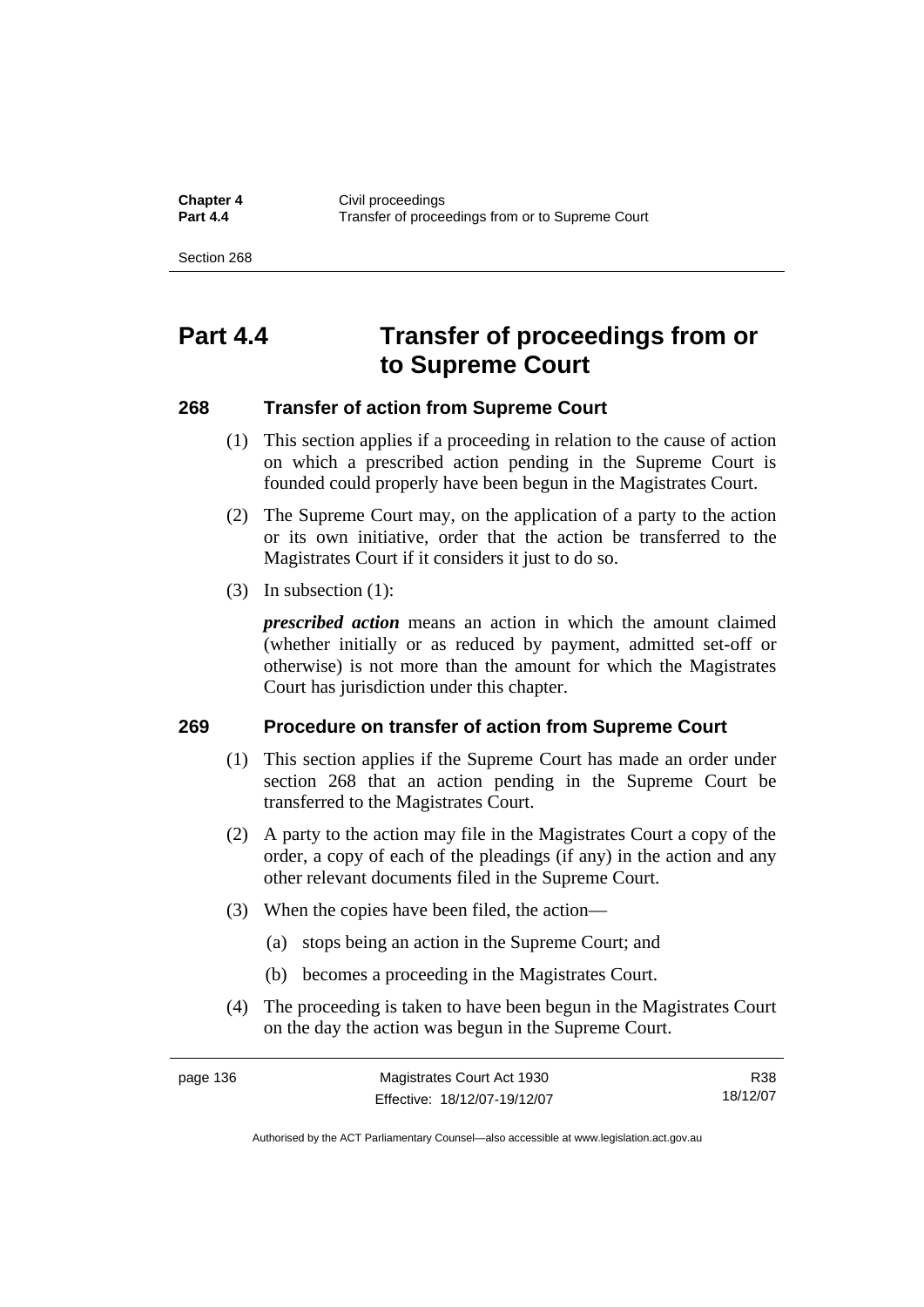- (5) Costs in the proceeding are to be allowed—
	- (a) for costs incurred before the order under section 268 was made (including the costs of getting the order) and the costs of getting the copies mentioned in subsection (2)—in accordance with the rules under the *Court Procedures Act 2004* applying to the Supreme Court, but subject to any Supreme Court order; and
	- (b) for costs incurred after the order was made (not including the costs of getting the copies)—in accordance with the rules applying to the Magistrates Court.
- (6) If costs mentioned in subsection (5) (a) are to be assessed, the costs must be assessed by the registrar in accordance with the rules applying to the Supreme Court.

# **270 Removal of proceedings into Supreme Court**

On the application of a party to a proceeding in the Magistrates Court, the Supreme Court may order that the proceeding be removed into the Supreme Court on the conditions about costs, security for the amount claimed or costs, or otherwise, that the Supreme Court considers just.

# **271 Stay of proceedings**

- (1) This section applies if an application under section 270 to have a proceeding in the Magistrates Court removed into the Supreme Court is pending.
- (2) On the application of a party to the proceeding, the Supreme Court may order that the proceeding be stayed until the application under section 270 is decided or until the Supreme Court orders otherwise.
- (3) An order that a proceeding be stayed takes effect immediately on a copy of the order being filed in the Magistrates Court.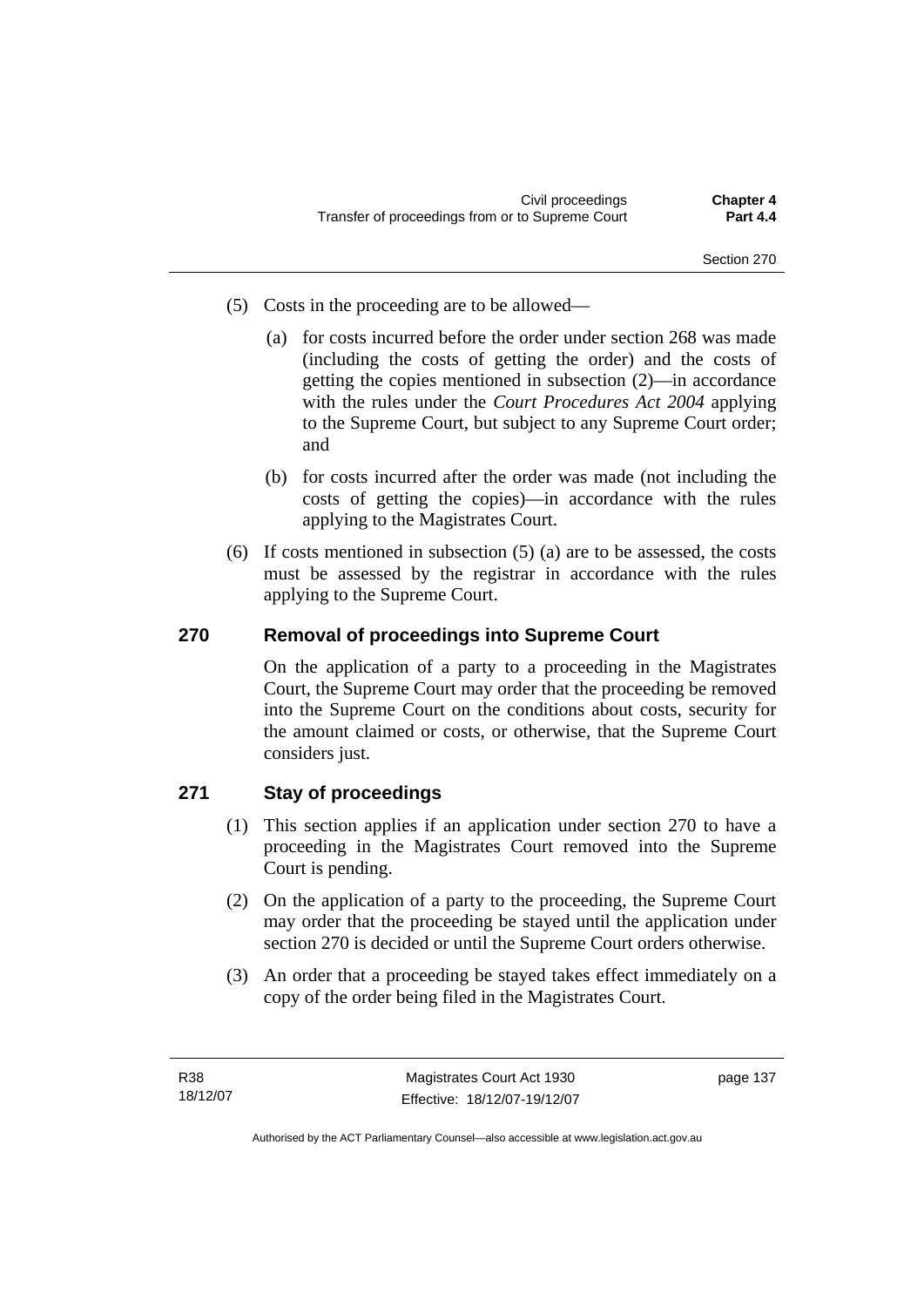**Chapter 4 Civil proceedings**<br>**Part 4.5 Civil appeals Civil appeals** 

Section 272

# **Part 4.5 Civil appeals**

### **272 Definitions for pt 4.5**

In this part:

*appeal* means an appeal to the Supreme Court—

- (a) from a judgment or order of the Magistrates Court, whether final or interlocutory, in a proceeding that the Magistrates Court has jurisdiction to hear and decide under this chapter, other than a proceeding in its jurisdiction under part 4.6 (Small Claims Court); or
- (b) from a judgment of the Small Claims Court.

*judgment*, in relation to a proceeding in the Small Claims Court, includes an order made in association with the proceeding, but does not include an interim order of the Small Claims Court under the rules.

### **273 Jurisdiction**

- (1) The jurisdiction of the Supreme Court to hear and decide appeals is subject to the exceptions and conditions in this part.
- (2) Subsection (1) does not affect the operation of any other law that provides for the appellate jurisdiction of the Supreme Court.

### **274 Cases in which appeal may be brought**

- (1) An appeal may be brought only with the leave of the Supreme Court.
- (2) However, an appeal may be brought as of right from a judgment or order—
	- (a) for, or for the payment of, an amount of \$2 000 or more; or

R38 18/12/07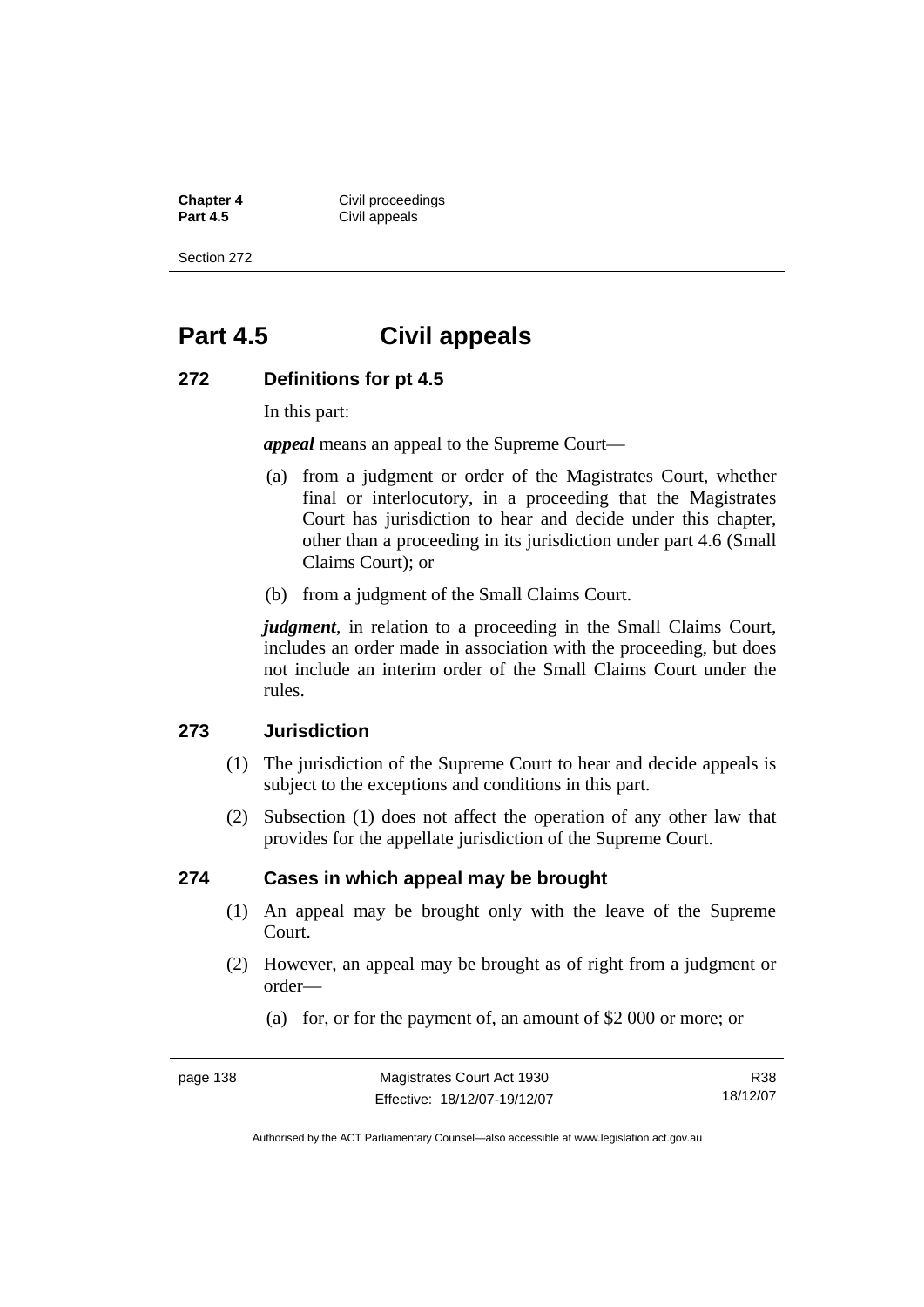- (b) in a proceeding in the Magistrates Court—
	- (i) in which the matter in issue amounts to, or is of the value of, \$2 000 or more; or
	- (ii) that involves directly or indirectly a claim, demand or question to or in relation to any property or any civil right amounting to, or of the value of, \$2 000 or more.
- (3) This section does not apply in relation to an appeal from a judgment of the Small Claims Court.

## **275 Appeals—Small Claims Court**

- (1) A party to a proceeding in the Small Claims Court may, with the Supreme Court's leave, appeal from a judgment of the Small Claims Court in the proceeding.
- (2) The Supreme Court may grant leave only if satisfied—
	- (a) that the decision of the Small Claims Court on a question of law was wrong; or
	- (b) that the conduct of the proceeding in the Small Claims Court was unfair to the applicant for leave to appeal.

## **276 Evidence on appeal**

In an appeal, the Supreme Court must have regard to the evidence given in the proceeding in the Magistrates Court out of which the appeal arose, and has power to draw inferences of fact and, in its discretion, to receive further evidence.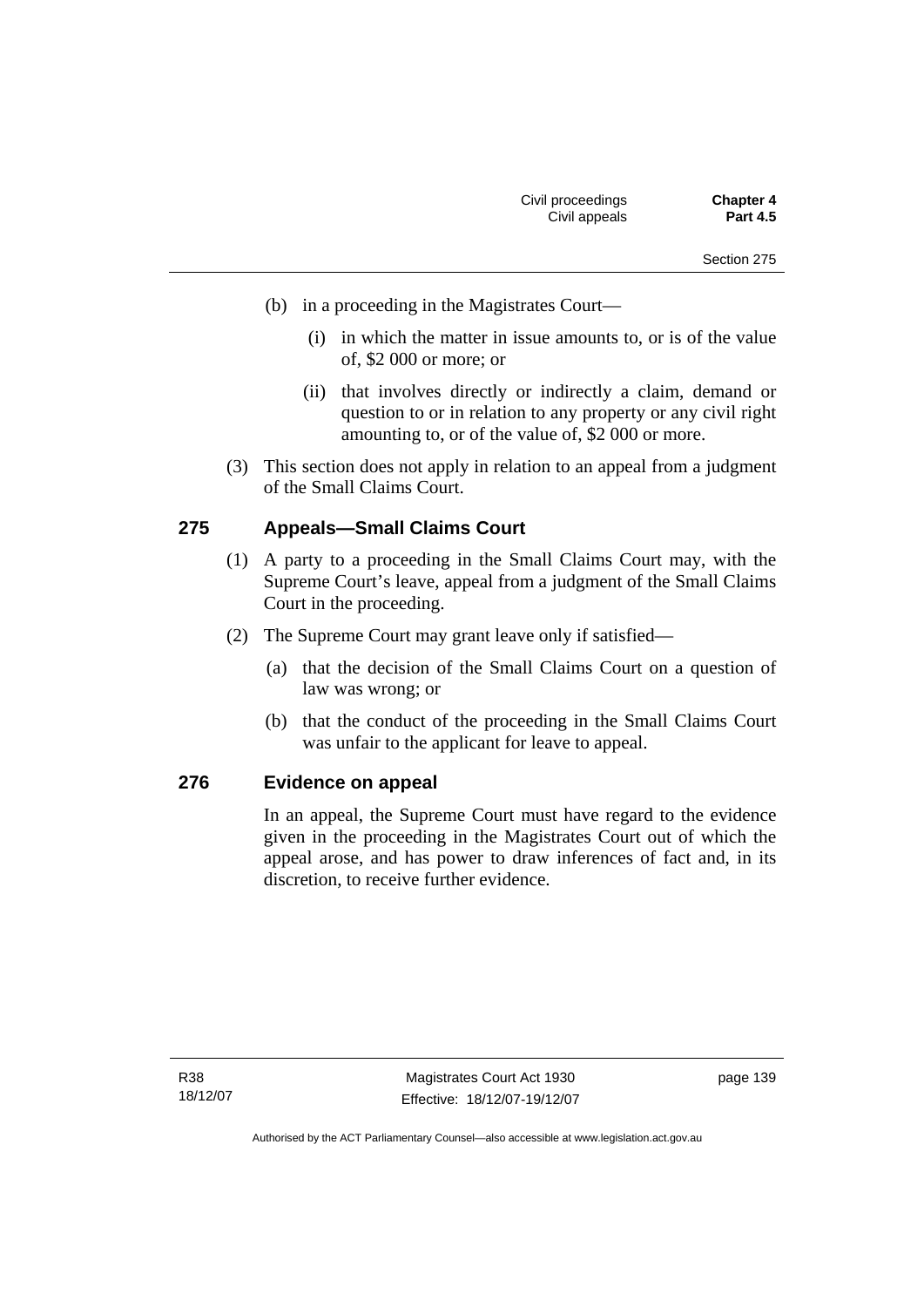**Chapter 4 Civil proceedings**<br>**Part 4.6 Collaims** Collaims Coll **Small Claims Court** 

Section 278

# **Part 4.6 Small Claims Court**

#### **278 Definitions for pt 4.6**

*applicant* means a person making an application.

*application* means an application to the Small Claims Court, whether made under the rules or another territory law.

*common boundaries determination* means a determination under the *Common Boundaries Act 1981*, and includes a variation of a determination.

*contract application* means an application in relation to a contract, and includes an application for damages for breach of contract.

*damages application* means an application for damages for negligence or for any other tort except nuisance or trespass.

*debt application* means an application for the recovery of a debt.

*debt declaration*, in relation to a proceeding, means an order declaring that—

- (a) the applicant is or is not indebted to the respondent; or
- (b) the applicant is or is not indebted to the respondent in a stated amount; or
- (c) the applicant is or is not indebted to the respondent in an amount that is more than a stated amount.

*goods application* means an application in relation to the provision of goods or services, and includes an application for damages for the detention of goods.

*inquiry* means an inquiry by the Small Claims Court under the rules.

*nuisance application* means an application for relief for nuisance.

R38 18/12/07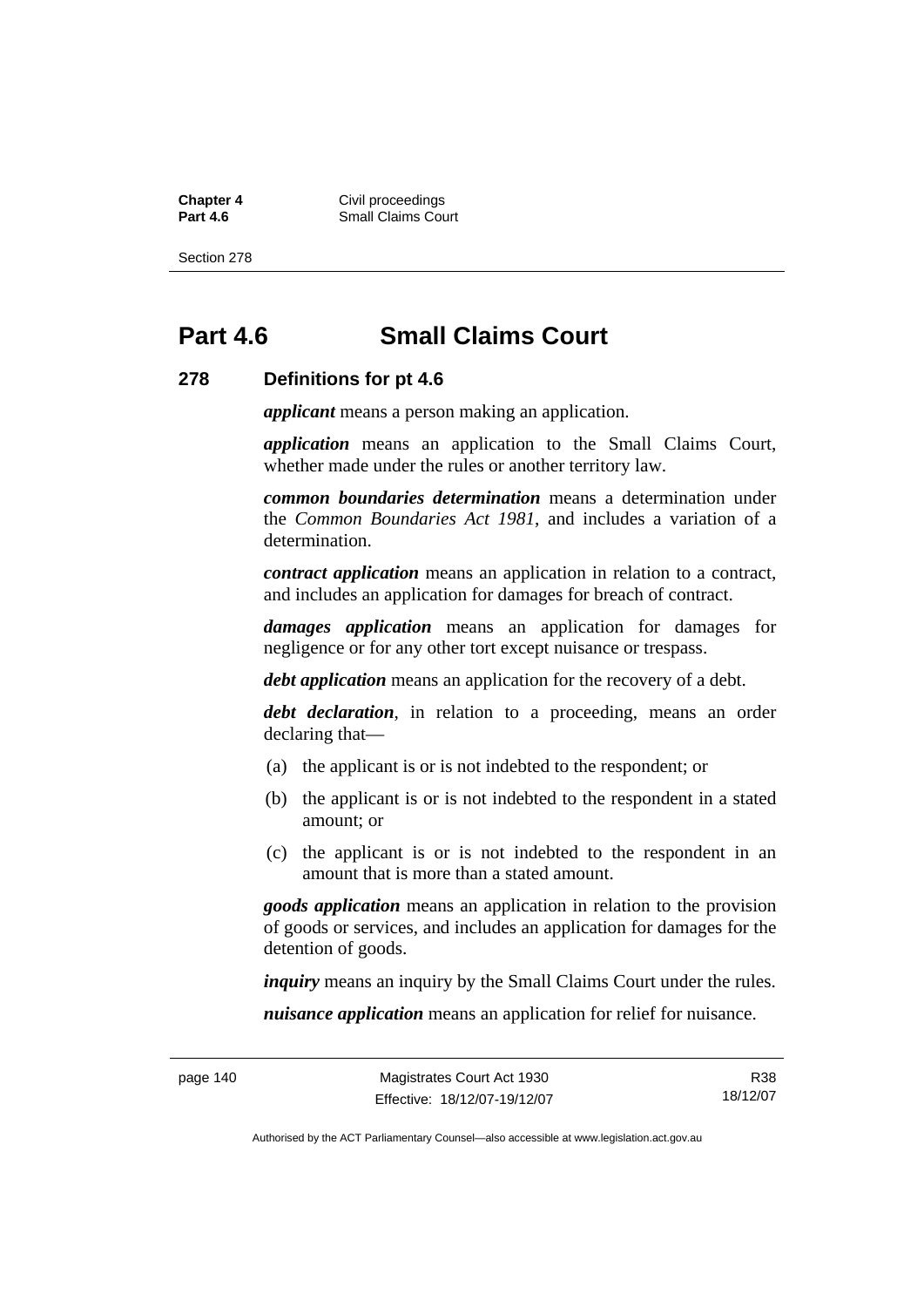*proceeding* means a proceeding on an application.

*referee* means a referee appointed under this part.

*respondent* means the respondent to an application.

*rules* means rules under the *Court Procedures Act 2004* applying in relation to the Small Claims Court.

*trespass application* means an application for relief for trespass to land.

### **279 Small Claims Court**

- (1) The Magistrates Court has jurisdiction to inquire into and decide applications for this part.
- (2) The Magistrates Court is to be known as the Small Claims Court when exercising jurisdiction under this part.

### **280 Referees—appointment**

- (1) The Executive may appoint a person as a referee for this part.
- *Note 1* For the making of appointments (including acting appointments), see the Legislation Act, pt 19.3.
- *Note 2* In particular, an appointment may be made by naming a person or nominating the occupant of a position (see s 207).
- (2) A person is eligible for appointment as a referee if the person is—
	- (a) a lawyer; and
	- (b) a member of the staff of the Magistrates Court or any other entity exercising judicial powers under a territory law.
- (3) A person's appointment as referee ends if the person is no longer eligible for appointment under subsection (2).
	- *Note* A person's appointment also ends if the person resigns (see Legislation Act, s 210).

| R38      |  |
|----------|--|
| 18/12/07 |  |

page 141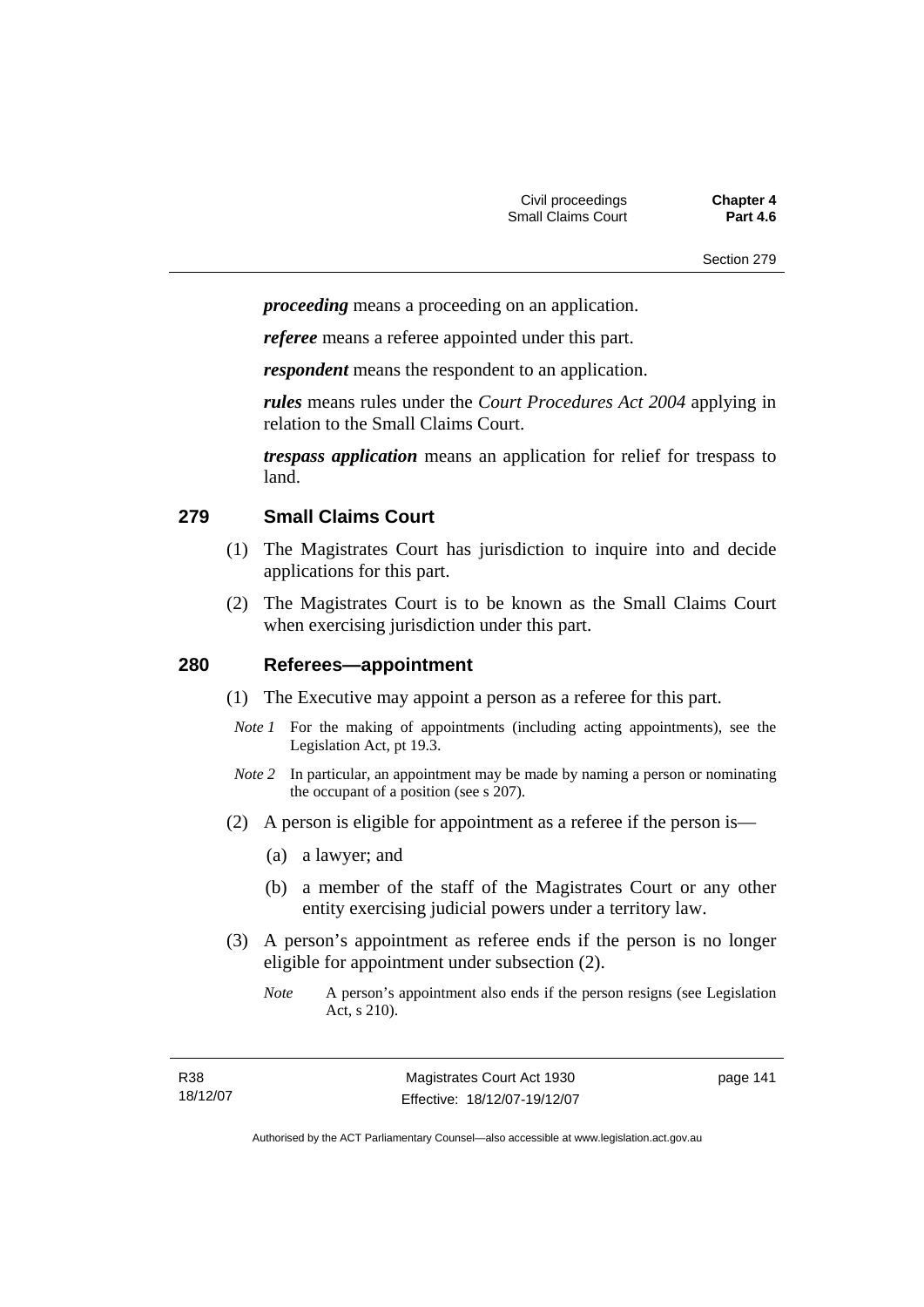**Chapter 4 Civil proceedings**<br>**Part 4.6 Collaims** Collaims Coll **Small Claims Court** 

Section 281

### **281 Referees—functions**

- (1) A referee may exercise the jurisdiction of the Small Claims Court in an inquiry in a proceeding by way of a contract application, damages application, debt application or goods application, or for a debt declaration or common boundaries determination.
- (2) However, a referee only has jurisdiction in a proceeding in relation to an amount of not more than \$3 000, or the equivalent value of goods or services (including any associated damages), excluding any claim for interest, or for a lump sum instead of interest, decided by the Small Claims Court under the rules.
- (3) In exercising the jurisdiction of the Small Claims Court under this section, a referee—
	- (a) has all the functions of a magistrate; and
	- (b) is otherwise taken to be a magistrate for all purposes.

### **282 Referees—oath or affirmation of office**

- (1) Before exercising functions as a referee, a referee must take an oath, or make an affirmation, before the Chief Justice.
- (2) An oath or affirmation under subsection (1) must be in accordance with the form in schedule 1.

### **283 Jurisdiction**

- (1) The Small Claims Court has jurisdiction to inquire into the following applications:
	- (a) contract applications;
	- (b) damages applications;
	- (c) debt applications;
	- (d) goods applications;

R38 18/12/07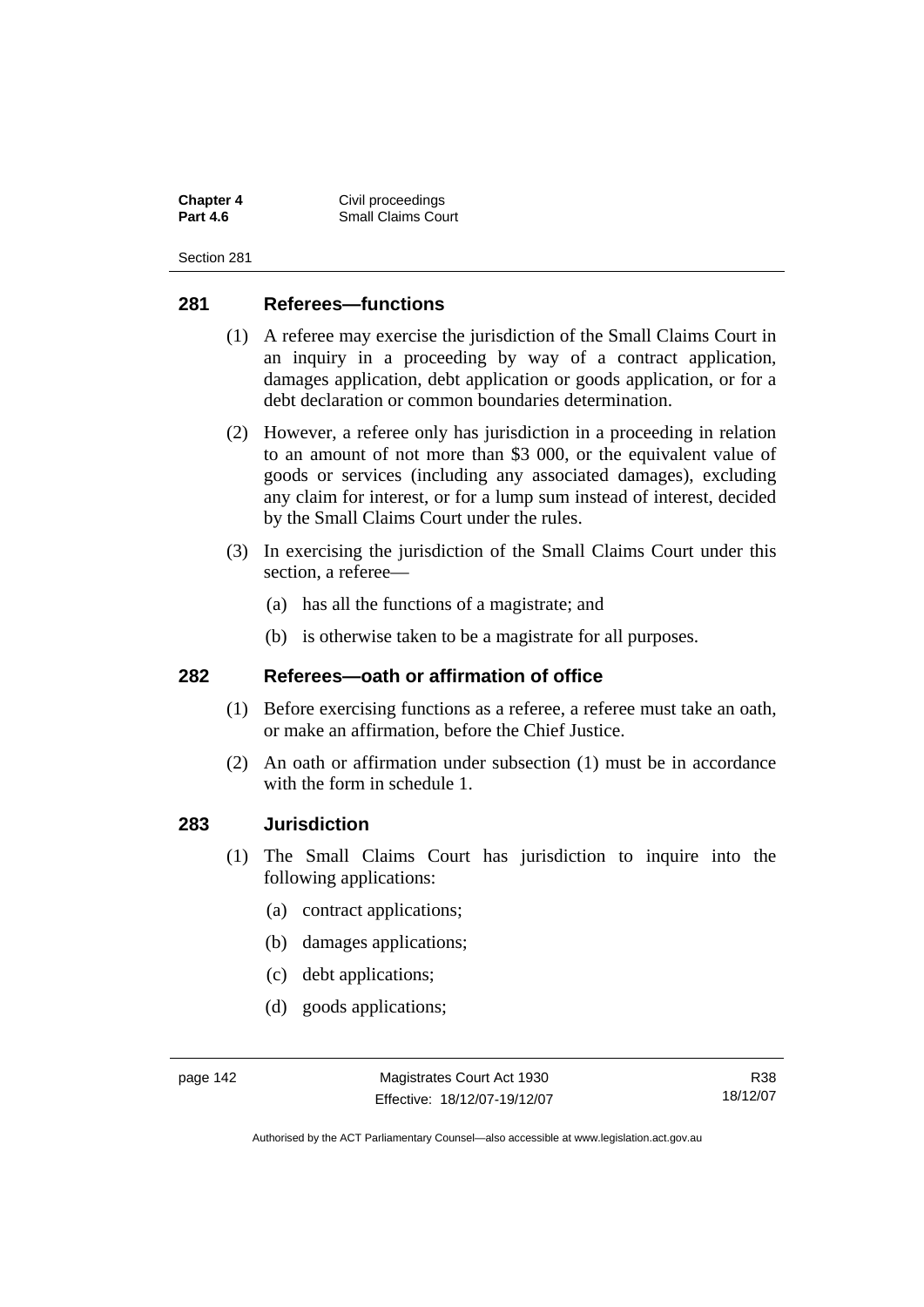- (e) nuisance applications;
- (f) trespass applications;
- (g) applications for debt declarations;
- (h) applications for common boundaries determinations.
- (2) Section 257 (Personal actions at law—amount or value) and section 261 (Disputed debts) do not apply to a proceeding in the Small Claims Court.

### **284 \$10 000 limit**

- (1) The Small Claims Court's jurisdiction is limited to applications claiming amounts of not more than \$10 000.
- (2) In relation to debt declarations, the Small Claims Court's jurisdiction is limited to applications for declarations for debts of not more than \$10 000.
- (3) The monetary limit on the Small Claims Court's jurisdiction does not include any claim for interest, or for a lump sum instead of interest, decided by the Small Claims Court under the rules.
- (4) In a goods application, the amount claimed is the value of the goods or services plus any amount claimed for damages for the detention of the goods.
- (5) If, apart from this section, a person would be entitled to make an application claiming an amount of more than \$10 000, the person may, by the application, abandon the excess by limiting the claim to \$10 000.
- (6) This section does not apply to an application for a common boundaries determination.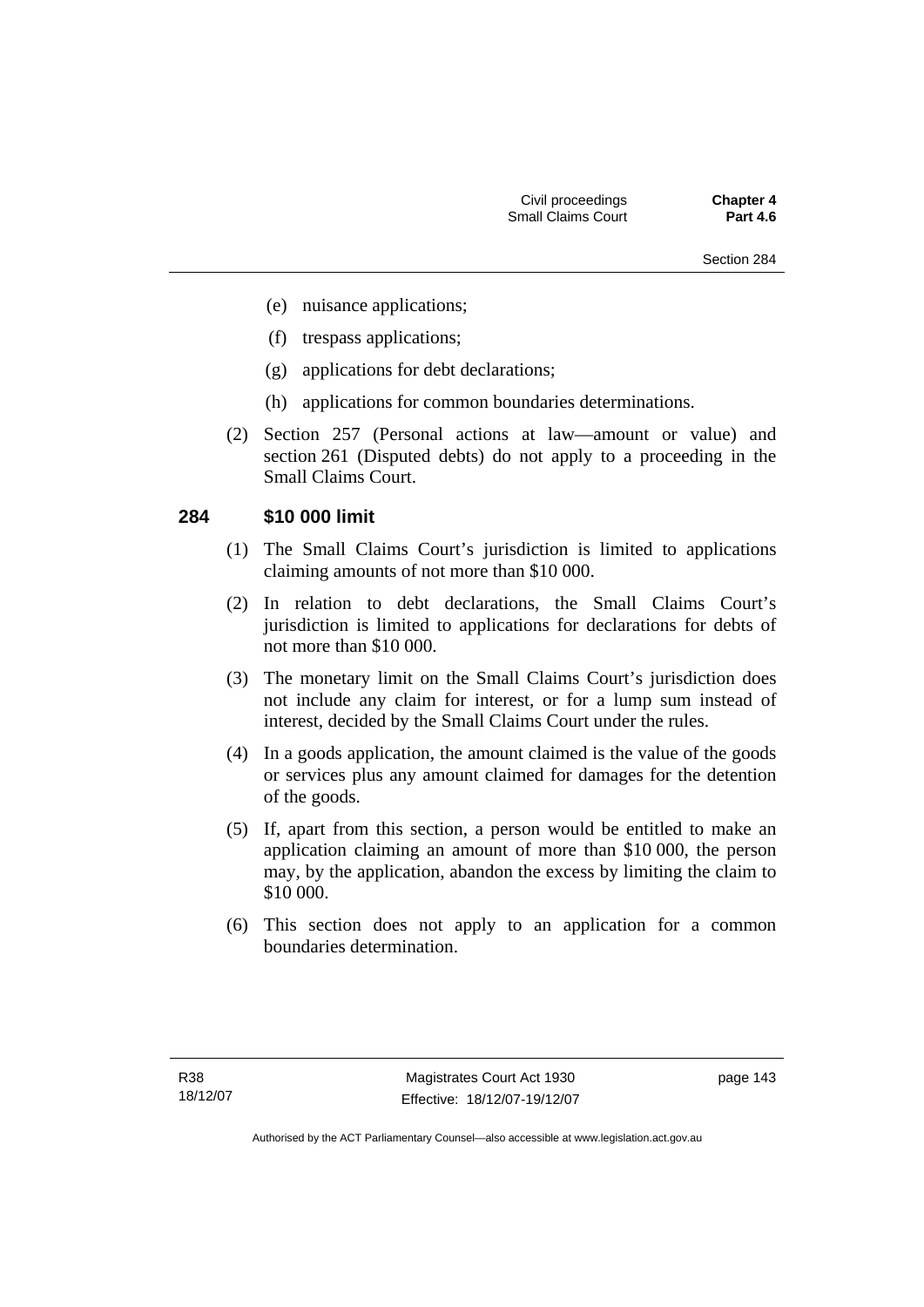| <b>Chapter 4</b> | Civil proceedings         |
|------------------|---------------------------|
| <b>Part 4.6</b>  | <b>Small Claims Court</b> |

# **285 Admissibility of conference proceedings in inquiries**

Evidence, or any statement, of words spoken or acts done at a conference under the rules is not admissible in an inquiry, unless the parties otherwise agree.

### **286 Small Claims Court's seal**

The Small Claims Court must have a seal.

page 144 Magistrates Court Act 1930 Effective: 18/12/07-19/12/07

R38 18/12/07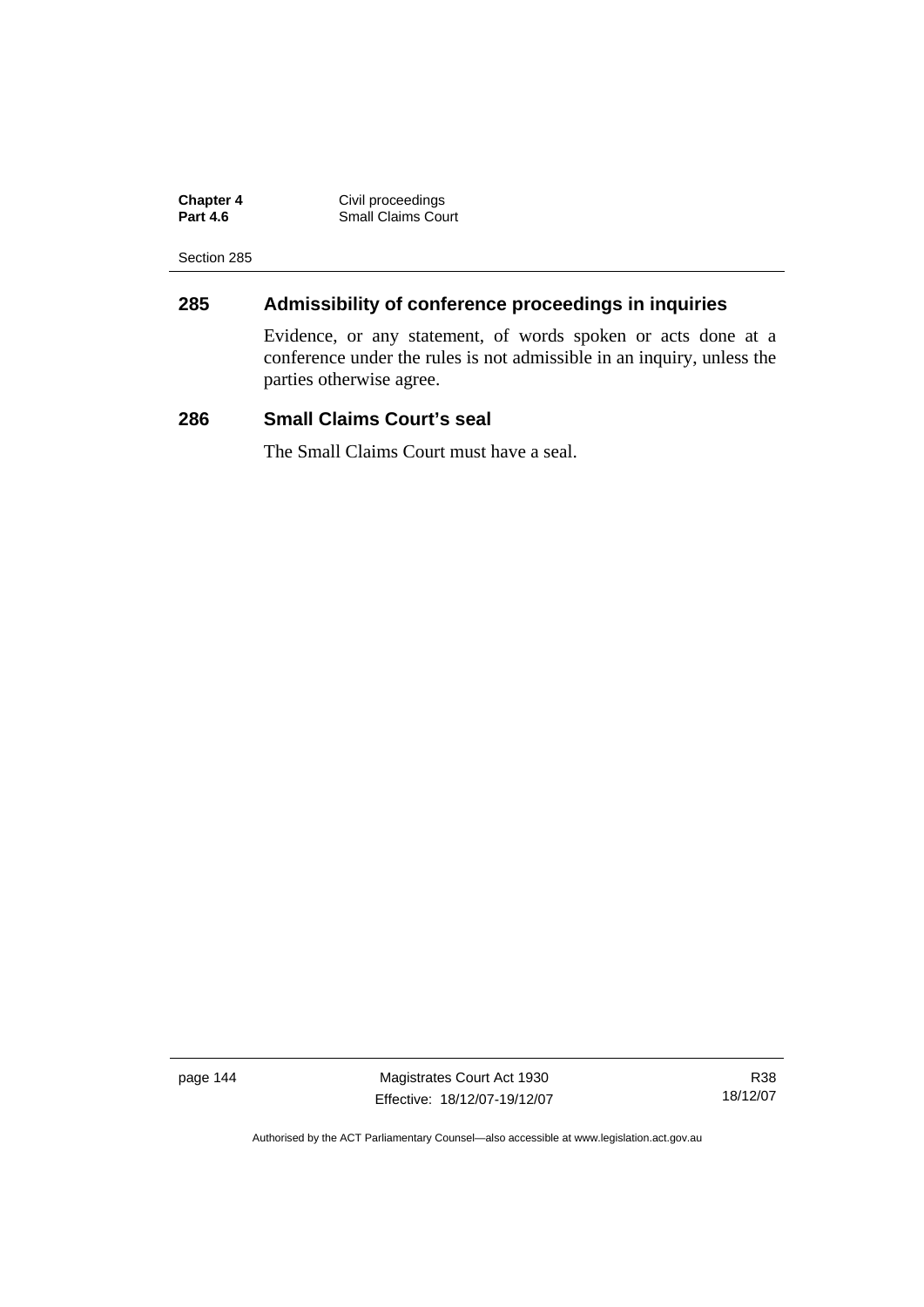# **Chapter 5 Miscellaneous**

# **Part 5.1 Offences**

## **292 Failure to comply with order in nuisance action**

A person must not contravene an order made by the court in a civil action for nuisance.

Maximum penalty: 50 penalty units, imprisonment for 6 months or both.

## **298 Prejudice to employee**

 (1) An employer must not dismiss an employee, or otherwise prejudice an employee in his or her employment, because a garnishee order attaching the earnings of the employee has been made by the court.

Maximum penalty: 50 penalty units, imprisonment for 6 months or both.

- $(2)$  If—
	- (a) an employee is dismissed or prejudiced within 6 months after a garnishee order is made; and
	- (b) all the elements of the offence other than the reason for the employer's action are proved;

the onus of proving that the dismissal or prejudice was not because of the garnishee order is on the employer.

 (3) A conviction under subsection (1) does not limit, restrict or otherwise effect any obligation that the garnishee may have in relation to the judgment debtor or any right or remedy that the judgment debtor may have against the garnishee under any other law in force in the ACT.

| R38      | Magistrates Court Act 1930   | page 145 |
|----------|------------------------------|----------|
| 18/12/07 | Effective: 18/12/07-19/12/07 |          |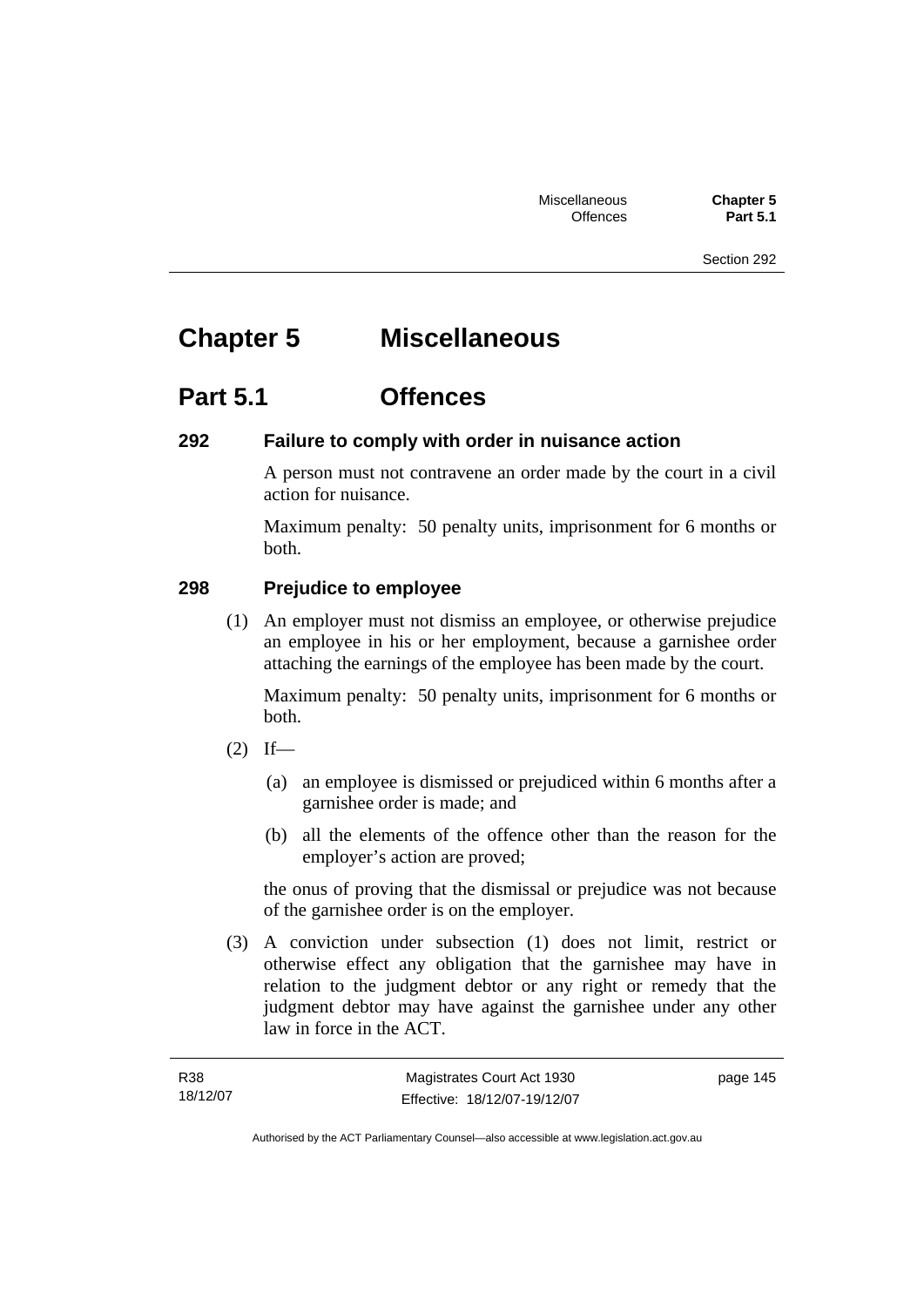**Chapter 5 Miscellaneous**<br> **Part 5.1 C** CHENCES **Part 5.1** Offences

Section 302

# **302 Contravention of Small Claims Court order in trespass proceeding**

A person must not contravene an order of the Small Claims Court in a proceeding on a trespass application (within the meaning of part 4.6).

Maximum penalty: 50 penalty units, imprisonment for 6 months or both.

page 146 Magistrates Court Act 1930 Effective: 18/12/07-19/12/07

R38 18/12/07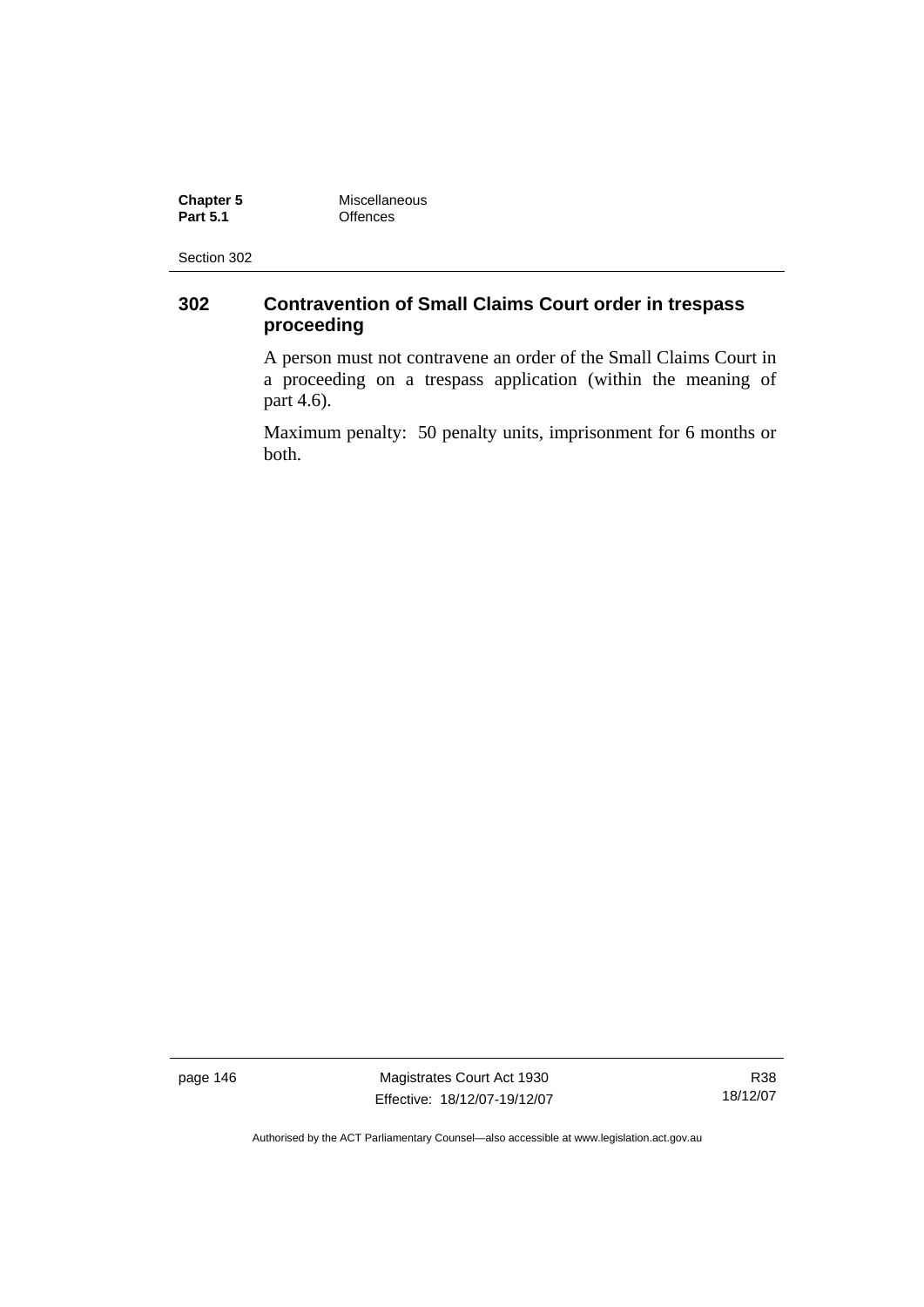# **Part 5.2 Other**

### **307 Contempt of court**

- (1) A person is in contempt of the Magistrates Court if the person—
	- (a) contravenes an order of the court or an undertaking given to the court; or
	- (b) commits a contempt in the face or in the hearing of the court; or
	- (c) commits any other contempt of court.

#### **Examples—par (b)**

- 1 insulting a magistrate, the registrar, deputy registrar, bailiff or other court officer during the officer's sitting or attendance in court
- 2 interrupting a proceeding of the court or misbehaving in court
- 3 obstructing or assaulting someone in attendance in court
- 4 disobeying a direction of the court at the hearing of a proceeding
- *Note* An example is part of the Act, is not exhaustive and may extend, but does not limit, the meaning of the provision in which it appears (see Legislation Act, s 126 and s 132).
- (2) The Magistrates Court has the same power to deal with contempt of the Magistrates Court as the Supreme Court has to deal with contempt of the Supreme Court.
- (3) However, a contempt mentioned in subsection (1) (a) may be dealt with as a contempt of court only if there is no other effective way to enforce the order or undertaking.
- (4) To remove any doubt, this section does not limit the Supreme Court's power to deal with contempt of the Magistrates Court.

### **308 Magistrates Court's seal**

The Magistrates Court must have a seal.

| R38      | Magistrates Court Act 1930   | page 147 |
|----------|------------------------------|----------|
| 18/12/07 | Effective: 18/12/07-19/12/07 |          |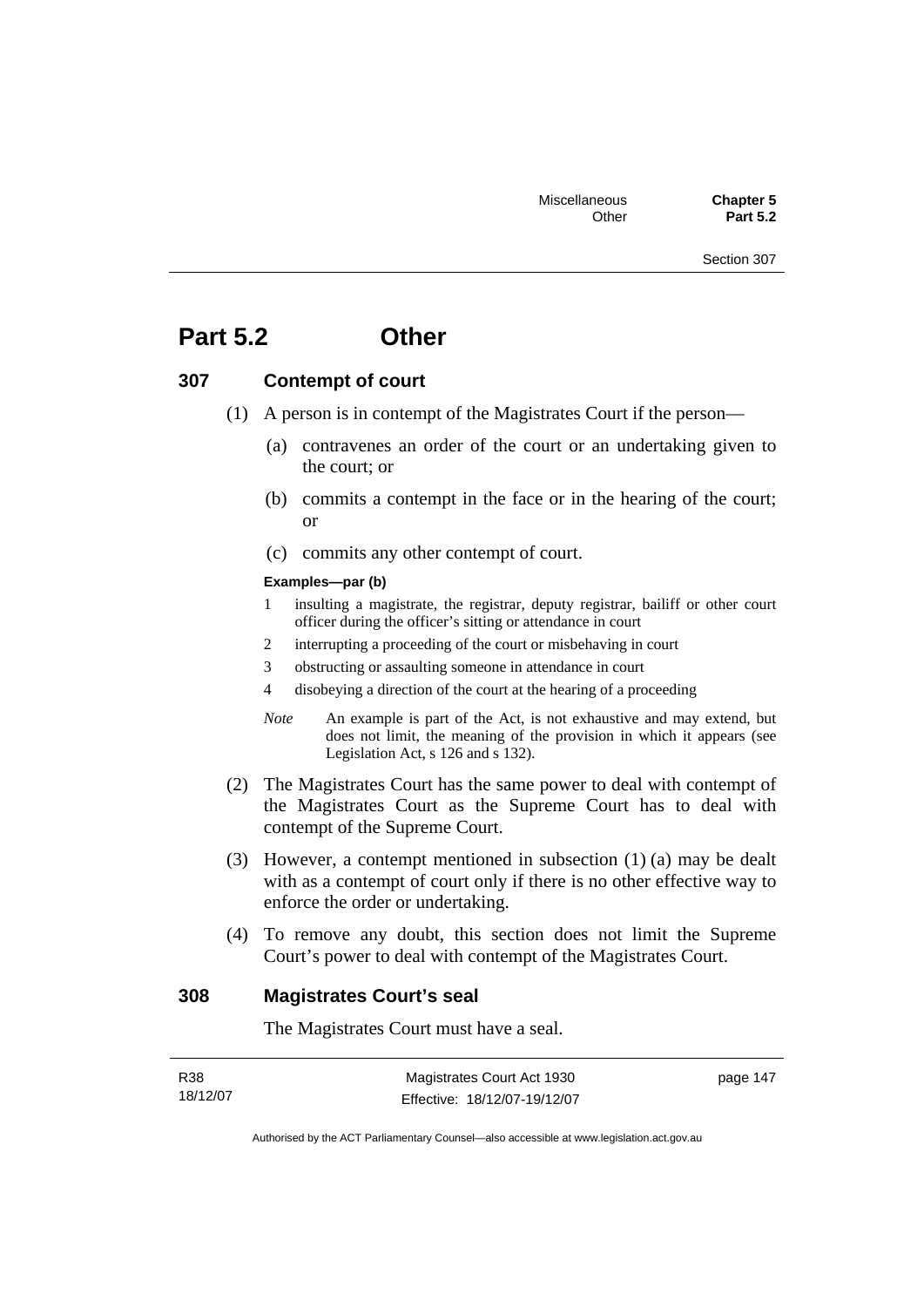| <b>Chapter 5</b> | Miscellaneous |
|------------------|---------------|
| <b>Part 5.2</b>  | Other         |

### **309 Directions about procedure etc**

- (1) If the procedure for taking a step in a proceeding is not set out in this Act or the law under which the step is to be taken, the court may give a direction in relation to—
	- (a) the procedure to be followed in relation to the step; and
	- (b) any other relevant matter in relation to the step.
- (2) Without limiting subsection (1), the court may give a direction in relation to the procedure to be followed in relation to circle sentencing for certain Aboriginal or Torres Strait Islander offenders, and any other relevant matter in relation to circle sentencing.
- (3) To remove any doubt, a direction mentioned in subsection (2) is not taken to—
	- (a) establish a court; or
	- (b) limit the Magistrates Court's discretion in sentencing an offender.
- (4) In this section:

### *Aboriginal or Torres Strait Islander offender* means an offender who—

- (a) is a descendant of an Aboriginal person or Torres Strait Islander; and
- (b) identifies as an Aboriginal person or Torres Strait Islander; and
- (c) is accepted as an Aboriginal person or Torres Strait Islander by an Aboriginal or Torres Strait Islander community.

*circle sentencing* means the step in a sentencing proceeding for involving members of the Aboriginal or Torres Strait Islander community and others in relation to the sentencing by the court.

R38 18/12/07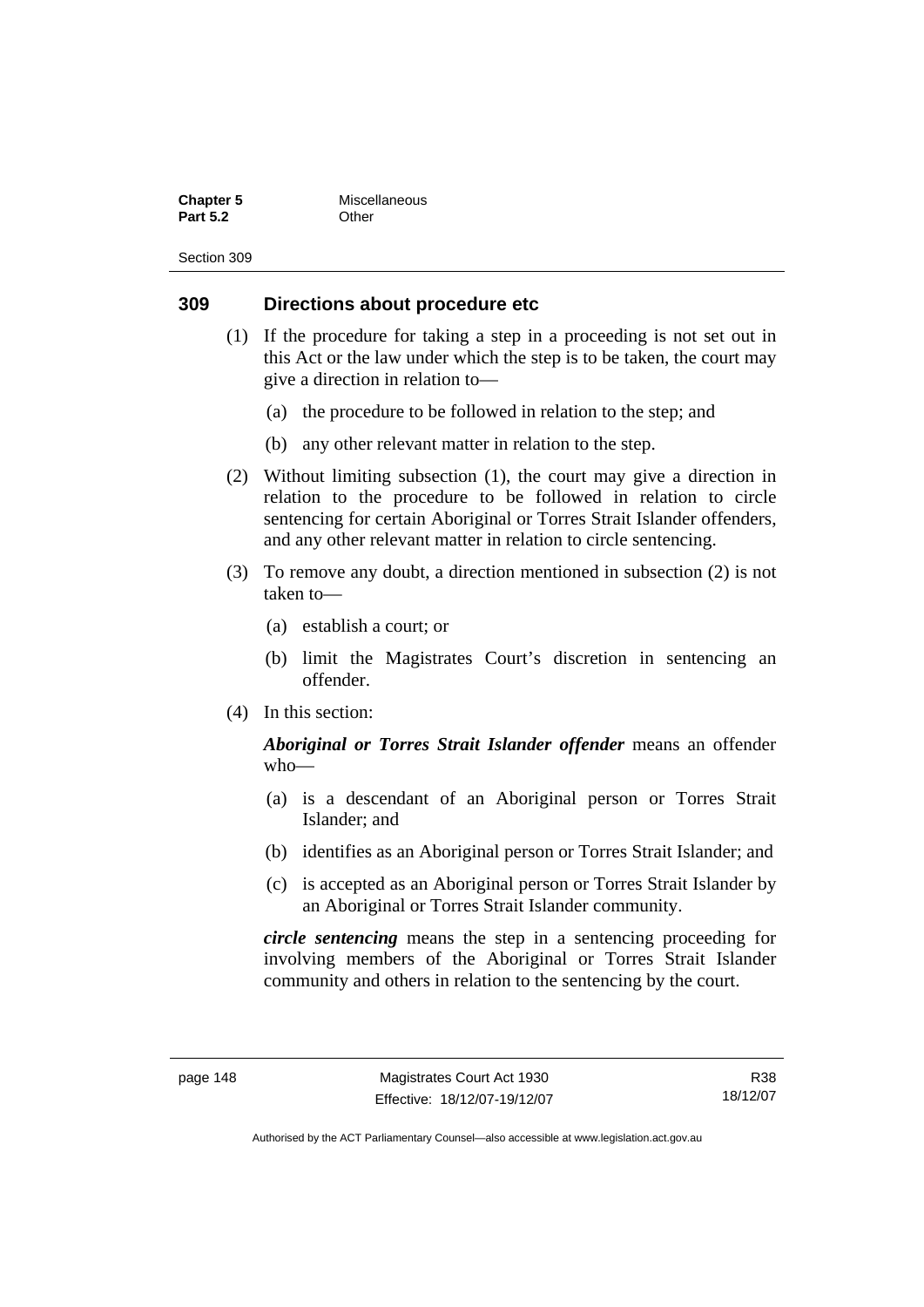### **310 Hearings generally to be in public**

- (1) The hearing of a proceeding before the Magistrates Court must be in public.
- (2) However, if the magistrate presiding at a hearing is of the opinion that it is desirable in the public interest or in the interests of justice to do so, the magistrate may, by order—
	- (a) direct that the hearing or part of the hearing take place in private and give directions about the people who may be present; and
	- (b) give directions prohibiting or restricting the publication of evidence given at the hearing, whether in public or in private, or of matters contained in documents lodged with the court or received in evidence by the court for the purposes of the proceeding; and
	- (c) give directions prohibiting or restricting the disclosure to some or all of the parties to the proceeding of evidence given at the hearing, or of a matter contained in a document lodged with the court or received in evidence by the court for the purposes of the proceeding.
- (3) A person who, without reasonable excuse, contravenes an order under subsection (2) commits an offence.

Maximum penalty: 100 penalty units, imprisonment for 1 year or both.

- (4) Subsection (1)—
	- (a) does not apply in relation to a civil matter that, under another territory law, may be dealt with otherwise than in open court; and
	- (b) is subject to any other territory law that restricts who may be present at a hearing.

page 149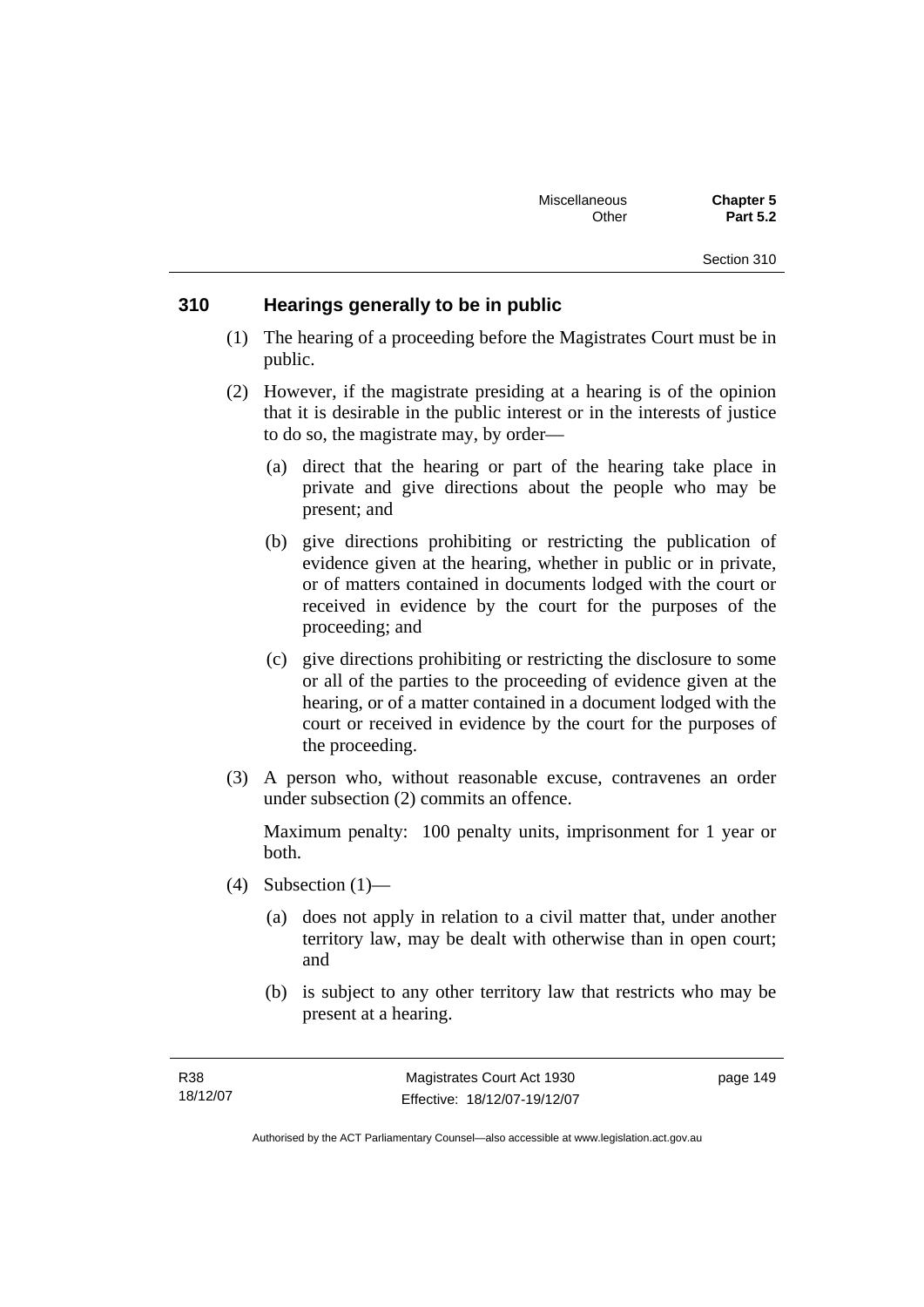| <b>Chapter 5</b> | Miscellaneous |
|------------------|---------------|
| <b>Part 5.2</b>  | Other         |

- (5) This section applies in relation to the conduct of a conference or inquiry in the Small Claims Court as if—
	- (a) a reference to the hearing of a proceeding were a reference to the conduct of the conference or inquiry; and
	- (b) a reference to the magistrate presiding were a reference to the person presiding at the conference or inquiry; and
	- (c) all other necessary changes, and any other changes prescribed by rule, were made.

### **311 Appearance by audiovisual or audio links etc**

- (1) This section applies if, in relation to a proceeding or a part of a proceeding (the *relevant proceeding*), the court has—
	- (a) given a direction under the *Evidence (Miscellaneous Provisions) Act 1991*, section 20 (1) (Territory courts may take evidence and submissions from outside ACT); or
	- (b) made an order under the *Court Procedures Rules 2006*, rule 6703 (Evidence by telephone etc) about receiving evidence or submissions by telephone, video link or another form of communication in the proceeding.
- (2) If this section applies, a person who, in a relevant proceeding—
	- (a) is required or entitled to appear personally, whether as a party or as a witness; or
	- (b) is entitled to appear for another person;

may appear in the relevant proceeding and participate or give evidence in accordance with the direction or order.

 (3) A person who appears in a relevant proceeding in accordance with this section is taken to be before the court.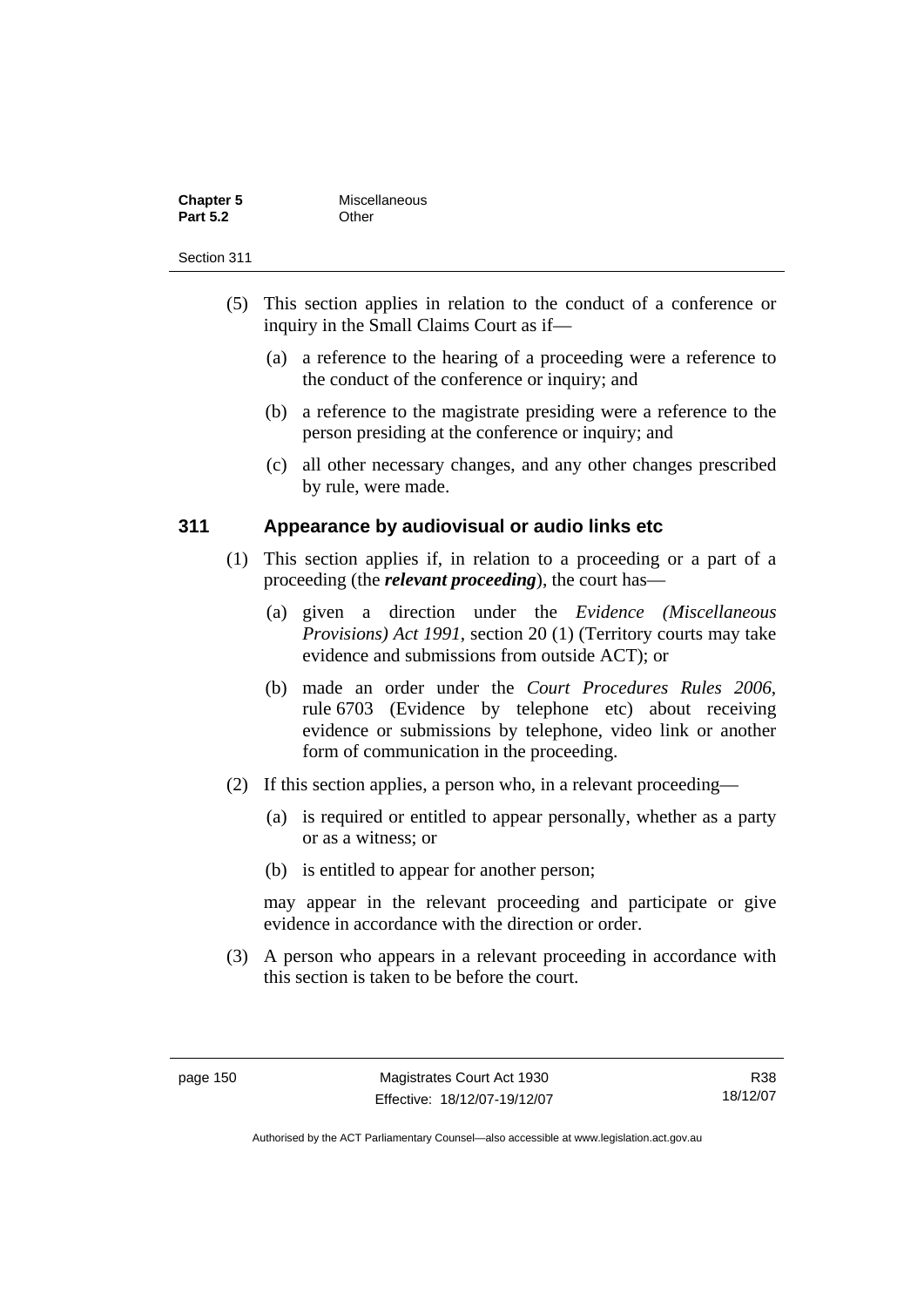(4) In this Act:

*appearance*, in relation to a proceeding and whether by a party or anyone else, includes appearance in accordance with this section if this section applies.

(5) In this section:

*proceeding* does not include a proceeding about bail.

### **312 Failure to give evidence—committal**

- (1) This section applies if the court is satisfied—
	- (a) that a witness before the court has contravened any of the following provisions of the Criminal Code (the *relevant Code provisions*):
		- (i) section 720 (Failing to produce document or other thing);
		- (ii) section 721 (Failing to take oath);
		- (iii) section 722 (Failing to answer question or give information); or
	- (b) a person has contravened any of the relevant Code provisions in relation to an examination before the registrar under the rules.
- (2) The court may—
	- (a) adjourn the proceeding for not longer than 8 days; and
	- (b) order that the person be remanded in custody until the earlier of the following:
		- (i) the date to which the proceeding is adjourned;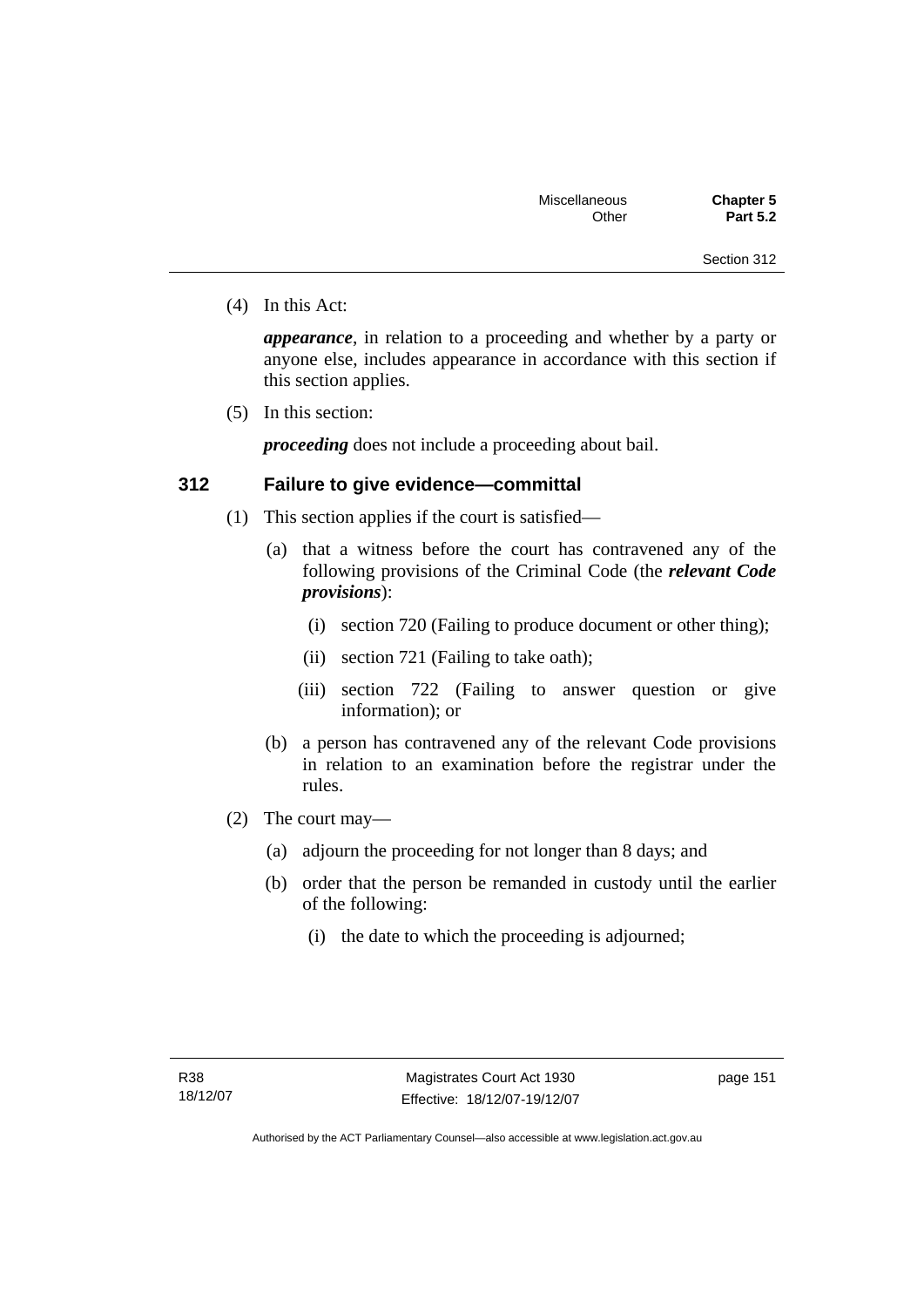| <b>Chapter 5</b> | Miscellaneous |
|------------------|---------------|
| <b>Part 5.2</b>  | Other         |

- (ii) the person agrees to comply with the relevant Code provisions.
- *Note* The court must issue a warrant for the remand of the person in the chief executive's custody (see *Crimes (Sentence Administration) Act 2005*, s 17).
- $(3)$  If—
	- (a) the court has adjourned the proceeding, and ordered the person's remand, under subsection (2) or this subsection; and
	- (b) the person is later brought before the court; and
	- (c) the person does not consent to comply with the relevant Code provisions;

the court may exercise the powers mentioned in subsection (2) in relation to the person.

- (4) The periods for which a person is remanded under this section must not total more than 28 days.
- (5) However, the court must not commit a person under subsection (2) or (3) if the person is punished for an offence against any or the relevant Code provisions in relation to the contravention mentioned in subsection (1).

### **314 Registrar to give directions for preparation of transcript**

 (1) If an application has been made for a copy of a transcript of depositions of which a record was made in accordance with section 316 (2), the registrar must give the directions the registrar considers necessary for ensuring that a transcript of the record is prepared and, for the purpose of enabling the transcript to be prepared, the record must be produced out of the custody of the registrar.

R38 18/12/07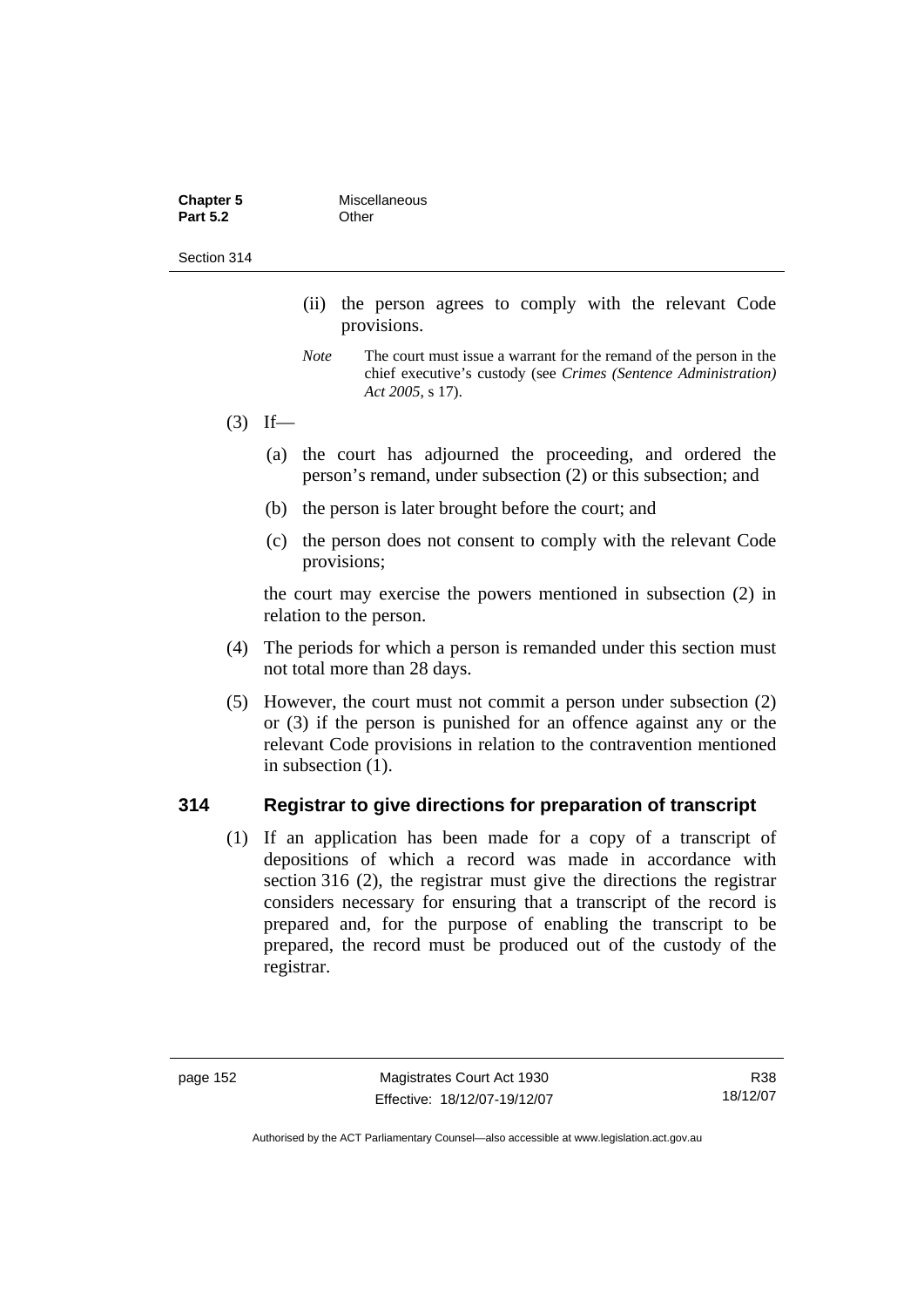(2) If a transcript of a record is prepared in accordance with directions given under subsection (1), the person who prepared the transcript, or under whose supervision the transcript was prepared, must certify on the transcript, by signed writing, that the transcript is a true transcript of a record produced out of the custody of the registrar.

## **315 Applications for transcripts**

- (1) Subject to this section, if a record of any proceeding is constituted  $by-$ 
	- (a) an audiovisual or a sound recording made in accordance with section 316 (2); or
	- (b) a shorthand or similar record made in accordance with section 316 (2); or
	- (c) writing taken down in accordance with section 316 (3); or
	- (d) a written statement or statements in accordance with section 90AA or section 110 (2);

a person may make application to the registrar for a copy or a transcript of all or part of the record.

- (2) The registrar must give the applicant a copy of the record or a transcript or a copy of the transcript of the record if—
	- (a) the applicant is a party to the proceeding; or
	- (b) for an applicant who is not a party to the proceeding—the registrar or a magistrate is satisfied that the applicant has good reason for applying.
- (3) If a person applies for a transcript that has not been prepared, the registrar may require the applicant to deposit with the registrar in advance an amount that the registrar considers will not exceed the amount of the fee determined under the *Court Procedures Act 2004*, part 3 for the preparation of the transcript.

page 153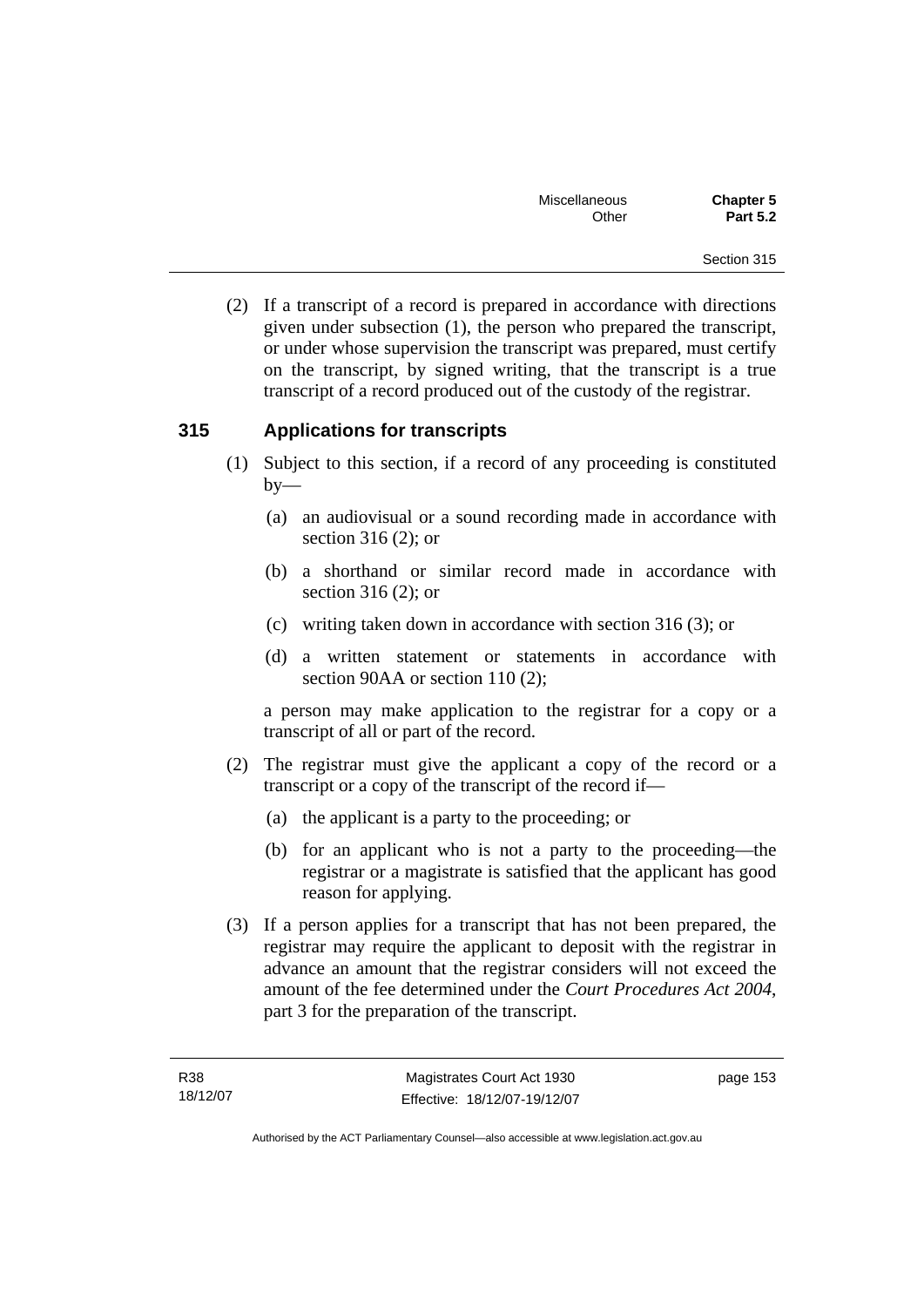| <b>Chapter 5</b> | Miscellaneous |
|------------------|---------------|
| <b>Part 5.2</b>  | Other         |

- (4) Subject to subsections (5) and (6), if the registrar receives an application in accordance with this section—
	- (a) the registrar must, for an application relating to depositions; and
	- (b) the registrar may, in any other case;

give to the applicant a copy of the record or a copy of a transcript of the record relating to the depositions or other matter.

- (5) The registrar must not give a copy of the record or a copy of a transcript under subsection (4) (a) unless there is written on the copy a certificate signed by the registrar stating that the copy is a true copy of the record or a true copy of a transcript of the record produced out of the custody of the registrar.
- (6) This section does not require the registrar to give a copy of a transcript of any proceeding if—
	- (a) the proceeding was recorded by means of an audiovisual or a sound recording made in accordance with section 316 (2); and
	- (b) the application for the copy was made after the end of 7 years after the date of completion of the proceeding to which the record relates; and
	- (c) the registrar does not have the record or a transcript of the record in his or her custody.
- (7) If an amount deposited by a person under subsection (3) exceeds the fee determined under the *Court Procedures Act 2004*, part 3 for the preparation of the transcript, there is payable to the person the amount of the excess.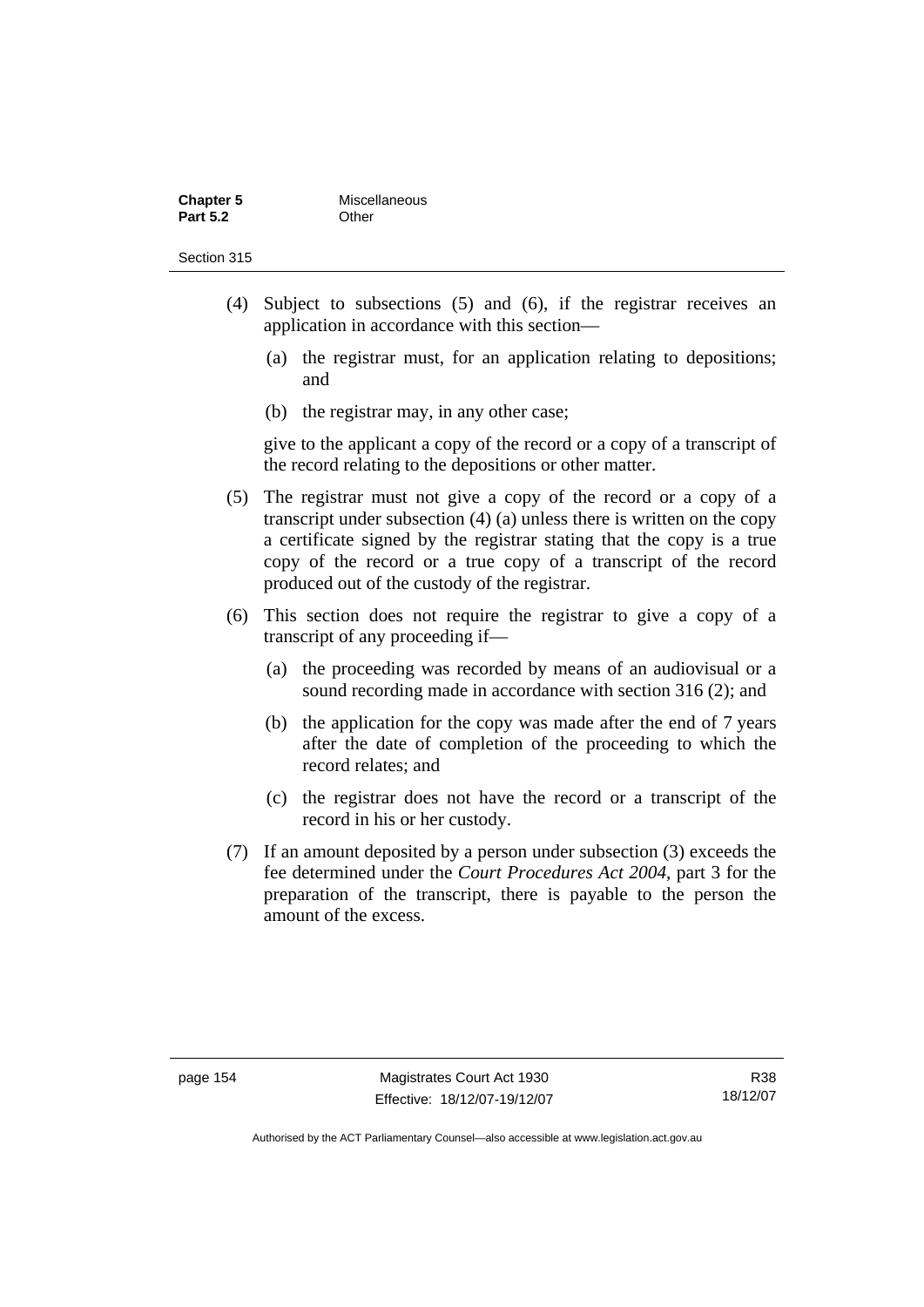### **316 Record of proceedings**

(1) In this section:

*deposition* includes a statement made by an accused person in reply to the question mentioned in section 92 (1), but does not include a written statement admitted under section 90AA or section 110 (2).

- (2) Subject to subsection (3), a record of the depositions of a witness in any proceeding must be made—
	- (a) in a proceeding in relation to bail and if, in relation to proceeding or a part of the proceeding, the court has given a direction under the *Evidence (Miscellaneous Provisions) Act 1991*, section 20 (1) (Territory courts may take evidence and submissions from outside ACT) or section 32 (1) (Use of link in proceedings) that evidence be taken or a submission be made by audiovisual link—by means of audiovisual recording apparatus or sound-recording apparatus; and
	- (b) in any other case—
		- (i) by means of sound-recording apparatus; or
		- (ii) if the court so directs, by means of shorthand or any similar means.
- (3) If the court so directs, the depositions of a witness in any proceeding must not be recorded in accordance with subsection (2), but must be taken down in writing, and, after being read over to the witness or given to the witness to read, signed by the witness and the magistrate constituting the court.
- (4) The registrar has the custody of any record of depositions made in accordance with subsection (2).
- (5) The registrar may erase the record of the depositions of a witness recorded by means of recording apparatus and the record of any other part of a proceeding made by means of recording apparatus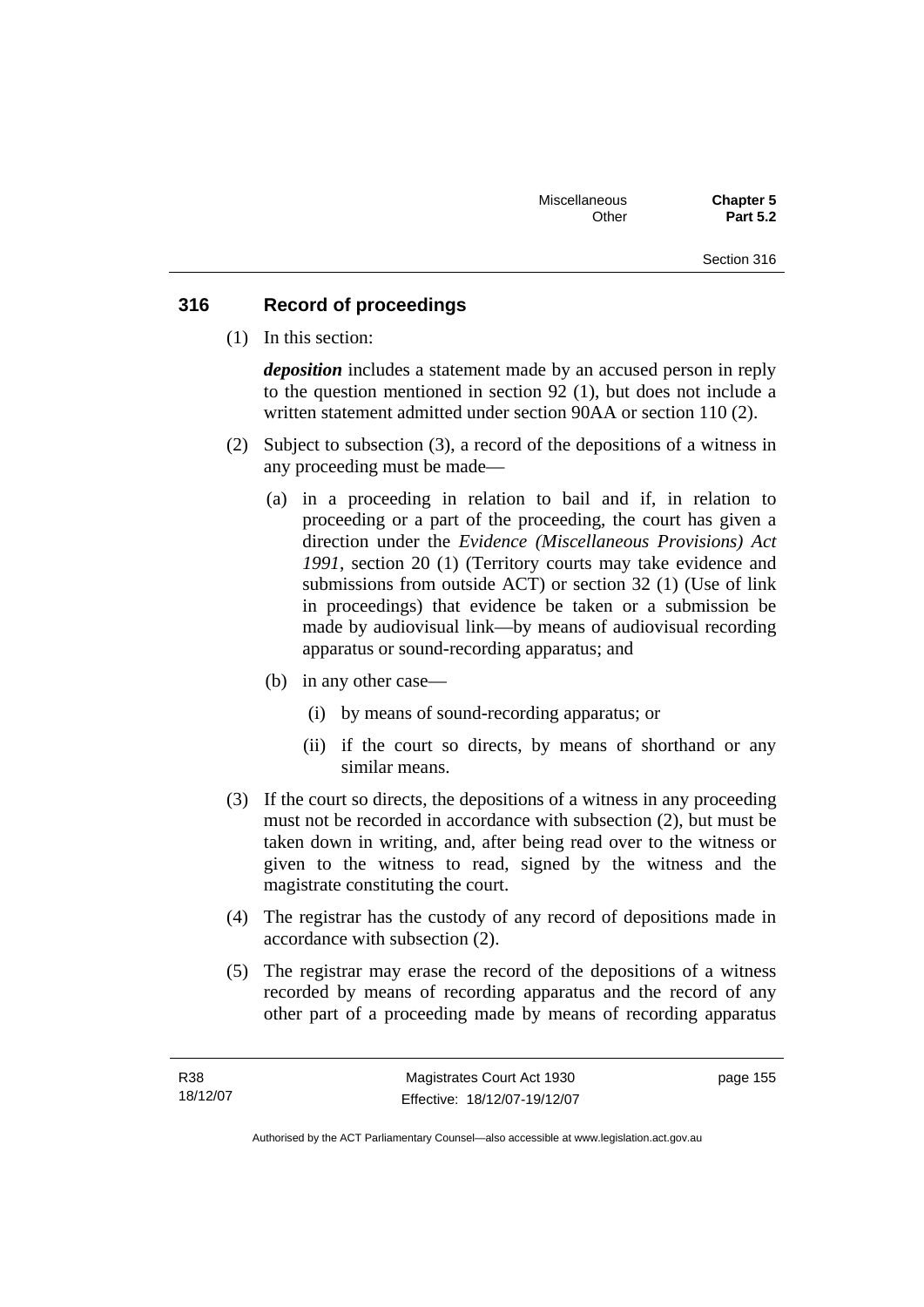| <b>Chapter 5</b> | Miscellaneous |
|------------------|---------------|
| <b>Part 5.2</b>  | Other         |

after the end of 7 years after the date of completion of the proceeding in which the record was made.

- (6) However, the sound recording of any part of a proceeding—
	- (a) in which a person charged with an indictable offence is committed to take his or her trial before the Supreme Court; or
	- (b) in which evidence is taken under a request mentioned in section 263 (Requests under conventions relating to legal proceedings in civil and commercial matters); or
	- (c) under the *Safety, Rehabilitation and Compensation Act 1988* (Cwlth); or
	- (d) under the *Workers Compensation Act 1951* (other than prosecutions for offences against that Act);

must not be erased unless a transcript of the record of that part of the proceeding has been prepared.

 (7) This section applies in relation to a proceeding before a magistrate as if a reference to the court were a reference to a magistrate.

### **317 Record of proceedings and transcript**

- (1) If a record made by means of recording apparatus, shorthand or similar means is produced out of the custody of the registrar and the record purports to be a record made in accordance with section 316 (2) of the depositions of a witness in any proceeding, the record is evidence that the person made the depositions in the proceeding.
- $(2)$  If—
	- (a) a recording is produced out of the custody of the registrar; and
	- (b) the recording contains a record of comments that purport—

R38 18/12/07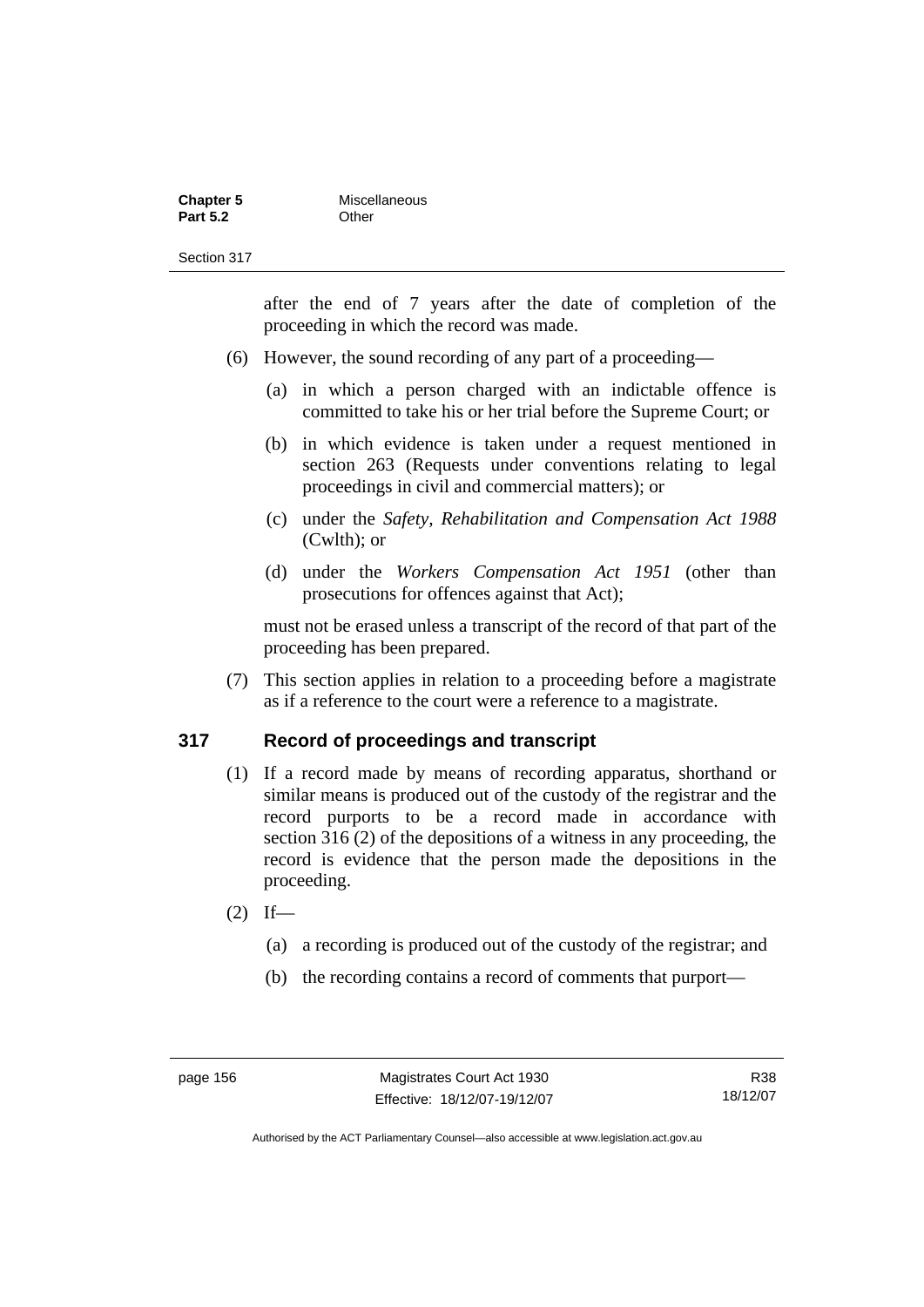- (i) to have been made at the same time as a recording made in accordance with section 316 (2) of the depositions of a person in any proceeding; and
- (ii) to have been made for the purpose of identifying the proceeding, voices recorded on the lastmentioned recording or anything else so recorded;

the firstmentioned recording is evidence of the identity of the proceeding, of the voices or of the thing.

- $(3)$  If—
	- (a) a document purports to be a transcript, or a copy of a transcript, of a record made in accordance with section 316 (2) of depositions made by a person in any proceeding; and
	- (b) the document bears a certificate that purports to be a certificate given in accordance with section 314 (2) or section 315 (6);

the document is evidence that the person made the depositions in the proceeding.

- (4) If a document—
	- (a) purports to be the depositions of a witness in any proceeding as taken down in writing and signed in accordance with section 316 (3); or
	- (b) purports to be a copy of the depositions of a witness in any proceeding as so taken down in writing and signed and bears a certificate that purports to be a certificate given in accordance with section 315 (6):

the document is evidence that the witness made the depositions in the proceeding.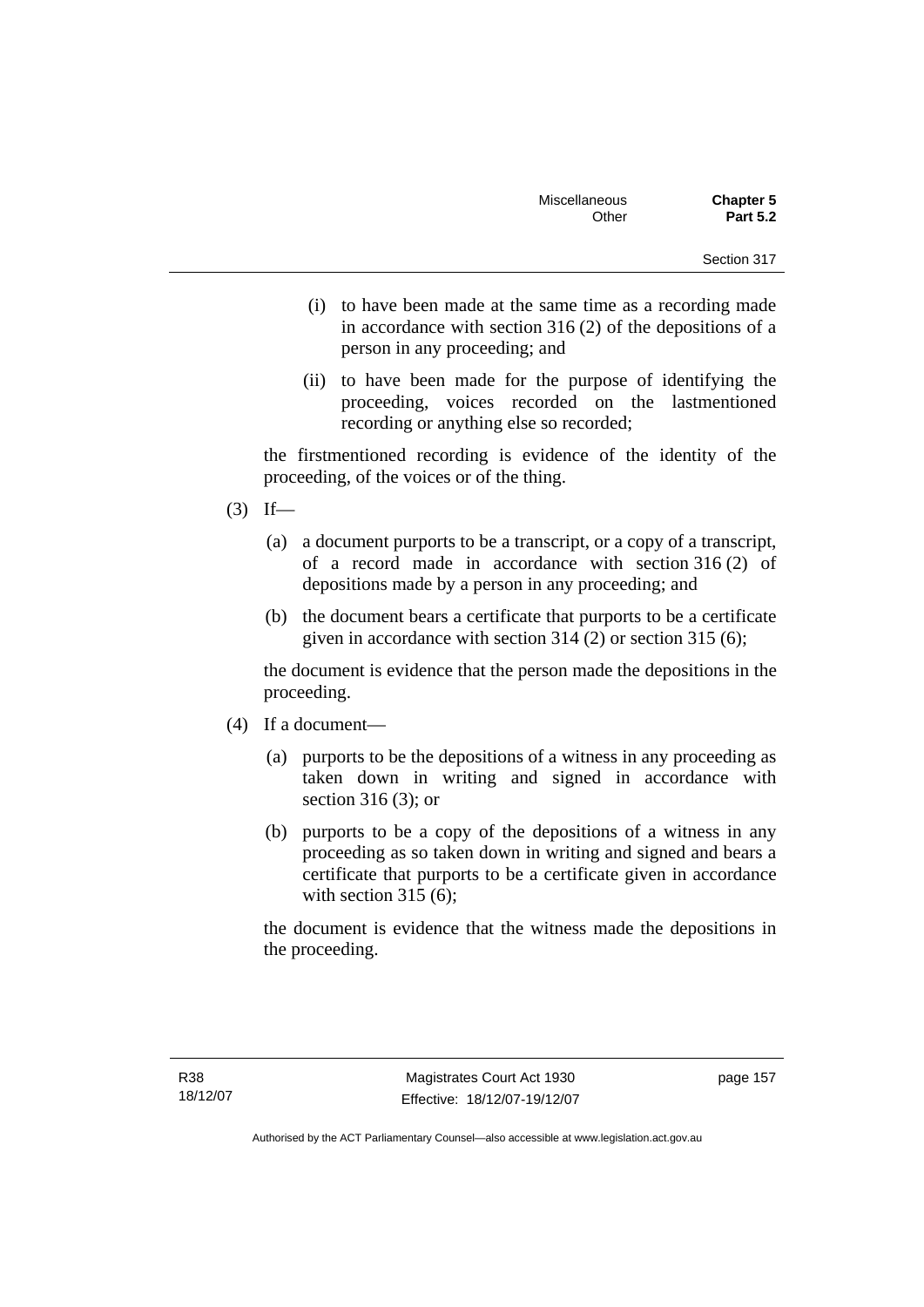| <b>Chapter 5</b> | Miscellaneous |
|------------------|---------------|
| <b>Part 5.2</b>  | Other         |

(5) In this section:

*recording apparatus* means the recording apparatus, whether audiovisual or sound, by means of which a record of depositions of witnesses has been made under section 316 (2).

### **318 Person about to leave ACT may be ordered to be examined or produce documents**

- (1) If, by evidence on oath, a magistrate is satisfied that any person is able to give material evidence or to produce relevant or material documents relating to any information or claim pending before a court, and that the person is likely to be absent from the ACT when the case comes on for hearing, the magistrate may, on the application of any party, order that the evidence of the person be taken or the documents be produced before the magistrate, at any time before the hearing, in the same way as the evidence would be taken or the documents be produced at the hearing and after reasonable notice of the intended examination or production is given to the other party.
- (2) If an order under subsection (1) is served on a person, it must be accompanied by a form to be completed by the person to claim his or her reasonable costs and expenses of attending the examination or production.
- (3) A person is not entitled to refuse to comply with an order under subsection (1) because the person was not given the form mentioned in subsection (2) when the order was served on the person.
- (4) The taking of depositions before a magistrate under subsection (1) is a proceeding for section 316 (Recordings of proceedings).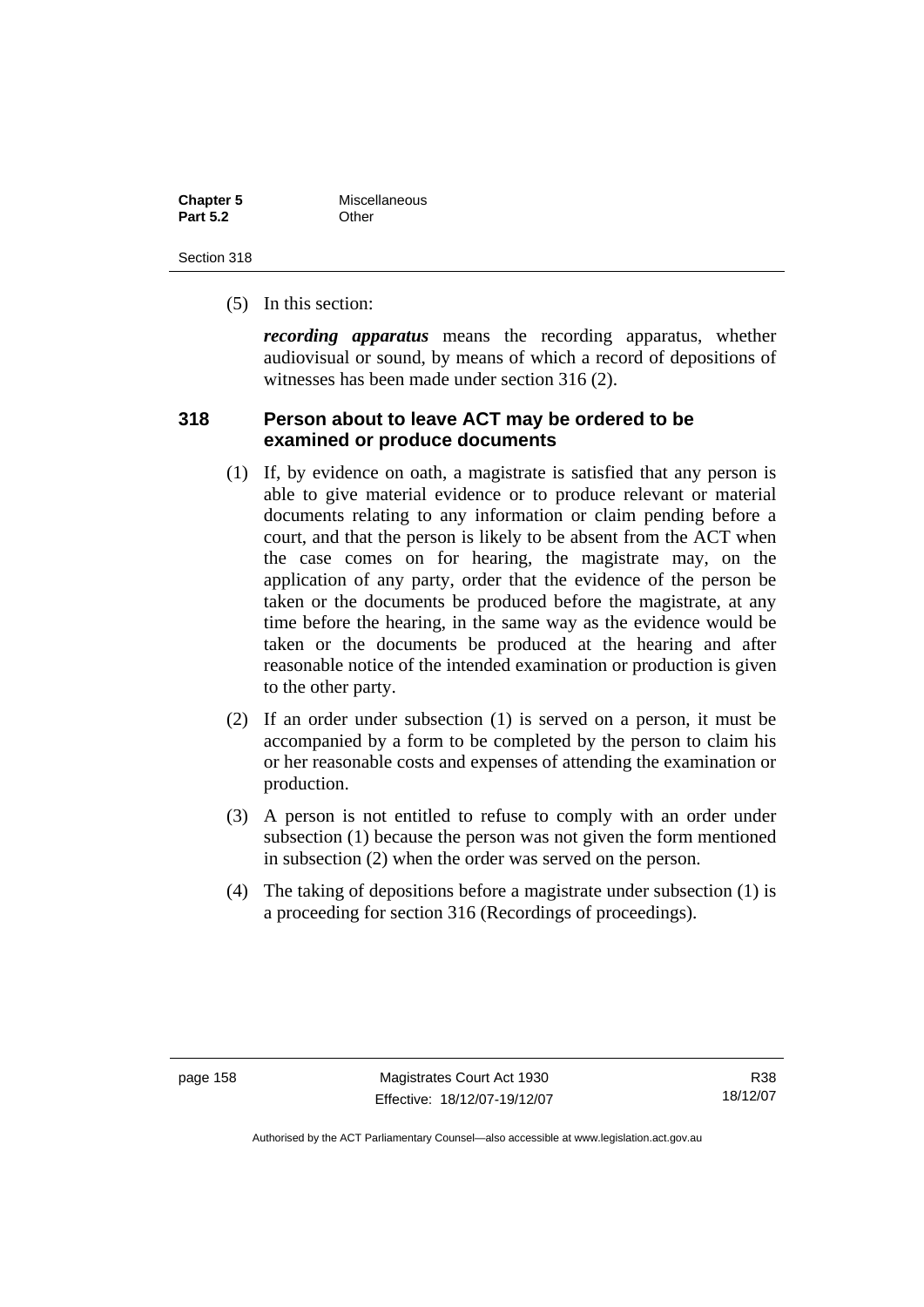### **319 Witnesses' rights and liabilities**

On service on any person of an order made under section 318, the person must attend at the time and place appointed by the order, and has all the rights and liabilities that the person would have if the person was duly required by subpoena to appear to give evidence or to produce documents on the hearing.

### **320 Depositions to be given to registrar**

- (1) If depositions are taken before a magistrate under section 318, there must be given to the registrar—
	- (a) the record of the depositions made in accordance with section 316 (2) or the document containing the depositions as taken down in writing and signed in accordance with section 316 (3); and
	- (b) any documents produced to the magistrate.
- (2) If documents are produced by a person not giving evidence, the documents, must, when given to the registrar, be accompanied by a certificate signed by the magistrate stating the name of the person producing them.
- (3) If the court is satisfied that the person who made the depositions is not in the ACT, his or her depositions may be read by any party.
- (4) Any documents so given to the registrar may, subject to all just exceptions, be put in at the hearing as if produced at the hearing by the person producing them.

### **321 Regulation-making power**

The Executive may make regulations for this Act.

*Note* A regulation must be notified, and presented to the Legislative Assembly, under the Legislation Act.

page 159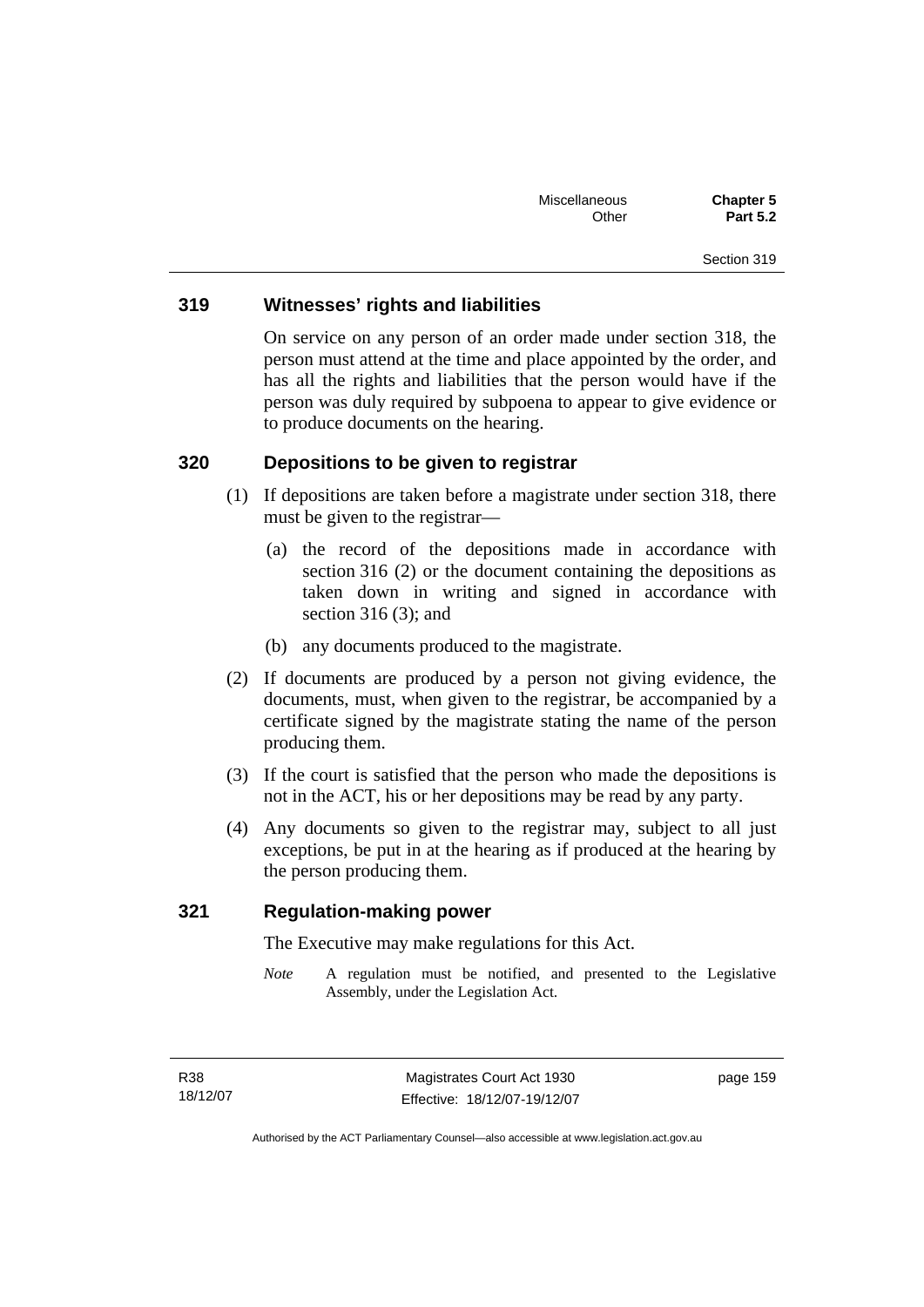# **Schedule 1 Oath and affirmation of office**

(see s 10)

**Oath** 

I, [*name*], do swear that I will well and truly serve in the office of and that I will do right to all manner of people according to law, without fear or favour, affection or ill will. So help me God!

Affirmation

I, [*name*], do solemnly and sincerely affirm and declare that I will well and truly serve in the office of and that I will do right to all manner of people, according to law, without fear or favour, affection or ill will.

page 160 Magistrates Court Act 1930 Effective: 18/12/07-19/12/07

R38 18/12/07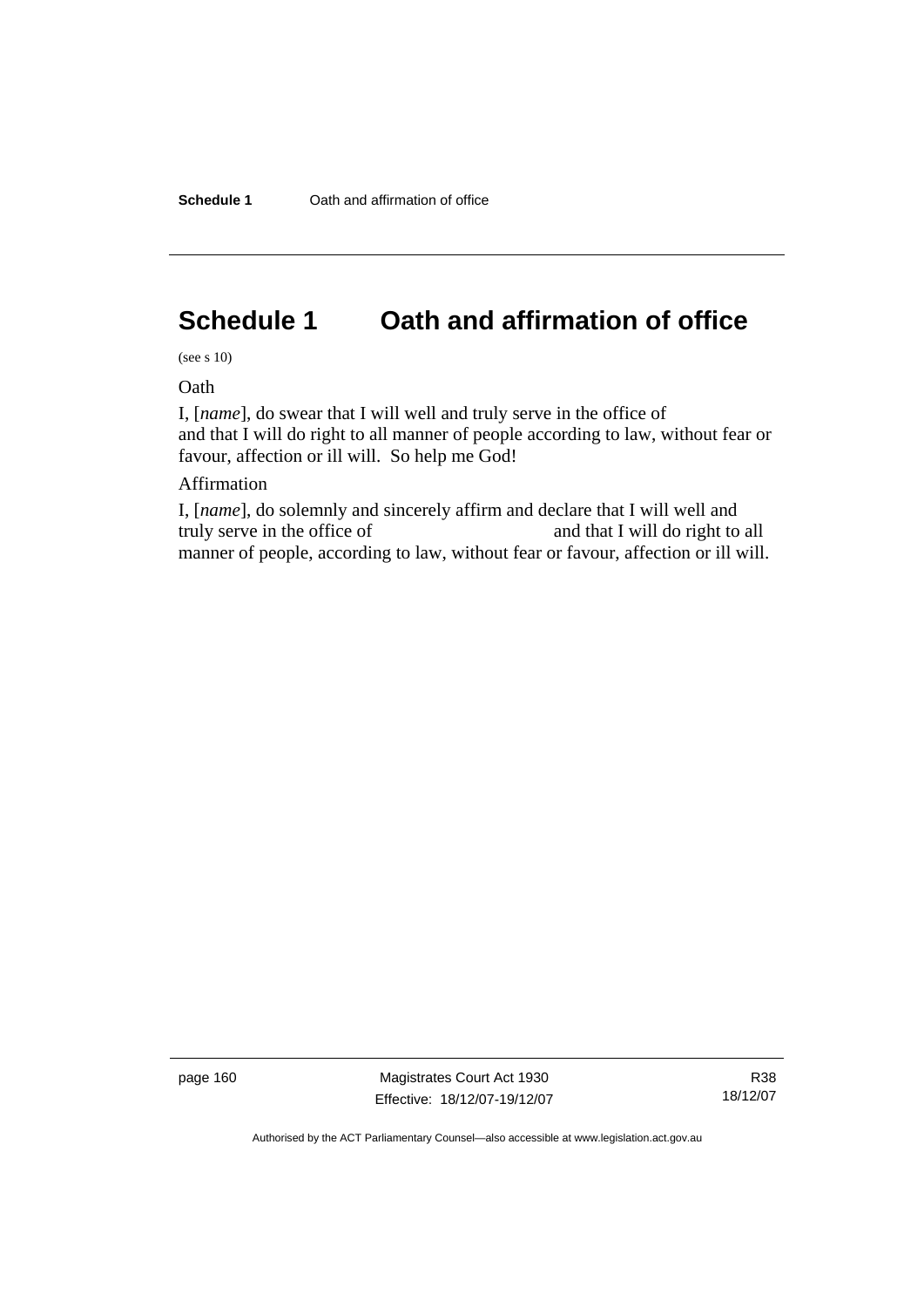# **Dictionary**

(see s 2)

*Note 1* The Legislation Act contains definitions and other provisions relevant to this Act.

*Note 2* For example, the Legislation Act, dict, pt 1 defines the following terms:

- corrections officer
- **function**
- judge
- lawyer.

*administering authority*, for an infringement notice offence, for part 3.8 (Infringement notices for certain offences)—see section 117.

*another jurisdiction*, for part 3.8 (Infringement notices for certain offences)—see section 117.

*appeal*, for part 4.5 (Civil appeals)—see section 272.

*appearance*—see section 311 (4).

*applicant*, for part 4.6 (Small Claims Court)—see section 278.

*application*, for part 4.6 (Small Claims Court)—see section 278.

*authorised person*, for part 3.8 (Infringement notices for certain offences)—see section 134A (3).

*bailiff* means a bailiff under this Act.

*certified copies*, of depositions, for division 3.5.6 (Indictable offences—other provisions)—see section 105A.

*claim* means a claim under the rules.

*committal order*—see the *Crimes (Sentence Administration) Act 2005*, section 10.

page 161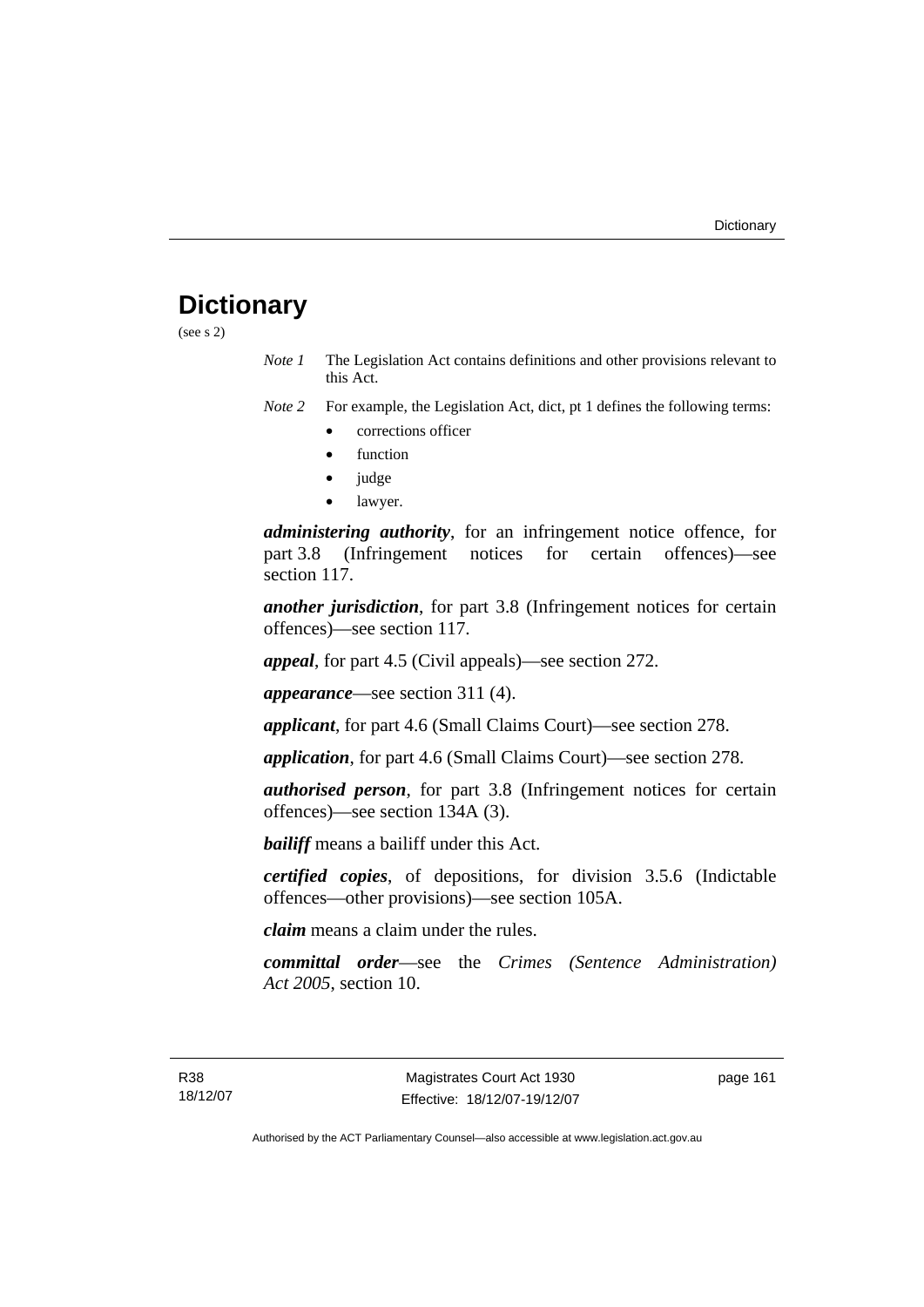*common boundaries determination*, for part 4.6 (Small Claims Court)—see section 278.

*contract application*, for part 4.6 (Small Claims Court)—see section 278.

*conviction*—

- (a) means conviction by a magistrate for an offence; and
- (b) for division 3.9.3 (Reciprocal enforcement of fines against bodies corporate)—see section 166A.

*court* means the Magistrates Court.

*Crimes Act*, for chapter 3 (Criminal proceedings)—see section 18A.

*damages application*, for part 4.6 (Small Claims Court)—see section 278.

*date of service*, of an infringement notice or reminder notice that has been, or is to be, served on a person, for part 3.8 (Infringement notices for certain offences)—see section 117.

*debt application*, for part 4.6 (Small Claims Court)—see section 278.

*debt declaration*, in relation to a proceeding, for part 4.6 (Small Claims Court)—see section 278.

*decision*, for chapter 3 (Criminal proceedings)—see section 18A.

*default notice*, for division 3.9.2 (Enforcement of fines)—see section 146.

*defendant*—

- (a) for chapter 3 (Criminal proceedings)—see section 18A; and
- (b) for part 3.7 (Service and pleading by post for certain offences)—see section 116A (1).

*driver*, of a vehicle, for part 3.8 (Infringement notices for certain offences)—see section 117.

| page 162 |  |
|----------|--|
|----------|--|

R38 18/12/07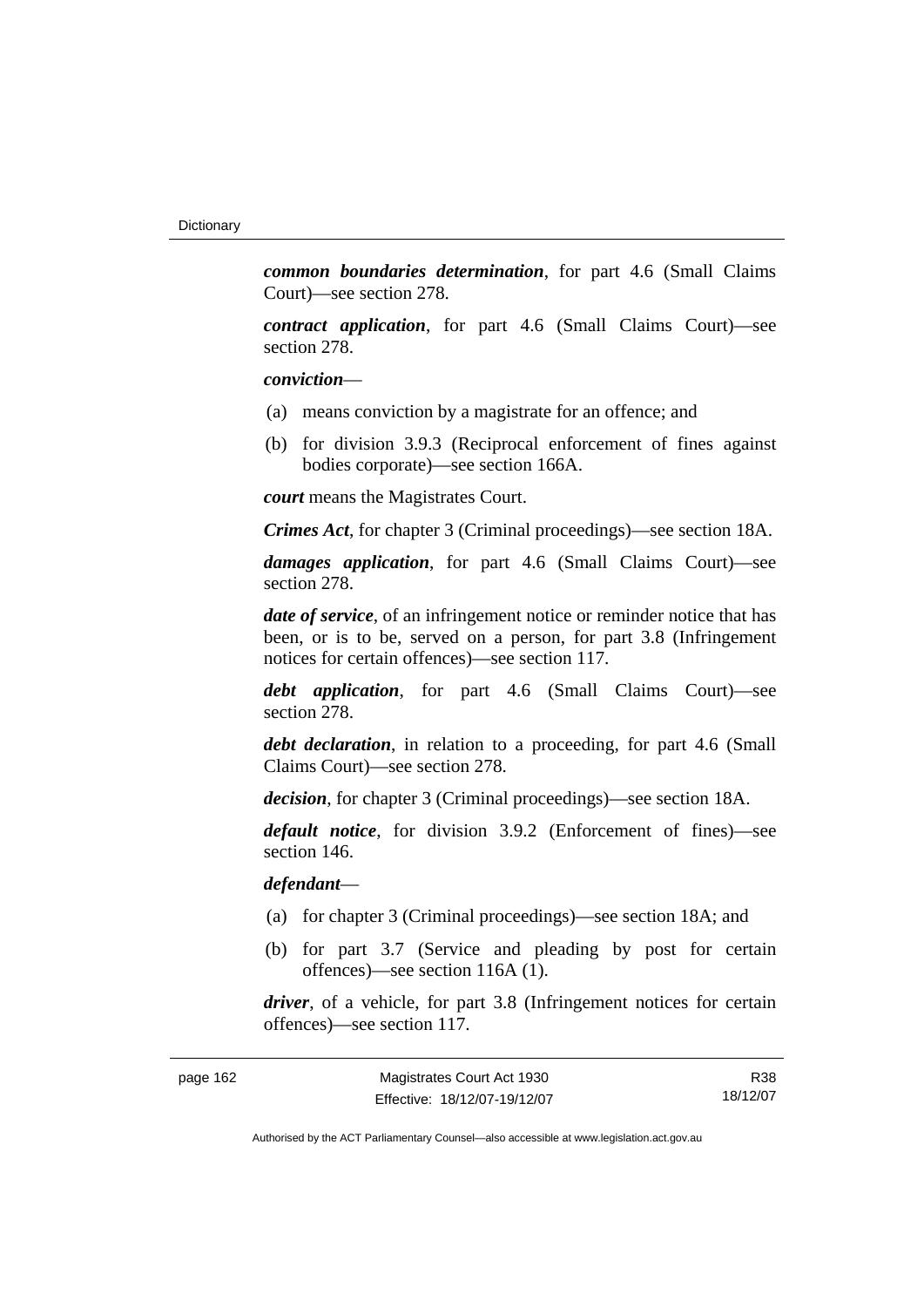### *fine*—

- (a) for division 3.9.2 (Enforcement of fines)—see section 146; and
- (b) for division 3.9.3 (Reciprocal enforcement of fines against bodies corporate)—see section 166A.

*fine defaulter*, for division 3.9.2 (Enforcement of fines)—see section 146.

*goods application*, for part 4.6 (Small Claims Court)—see section 278.

*government agency*, for division 3.9.2 (Enforcement of fines)—see section 146.

*hearing* includes the examination of a person charged with an indictable offence.

*home address*, of a person, for part 3.8 (Infringement notices for certain offences)—see section 117.

*illegal user declaration*, for part 3.8 (Infringement notices for certain offences)—see section 131D.

*indictable offence* means an offence that may be prosecuted before the Supreme Court by charge or indictment.

*indictment* means an information for an indictable offence presented by an authorised officer to a court with jurisdiction to try the accused person.

*information* includes a complaint brought to enforce a criminal penalty or forfeiture under a territory law.

*infringement notice*, for part 3.8 (Infringement notices for certain offences)—see section 117.

*infringement notice offence*, for part 3.8 (Infringement notices for certain offences)—see section 117.

R38 18/12/07 page 163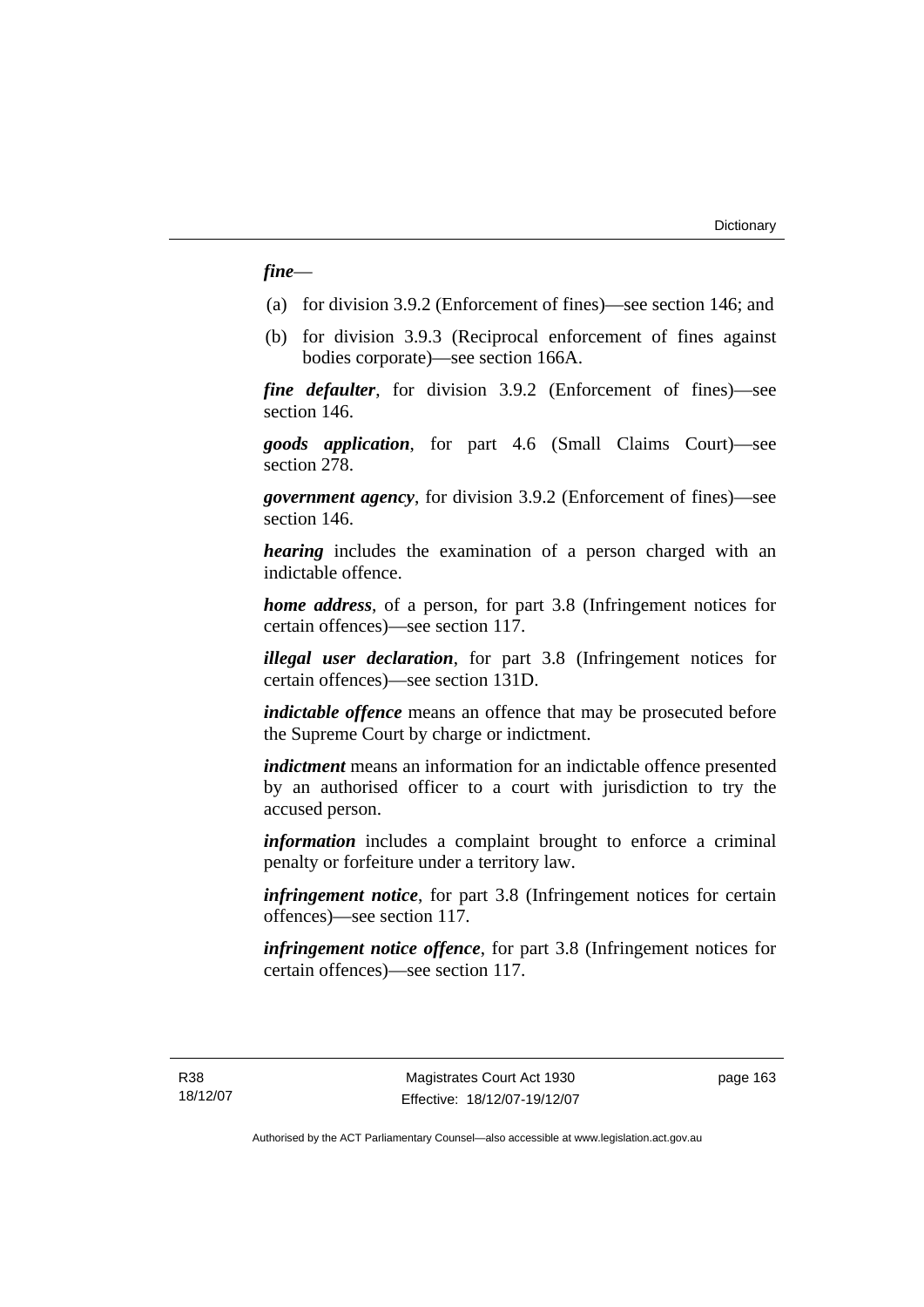*infringement notice penalty*, for a person for an infringement notice offence, for part 3.8 (Infringement notices for certain offences)—see section 117.

*inquiry*, for part 4.6 (Small Claims Court)—see section 278.

*judgment*, in relation to a proceeding in the Small Claims Court, for part 4.5 (Civil appeals)—see section 272.

*jury*, for part 3.5 (Proceedings for indictable offences)—see section 88A.

*known offender declaration*, for part 3.8 (Infringement notices for certain offences)—see section 131E.

*law in force in the ACT*, for part 3.7 (Service and pleading by post for certain offences)—see section 116A (1).

### *magistrate*—

- (a) means the Chief Magistrate, a magistrate, or a special magistrate and, if a function of a magistrate is exercisable by a registrar, includes a registrar exercising the function; and
- (b) for division 2.2.1 (Magistrates other than special magistrates) see section 6.

*notice of intention to defend form*, for part 3.7 (Service and pleading by post for certain offences) (other than section 116B (2))—see section 116A (2).

*notice to defendant form*, for part 3.7 (Service and pleading by post for certain offences) (other than section 116B (2))—see section 116A (2).

*nuisance application*, for part 4.6 (Small Claims Court)—see section 278.

*outstanding fine*, for division 3.9.2 (Enforcement of fines)—see section 146.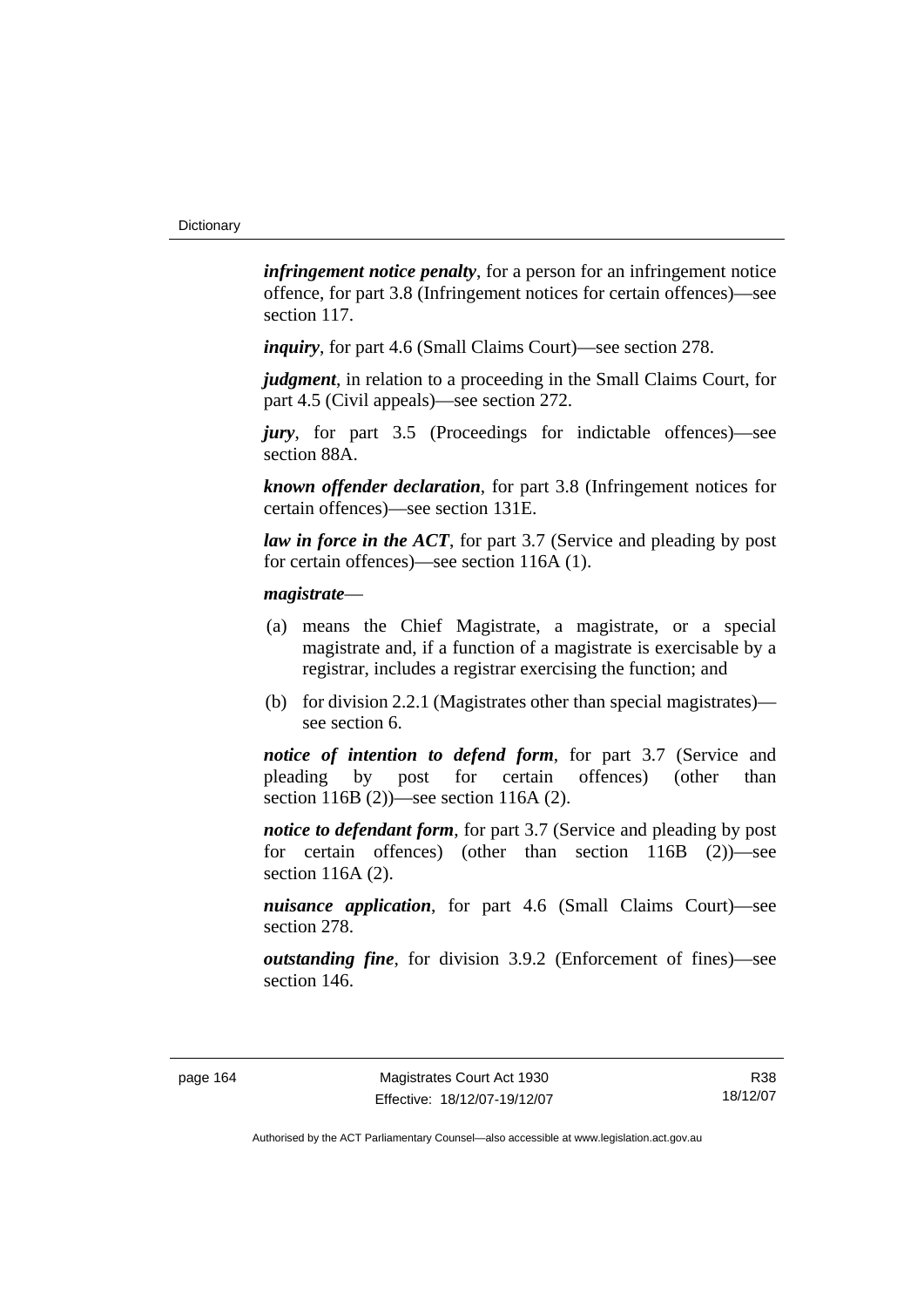*penalty notice*, for division 3.9.2 (Enforcement of fines)—see section 146.

*plea of guilty form*, for part 3.7 (Service and pleading by post for certain offences) (other than section 116B (2))—see section 116A (2).

*prescribed offence*, for part 3.7 (Service and pleading by post for certain offences)—see section 116AA.

*proceeding*, for part 4.6 (Small Claims Court)—see section 278.

*reciprocating court*, for division 3.9.3 (Reciprocal enforcement of fines against bodies corporate)—see section 166A.

*referee*, for part 4.6 (Small Claims Court)—see section 278.

*reference appeal*, for division 3.10.2A (Reference appeals in criminal matters)—see section 219AB (2).

*registered*, for a vehicle, for part 3.8 (Infringement notices for certain offences)—see section 117.

*registrar* means the registrar of the Magistrates Court, and includes a deputy registrar of the court.

*relevant officer*, in relation to a reciprocating court, for division 3.9.3 (Reciprocal enforcement of fines against bodies corporate)—see section 166A.

*reminder notice*, for part 3.8 (Infringement notices for certain offences)—see section 117.

*respondent*, for part 4.6 (Small Claims Court)—see section 278.

*responsible person*, for a vehicle, for part 3.8 (Infringement notices for certain offences)—see the *Road Transport (General) Act 1999*, section 10 and section 11.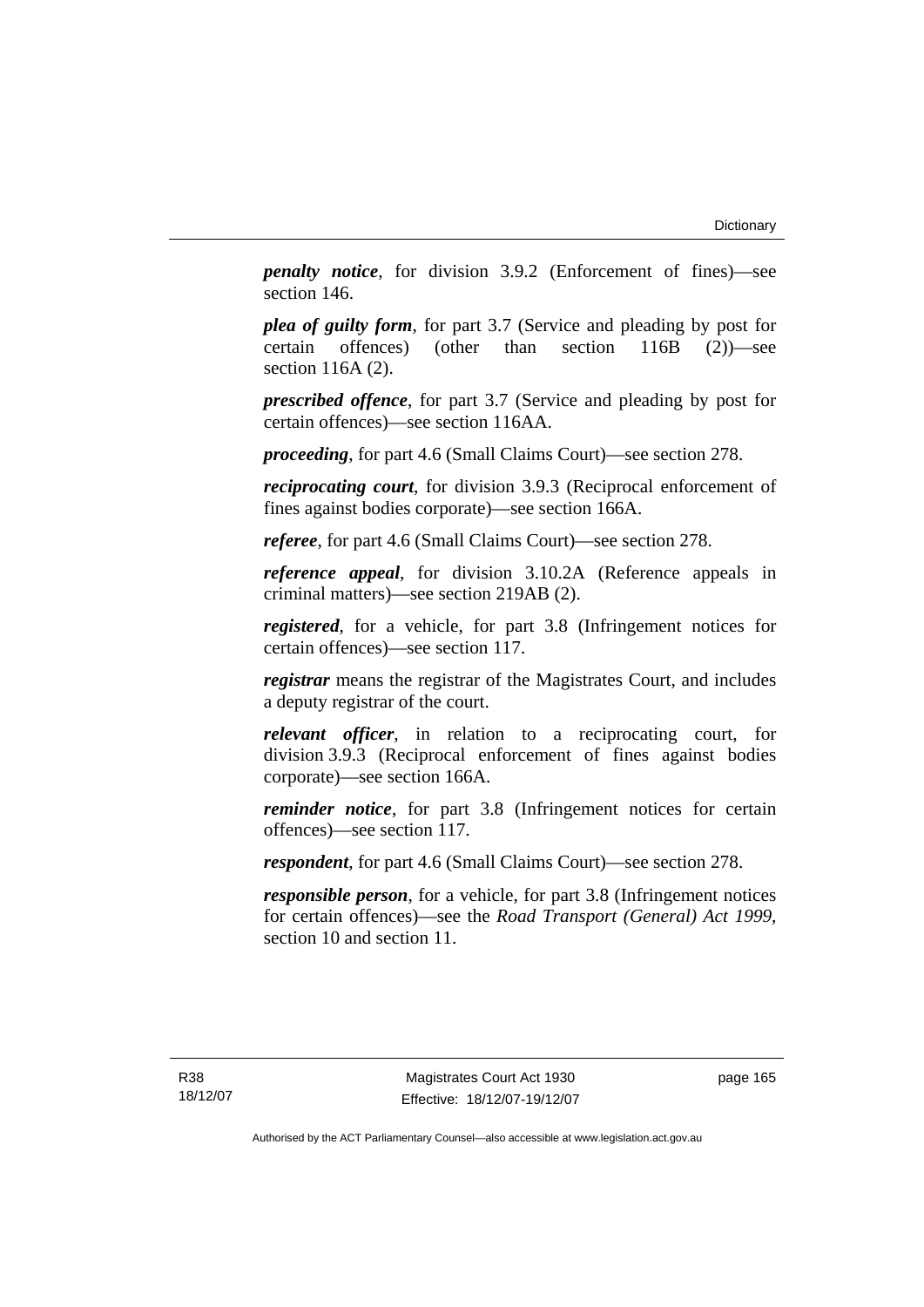*rules*—

- (a) means rules under the *Court Procedures Act 2004* applying in relation to the Magistrates Court; and
- (b) for part 4.6 (Small Claims Court)—see section 278.

*Small Claims Court* means the Magistrates Court when it is exercising jurisdiction under part 4.6.

*sold vehicle declaration*, for part 3.8 (Infringement notices for certain offences)—see section 131F.

*State*, for division 3.9.3 (Reciprocal enforcement of fines against bodies corporate)—see section 166A.

*summary conviction* means conviction by a magistrate for an offence.

*territory entity*, for division 3.9.2 (Enforcement of fines)—see the *Auditor-General Act 1996*, dictionary.

*territory fine*, for division 3.9.3 (Reciprocal enforcement of fines against bodies corporate)—see section 166A.

*trespass application*, for part 4.6 (Small Claims Court)—see section 278.

*unknown offender declaration*, for part 3.8 (Infringement notices for certain offences)—see section 131G.

*vehicle*, for part 3.8 (Infringement notices for certain offences)—see the *Road Transport (Vehicle Registration) Act 1999*, dictionary.

*vehicle-related offence*, for part 3.8 (Infringement notices for certain offences)—see section 117.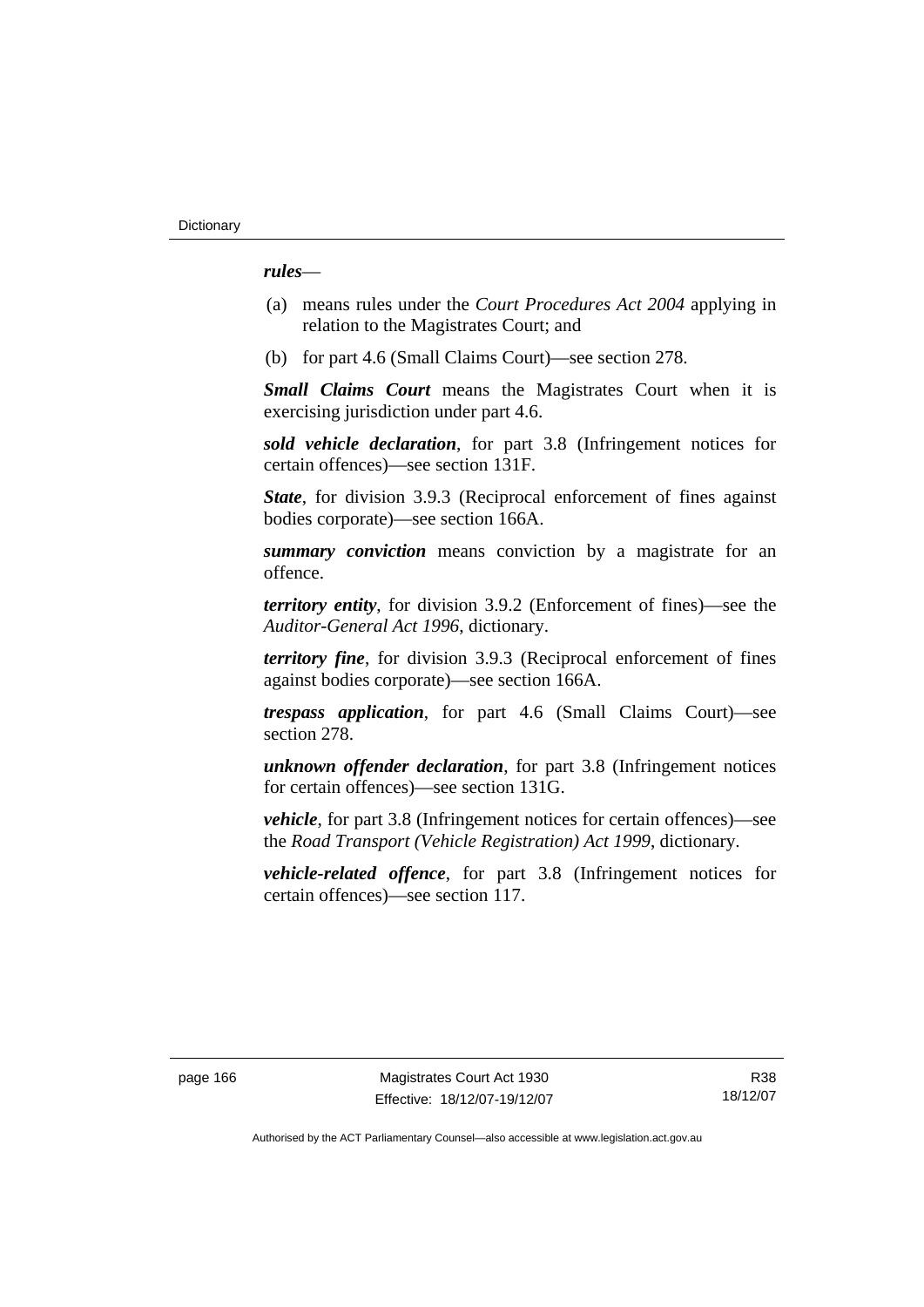# **Endnotes**

# **1 About the endnotes**

Amending and modifying laws are annotated in the legislation history and the amendment history. Current modifications are not included in the republished law but are set out in the endnotes.

Not all editorial amendments made under the *Legislation Act 2001*, part 11.3 are annotated in the amendment history. Full details of any amendments can be obtained from the Parliamentary Counsel's Office.

Uncommenced amending laws and expiries are listed in the legislation history and the amendment history. These details are underlined. Uncommenced provisions and amendments are not included in the republished law but are set out in the last endnote.

If all the provisions of the law have been renumbered, a table of renumbered provisions gives details of previous and current numbering.

The endnotes also include a table of earlier republications.

| $am = amended$                               | $ord = ordinance$                         |
|----------------------------------------------|-------------------------------------------|
| $amdt = amendment$                           | $orig = original$                         |
| $ch = chapter$                               | $par = paragraph/subparagraph$            |
| $def = definition$                           | $pres = present$                          |
| $dict = dictionary$                          | $prev = previous$                         |
| $disallowed = disallowed by the Legislative$ | $(\text{prev}) = \text{previously}$       |
| Assembly                                     | $pt = part$                               |
| $div = division$                             | $r = rule/subrule$                        |
| $exp = expires/expired$                      | $remum = renumbered$                      |
| $Gaz = gazette$                              | $reloc = relocated$                       |
| $hdg =$ heading                              | $R[X]$ = Republication No                 |
| $IA = Interpretation Act 1967$               | $RI = reissue$                            |
| $ins = inserted/added$                       | $s = section/subsection$                  |
| $LA =$ Legislation Act 2001                  | $sch = schedule$                          |
| $LR =$ legislation register                  | $sdiv = subdivision$                      |
| $LRA =$ Legislation (Republication) Act 1996 | $sub =$ substituted                       |
| $mod = modified/modification$                | SL = Subordinate Law                      |
| $o = order$                                  | underlining = whole or part not commenced |
| $om = omitted/report$                        | or to be expired                          |
|                                              |                                           |

# **2 Abbreviation key**

R38 18/12/07

Magistrates Court Act 1930 Effective: 18/12/07-19/12/07 page 167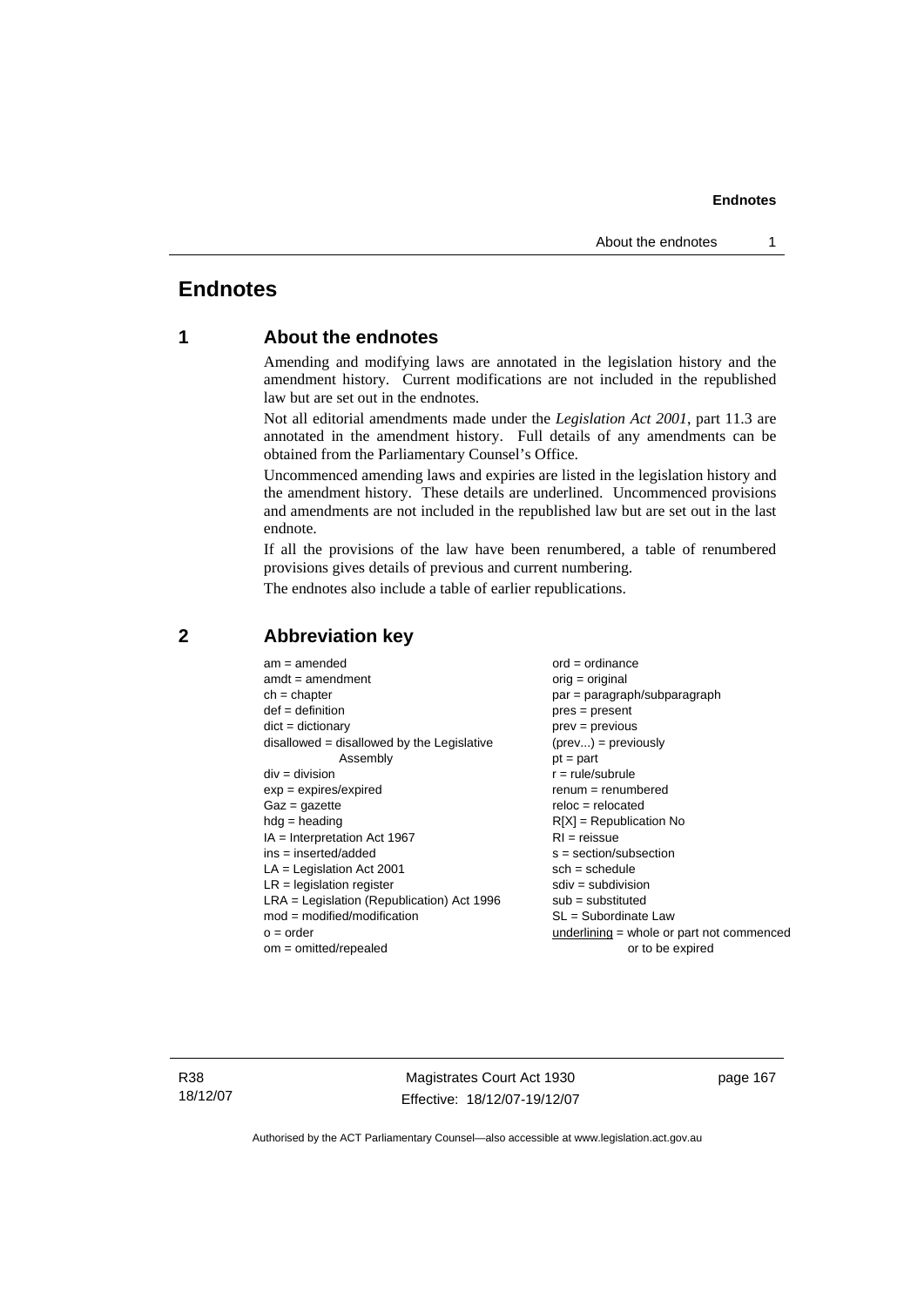# **3 Legislation history**

This Act was originally a Commonwealth ordinance—the *Magistrates Court Act 1930* No 21 (Cwlth).

The *ACT Self-Government (Consequential Provisions) Act 1988* No 109 (Cwlth), s 12) converted some former Commonwealth ordinances in force in the ACT into ACT enactments. This allowed the ACT Legislative Assembly to amend and repeal the laws. This Act was converted into an ACT enactment on 1 July 1990.

As with most ordinances in force in the ACT, the name was changed from *Ordinance* to *Act* by the *Self-Government (Citation of Laws) Act 1989* No 21, s 5 on its conversion to an ACT enactment on 1 July 1990.

Before 11 May 1989, ordinances commenced on their notification day unless otherwise stated (see *Seat of Government (Administration) Act 1910* (Cwlth), s 12).

After 11 May 1989 and before 10 November 1999, Acts commenced on their notification day unless otherwise stated (see *Australian Capital Territory (Self-Government) Act 1988* (Cwlth) s 25).

# **Legislation before becoming Territory enactment**

#### **Magistrates Court Act 1930 No 21**

notified 21 November 1930 commenced 21 November 1930

as amended by

### **Court of Petty Sessions Ordinance 1932 No 21**

notified 17 November 1932 commenced 17 November 1932

#### **Court of Petty Sessions Ordinance 1934 No 17**  notified 19 July 1934

commenced 19 July 1934

# **Money Lenders Ordinance 1936 No 13**

notified 9 April 1936 commenced 1 May 1936

page 168 Magistrates Court Act 1930 Effective: 18/12/07-19/12/07

R38 18/12/07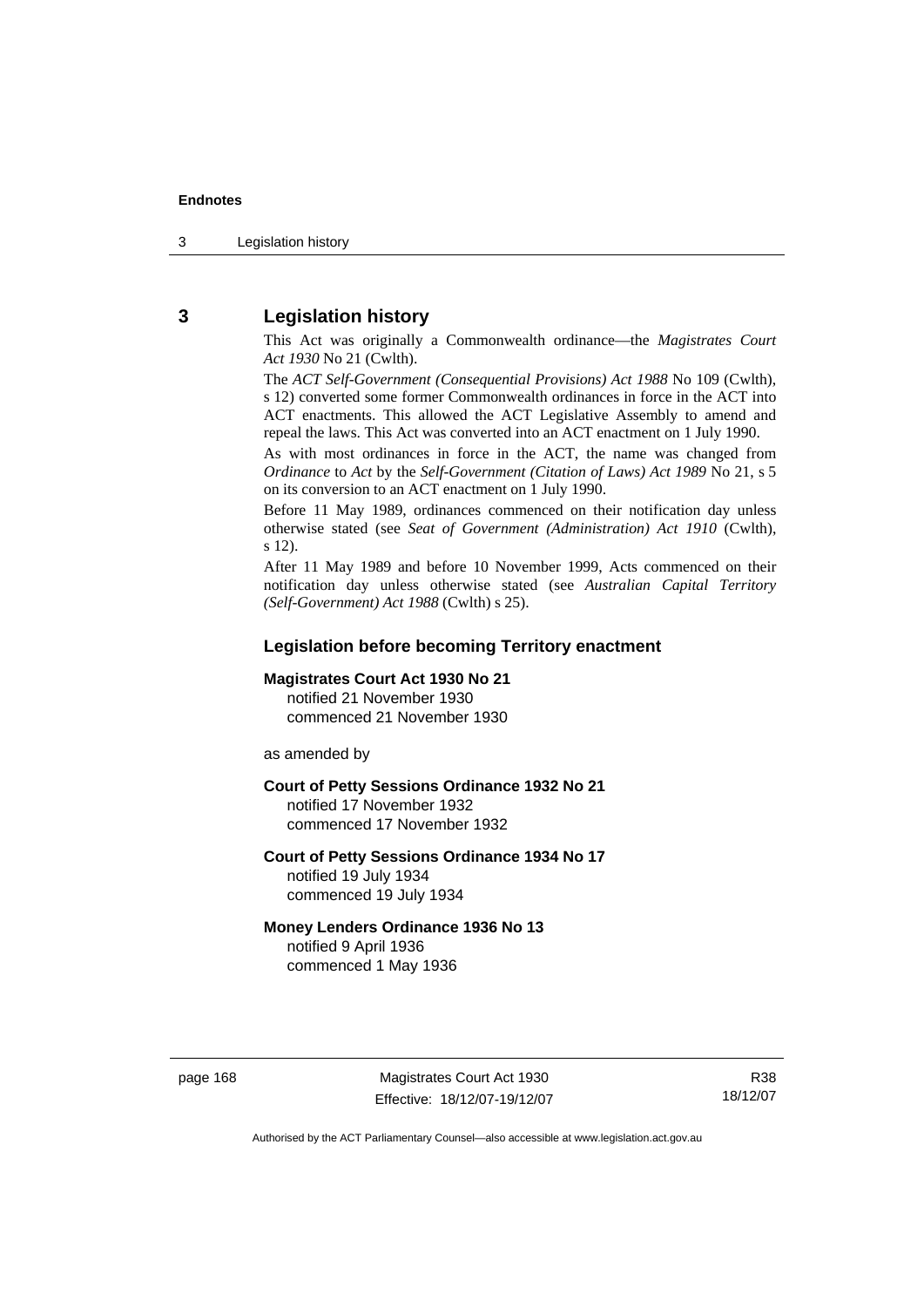# **Court of Petty Sessions Ordinance 1937 No 5**  notified 27 May 1937 commenced 27 May 1937 **Court of Petty Sessions Ordinance (No 2) 1937 No 28**  notified 23 December 1937 commenced 23 December 1937 **Seat of Government (Designation) Ordinance 1938 No 25 (as amd by Ord 1938 No 35)**  notified 8 September 1938 commenced 8 September 1938 **Ordinances Revision Ordinance 1938 No 35**  notified 15 December 1938 commenced 15 December 1938 **Court of Petty Sessions Ordinance 1940 No 20**  notified 7 November 1940 commenced 7 November 1940 **Court of Petty Sessions Ordinance (No 2) 1940 No 22**  notified 12 December 1940 commenced 12 December 1940 **Court of Petty Sessions Ordinance 1949 No 13**  notified 1 December 1949 commenced 1 December 1949 **Court of Petty Sessions Ordinance 1951 No 7**  notified 26 July 1951 commenced 26 July 1951 **Court of Petty Sessions Ordinance (No 2) 1951 No 12**  notified 14 December 1951 commenced 14 December 1951 **Court of Petty Sessions Ordinance 1953 No 14**  notified 12 November 1953 commenced 3 December 1953

R38 18/12/07

Magistrates Court Act 1930 Effective: 18/12/07-19/12/07 page 169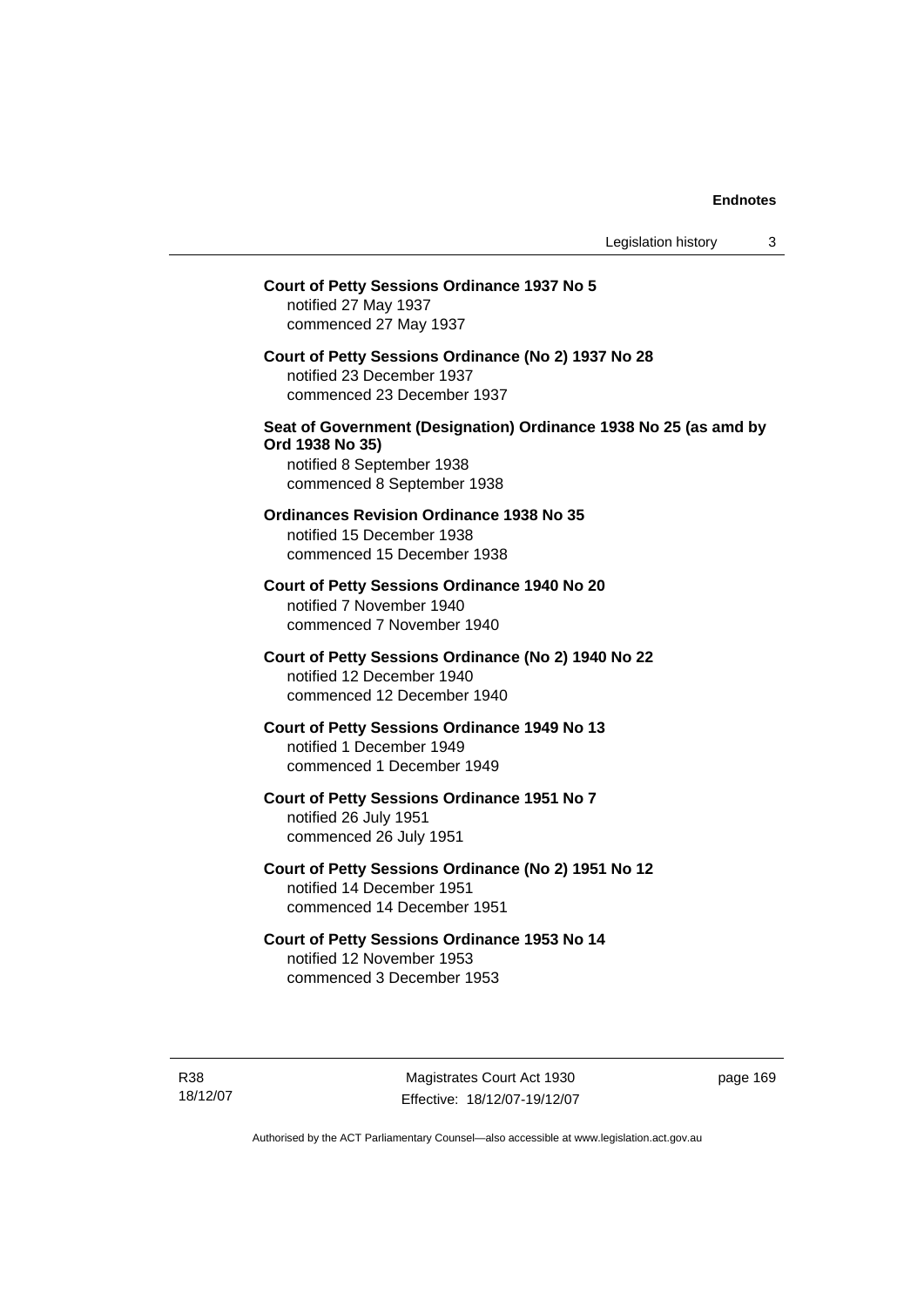3 Legislation history

| Court of Petty Sessions Ordinance 1958 No 12<br>notified 24 July 1958<br>commenced 24 July 1958                                                                                             |
|---------------------------------------------------------------------------------------------------------------------------------------------------------------------------------------------|
| <b>Court of Petty Sessions Ordinance 1961 No 2</b><br>notified 29 March 1961<br>commenced 29 March 1961                                                                                     |
| <b>Court of Petty Sessions Ordinance 1966 No 2</b><br>notified 10 February 1966<br>commenced 14 February 1966                                                                               |
| <b>Court of Petty Sessions Ordinance 1967 No 1</b><br>notified 9 February 1967<br>commenced 9 February 1967                                                                                 |
| Court of Petty Sessions Ordinance 1968 No 25<br>notified 19 December 1968<br>commenced 1 January 1969 (Cwlth Gaz 1968 p 7565)                                                               |
| Court of Petty Sessions Ordinance 1969 No 12<br>notified 20 June 1969<br>commenced 20 June 1969                                                                                             |
| Court of Petty Sessions Ordinance 1970 No 15<br>notified 19 March 1970<br>commenced 19 March 1970                                                                                           |
| Court of Petty Sessions Ordinance 1972 No 37<br>notified 16 November 1972<br>s 1, s 2, s 6, s 14, commenced 16 November 1972<br>remainder commenced 1 February 1973 (Cwlth Gaz 1972 No 118) |
| Court of Petty Sessions Ordinance 1973 No 48<br>notified 17 December 1973<br>commenced 17 December 1973                                                                                     |
| Court of Petty Sessions Ordinance 1974 No 14<br>notified 17 April 1974<br>commenced 17 April 1974                                                                                           |
|                                                                                                                                                                                             |

page 170 Magistrates Court Act 1930 Effective: 18/12/07-19/12/07

R38 18/12/07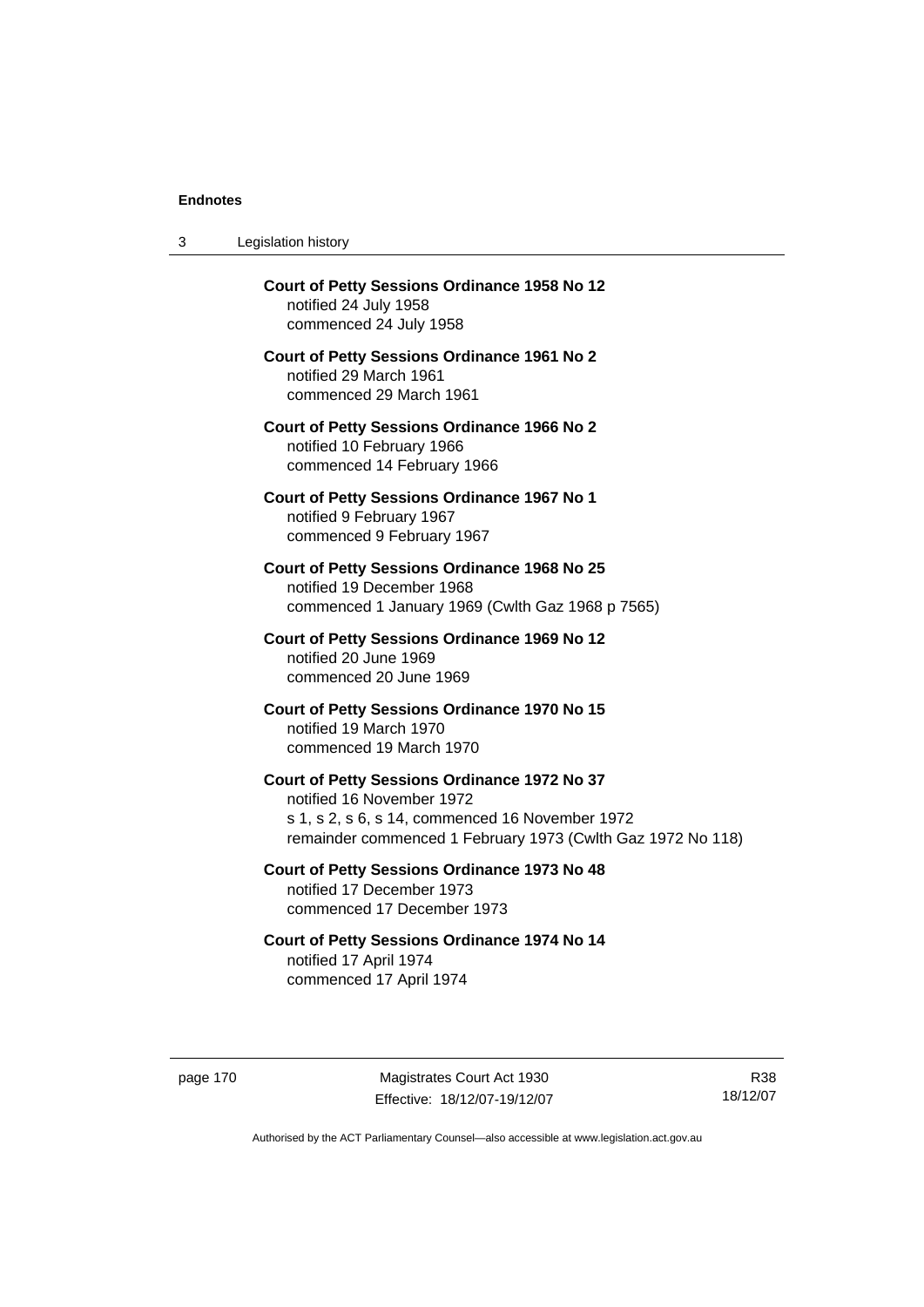| <b>Ordinances Revision (Age of Majority) Ordinance 1974 No 47</b><br>notified 24 October 1974<br>commenced 1 November 1974                                                           |
|--------------------------------------------------------------------------------------------------------------------------------------------------------------------------------------|
| Court of Petty Sessions (Amendment) Ordinance 1976 No 42<br>notified 13 September 1976<br>commenced 13 September 1976                                                                |
| Court of Petty Sessions (Amendment) Ordinance 1977 No 4<br>notified 24 March 1977<br>ss 1-3, 10 commenced 24 March 1977<br>remainder commenced 28 March 1977 (Cwlth Gaz 1977 No S52) |
| Court of Petty Sessions (Amendment) Ordinance (No 2) 1977 No 34<br>notified 28 July 1977<br>commenced 28 July 1977                                                                   |
| Court of Petty Sessions (Amendment) Ordinance (No 3) 1977 No 56<br>notified 6 October 1977<br>ceased to have effect because not tabled                                               |
| Court of Petty Sessions (Amendment) Ordinance (No 4) 1977 No 61<br>notified 21 November 1977<br>commenced 21 November 1977                                                           |
| <b>Ordinances Revision Ordinance 1978 No 46</b><br>notified 28 December 1978<br>commenced 28 December 1978                                                                           |
| Court of Petty Sessions (Amendment) Ordinance 1979 No 33<br>notified 14 November 1979<br>commenced 14 November 1979                                                                  |
| Court of Petty Sessions (Amendment) Ordinance (No 2) 1979 No 41<br>notified 18 December 1979<br>commenced 18 December 1979                                                           |
| Court of Petty Sessions (Amendment) Ordinance 1980 No 4<br>notified 20 March 1980<br>commenced 1 April 1980 (Cwlth Gaz 1980 No S66)                                                  |
|                                                                                                                                                                                      |

R38 18/12/07

Magistrates Court Act 1930 Effective: 18/12/07-19/12/07 page 171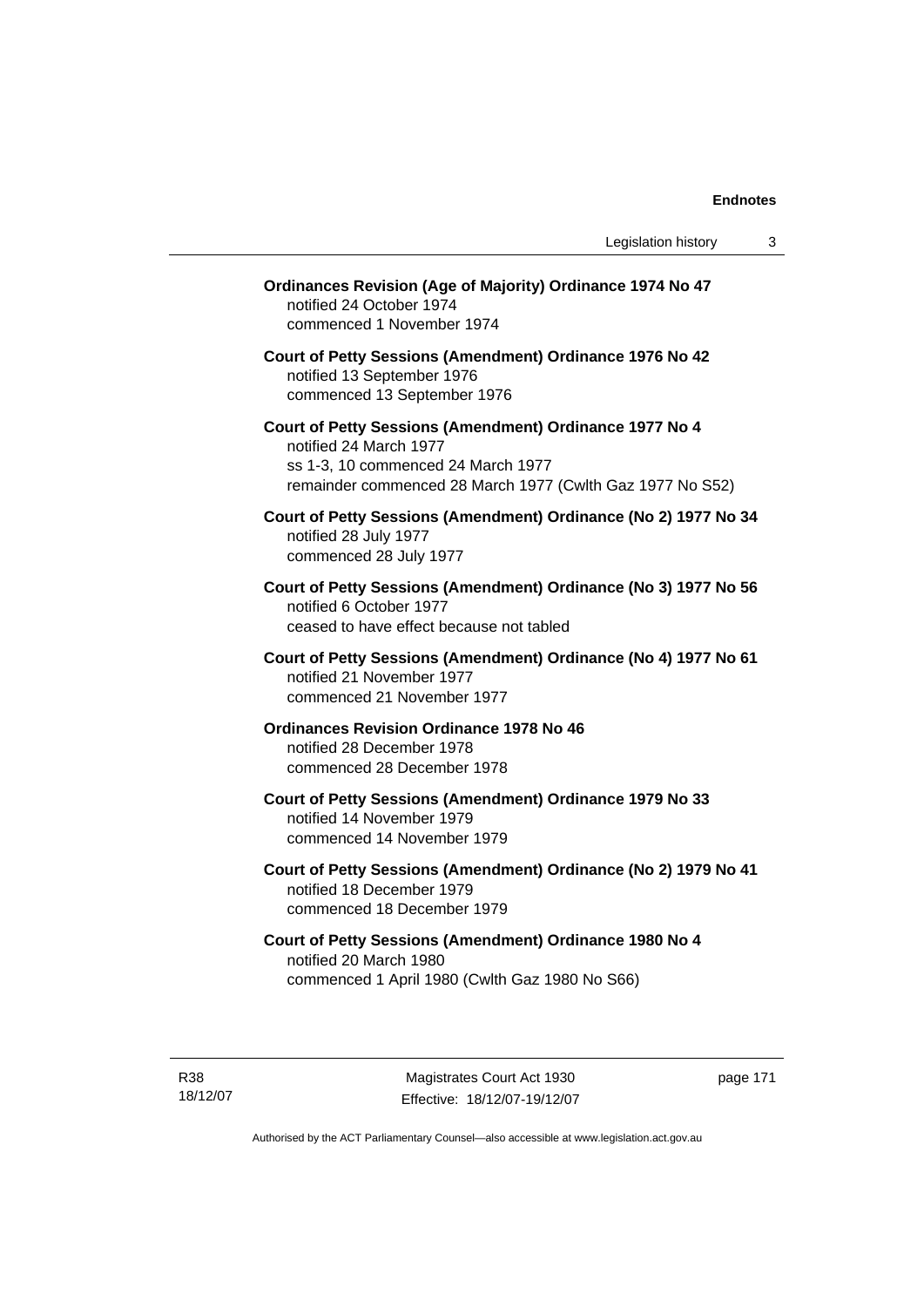| 3 | Legislation history                                                                                                                         |
|---|---------------------------------------------------------------------------------------------------------------------------------------------|
|   | Court of Petty Sessions (Amendment) Ordinance (No 2) 1980 No 10<br>notified 26 March 1980<br>commenced 26 March 1980                        |
|   | Court of Petty Sessions (Amendment) Ordinance 1982 No 2<br>notified 26 February 1982<br>commenced 1 September 1982 (Cwlth Gaz 1982 No S178) |
|   | Court of Petty Sessions (Amendment) Ordinance (No 2) 1982 No 3<br>notified 26 February 1982<br>commenced 26 February 1982                   |
|   | Court of Petty Sessions (Amendment) Ordinance 1984 No 9<br>notified 11 April 1984<br>commenced 11 April 1984                                |
|   | Court of Petty Sessions (Amendment) Ordinance (No 2) 1984 No 10<br>notified 11 April 1984<br>commenced 11 April 1984                        |
|   | Court of Petty Sessions (Amendment) Ordinance (No 3) 1984 No 16<br>notified 1 June 1984<br>commenced 1 June 1984                            |
|   | Court of Petty Sessions (Amendment) Ordinance (No 4) 1984 No 61<br>notified 2 November 1984<br>commenced 2 November 1984                    |
|   | Court of Petty Sessions (Amendment) Ordinance (No 5) 1984 No 62<br>notified 2 November 1984<br>commenced 2 November 1984                    |
|   | Court of Petty Sessions (Amendment) Ordinance 1985 No 17<br>notified 17 April 1985<br>commenced 17 April 1985                               |
|   | Court of Petty Sessions (Amendment) Ordinance (No 2) 1985 No 18<br>notified 17 April 1985<br>commenced 17 April 1985                        |
|   | Court of Petty Sessions (Amendment) Ordinance (No 3) 1985 No 41<br>notified 5 September 1985<br>commenced 5 September 1985                  |

page 172 Magistrates Court Act 1930 Effective: 18/12/07-19/12/07

R38 18/12/07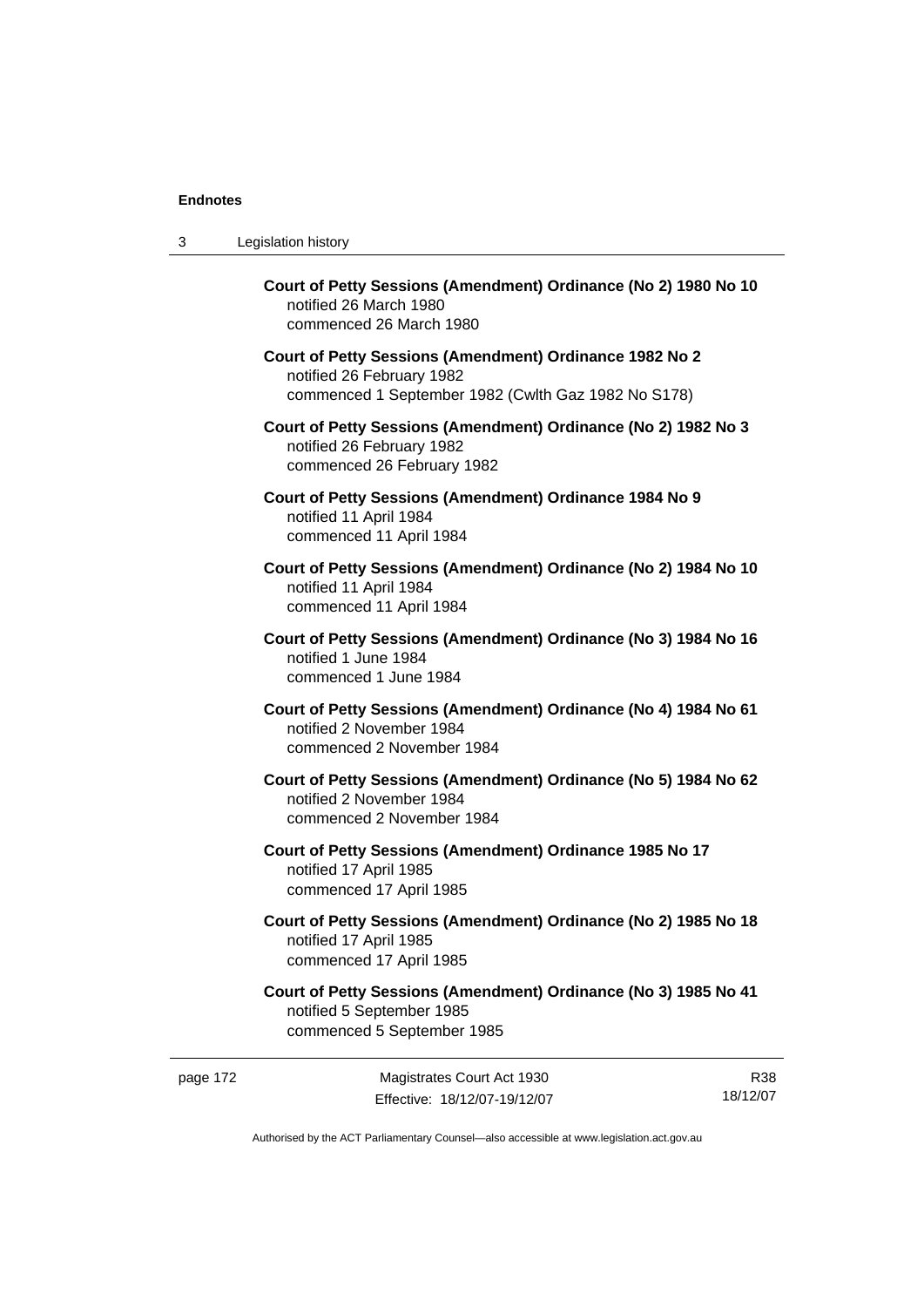### **Limitation Ordinance 1985 No 66**

notified 19 December 1985 commenced 19 December 1985

#### **Magistrates Court Ordinance 1985 No 67**

notified 19 December 1985 commenced 1 February 1986 (Cwlth Gaz 1986 No G3)

# **Magistrates Court (Amendment) Ordinance 1986 No 33**  notified 7 August 1986 commenced 7 August 1986

# **Domestic Violence (Miscellaneous Amendments) Ordinance 1986 No 53**

notified 4 September 1986 commenced 1 October 1986 (Cwlth Gaz 1986 No S484)

# **Crimes (Amendment) Ordinance (No 4) 1986 No 57**  notified 3 October 1986 commenced 3 October 1986

# **Magistrates Court (Amendment) Ordinance (No 2) 1986 No 71**  notified 30 October 1986 commenced 1 April 1987 (Cwlth Gaz 1987 No S52)

# **Magistrates Court (Amendment) Ordinance (No 3) 1986 No 74**  notified 14 November 1986 commenced 14 November 1986

# **Magistrates Court (Amendment) Ordinance (No 4) 1986 No 83**  notified 22 December 1986 commenced 22 December 1986

# **Magistrates Court (Amendment) Ordinance 1987 No 56**  notified 21 October 1987 commenced 21 October 1987

# **Magistrates Court (Amendment) Ordinance 1988 No 45**  notified 27 July 1988 commenced 27 July 1988

R38 18/12/07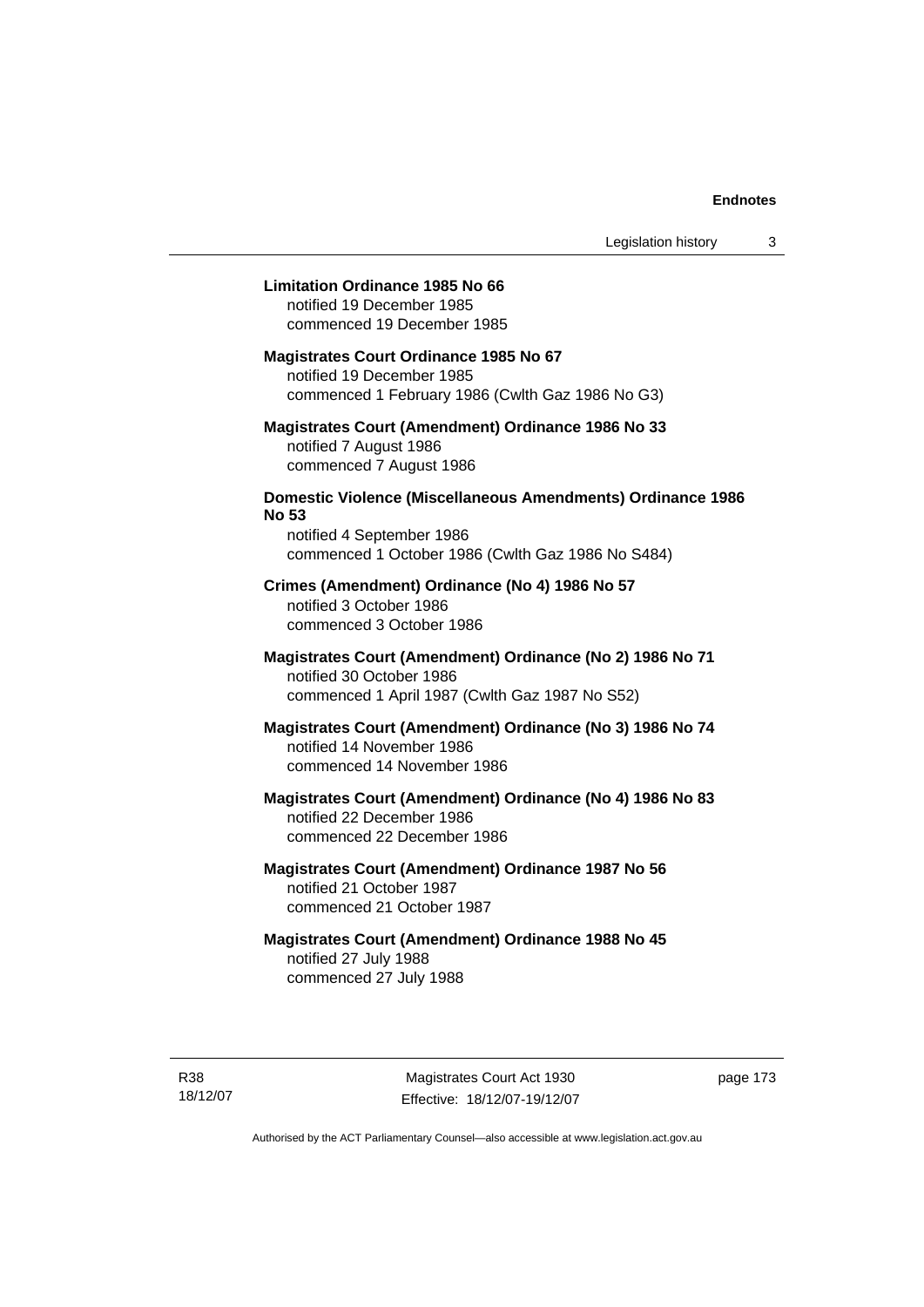| 3 | Legislation history                                                                                                                                                                              |
|---|--------------------------------------------------------------------------------------------------------------------------------------------------------------------------------------------------|
|   | <b>Magistrates Court (Amendment) Ordinance 1989 No 55</b><br>notified 30 June 1989<br>commenced 1 July 1989                                                                                      |
|   | Magistrates Court (Amendment) Ordinance (No 2) 1989 No 59<br>notified 25 October 1989<br>s 11, s 12, s 14 commenced 27 June 1990 (Cwlth Gaz 1990 No GN25)<br>remainder commenced 25 October 1989 |
|   | Magistrates Court (Amendment) Ordinance (No 3) 1989 No 60<br>notified 20 December 1989<br>commenced 14 February 1990 (Cwlth Gaz 1990 No GN5)                                                     |
|   | Crimes (Amendment) Ordinance 1990 No 1<br>notified 23 May 1990<br>commenced 23 May 1990                                                                                                          |
|   | Self-Government (Consequential Amendments) Ordinance 1990 No 5<br>notified 27 June 1990<br>s 1, s 2 commenced 27 June 1990<br>remainder commenced 1 July 1990                                    |
|   | Magistrates Court (Appeals Against Sentence) Ordinance 1990 No 9<br>notified 29 June 1990<br>commenced 29 June 1990                                                                              |
|   | <b>Legislation after becoming Territory enactment</b>                                                                                                                                            |
|   | <b>Magistrates Court (Amendment) Act 1990 No 65</b><br>notified 24 December 1990<br>commenced 24 December 1990                                                                                   |
|   | Weapons (Consequential Amendments) Act 1991 No 9 sch<br>notified 3 April 1991 (Gaz 1991 No S19)<br>s 1, s 2 commenced 3 April 1991 (s 2 (1))<br>sch commenced 3 October 1991 (s 2 (2))           |
|   | <b>Magistrates Court (Amendment) Act 1991 No 38</b><br>notified 20 September 1991<br>ss 1-3 commenced 20 September 1991<br>remainder commenced 25 September 1991 (Gaz 1991 No S103)              |

page 174 Magistrates Court Act 1930 Effective: 18/12/07-19/12/07

R38 18/12/07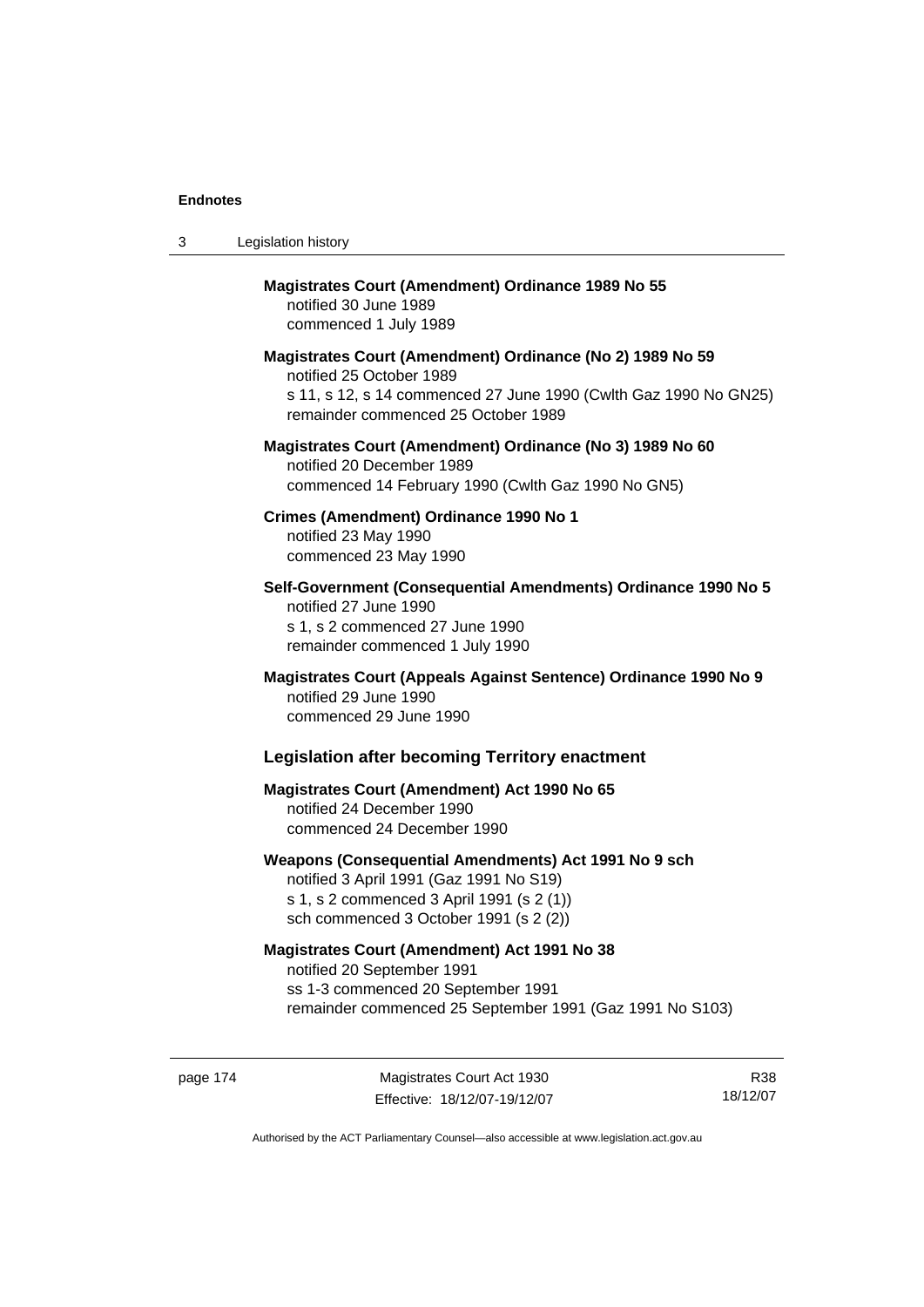### **Magistrates and Coroner's Courts (Registrar) Act 1991 No 44**

notified 20 September 1991 (Gaz 1991 No S95)

s 1, s 2 commenced 20 September 1991 (s 2 (1))

remainder commenced 25 September 1991 (s 2 (2) and Gaz 1991 No S103)

#### **Magistrates Court (Amendment) Act (No 2) 1991 No 79**

notified 11 December 1991 ss 1-3 commenced 11 December 1991 remainder commenced 11 June 1992

#### **Workers' Compensation (Consequential Amendments) Act 1991 No 106 sch**

notified 15 January 1991 (Gaz 1992 No S3) s 1, s 2 commenced 15 January 1992 (s 2 (1)) remainder commenced 22 January 1992 (s 2 (2) and Gaz 1992 No S9)

# **Magistrates Court (Amendment) Act (No 3) 1991 No 112**

notified 10 January 1992 s 1, s 2 commenced 10 January 1992 remainder commenced 18 May 1992 (Gaz 1992 No S57)

# **Bail (Consequential Amendments) Act 1992 No 9**

notified 28 May 1992 (Gaz 1992 No S59) s 1, s 2 commenced 28 May 1992 (s 2 (1)) remainder commenced 28 November 1992 (s 2 (3))

**Statute Law Revision (Miscellaneous Provisions) Act 1992 No 23 sch 1** 

notified 4 June 1992 (Gaz 1992 No S71) commenced 4 June 1992

### **Protection Orders (Reciprocal Arrangements) (Consequential Amendments) Act 1992 No 37 pt 3**

notified 8 July 1992 (Gaz 1992 No S103) ss 1-6 and 8-11 commenced 8 July 1992 (s 2 (1)) s 7, s 12 commenced 3 August 1992 (s 2 (2) and Gaz 1992 No S130)

# **Evidence (Amendment) Act 1993 No 2**

notified 1 March 1993 commenced 1 March 1993

R38 18/12/07

Magistrates Court Act 1930 Effective: 18/12/07-19/12/07 page 175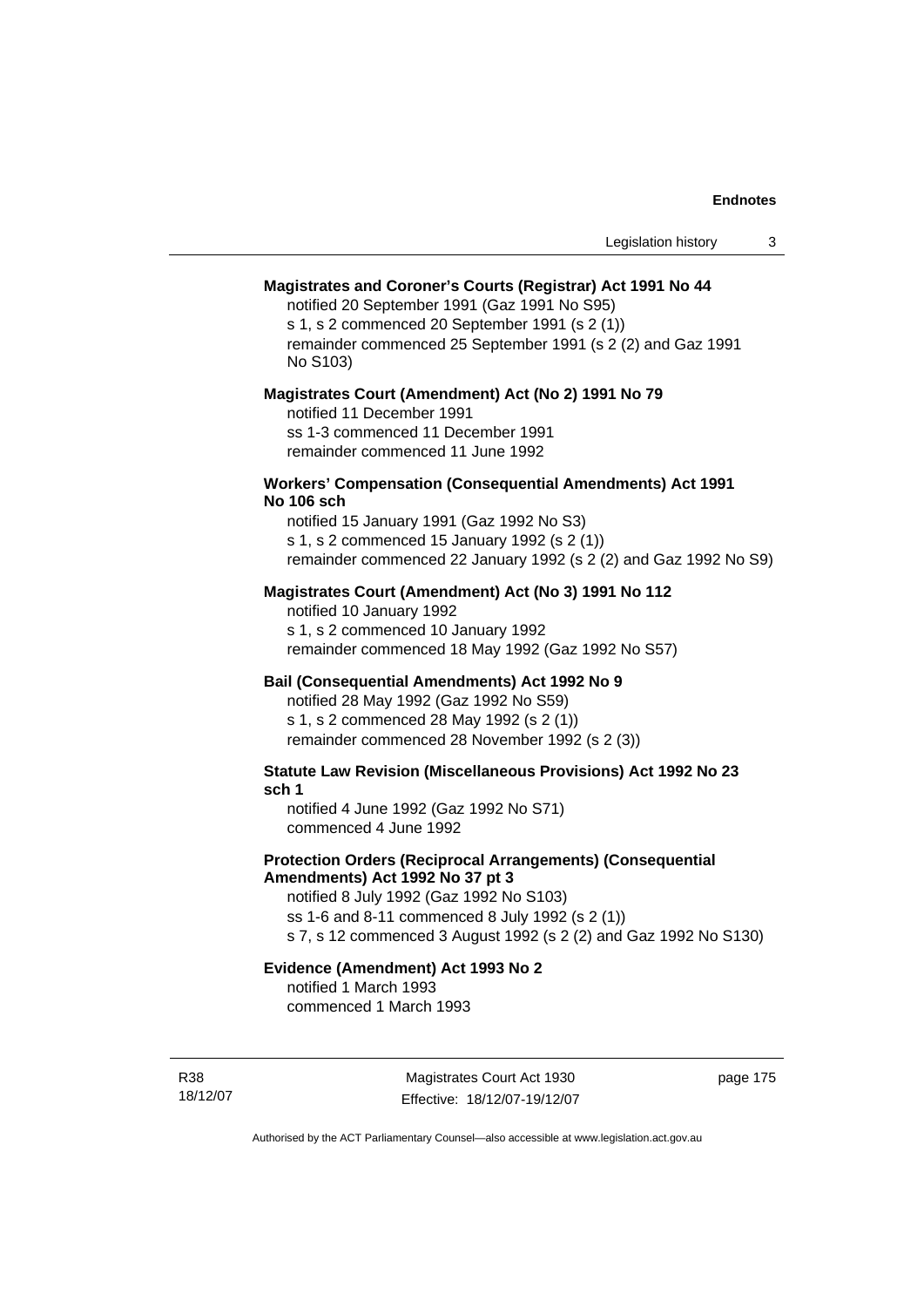| -3 | Legislation history |  |
|----|---------------------|--|
|----|---------------------|--|

### **Magistrates Court (Amendment) Act 1993 No 4**

notified 1 March 1993 ss 1-3 commenced 1 March 1993 ss 4-19, 21-24, 26-32 commenced 8 March 1993 (Gaz 1993 No 32) remainder commenced 1 September 1993

#### **Magistrates Court (Amendment) Act (No 2) 1993 No 48**

notified 27 August 1993 ss 1-3 commenced 27 August 1993 remainder commenced 27 September 1993 (s 2 (2) and Gaz 1993 No S201)

# **Supreme Court (Amendment) Act (No 2) 1993 No 91**

notified 17 December 1993 commenced 17 December 1993

#### **Magistrates Court (Amendment) Act 1994 No 4**

notified 14 March 1994 ss 1-4, s 10, s 12, s 13 commenced 14 March 1994 remainder commenced 1 July 1994 (s 2 (2))

# **Judicial Commissions (Consequential Amendments) Act 1994 No 10**  notified 14 March 1994 (Gaz 1994 No S44) commenced 14 March 1994 (s 2)

#### **Public Sector Management (Consequential and Transitional Provisions) Act 1994 No 38**

notified 30 June 1994 (Gaz 1994 No S121) s 1, s 2 commenced 30 June 1994 (s 2 (1)) remainder commenced 1 July 1994 (s 2 (2) and Gaz 1994 No S142)

#### **Mental Health (Consequential Provisions) Act 1994 No 45**

notified 7 September 1994 (Gaz 1994 No S177) s 1, s 2 commenced 7 September 1994 (s 2 (1)) remainder commenced 6 February 1995 (s 2 (2) and Gaz 1995 No S33)

#### **Magistrates Court (Enforcement of Judgments) Act 1994 No 61**  notified 11 October 1994

s 1, s 2 commenced 11 October 1994

remainder commenced 10 April 1995 (Gaz 1995 No S75)

page 176 Magistrates Court Act 1930 Effective: 18/12/07-19/12/07

R38 18/12/07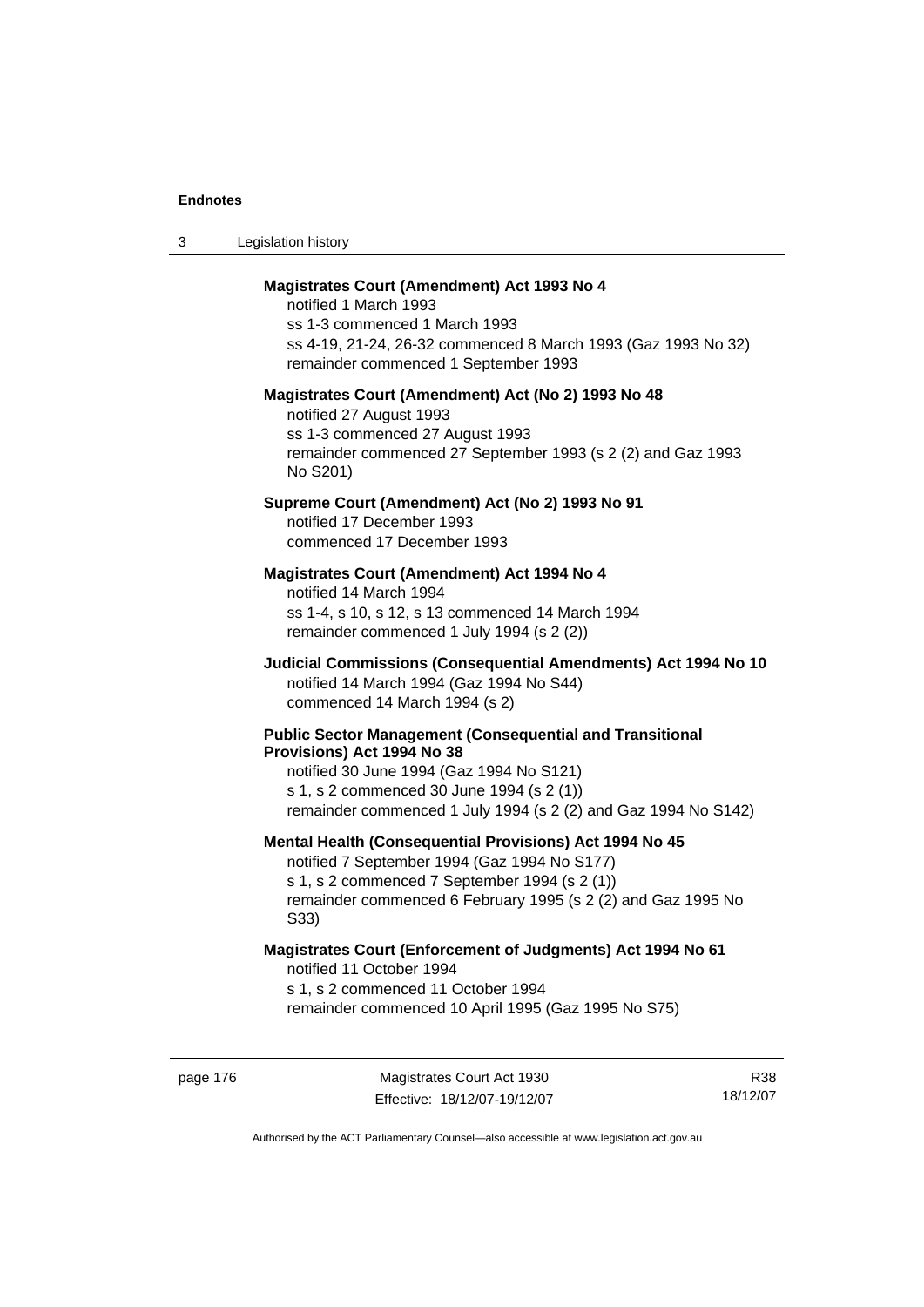# **Coroners (Amendment) Act (No 2) 1994 No 66**

notified 11 October 1994 commenced 11 October 1994

### **Statute Law Revision (Penalties) Act 1994 No 81 sch**

notified 29 November 1994 (Gaz 1994 No S253) s 1, s 2 commenced 29 November 1994 (s 2 (1)) remainder commenced 29 November 1994 (s 2 (2) and Gaz 1994 No S269)

#### **Magistrates Court (Amendment) Act 1995 No 41**

notified 7 November 1995 s 1, s 2 commenced 7 November 1995 remainder commenced 7 May 1996

#### **Statute Law Revision Act 1995 No 46 sch**

notified 18 December 1995 (Gaz 1995 No S306) amdts commenced 18 December 1995 (s 2)

# **Magistrates Court (Amendment) Act 1996 No 6**

notified 12 March 1996 ss 1-3 commenced 12 March 1996 s 7 commenced 25 September 1991 remainder commenced 12 September 1996

# **Criminal Injuries Compensation (Amendment) Act 1996 No 68**

notified 20 December 1996 ss 1-3 commenced 20 December 1996 remainder commenced 1 January 1997 (Gaz 1996 No S352)

#### **Firearms Act 1996 No 74**

notified 20 December 1996 s 1, s 2 commenced 20 December 1996 remainder commenced 17 May 1997 (Gaz 1997 No S135)

# **Magistrates Court (Amendment) Act (No 2) 1996 No 82**

notified 20 December 1996 ss 1-3 commenced 20 December 1996 remainder commenced 1 January 1997 (Gaz 1996 No S353)

R38 18/12/07 page 177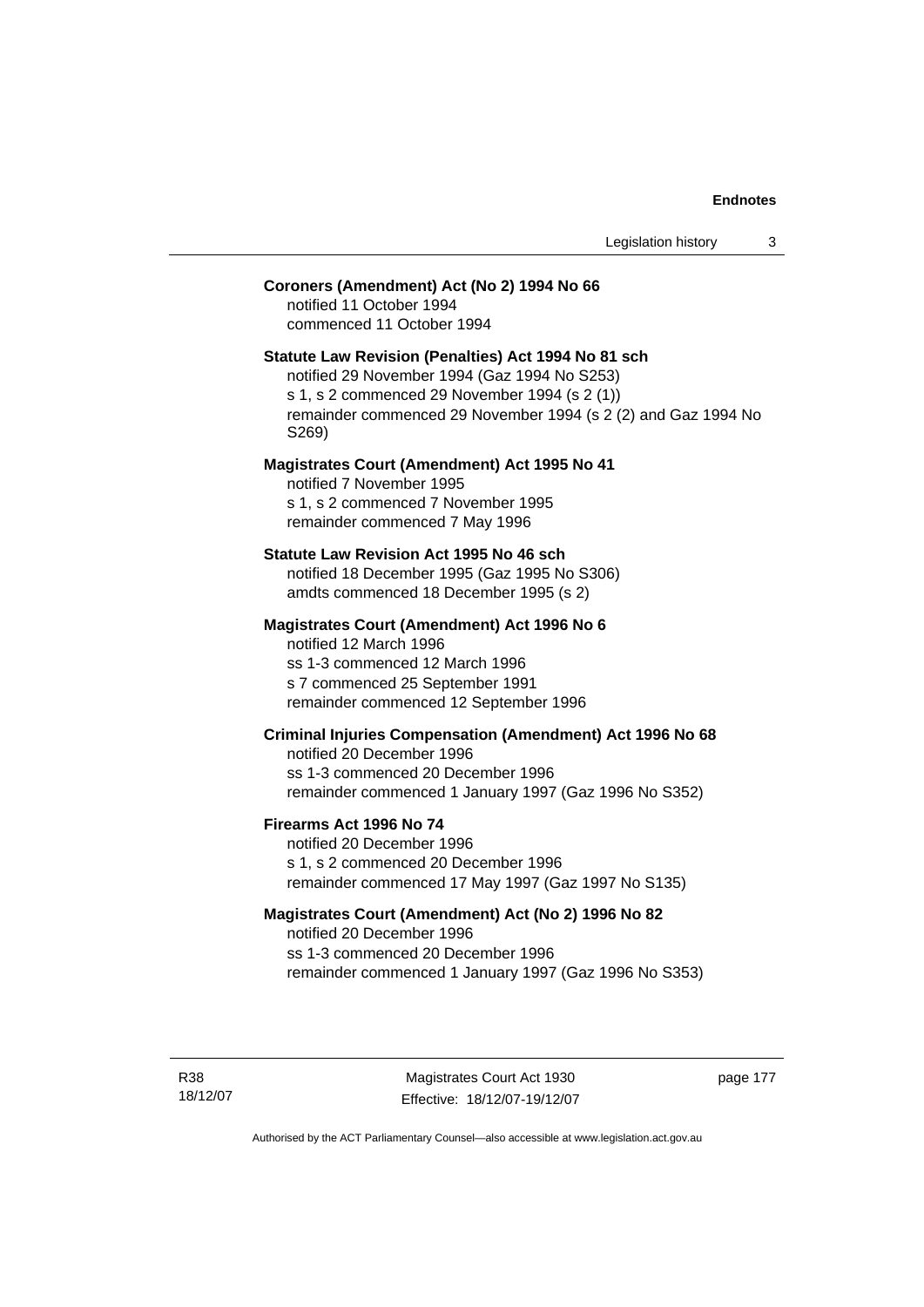| Legislation history<br>-3 |  |
|---------------------------|--|
|---------------------------|--|

### **Magistrates Court (Amendment) Act 1997 No 25**

notified 29 May 1997 ss 1-3 commenced 29 May 1997 remainder commenced 30 May 1997 (s 2 (2) and Gaz 1997 No S149)

#### **Remuneration Tribunal (Consequential Amendments) Act 1997 No 41 sch 1 (as am by Act 2002 No 49 amdt 3.222)**

notified 19 September 1997 (Gaz 1997 No S264) commenced 24 September 1997 (s 2 as am by Act 2002 No 49 amdt 3.222)

# **Magistrates Court (Civil Jurisdiction) (Amendment) Act 1997 No 94**

notified 1 December 1997 ss 1-3 commenced 1 December 1997 remainder commenced 25 May 1998 (Gaz 1998 No S140)

# **Legal Practitioners (Consequential Amendments) Act 1997 No 96 sch 1**

notified 1 December 1997 (Gaz 1997 No S380) s 1, s 2 commenced 1 December 1997 (s 2 (1)) sch 1 commenced 1 June 1998 (s 2 (2))

# **Magistrates Court (Amendment) Act 1998 No 25**

notified 10 July 1998 s 1, s 2 commenced 10 July 1998 remainder commenced 1 January 1999 (Gaz 1998 No 50)

#### **Magistrates Court (Amendment) Act (No 2) 1998 No 38**

notified 14 October 1998 ss 1-3 commenced 14 October 1998 remainder commenced 19 October 1998 (Gaz 1998 No 41)

# **Statute Law Revision (Penalties) Act 1998 No 54 sch**

notified 27 November 1998 (Gaz 1998 No S207) s 1, s 2 commenced 27 November 1998 (s 2 (1)) remainder commenced 9 December 1998 (s 2 (2) and Gaz 1998 No 49)

page 178 Magistrates Court Act 1930 Effective: 18/12/07-19/12/07

R38 18/12/07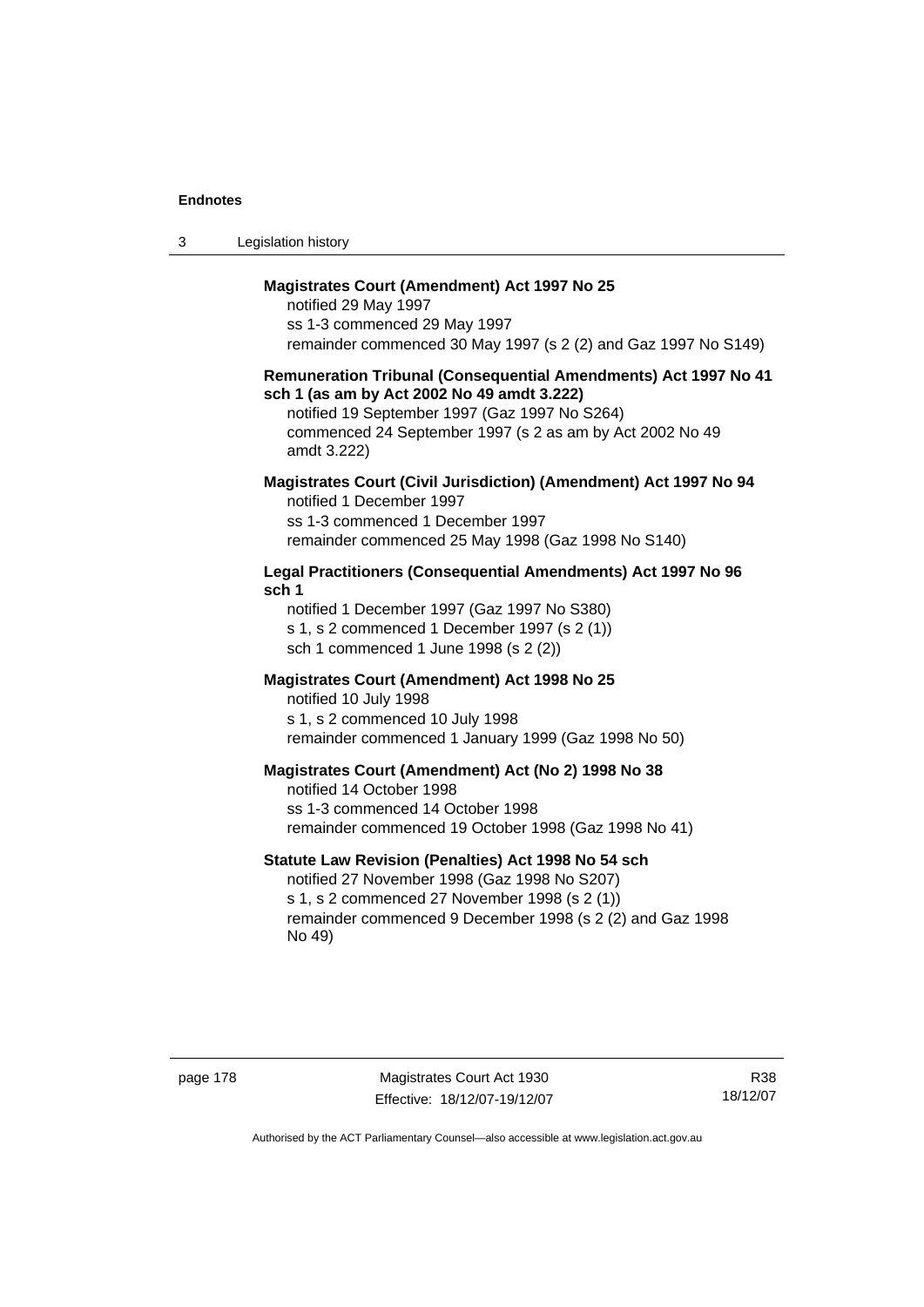### **Custodial Escorts (Consequential Provisions) Act 1998 No 67**

notified 23 December 1998 (Gaz 1998 No S212) s 1, s 2 commenced 23 December 1998 (s 2 (1)) remainder commenced 23 December 1998 (s 2 (2) and Gaz 1998 No 51)

### **Children's Services (Amendment) Act 1999 No 12**  notified 23 March 1999 commenced 1 May 1999

#### **Courts and Tribunals (Audio Visual and Audio Linking) Act 1999 No 22**

notified 14 April 1999 (Gaz 1999 No S16) s 1, s 2 commenced 14 April 1999 (s 2 (1)) remainder commenced 1 September 1999 (s 2 (2) and Gaz 1999 No 35)

### **Magistrates Court (Amendment) Act 1999 No 34**

notified 2 July 1999 commenced 2 July 1999

#### **Magistrates Court Amendment Act (No 2) 1999 No 59**

notified 10 November 1999 (Gaz 1999 No 45 and 1999 No 47) commenced 10 November 1999

#### **Children's Services Amendment Act (No 2) 1999 No 61**

notified 10 November 1999 s 1, s 2 commenced 10 November 1999 remainder commenced 1 December 1999

# **Children and Young People (Consequential Amendments) Act 1999 No 64 sch 2**

notified 10 November 1999 (Gaz 1999 No 45) s 1, s 2 commenced 10 November 1999 (s 2 (1)) remainder commenced 10 May 2000 (s 2 (2))

#### **Law Reform (Miscellaneous Provisions) Act 1999 No 66 sch 3**

notified 10 November 1999 (Gaz 1999 No 45) commenced 10 November 1999 (s 2)

R38 18/12/07 page 179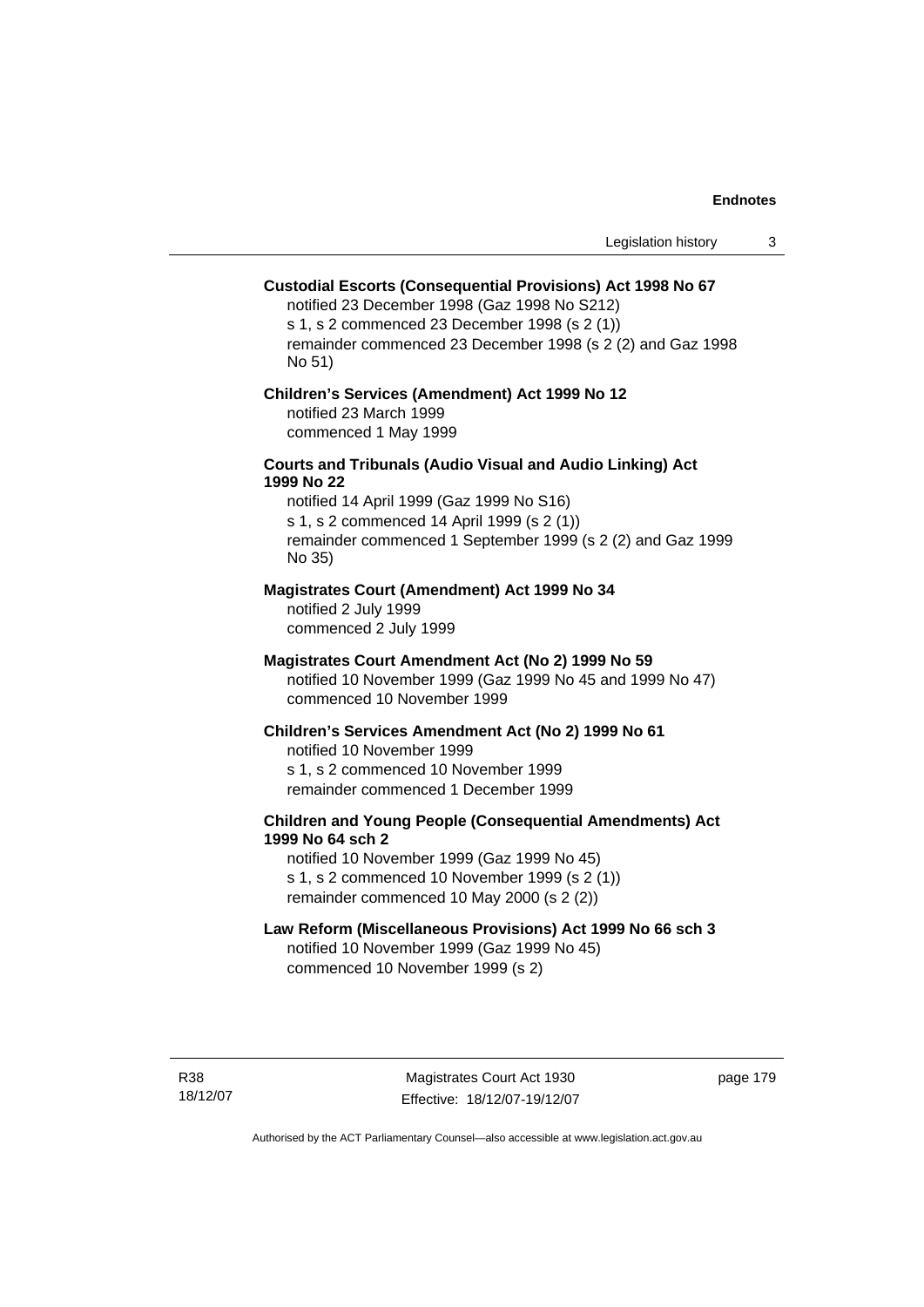3 Legislation history

# **Road Transport Legislation Amendment Act 1999 No 79 sch 3**

notified 23 December 1999 (Gaz 1999 No S65) s 1, s 2 commenced 23 December 1999 (IA s 10B) remainder commenced 1 March 2000 (s 2 (2) and Gaz 2000 No S5)

# **Victims of Crime (Financial Assistance) (Amendment) Act 1999 No 91 sch 2**

notified 23 December 1999 (Gaz 1999 No S65) s 1, s 2 commenced 23 December 1999 (IA s 10B) remainder commenced 24 December (s 2 (2) and Gaz 1999 No S69)

#### **Justice and Community Safety Legislation Amendment Act 2000 No 1 sch**

notified 9 March 2000 (Gaz 2000 No 10) s 1, s 2 commenced 9 March 2000 (s 2 (1)) amdts commenced 9 September 2000 (s 2 (3))

# **Justice and Community Safety Legislation Amendment Act 2000 (No 3) No 17 sch 1**

notified 1 June 2000 (Gaz 2000 No 22) commenced 1 June 2000 (s 2)

# **Magistrates Court Amendment Act 2000 No 60**

notified 5 October 2000 (Gaz 2000 No 40) commenced 5 October 2000 (s 2)

# **Leases (Commercial and Retail) Act 2001 No 18 s 174**

notified 19 April 2001 (Gaz 2001 No 16)

s 1, s 2 commenced 19 April 2001 (IA s 10B)

s 174 commenced 1 July 2002 (s 2)

No S65)

# **Legislation (Consequential Amendments) Act 2001 No 44 pt 237**

notified 26 July 2001 (Gaz 2001 No 30) s 1, s 2 commenced 26 July 2001 (IA s 10B) pt 237 commenced 12 September 2001 (s 2 and see Gaz 2001

# **Statute Law Amendment Act 2001 (No 2) 2001 No 56 pt 3.37**

notified 5 September 2001 (Gaz 2001 No S65) commenced 5 September 2001 (s 2 (1))

page 180 Magistrates Court Act 1930 Effective: 18/12/07-19/12/07

R38 18/12/07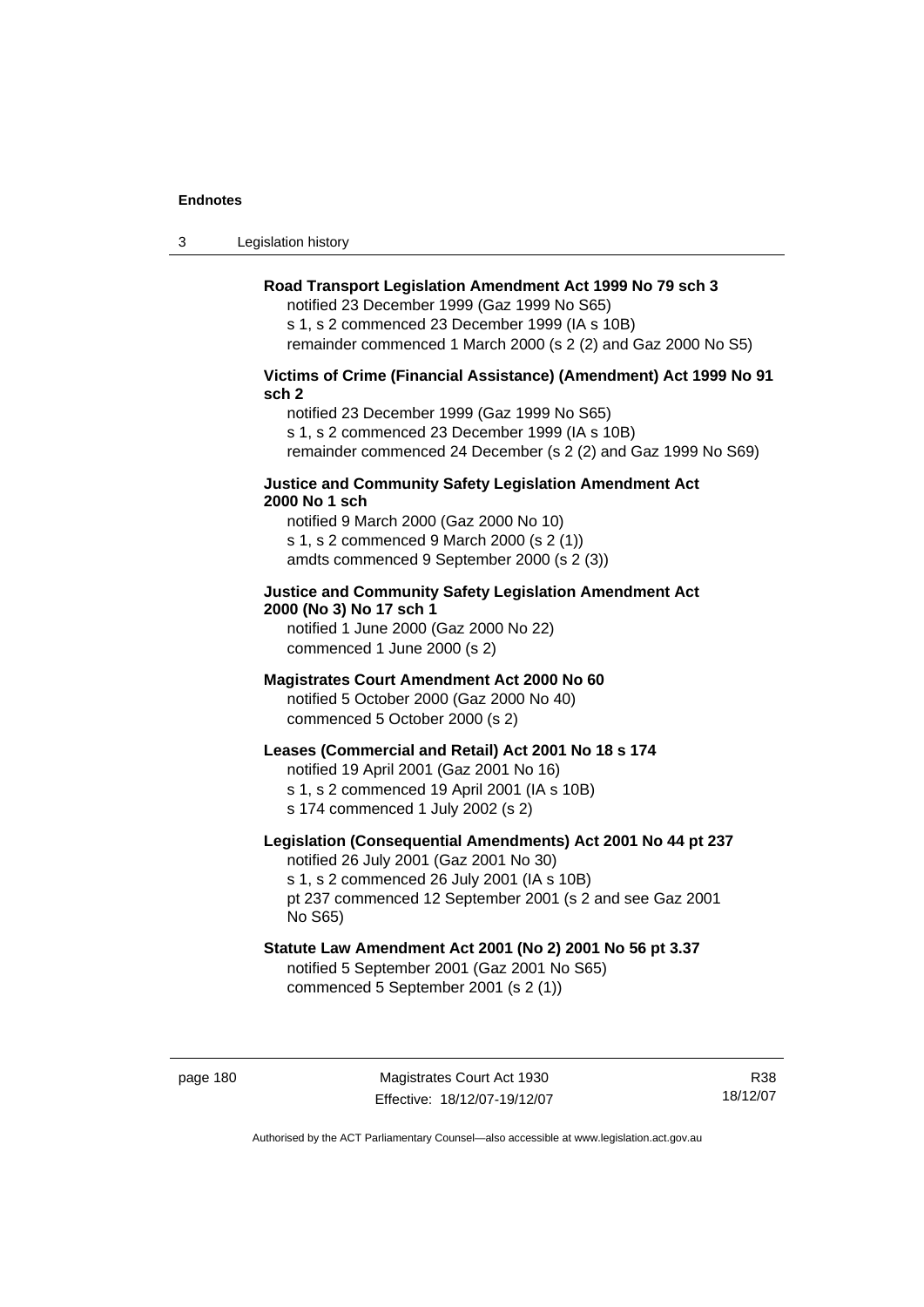| Legislation history |  |
|---------------------|--|
|---------------------|--|

# **Road Transport (Public Passenger Services) Act 2001 No 62 pt 1.1**

notified 10 September 2001 (Gaz 2001 No S66)

s 1, s 2 commenced 10 September 2001 (IA s 10B)

pt 1.1 commences 1 December 2001 (s 2 and CN 2001 No 2)

#### **Crimes Legislation Amendment Act 2001 No 63 pt 8**

notified 10 September 2001 (Gaz 2001 No S66)

s 1, s 2 commenced 10 September 2001 (IA s 10B)

pt 8 commenced 27 September 2001 (s 2 (2) and CN 2001 No 3)

### **Criminal Code 2001 Act No 64 sch 1 (as am by Criminal Code Amendment Act 2002 No 2)**

notified 10 September 2001 (Gaz 2001 No S66) repealed before commencement by Criminal Code 2002 No 51 s 126

### **Justice and Community Safety Legislation Amendment Act 2001 No 70 sch 1**

notified LR 14 September 2001 amdt commenced 14 September 2001 (s 2 (5))

#### **Fair Trading Legislation Amendment Act 2001 No 77 pt 4**

notified LR 14 September 2001 s 1, s 2 commenced 14 September 2001 (LA s 75) pt 4 commenced 14 March 2002 (LA s 79)

# **Protection Orders (Consequential Amendments) Act 2001 No 90 sch 1 pt 8**

notified LR 27 September 2001 s 1, s 2 commenced 27 September 2001 (LA s 75) sch 1 pt 8 commenced 27 March 2002 (s 2 and LA s 79)

#### **Criminal Code Amendment Act 2002 No 2 s 4**

notified LR 7 March 2002

s 1, s 2 commenced 7 March 2002 (LA s 75)

remainder commenced 9 March 2002 (s 2)

*Note* This Act only amends the Criminal Code 2001 Act No 64. The Criminal Code 2001 was repealed before it commenced (see Act 2002 No 51 s 126)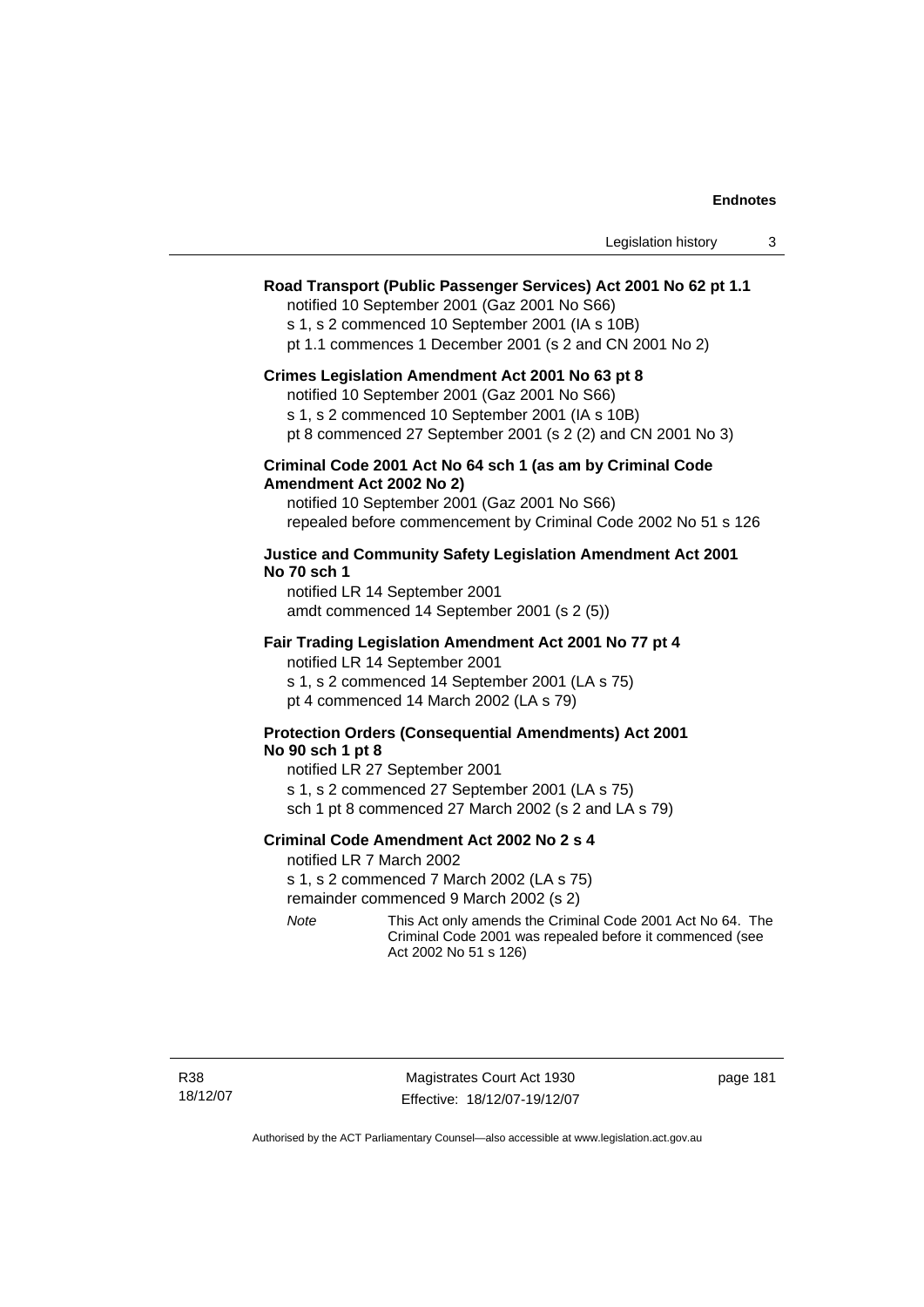| $\sqrt{2}$<br>- 3 | Legislation history |  |
|-------------------|---------------------|--|
|-------------------|---------------------|--|

# **Statute Law Amendment Act 2002 No 30 pt 3.46**

notified LR 16 September 2002

s 1, s 2 taken to have commenced 19 May 1997 (LA s 75 (2)) pt 3.46 commenced 17 September 2002 (s 2 (1))

### **Magistrates Court (Refund of Fees) Amendment Act 2002 No 36**

notified LR 10 October 2002

s 1, s 2 commenced 10 October 2002 (LA s 75 (1)) remainder commenced 11 October 2002 (s 2)

#### **Statute Law Amendment Act 2002 (No 2) No 49 amdt 3.222**

notified LR 20 December 2002

s 1, s 2 taken to have commenced 7 October 1994 (LA s 75 (2))

amdt 3.222 taken to have commenced 24 September 1997 (s 2 (3))

*Note* This Act only amends the Remuneration Tribunal (Consequential Amendments) Act 1997 No 41.

# **Justice and Community Safety Legislation Amendment Act 2003 A2003-2 pt 14**

notified LR 3 March 2003

s 1, s 2 commenced 3 March 2003 (LA s 75 (1))

pt 14 commenced 31 March 2003 (s 2 (2))

#### **Evidence (Miscellaneous Provisions) Amendment Act 2003 A2003-48 sch 2 pt 2.8**

notified LR 31 October 2003

s 1, s 2 commenced 31 October 2003 (LA s 75 (1))

sch 2 pt 2.8 commenced 30 April 2004 (s 2 and LA s 79)

# **Statute Law Amendment Act 2003 (No 2) A2003-56 sch 3 pt 3.14**

notified LR 5 December 2003

s 1, s 2 commenced 5 December 2003 (LA s 75 (1)) sch 3 pt 3.14 commenced 19 December 2003 (s 2)

### **Sexuality Discrimination Legislation Amendment Act 2004 A2004-2 sch 2 pt 2.6**

notified LR 18 February 2004 s 1, s 2 commenced 18 February 2004 (LA s 75 (1))

sch 2 pt 2.6 commenced 22 March 2004 (s 2 and CN2004-4)

R38 18/12/07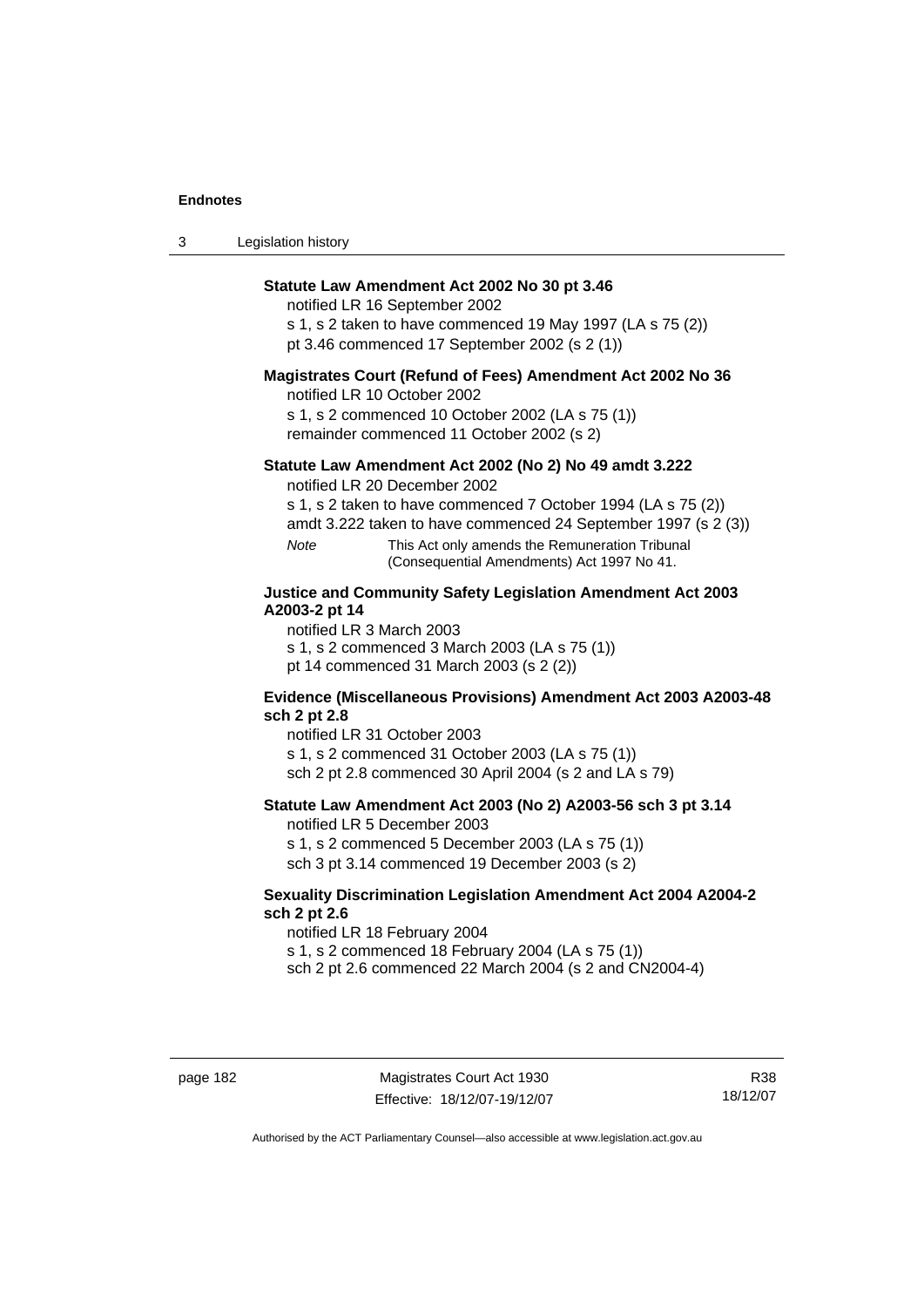#### **Bail Amendment Act 2004 A2004-14 sch 2 pt 2.2**

notified LR 26 March 2004 s 1, s 2 commenced 26 March 2004 (LA s 75 (1)) sch 2 pt 2.2 commenced 26 June 2004 (s 2 (1))

#### **Criminal Code (Theft, Fraud, Bribery and Related Offences) Amendment Act 2004 A2004-15 sch 3 pt 3.4**

notified LR 26 March 2004 s 1, s 2 commenced 26 March 2004 (LA s 75 (1)) sch 3 pt 3.4 commenced 9 April 2004 (s 2 (1))

#### **Statute Law Amendment Act 2004 A2004-42 sch 1 pt 1.4**

notified LR 11 August 2004 s 1, s 2 commenced 11 August 2004 (LA s 75 (1)) amdt 1.10, amdt 1.11 commenced 30 September 2004(s 2 (2) and see Litter Act 2004 A2004-47, s 2 and CN2004-22) sch 1 pt 1.4 remainder commenced 25 August 2004 (s 2 (1))

# **Litter Act 2004 A2004-47 sch 1**

notified LR 16 August 2004 s 1, s 2 commenced 16 August 2004 (LA s 75 (1)) sch 1 commenced 30 September 2004 (s 2 and CN2004-22)

#### **Court Procedures (Consequential Amendments) Act 2004 A2004-60 sch 1 pt 1.40, pt 1.51 (in part)**

notified LR 2 September 2004 s 1, s 2 commenced 2 September 2004 (LA s 75 (1)) sch 1 pt 1.40, pt 1.51 commenced 10 January 2005 (s 2 and see Court Procedures Act 2004 A2004-59, s 2 and CN2004-29)

# **Justice and Community Safety Legislation Amendment Act 2005 A2005-5 pt 8**

notified LR 23 February 2005 s 1, s 2 commenced 23 February 2005 (LA s 75 (1)) pt 8 commenced 24 February 2005 (s 2 (2))

#### **Crimes Amendment Act 2005 A2005-7 pt 4**

notified LR 23 February 2005

s 1, s 2 commenced 23 February 2005 (LA s 75 (1))

pt 4 commenced 24 February 2005 (s 2)

R38 18/12/07 page 183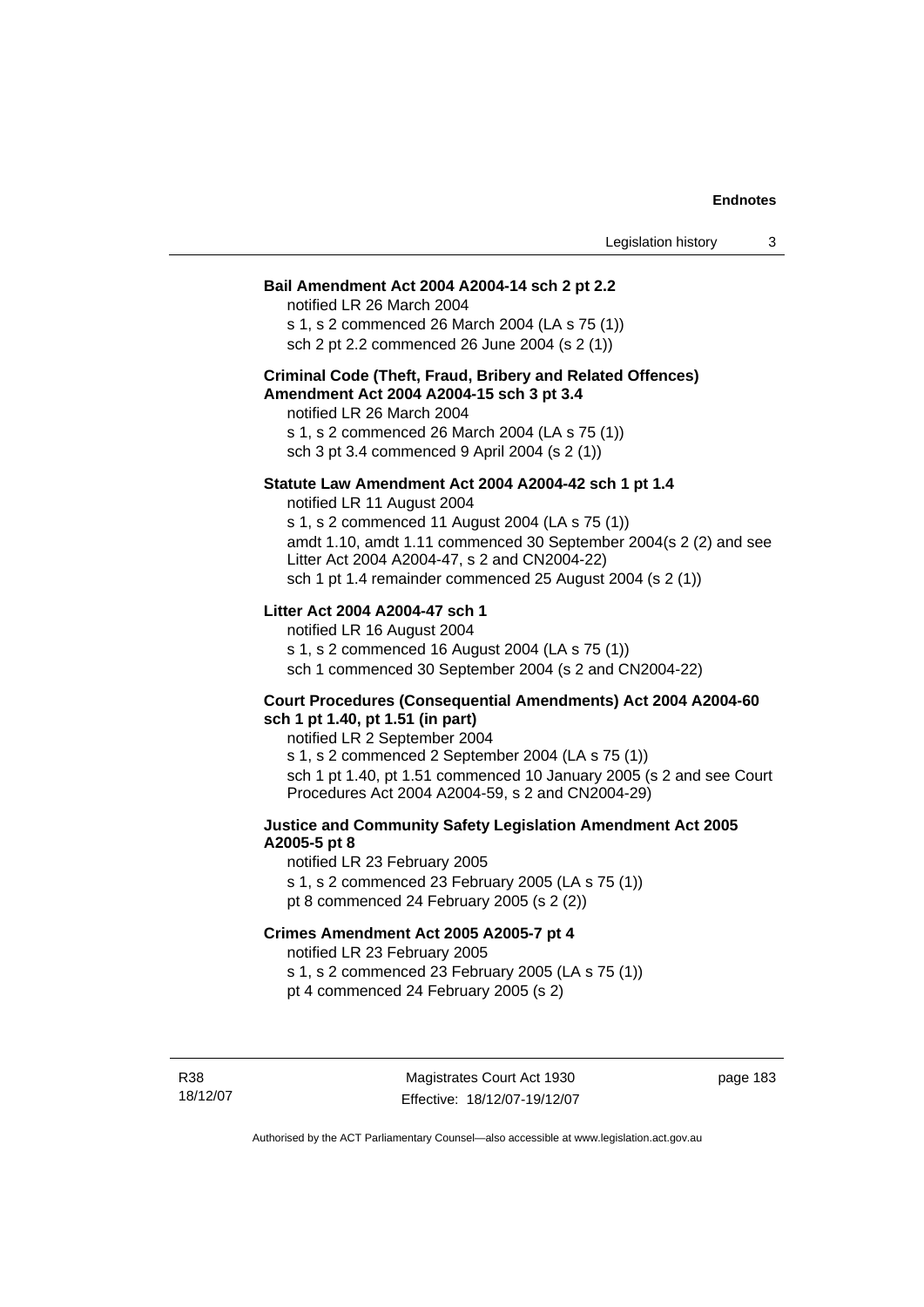| -3 | Legislation history |  |
|----|---------------------|--|
|----|---------------------|--|

# **Domestic Violence and Protection Orders Amendment Act 2005 A2005-13 sch 1 pt 1.12**

notified LR 24 March 2005 s 1, s 2 commenced 24 March 2005 (LA s 75 (1)) sch 1 pt 1.12 commenced 25 March 2005 (s 2)

#### **Statute Law Amendment Act 2005 A2005-20 sch 3 pt 3.35**

notified LR 12 May 2005

s 1, s 2 taken to have commenced 8 March 2005 (LA s 75 (2)) sch 1 pt 3.35 commenced 2 June 2005 (s 2 (1))

#### **Criminal Code (Administration of Justice Offences) Amendment Act 2005 A2005-53 sch 1 pt 1.20**

notified LR 26 October 2005 s 1, s 2 commenced 26 October 2005 (LA s 75 (1)) sch 1 pt 1.20 commenced 23 November 2005 (s 2)

# **Justice and Community Safety Legislation Amendment Act 2005 (No 4) A2005-60 sch 1 pt 1.19**

notified LR 1 December 2005 s 1, s 2 taken to have commenced 23 November 2005 (LA s 75 (2)) sch 1 pt 1.19 commenced 22 December 2005 (s 2 (4))

# **Sentencing Legislation Amendment Act 2006 A2006-23 sch 1 pt 1.27**

notified LR 18 May 2006 s 1, s 2 commenced 18 May 2006 (LA s 75 (1)) sch 1 pt 1.27 commenced 2 June 2006 (s 2 (1) and see Crimes (Sentence Administration) Act 2005 A2005-59 s 2, Crimes (Sentencing) Act 2005 A2005-58, s 2 and LA s 79)

#### **Justice and Community Safety Legislation Amendment Act 2006 A2006-40 sch 2 pt 2.23 (as am by A2006-55 pt 4)**  notified LR 28 September 2006

s 1, s 2 commenced 28 September 2006 (LA s 75 (1)) sch 2 pt 2.23 commenced 1 January 2007 (s 2 (4))

# **Court Legislation Amendment Act 2006 A2006-55 pt 4, pt 5**

notified LR 18 December 2006

s 1, s 2 commenced 18 December 2006 (LA s 75 (1))

- pt 4 commenced 1 January 2007 (LA s 79A and A2006-40)
- pt 5 commenced 19 December 2006 (s 2)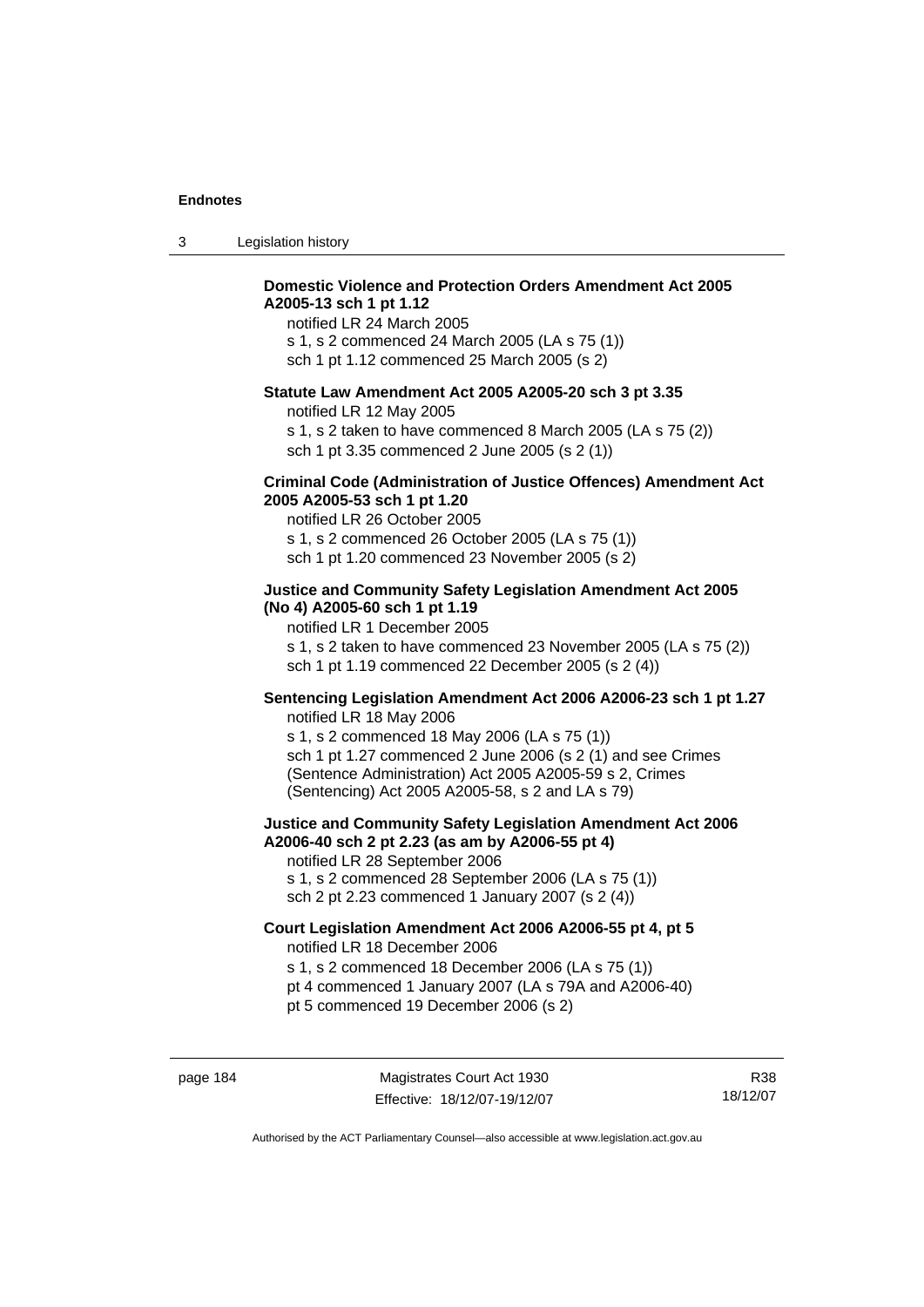# **Housing Assistance Act 2007 A2007-8 sch 1 pt 1.7**

notified LR 10 May 2007 s 1, s 2 commenced 10 May 2007 (LA s 75 (1)) sch 1 pt 1.7 commenced 10 November 2007 (s 2 and LA s 79)

# **Corrections Management Act 2007 A2007-15 sch 1 pt 1.6**

notified LR 18 June 2007 s 1, s 2 commenced 18 June 2007 (LA s 75 (1)) sch 1 pt 1.6 commenced 18 December 2007 (s 2 and LA s 79)

#### **Victims of Crime Amendment Act 2007 A2007-44 sch 1 pt 1.2**

notified LR 13 December 2007 s 1, s 2 commenced 13 December 2007 (LA s 75 (1)) sch 1 pt 1.2 commences 20 December 2007 (s 2)

# **4 Amendment history**

R38 18/12/07 The *Magistrates Court (Enforcement of Judgments) Act 1994* No 61 s 28 amended the Act by reversing the order of masculine and feminine pronouns. The amendments have been incorporated in the republication but have not been noted in the amendment history.

| Title<br>title                      | am 1985 No 67                                                                                        |          |
|-------------------------------------|------------------------------------------------------------------------------------------------------|----------|
| Preliminary<br>ch 1 hdg             | ins A2004-60 amdt 1.181                                                                              |          |
| <b>Preliminary</b><br>pt 1 hdg      | om A2004-60 amdt 1.181                                                                               |          |
| Name of Act<br>s 1                  | sub A2003-56 amdt 3.161                                                                              |          |
| <b>Dictionary</b><br>s <sub>2</sub> | om 1978 No 46<br>ins A2004-60 amdt 1.182<br>am A2005-20 amdt 3.193                                   |          |
| <b>Notes</b><br>s 3                 | om 1994 No 61<br>ins A2004-60 amdt 1.182<br>$(2)$ , $(3)$ exp 10 January 2006 (s 3 $(3)$ )           |          |
| s 3A                                | Offences against Act-application of Criminal Code etc<br>ins A2005-53 amdt 1.107<br>om A2006-55 s 12 |          |
|                                     | Magistrates Court Act 1930                                                                           | page 185 |

Authorised by the ACT Parliamentary Counsel—also accessible at www.legislation.act.gov.au

Effective: 18/12/07-19/12/07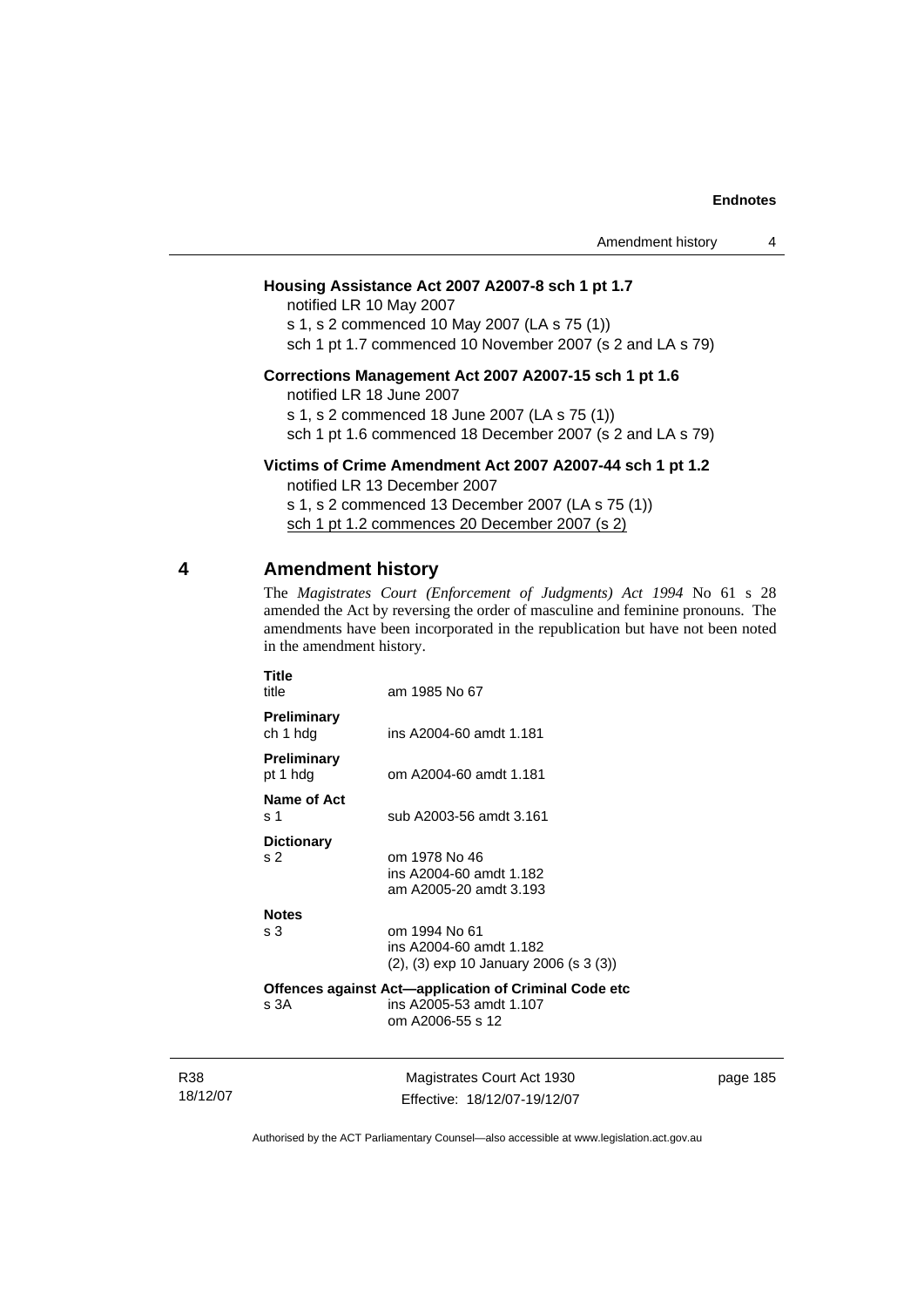| 4 | Amendment history |
|---|-------------------|
|---|-------------------|

|          | ch 2 hdg                                    | <b>Magistrates Court and magistrates</b><br>ins A2004-60 amdt 1.184                                                                                                                                                                                                                                                                                                                                                                                                                                                 |                 |
|----------|---------------------------------------------|---------------------------------------------------------------------------------------------------------------------------------------------------------------------------------------------------------------------------------------------------------------------------------------------------------------------------------------------------------------------------------------------------------------------------------------------------------------------------------------------------------------------|-----------------|
|          | pt 2 hdg                                    | Appointment and jurisdiction of magistrates<br>renum as pt 2.2 hdg                                                                                                                                                                                                                                                                                                                                                                                                                                                  |                 |
|          | The court<br>pt 2.1 hdg                     | ins A2004-60 amdt 1.184                                                                                                                                                                                                                                                                                                                                                                                                                                                                                             |                 |
|          | <b>Constitution of court</b>                |                                                                                                                                                                                                                                                                                                                                                                                                                                                                                                                     |                 |
|          | s 4<br><b>Arrangement of court business</b> | orig s 4 am 1937 No 28; 1953 No 14<br>sub 1958 No 12<br>am 1968 No 25; 1972 No 37<br>om 1974 No 14<br>(prev s 18) am 1940 No 20; 1985 No 67; ord 1990 No 5; 2001<br>No 44 amdt 1.2750; A2004-60 amdt 1.195, amdt 1.196<br>reloc by A2004-60 amdt 1.197<br>am A2005-20 amdt 3.194; A2006-55 s 13                                                                                                                                                                                                                     |                 |
|          | s <sub>5</sub>                              | am 1937 No 28; 1938 No 35; 1951 No 7; 1951 No 12; 1953<br>No 14;1958 No 12; 1967 No 1; 1968 No 25; 1973 No 48;<br>1976 No 42; 1980 No 4; 1984 No 62; 1985 No 17; 1985<br>No 41; 1985 No 67; 1986 No 74; 1989 No 59; 1989 No 60;<br>ord 1990 No 5; 1991 No 38; 1991 No 44; 1992 No 9; 1993<br>No 4; 1993 No 91; 1994 No 4; 1996 No 6; 1996 No 82; 1997<br>No 96; 1998 No 67; 1999 No 22 s 18; 1999 No 66 sch 3;<br>1999 No 79 s 5 sch 3; 2001 No 44 amdt 1.2748<br>om A2004-60 amdt 1.183<br>ins A2005-20 amdt 3.195 |                 |
|          | pt $2.2$ hdg                                | Appointment and jurisdiction of magistrates<br>(prev pt 2 hdg) renum A2004-60 amdt 1.184                                                                                                                                                                                                                                                                                                                                                                                                                            |                 |
|          | div 2.2.1 hdg                               | Magistrates other than special magistrates<br>(prev pt 2 div 1 hdg) ins 1977 No 4<br>am 1985 No 67<br>renum as div 2.1 hdg R8 LA<br>sub and renum A2004-60 amdt 1.186<br>sub A2005-20 amdt 3.196                                                                                                                                                                                                                                                                                                                    |                 |
|          | s 6                                         | Meaning of magistrate in div 2.2.1<br>sub 1951 No 12<br>am ord 1990 No 5<br>om A2004-60 amdt 1.183<br>ins A2005-20 amdt 3.196                                                                                                                                                                                                                                                                                                                                                                                       |                 |
|          | s 6A hdg<br>s 6A                            | Meaning of magistrate in div 2.2.1<br>sub A2004-60 amdt 1.187<br>ins 1977 No 4<br>am 1985 No 67                                                                                                                                                                                                                                                                                                                                                                                                                     |                 |
| page 186 |                                             | Magistrates Court Act 1930<br>Effective: 18/12/07-19/12/07                                                                                                                                                                                                                                                                                                                                                                                                                                                          | R38<br>18/12/07 |
|          |                                             |                                                                                                                                                                                                                                                                                                                                                                                                                                                                                                                     |                 |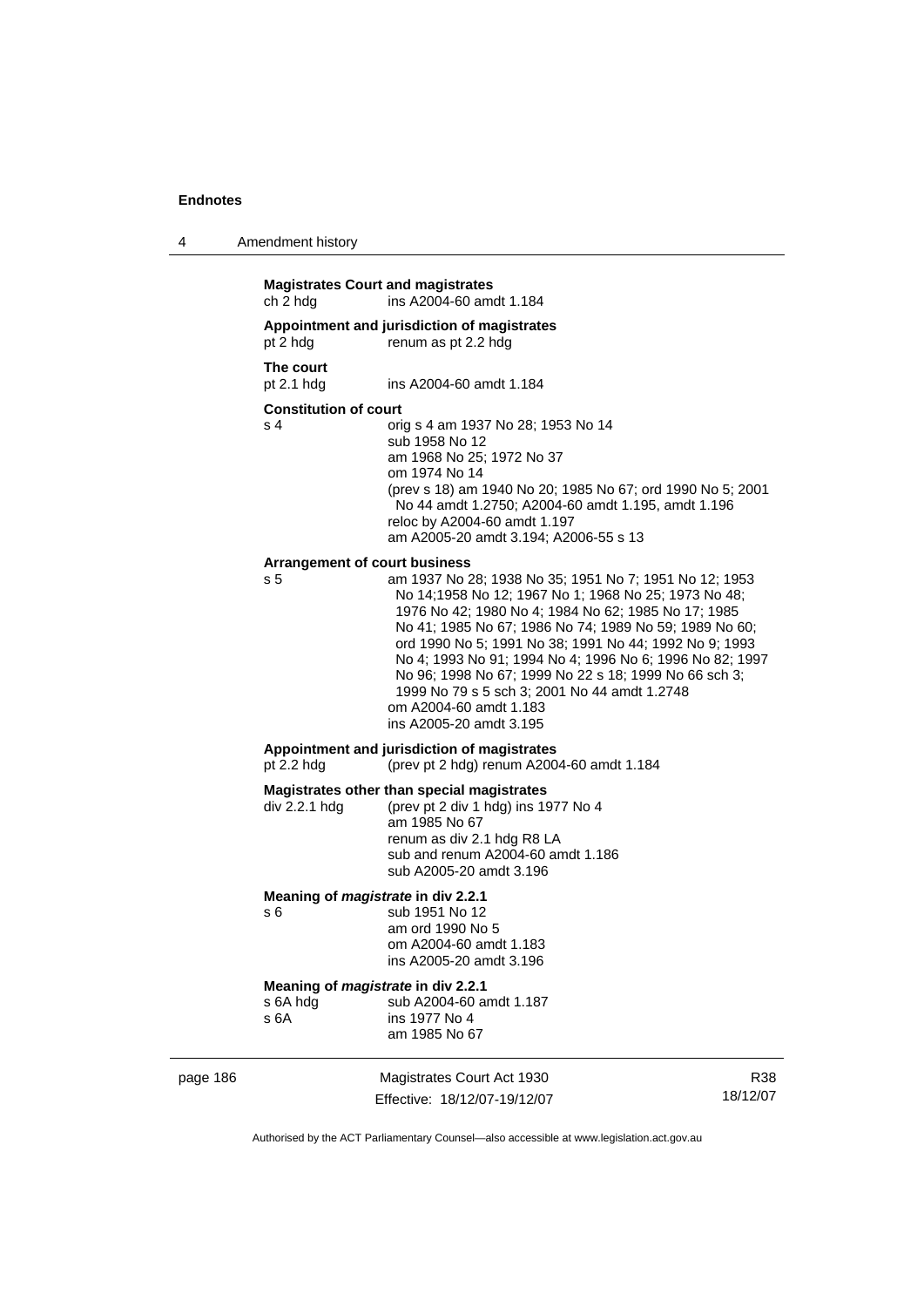Amendment history 4

om A2005-20 amdt 3.196

**Appointment of Chief Magistrate and other magistrates**  s 7 sub 1949 No 13 am 1951 No 7; 1951 No 12; 1973 No 48 sub 1977 No 4; 1985 No 67 am ord 1990 No 5 sub A2005-20 amdt 3.196 **Eligibility for appointment as magistrate**  s 7A ins A2005-20 amdt 3.196 **Seniority of magistrates**  s 7B ins A2005-20 amdt 3.196 **Conditions of appointment of magistrates**  s 7C ins A2005-20 amdt 3.196 **Term of appointment of magistrates**  s 7D ins A2005-20 amdt 3.196 **Acting Chief Magistrate**  s 7E ins A2005-20 amdt 3.196 **Retirement**  s 7F ins A2005-20 amdt 3.196 **Magistrates not to do other work**  s 7G ins A2005-20 amdt 3.196 **Rights of public servants**  s 7H ins A2005-20 amdt 3.196 **Special magistrates**  div 2.2.2 hdg (prev pt 2 div 2 hdg) ins 1977 No 4 renum as div 2.2 hdg R8 LA renum A2004-60 amdt 1.189 sub A2005-20 amdt 3.197 **Appointment of special magistrates**  s 8 am 1949 No 13 sub 1977 No 4 am 1997 No 96 sub A2005-20 amdt 3.197 **Term of appointment of special magistrates**  ins 1973 No 48 om 1977 No 4 ins A2005-20 amdt 3.197 **Conditions of appointment of special magistrates**  s 8B ins 1973 No 48 om 1977 No 4

R38 18/12/07

Magistrates Court Act 1930 Effective: 18/12/07-19/12/07 page 187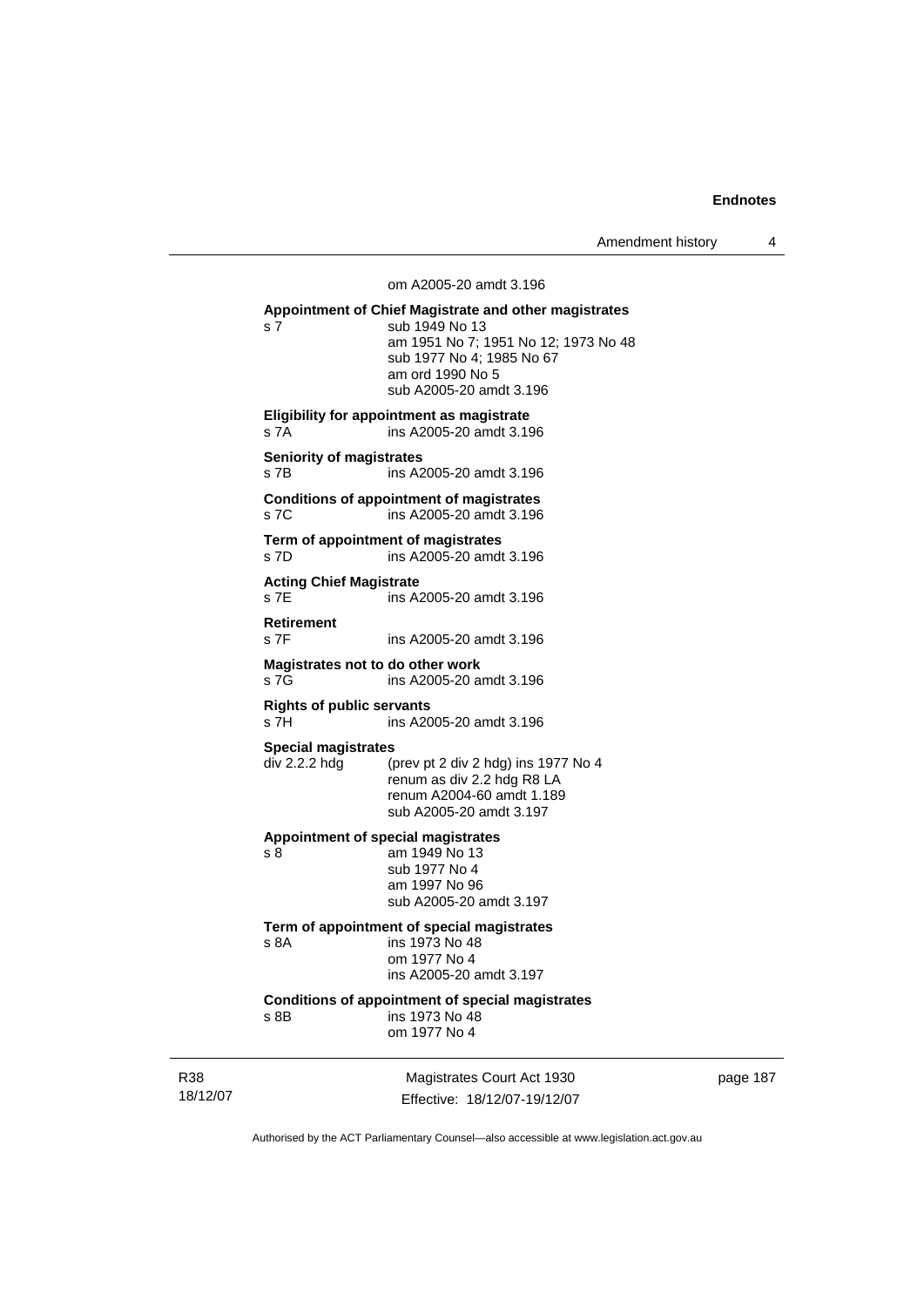4 Amendment history

page 188 Magistrates Court Act 1930 ins A2005-20 amdt 3.197 **Registrar and other court officers**  div 2.2.3 hdg (prev pt 2 div 3 hdg) ins 1977 No 4 am 1985 No 67; 1991 No 44 renum as div 2.3 hdg R8 LA sub and renum A2004-60 amdt 1.190 sub A2005-20 amdt 3.198 **Appointment of registrar etc**  s 9 sub 1977 No 4 am 1985 No 67 om A2005-20 amdt 3.196 ins A2005-20 amdt 3.198 **Staff assisting registrar**  s 9A ins A2005-20 amdt 3.198 **Functions of registrar and deputy registrars**  s 9B ins A2005-20 amdt 3.198 sub A2006-40 amdt 2.129 (as am A2006-55 s 10) **Terms and conditions of appointment**<br>s 10 am 1938 No 35: 197 am 1938 No 35; 1973 No 48 sub 1977 No 4 am ord 1990 No 5 sub 1997 No 41 om A2005-20 amdt 3.196 **Tenure of office**  s 10A ins 1977 No 4 om A2005-20 amdt 3.196 **Resignation**  s 10B ins 1977 No 4 am ord 1990 No 5 om A2005-20 amdt 3.196 **Acting Chief Magistrate**  ins 1977 No 4 am 1985 No 67; ord 1990 No 5 om A2005-20 amdt 3.196 **Retirement**  s 10D ins 1977 No 4 sub 1994 No 10 om A2005-20 amdt 3.196 **Magistrates not to undertake other work**  s 10E ins 1977 No 4 am 1993 No 4; 1996 No 6

Effective: 18/12/07-19/12/07

R38 18/12/07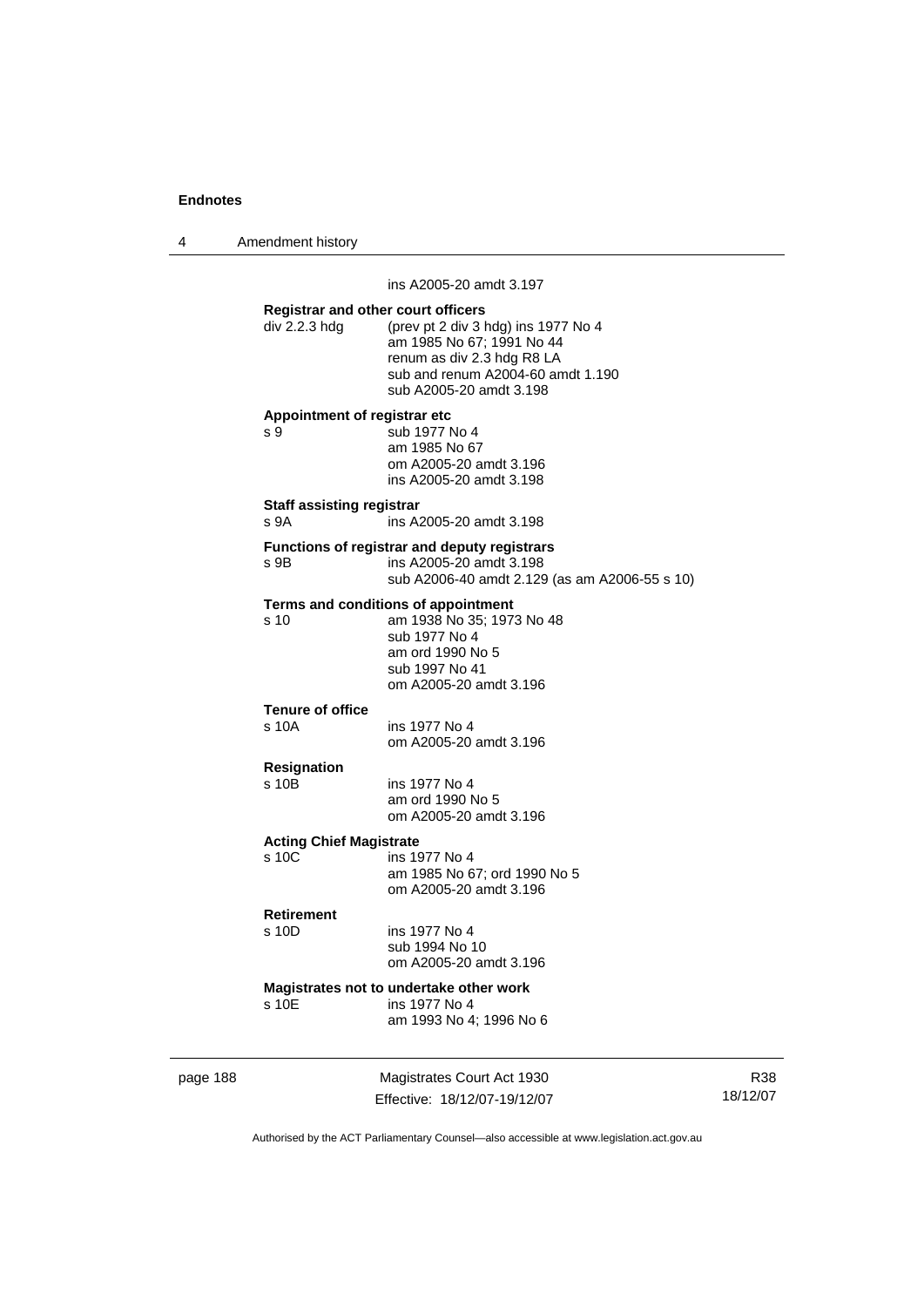Amendment history 4

om A2005-20 amdt 3.196

# **Rights of public servants**  s 10F ins 1977 No 4 sub 1994 No 38 om A2005-20 amdt 3.196 **Arrangement of business of courts**  s 10G ins 1977 No 4 am 1985 No 67; 1986 No 74; 1994 No 66 sub 1999 No 12 am 1999 No 61 s 6; 1999 No 64 s 4 sch 2; A2004-60 amdt 1.188 om A2005-20 amdt 3.196 **Appointment of special magistrates**  s 10H ins 1977 No 4 am ord 1990 No 5 om A2005-20 amdt 3.197 **Tenure of office**  s 10J ins 1977 No 4 sub 1994 No 10 am 1996 No 6

om A2005-20 amdt 3.197

# **Resignation**

ins 1977 No 4 am ord 1990 No 5 om A2005-20 amdt 3.197

# **Terms and conditions of appointment**<br>s 10L ins 1977 No 4

ins 1977 No 4 am ord 1990 No 5 sub 1997 No 41 om A2005-20 amdt 3.197

#### **Appointment of registrar etc**

| s 10M hdg | am 1991 No 44             |
|-----------|---------------------------|
| s 10M     | ins 1977 No 4             |
|           |                           |
|           | am 1985 No 67; 1991 No 44 |
|           | sub 1993 No 4             |
|           | om A2005-20 amdt 3.198    |
|           |                           |

#### **Staff assisting registrar**

| s 10MA | ins 1994 No 38         |
|--------|------------------------|
|        | om A2005-20 amdt 3.198 |

#### **Duties of registrar**

| s 10N hdg | am 1991 No 44 |
|-----------|---------------|
| s 10N     | ins 1977 No 4 |

R38 18/12/07

Magistrates Court Act 1930 Effective: 18/12/07-19/12/07 page 189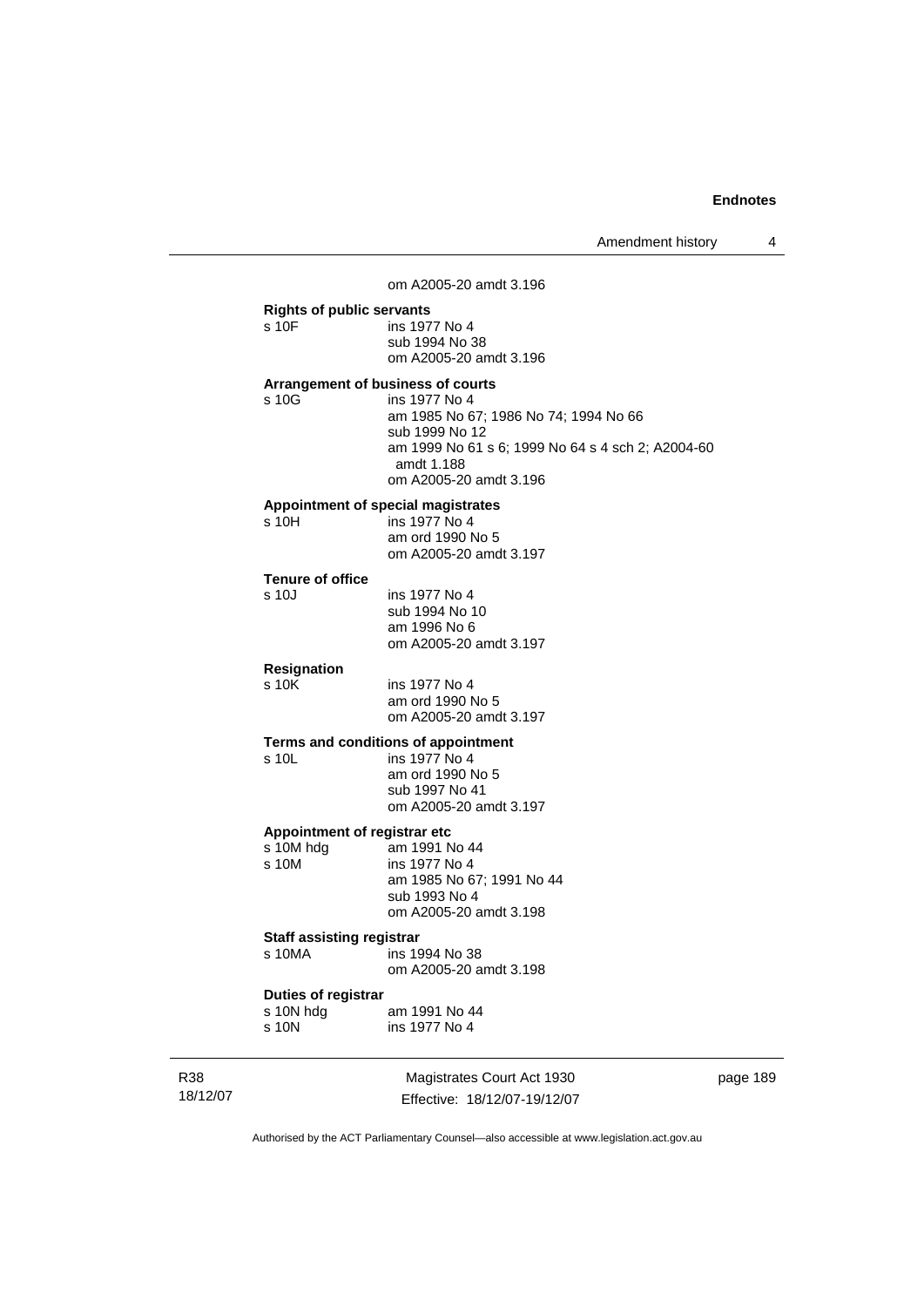4 Amendment history

 am 1991 No 44 om A2005-20 amdt 3.198

| Jurisdiction of magistrates |                                     |
|-----------------------------|-------------------------------------|
| div 2.2.4 hdg               | (prev pt 2 div 4 hdg) ins 1977 No 4 |
|                             | renum as div 2.4 hdg R8 LA          |
|                             | renum A2004-60 amdt 1.191           |

**Oath etc of office** 

| $s$ 10 $P$ | ins 1977 No 4                            |
|------------|------------------------------------------|
|            | am ord 1990 No 5; 2001 No 44 amdt 1.2749 |
|            | sub A2005-20 amdt 3.199                  |

**Acts done beyond ACT** 

renum as s 11

#### **Acts done beyond ACT**

| s 11 hdg | am 1991 No 44                                              |
|----------|------------------------------------------------------------|
| s 11     | orig s 11 am 1991 No 44; 1994 No 61; 1996 No 6             |
|          | reloc to Magistrates Court Rules 1932, pt 19 as rule 99 by |
|          | A2005-20 amdt 3.202                                        |
|          | (prev s 10Q) ins 1977 No 4                                 |
|          | am A2005-20 amdt 3.200                                     |
|          | renum A2005-20 amdt 3.201                                  |
|          |                                                            |

#### **Acts by magistrate out of court etc**<br>s 12 hdg am 1991 No 44  $am 1991$  No  $44$

| S IZ NUY | ani 1991 INO 44                                  |
|----------|--------------------------------------------------|
| s 12     | am 1937 No 28; 1986 No 74; 1991 No 44; 1996 No 6 |
|          | sub A2005-20 amdt 3.203                          |

### **Making of enforcement order after case decided**

| s 13 hda | sub A2006-40 amdt 2.130                      |
|----------|----------------------------------------------|
| s 13     | am 1991 No 44: 1994 No 61                    |
|          | sub A2005-20 amdt 3.203: A2006-23 amdt 1.220 |
|          | am A2006-40 amdt 2.131                       |
|          |                                              |

#### **Warrants of execution after appeal**  s 14 om 1972 No 37

**Process not invalid only because of death of magistrate etc** 

| s 15 hda        | am 1991 No 44             |
|-----------------|---------------------------|
| $\mathrm{s}$ 15 | am 1991 No 44; 1994 No 61 |
|                 | sub A2005-20 amdt 3.204   |
|                 | am A2006-40 amdt 2.132    |
|                 |                           |

# **Order instead of mandamus order**

| s 16 hdg | sub A2006-40 amdt 2.133                              |
|----------|------------------------------------------------------|
| s 16     | am 1937 No 28: 1977 No 4: 1991 No 44: 1996 No 6:     |
|          | A2004-60 amdt 1.192: A2006-40 amdt 2.134, amdt 2.135 |

page 190 Magistrates Court Act 1930 Effective: 18/12/07-19/12/07

R38 18/12/07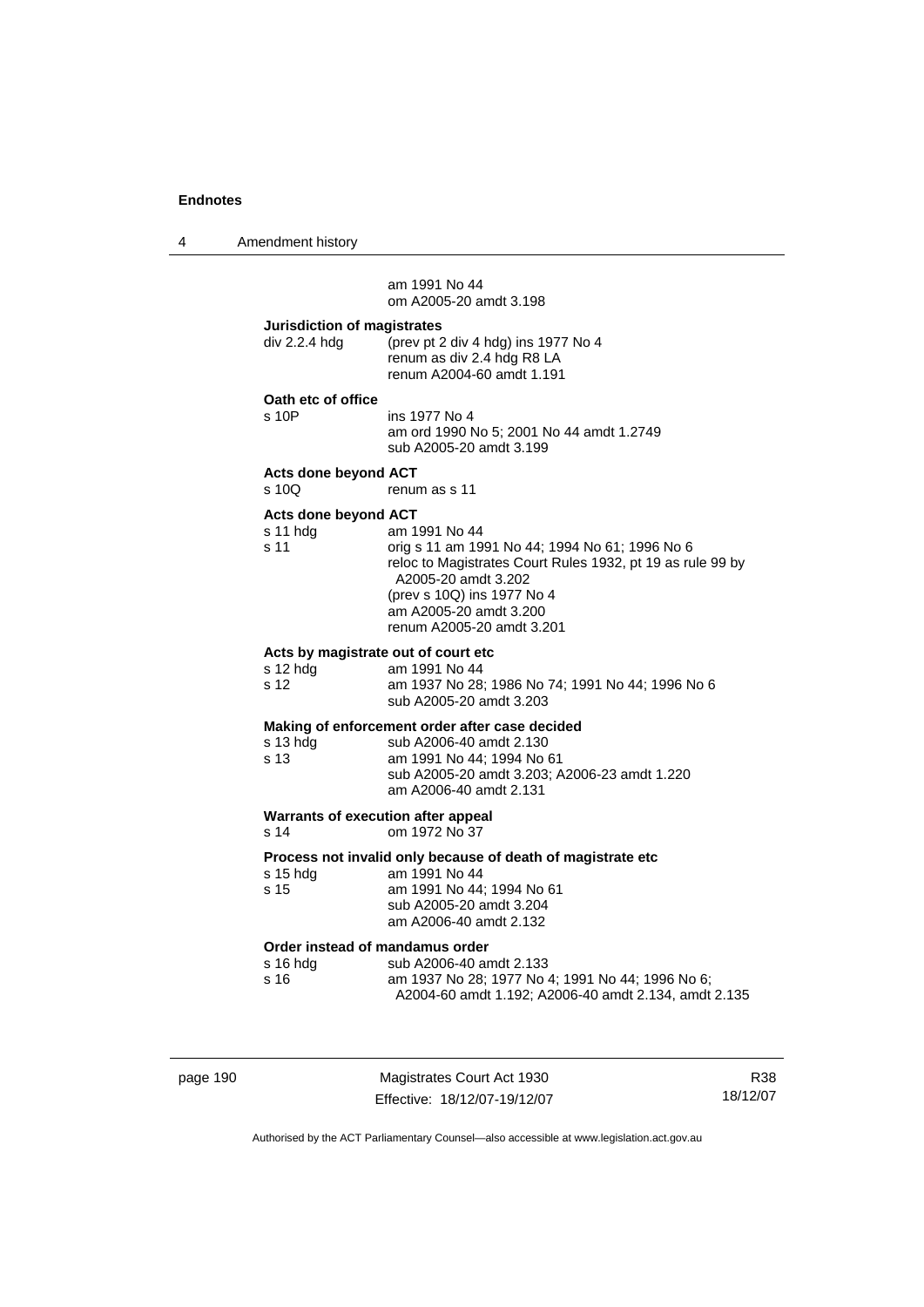# **Magistrates may exercise functions of justices of peace**  s 17 hdg sub A2005-20 amdt 3.205 s 17 am 1937 No 28; ord 1990 No 5 **Protection of magistrates in execution of their office**  pt 2.3 hdg ins A2004-60 amdt 1.193 **Magistrate sued for act not within jurisdiction**  s 17A (prev s 231) am 1937 No 28; 1953 No 14; 1994 No 61 reloc by A2004-60 amdt 1.370 am A2005-20 amdt 3.206, amdt 3.207 **Magistrate sued for act not within jurisdiction**  s 17B (prev s 232) reloc by A2004-60 amdt 1.370 **Committal or enforcement order by magistrate on order of court**  s 17C hdg sub A2006-40 amdt 2.136 s 17C (prev s 233) am 1994 No 61 reloc by A2004-60 amdt 1.370 am A2006-23 amdt 1.221; A2006-40 amdt 2.137 **No action for acts done under Supreme Court order**  s 17D (prev s 234) am 1937 No 28 reloc by A2004-60 amdt 1.370 sub A2005-20 amdt 3.208 **No action if proceeding confirmed on appeal**  s 17E (prev s 235) am 1994 No 61 reloc by A2004-60 amdt 1.370 am A2006-23 amdt 1.222, amdt 1.223; A2006-40 amdts 2.137-2.139 **Actions in cases prohibited**  s 17F (prev s 236) am 1937 No 28 reloc by A2004-60 amdt 1.370 am A2005-20 amdt 3.209 **Payment into court**  (prev s 239) am 1937 No 28; 1986 No 74 reloc by A2004-60 amdt 1.370 sub A2005-20 amdt 3.210 **No action against magistrate for judicial acts in Magistrates Court**  s 17H (prev s 240) am 1985 No 67 reloc by A2004-60 amdt 1.370 **Magistrate sued for acts within magistrate's jurisdiction only liable in case of malice and absence of reasonable and probable cause**  s 17I (prev s 241) reloc by A2004-60 amdt 1.370 am A2005-20 amdt 3.211

R38 18/12/07

Magistrates Court Act 1930 Effective: 18/12/07-19/12/07 page 191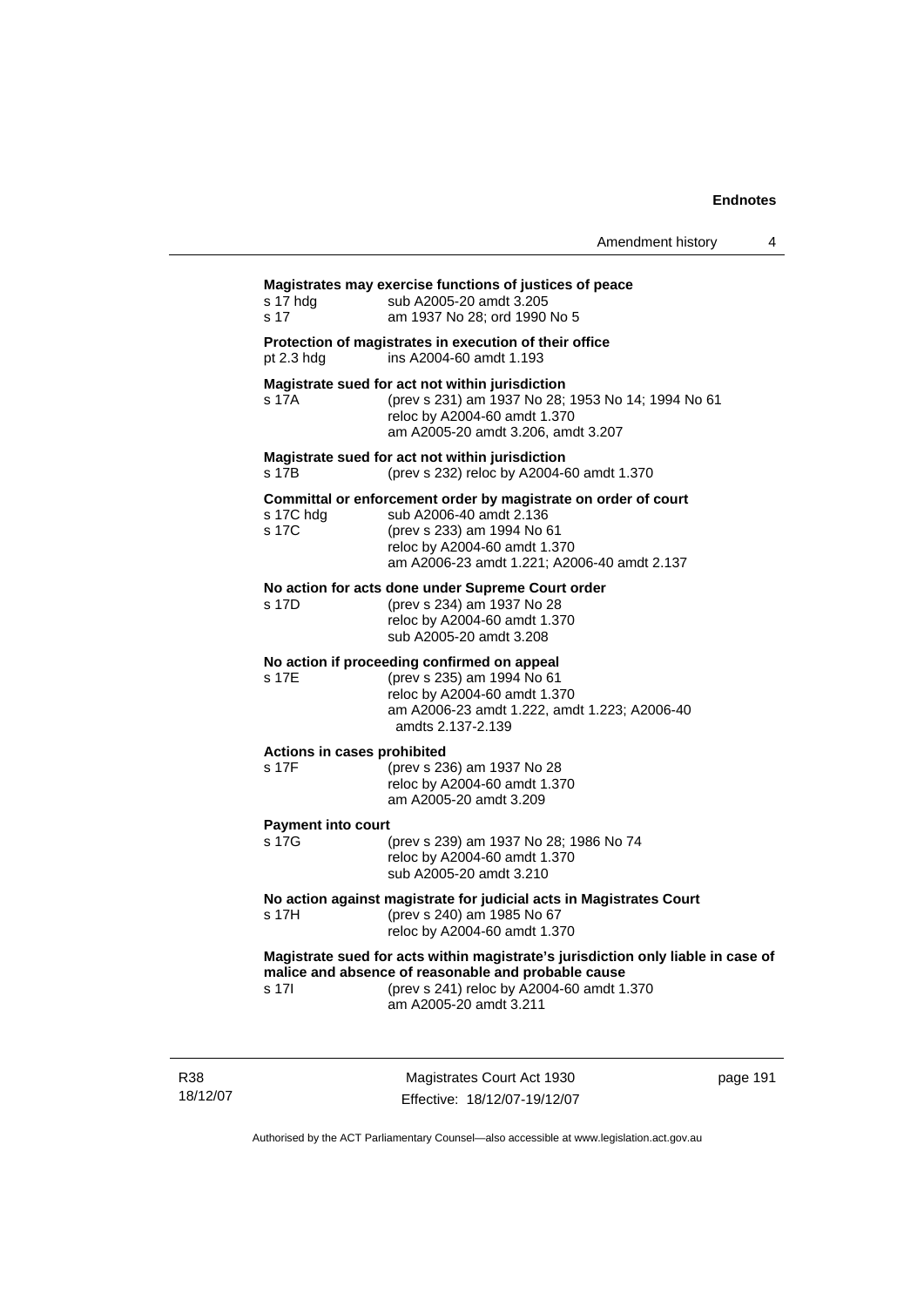4 Amendment history

| <b>Verdict for defendant</b>                            |                                                                                                               |
|---------------------------------------------------------|---------------------------------------------------------------------------------------------------------------|
| s 17.J                                                  | (prev s 242) am 1937 No 28; 1986 No 74<br>sub 1996 No 6                                                       |
|                                                         | reloc by A2004-60 amdt 1.370                                                                                  |
| <b>Damages</b>                                          |                                                                                                               |
| s 17K                                                   | (prev s 243) am 1966 No 2                                                                                     |
|                                                         | sub 1994 No 61<br>reloc by A2004-60 amdt 1.370                                                                |
|                                                         |                                                                                                               |
| <b>Criminal proceedings</b><br>ch 3 hdg                 | ins A2004-60 amdt 1.198                                                                                       |
| <b>Magistrates Court</b>                                |                                                                                                               |
| pt 3 hdg                                                | sub 1985 No 67                                                                                                |
|                                                         | om A2004-60 amdt 1.194                                                                                        |
| Preliminary                                             |                                                                                                               |
| pt 3.1 hdg                                              | ins A2004-60 amdt 1.198                                                                                       |
|                                                         | <b>Establishment of Magistrates Court</b>                                                                     |
| div 3.1 hdg                                             | (prev pt 3 div 1 hdg) am 1985 No 67<br>renum R8 LA                                                            |
|                                                         | om A2004-60 amdt 1.194                                                                                        |
| <b>Constitution of court</b>                            |                                                                                                               |
| s 18                                                    | reloc as s 4                                                                                                  |
| <b>Jurisdiction of Magistrates Court</b><br>div 3.2 hdg |                                                                                                               |
|                                                         | (prev pt 3 div 2 hdg) am 1985 No 67<br>renum R8 LA                                                            |
|                                                         | om A2004-60 amdt 1.199                                                                                        |
| Definitions for ch 3                                    |                                                                                                               |
| s 18A                                                   | ins A2004-60 amdt 1.198                                                                                       |
|                                                         | def <i>administrator</i> ins A2004-60 amdt 1.198<br>om A2006-23 amdt 1.224                                    |
|                                                         | def Crimes Act ins A2004-60 amdt 1.198                                                                        |
|                                                         |                                                                                                               |
|                                                         | def decision ins A2004-60 amdt 1.198                                                                          |
|                                                         | def defendant ins A2004-60 amdt 1.198                                                                         |
|                                                         | def escort ins A2004-60 amdt 1.198                                                                            |
|                                                         | om A2006-23 amdt 1.224                                                                                        |
|                                                         | def superintendent ins A2004-60 amdt 1.198<br>om A2006-23 amdt 1.224                                          |
| <b>Criminal jurisdiction</b>                            |                                                                                                               |
| pt 3.2 hdg                                              | ins A2004-60 amdt 1.199                                                                                       |
| Jurisdiction of court                                   |                                                                                                               |
| s 19                                                    | am 1937 No 28; 1985 No 67; 1986 No 74; ord 1990 No 5;<br>1999 No 66 sch 3; 2001 No 44 amdt 1.2751; 2001 No 56 |

page 192 Magistrates Court Act 1930 Effective: 18/12/07-19/12/07

R38 18/12/07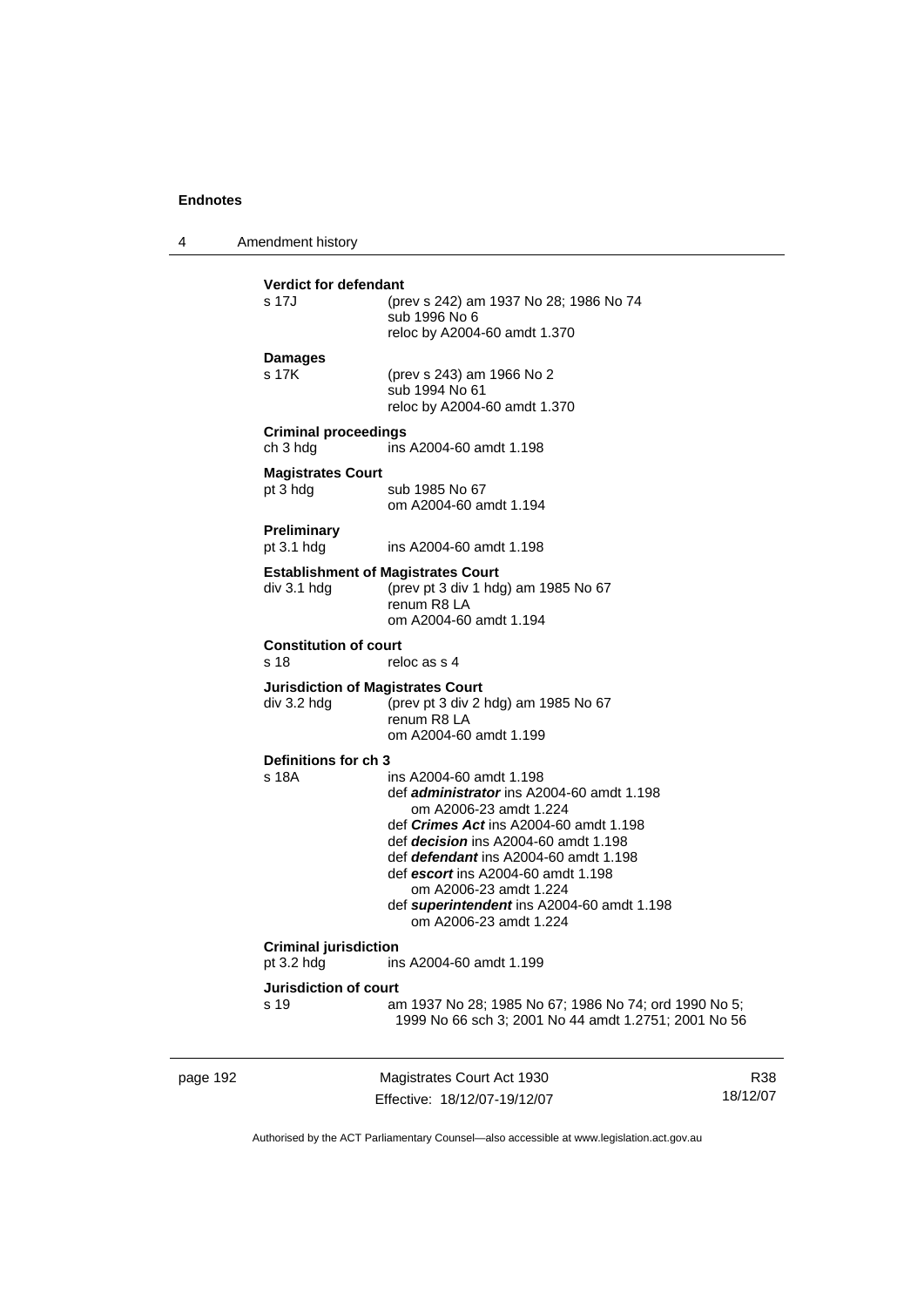Amendment history 4 amdt 3.447, amdt 3.448; A2004-60 amdt 1.200; A2005-20 amdt 3.212 **Civil jurisdiction of the court**  s 20 am 1936 No 13; 1967 No 1; 1969 No 12; 1977 No 4 om 1986 No 74 **Civil jurisdiction of court in action for nuisance**  s 20A ins 1961 No 2 am 1967 No 1 om 1986 No 74 **Jurisdiction of court if defendant absent from ACT**  s 21 am 1937 No 28; 1958 No 12; 1986 No 74; 1996 No 6 **Ex parte order may be set aside**  s 23 am 1970 No 15 sub 1974 No 14 am 1979 No 33; 1986 No 74; 1989 No 60; 1991 No 44; 1991 No 112; 1993 No 4; 1993 No 48; 1998 No 25; A2004-60 amdts 1.201-1.209 reloc to Magistrates Court Rules 1932, pt 4 as rule 10 by A2004-60 amdt 1.210 **Ex parte conviction may be set aside on application by informant**  s 23AA ins 1982 No 3 am A2004-60 amdts 1.211-1.215 reloc to Magistrates Court Rules 1932, pt 4 as rule 11 by A2004-60 amdt 1.216 **Requests under conventions regarding legal proceedings in civil and commercial matters**  ins 1932 No 21 om A2004-60 amdt 1.217 **Rectification of certain orders etc**  s 23B ins 1985 No 18 am 1991 No 44; A2004-60 amdt 1.218; A2005-20 amdt 3.213, amdt 3.214 om A2006-23 amdt 1.225 **Beginning criminal proceedings**  pt 3.3 hdg (prev pt 4 hdg) sub and renum A2004-60 amdt 1.219 **Beginning criminal proceedings—general**<br>div 3.3.1 hdg (prev pt 4 div 1 hdg) renu (prev pt 4 div 1 hdg) renum as div 4.1 hdg R8 LA sub and renum A2004-60 amdt 1.220 **Cases excepted from court's jurisdiction**  s 24 om 1986 No 74

R38 18/12/07

Magistrates Court Act 1930 Effective: 18/12/07-19/12/07 page 193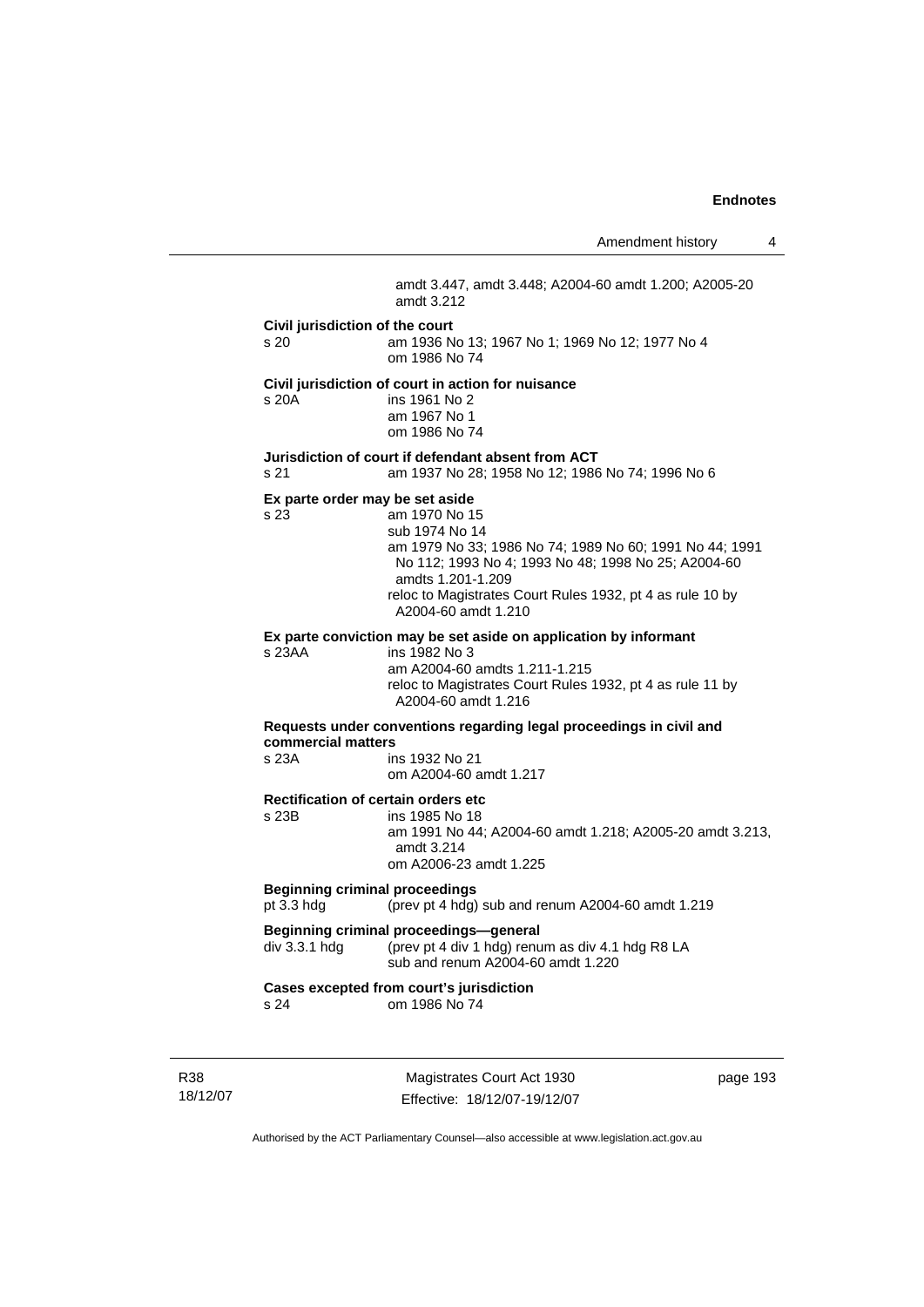4 Amendment history

| page 194 |                                           | Magistrates Court Act 1930                                                                     | <b>R38</b> |
|----------|-------------------------------------------|------------------------------------------------------------------------------------------------|------------|
|          | Copy of information or complaint<br>s 36  | om 1986 No 74                                                                                  |            |
|          | Infant may sue<br>s 35                    | am 1974 No 47<br>om 1986 No 74                                                                 |            |
|          | s 34                                      | Demands not to be divided into 2 suits or complaints<br>om 1986 No 74                          |            |
|          | s 33                                      | Complaint may be for 1 or more matters<br>am 1967 No 1; 1969 No 12; 1977 No 4<br>om 1986 No 74 |            |
|          | s 32                                      | Commencement of action by entry of complaint<br>am 1961 No 2<br>om 1986 No 74                  |            |
|          | <b>Limitation of proceedings</b><br>s 31  | am 1989 No 59; ord 1990 No 5; 1996 No 6; 1999 No 59 s 3<br>om 2001 No 63 s 58                  |            |
|          | Form of information<br>s 30               | sub A2005-20 amdt 3.216                                                                        |            |
|          | s 27A                                     | Authority to appear etc in place of informant<br>ins 1974 No 14<br>om 1985 No 17               |            |
|          | s 27                                      | Description of people and property and of offences<br>am ord 1990 No 5                         |            |
|          | <b>Laying of informations</b><br>s 26     | am 1991 No 38; 1993 No 4; 1994 No 4                                                            |            |
|          | <b>Informations</b><br>div 3.3.2 hdg      | (prev pt 4 div 2 hdg) renum as div 4.2 hdg R8 LA<br>renum A2004-60 amdt 1.221                  |            |
|          | <b>Informations</b><br>s 25               | sub 1974 No 14<br>am 1986 No 74; 1996 No 6<br>sub A2005-20 amdt 3.215                          |            |
|          | Procedure after removal of cases<br>s 24B | ins 1937 No 28<br>am 1953 No 14; 1980 No 10; 1985 No 67<br>om 1986 No 74                       |            |
|          | s 24A                                     | ins 1937 No 28<br>om 1986 No 74                                                                |            |
|          |                                           | Removal of civil cases to the Supreme Court                                                    |            |

Effective: 18/12/07-19/12/07

R38 18/12/07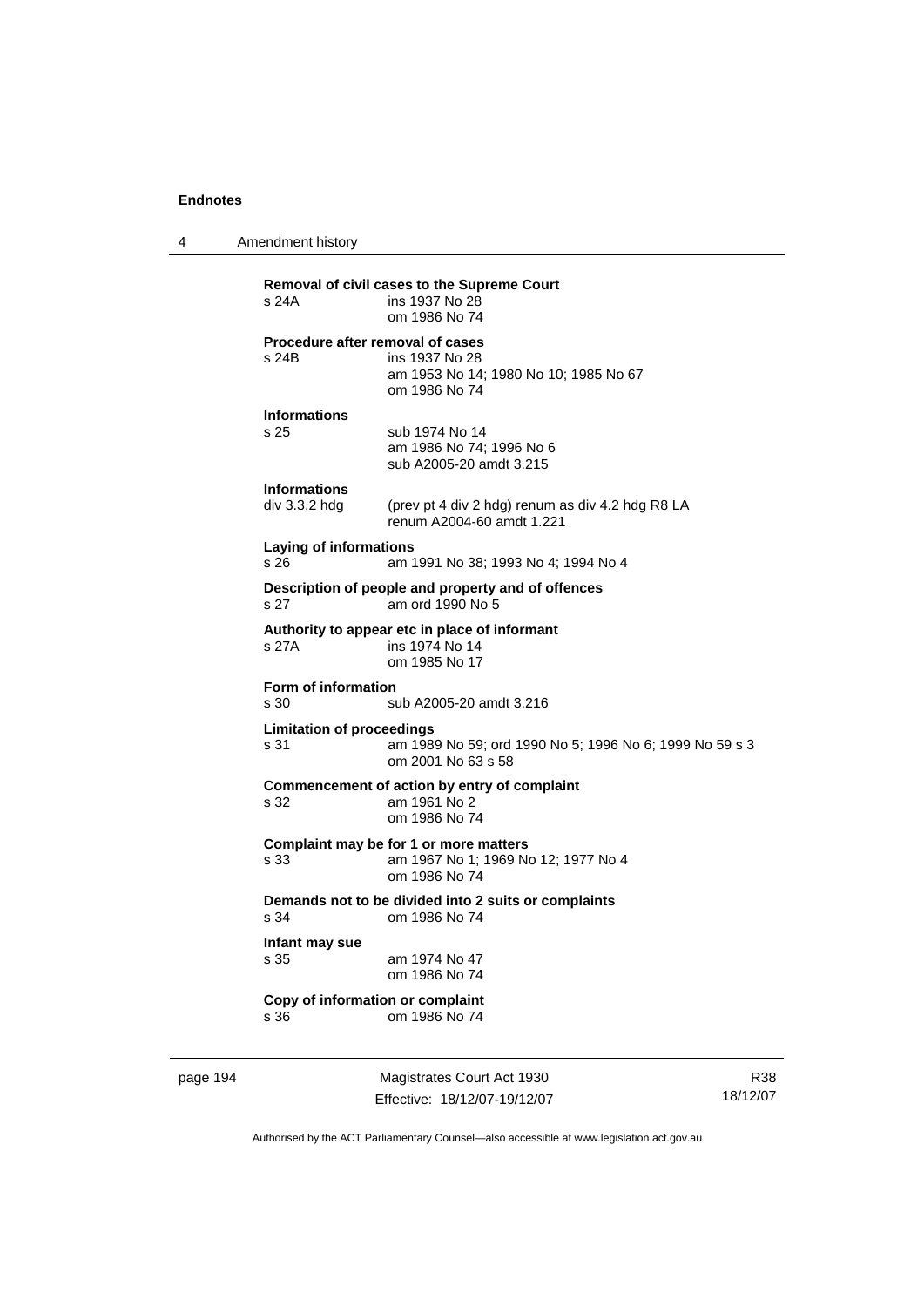|                                               | Amendment history                                                                                                  | 4 |
|-----------------------------------------------|--------------------------------------------------------------------------------------------------------------------|---|
| Summonses<br>div 3.3.3 hdg                    | (prev pt 4 div 4 hdg) renum as div 4.4 hdg R8 LA                                                                   |   |
|                                               | renum A2004-60 amdt 1.221                                                                                          |   |
| s 37                                          | When magistrate may issue summons<br>am 1986 No 74; 1989 No 55; ord 1990 No 5; 1991 No 38;<br>1993 No 4; 1996 No 6 |   |
| <b>Form of summons</b>                        |                                                                                                                    |   |
| s 38                                          | am 1937 No 28; 1979 No 33; 1986 No 74; 1996 No 6                                                                   |   |
| Ex parte proceedings<br>s 39                  | om 1986 No 74                                                                                                      |   |
| s 40                                          | <b>Signature and contents of summons</b><br>am 1979 No 33<br>om 1996 No 6                                          |   |
| <b>Service of summons</b>                     |                                                                                                                    |   |
| s 41                                          | sub 1937 No 28<br>am 1953 No 14; 1986 No 74; 1991 No 44; ss renum R10 LA;<br>A2005-20 amdt 3.217                   |   |
| Warrants                                      |                                                                                                                    |   |
| div 3.3.4 hdg                                 | (prev pt 4 div 5 hdg) renum as div 4.5 hdg R8 LA<br>renum A2004-60 amdt 1.221<br>sub A2005-20 amdt 3.218           |   |
| <b>Issue of warrant and summons</b><br>s 42   | am 1974 No 14, 1979 No 33; ss renum R10 LA                                                                         |   |
|                                               | sub A2005-20 amdt 3.219                                                                                            |   |
| <b>Procedure on filing indictment</b><br>s 43 | am 1937 No 28; ord 1990 No 5; 1992 No 9; 1996 No 6;<br>A2006-23 amdt 1.226; A2006-40 amdt 2.140                    |   |
| s 46                                          | Warrants to be signed and, where so required, sealed<br>om 1996 No 6                                               |   |
| Form of arrest warrant<br>s 47                | am 1998 No 67<br>sub A2005-20 amdt 3.220                                                                           |   |
| <b>Sunday warrants</b>                        |                                                                                                                    |   |
| s 49                                          | am A2005-20 amdt 3.221                                                                                             |   |
| s 50                                          | Bail of persons arrested without a warrant<br>am 1991 No 44<br>om 1992 No 9                                        |   |
| Hearings generally to be in public            |                                                                                                                    |   |
| s 51                                          | reloc as s 310                                                                                                     |   |

R38 18/12/07

Magistrates Court Act 1930 Effective: 18/12/07-19/12/07 page 195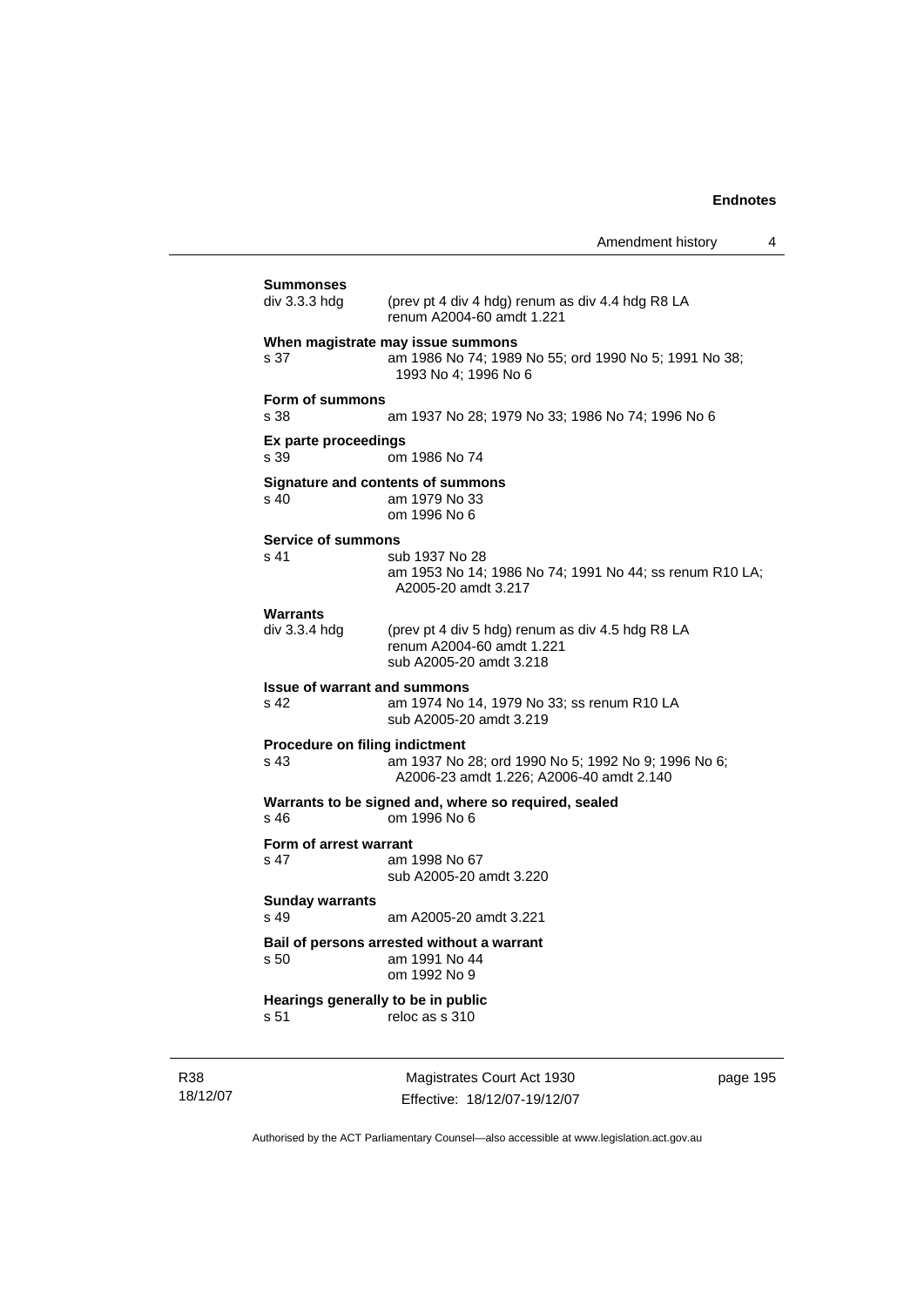| 4 | Amendment history                                     |                                                                                                                                  |  |
|---|-------------------------------------------------------|----------------------------------------------------------------------------------------------------------------------------------|--|
|   | <b>Exclusion of strangers</b><br>s 52<br>om 1996 No 6 |                                                                                                                                  |  |
|   | <b>Hearing of criminal proceedings</b><br>pt 3.4 hdg  | (prev pt 5 hdg) sub and renum A2004-60 amdt 1.222                                                                                |  |
|   | div 3.4.1 hdg                                         | Hearing of criminal proceedings-general<br>(prev pt 5 div 1 hdg) renum as div 5.1 hdg R8 LA<br>sub and renum A2004-60 amdt 1.223 |  |
|   | <b>Conduct of case generally</b><br>s 53              | am 1986 No 74; 1996 No 6<br>sub A2005-20 amdt 3.222                                                                              |  |
|   | s 54                                                  | If both parties present in court to hear case<br>am 1986 No 74; 1991 No 79; 1993 No 2; 1996 No 6<br>sub A2005-20 amdt 3.222      |  |
|   | <b>Interpreter</b><br>s 54AA                          | ins 1991 No 79<br>om 1993 No 2                                                                                                   |  |
|   | <b>Record of proceedings</b><br>s 54A                 | reloc as s 316                                                                                                                   |  |
|   | <b>Warrants for witnesses</b><br>div 3.4.2 hdg        | (prev pt 5 div 2 hdg) renum as div 5.2 hdg R8 LA<br>sub and renum A2004-60 amdt 1.232<br>sub A2005-20 amdt 3.223                 |  |
|   | <b>Examination to be on oath</b><br>s 55              | om A2005-20 amdt 3.224                                                                                                           |  |
|   | Power to order witnesses out of Court<br>s 56         | am 1986 No 74<br>om 1996 No 6                                                                                                    |  |
|   | s 57                                                  | Husband or wife of complainant or defandant to be competent witness<br>om 1986 No 74                                             |  |
|   | s 58                                                  | Defendant and husband or wife, when competent in criminal proceedings<br>om A2004-2 amdt 2.14                                    |  |
|   | Proof of negative etc<br>s 59                         | am ord 1990 No 5<br>om A2004-15 amdt 3.20                                                                                        |  |
|   | Record of proceedings and transcript<br>s 60          | reloc as s 317                                                                                                                   |  |
|   | s 60A                                                 | Informant may request witnesses to attend<br>ins 1996 No 6                                                                       |  |
|   |                                                       |                                                                                                                                  |  |

page 196 Magistrates Court Act 1930 Effective: 18/12/07-19/12/07

R38 18/12/07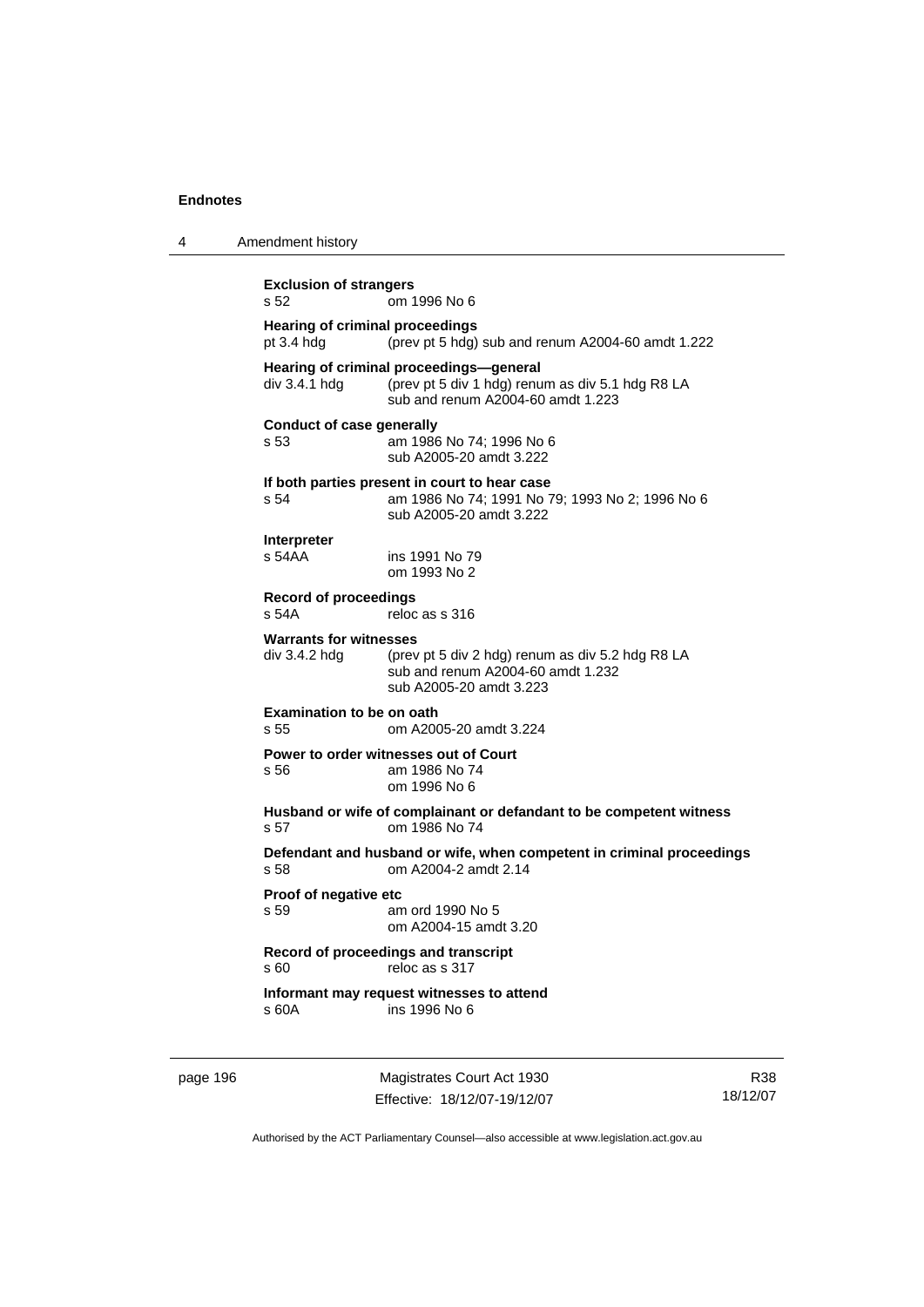reloc to Magistrates Court Rules 1932, pt 4 as rule 12 by A2004-60 amdt 1.239

|          | Power of magistrate to summon witnesses                                          |
|----------|----------------------------------------------------------------------------------|
| s 61 hdg | sub A2004-60 amdt 1.240                                                          |
| s 61     | am 1986 No 74                                                                    |
|          | sub 1996 No 6                                                                    |
|          | am A2004-60 amdt 1.241                                                           |
|          | reloc to Magistrates Court Rules 1932, pt 4 as rule 13 by<br>A2004-60 amdt 1.242 |
|          |                                                                                  |

#### **Service of subpoena on witness**

| s 62 hda | am A2004-60 amdt 1.243                                                           |
|----------|----------------------------------------------------------------------------------|
| s 62     | sub 1937 No 28; 1996 No 6                                                        |
|          | am A2004-60 amdt 1.243, amdt 1.244                                               |
|          | reloc to Magistrates Court Rules 1932, pt 4 as rule 14 by<br>A2004-60 amdt 1.245 |
|          |                                                                                  |

#### **Witnesses entitled to claim expenses**

| s 62A | ins 1996 No 6                                             |
|-------|-----------------------------------------------------------|
|       | reloc to Magistrates Court Rules 1932, pt 4 as rule 15 by |
|       | A2004-60 amdt 1.246                                       |

#### **Warrant to bring witness to court**

| s 63 | am 1967 No 1                                |
|------|---------------------------------------------|
|      | sub 1996 No 6                               |
|      | am A2004-60 amdts 1.247-1.249               |
|      | $(2)$ , $(3)$ exp 1 July 2006 (s 63 $(3)$ ) |
|      | ss renum R34 LA                             |
|      |                                             |

#### **Warrant in the first instance**

s 64 am A2004-60 amdt 1.250

**Refusal of witness to be examined**  s 65 am 1976 No 42; 1986 No 74 om 1994 No 61

#### **Production of documents before magistrate**

s 66 am 1937 No 28; A2004-60 amdts 1.251-1.253 reloc to Magistrates Court Rules 1932, pt 4 as rule 16 by A2004-60 amdt 1.254

# **Setting aside summons**

s 63

# ins 1987 No 56 am A2004-60 amdt 1.255, amdt 1.256 reloc to Magistrates Court Rules 1932, pt 4 as rule 17 by A2004-60 amdt 1.257

#### **Person about to leave ACT may be ordered to be examined or produce documents**  reloc as s 318

| R38      |
|----------|
| 18/12/07 |

Magistrates Court Act 1930 Effective: 18/12/07-19/12/07 page 197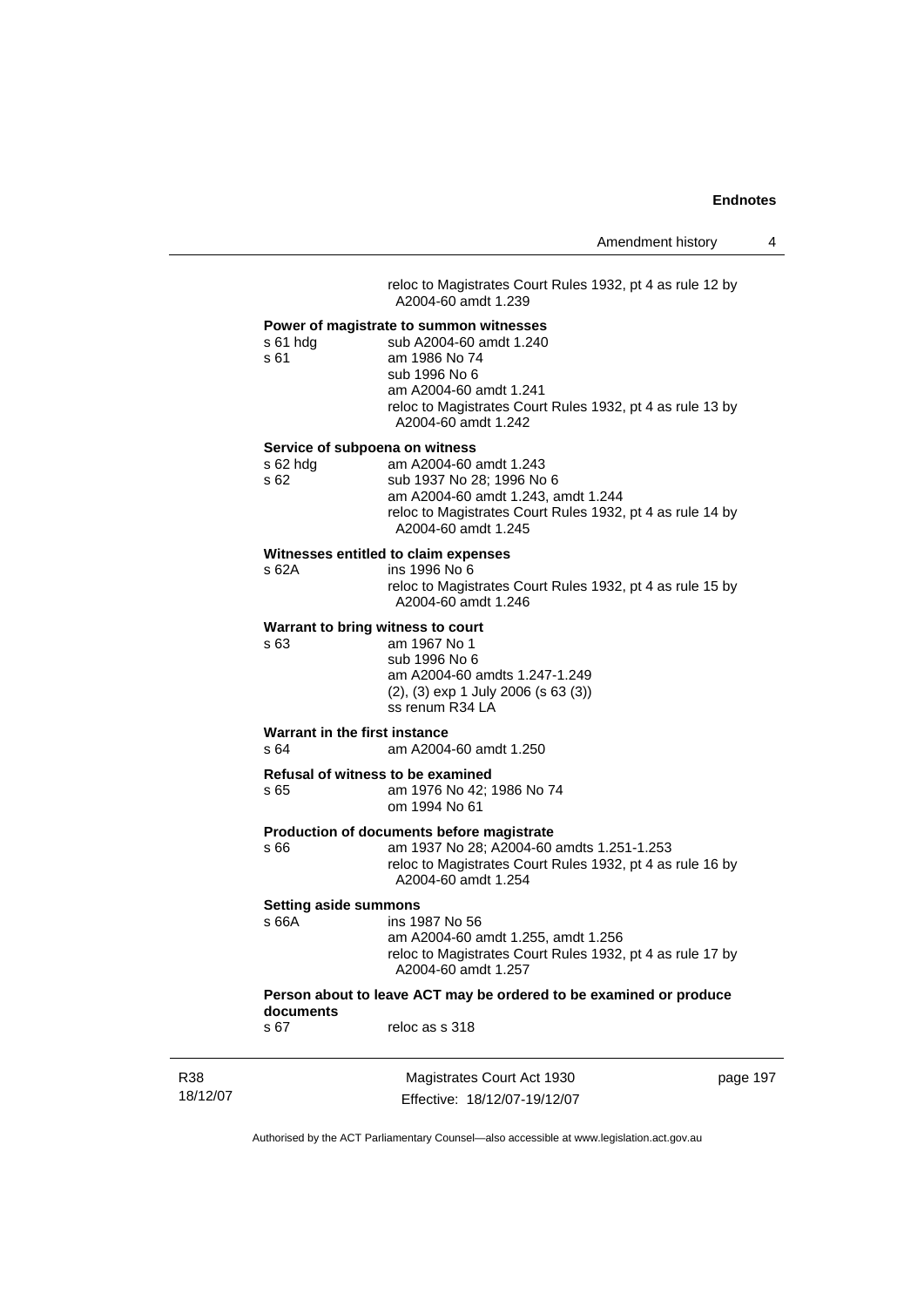4 Amendment history

| s 67A                                              | ins 1986 No 74<br>am ord 1990 No 5; 1995 No 46<br>om A2004-60 amdt 1.262                                                                            |
|----------------------------------------------------|-----------------------------------------------------------------------------------------------------------------------------------------------------|
| s 67B                                              | Affidavits-application of Magistrates Court (Civil Jurisdiction) Act<br>ins 1986 No 74<br>am ord 1990 No 5; 1995 No 46<br>om A2004-60 amdt 1.262    |
| s 68                                               | Witnesses' rights and liabilities<br>reloc as s 319                                                                                                 |
| s 69                                               | Depositions to be delivered to registrar<br>reloc as s 320                                                                                          |
| Remand<br>div 3.4.3 hdg                            | (prev pt 5 div 3 hdg) renum as div 5.3 hdg R8 LA<br>renum A2004-60 amdt 1.270<br>sub A2006-23 amdt 1.227                                            |
| <b>Remand of defendant</b><br>s 70                 | am 1977 No 61; 1996 No 6<br>sub 1996 No 82<br>am 1998 No 67<br>sub A2004-14 amdt 2.4; A2006-23 amdt 1.227                                           |
| <b>Verbal remand</b><br>s 71                       | am 1996 No 6<br>om 1996 No 82                                                                                                                       |
| s 72                                               | Bringing remanded defendant before court<br>sub A2006-23 amdt 1.227                                                                                 |
| s 72A                                              | <b>Bail application hearings-audiovisual links</b><br>ins 1999 No 22 s 21<br>am 2000 No 17 s 3 sch 1; A2003-48 amdt 2.10<br>sub A2006-23 amdt 1.227 |
| s 72B                                              | Defendant's appearance in non-bail proceedings—audiovisual links<br>ins 1999 No 22 s 21<br>am A2004-60 amdt 1.271<br>sub A2006-23 amdt 1.227        |
| s <sub>73</sub>                                    | Bail of defendant during examination<br>am 1992 No 9                                                                                                |
| <b>Committal and recognisance</b><br>div 3.4.4 hdg | (prev pt 5 div 4 hdg) renum as div 5.4 hdg R8 LA<br>renum A2004-60 amdt 1.272                                                                       |

page 198 Magistrates Court Act 1930 Effective: 18/12/07-19/12/07

R38 18/12/07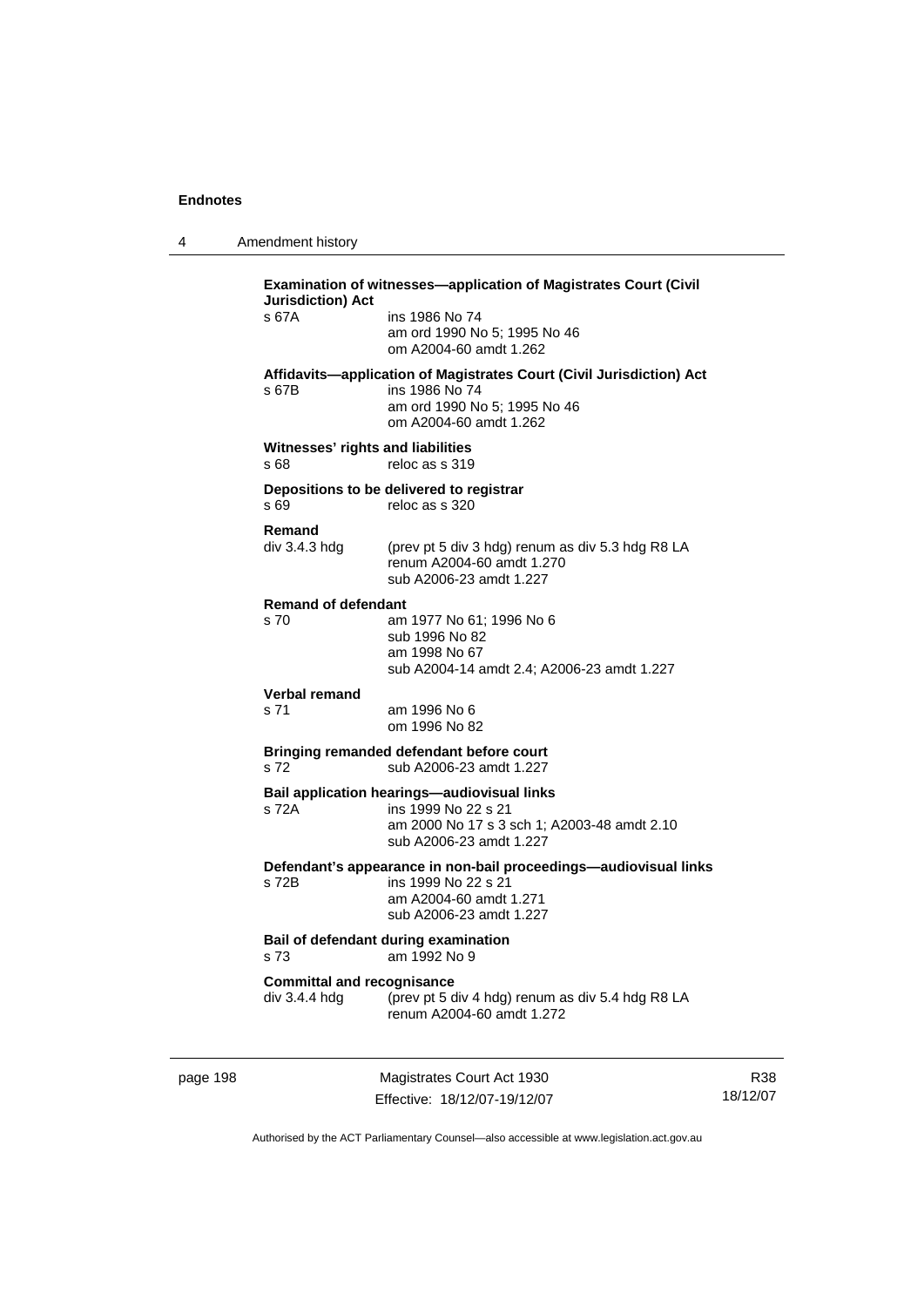Amendment history 4

**Extended application of div 3.4.4**  s 73A ins 1986 No 74 am 1995 No 46 sub A2004-60 amdt 1.273 **Remand of defendant before decision**  s 74 am 1996 No 6; 1996 No 82 sub A2006-23 amdt 1.228 **Remand of witness or defendant after decision**  s 75 sub 1976 No 42 am 1996 No 82 sub A2006-23 amdt 1.228 **Witnesses may be discharged on recognisance**  s 76 am 1986 No 74; 1994 No 61; A2004-60 amdt 1.274 **Recognisances**  s 77 am 1970 No 15; 1992 No 9 **Issue of warrant for non-appearance**  s 78 am 1992 No 9; A2004-60 amdt 1.275; A2005-20 amdt 3.225 **Recognisances taken out of court**  s 79 am 1974 No 14; 1976 No 42; 1991 No 44; 1992 No 9; 1996 No 6 sub A2005-20 amdt 3.226 am A2006-23 amdt 1.229 **Forfeited recognisances—how enforced**  s 80 am 1974 No 14; 1984 No 62; 1986 No 53; ord 1990 No 5; 1992 No 9; 1996 No 6 **Arrest of principal by sureties**  s 81 am 1937 No 28; 1976 No 42 om 1992 No 9 **Conveying people to custody**  s 82 am 1976 No 42; 1996 No 82 om A2006-23 amdt 1.230 **Adjournment of criminal proceedings**  div 3.4.5 hdg (prev pt 5 div 5 hdg) renum as div 5.5 hdg R8 LA sub and renum A2004-60 amdt 1.276 **Particular cases may be adjourned**  s 84 am 1986 No 74; 1992 No 9; 1996 No 6; A2005-20 amdt 3.227 sub A2006-23 amdt 1.231 **Proceeding if either party not present at adjourned hearing**  s 85 am 1986 No 74; 1996 No 6 sub A2005-20 amdt 3.228

R38 18/12/07

Magistrates Court Act 1930 Effective: 18/12/07-19/12/07 page 199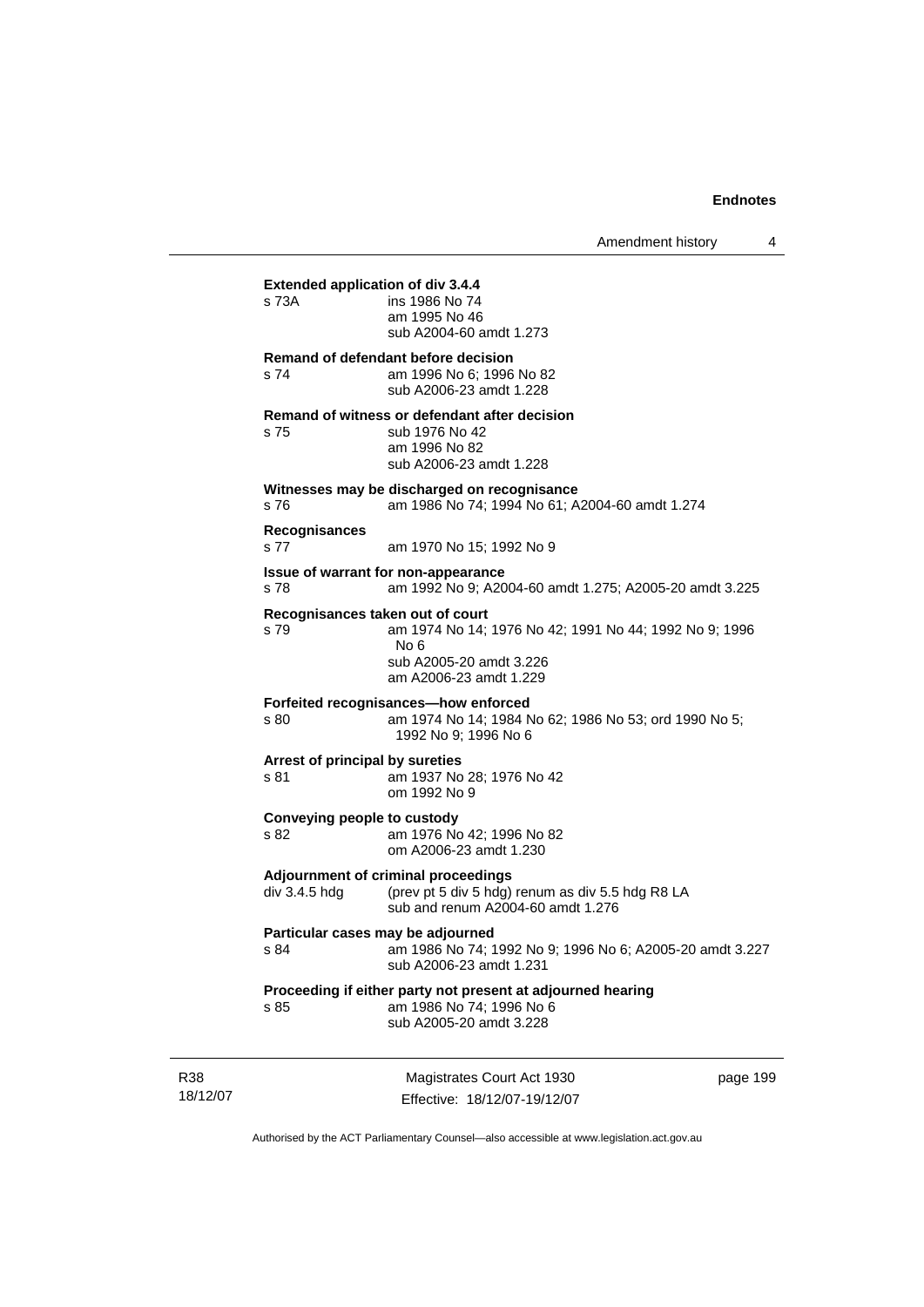| 4        | Amendment history                               |                                                                                                                                                                                           |                 |
|----------|-------------------------------------------------|-------------------------------------------------------------------------------------------------------------------------------------------------------------------------------------------|-----------------|
|          | s 86                                            | Proceeding if both parties present at adjourned hearing<br>am 1996 No 6<br>sub A2005-20 amdt 3.228                                                                                        |                 |
|          | s 87                                            | Witness to attend adjourned etc hearing<br>am 1977 No 61<br>sub A2005-20 amdt 3.228                                                                                                       |                 |
|          | <b>Postponement of hearing</b><br>s 88          | am 1986 No 74; 1991 No 44                                                                                                                                                                 |                 |
|          | pt $3.5$ hdg                                    | Proceedings for indictable offences<br>(prev pt 6 hdg) sub and renum A2004-60 amdt 1.277                                                                                                  |                 |
|          | <b>Preliminary</b><br>div 3.5.1 hdg             | (prev pt 6 div 1A hdg) ins 1987 No 56<br>renum as div 6.1A hdg R8 LA<br>renum A2004-60 amdt 1.278                                                                                         |                 |
|          | Meaning of jury in pt 3.5<br>s 88A hdg<br>s 88A | sub A2004-60 amdt 1.279<br>ins 1987 No 56                                                                                                                                                 |                 |
|          | div 3.5.2 hdg                                   | Indictable offences-beginning of proceedings<br>(prev pt 6 div 1 hdg) renum as div 6.1 hdg R8 LA<br>sub and renum A2004-60 amdt 1.280                                                     |                 |
|          | <b>Disobedience of summons</b><br>s 89          | am 1977 No 61<br>sub A2005-20 amdt 3.229                                                                                                                                                  |                 |
|          | s 89A                                           | Accused person may be excused from attendance before court<br>ins 1977 No 61<br>am 1987 No 56; 1992 No 9; 1996 No 6; A2005-20 amdt 3.230,<br>amdt 3.231                                   |                 |
|          | s 90                                            | Procedure if informant proposes to tender written statements to court<br>sub 1958 No 12<br>am 1967 No 1<br>sub 1974 No 14<br>am 1977 No 61; 1991 No 44; 1996 No 6; A2005-20<br>amdt 3.232 |                 |
|          | s 90AA                                          | Written statements may be admitted in evidence<br>ins 1974 No 14<br>am 1991 No 44; 1996 No 6; A2005-20 amdt 3.233,<br>amdt 3.234; ss renum R29 LA (see A2005-20 amdt 3.235)               |                 |
|          | s 90AB                                          | Preliminary examination if written statements not tendered<br>ins 1974 No 14<br>am 1977 No 61; 1996 No 6<br>sub A2005-20 amdt 3.236                                                       |                 |
| page 200 |                                                 | Magistrates Court Act 1930<br>Effective: 18/12/07-19/12/07                                                                                                                                | R38<br>18/12/07 |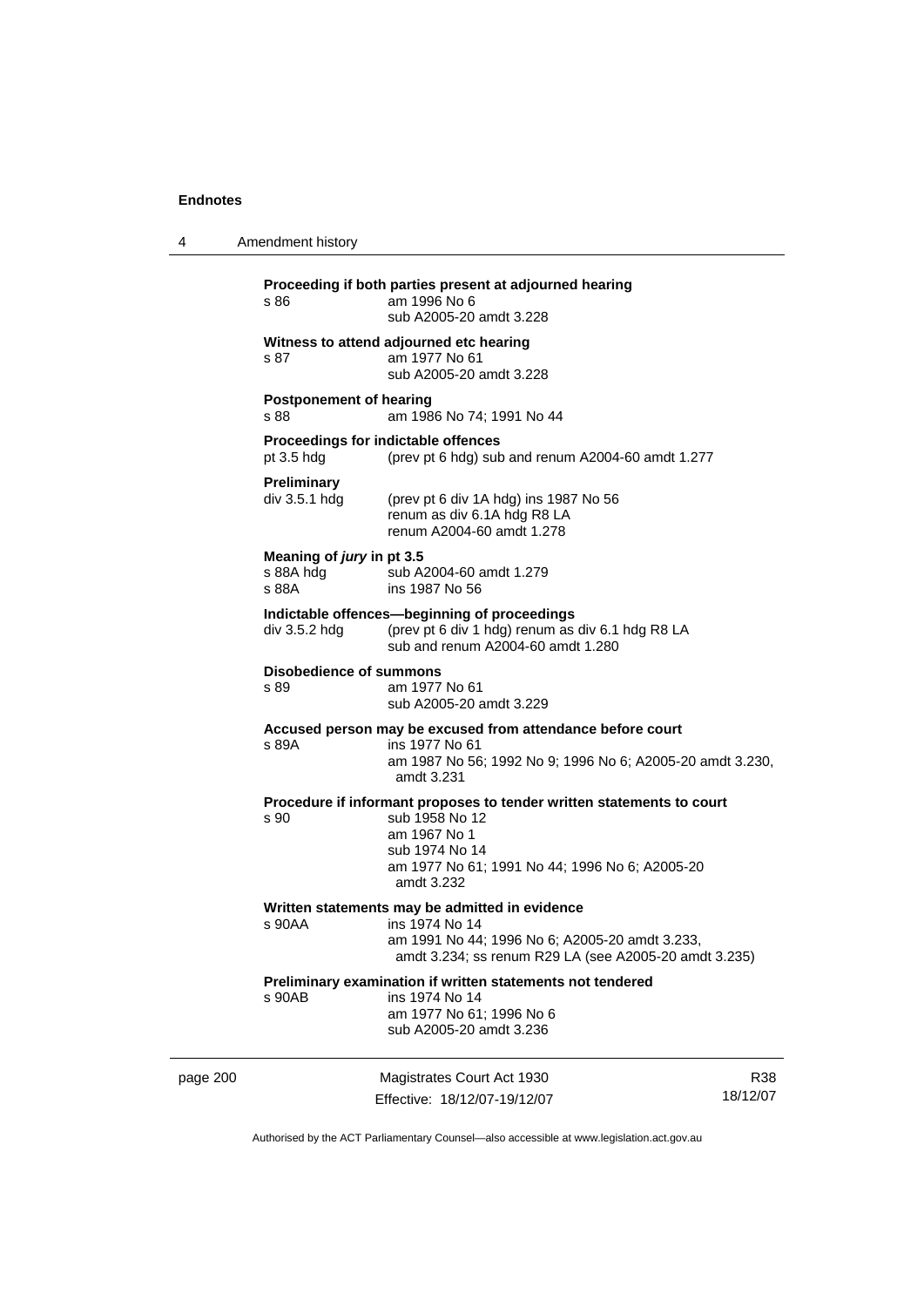| s 90ABA hdg<br>s 90ABA                     | Attendance not required under s 90AA or s 90AB if order made under s 89A<br>sub A2005-20 amdt 3.237<br>ins 1977 No 61                                                                                                  |
|--------------------------------------------|------------------------------------------------------------------------------------------------------------------------------------------------------------------------------------------------------------------------|
| s 90A                                      | Plea of guilty in committal proceeding<br>ins 1958 No 12<br>am 1985 No 41; ord 1990 No 5; 1996 No 6; ss renum R10 LA;<br>A2004-60 amdt 1.281; A2005-20 amdts 3.238-3.240;<br>ss renum R29 LA (see A2005-20 amdt 3.241) |
| Court may discharge accused<br>s 91        | am 1974 No 14; 1987 No 56<br>sub A2005-20 amdt 3.242                                                                                                                                                                   |
| s 92                                       | Proceeding if evidence sufficient to put accused on trial<br>am 1951 No 12; 1958 No 12; 1967 No 1; 1974 No 14; 1977<br>No 61; 1985 No 41; 1986 No 74; 1987 No 56                                                       |
| s 92A                                      | Committal for sentence for indictable offence tried summarily<br>ins 1974 No 14                                                                                                                                        |
| <b>Depositions as evidence</b><br>s 92B    | ins 1985 No 41                                                                                                                                                                                                         |
| <b>Admissions and confessions</b><br>s 93  | am 1958 No 12; 1967 No 1; 1996 No 6; A2005-20 amdt 3.243                                                                                                                                                               |
| div 3.5.3 hdg                              | Indictable offences-proceedings after hearing of evidence<br>(prev pt 6 div 2 hdg) renum as div 6.2 hdg R8 LA<br>sub and renum A2004-60 amdt 1.282                                                                     |
| Discharge or committal for trial<br>s 94   | am 1937 No 28; 1976 No 42; 1987 No 56; 1996 No 6<br>sub A2005-20 amdt 3.244<br>am A2006-23 amdt 1.232                                                                                                                  |
| s 95                                       | Depositions of dead or absent people<br>sub 1958 No 12<br>am 1967 No 1; 1989 No 59; 1996 No 6; A2004-60 amdt 1.283,<br>amdt 1.284; A2005-20 amdt 3.245                                                                 |
| Indictable offences-costs<br>div 3.5.4 hdg | (prev pt 6 div 2A hdg) ins 1984 No 9<br>renum as div 6.2A hdg R8 LA<br>sub and renum A2004-60 amdt 1.285                                                                                                               |
| <b>Discontinued proceeding</b><br>s 97     | am 1937 No 28<br>om 1958 No 12<br>ins 1984 No 9<br>am 1987 No 56                                                                                                                                                       |

R38 18/12/07

Magistrates Court Act 1930 Effective: 18/12/07-19/12/07 page 201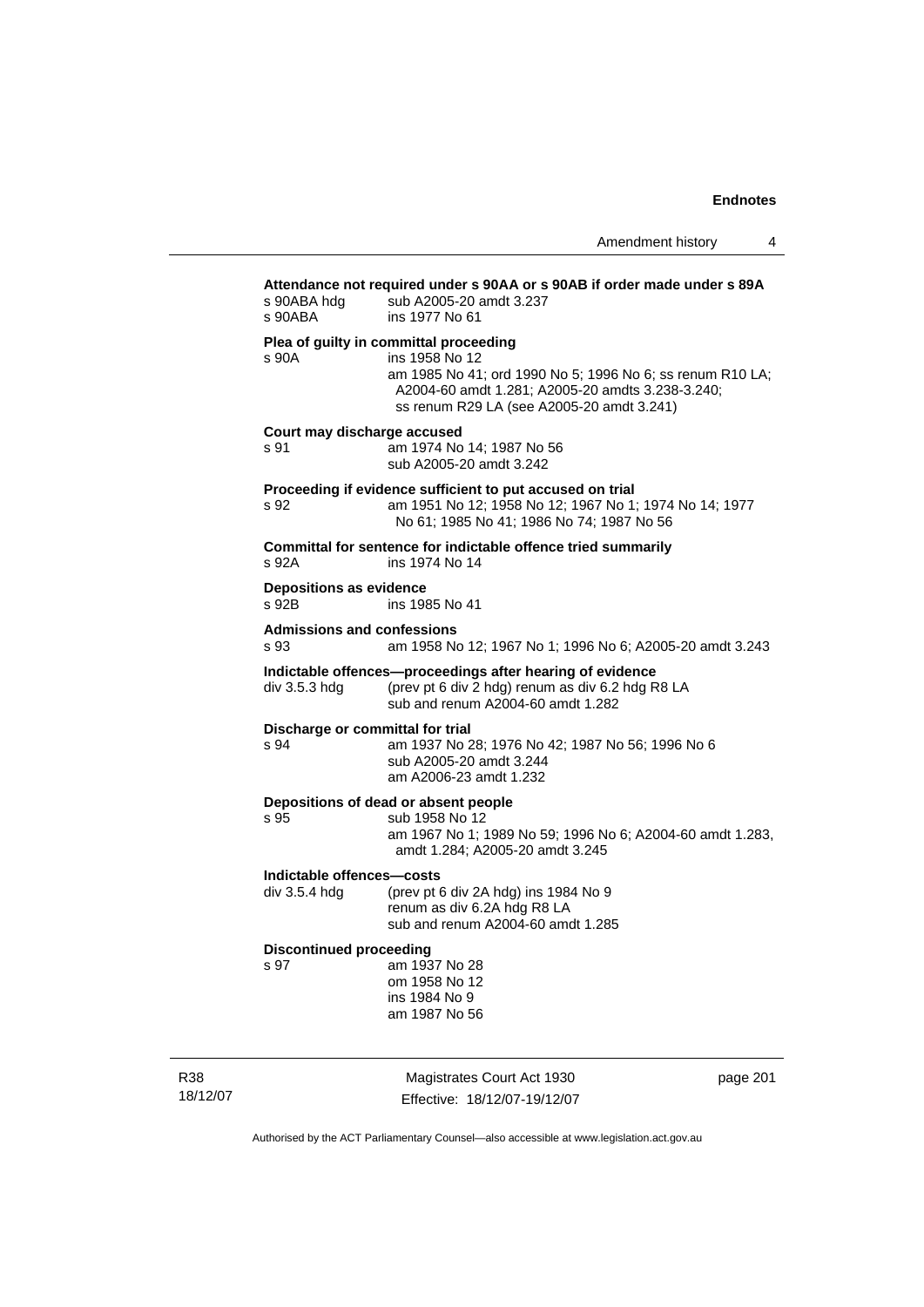4 Amendment history page 202 Magistrates Court Act 1930 R38 **Indictable offences—witness recognisances**  div 3.5.5 hdg (prev pt 6 div 3 hdg) am 1992 No 9 renum as div 6.3 hdg R8 LA sub and renum A2004-60 amdt 1.286 **Bail in capital offences**  s 98 am 1937 No 28 om 1989 No 59 **Admission of persons committed for trial to bail**  s 99 am 1937 No 28; 1976 No 42; 1989 No 59 om 1992 No 9 **Admission of persons committed for trial and are in prison awaiting trial to bail**  am 1937 No 28; 1976 No 42; 1989 No 59 om 1992 No 9 **Recognisances to be transmitted to Crown Solicitor**  s 101 am 1967 No 1; 1976 No 42; 1985 No 17 om 1992 No 9 **Warrant of deliverance**<br>**s** 102 **am** 1 am 1976 No 42 om 1992 No 9 **Recognisance of witnesses etc**  s 103 am 1974 No 14; 1996 No 6 **Court may remand noncompliant witness**  s 105 am 1976 No 42 sub A2005-20 amdt 3.246; A2006-23 amdt 1.233 **Indictable offences—other provisions**<br>div 3.5.6 hdg (prev pt 6 div 4 hdg) (prev pt 6 div 4 hdg) renum as div 6.4 hdg R8 LA sub and renum A2004-60 amdt 1.287 **Meaning of** *certified copy* **of depositions in div 3.5.6**  s 105A ins A2004-60 amdt 1.288 sub A2005-20 amdt 3.247 **Giving depositions etc to director of public prosecutions**  s 106 am 1967 No 1; 1985 No 17; 1985 No 41; 1992 No 9; A2005-20 amdt 3.248 **Giving documents to proper officer of court**  s 107 am 1967 No 1; 1985 No 17; 1996 No 6; 1999 No 66 sch 3; A2005-20 amdt 3.249; A2006-40 amdt 2.141, amdt 2.142 **Accused person may obtain copies of depositions etc**  s 108 am 1967 No 1; 1999 No 66 sch 3 sub A2005-20 amdt 3.250

Authorised by the ACT Parliamentary Counsel—also accessible at www.legislation.act.gov.au

18/12/07

Effective: 18/12/07-19/12/07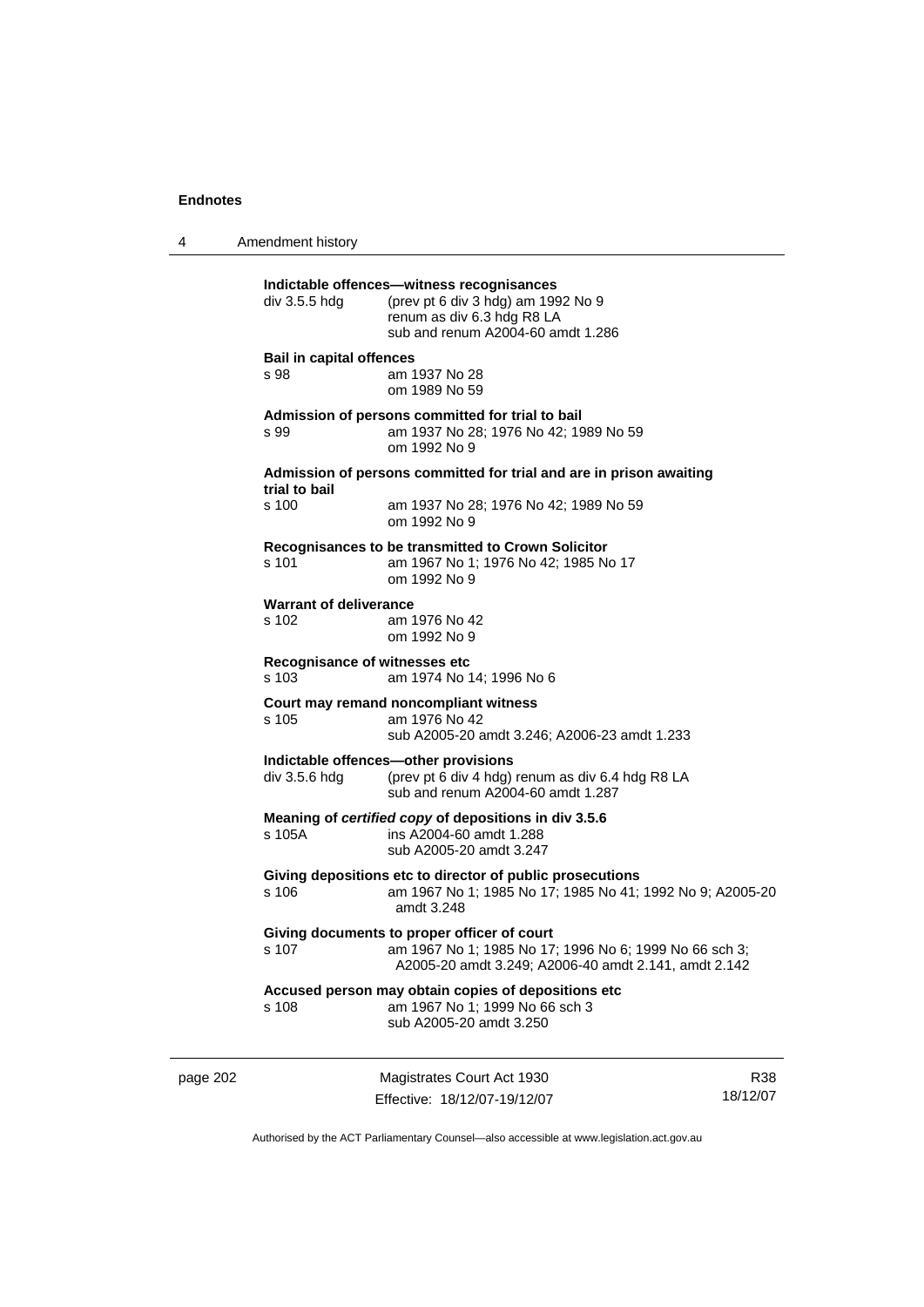## **Proceedings for offences punishable summarily**  pt 3.6 hdg (prev pt 7 hdg) renum A2004-60 amdt 1.289 **Indictable offences dealt with summarily**  s 108A ins 1985 No 41 am A2004-60 amdt 1.290 **Dismissal or adjournment in absence of informant**  s 109 sub 1996 No 6 am A2005-20 amdt 3.251 **Hearing in absence of defendant**  s 110 hdg sub A2005-20 amdt 3.252 s 110 am 1974 No 14; 1986 No 83; 1989 No 59; 1996 No 6; A2005-20 amdts 3.253-3.256 **Adjournment if defendant does not appear**  s 111 sub A2005-20 amdt 3.257 am A2006-23 amdt 1.234 **Both parties appearing**  s 112 am 1996 No 6 om A2005-20 amdt 3.258 **If defendant does not admit the case**  s 114 am 1937 No 28 sub A2005-20 amdt 3.259 **Conduct of summary proceeding**  s 115 am 1996 No 6 sub A2005-20 amdt 3.259 **Conduct of summary proceedings regulated**  s 116 am 1996 No 6 om A2005-20 amdt 3.259 **Service and pleading by post for certain offences**  pt 3.7 hdg (prev pt 7A hdg) ins 1974 No 14 sub 1979 No 33 renum A2004-60 amdt 1.291 **Definitions for pt 3.7**  s 116A hdg sub A2004-60 amdt 1.292 s 116A ins 1974 No 14 sub 1979 No 33 am ord 1990 No 5; 1993 No 4; 1996 No 6; 1998 No 54; 1999 No 79 sch 3; A2004-60 amdt 1.294 sub A2005-20 amdt 3.260 def *defendant* ins A2005-20 amdt 3.260 def *law in force in the ACT* ins A2004-60 amdt 1.293 sub A2005-20 amdt 3.260

R38 18/12/07

Magistrates Court Act 1930 Effective: 18/12/07-19/12/07 page 203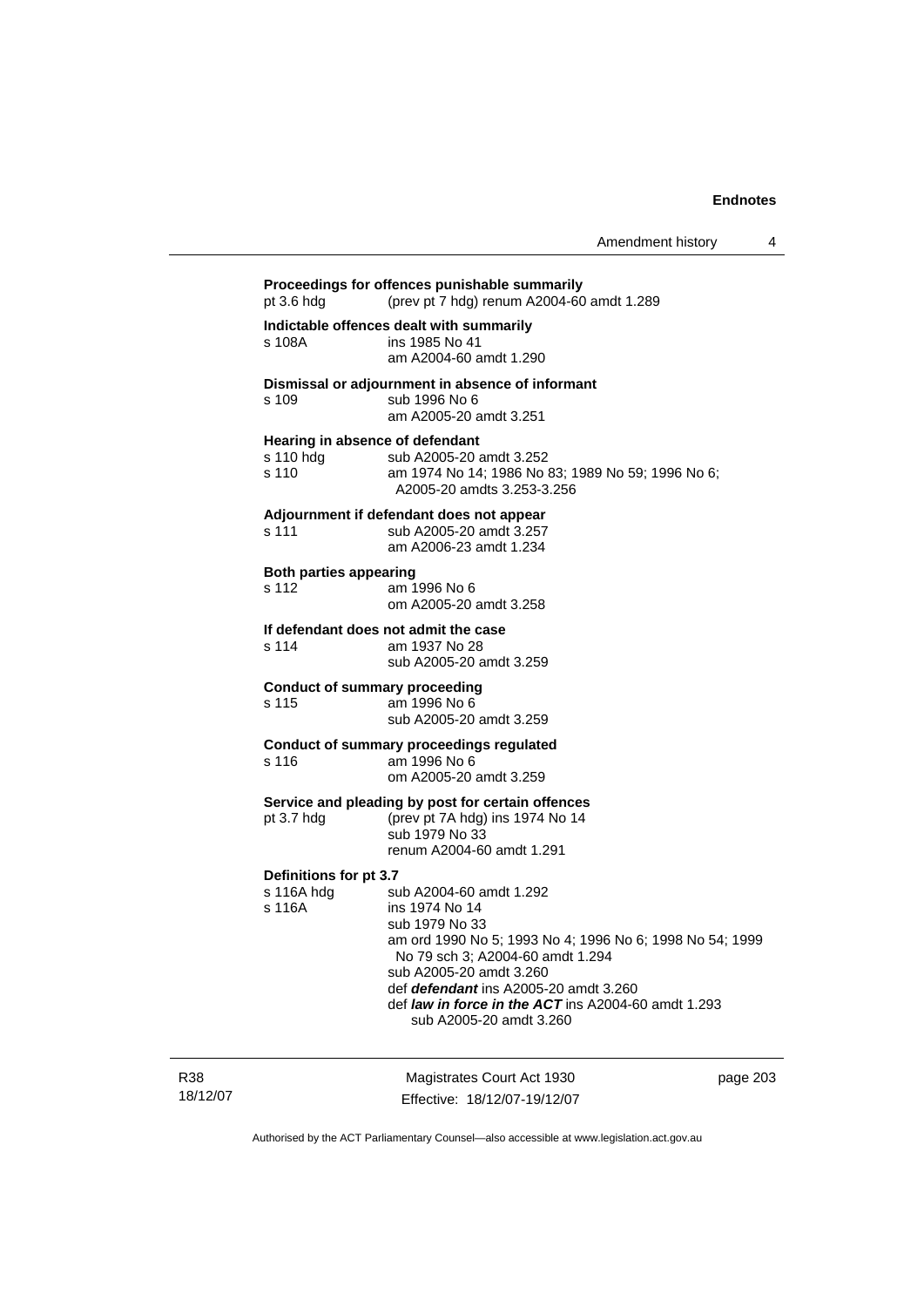| 4 | Amendment history |
|---|-------------------|
|---|-------------------|

#### def *prescribed offence* am A1984-10 s 2; ord 1990 No 5

sch 1 sub A1993-4 s 10 om A1999-79 sch 3

## **Meaning of** *prescribed offence* **for pt 3.7**

s 116AA hdg sub A2004-60 amdt 1.295 s 116AA ins 1999 No 79 s 5 sch 3 am 2001 No 62 amdts 1.1-1.3; A2004-60 amdt 1.296; A2005-20 amdt 3.261

#### **Service of summons for prescribed offence**

| s 116B hdg | sub A2004-60 amdt 1.297                                 |
|------------|---------------------------------------------------------|
| s 116B     | ins 1974 No 14                                          |
|            | sub 1979 No 33                                          |
|            | am 1993 No 4: A2004-60 amdt 1.298: A2005-20 amdt 3.262. |
|            | amdt 3.263                                              |

#### **Giving of notice by registrar**

| s 116BA | ins 1993 No 4           |
|---------|-------------------------|
|         | sub A2005-20 amdt 3.264 |

**Proof of service** 

s 116C ins 1974 No 14 sub 1979 No 33 am 1991 No 44; 1993 No 4; 1996 No 6; A2005-20 amdt 3.265, amdt 3.266

#### **Pleas to prescribed offence**

| s 116D hdg | sub A2004-60 amdt 1.299  |
|------------|--------------------------|
| s 116D     | ins 1974 No 14           |
|            | sub 1979 No 33           |
|            | am 1991 No 44: 1993 No 4 |

# **Procedure if plea of guilty entered**<br>s 116E **ins 1974** No 14

 $ins$  1974 No 14 sub 1979 No 33 am 1991 No 44; 1993 No 4

## **Procedure if notice of intention to defend given**

s 116F ins 1974 No 14 sub 1979 No 33 am 1991 No 44; 1993 No 4

#### **Procedure if defendant pleads not guilty**  s 116FA ins 1989 No 59

# **Procedure if defendant does not plead**

ins 1974 No 14 sub 1979 No 33

am 1989 No 59; 1991 No 44; 1993 No 4

page 204 Magistrates Court Act 1930 Effective: 18/12/07-19/12/07

R38 18/12/07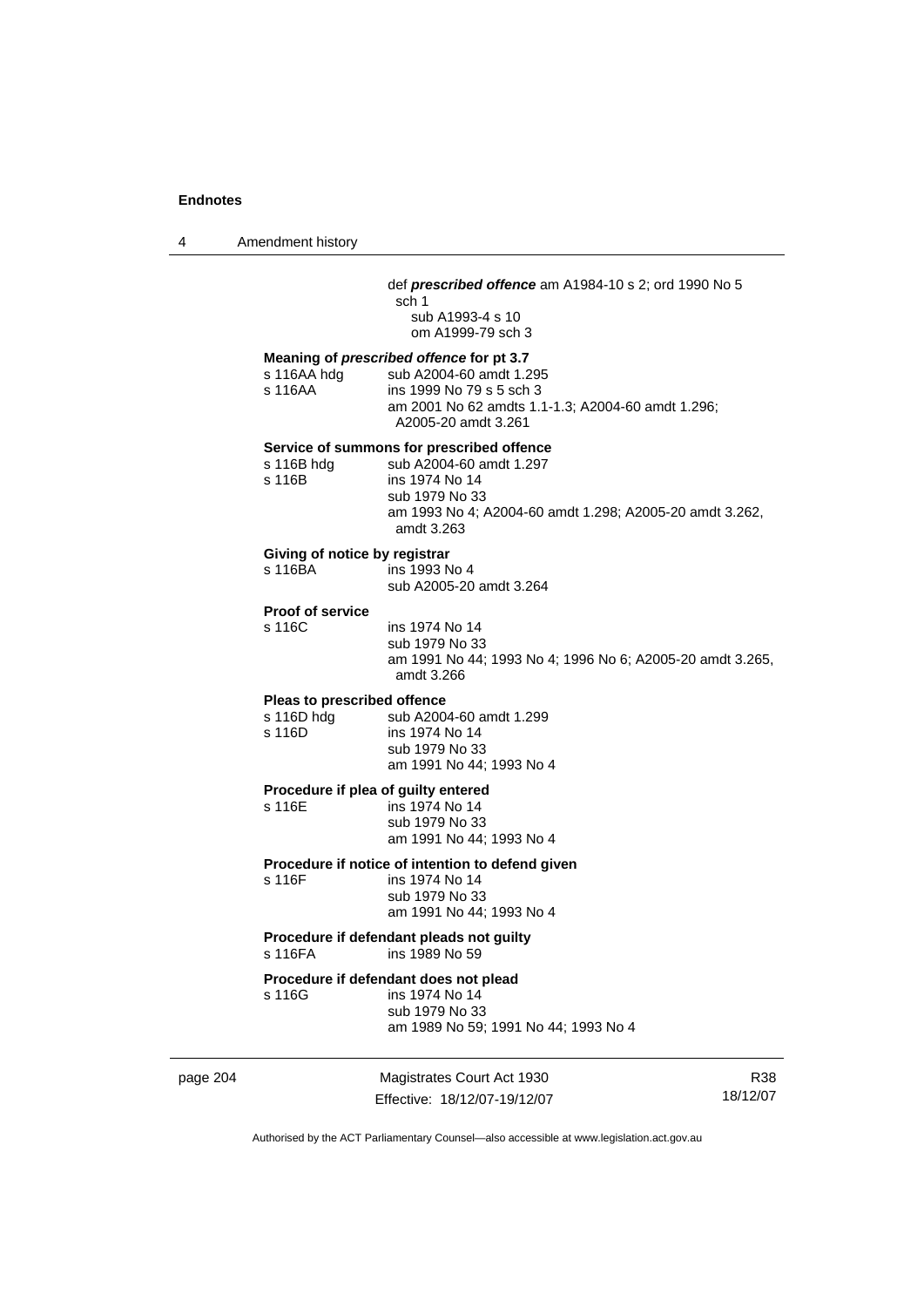### **Restricted penalties under pt 3.7**

| Restricted perimentes under pr 5.7 |                                                               |
|------------------------------------|---------------------------------------------------------------|
| s 116H hdg                         | sub A2004-60 amdt 1.300                                       |
| s 116H                             | ins 1974 No 14                                                |
|                                    | sub 1979 No 33; 1993 No 4                                     |
|                                    | am 1996 No 6; 1998 No 25; A2003-56 amdt 3.162; A2005-20       |
|                                    | amdt 3.267, amdt 3.268; ss renum R29 LA (see A2005-20         |
|                                    | amdt 3.269)                                                   |
|                                    |                                                               |
|                                    | Consequences of conviction in absence of defendant            |
| s 116l hdg                         | sub A2005-20 amdt 3.270                                       |
| s 116I                             | ins 1974 No 14                                                |
|                                    | sub 1979 No 33                                                |
|                                    | am 1991 No 44; 1993 No 4; 1996 No 6; A2004-60 amdt 1.301      |
| Date of conviction                 |                                                               |
| s 116J                             | ins 1974 No 14                                                |
|                                    |                                                               |
|                                    | om 1979 No 33                                                 |
|                                    | Infringement notices for certain offences                     |
| pt 3.8 hdg                         | (prev pt 8 hdg) om 1986 No 74                                 |
|                                    | ins 2001 No 77 s 21                                           |
|                                    | renum A2004-60 amdt 1.302                                     |
|                                    |                                                               |
| Preliminary                        |                                                               |
| div 3.8.1 hdg                      | ins 2001 No 77 s 21                                           |
|                                    | renum A2004-60 amdt 1.303                                     |
| Definitions for pt 3.8             |                                                               |
| s 117 hdg                          | sub A2004-60 amdt 1.304                                       |
| s 117                              | om 1986 No 74                                                 |
|                                    | ins 2001 No 77 s 21                                           |
|                                    | def another jurisdiction ins A2004-47 amdt 1.1                |
|                                    | def authorised person sub 2002 No 30 amdt 3.587;              |
|                                    | A2004-60 amdt 1.305                                           |
|                                    | def <i>driver</i> ins A2004-47 amdt 1.1                       |
|                                    |                                                               |
|                                    | def <i>home address</i> ins A2004-47 amdt 1.1                 |
|                                    | def illegal user declaration ins A2004-47 amdt 1.1            |
|                                    | def known offender declaration ins A2004-47 amdt 1.1          |
|                                    | def registered ins A2004-47 amdt 1.1                          |
|                                    | def registered operator ins A2004-47 amdt 1.1                 |
|                                    | om A2005-20 amdt 3.271                                        |
|                                    | def responsible person ins A2004-47 amdt 1.1                  |
|                                    | def sold vehicle declaration ins A2004-47 amdt 1.1            |
|                                    | def trader's plate ins A2004-47 amdt 1.1                      |
|                                    | om A2005-20 amdt 3.271                                        |
|                                    | def <b>unknown offender declaration</b> ins A2004-47 amdt 1.1 |
|                                    | def vehicle ins A2004-47 amdt 1.1                             |
|                                    | def vehicle related offence ins A2004-47 amdt 1.1             |
|                                    |                                                               |

Magistrates Court Act 1930 Effective: 18/12/07-19/12/07 page 205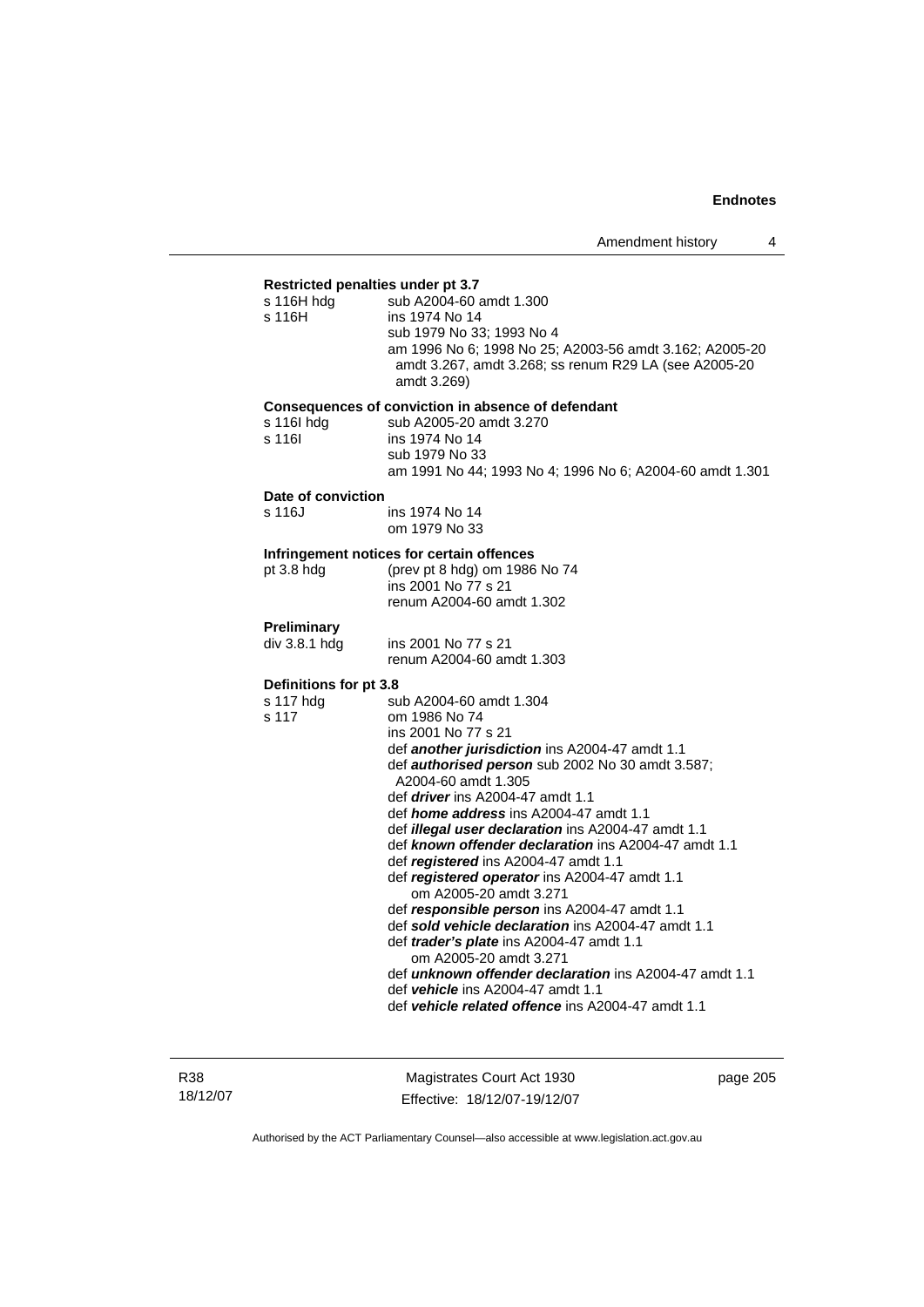4 Amendment history

| Purpose and effect of pt 3.8<br>s 118 hdg<br>s 118 | sub A2004-60 amdt 1.306<br>om 1986 No 74<br>ins 2001 No 77 s 21                                                                    |
|----------------------------------------------------|------------------------------------------------------------------------------------------------------------------------------------|
| s 119                                              | Regulations about infringement notice offences<br>om 1986 No 74<br>ins 2001 No 77 s 21<br>am A2003-2 s 70                          |
| div 3.8.2 hdg                                      | Infringement and reminder notices<br>(prev div 8.2 hdg) ins 2001 No 77 s 21<br>renum A2004-60 amdt 1.307                           |
| s 120                                              | Service of infringement notices<br>om 1986 No 74<br>ins 2001 No 77 s 21<br>am A2004-42 amdt 1.8, amdt 1.9<br>sub A2004-47 amdt 1.2 |
| s 121                                              | <b>Contents of infringement notices</b><br>om 1986 No 74<br>ins 2001 No 77 s 21                                                    |
| s 122                                              | Additional information in infringement notices<br>om 1986 No 74<br>ins 2001 No 77 s 21                                             |
| s 123                                              | Time for payment of infringement notice penalty<br>sub 1937 No 28<br>om 1986 No 74<br>ins 2001 No 77 s 21                          |
| s 124                                              | <b>Extension of time to pay penalty</b><br>om 1986 No 74<br>ins 2001 No 77 s 21                                                    |
| s 125                                              | Effect of payment of infringement notice penalty<br>am 1937 No 28<br>om 1986 No 74<br>ins 2001 No 77 s 21                          |
| s 126                                              | Application for withdrawal of infringement notice<br>om 1986 No 74<br>ins 2001 No 77 s 21                                          |
| s 127                                              | Withdrawal of infringement notice<br>sub 1937 No 28<br>om 1986 No 74<br>ins 2001 No 77 s 21                                        |

page 206 Magistrates Court Act 1930 Effective: 18/12/07-19/12/07

R38 18/12/07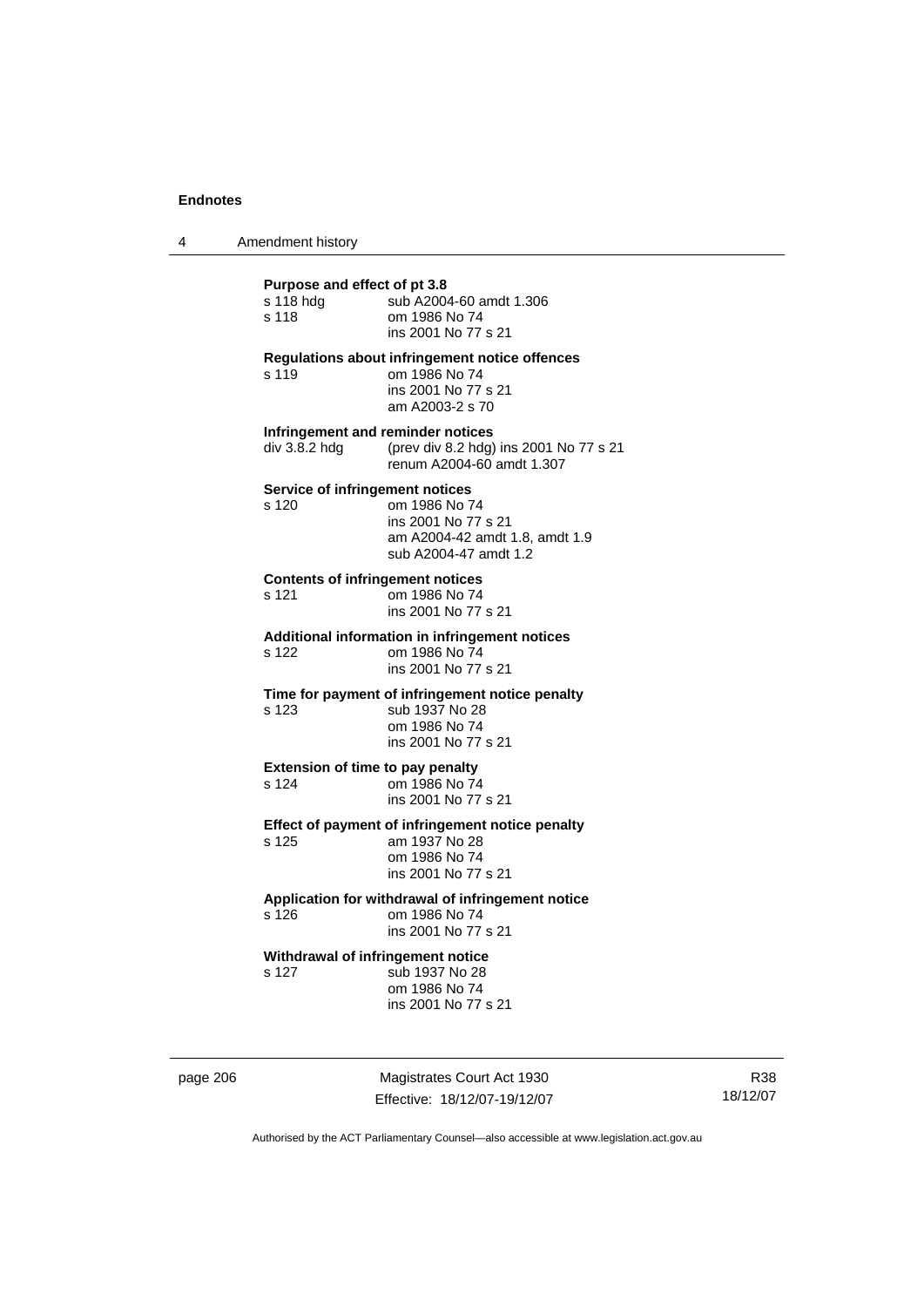Amendment history 4

## **Guidelines about withdrawal of infringement notices**  s 128 am 1937 No 28 om 1986 No 74 ins 2001 No 77 s 21 **Reminder notices**  s 129 sub 1967 No 1 am 1980 No 4 om 1986 No 74 ins 2001 No 77 s 21 **Contents of reminder notices**  s 130 om 1986 No 74 ins 2001 No 77 s 21 **Additional information in reminder notices**  s 131 om 1986 No 74 ins 2001 No 77 s 21 **Additional provisions for vehicle-related offences**  div 3.8.3 hdg (prev div 8.2A hdg) ins A2004-47 amdt 1.3 renum R26 LA **Meaning of** *infringement notice*<br>s 131A ins A2004-47 ins A2004-47 amdt 1.3 **Service of infringement notice on responsible person for vehicles**  s 131B ins A2004-47 amdt 1.3 am A2004-42 amdt 1.10; ss renum R25 LA (see A2004-60 amdt 1.11) **Liability for vehicle-related offences**  s 131C ins A2004-47 amdt 1.3 **Illegal user declarations**<br>s 131D **ins A2** ins A2004-47 amdt 1.3

**Known offender declarations**  s 131E ins A2004-47 amdt 1.3

# **Sold vehicle declarations**

ins A2004-47 amdt 1.3

#### **Unknown offender declarations**  s 131G ins A2004-47 amdt 1.3

# **Disputing liability for infringement notices**<br>div 3.8.4 hdg (prev div 8.3 hdg) ins 200

(prev div 8.3 hdg) ins 2001 No 77 s 21 sub and renum A2004-60 amdt 1.308 and R26 LA

R38 18/12/07

Magistrates Court Act 1930 Effective: 18/12/07-19/12/07 page 207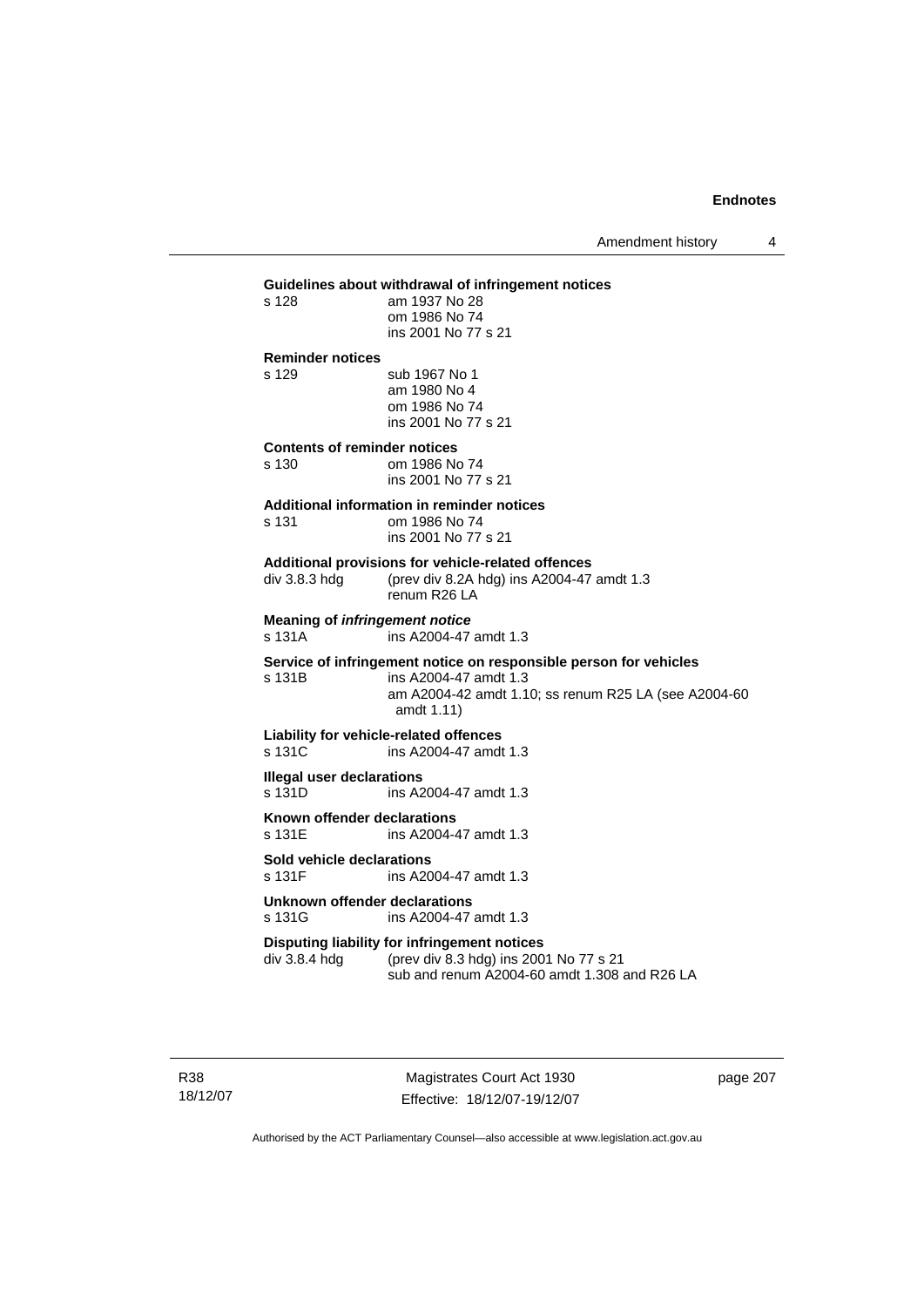4 Amendment history

| s 132                                      | Disputing liability for infringement notice offence<br>am 1967 No 1; 1969 No 12; 1977 No 4<br>om 1986 No 74<br>ins 2001 No 77 s 21      |
|--------------------------------------------|-----------------------------------------------------------------------------------------------------------------------------------------|
| s 133                                      | <b>Extension of time to dispute liability</b><br>am 1937 No 28<br>om 1986 No 74<br>ins 2001 No 77 s 21                                  |
| Procedure if liability disputed<br>s 134   | ins 2001 No 77 s 21<br>am A2004-42 amdt 1.12                                                                                            |
| div 3.8.5 hdg                              | Infringement notices—other provisions<br>(prev div 8.4 hdg) ins 2001 No 77 s 21<br>sub and renum A2004-60 amdt 1.309 and R26 LA         |
| s 134A                                     | Authorised people for infringement notice offences<br>ins 1968 No 25<br>om 1986 No 74<br>ins 2002 No 30 amdt 3.588                      |
| s 134B                                     | Money recovered by infant or person of unsound mind<br>ins 1968 No 25<br>am 1978 No 46<br>om 1986 No 74                                 |
| s 135                                      | Delegation of administering authority's functions<br>am 1937 No 28<br>om 1986 No 74<br>ins 2001 No 77 s 21<br>sub 2002 No 30 amdt 3.589 |
| <b>Evidentiary certificates</b><br>s 136   | om 1986 No 74<br>ins 2001 No 77 s 21                                                                                                    |
| <b>Default summons</b><br>s 137            | om 1986 No 74                                                                                                                           |
| <b>Service of default summons</b><br>s 138 | om 1986 No 74                                                                                                                           |
| s 139                                      | Ground of defence to be in writing lodged with the clerk<br>am 1937 No 28; 1958 No 12; 1970 No 15<br>om 1986 No 74                      |
| Trial<br>s 140                             | am 1958 No 12; 1970 No 15                                                                                                               |

page 208 Magistrates Court Act 1930 Effective: 18/12/07-19/12/07

R38 18/12/07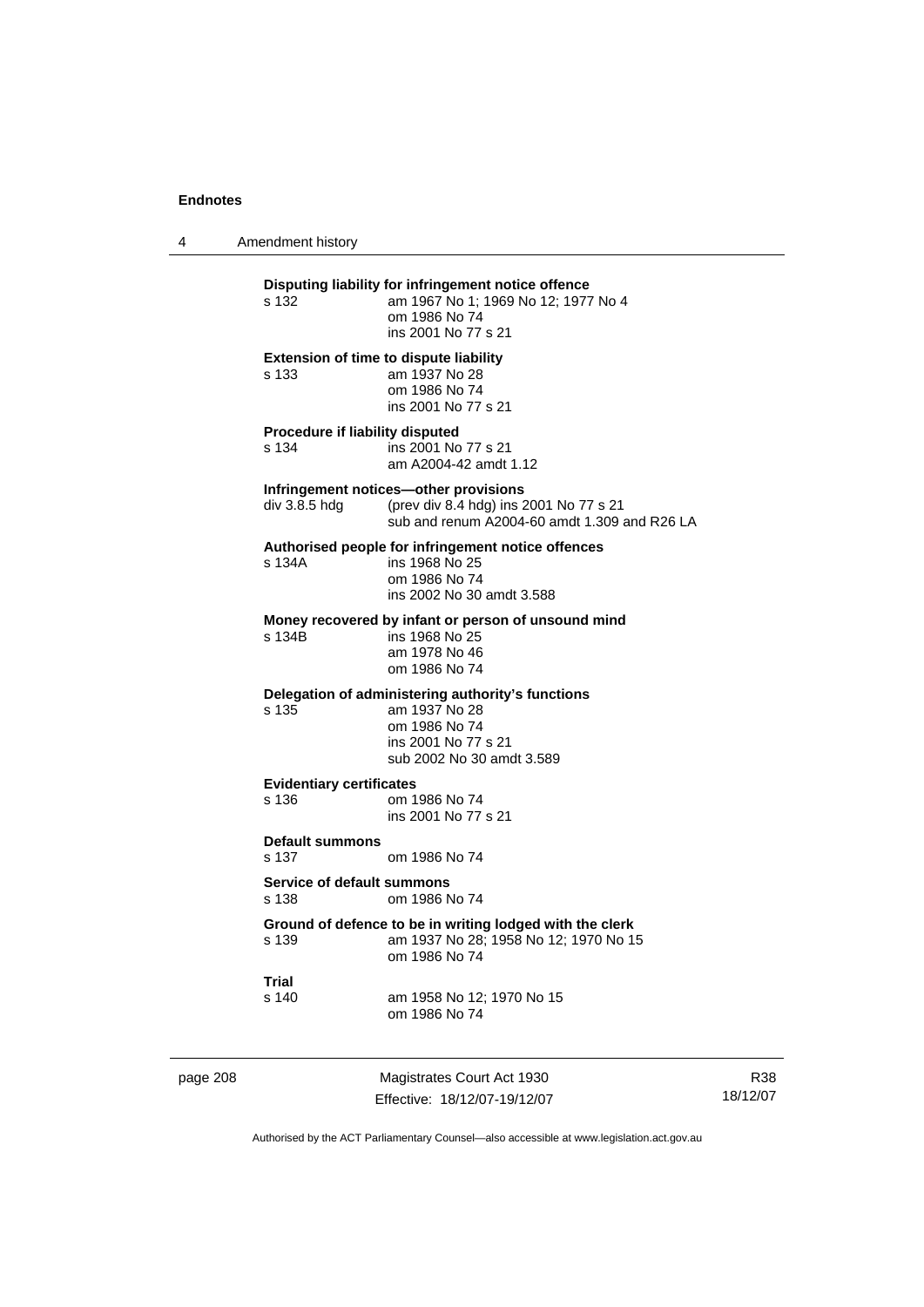|                                                 | <b>Enforcement of criminal decisions</b>                                                                                                                                                                                                                                                                                                                                                                                                                                                                        |
|-------------------------------------------------|-----------------------------------------------------------------------------------------------------------------------------------------------------------------------------------------------------------------------------------------------------------------------------------------------------------------------------------------------------------------------------------------------------------------------------------------------------------------------------------------------------------------|
| pt 3.9 hdg                                      | (prev pt 9 hdg) sub and renum A2004-60 amdt 1.310<br>Enforcement of criminal decisions-general                                                                                                                                                                                                                                                                                                                                                                                                                  |
| div 3.9.1 hdg                                   | (prev pt 9 div 1 hdg) renum R8 LA<br>sub and renum A2004-60 amdt 1.311                                                                                                                                                                                                                                                                                                                                                                                                                                          |
| s 141                                           | Minute of decision and notice to defendant<br>am 1972 No 37; ord 1990 No 5; 1991 No 44; 1993 No 4; 1996<br>No 6; 1996 No 68; 1998 No 25; 1999 No 91 sch 2; ss renum<br>R10 LA; A2006-23 amdts 1.235, 1.236; A2006-40 amdt<br>2.143; A2007-44 amdt 1.2                                                                                                                                                                                                                                                           |
| s 142                                           | <b>Formal convictions and orders</b><br>am 1937 No 28; 1991 No 44; A2005-20 amdt 3.272; A2006-40<br>amdt 2.144                                                                                                                                                                                                                                                                                                                                                                                                  |
| s 143                                           | <b>Consequences if information dismissed</b><br>am 1986 No 74; 1991 No 44<br>sub A2005-20 amdt 3.273                                                                                                                                                                                                                                                                                                                                                                                                            |
| s 144                                           | Copies of informations and other documents<br>sub 1967 No 1<br>am 1980 No 10; 1986 No 74; 1991 No 38; 1991 No 44; 1994<br>No 4; A2006-23 amdt 1.237                                                                                                                                                                                                                                                                                                                                                             |
| s 145                                           | Imprisonment in first instance<br>am 1996 No 6<br>om A2006-23 amdt 1.238                                                                                                                                                                                                                                                                                                                                                                                                                                        |
| <b>Enforcement of fines</b><br>div 3.9.2 hdg    | (prev pt 9 div 2 hdg) sub 1994 No 61<br>am 1998 No 25<br>renum as div 9.2 hdg R8 LA<br>renum A2004-60 amdt 1.312                                                                                                                                                                                                                                                                                                                                                                                                |
| Definitions for div 3.9.2<br>s 146 hdg<br>s 146 | sub A2004-60 amdt 1.313<br>om 1986 No 57<br>ins 1989 No 60<br>sub 1991 No 112<br>am A2006-23 amdt 1.239<br>def chief police officer ins A1998-25 s 8<br>om A2004-60 amdt 1.314<br>def <i>default notice</i> ins A1998-25 s 8<br>def <i>fine</i> ins A1998-25 s 8<br>am A1999-91 sch 2; A2005-20 amdt 3.274; A2006-23<br>amdt 1.240, amdt 1.241; A2007-44 amdt 1.3<br>(e) note exp 2 June 2011 (see A2005-58 s 147 (2) (b) (i))<br>def fine defaulter ins A1998-25 s 8<br>def government agency ins A1998-25 s 8 |
|                                                 | Magistrates Court Act 1930<br>page 209<br>Effective: 18/12/07-19/12/07                                                                                                                                                                                                                                                                                                                                                                                                                                          |

Authorised by the ACT Parliamentary Counsel—also accessible at www.legislation.act.gov.au

R38 18/12/07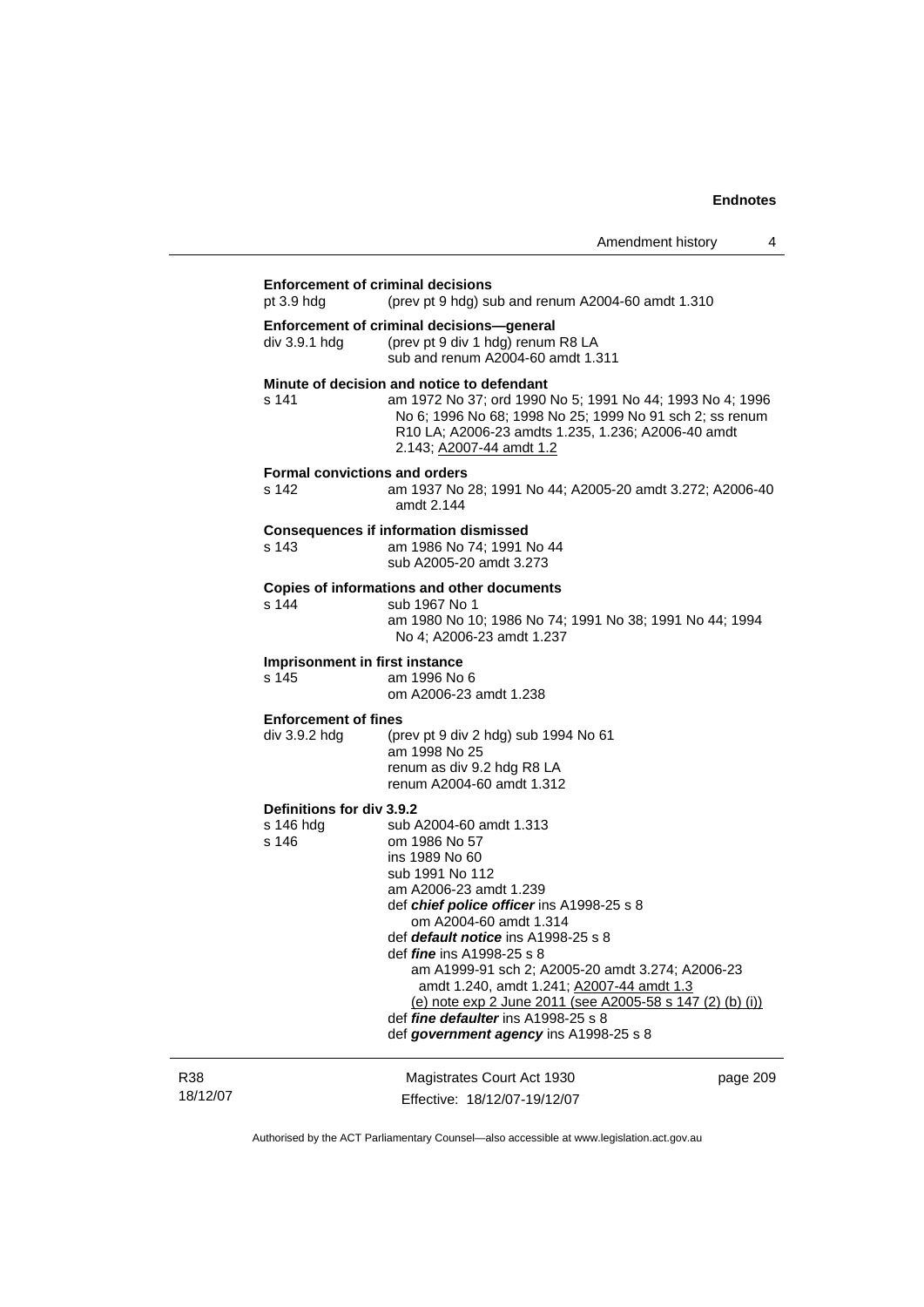4 Amendment history

page 210 Magistrates Court Act 1930 Effective: 18/12/07-19/12/07 R38 18/12/07 am A2005-20 amdt 3.275 def *outstanding fine* ins A1998-25 s 8 sub A2005-20 amdt 3.276 def *parking offence* om A1998-25 s 8 def *penalty notice* ins A1998-25 s 8 def *Territory entity* ins A1998-25 s 8 sub A2004-60 amdt 1.315 def *traffic offence* am A1993-4 s 21 om A1998-25 s 8 **No imprisonment for breach of reparation order**  ins ord 1990 No  $1$  am 1996 No 6 om 1998 No 25 **Payment of fine**  am 1968 No 25; 1977 No 34; 1986 No 74; 1989 No 60; ord 1990 No 5; 1991 No 112; 1992 No 23; 1993 No 4; 1994 No 4; 1994 No 45; 1994 No 61; 1995 No 46 sub 1998 No 25 **Notice of address etc**  s 147A ins 1989 No 60 am 1991 No 44; 1991 No 112; 1993 No 48 sub 1998 No 25 **Access to particulars of address**  s 147B ins 1998 No 25 sub A2007-8 amdt 1.14 **Doubtful service**  s 147C ins 1998 No 25 **Court may allow time to pay**  s 148 am 1974 No 14; 1979 No 33; 1991 No 44; 1998 No 25; ss renum R10 LA; A2005-20 amdt 3.277 **Penalty notice**  s 149 om 1986 No 74 ins 1998 No 25 **Default**  s 150 am 1974 No 14; 1977 No 34; 1979 No 33; 1986 No 74; 1989 No 60; 1991 No 112; 1993 No 4; 1999 No 79 s 5 sch 3 sub 1998 No 25 am A2004-60 amdt 1.316 **Parking offences—further orders in respect of natural persons**  ins 1989 No 60 am 1991 No 44; 1991 No 112; 1993 No 48 om 1998 No 25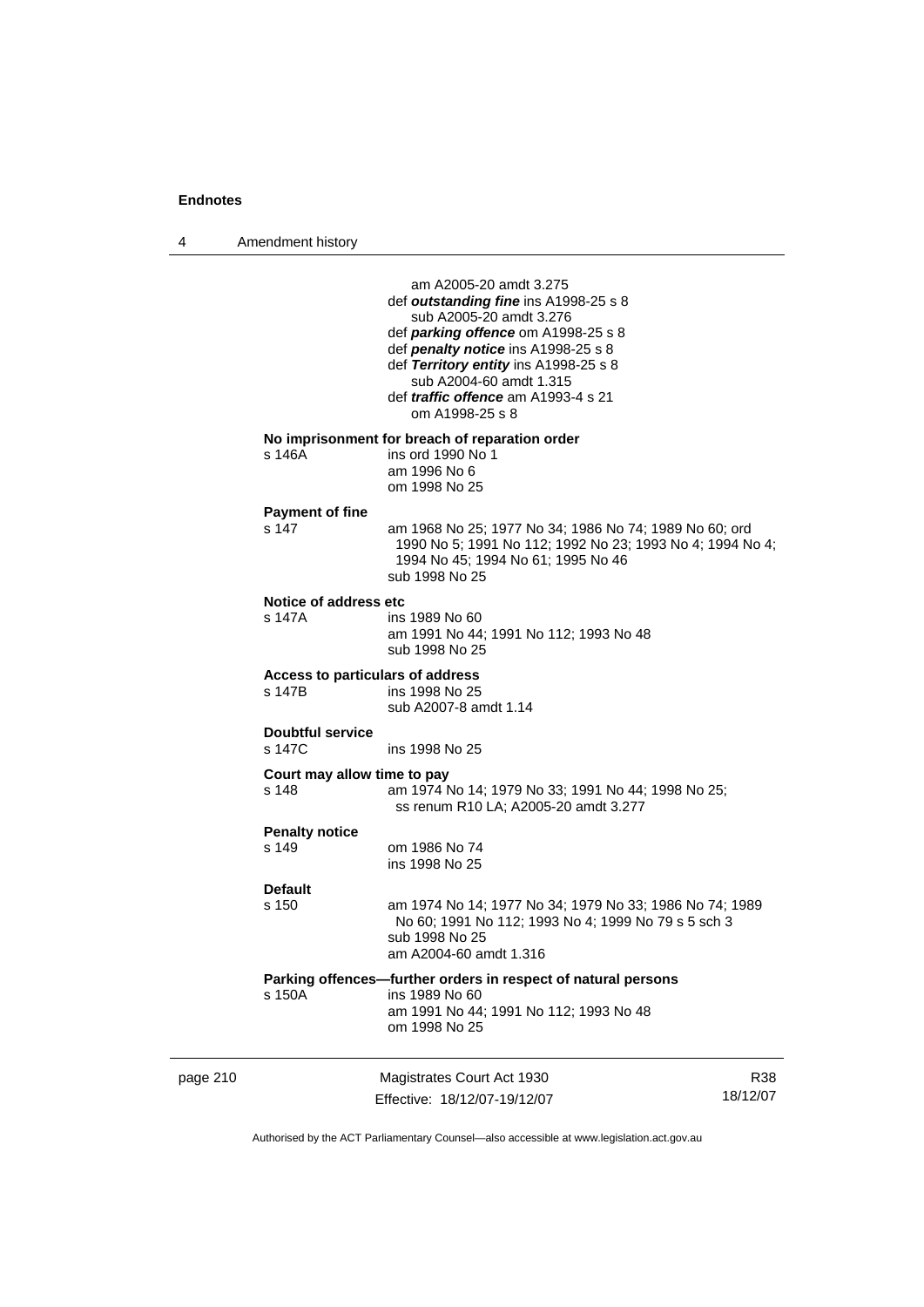## **Parking offences—further orders in respect of bodies corporate**  ins 1989 No 60 am 1991 No 44; 1991 No 112; 1993 No 48; 1994 No 61 om 1998 No 25 **Further orders—service**  s 150C ins 1989 No 60 am 1991 No 44 om 1998 No 25 **Default notice**  s 151 orig s 151 renum as s 185 ins 1998 No 25 **Special arrangements**  s 152 orig s 152 renum as s 186 ins 1998 No 25 am A2006-23 amdt 1.242 **Notice for suspension of driver licence etc**  s 153 am 1937 No 28; 1940 No 22; 1989 No 60; 1991 No 44 om 1998 No 25 sub 1999 No 79 s 5 sch 3 am A2006-23 amdt 1.243 **Parking offences—instalment payments**  ins 1989 No 60 am 1991 No 44 om 1998 No 25 **Consequence of non-compliance with certain orders**  ins 1989 No 60 am 1991 No 44 om 1998 No 25 **Part payments**  s 153C ins 1989 No 60 am 1991 No 44 om 1998 No 25 **Access to personal information**  s 154 orig s 154 renum as s 187 ins 1998 No 25 sub A2007-8 amdt 1.15 **Ascertainment of capacity to pay fine**  ins 1998 No 25 am A2004-60 amdts 1.317-1.320 reloc to Magistrates Court Rules 1932, pt 4 as rule 18 by A2004-60 amdt 1.321

R38 18/12/07

Magistrates Court Act 1930 Effective: 18/12/07-19/12/07 page 211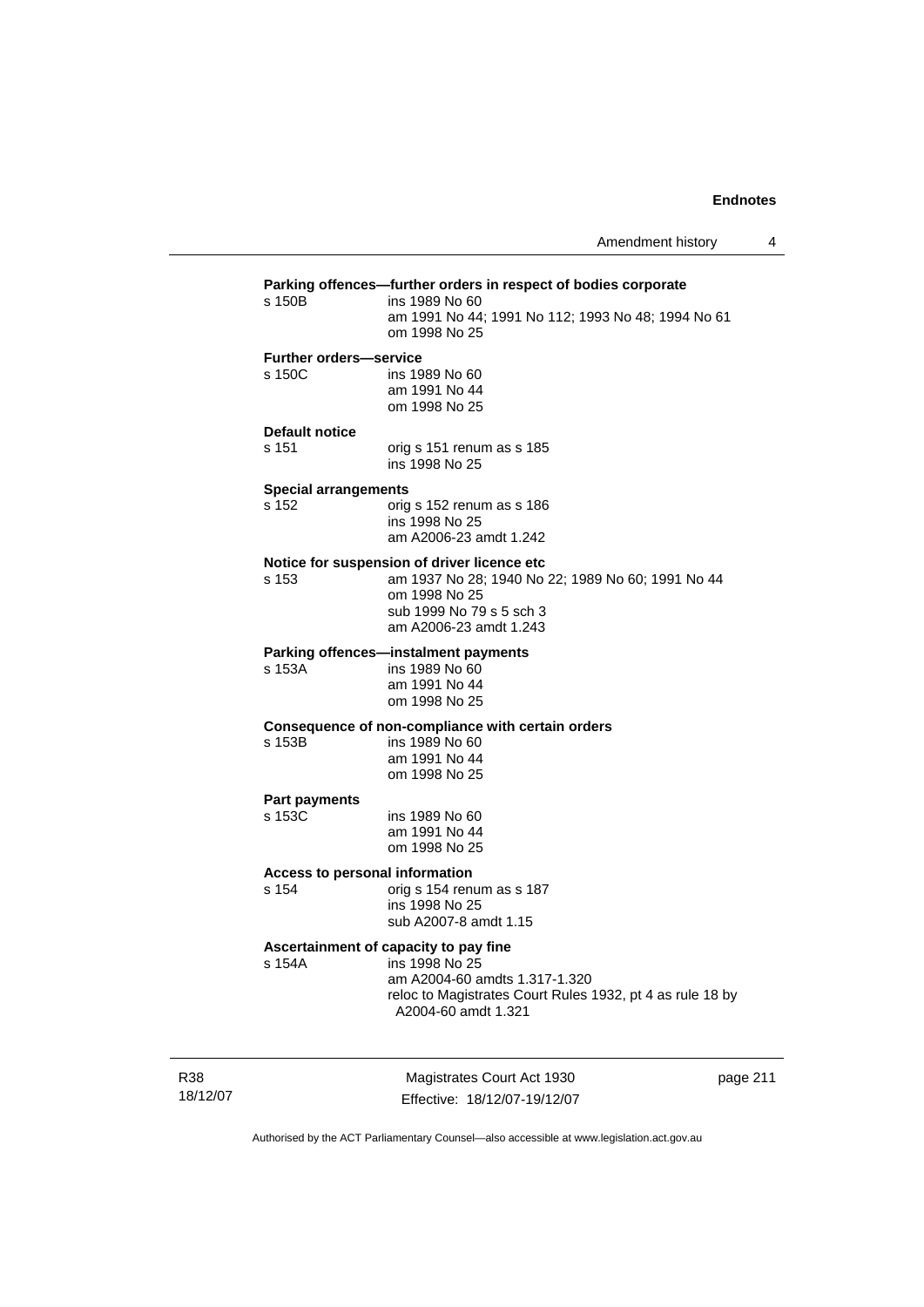4 Amendment history

| s 154B               | Garnishee orders and writs of execution<br>ins 1998 No 25<br>am A2004-60 amdt 1.322, amdt 1.323<br>reloc to Magistrates Court Rules 1932, pt 4 as rule 19 by<br>A2004-60 amdt 1.324                                                  |
|----------------------|--------------------------------------------------------------------------------------------------------------------------------------------------------------------------------------------------------------------------------------|
| s 154C hdg<br>s 154C | Application of Magistrates Court (Civil Jurisdiction) Rules, pt 19<br>sub A2004-60 amdt 1.325<br>ins 1998 No 25<br>am A2004-60 amdts 1.326-1.334<br>reloc to Magistrates Court Rules 1932, pt 4 as rule 20 by<br>A2004-60 amdt 1.335 |
| s 154D               | Fine defaulters-imprisonment<br>ins 1998 No 25<br>sub A2006-23 amdt 1.244<br>am A2007-15 amdt 1.27; A2007-44 amdt 1.4<br>(4) note exp 2 June 2011 (see A2005-58 s 147 (2) (b) (ii))                                                  |
| s 155 hdg<br>s 155   | Fine amounts to be paid to registrar<br>am 1991 No 44<br>am 1991 No 44<br>sub A2005-20 amdt 3.278<br>om A2006-23 amdt 1.244                                                                                                          |
| s 155A hdg<br>s 155A | Costs to be paid to clerk by registrar of motor vehicles<br>am 1991 No 44<br>ins 1989 No 60<br>am 1991 No 44; 1991 No 112<br>om 1998 No 25                                                                                           |
| s 156                | <b>Execution to stop on payment</b><br>am 1977 No 34<br>sub A2005-20 amdt 3.278<br>om A2006-23 amdt 1.244                                                                                                                            |
| s 157                | Outstanding fine discharged by payment<br>am 1976 No 42; 1977 No 34; 1991 No 44; 1998 No 25;<br>A2004-60 amdt 1.336<br>sub A2006-23 amdt 1.244                                                                                       |
| s 158                | Outstanding fine satisfied by imprisonment<br>am 1986 No 74; 1991 No 44<br>om 1994 No 61                                                                                                                                             |

 ins 1998 No 25 sub A2006-23 amdt 1.244 am A2007-15 amdt 1.28

page 212 Magistrates Court Act 1930 Effective: 18/12/07-19/12/07

R38 18/12/07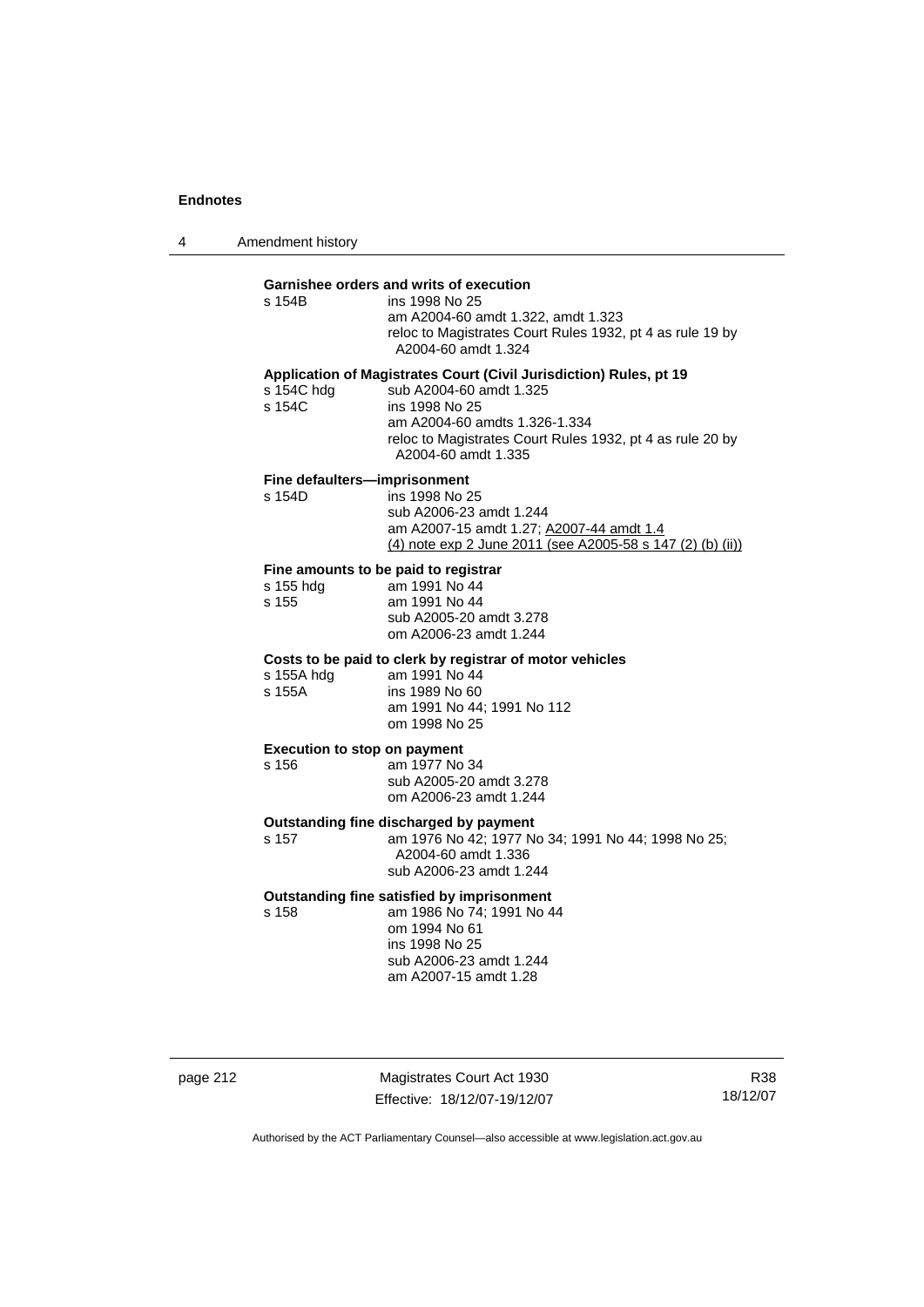Amendment history 4

# **Remission**

am 1991 No 44 s 159 am 1991 No 44 om 1994 No 61 ins 1998 No 25 om A2006-23 amdt 1.245

#### **Conviction or order quashed or set aside**

s 160 om 1994 No 61 ins 1998 No 25 am 1999 No 79 s 5 sch 3

#### **Other enforcement provisions not affected**

s 161 am 1986 No 74 om 1994 No 61 ins 1998 No 25

#### **Procedure on execution**

s 162 am 1953 No 14; 1967 No 1; 1991 No 44; 1994 No 81 om 1994 No 61

**Warrant of distress after appeal**  s 163 om 1972 No 37

**Money, Australian notes and bank notes may be seized and choses in action may be seized, sued on and sold**<br>s 164 **am ord 1990** No am ord 1990 No 5 om 1994 No 61

#### **Time of application to be recorded**  s 165 am 1953 No 14; 1991 No 44 om 1994 No 61

#### **Warrant of execution, when to be executed**

s 166 am 1967 No 1; 1994 No 81 om 1994 No 61

**Reciprocal enforcement of fines against bodies corporate**<br>div 3.9.3 hdg (prev pt 9 div 2A hdg) ins 1982 No 2

(prev pt 9 div 2A hdg) ins 1982 No  $2$  renum as div 9.2A hdg R8 LA renum A2004-60 amdt 1.337

### **Definitions for div 3.9.3**

s 166A hdg sub A2004-60 amdt 1.338<br>s 166A ins 1982 No 2 ins 1982 No 2 def *fine* am A2005-20 amdt 3.279 def *reciprocating court* sub A2005-20 amdt 3.280 def *relevant officer* am A1991-44 s 7 and sch 1 def *State* am A2004-60 amdt 1.339

R38 18/12/07

Magistrates Court Act 1930 Effective: 18/12/07-19/12/07 page 213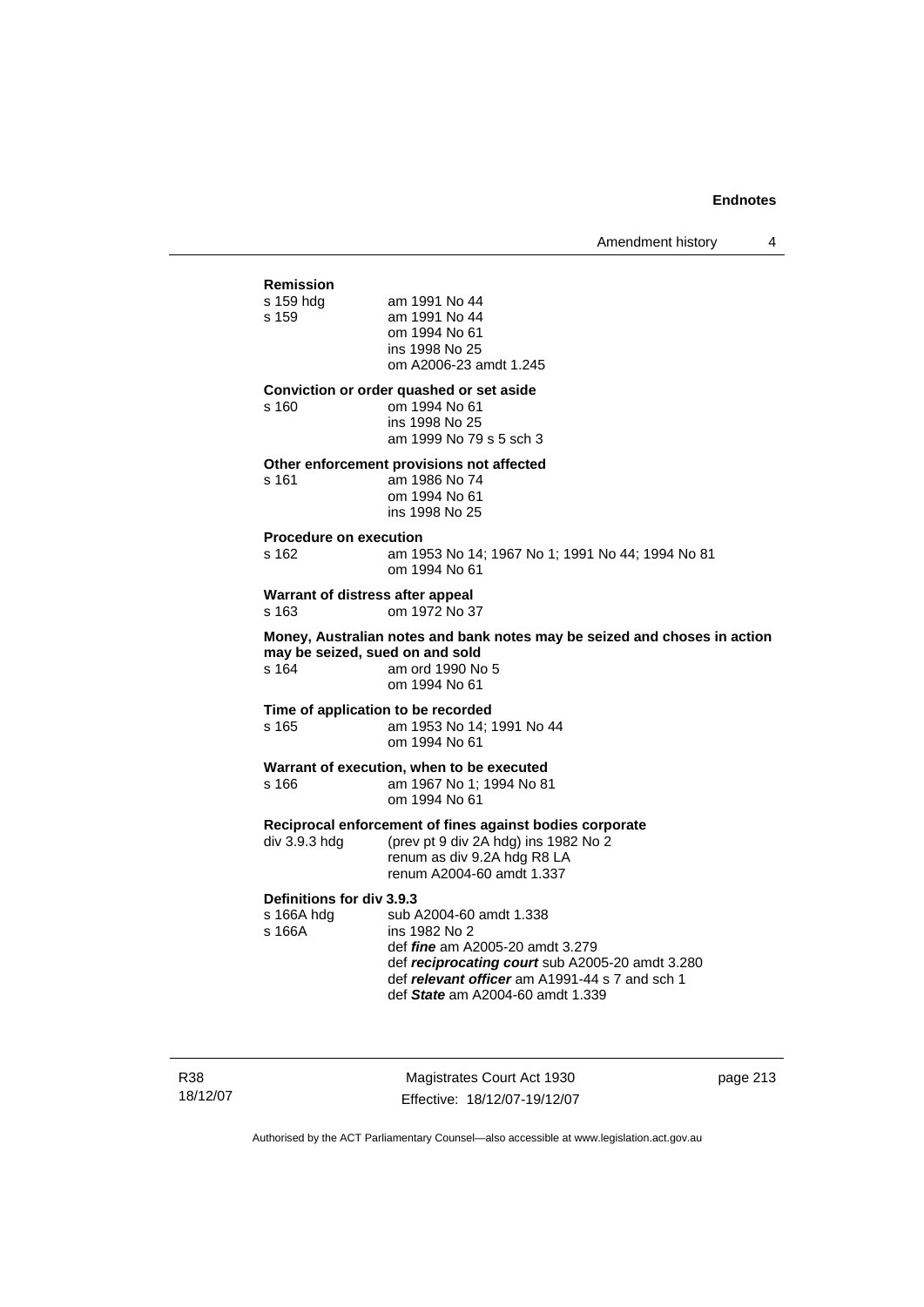4 Amendment history

## **Declarations relating to reciprocating courts**  ins 1982 No 2 am 2001 No 44 amdts 1.2752-1.2754; A2005-20 amdt 3.281 **Enforcement of fine**  ins 1982 No 2 am 1991 No 44; 1994 No 61; A2004-60 amdt 1.340, amdt 1.341; A2005-20 amdts 3.282-3.284; ss renum R29 LA (see A2005-20 amdt 3.285); A2006-40 amdts 2.145-2.147 **Effect of enforcement by reciprocating court**  s 166D ins 1982 No 2 am 1991 No 44 **Registrar to notify payment of territory fine**  am 1991 No 44 s 166E ins 1982 No 2 am 1991 No 44 **Adverse claim to goods seized**  s 167 am 1953 No 14 om 1986 No 74 **Rules in Interpleader summons**  om 1986 No 74 **Right of landlord not affected**  s 169 om 1986 No 74 **Oral examination of debtor as to debts owing to him**  s 170 am 1968 No 25; 1991 No 44 om 1994 No 61 **Order nisi for attachment of debt**<br>s 171 am 1937 No 28 am 1937 No 28; 1991 No 44 om 1994 No 61 **Service of order nisi to bind debts**  s 172 am 1993 No 4 om 1994 No 61 **Where garnishee does not dispute debt**  s 173 sub 1968 No 25 am 1970 No 15; 1991 No 44 om 1994 No 61 **Where garnishee disputes debt**  s 174 am 1986 No 74 om 1994 No 61 **Issue may be filed**  s 175 om 1994 No 61

page 214 Magistrates Court Act 1930 Effective: 18/12/07-19/12/07

R38 18/12/07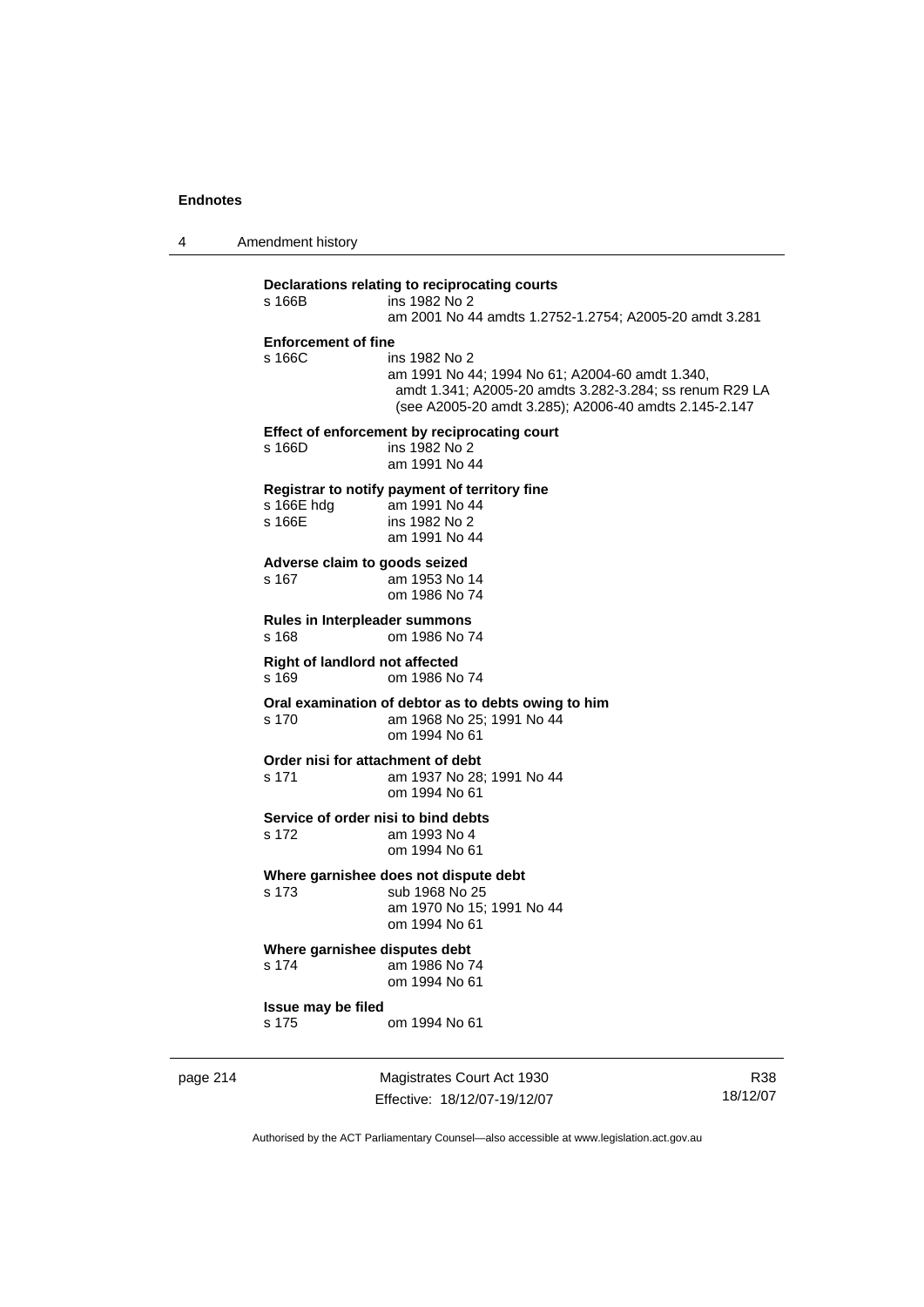**Where third party claims lien or charge on debt**  s 176 om 1994 No 61 **Court may order warrant to levy amount or issue to be tried**  s 177 om 1994 No 61 **Payment by debtor under order to be valid discharge**  am 1937 No 28 om 1994 No 61 **Debt attachment book**  s 179 am 1991 No 44 om 1994 No 61 **Costs of attachment**  om 1994 No 61 **Defendants in civil cases not to be imprisoned except under certain circumstances**  s 181 am 1937 No 28; 1991 No 44 om 1994 No 61 **Warrant in default of compliance**  s 182 am 1991 No 44 om 1994 No 61 **Ex parte order of commitment**  am 1991 No 44 om 1994 No 61 **Enforcement of criminal decisions—other provisions**  div 3.9.4 hdg (prev pt 9 div 6 hdg) renum as div 9.6 hdg R8 LA sub and renum A2004-60 amdt 1.342 **Enforcement of costs against informant**  s 184 orig s 184 am 1991 No 44 om 1994 No 61 ins 1998 No 25 s 17 **Committal to prison—orders not involving payment of amount**<br>s 185 corig s 185 sub 1967 No 1 orig s 185 sub 1967 No 1 om 1972 No 37 (prev s 151) am 1977 No 34; 1996 No 6 renum 1998 No 25 am A2005-20 amdts 3.286-3.288 om A2006-23 amdt 1.246

R38 18/12/07

Magistrates Court Act 1930 Effective: 18/12/07-19/12/07 page 215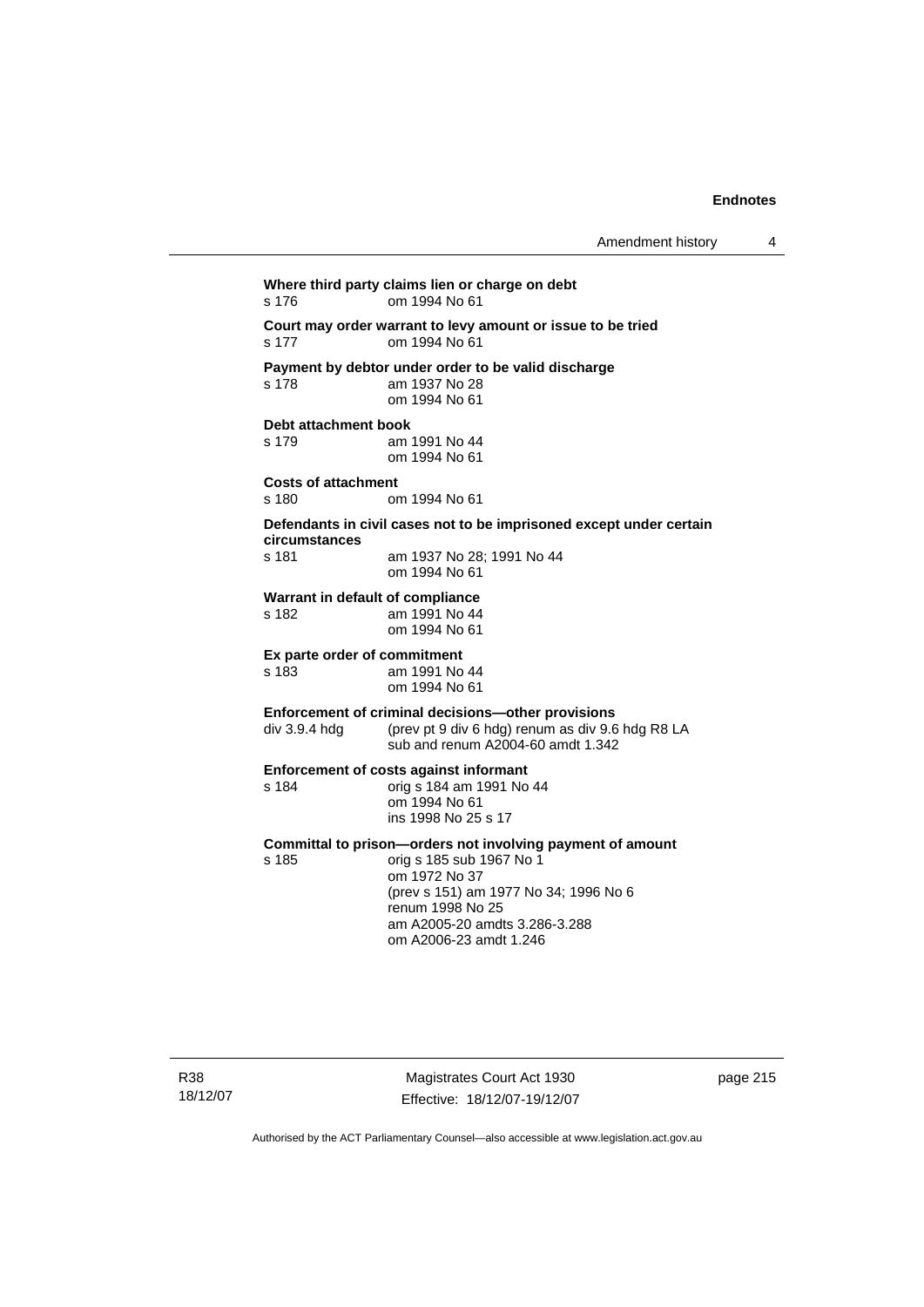4 Amendment history

| s 186                                | Warrant of commitment to prison<br>orig s 186 om 1994 No 61<br>(prev s 152) sub 1996 No 6<br>renum 1998 No 25<br>am 1998 No 67; ss renum R10 LA<br>om A2006-23 amdt 1.246                                                               |
|--------------------------------------|-----------------------------------------------------------------------------------------------------------------------------------------------------------------------------------------------------------------------------------------|
| s 187                                | Warrant of commitment if defendant already in prison<br>orig s 187 om 1994 No 61<br>(prev s 154) renum 1998 No 25<br>am A2005-20 amdt 3.289<br>om A2006-23 amdt 1.246                                                                   |
| s 188                                | Mitigation of payment by court<br>am 1967 No 1; 1982 No 3; 1985 No 41; ord 1990 No 5; 1994<br>No 81<br>om A2006-23 amdt 1.246                                                                                                           |
| s 189                                | Scale of imprisonment for nonpayment of money<br>am 1967 No 1; 1977 No 34; 1978 No 46<br>sub 1993 No 4<br>am 1994 No 61<br>om 1998 No 25                                                                                                |
| s 190                                | Proceeds of warrants of execution<br>sub 1986 No 74<br>am ord 1990 No 5; 1991 No 44<br>om 1994 No 61                                                                                                                                    |
| s 191 hdg<br>s 191                   | Accounts to be kept of amounts received<br>am 2001 No 44 amdt 1.2755<br>sub A2004-60 amdt 1.343<br>am 1967 No 1; 1979 No 33; 1991 No 44; 1994 No 81; 2001<br>No 44 amdt 1.2756; A2004-60 amdt 1.344, amdt 1.345;<br>A2006-23 amdt 1.247 |
| s 192                                | Executors and administrators may enforce orders in civil matters<br>am 1991 No 44<br>om 1994 No 61                                                                                                                                      |
| Forfeited goods may be sold<br>s 193 | am ord 1990 No 5; A2005-20 amdt 3.290                                                                                                                                                                                                   |
| s 194 hdg<br>s 194                   | Enforcement order not void for form only<br>sub A2006-40 amdt 2.148<br>am 1994 No 61<br>sub A2006-23 amdt 1.248<br>am A2006-40 amdt 2.149                                                                                               |

page 216 Magistrates Court Act 1930 Effective: 18/12/07-19/12/07

R38 18/12/07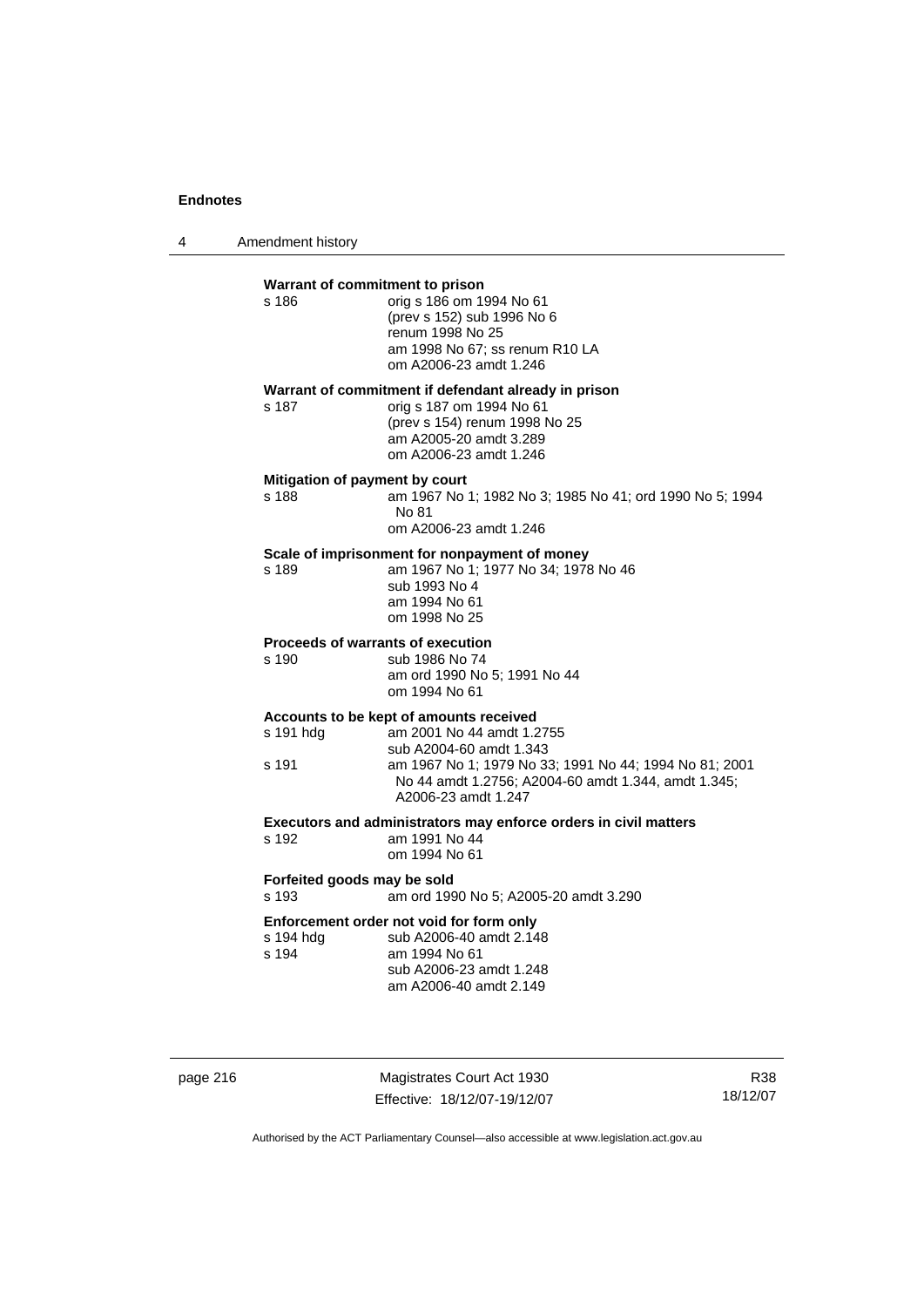| s 195                             | am 1937 No 28; 1992 No 23                                                                 |
|-----------------------------------|-------------------------------------------------------------------------------------------|
|                                   | sub A2005-20 amdt 3.291                                                                   |
| Definitions for pt 10             |                                                                                           |
| s 196                             | am 1937 No 28                                                                             |
|                                   | sub 1990 No 65                                                                            |
|                                   | am 1992 No 37; 2000 No 60 s 4<br>om 2001 No 90 amdt 1.79                                  |
| Power to make                     |                                                                                           |
| s 197                             | sub 1990 No 65                                                                            |
|                                   | om 2001 No 90 amdt 1.79                                                                   |
| <b>Entitlement to apply</b>       |                                                                                           |
| s 198                             | sub 1990 No 65<br>am 1998 No 38; 2000 No 60 s 5                                           |
|                                   | om 2001 No 90 amdt 1.79                                                                   |
|                                   | Powers exercisable in care and protection proceedings                                     |
| s 198A                            | ins 1999 No 64 s 4 sch 2                                                                  |
|                                   | om 2001 No 90 amdt 1.79                                                                   |
| s 198B                            | Special requirements-applications by community advocate or employer<br>ins 2000 No 60 s 6 |
|                                   | om 2001 No 90 amdt 1.79                                                                   |
|                                   |                                                                                           |
| <b>Hearing dates</b><br>s 199     | am 1937 No 28                                                                             |
|                                   | sub 1990 No 65                                                                            |
|                                   | am 1991 No 44                                                                             |
|                                   | om 2001 No 90 amdt 1.79                                                                   |
|                                   | Parties-applications by persons other than aggrieved persons                              |
| s 200                             | am 1937 No 28<br>sub 1990 No 65                                                           |
|                                   | am 1998 No 38; 2000 No 60 s 7                                                             |
|                                   | om 2001 No 90 amdt 1.79                                                                   |
|                                   | Parties-applications involving children                                                   |
| s 201                             | sub 1990 No 65<br>am 1991 No 44                                                           |
|                                   | om 2001 No 90 amdt 1.79                                                                   |
| <b>Representation of children</b> |                                                                                           |
| s 202                             | sub 1990 No 65                                                                            |
|                                   | om 2001 No 90 amdt 1.79                                                                   |

Magistrates Court Act 1930 Effective: 18/12/07-19/12/07 page 217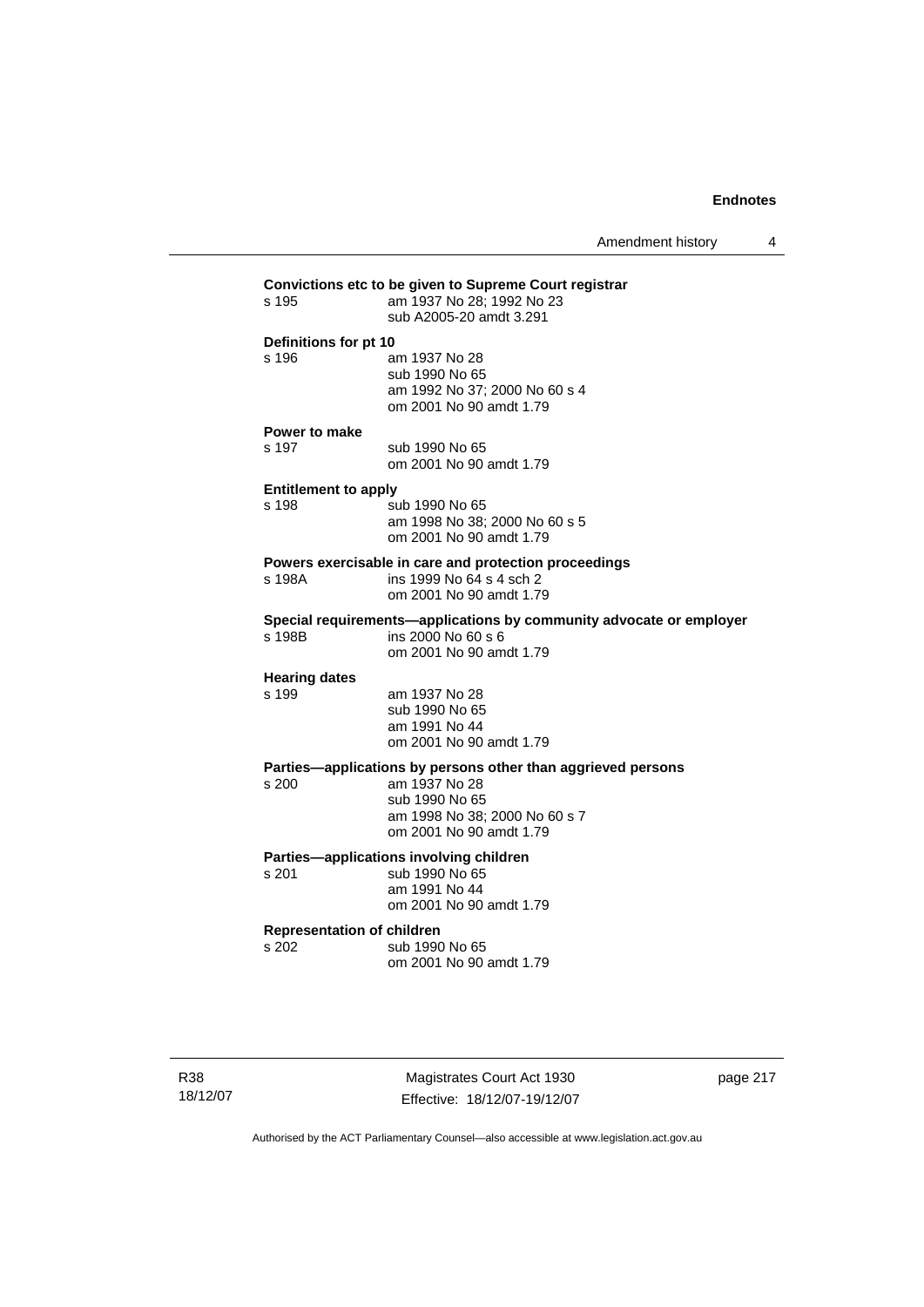4 Amendment history

page 218 Magistrates Court Act 1930 **Hearing of applications**<br>s 203 sub 1 sub 1990 No 65 am 1995 No 46; 1999 No 34 om 2001 No 90 amdt 1.79 **Matters to be taken into account**  s 204 sub 1990 No 65 om 2001 No 90 amdt 1.79 **Restrictions in orders**  am 1986 No 74 sub 1990 No 65 om 2001 No 90 amdt 1.79 **Consent orders**  sub 1990 No 65 om 2001 No 90 amdt 1.79 **Jurisdiction under s 206**  s 206AA ins 1999 No 34 om 2001 No 90 amdt 1.79 **Service of applications**<br>**s** 206A **ins 1** ins 1990 No 65 am 1991 No 44; 2000 No 60 s 8; 2001 No 44 amdt 1.2757 om 2001 No 90 amdt 1.79 **Procedure in absence of respondent**<br>s 206B ins 1990 No 65 ins 1990 No 65 om 2001 No 90 amdt 1.79 **Interim restraining orders**  s 206C ins 1990 No 65 om 2001 No 90 amdt 1.79 **Seizure of firearms**  s 206D ins 1990 No 65 am 1991 No 9; 1996 No 74; 1997 No 25 om 2001 No 90 amdt 1.79 **Explaining proposed orders**  s 206E ins 1990 No 65 am 1992 No 37 om 2001 No 90 amdt 1.79 **Counselling**  s 206F ins 1990 No 65 om 2001 No 90 amdt 1.79 **Power of court to make orders where person charged**  ins 1990 No 65 om 2001 No 90 amdt 1.79

Effective: 18/12/07-19/12/07

R38 18/12/07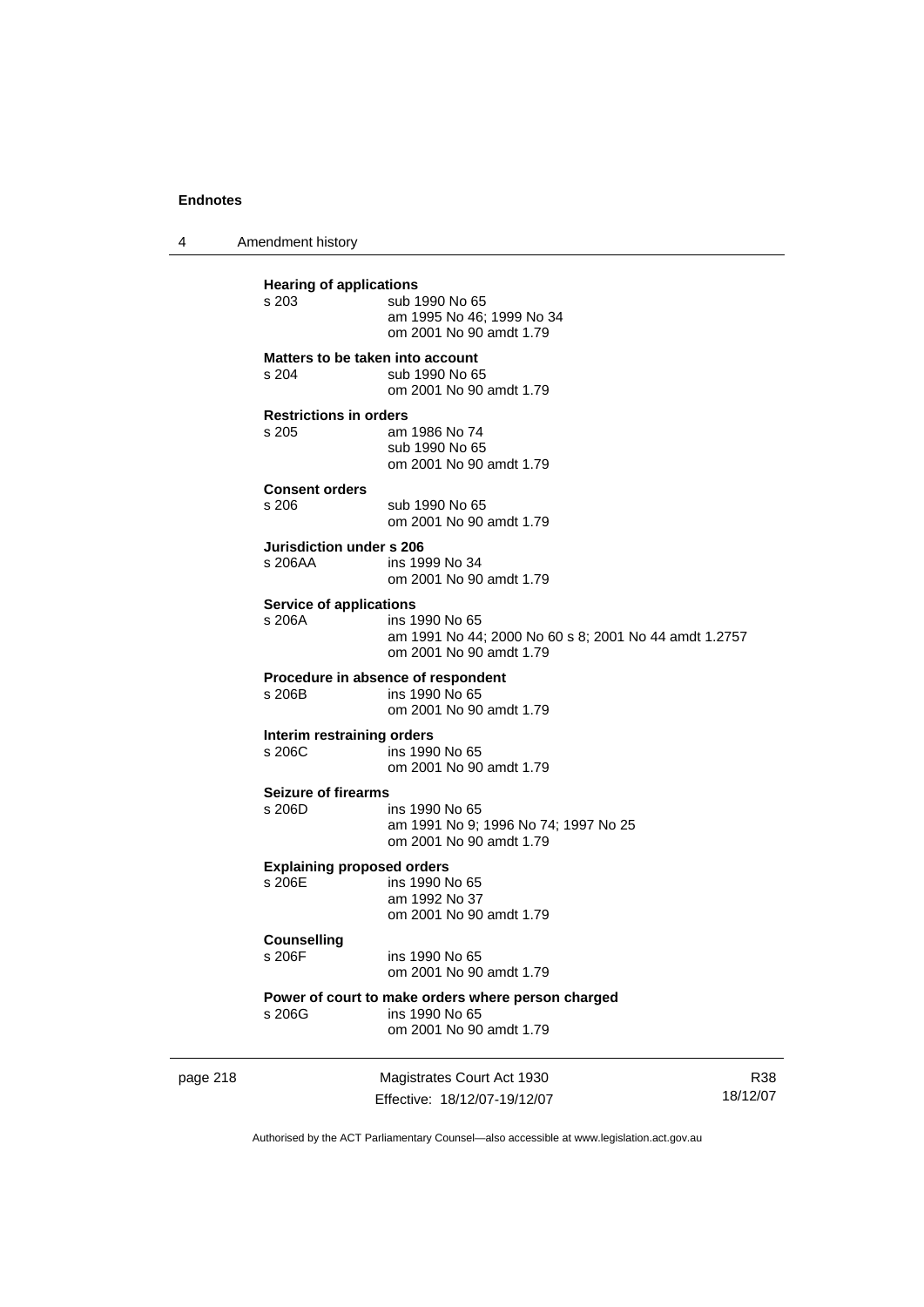| s 206H                     | ins 1990 No 65<br>om 2001 No 90 amdt 1.79                                                      |
|----------------------------|------------------------------------------------------------------------------------------------|
| s 2061                     | Exercise of certain powers by registrar<br>ins 2001 No 70 amdt 1.67<br>om 2001 No 90 amdt 1.79 |
|                            | Variation and revocation of orders                                                             |
| s 206J                     | ins 1990 No 65<br>am 1991 No 44; 1999 No 64 s 4 sch 2<br>om 2001 No 90 amdt 1.79               |
| Service etc of orders      |                                                                                                |
| s 206K                     | ins 1990 No 65<br>am 1991 No 44; 1996 No 51; 2001 No 44 amdt 1.2758,<br>amdt 1.2759            |
|                            | om 2001 No 90 amdt 1.79                                                                        |
| <b>Offence</b><br>s 206L   | ins 1990 No 65<br>am 1992 No 37; 1994 No 81; 1997 No 25<br>om 2001 No 90 amdt 1.79             |
|                            | Service other than personal service                                                            |
| s 206M                     | ins 1990 No 65<br>om 2001 No 90 amdt 1.79                                                      |
| Service by police officers |                                                                                                |
| s 206N                     | ins 1990 No 65<br>am 1991 No 44<br>om 2001 No 90 amdt 1.79                                     |
|                            | Restriction on publication of reports of proceedings                                           |
| s 206P                     | ins 1990 No 65<br>am 1994 No 81; 1998 No 38<br>om 2001 No 90 amdt 1.79                         |
|                            | Limits of restriction on publication                                                           |
| s 206PA                    | ins 1998 No 38<br>om 2001 No 90 amdt 1.79                                                      |
|                            | Application not invalid only because made under wrong Act                                      |
| s 206PB                    | ins 1998 No 38<br>om 2001 No 90 amdt 1.79                                                      |
| <b>Appeals</b>             |                                                                                                |
| s 206Q                     | ins 1990 No 65<br>am 1995 No 46<br>om 2001 No 90 amdt 1.79                                     |

R38 18/12/07

Magistrates Court Act 1930 Effective: 18/12/07-19/12/07 page 219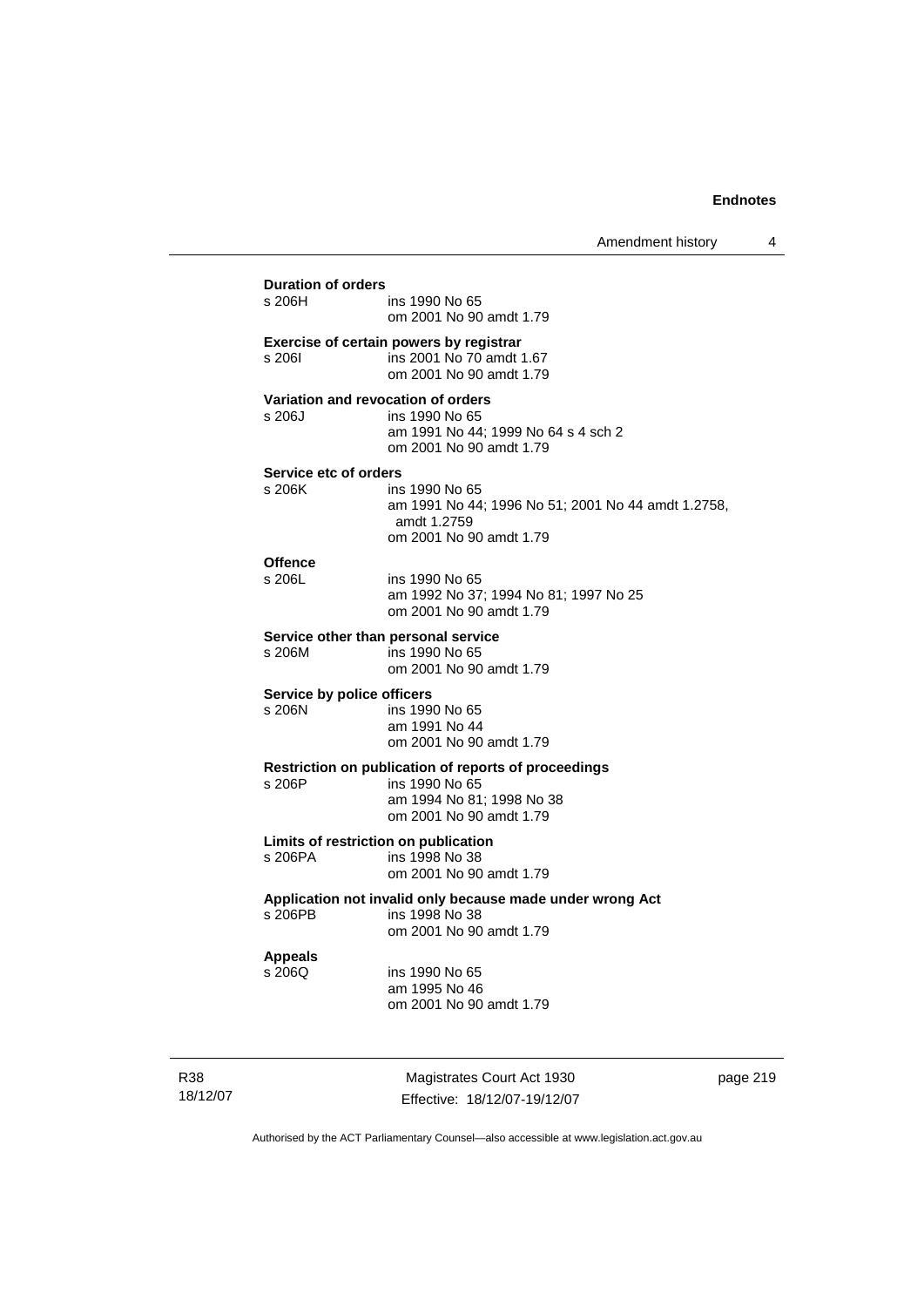4 Amendment history

| <b>Application of Crimes Act</b><br>s 206R<br>ins 1990 No 65<br>om 2001 No 90 amdt 1.79                                                                                                                                                                                                                                                                                                                                |                                                                                                                                                                     |  |
|------------------------------------------------------------------------------------------------------------------------------------------------------------------------------------------------------------------------------------------------------------------------------------------------------------------------------------------------------------------------------------------------------------------------|---------------------------------------------------------------------------------------------------------------------------------------------------------------------|--|
| <b>Criminal appeals</b><br>pt $3.10$ hdg                                                                                                                                                                                                                                                                                                                                                                               | (prev pt 11 hdg) sub 1972 No 37<br>sub and renum A2004-60 amdt 1.346                                                                                                |  |
| div 3.10.1 hdg                                                                                                                                                                                                                                                                                                                                                                                                         | <b>Criminal appeals--jurisdiction of Supreme Court</b><br>(prev pt 11 div 1 hdg) ins 1972 No 37<br>renum as div 11.1 hdg R8 LA<br>sub and renum A2004-60 amdt 1.347 |  |
| <b>Jurisdiction of Supreme Court</b><br>s 207                                                                                                                                                                                                                                                                                                                                                                          | sub 1937 No 28<br>am 1967 No 1; 1968 No 25<br>sub 1972 No 37<br>am 1985 No 67; 1990 No 65; 2001 No 90 amdt 1.80;<br>A2004-60 amdts 1.348-1.350; A2005-5 s 30        |  |
| Appeals in criminal matters<br>div 3.10.2 hdg                                                                                                                                                                                                                                                                                                                                                                          | (prev pt 11 div 2 hdg) ins 1972 No 37<br>renum as div 11.2 hdg R8 LA<br>sub and renum A2004-60 amdt 1.351                                                           |  |
| Appeals to which div 3.10.2 applies<br>sub A2004-60 amdt 1.352<br>s 208 hdg<br>s 208<br>sub 1937 No 28<br>am 1953 No 14; 1958 No 12; 1968 No 25<br>sub 1972 No 37<br>am 1984 No 16; 1985 No 41; 1985 No 67; 1986 No 33; 1986<br>No 74; 1990 No 65; 1992 No 9; 1994 No 61; 1996 No 6;<br>A2004-60 amdts 1.353-1.355; A2005-7 s 16; pars renum R27<br>LA (see A2005-7 s 17); A2006-23 amdt 1.249; A2006-55<br>s 14, s 15 |                                                                                                                                                                     |  |
| Appeals in other cases<br>s 208A                                                                                                                                                                                                                                                                                                                                                                                       | ins 1958 No 12<br>am 1967 No 1; 1968 No 25<br>om 1972 No 37                                                                                                         |  |
| s 208B                                                                                                                                                                                                                                                                                                                                                                                                                 | Substituted service of notice of appeal<br>ins 1958 No 12<br>om 1972 No 37                                                                                          |  |

page 220 Magistrates Court Act 1930 Effective: 18/12/07-19/12/07

R38 18/12/07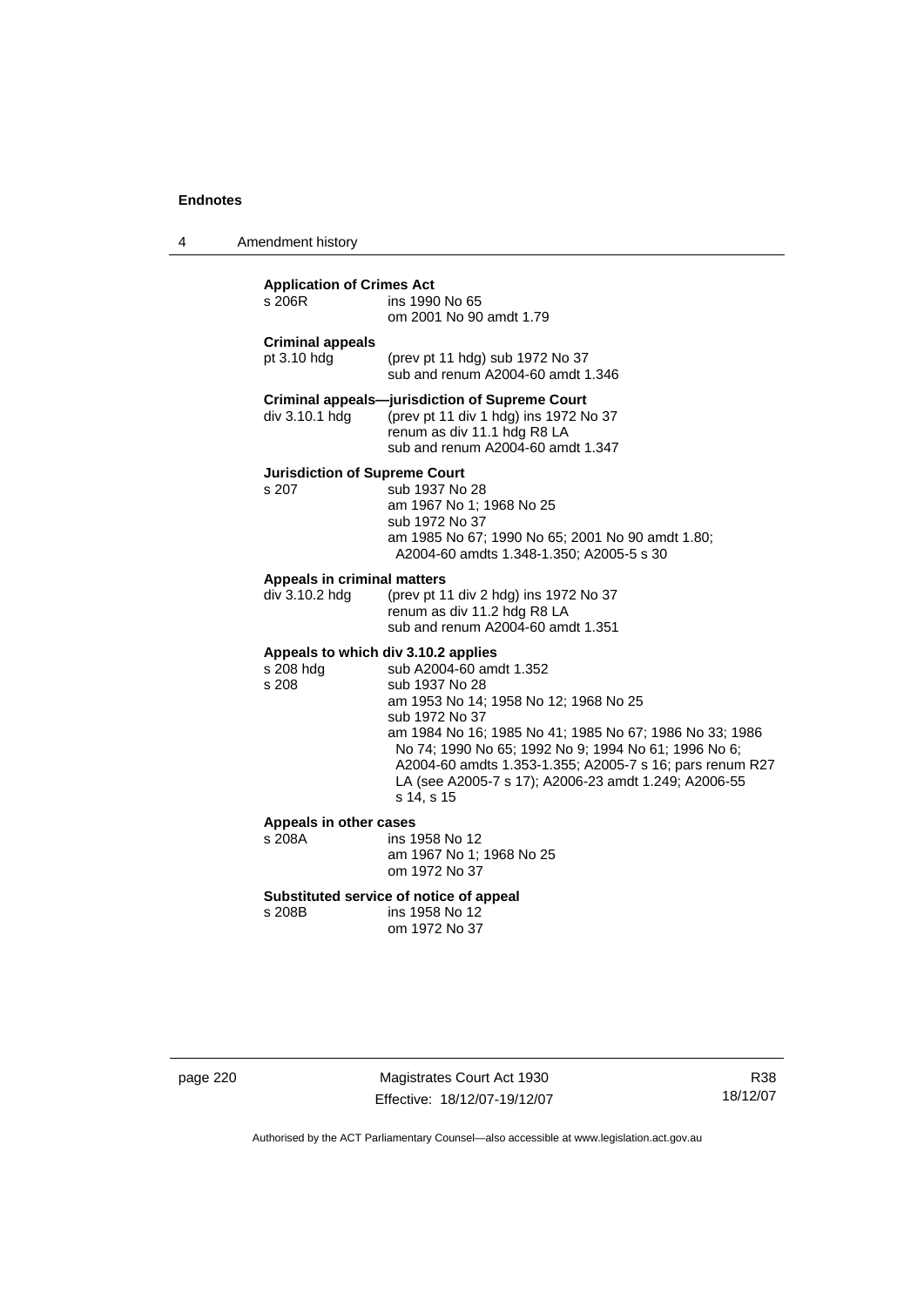## **Institution of appeal**  am 1934 No 17 sub 1937 No 28 am 1967 No 1 sub 1972 No 37 am 1984 No 61; 1985 No 67 sub 1986 No 74 am A2005-5 s 31; A2005-7 s 18; A2006-40 amdt 2.150 **Substituted service of notice of appeal**  s 210 am 1934 No 17 sub 1937 No 28; 1972 No 37 **When appeal deemed to be duly instituted**  s 211 sub 1937 No 28; 1972 No 37; 1985 No 18 om 1986 No 74 **When appeal deemed to be duly instituted**<br>s 212 sub 1937 No 28; 1958 No sub 1937 No 28; 1958 No 12 am 1967 No 1 sub 1972 No 37 om 1985 No 18 **Increase in amount of security**  s 213 sub 1937 No 28; 1972 No 37 om 1985 No 18 **Appeals in cases other than civil cases**  s 214 sub 1937 No 28 am 1967 No 1 sub 1972 No 37 am 1984 No 61; 1990 No 65; A2004-60 amdt 1.356; A2005-20 amdt 3.292 **Appeals in relation to grant of bail**  ins 1986 No 33 om 1992 No 9 **Appeals in civil cases**  om 1937 No 28 ins 1972 No 37 am 1985 No 67 om 1986 No 74 **Stay of execution pending appeal in certain cases**  s 216 om 1937 No 28 ins 1972 No 37 am 1984 No 62; 1986 No 74; 1992 No 9; 1995 No 41; A2005-7 s 19; A2006-23 amdt 1.250, amdt 1.251

R38 18/12/07

Magistrates Court Act 1930 Effective: 18/12/07-19/12/07 page 221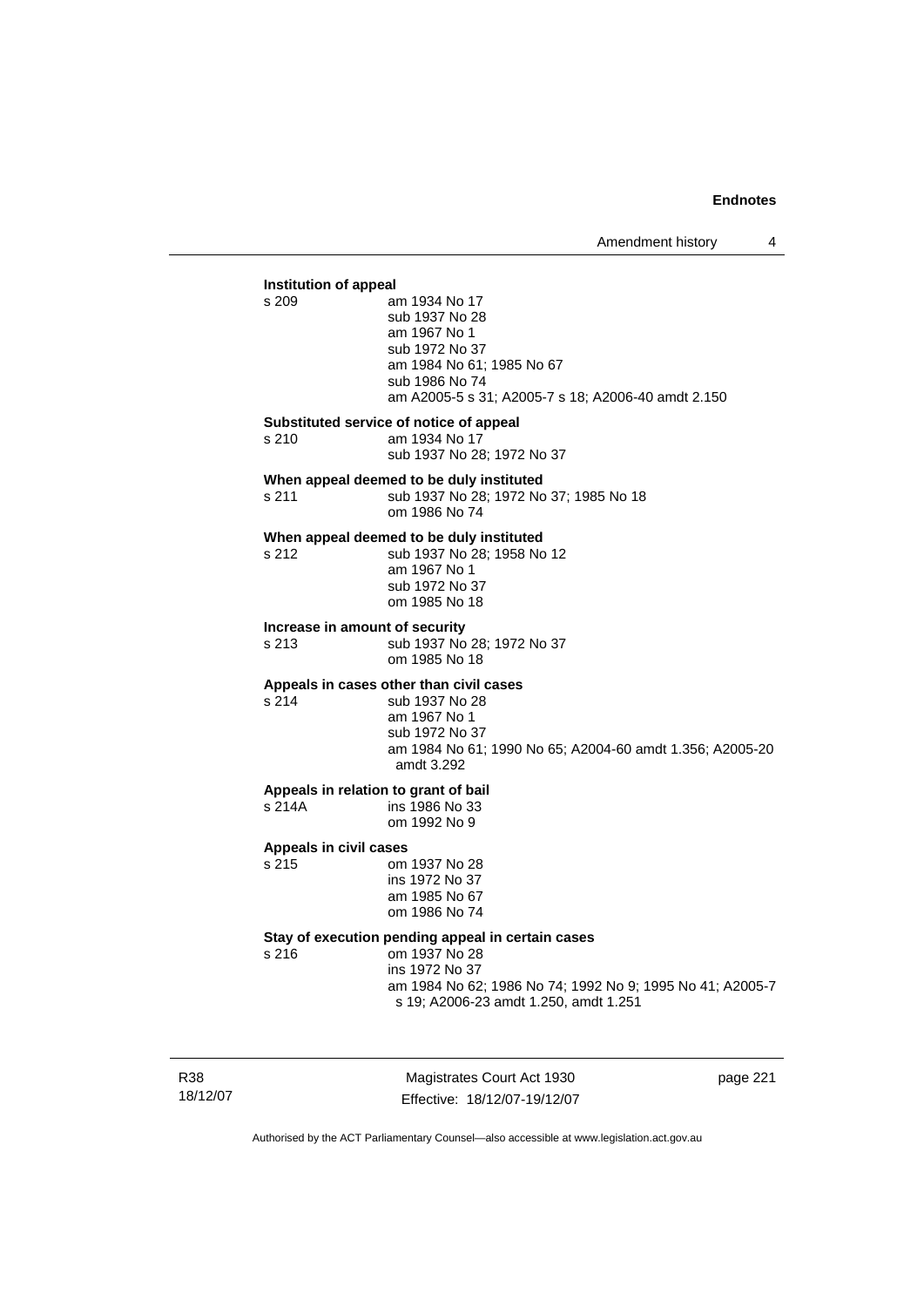4 Amendment history

| s 217                                 | Execution not to be stayed in other cases except by order of Supreme Court<br>om 1937 No 28<br>ins 1972 No 37<br>om 1986 No 74                                                                                                                                               |
|---------------------------------------|------------------------------------------------------------------------------------------------------------------------------------------------------------------------------------------------------------------------------------------------------------------------------|
| s 218                                 | <b>Orders by Supreme Court on appeals</b><br>om 1937 No 28<br>ins 1972 No 37<br>sub 1984 No 61<br>am 1985 No 67; A2004-60 amdt 1.357, amdt 1.358                                                                                                                             |
| s 219 hdg<br>s 219                    | Barring right of appeal under div 3.10.2 if order to review granted<br>sub A2004-60 amdt 1.359<br>om 1937 No 28<br>ins 1972 No 37<br>am 1985 No 67; 1986 No 74; A2004-60 amdt 1.360,<br>amdt 1.361                                                                           |
| div 3.10.2A                           | Reference appeals in criminal matters<br>ins A2005-5 s 32                                                                                                                                                                                                                    |
| What is a reference appeal?<br>s 219A | ins A2005-5 s 32                                                                                                                                                                                                                                                             |
| s 219AB                               | Reference appeal following acquittal on indictment<br>ins A2005-5 s 32<br>am A2006-55 s 15; A2006-40 amdt 2.151                                                                                                                                                              |
| s 219AC                               | Who may be heard at reference appeal<br>ins A2005-5 s 32                                                                                                                                                                                                                     |
| s 219AD                               | Reference appeal decision does not affect trial verdict<br>ins A2005-5 s 32                                                                                                                                                                                                  |
| div 3.10.3 hdg                        | Orders to review in criminal matters<br>(prev pt 11 div 3 hdg) ins 1972 No 37<br>renum as div 11.3 hdg R8 LA<br>sub and renum A2004-60 amdt 1.362                                                                                                                            |
| Interpretation<br>s 219A              | ins 1972 No 37<br>om 1994 No 61                                                                                                                                                                                                                                              |
| s 219B                                | Appeals by way of orders to review<br>ins 1972 No 37<br>am 1974 No 14; 1979 No 41; 1984 No 16; 1985 No 41; 1985<br>No 67; ord 1990 No 9; 1994 No 61; 1996 No 6; pars renum<br>R10 LA; A2004-60 amdts 1.363-1.366; A2005-20<br>amdt 3.293; A2006-23 amdt 1.252; A2006-55 s 16 |

page 222 Magistrates Court Act 1930 Effective: 18/12/07-19/12/07

R38 18/12/07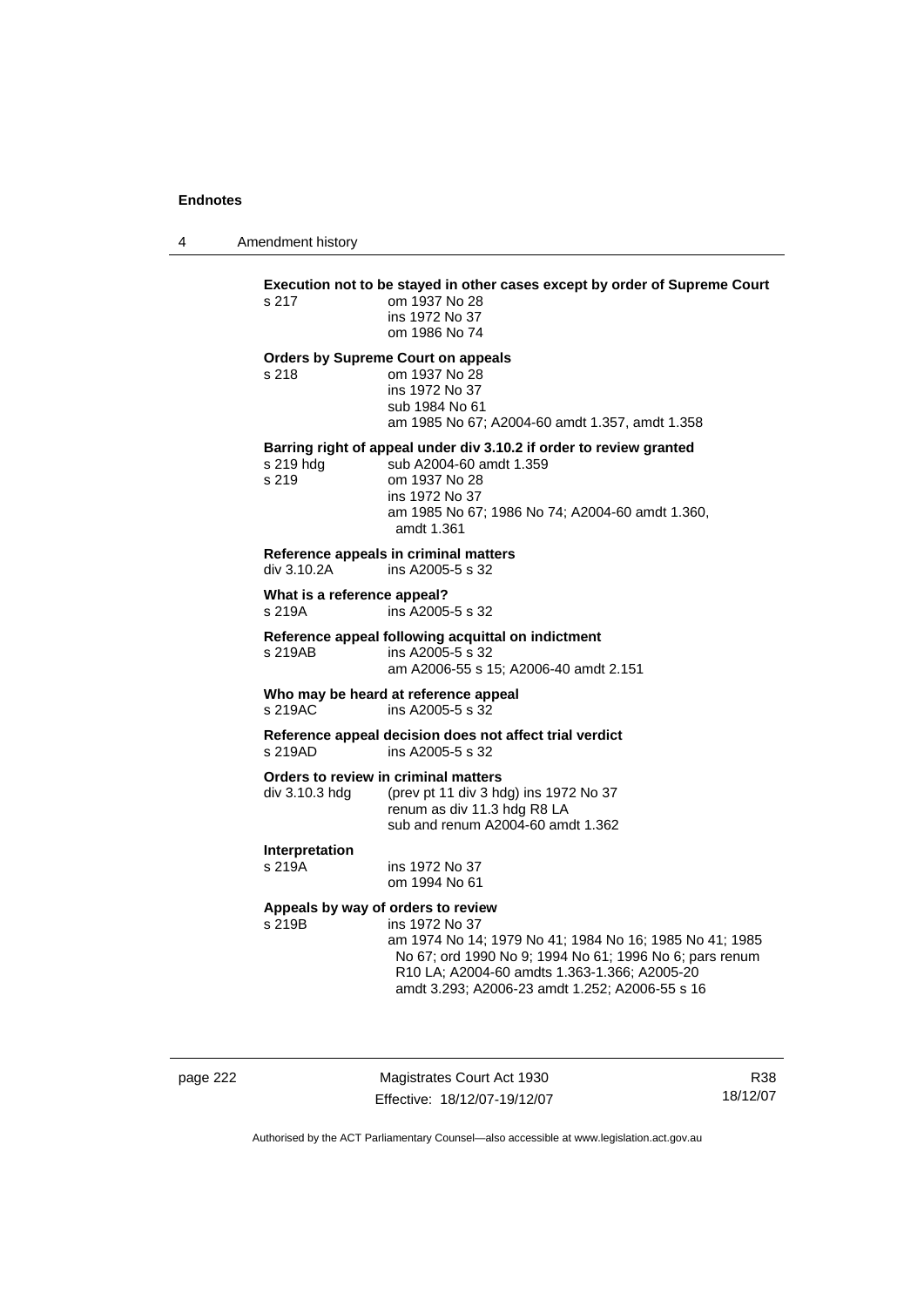## **Grant of order nisi to review**

ins 1972 No 37 am 1974 No 14; 1979 No 41; 1984 No 61; 1985 No 41; 1985 No 67; ord 1990 No 9; 1996 No 6; pars renum R10 LA; A2005-5 s 33; A2005-20 amdts 3.294-3.296; pars and ss renum R29 LA (see A2005-20 amdt 3.297)

#### **Security for costs and stay of execution**

s 219D ins 1972 No 37 am 1985 No 41; 1985 No 67; ord 1990 No 9; 1992 No 9; 1996 No 6; ss renum R10 LA om A2006-40 amdt 2.152

#### **Non-appearance of applicant**

| s 219E | ins 1972 No 37         |
|--------|------------------------|
|        | am 1996 No 6           |
|        | om A2006-40 amdt 2.152 |

#### **Powers of Supreme Court**

| s 219F | ins 1972 No 37                                     |
|--------|----------------------------------------------------|
|        | am 1974 No 14; 1979 No 41; 1985 No 41; 1985 No 67; |
|        | ord 1990 No 9; ss and pars renum R10 LA; A2004-60  |
|        | amdt 1.367; A2006-40 amdt 2.153                    |

## **Interpretation**

ins 1984 No 62 am 1986 No 74 om 1992 No 9

#### **Warrant of apprehension of appellant**

s 219H ins 1984 No 62 om 1992 No 9

**Power of Court where person apprehended**<br>s 219J<br>ins 1984 No 62  $ins$  1984 No 62

om 1992 No 9

#### **Effect of apprehension of appellant**

s 219K ins 1984 No 62 om 1992 No 9

#### **Stay of execution not affected**

s 219L ins 1984 No 62 om 1992 No 9

# **Criminal appeals—other provisions**<br>div 3.10.4 hdg (prev pt 11 div 4 h

(prev pt 11 div 4 hdg) ins 1972 No 37 renum as div 11.4 hdg R8 LA sub and renum A2004-60 amdt 1.368

R38 18/12/07

Magistrates Court Act 1930 Effective: 18/12/07-19/12/07 page 223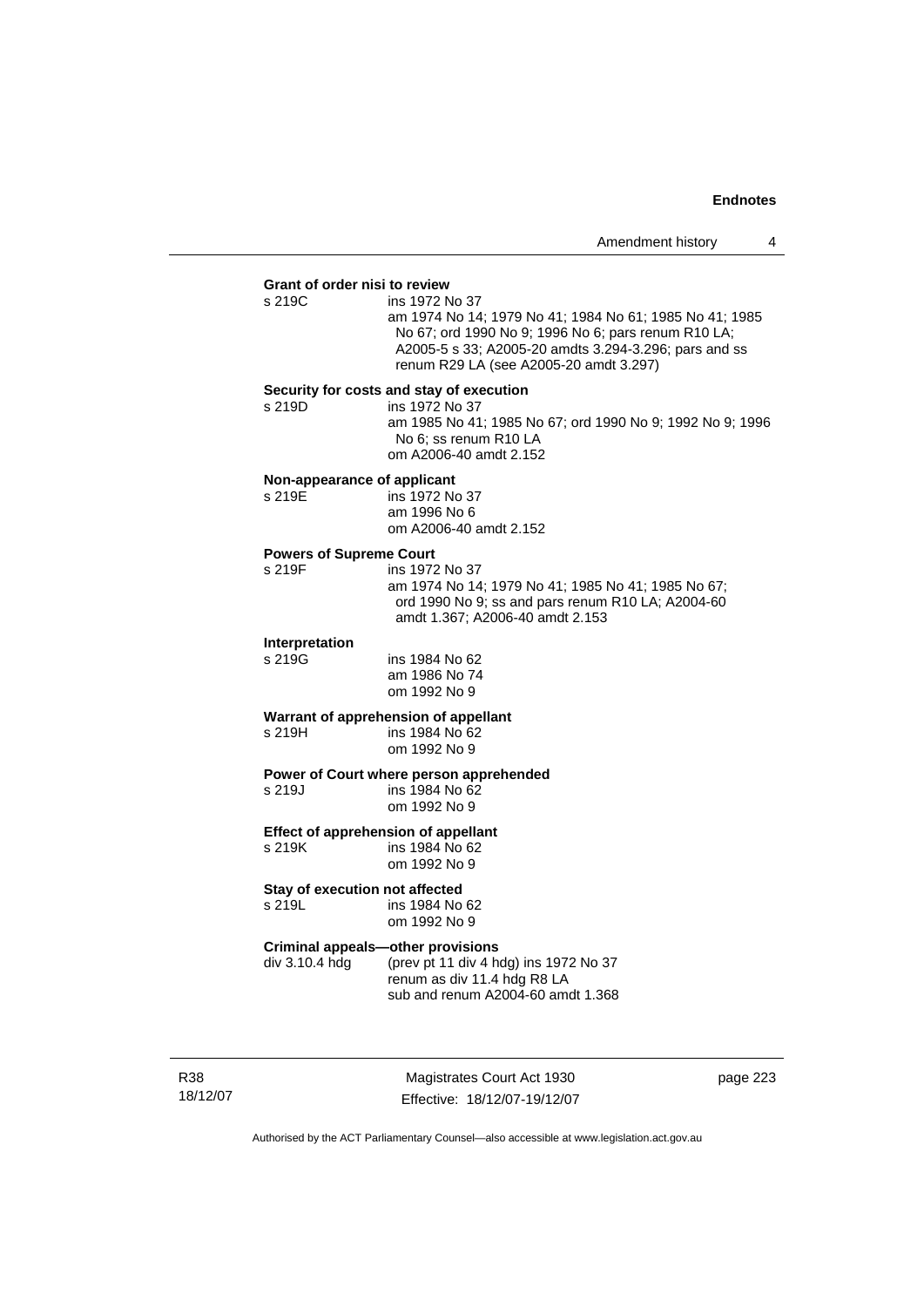4 Amendment history **Forfeiture of recognisance**  s 220 am 1937 No 28; 1972 No 37 sub 1984 No 62 om 1992 No 9 **Magistrate may order appellant to be liberated**  s 221 om 1937 No 28 **Control of Supreme Court over summary convictions**  s 222 am 1937 No 28; 1985 No 67; 1986 No 74; A2005-20 amdts 3.298-3.300; A2006-23 amdts 1.253-1.255; A2006-40 amdt 2.154 **Amendment of documents**  s 223 am 1937 No 28; 1985 No 67; 1986 No 74 sub A2005-20 amdt 3.301 am A2006-23 amdt 1.256 **In cases of certiorari order**  s 224 hdg sub A2006-40 amdt 2.155 s 224 am 1937 No 28; A2005-20 amdt 3.302; A2006-40 amdt 2.156 **Notice dispensed with**  s 225 am 1937 No 28; 1967 No 1; 1985 No 17; A2005-20 amdt 3.302; A2006-40 amdt 2.157, amdt 2.158 **Power of court to admit to bail**  s 226 am 1937 No 28; 1992 No 9; A2005-20 amdt 3.302; A2006-23 amdt 1.257; A2006-40 amdt 2.159 **Respecting the amendment of convictions etc**  s 227 am 1937 No 28; 1985 No 67; 1996 No 6; A2005-20 amdt 3.302 **No summons or information**  s 228 am 1986 No 74 sub A2005-20 amdt 3.303 **Provisions applicable in relation to security given for costs of appeal**  s 230 am 1937 No 28 sub 1972 No 37 am 1985 No 18; 1991 No 44 om A2006-40 amdt 2.160 **Magistrate sued for act not within jurisdiction**  s 231 reloc as s 17A **No action against magistrate after order nisi to quash conviction has been granted**  s 232 reloc as s 17B

page 224 Magistrates Court Act 1930 Effective: 18/12/07-19/12/07

R38 18/12/07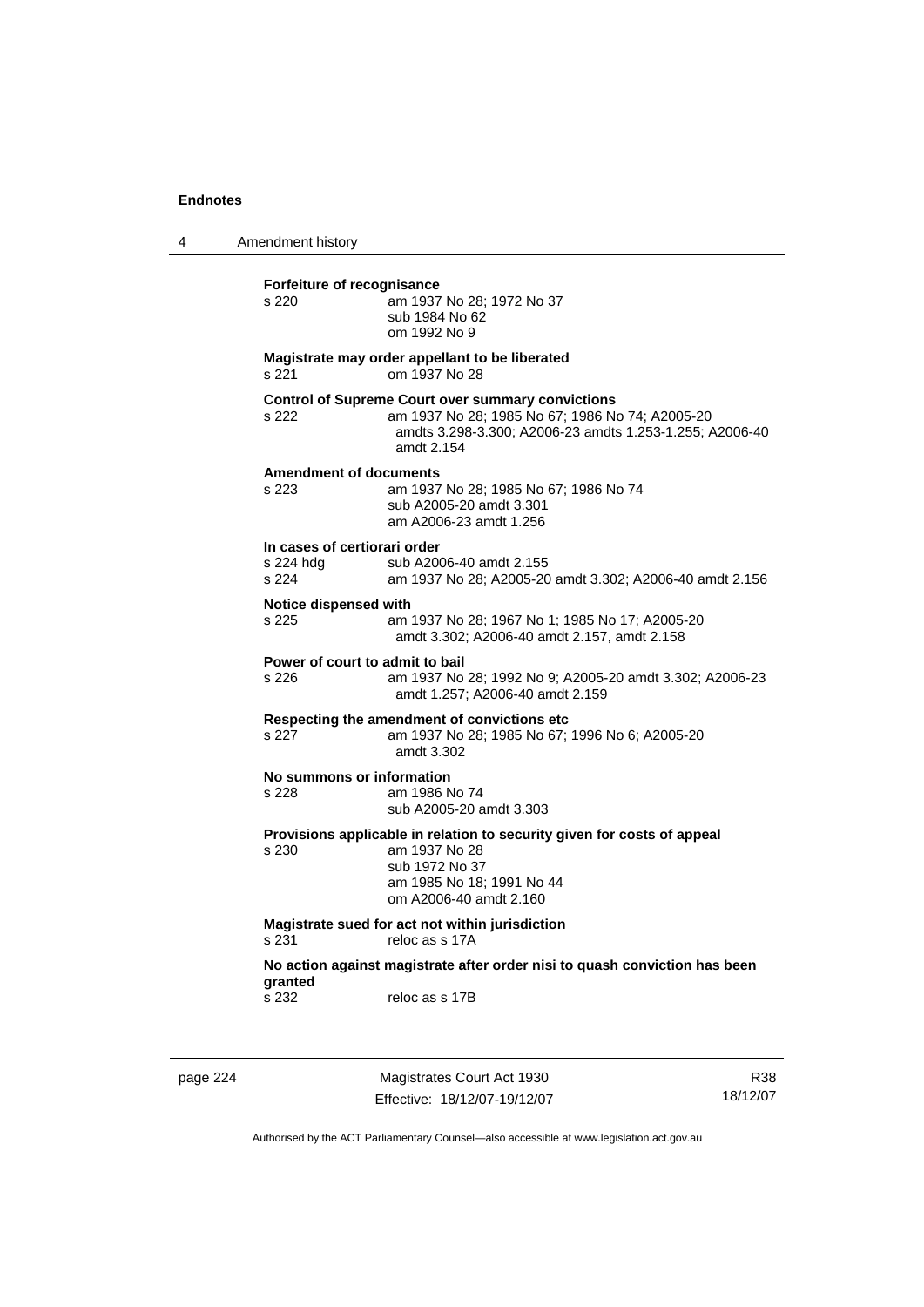Amendment history 4

**Warrant or writ by magistrate on order of court**  s 233 reloc as s 17C **No action for acts done under order of Supreme Court**  s 234 reloc as s 17D **No action where proceedings confirmed on appeal**  s 235 reloc as s 17E **Actions in cases prohibited**  s 236 reloc as s 17F **Limitation of actions**  om 1985 No 66 **Notice of actions**  s 238 om 1985 No 66 **Payment of amounts into court**  s 239 reloc as s 17G **No action against magistrate for judicial acts in Magistrates Court**  s 240 reloc as s 17H **Magistrate sued for acts within his or her jurisdiction only liable in case of malice and absence of reasonable and probable cause**  s 241 reloc as s 17I **Verdict for defendant**<br>s 242 rele reloc as s 17J **Damages**  s 243 reloc as s 17K **Costs in criminal matters**  pt 3.11 hdg (prev pt 13 hdg) sub 1953 No 14 am 1994 No 4 sub and renum A2004-60 amdt 1.371 **Award of costs in criminal matters**  sub A2004-60 amdt 1.372 s 244 am 1937 No 28; 1953 No 14; 1986 No 74; 1994 No 61; A2004-60 amdts 1.373-1.375 **Court fees**  s 245 sub 1953 No 14; 1980 No 10 am 1991 No 38; 1991 No 44 om 1994 No 4

Magistrates Court Act 1930 Effective: 18/12/07-19/12/07 page 225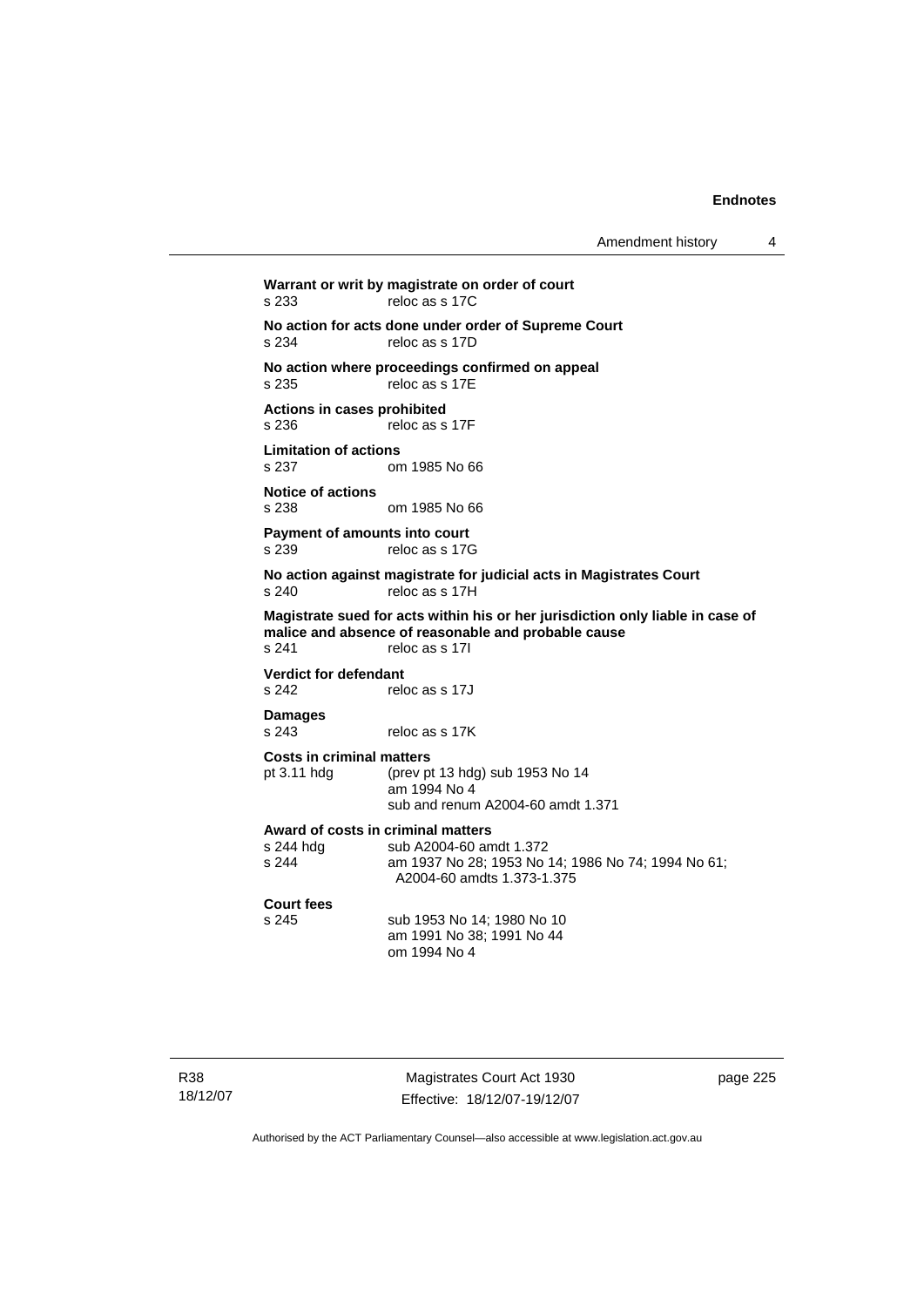4 Amendment history **Remission of fees**  ins 1937 No 28 sub 1986 No 83 am 1989 No 55; ord 1990 No 5; 1991 No 44; 1993 No 4 om 1994 No 4 **Solicitor's costs**  s 246 sub 1937 No 28 om 1986 No 74 **Witnesses expenses**  s 247 sub 1953 No 14; 1967 No 1 am 1996 No 6; A2004-60 amdt 1.376 reloc to Magistrates Court Rules 1932, pt 4 as rule 21 by A2004-60 amdt 1.377 **Definitions for pt 13A**  om 1994 No 61 s 49 ins 2001 No 1 s 3 sch am 2001 No 18 s 174 om A2004-60 amdt 1.378 **Determination of fees**  s 248A ins 1974 No 14 am 1986 No 53; ord 1990 No 5 om 1992 No 9 ins 1994 No 4 am 1997 No 94; 1998 No 25 sub 2000 No 1 s 3 sch am 2001 No 44 amdt 1.2760 om A2004-60 amdt 1.378 **Payment of fees**  ins 1974 No 14 am 1986 No 53; ord 1990 No 5 om 1992 No 9 ins 1994 No 4 sub 2000 No 1 s 3 sch am 2001 No 44 amdt 1.2761 om A2004-60 amdt 1.378

page 226 Magistrates Court Act 1930 Effective: 18/12/07-19/12/07

R38 18/12/07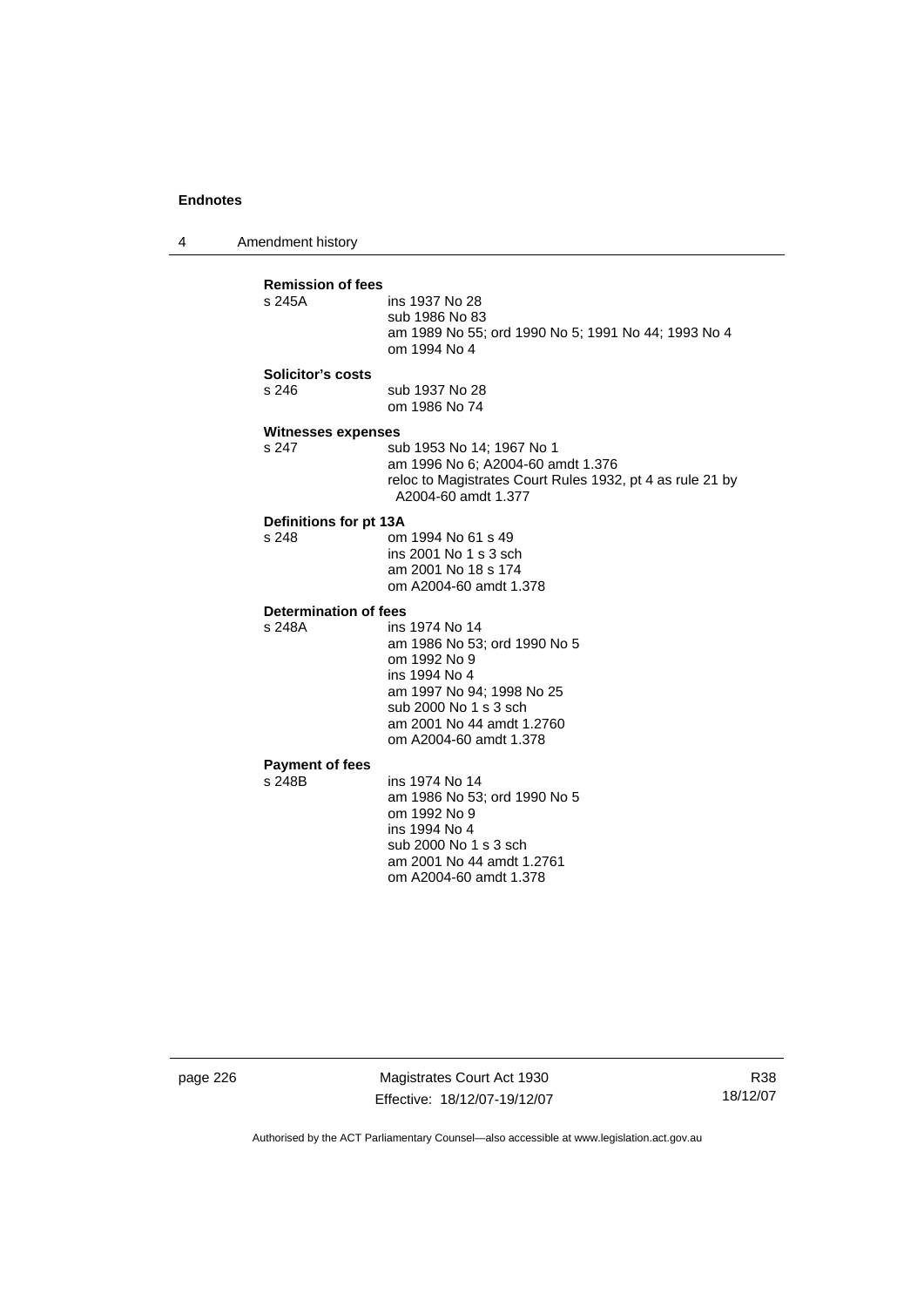#### **Remission, refund, deferral, waiver and exemption of fees**

s 248C ins 1974 No 14 om 1992 No 9 ins 1994 No 4 am 1994 No 45; No. 1995 No 46; 1997 No 96; 1999 No 66 sch 3; 1999 No 64 s 4 sch 2 sub 2000 No 1 s 3 sch am 2002 No 36 s 4 (4), (5) exp 11 October 2003 (s 248C (5)) om A2004-60 amdt 1.378

## **Recovery of fees in non-criminal proceedings if fees otherwise not payable**

ins 1974 No 14 am 1986 No 53 om 1992 No 9 ins 1994 No 4 sub 2000 No 1 s 3 sch om A2004-60 amdt 1.378

#### **Recovery of fees in criminal proceedings if fees not otherwise payable**

s 248E ins 1994 No 4 sub 2000 No 1 s 3 sch

om A2004-60 amdt 1.378

#### **Review of decisions**

s 248F ins 1994 No 4 am 1996 No 6 sub 2000 No 1 s 3 sch om A2004-60 amdt 1.378

#### **Securities in criminal matters**

pt 3.12 hdg (prev pt 14 hdg) sub and renum A2004-60 amdt 1.379

#### **Securities taken under Act**

s 249 am 1991 No 44; A2004-60 amdts 1.380-1.383; A2005-20 amdt 3.304

#### **Recovery of amount due under security**

s 250 ins 1937 No 28

 am 1986 No 74; 1991 No 44; 1992 No 9; A2004-60 amdt 1.384; A2006-23 amdt 1.258

#### **Enforcement of payment of sum due by principal**  s 251 om 1937 No 28 am A2006-23 amdt 1.258

#### **Sums paid by surety may be recovered from principal**  s 252 am 1937 No 28; 1986 No 74; 1992 No 9; A2004-60 amdt 1.384; A2006-23 amdt 1.258

R38 18/12/07

Magistrates Court Act 1930 Effective: 18/12/07-19/12/07 page 227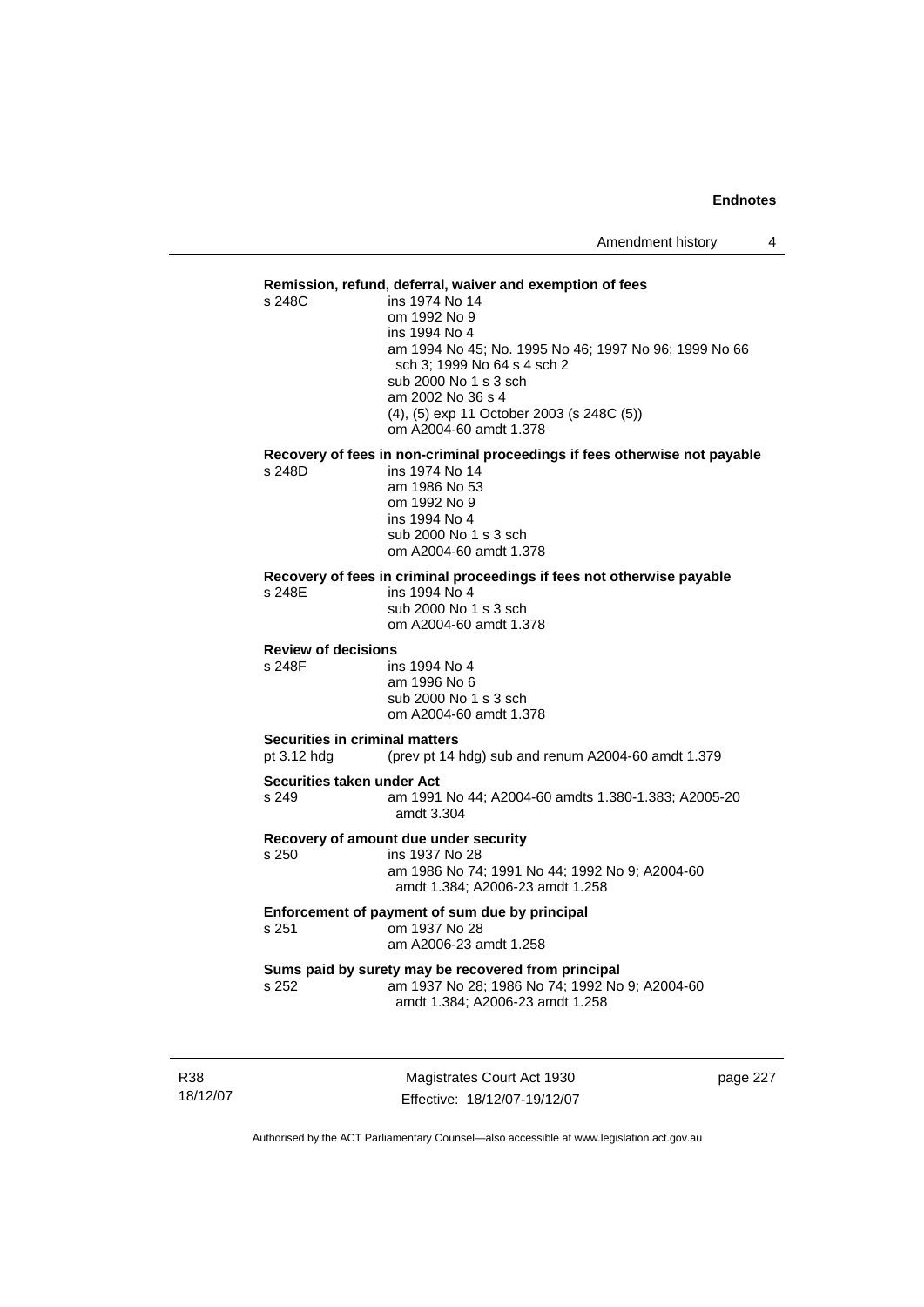4 Amendment history

page 228 Magistrates Court Act 1930 Effective: 18/12/07-19/12/07 R38 18/12/07 **Payment enforced by security**  s 253 am 1992 No 9; A2004-60 amdt 1.384; A2006-23 amdt 1.258 **Enforcement of recognisance**  s 254 sub 1974 No 14 am 1986 No 53; 1986 No 74; ord 1990 No 5; 1991 No 44; 1992 No 9; 1994 No 61; A2006-23 amdt 1.259; A2006-40 amdt 2.161, amdt 2.162 **Directions about procedure**<br>s 254A reloc as s reloc as s 309 **Appearance by audiovisual or audio links**  reloc as s 311 **Contempt in face of court**  s 255 reloc as s 290 **Failure to give evidence—offence**  s 255AA reloc as s 291 **Failure to give evidence—committal**  s 255AB reloc as s 312 **Commitment to remand centre**  s 255A reloc as s 313 **Registrar to give directions for preparation of transcript**  s 255B reloc as s 314 **Applications for transcripts**  s 255C reloc as s 315 **Civil proceedings**  ch 4 hdg ins A2004-60 amdt 1.386 **Commencement of proceedings**  pt 4 hdg renum as pt 3.3 hdg **Preliminary**  pt 4.1 hdg ins A2004-60 amdt 1.386 **General**  div 4.1 hdg renum as div 3.3.1 hdg **Application of ch 4**  s 256 hdg bracketed note exp 10 January 2006 (s 3 (3))<br>s 256 **bracketed note exp 10 January 2006 (s 3 (3)** am 1967 No 1: 1970 No 15: 1974 No 14: 1979 No 33: 1993 No 4; 2001 No 44 amdts 1.2762-1.2764 (8)-(11) exp 12 September 2002 (s 256 (11)) om A2004-60 amdt 1.412 ins A2004-60 amdt 1.386 am A2005-13 amdt 1.43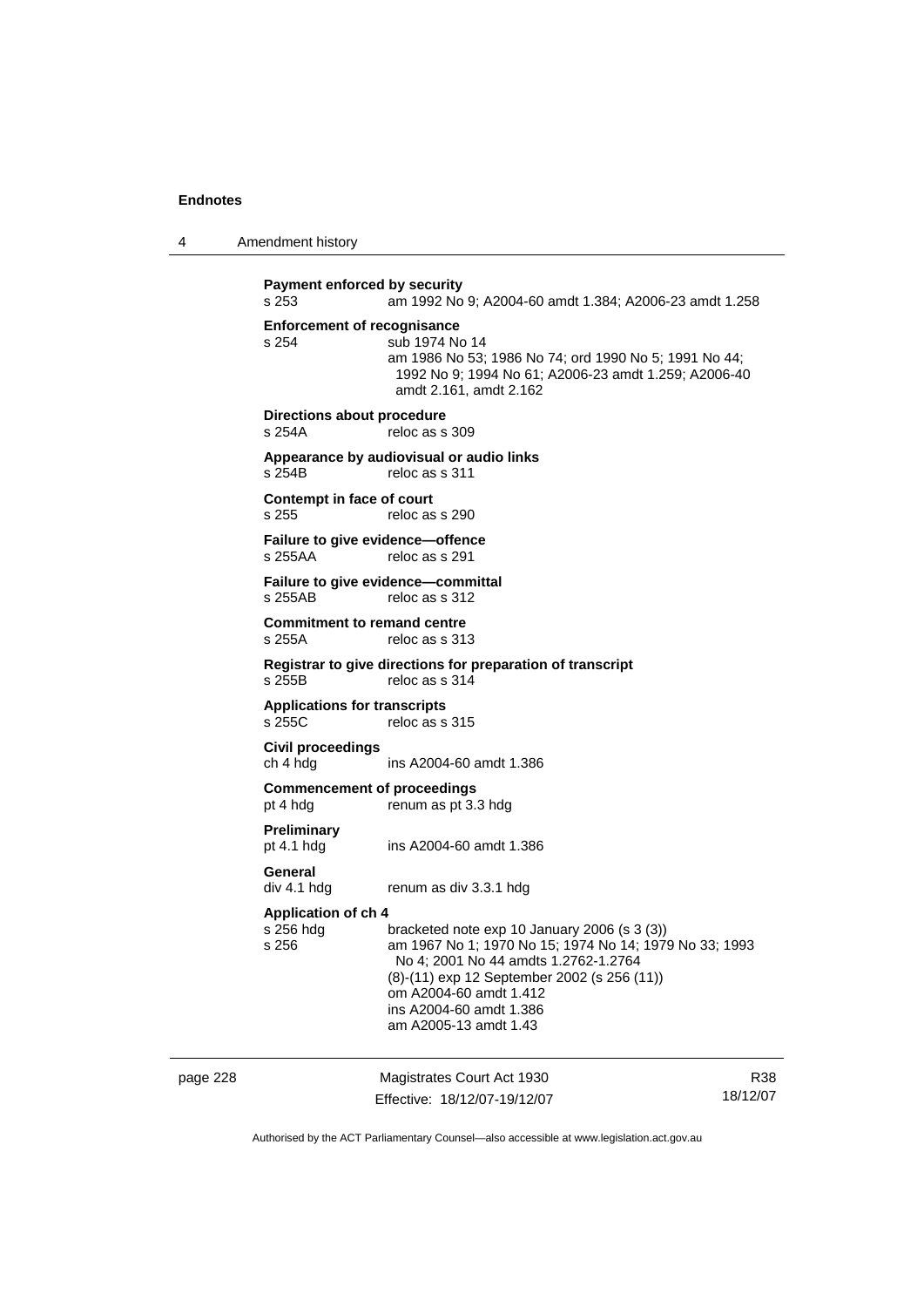|                 | <b>Civil jurisdiction</b><br>pt $4.2$ hdg            | ins A2004-60 amdt 1.386                                                                                                                                                                                                 |          |
|-----------------|------------------------------------------------------|-------------------------------------------------------------------------------------------------------------------------------------------------------------------------------------------------------------------------|----------|
|                 | <b>Informations</b><br>div 4.2 hdg                   | renum as pt 3.3.2 hdg                                                                                                                                                                                                   |          |
|                 | s 257 hdg<br>s 257                                   | Personal actions at law—amount or value<br>bracketed note exp 10 January 2006 (s 3 (3))<br>am 1937 No 28<br>om 1986 No 74<br>ins 1991 No 38<br>om 1994 No 4<br>ins A2004-60 amdt 1.386                                  |          |
|                 | Power of court to grant relief<br>s 258 hdg<br>s 258 | bracketed note exp 10 January 2006 (s 3 (3))<br>am 1932 No 21; 1937 No 28; 1953 No 14; 1986 No 74;<br>ord 1990 No 5; 1991 No 44; 2001 No 44<br>amdts 1.2765-1.2768<br>om A2004-60 amdt 1.412<br>ins A2004-60 amdt 1.386 |          |
|                 | Rules of equity to prevail<br>s 259 hda<br>s 259     | bracketed note exp 10 January 2006 (s 3 (3))<br>ins 1999 No 34<br>om 2001 No 90 amdt 1.81<br>ins A2004-60 amdt 1.386                                                                                                    |          |
|                 | <b>Nuisance</b><br>s 260 hdg<br>s 260                | bracketed note exp 10 January 2006 (s 3 (3))<br>ins A2004-60 amdt 1.386                                                                                                                                                 |          |
|                 | <b>Disputed debts</b><br>s 261 hdg<br>s 261          | bracketed note exp 10 January 2006 (s 3 (3))<br>ins A2004-60 amdt 1.386                                                                                                                                                 |          |
|                 | s 262 hdg<br>s 262                                   | Cause of action arising, or defendant resident, outside ACT<br>bracketed note exp 10 January 2006 (s 3 (3))<br>ins A2004-60 amdt 1.386                                                                                  |          |
|                 | commercial matters<br>s 263                          | Requests under conventions relating to legal proceedings in civil and<br>ins A2004-60 amdt 1.386                                                                                                                        |          |
|                 | Proceedings affecting title to land<br>s 264         | s 264 hdg bracketed note exp 10 January 2006 (s 3 (3))<br>ins A2004-60 amdt 1.386                                                                                                                                       |          |
|                 | s 265 hdg<br>s 265                                   | <b>Disputes under Residential Tenancies Act</b><br>bracketed note exp 10 January 2006 (s 3 (3))<br>ins A2004-60 amdt 1.386                                                                                              |          |
| R38<br>18/12/07 |                                                      | Magistrates Court Act 1930<br>Effective: 18/12/07-19/12/07                                                                                                                                                              | page 229 |

Authorised by the ACT Parliamentary Counsel—also accessible at www.legislation.act.gov.au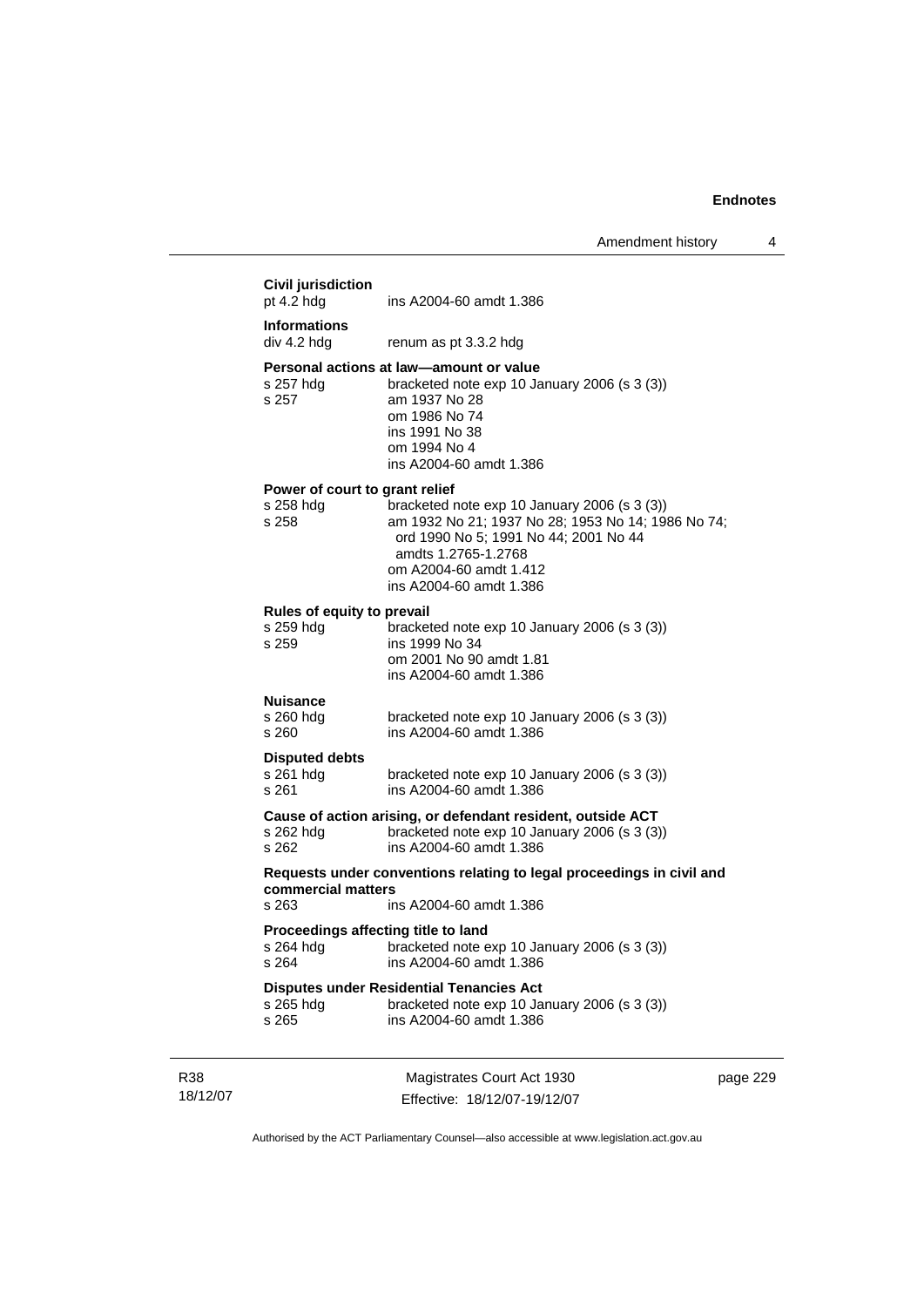| 4 | Amendment history |
|---|-------------------|
|---|-------------------|

| s 266 hdg<br>s 266                                   | <b>Complaints under Utilities Act, pt 12</b><br>bracketed note exp 10 January 2006 (s 3 (3))<br>ins A2004-60 amdt 1.386                                        |
|------------------------------------------------------|----------------------------------------------------------------------------------------------------------------------------------------------------------------|
| <b>Case stated for Supreme Court</b><br>pt $4.3$ hdg | (prev pt 4 div 3 hdg) om A1986-74<br>ins A2004-60 amdt 1.386                                                                                                   |
| <b>Case stated</b><br>s 267 hdg<br>s 267             | bracketed note exp 10 January 2006 (s 3 (3))<br>ins A2004-60 amdt 1.386                                                                                        |
| pt 4.4 hdg                                           | Transfer of proceedings from or to Supreme Court<br>ins A2004-60 amdt 1.386                                                                                    |
| <b>Summonses</b><br>div 4.4 hdg                      | renum as div 3.3.3 hdg                                                                                                                                         |
| s 268 hdg<br>s 268                                   | <b>Transfer of action from Supreme Court</b><br>bracketed note exp 10 January 2006 (s 3 (3))<br>ins A2004-60 amdt 1.386                                        |
| s 269 hdg<br>s 269                                   | <b>Procedure on transfer of action from Supreme Court</b><br>bracketed note exp 10 January 2006 (s 3 (3))<br>ins A2004-60 amdt 1.386<br>am A2006-40 amdt 2.163 |
| s 270 hdg<br>s 270                                   | <b>Removal of proceedings into Supreme Court</b><br>bracketed note exp 10 January 2006 (s 3 (3))<br>ins A2004-60 amdt 1.386                                    |
| <b>Stay of proceedings</b><br>s 271 hdg<br>s 271     | bracketed note $exp 10$ January 2006 (s 3 (3))<br>ins A2004-60 amdt 1.386                                                                                      |
| Civil appeals<br>pt $4.5$ hdg                        | ins A2004-60 amdt 1.386                                                                                                                                        |
| <b>Warrants of arrest</b><br>div 4.5 hdg             | renum as div 3.3.4 hdg                                                                                                                                         |
| Definitions for pt 4.5<br>s 272 hdg<br>s 272         | bracketed note exp 10 January 2006 (s 3 (3))<br>ins A2004-60 amdt 1.386                                                                                        |
| <b>Jurisdiction</b><br>s 273 hdg<br>s 273            | bracketed note $exp 10$ January 2006 (s 3 (3))<br>ins A2004-60 amdt 1.386                                                                                      |
| s 274 hda<br>s 274                                   | Cases in which appeal may be brought<br>bracketed note $exp 10$ January 2006 (s 3 (3))<br>ins A2004-60 amdt 1.386                                              |
|                                                      |                                                                                                                                                                |

page 230 Magistrates Court Act 1930 Effective: 18/12/07-19/12/07

R38 18/12/07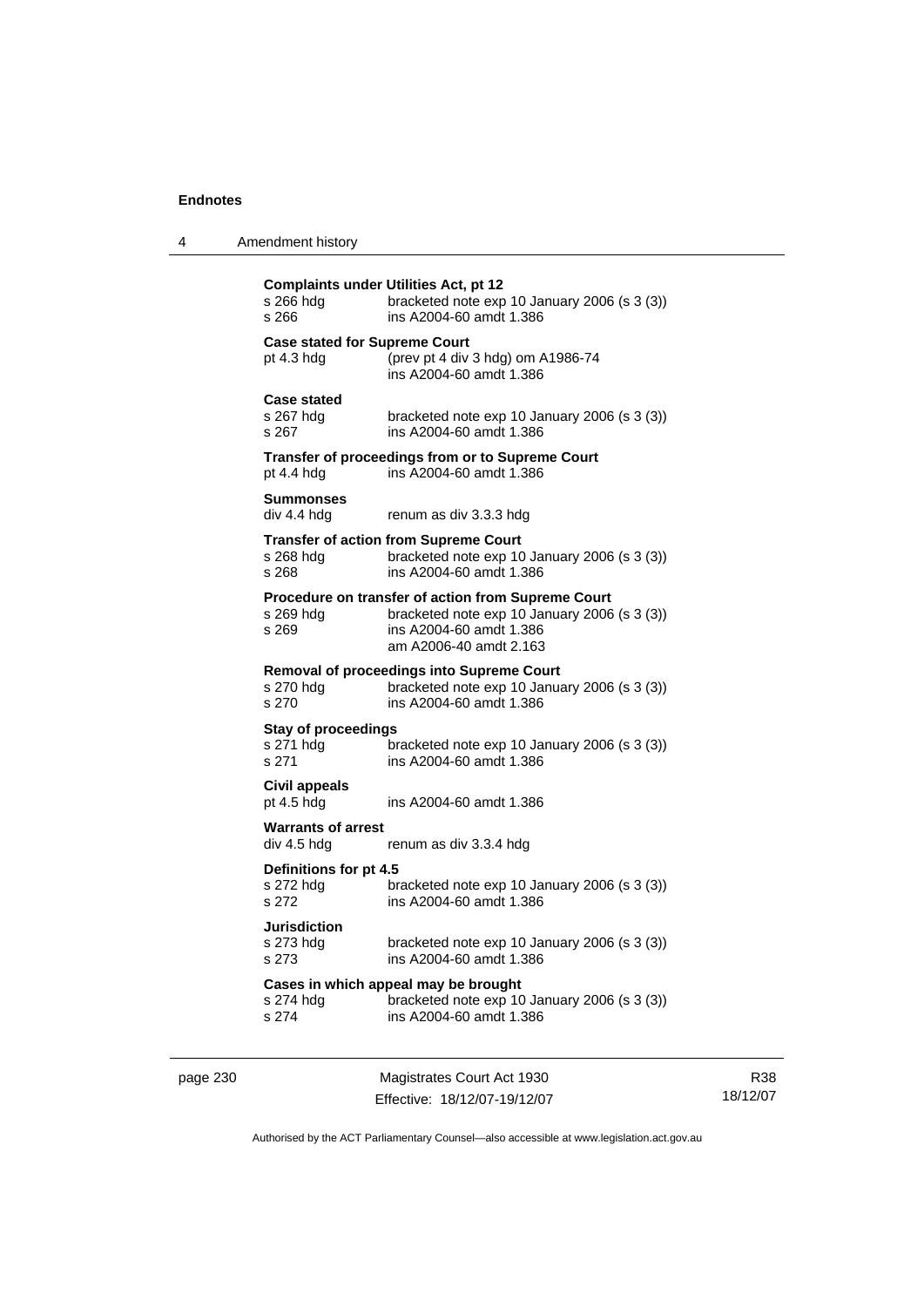|                 | <b>Appeals-Small Claims Court</b><br>s 275 hdg<br>s 275 | bracketed note exp 10 January 2006 (s 3 (3))<br>ins A2004-60 amdt 1.386                                                                       |   |
|-----------------|---------------------------------------------------------|-----------------------------------------------------------------------------------------------------------------------------------------------|---|
|                 | <b>Evidence on appeal</b><br>s 276 hdg<br>s 276         | bracketed note exp 10 January 2006 (s 3 (3))<br>ins A2004-60 amdt 1.386                                                                       |   |
|                 | s 277 hdg<br>s 277                                      | <b>Powers of Supreme Court on appeal</b><br>bracketed note exp 10 January 2006 (s 3 (3))<br>ins A2004-60 amdt 1.386<br>om A2006-40 amdt 2.164 |   |
|                 | <b>Small Claims Court</b><br>pt $4.6$ hdg               | ins A2004-60 amdt 1.386                                                                                                                       |   |
|                 | Definitions for pt 4.6<br>s 278 hdg<br>s 278            | bracketed note exp 10 January 2006 (s 3 (3))<br>ins A2004-60 amdt 1.386                                                                       |   |
|                 | <b>Small Claims Court</b><br>s 279 hdg<br>s 279         | bracketed note $exp 10$ January 2006 (s 3 (3))<br>ins A2004-60 amdt 1.386                                                                     |   |
|                 | Referees-appointment<br>s 280 hdg<br>s 280              | bracketed note exp 10 January 2006 (s 3 (3))<br>ins A2004-60 amdt 1.386                                                                       |   |
|                 | <b>Referees-functions</b><br>s 281 hdg<br>s 281         | bracketed note $exp 10$ January 2006 (s 3 (3))<br>ins A2004-60 amdt 1.386                                                                     |   |
|                 | s 282 hdg<br>s 282                                      | Referees-oath or affirmation of office<br>bracketed note exp 10 January 2006 (s 3 (3))<br>ins A2004-60 amdt 1.386                             |   |
|                 | Jurisdiction<br>s 283 hdg<br>s 283                      | bracketed note $exp 10$ January 2006 (s 3 (3))<br>ins A2004-60 amdt 1.386                                                                     |   |
|                 | \$10 000 limit<br>s 284 hdg<br>s 284                    | bracketed note exp 10 January 2006 (s 3 (3))<br>ins A2004-60 amdt 1.386                                                                       |   |
|                 | s 285 hdg<br>s 285                                      | Admissibility of conference proceedings in inquiries<br>bracketed note exp 10 January 2006 (s 3 (3))<br>ins A2004-60 amdt 1.386               |   |
|                 | <b>Small Claims Court's seal</b><br>s 286               | ins A2005-60 amdt 1.108                                                                                                                       |   |
|                 | <b>Miscellaneous</b><br>ch 5 hdg                        | (prev pt 15 hdg) sub and renum A2004-60 amdt 1.387                                                                                            |   |
| R38<br>18/12/07 |                                                         | Magistrates Court Act 1930<br>Effective: 18/12/07-19/12/07                                                                                    | р |

page 231

Authorised by the ACT Parliamentary Counsel—also accessible at www.legislation.act.gov.au

Effective: 18/12/07-19/12/07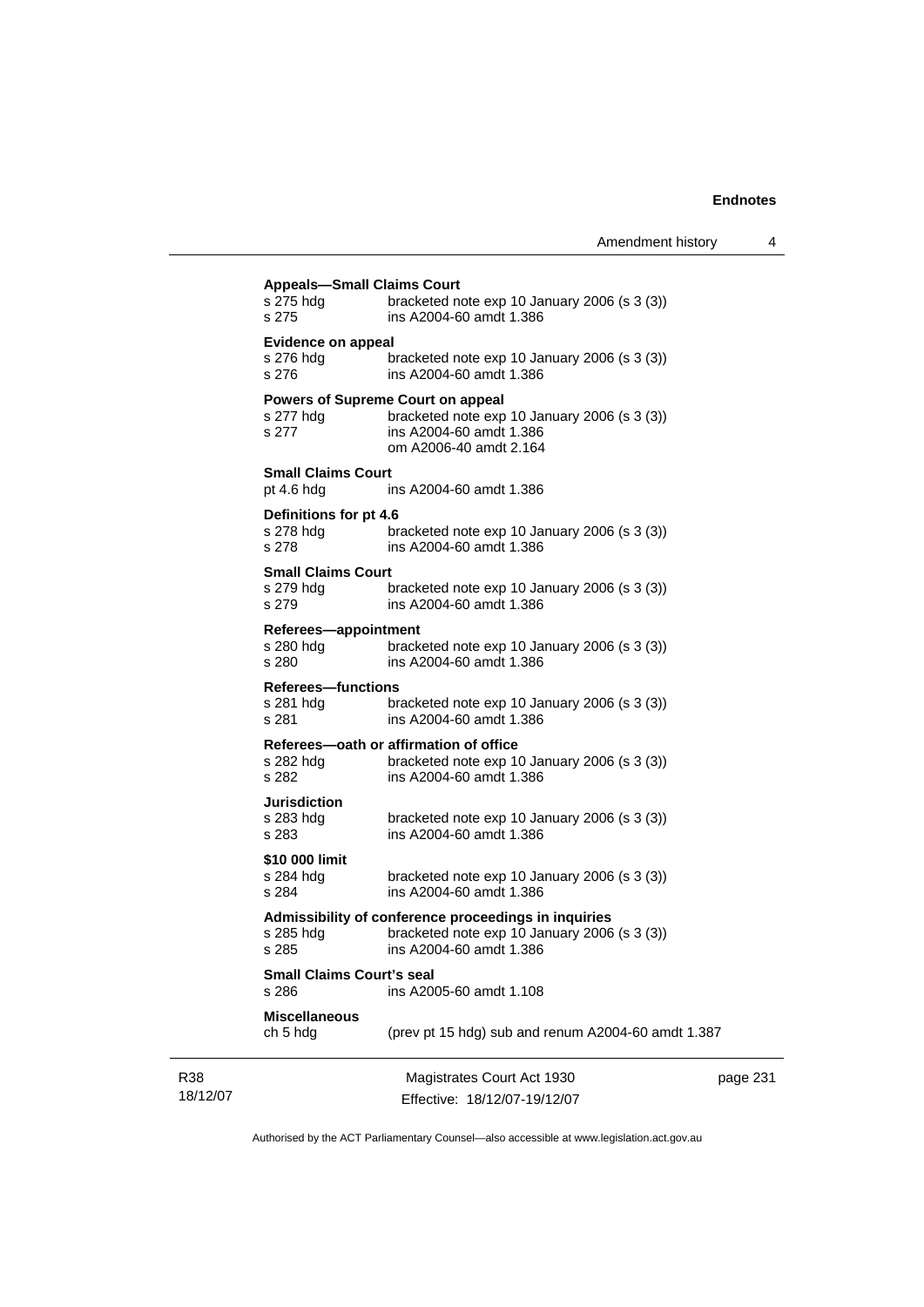| 4 | Amendment history |
|---|-------------------|
|---|-------------------|

|          | <b>Hearing</b><br>pt 5 hdg                             | renum as pt 3.4 hdg                                                                                                                                                                                                                                                                   |                        |
|----------|--------------------------------------------------------|---------------------------------------------------------------------------------------------------------------------------------------------------------------------------------------------------------------------------------------------------------------------------------------|------------------------|
|          | <b>Offences</b><br>pt 5.1 hdg                          | ins A2004-60 amdt 1.387                                                                                                                                                                                                                                                               |                        |
|          | General<br>div 5.1 hdg                                 | renum as div 3.4.1 hdg                                                                                                                                                                                                                                                                |                        |
|          | <b>Evidence</b><br>div 5.2 hdg                         | renum as div 3.4.2 hdg                                                                                                                                                                                                                                                                |                        |
|          | Remand<br>div 5.3 hdg                                  | renum as div 3.4.3 hdg                                                                                                                                                                                                                                                                |                        |
|          | <b>Committal and recognisance</b><br>div 5.4 hdg       | renum as div 3.4.4 hdg                                                                                                                                                                                                                                                                |                        |
|          | <b>Adjournment of proceedings</b><br>div 5.5 hdg       | renum as div 3.4.5 hdg                                                                                                                                                                                                                                                                |                        |
|          | Contempt in face of court<br>s 290                     | (prev s 255) am 1967 No 1; 1972 No 37; ord 1990 No 5<br>sub 1993 No 4<br>am 1994 No 66; 1994 No 81; 1999 No 22 s 23; ss renum R10<br>LA; A2004-60 amdt 1.391<br>renum A2004-60 amdt 1.392<br>am A2005-53 amdt 1.108; ss renum R30 LA (see A2005-53<br>amdt 1.109)<br>om A2006-55 s 17 |                        |
|          | Failure to give evidence-offence<br>s 291 hdg<br>s 291 | (prev s 255AA hdg) sub A2004-60 amdt 1.393<br>(prev s 255AA) ins 1994 No 61<br>am 1995 No 46; 1996 No 6; 1998 No 25; 1998 No 54;<br>A2004-60 amdt 1.394, amdt 1.395<br>reloc from s 255AA by A2004-60 amdt 1.396<br>om A2005-53 amdt 1.110                                            |                        |
|          | s 292 hdg<br>s 292                                     | Failure to comply with order in nuisance action<br>ins A2004-60 amdt 1.412<br>bracketed note exp 10 January 2006 (s 3 (3))<br>reloc from Magistrates Court (Civil Jurisdiction) Act 1982<br>s 8 (2) by A2004-60 amdt 1.450                                                            |                        |
|          | s 293 hdg<br>s 293                                     | Failure to comply with Magistrates Court subpoena<br>bracketed note exp 10 January 2006 (s 3 (3))<br>(1) reloc from Magistrates Court (Civil Jurisdiction) Act 1982<br>s 187 (7) by A2004-60 amdt 1.488<br>(2), (3) ins A2004-60 amdt 1.412<br>om A2005-53 amdt 1.111                 |                        |
| page 232 |                                                        | Magistrates Court Act 1930<br>Effective: 18/12/07-19/12/07                                                                                                                                                                                                                            | <b>R38</b><br>18/12/07 |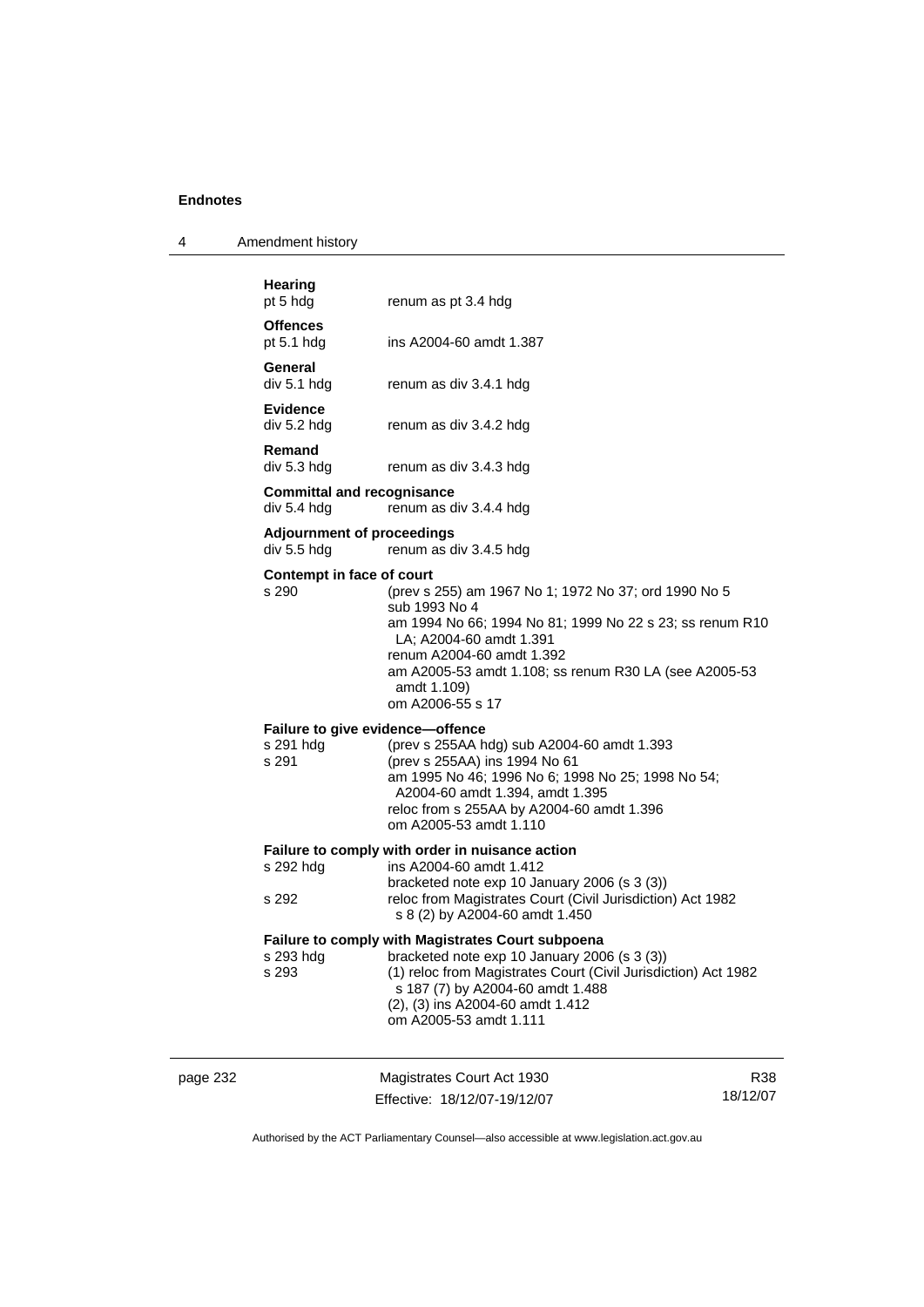|                       | Amendment history                                                                                                                                                                                                | 4 |
|-----------------------|------------------------------------------------------------------------------------------------------------------------------------------------------------------------------------------------------------------|---|
| s 294 hdg             | Failure to comply with judgment for delivery of detained goods<br>ins A2004-60 amdt 1.412<br>bracketed note exp 10 January 2006 (s 3 (3))                                                                        |   |
| s 294                 | reloc from Magistrates Court (Civil Jurisdiction) Act 1982<br>s 217 (4) by A2004-60 amdt 1.502<br>om A2006-40 amdt 2.164                                                                                         |   |
|                       | False or misleading statement by garnishee                                                                                                                                                                       |   |
| s 295 hdg             | ins A2004-60 amdt 1.412                                                                                                                                                                                          |   |
| s 295                 | bracketed note exp 10 January 2006 (s 3 (3))<br>reloc from Magistrates Court (Civil Jurisdiction) Act 1982<br>s 329 (2) by A2004-60 amdt 1.524<br>om A2006-40 amdt 2.164                                         |   |
|                       | Obligations of judgment creditor if garnishee pays too much                                                                                                                                                      |   |
| s 296 hdg             | ins A2004-60 amdt 1.412                                                                                                                                                                                          |   |
| s 296                 | bracketed note exp 10 January 2006 (s 3 (3))<br>reloc from Magistrates Court (Civil Jurisdiction) Act 1982<br>s 337 (1) by A2004-60 amdt 1.527<br>om A2006-40 amdt 2.164                                         |   |
|                       | Notice to be given if judgment debtor ceases employment                                                                                                                                                          |   |
| s 297 hdq             | ins A2004-60 amdt 1.412                                                                                                                                                                                          |   |
| s 297                 | bracketed note exp 10 January 2006 (s 3 (3))<br>reloc from Magistrates Court (Civil Jurisdiction) Act 1982<br>s 340 (1) by A2004-60 amdt 1.531<br>om A2006-40 amdt 2.164                                         |   |
| Prejudice to employee |                                                                                                                                                                                                                  |   |
| s 298                 | reloc from Magistrates Court (Civil Jurisdiction) Act 1982 s 341<br>by A2004-60 amdt 1.535                                                                                                                       |   |
|                       | Interference with seized property etc                                                                                                                                                                            |   |
| s 299                 | reloc from Magistrates Court (Civil Jurisdiction) Act 1982 s 379<br>by A2004-60 amdt 1.537<br>om A2006-40 amdt 2.164                                                                                             |   |
|                       | Failure to comply with Small Claims Court subpoena                                                                                                                                                               |   |
| s 300 hdg<br>s 300    | bracketed note exp 10 January 2006 (s 3 (3))<br>(1) reloc from Magistrates Court (Civil Jurisdiction) Act 1982<br>s 448 (1) by A2004-60 amdt 1.563<br>(2), (3) ins A2004-60 amdt 1.412<br>om A2005-53 amdt 1.112 |   |
|                       | Witness before Small Claims Court to answer questions                                                                                                                                                            |   |
| s 301                 | reloc from Magistrates Court (Civil Jurisdiction) Act 1982 s 449<br>by A2004-60 amdt 1.568<br>om A2005-53 amdt 1.112                                                                                             |   |
|                       |                                                                                                                                                                                                                  |   |

R38 18/12/07

Magistrates Court Act 1930 Effective: 18/12/07-19/12/07 page 233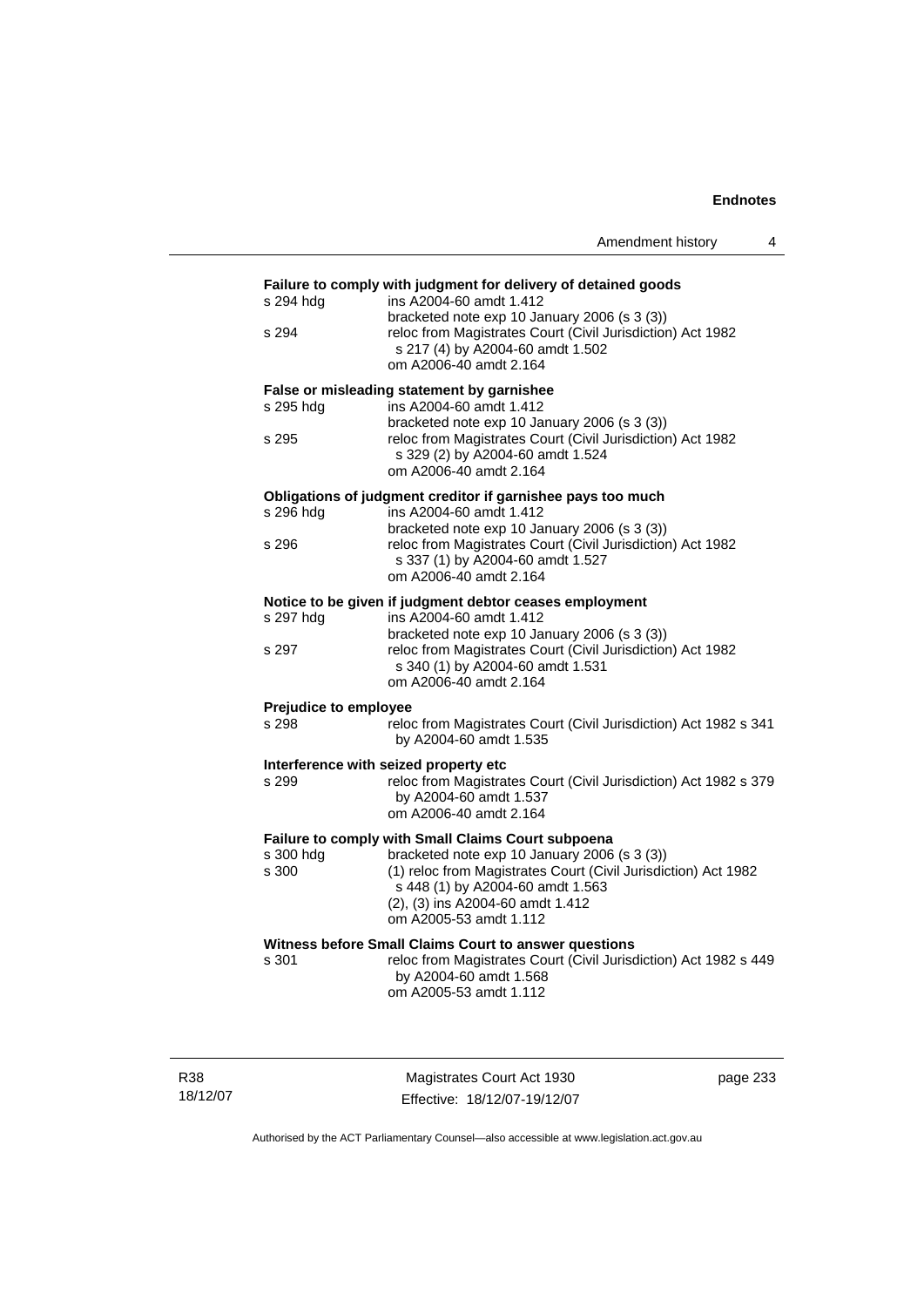| 4 | Amendment history                                        |                                                                                                                                                                                                                                                                                    |
|---|----------------------------------------------------------|------------------------------------------------------------------------------------------------------------------------------------------------------------------------------------------------------------------------------------------------------------------------------------|
|   | s 302 hdg<br>s 302                                       | Contravention of Small Claims Court order in trespass proceeding<br>ins A2004-60 amdt 1.412<br>bracketed note exp 10 January 2006 (s 3 (3))<br>reloc from Magistrates Court (Civil Jurisdiction) Act 1982<br>s 460 (2) by A2004-60 amdt 1.574                                      |
|   | Other<br>pt 5.2 hdg                                      | ins A2004-60 amdt 1.412                                                                                                                                                                                                                                                            |
|   | <b>Contempt of court</b><br>s 307                        | ins A2006-55 s 18                                                                                                                                                                                                                                                                  |
|   | <b>Magistrates Court's seal</b><br>s 308                 | ins A2005-60 amdt 1.109                                                                                                                                                                                                                                                            |
|   | Directions about procedure etc<br>s 309                  | (prev s 254A) ins 1989 No 59<br>reloc by A2004-60 amdt 1.385<br>sub A2006-55 s 19                                                                                                                                                                                                  |
|   | Hearings generally to be in public<br>s 310 hdg<br>s 310 | (prev s 51 hdg) sub A2004-60 amdt 1.224<br>(prev s 51) am 1986 No 74<br>sub 1996 No 6<br>am A2004-60 amdts 1.225-1.227<br>reloc by A2004-60 amdt 1.228                                                                                                                             |
|   | s 311                                                    | Appearance by audiovisual or audio links etc<br>(prev s 254B) ins 1999 No 22 s 22<br>am 2000 No 17 s 3 sch 1; A2003-48 amdt 2.11; A2004-60<br>amdt 1.388; ss renum R26 LA (see A2004-60 amdt 1.389)<br>reloc by A2004-60 amdt 1.390<br>am A2005-20 amdt 3.305<br>sub A2006-55 s 20 |
|   | s 312 hdg<br>s 312                                       | Failure to give evidence-committal<br>(prev s 255AB hdg) sub A2004-60 amdt 1.397<br>(prev s 255AB) ins 1994 No 61<br>am 1995 No 46; A2004-60 amdts 1.398-1.400<br>reloc by A2004-60 amdt 1.401<br>sub A2005-53 amdt 1.113<br>am A2006-23 amdts 1.260-1.262                         |
|   | <b>Commitment to remand centre</b><br>s 313              | (prev s 255A) ins 1976 No 42<br>am 1995 No 41; 1996 No 6; 1998 No 25<br>reloc by A2004-60 amdt 1.402<br>om A2006-23 amdt 1.263                                                                                                                                                     |

page 234 Magistrates Court Act 1930 Effective: 18/12/07-19/12/07

R38 18/12/07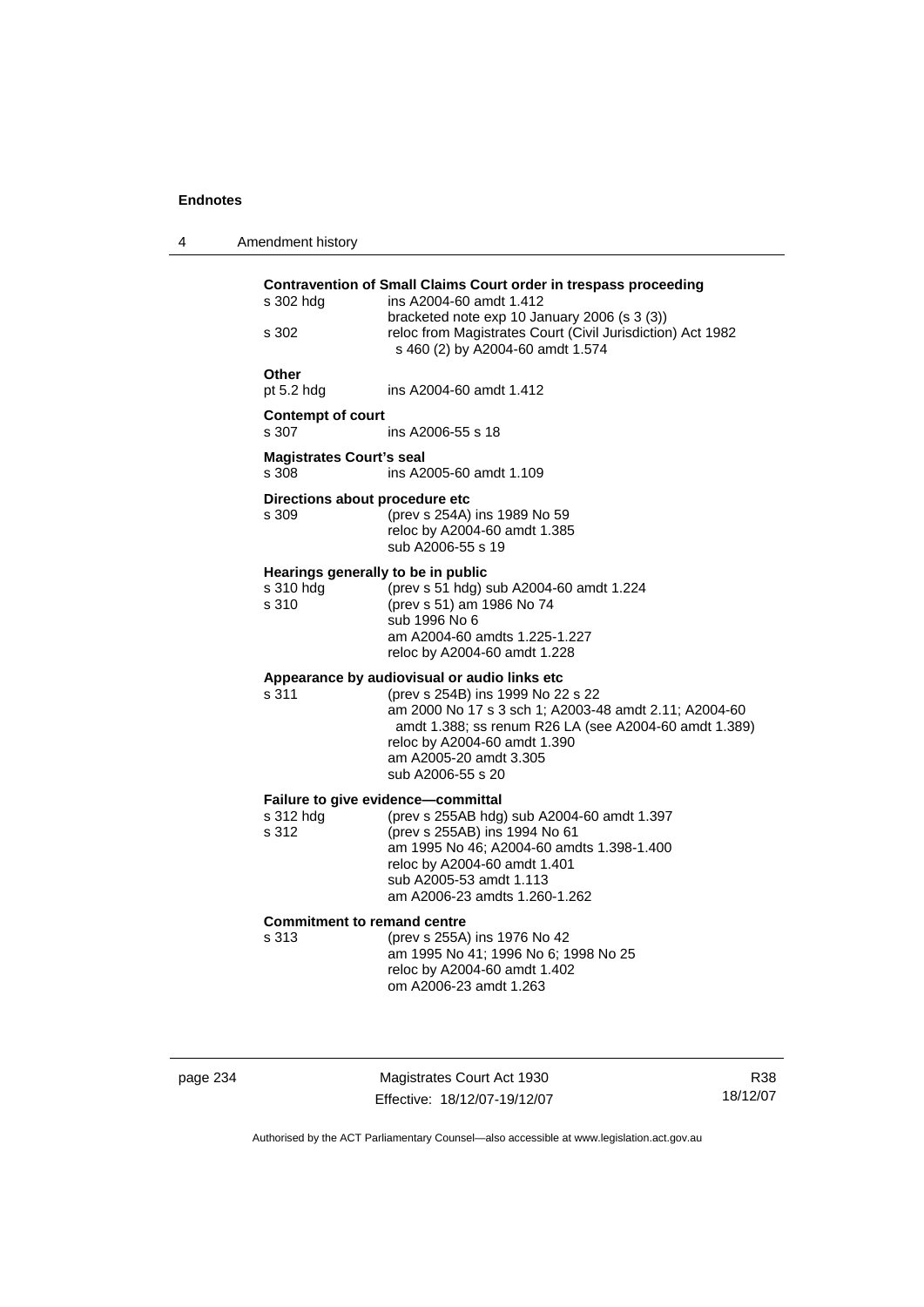#### **Registrar to give directions for preparation of transcript**

| s 314 hda | (prev s 255B hdg) am 1991 No 44                |
|-----------|------------------------------------------------|
| s 314     | (prev s 255B) ins 1980 No 4                    |
|           | am 1986 No 71; 1991 No 44; A2004-60 amdt 1.403 |
|           | reloc by A2004-60 amdt 1.404                   |

#### **Applications for transcripts**

s 315 (prev s 255C) ins 1980 No 4 am 1986 No 71; 1986 No 83; 1988 No 45; 1991 No 38; 1991 No 44; 1993 No 4; 1994 No 4; 1999 No 22 s 24; A2004-60 amdts 1.405-1.409; ss renum R26 LA (see A2004-60 amdt 1.410) reloc by A2004-60 amdt 1.411

#### **Record of proceedings**

| s 316 hdg | (prev s 54A hdg) sub A2004-60 amdt 1.229                   |
|-----------|------------------------------------------------------------|
| s 316     | (prev s 54A) ins 1980 No 4                                 |
|           | am 1985 No 41; 1986 No 71; 1986 No; 1986 No 74; 1986       |
|           | No 83; ord 1990 No 5; 1991 Nos 44 and 106; 1999 No 22      |
|           | s 19: 1999 No 66 sch 3: 2000 No 17 s 3 sch 1: ss renum R10 |
|           | LA; A2003-48 amdt 2.9; A2004-60 amdt 1.230                 |
|           | reloc by A2004-60 amdt 1.231                               |
|           | pars renum R26 LA                                          |
|           | am A2005-20 amdt 3.306                                     |
|           |                                                            |

#### **Record of proceedings and transcript**

| s 317 | (prev s 60) sub 1958 No 12; 1967 No 1    |
|-------|------------------------------------------|
|       | am 1972 No 37                            |
|       | sub 1974 No 14: 1980 No 4                |
|       | am 1991 No 44; 1999 No 22 s 20; A2004-60 |
|       | amdts 1.233-1.237                        |
|       | reloc by A2004-60 amdt 1.238             |
|       |                                          |

#### **Person about to leave ACT may be ordered to be examined or produce documents**   $(nrav \leq 67$  hdg) am  $\triangle 2004 - 60$  amdt 1.258

| S J IO IIUY | $\mu$ is the light and AZ004-00 and $\mu$ . Eventually           |
|-------------|------------------------------------------------------------------|
| s 318       | (prev s 67) am 1980 No 4; 1986 No 74; 1996 No 6; ss renum        |
|             | R <sub>10</sub> LA; A <sub>2004</sub> -60 amdt 1.259, amdt 1.260 |
|             | reloc by A2004-60 amdt 1.261                                     |

#### **Witnesses' rights and liabilities**

s 319 (prev s 68) am 1996 No 6; A2004-60 amdt 1.263, amdt 1.264 reloc by A2004-60 amdt 1.265

## **Depositions to be given to registrar**

| s 320 hdg | (prev s 69 hdg) am 1991 No 44                         |
|-----------|-------------------------------------------------------|
| s 320     | (prev s 69) am 1958 No 12; 1967 No 1; 1980 No 4; 1991 |
|           | No 44: A2004-60 amdts 1.266-1.268                     |
|           | reloc by A2004-60 amdt 1.269                          |

| R38      | Magistrates Court Act 1930   | page 235 |
|----------|------------------------------|----------|
| 18/12/07 | Effective: 18/12/07-19/12/07 |          |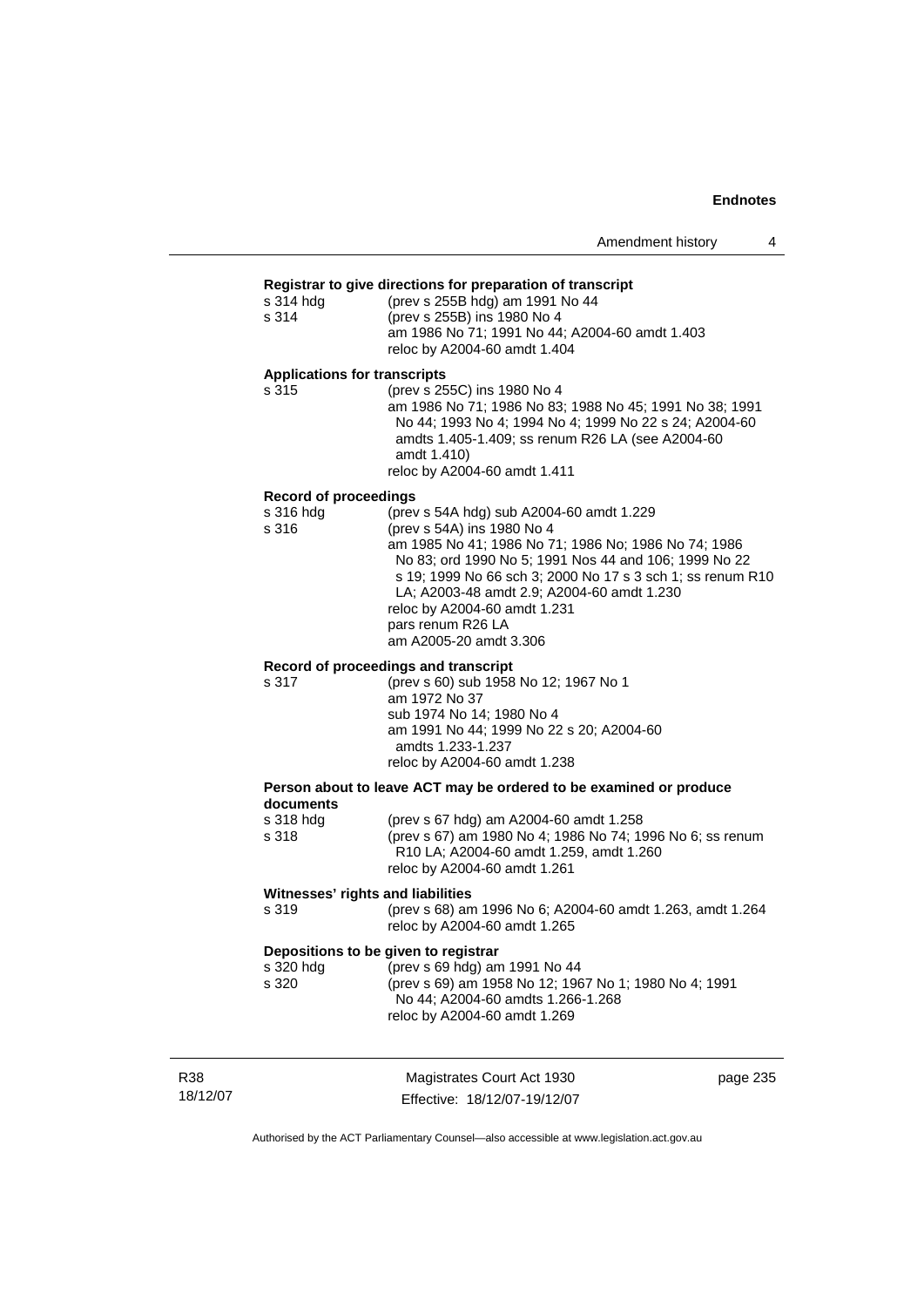| 4 | Amendment history |
|---|-------------------|
|---|-------------------|

**Regulation-making power**  s 321 ins A2004-60 amdt 1.412 **Proceedings in case of indictable offences**  pt 6 hdg renum as pt 3.5 hdg **Preliminary**  renum as div 3.5.1 hdg **Institution of proceedings**  div 6.1 hdg renum as div 3.5.2 hdg **Proceedings subsequent to hearing of evidence**<br>div 6.2 hdg renum as div 3.5.3 hdg renum as div 3.5.3 hdg **Costs**  div 6.2A hdg renum as div 3.5.4 hdg **Recognisances of witnesses**  div 6.3 hdg renum as div 3.5.5 hdg **Miscellaneous**  div 6.4 hdg renum as div 3.5.6 hdg **Proceedings for offences punishable summarily**  pt 7 hdg renum as pt 3.6 hdg **Service and pleading by post for certain offences**  pt 7A hdg renum as pt 3.7 hdg **Infringement notices for certain offences**  pt 8 hdg renum as pt 3.8 hdg **Preliminary**  div 8.1 hdg renum as div 3.8.1 hdg **Infringement and reminder notices**  div 8.2 hdg renum as div 3.8.2 hdg **Additional provisions for vehicle-related offences**  div 8.2A hdg renum as div 3.8.3 hdg **Disputing liability**  renum as div 3.8.4 hdg **Miscellaneous**  div 8.4 hdg renum as div 3.8.5 hdg **Enforcement of decisions**  pt 9 hdg renum as pt 3.9 hdg **General**  div 9.1 hdg renum as div 3.9.1 hdg

page 236 Magistrates Court Act 1930 Effective: 18/12/07-19/12/07

R38 18/12/07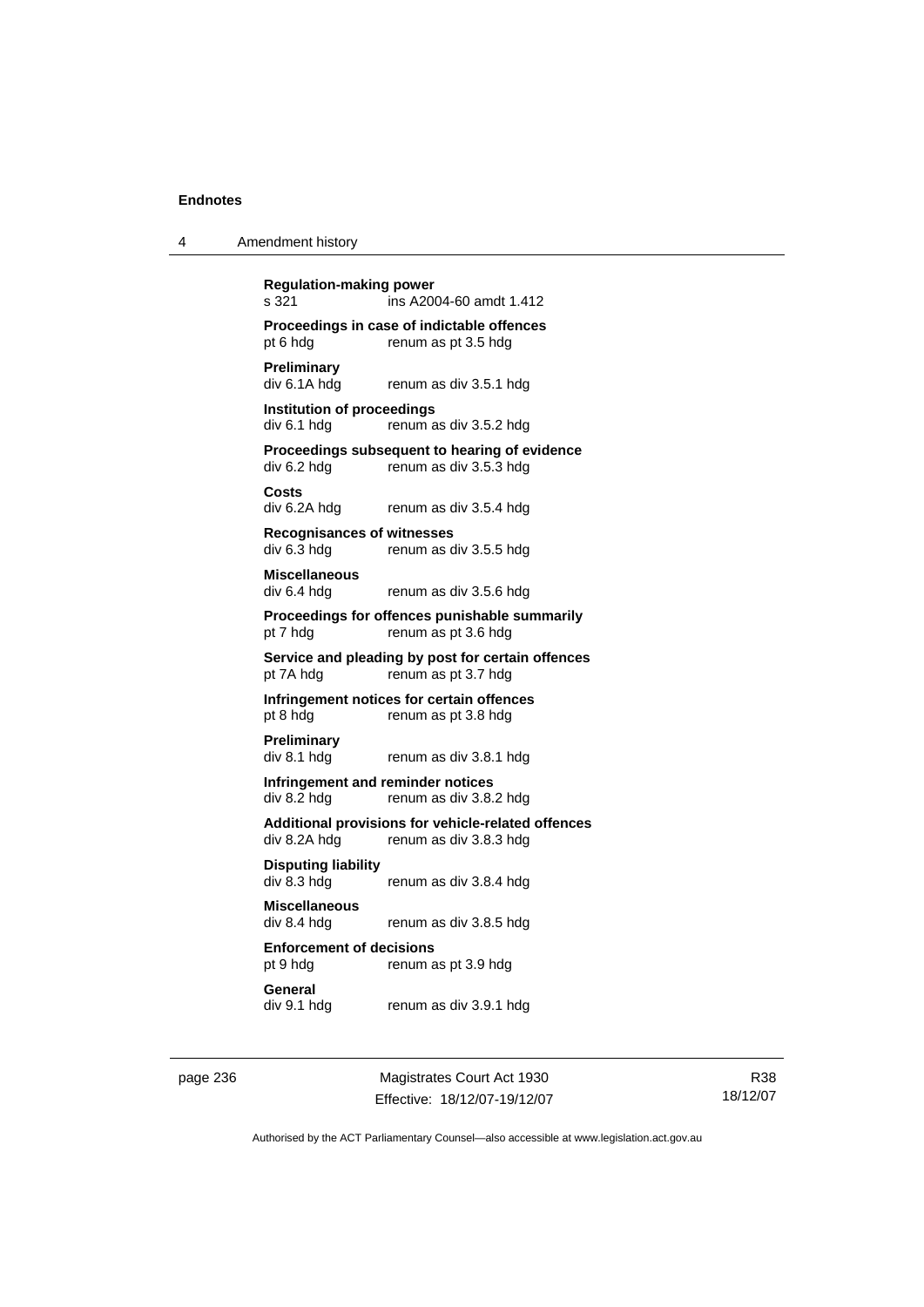# **Enforcement of fines**<br>div 9.2 hda<br>rer

renum as div 3.9.2 hdg

**Reciprocal enforcement of fines against bodies corporate**  div 9.2A hdg renum as div 3.9.3 hdg

**Adverse claims**  om 1986 No 74

**Attachment of debts**  pt 9 div 4 hdg om 1994 No 61

**Imprisonment of fraudulent debtors**<br>
pt 9 div 5 hdg om 1994 No 61 om 1994 No 61

**Miscellaneous**  div 9.6 hdg renum as div 3.9.4 hdg

**Restraining orders**  pt 10 hdg sub 1990 No 65

om 2001 No 90 amdt 1.79

**Appeals to Supreme Court** 

pt 11 hdg renum as pt 3.10 hdg

**Appellate jurisdiction of Supreme Court**  div 11.1 hdg renum as div 3.10.1 hdg

**Appeals** 

renum as div 3.10.2 hdg

**Orders to review**  div 11.3 hdg renum as div 3.10.3 hdg

**Absconding appellants**  pt 11 div  $3A$  hdg

om 1992 No 9

**General provisions**  renum as div 3.10.4 hdg

**Protection of magistrates in the execution of their office**  pt 12 hdg om A2004-60 amdt 1.369

#### **Costs**

pt 13 hdg renum as pt 3.11 hdg

#### **Court and tribunal fees**

pt 13A hdg orig pt 13A hdg ins 1974 No 14 om 1992 No 9 ins 1994 No 4 sub 2000 No 1 s 3 sch om A2004-60 amdt 1.378

R38 18/12/07

Magistrates Court Act 1930 Effective: 18/12/07-19/12/07 page 237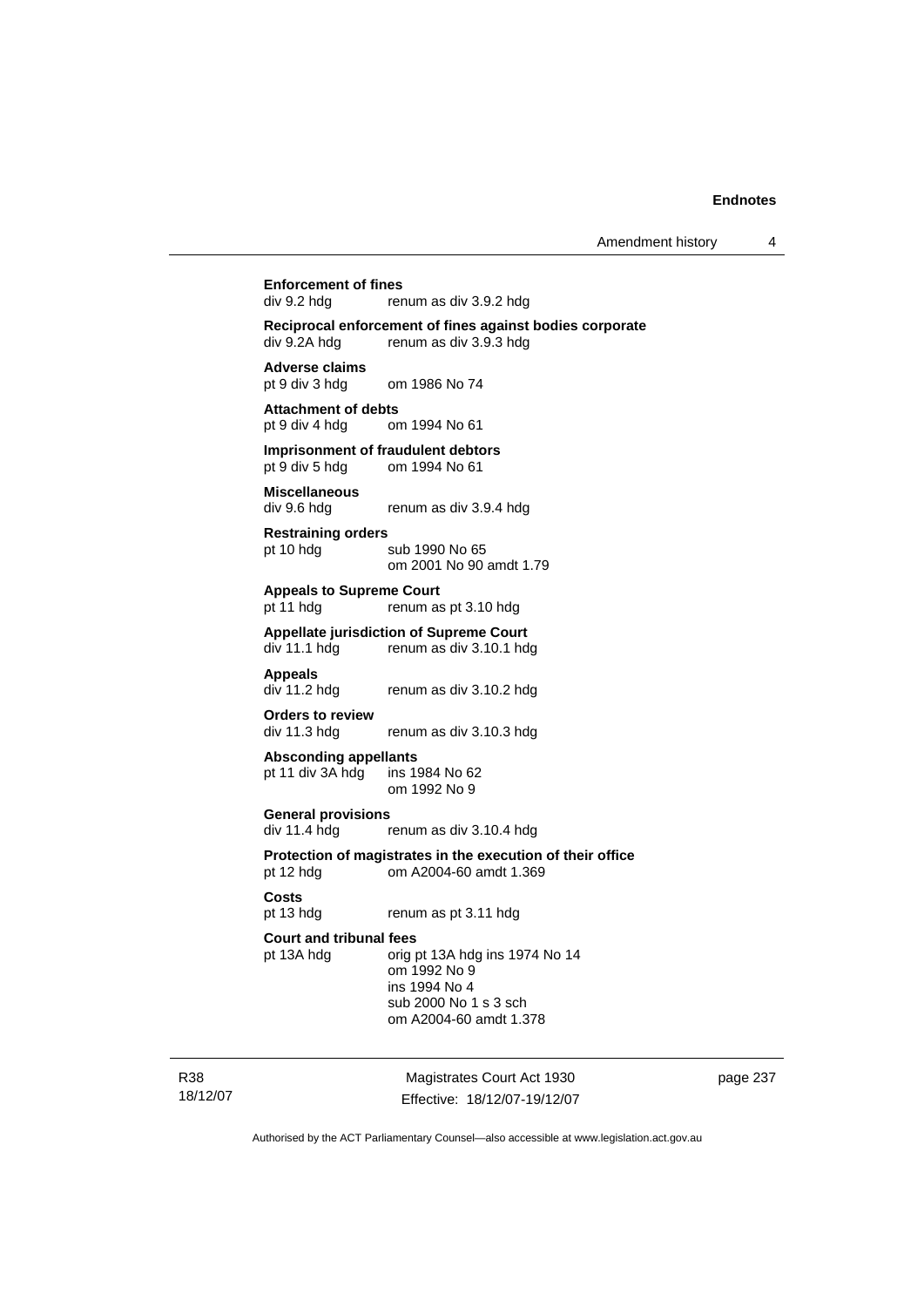| $\boldsymbol{\Lambda}$ | Amendment history |  |
|------------------------|-------------------|--|
|------------------------|-------------------|--|

|     | <b>Securities</b><br>pt 14 hdg          | renum as pt 3.12 hdg                                                                                                                                                                                                                                                                                                                                                                                                                                                                                                                                                                   |     |
|-----|-----------------------------------------|----------------------------------------------------------------------------------------------------------------------------------------------------------------------------------------------------------------------------------------------------------------------------------------------------------------------------------------------------------------------------------------------------------------------------------------------------------------------------------------------------------------------------------------------------------------------------------------|-----|
|     | <b>Miscellaneous</b><br>pt 15 hdg       | renum as ch 5 hdg                                                                                                                                                                                                                                                                                                                                                                                                                                                                                                                                                                      |     |
|     | Transitional<br>pt 16 hdg               | ins 1999 No 34<br>om 2001 No 90 amdt 1.81                                                                                                                                                                                                                                                                                                                                                                                                                                                                                                                                              |     |
|     | Oath and affirmation of office<br>sch 1 | orig sch 1 am 1937 No 28; 1938 No 25 (as am 1938 No 35);<br>1938 No 35; 1953 No 14; 1958 No 12; 1966 No 2; 1967 No 1;<br>1968 No 25; 1972 No 37; 1974 No 14; 1976 No 42; 1977<br>No 34; 1977 No 61; 1978 No 46; 1979 No 33; 1984 No 62;<br>1985 No 67; 1986 No 74; 1989 No 59; 1990 No 65; 1991 No<br>44; 1992 No 9; 1992 No 37; 1993 No 4; 1994 No 61; 1996 No<br>6; 1996 No 82; 1998 No 67<br>om 2001 No 44 amdt 1.2769<br>(prev sch 2) am 1938 No 25 (as am 1938 No 35)<br>om 1977 No 4<br>ins 1977 No 4<br>am 1997 No 94<br>renum 2001 No 44 amdt 1.2770<br>am A2005-20 amdt 3.307 |     |
|     | Oath<br>sch 2                           | renum as sch 1                                                                                                                                                                                                                                                                                                                                                                                                                                                                                                                                                                         |     |
|     | sch <sub>3</sub>                        | am 1938 No 25 (as am 1938 No 35); 1976 No 42; 1985 No 67;<br>1991 No 44<br>om 2001 No 44 amdt 1.2771                                                                                                                                                                                                                                                                                                                                                                                                                                                                                   |     |
|     | Fees<br>sch 4                           | am 1937 No 5; 1937 No 28<br>om 1953 No 14                                                                                                                                                                                                                                                                                                                                                                                                                                                                                                                                              |     |
|     | sch 5                                   | om 1953 No 14                                                                                                                                                                                                                                                                                                                                                                                                                                                                                                                                                                          |     |
|     | <b>Witnesses' expenses</b><br>sch 6     | om 1953 No 14                                                                                                                                                                                                                                                                                                                                                                                                                                                                                                                                                                          |     |
|     | <b>Dictionary</b><br>dict               | ins A2004-60 amdt 1.413<br>am A2006-23 amdt 1.264, amdt 1.265<br>def administering authority ins A2004-60 amdt 1.413<br>def administrator ins A2004-60 amdt 1.413<br>om A2006-23 amdt 1.266<br>def another jurisdiction ins A2004-60 amdt 1.413                                                                                                                                                                                                                                                                                                                                        |     |
| 238 |                                         | Magistrates Court Act 1930                                                                                                                                                                                                                                                                                                                                                                                                                                                                                                                                                             | R38 |

| page 238 | Magistrates Court Act 1930   | R38      |
|----------|------------------------------|----------|
|          | Effective: 18/12/07-19/12/07 | 18/12/07 |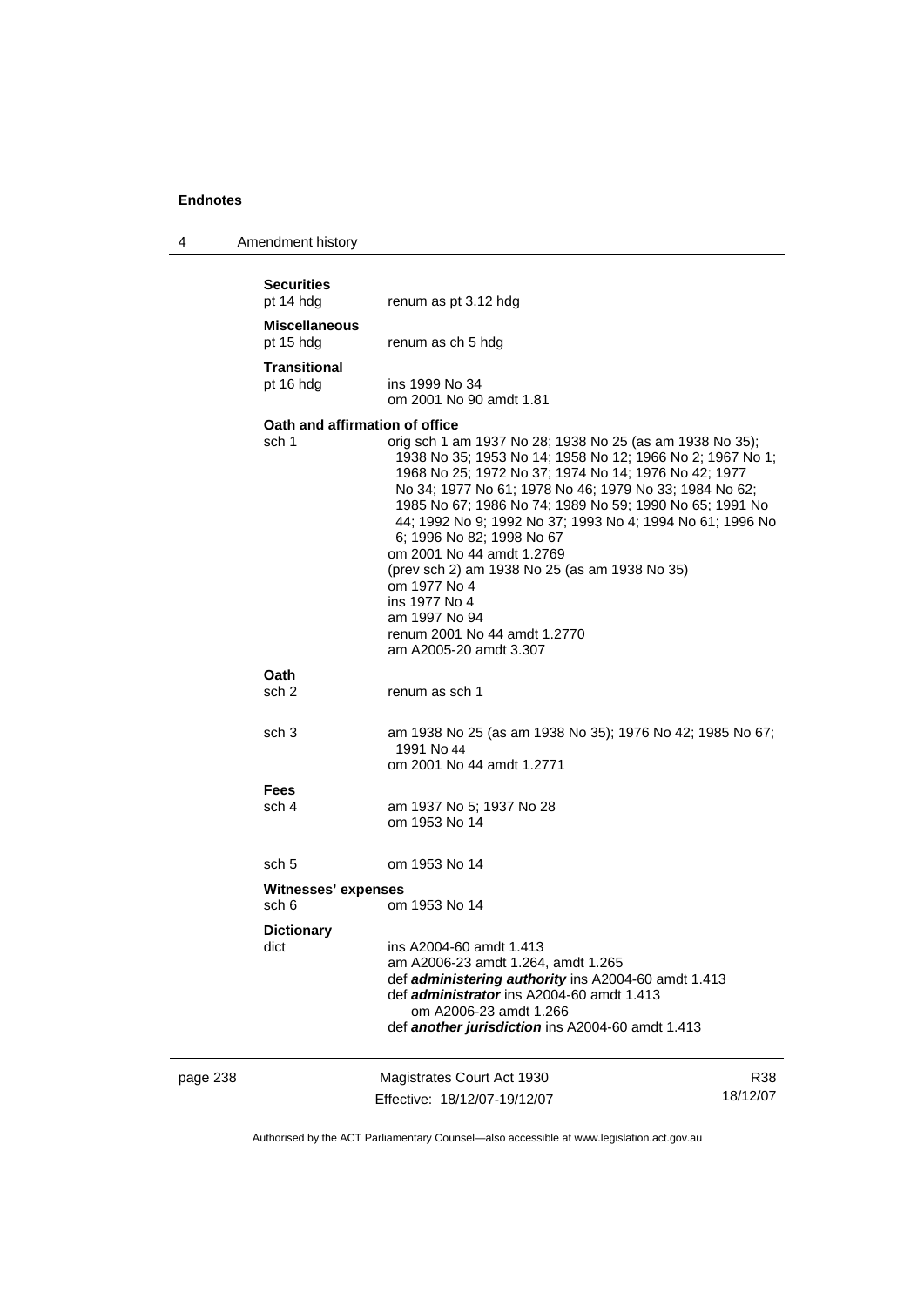def *appeal* ins A2004-60 amdt 1.413 def *appearance* ins A2004-60 amdt 1.413 def *applicant* ins A2004-60 amdt 1.413 def *application* ins A2004-60 amdt 1.413 def *authorised person* ins A2004-60 amdt 1.413 def *bailiff* ins A2004-60 amdt 1.413 def *certified copies* ins A2004-60 amdt 1.413 def *claim* ins A2004-60 amdt 1.413 def *committal order* ins A2006-23 amdt 1.267 def *common boundaries determination* ins A2004-60 amdt 1.413 def *contract application* ins A2004-60 amdt 1.413 def *conviction* ins A2004-60 amdt 1.413 def *court* ins A2004-60 amdt 1.413 def *Crimes Act* ins A2004-60 amdt 1.413 def *damages application* ins A2004-60 amdt 1.413 def *date of service* ins A2004-60 amdt 1.413 def *debt application* ins A2004-60 amdt 1.413 def *debt declaration* ins A2004-60 amdt 1.413 def *decision* ins A2004-60 amdt 1.413 def *default notice* ins A2004-60 amdt 1.413 def *defendant* ins A2004-60 amdt 1.413 def *driver* ins A2004-60 amdt 1.413 def *escort* ins A2004-60 amdt 1.413 om A2006-23 amdt 1.268 def *fine* ins A2004-60 amdt 1.413 def *fine defaulter* ins A2004-60 amdt 1.413 def *goods application* ins A2004-60 amdt 1.413 def *government agency* ins A2004-60 amdt 1.413 def *hearing* ins A2004-60 amdt 1.413 def *home address* ins A2004-60 amdt 1.413 def *illegal user declaration* ins A2004-60 amdt 1.413 def *indictable offence* ins A2004-60 amdt 1.413 def *indictment* ins A2004-60 amdt 1.413 def *information* ins A2004-60 amdt 1.413 def *infringement notice* ins A2004-60 amdt 1.413 def *infringement notice offence* ins A2004-60 amdt 1.413 def *infringement notice penalty* ins A2004-60 amdt 1.413 def *inquiry* ins A2004-60 amdt 1.413 def *judgment* ins A2004-60 amdt 1.413 def *jury* ins A2004-60 amdt 1.413 def *known offender declaration* ins A2004-60 amdt 1.413 def *law in force in the ACT* ins A2004-60 amdt 1.413 def *magistrate* ins A2004-60 amdt 1.413 am A2005-20 amdt 3.308 def *notice of intention to defend form* ins A2005-20 amdt 3.309

R38 18/12/07

Magistrates Court Act 1930 Effective: 18/12/07-19/12/07 page 239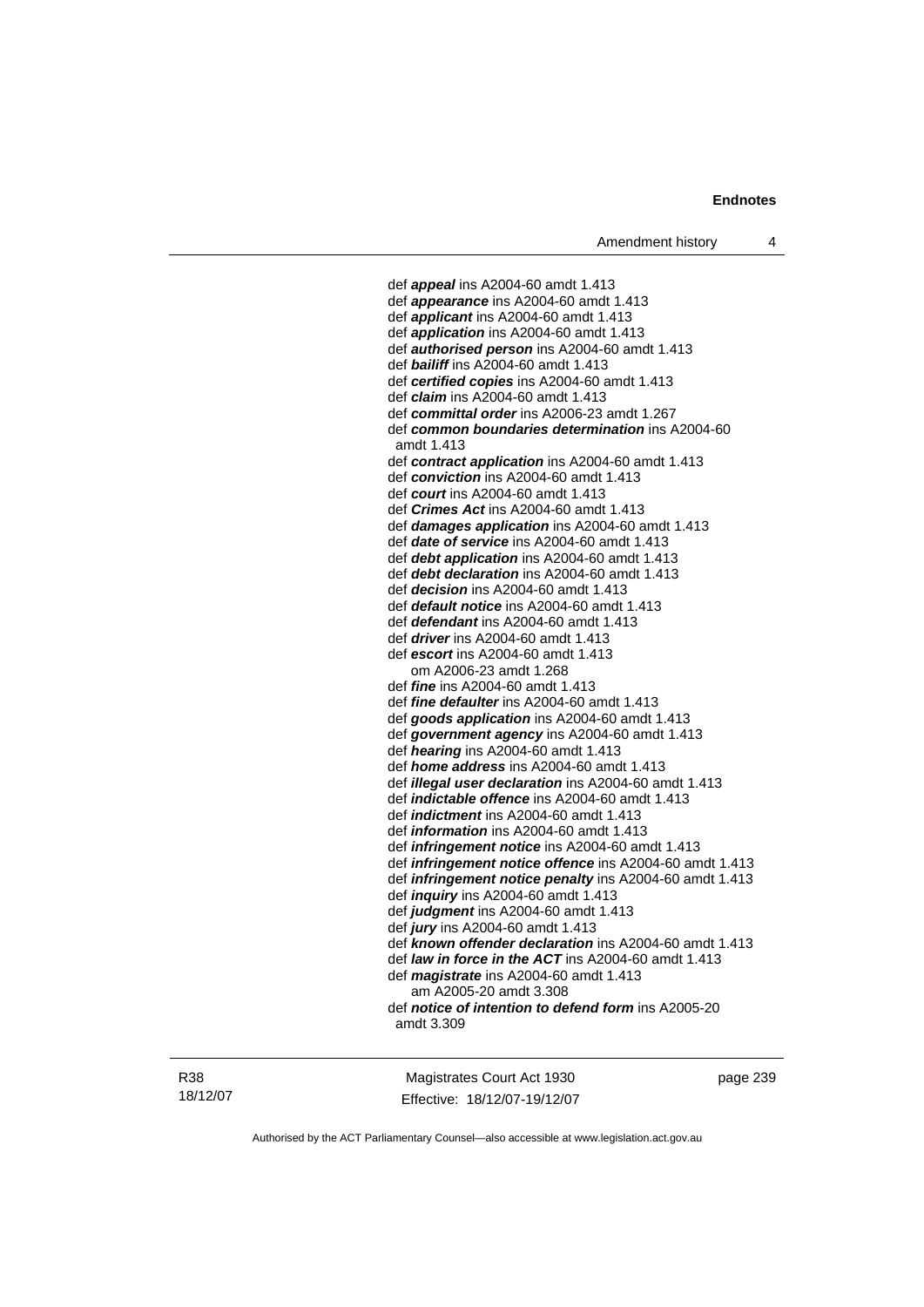4 Amendment history

 def *notice to defendant form* ins A2005-20 amdt 3.309 def *nuisance application* ins A2004-60 amdt 1.413 def *outstanding fine* ins A2004-60 amdt 1.413 def *penalty notice* ins A2004-60 amdt 1.413 def *plea of guilty form* ins A2005-20 amdt 3.309 def *prescribed offence* ins A2004-60 amdt 1.413 def *proceeding* ins A2004-60 amdt 1.413 def *reciprocating court* ins A2004-60 amdt 1.413 def *referee* ins A2004-60 amdt 1.413 def *reference appeal* ins A2005-5 s 34 def *registered* ins A2004-60 amdt 1.413 def *registered operator* ins A2004-60 amdt 1.413 om A2005-20 amdt 3.310 def *registrar* ins A2004-60 amdt 1.413 def *relevant officer* ins A2004-60 amdt 1.413 def *reminder notice* ins A2004-60 amdt 1.413 def *respondent* ins A2004-60 amdt 1.413 def *responsible person* ins A2004-60 amdt 1.413 def *rules* ins A2004-60 amdt 1.413 def *Small Claims Court* ins A2004-60 amdt 1.413 def *sold vehicle declaration* ins A2004-60 amdt 1.413 def *State* ins A2004-60 amdt 1.413 def *summary conviction* ins A2004-60 amdt 1.413 def *superintendent* ins A2004-60 amdt 1.413 om A2006-23 amdt 1.268 def *Territory entity* ins A2004-60 amdt 1.413 def *Territory fine* ins A2004-60 amdt 1.413 def *trader's plate* ins A2004-60 amdt 1.413 om A2005-20 amdt 3.310

def *trespass application* ins A2004-60 amdt 1.413

def *unknown offender declaration* ins A2004-60 amdt 1.413

def *vehicle* ins A2004-60 amdt 1.413

def *vehicle-related offence* ins A2005-20 amdt 3.311

page 240 Magistrates Court Act 1930 Effective: 18/12/07-19/12/07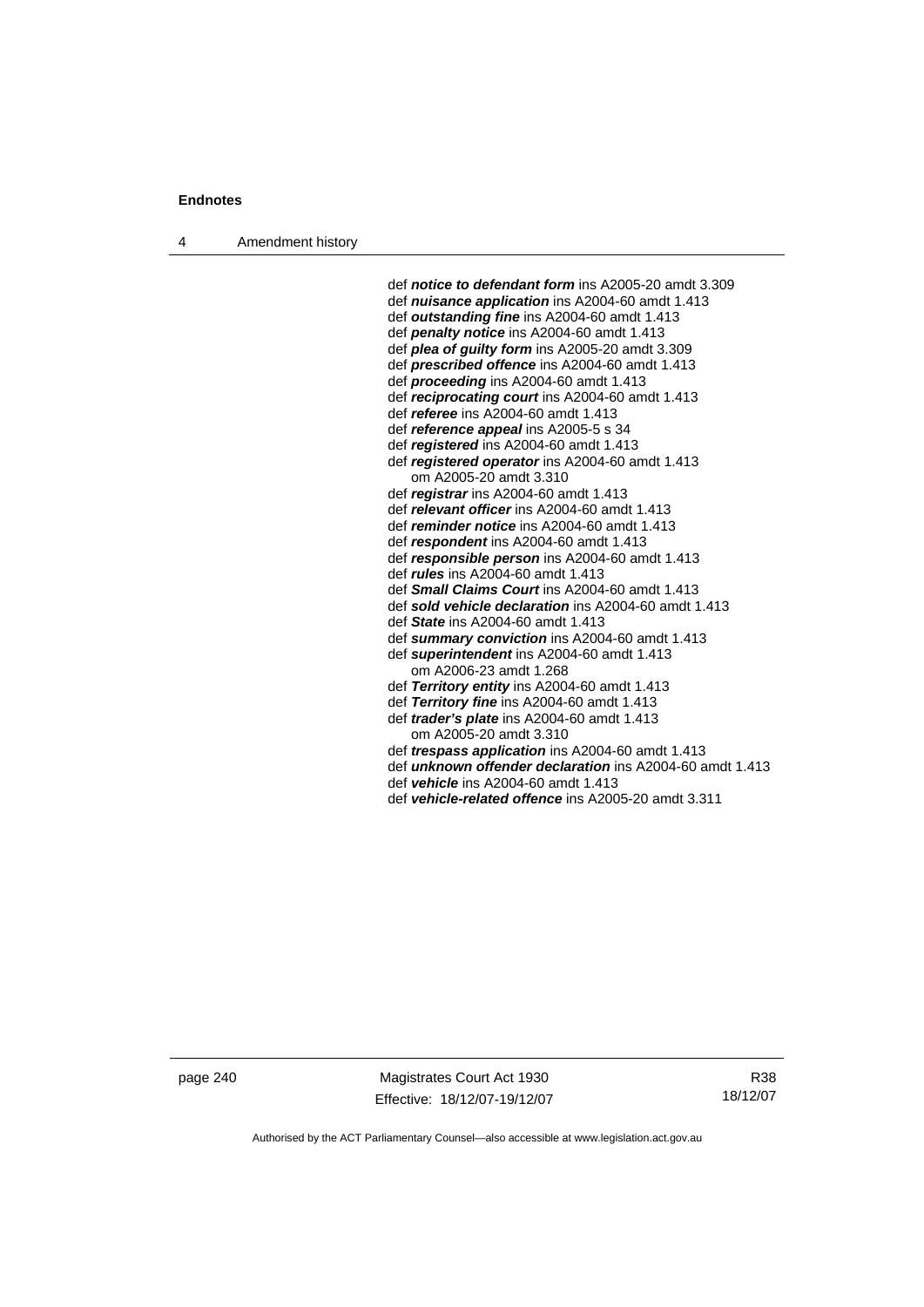### **5 Earlier republications**

Some earlier republications were not numbered. The number in column 1 refers to the publication order.

Since 12 September 2001 every authorised republication has been published in electronic pdf format on the ACT legislation register. A selection of authorised republications have also been published in printed format. These republications are marked with an asterisk (\*) in column 1. Electronic and printed versions of an authorised republication are identical.

| <b>Republication</b><br>No and date | <b>Effective</b>            | Last<br>amendment<br>made by | <b>Republication</b><br>for                                                                                     |
|-------------------------------------|-----------------------------|------------------------------|-----------------------------------------------------------------------------------------------------------------|
| R <sub>1</sub><br>3 Aug 1992        | 3 Aug 1992-<br>27 Nov 1992  | A1992-37                     | initial republication<br>since self-<br>government and<br>includes<br>retrospective<br>amendments by<br>A1996-6 |
| R1 (RI)<br>23 Feb 2006              | 3 Aug 1992-<br>27 Nov 1992  | A1992-37                     | reissue of printed<br>version                                                                                   |
| R <sub>1</sub> A<br>23 Feb 2006     | 23 Nov 1992-<br>28 Feb 1993 | A1992-37                     | amendments by<br>A1992-9 and<br>includes<br>retrospective<br>amendments by<br>A1996-6                           |
| R <sub>1</sub> B<br>23 Feb 2006     | 1 Mar 1993-<br>7 Mar 1993   | A1993-2                      | amendments by<br>A1993-2 and<br>includes<br>retrospective<br>amendments by<br>A1996-6                           |
| R1C<br>23 Feb 2006                  | 8 Mar 1993-<br>31 Aug 1993  | A1993-4                      | amendments by<br>A1993-4 and<br>includes<br>retrospective<br>amendments by<br>A1996-6                           |
|                                     |                             |                              |                                                                                                                 |

R38 18/12/07

Magistrates Court Act 1930 Effective: 18/12/07-19/12/07 page 241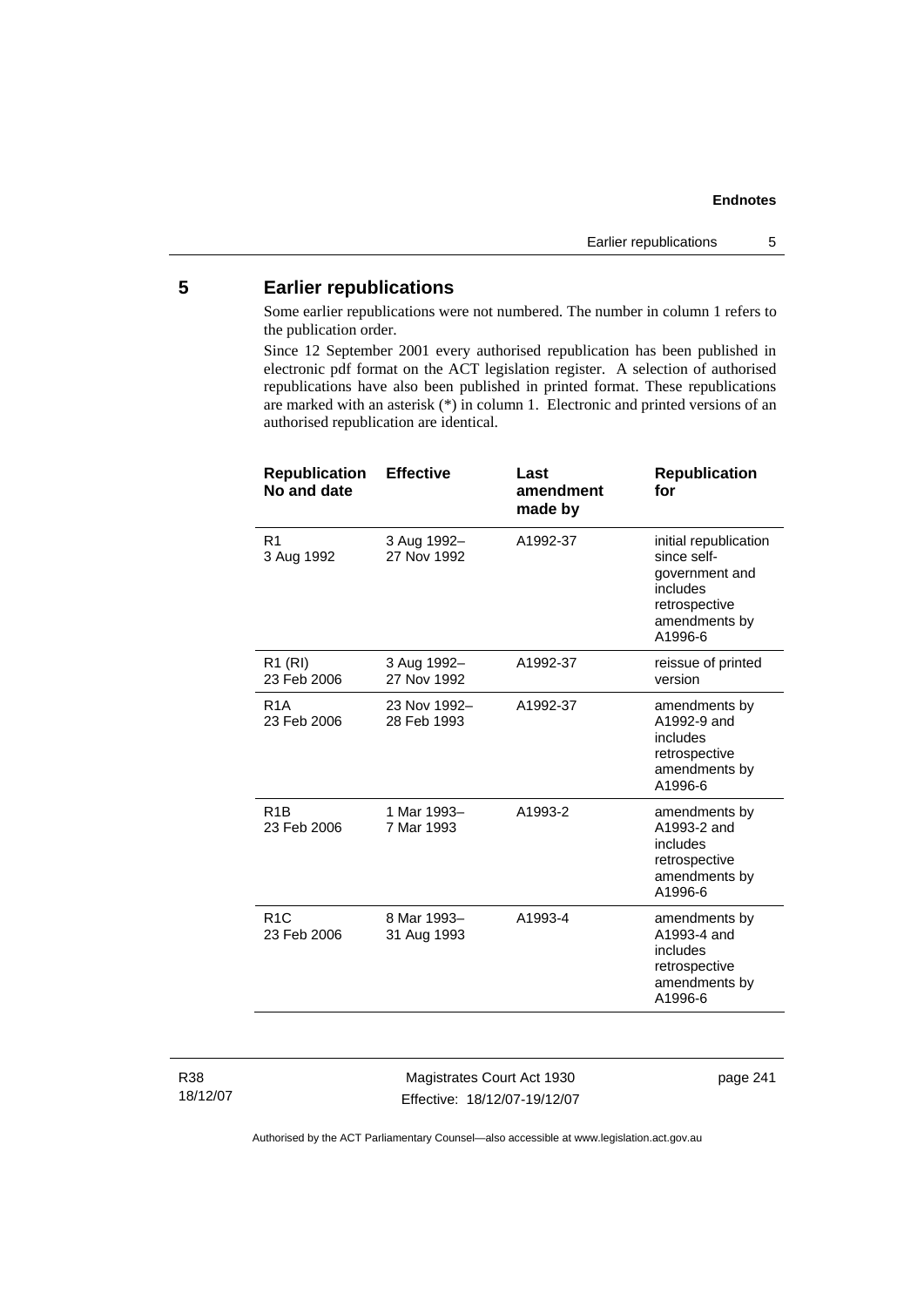#### **Republication No and date Effective Last amendment made by Republication for**  R1D 23 Feb 2006 1 Sept 1993– 26 Sept 1993 A1993-4 amendments by A1993-4 and includes retrospective amendments by A1996-6 R1E 23 Feb 2006 27 Sept 1993– 16 Dec 1993 A1993-48 amendments by A1993-48 and includes retrospective amendments by A1996-6 R2 31 Dec 1993 17 Dec 1993– 13 Mar 1994 A1993-91 amendments by A1993-91 and includes retrospective amendments by A1996-6 R2 (RI) 23 Feb 2006 17 Dec 1993– 13 Mar 1994 A1993-91 reissue of printed version R2A 23 Feb 2006 1 July 1994– 10 Oct 1994 A1994-45 amendments by A1994-4, A1994-10 and A1994-38 and includes retrospective amendments by A1996-6 R2B 23 Feb 2006 11 Oct 1994– 28 Nov 1994 A1994-66 amendments by A1994-66 and includes retrospective amendments by A1996-6

#### 5 Earlier republications

page 242 Magistrates Court Act 1930 Effective: 18/12/07-19/12/07

R38 18/12/07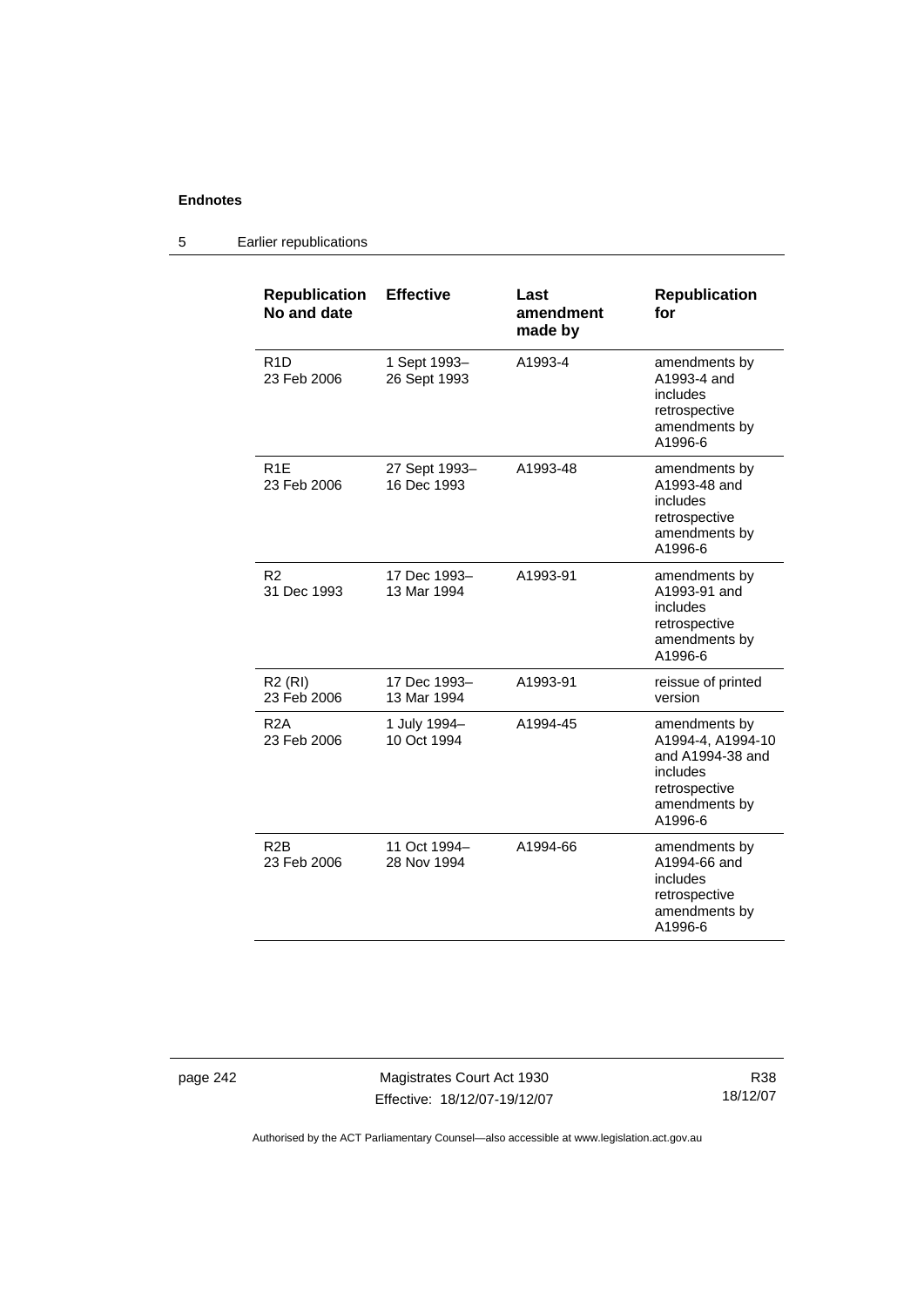Earlier republications 5

| <b>Republication</b><br>No and date | <b>Effective</b>             | Last<br>amendment<br>made by | <b>Republication</b><br>for                                                                                         |
|-------------------------------------|------------------------------|------------------------------|---------------------------------------------------------------------------------------------------------------------|
| R <sub>3</sub><br>10 Apr 1995       | 10 Apr 1995-<br>17 Dec 1995  | A1994-81                     | amendments by<br>A1994-45,<br>A1994-61 and<br>A1994-81 and<br>includes<br>retrospective<br>amendments by<br>A1996-6 |
| <b>R3 (RI)</b><br>23 Feb 2006       | 10 Apr 1995-<br>17 Dec 1995  | A1994-81                     | reissue of printed<br>version                                                                                       |
| R <sub>3</sub> A<br>23 Feb 2006     | 18 Dec 1995-<br>6 May 1996   | A1995-46                     | amendments by<br>A1995-46 and<br>includes<br>retrospective<br>amendments by<br>A1996-6                              |
| R <sub>3</sub> B<br>23 Feb 2006     | 12 Sept 1996-<br>31 Dec 1996 | A1996-6                      | amendments by<br>A1995-41 and<br>A1996-6                                                                            |
| R <sub>3</sub> C<br>23 Feb 2006     | 17 May 1997-<br>29 May 1997  | A1996-82                     | amendments by<br>A1996-68,<br>A1996-74 and<br>A1996-82                                                              |
| R4<br>30 May 1997                   | 30 May 1997-<br>22 Sept 1997 | A1997-25                     | amendments by<br>A1997-25                                                                                           |
| <b>R4 (RI)</b><br>23 Feb 2006       | 30 May 1997-<br>22 Sept 1997 | A1997-25                     | reissue of printed<br>version                                                                                       |
| R <sub>4</sub> A<br>23 Feb 2006     | 23 Sept 1997-<br>24 May 1998 | A1997-41                     | amendments by<br>A1997-41                                                                                           |
| R5<br>1 June 1998                   | 1 June 1998-<br>18 Oct 1998  | A1997-96                     | amendments by<br>A1997-94 and<br>A1997-96                                                                           |
| <b>R5 (RI)</b><br>23 Feb 2006       | 1 June 1998-<br>18 Oct 1998  | A1997-96                     | reissue of printed<br>version                                                                                       |

R38 18/12/07

Magistrates Court Act 1930 Effective: 18/12/07-19/12/07 page 243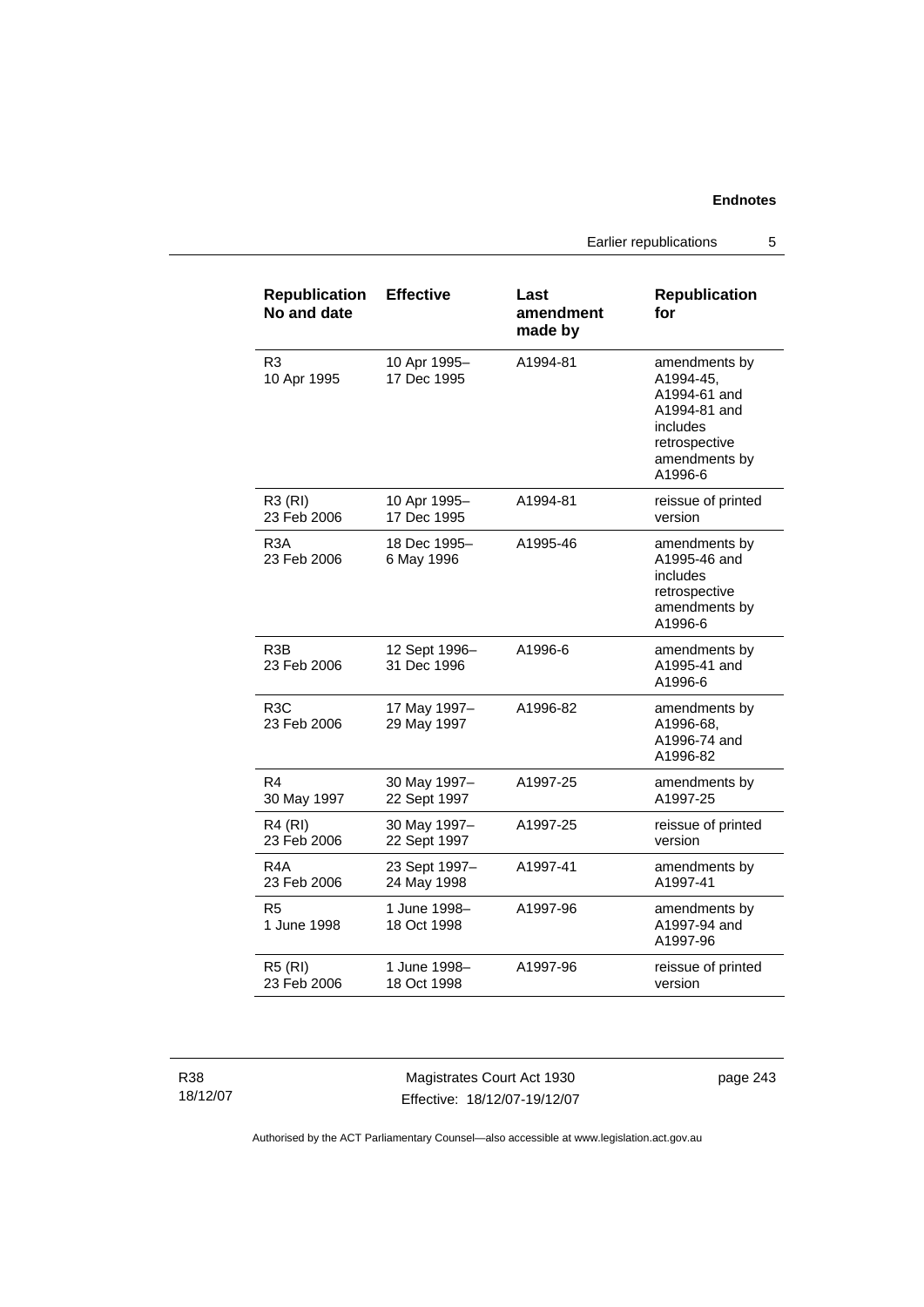#### 5 Earlier republications

| <b>Republication</b><br>No and date | <b>Effective</b>             | Last<br>amendment<br>made by | <b>Republication</b><br>for                                         |
|-------------------------------------|------------------------------|------------------------------|---------------------------------------------------------------------|
| R <sub>6</sub><br>31 Mar 1999       | 31 Mar 1999-<br>30 Apr 1999  | A1999-12                     | amendments by<br>A1998-25,<br>A1998-38,<br>A1998-54 and<br>A1998-67 |
| <b>R6 (RI)</b><br>23 Feb 2006       | 31 Mar 1999-<br>30 Apr 1999  | A1999-12                     | reissue of printed<br>version                                       |
| R6A<br>23 Feb 2006                  | 1 Sept 1999-<br>9 Nov 1999   | A1999-34                     | amendments by<br>A1999-12.<br>A1999-22 and<br>A1999-34              |
| R6B<br>23 Feb 2006                  | 24 Dec 1999-<br>29 Feb 2000  | A1999-91                     | amendments by<br>A1999-59,<br>A1999-61,<br>A1999-66 and<br>A1999-91 |
| R <sub>6</sub> C<br>23 Feb 2006     | 10 May 2000-<br>31 May 2000  | A2000-1                      | amendments by<br>A1999-64.<br>A1999-79 and<br>A2000-1               |
| R6D<br>23 Feb 2006                  | 1 June 2000-<br>8 Sept 2000  | A2000-17                     | amendments by<br>A2000-17                                           |
| R7<br>20 Nov 2000                   | 5 Oct 2000-<br>4 Sept 2001   | A2000-60                     | amendments by<br>A2000-1 and<br>A2000-60                            |
| R7 (RI)<br>23 Feb 2006              | 5 Oct 2000-<br>4 Sept 2001   | A2000-60                     | reissue of printed<br>version                                       |
| R <sub>8</sub><br>12 Sept 2001      | 27 Sept 2001-<br>30 Nov 2001 | A2001-90                     | amendments by<br>A2001-44,<br>A2001-56,<br>A2001-63 and<br>A2001-70 |
| R9<br>3 Dec 2001                    | 1 Dec 2001-<br>13 Mar 2002   | A2001-90                     | amendments by<br>A2001-62                                           |

page 244 Magistrates Court Act 1930 Effective: 18/12/07-19/12/07

R38 18/12/07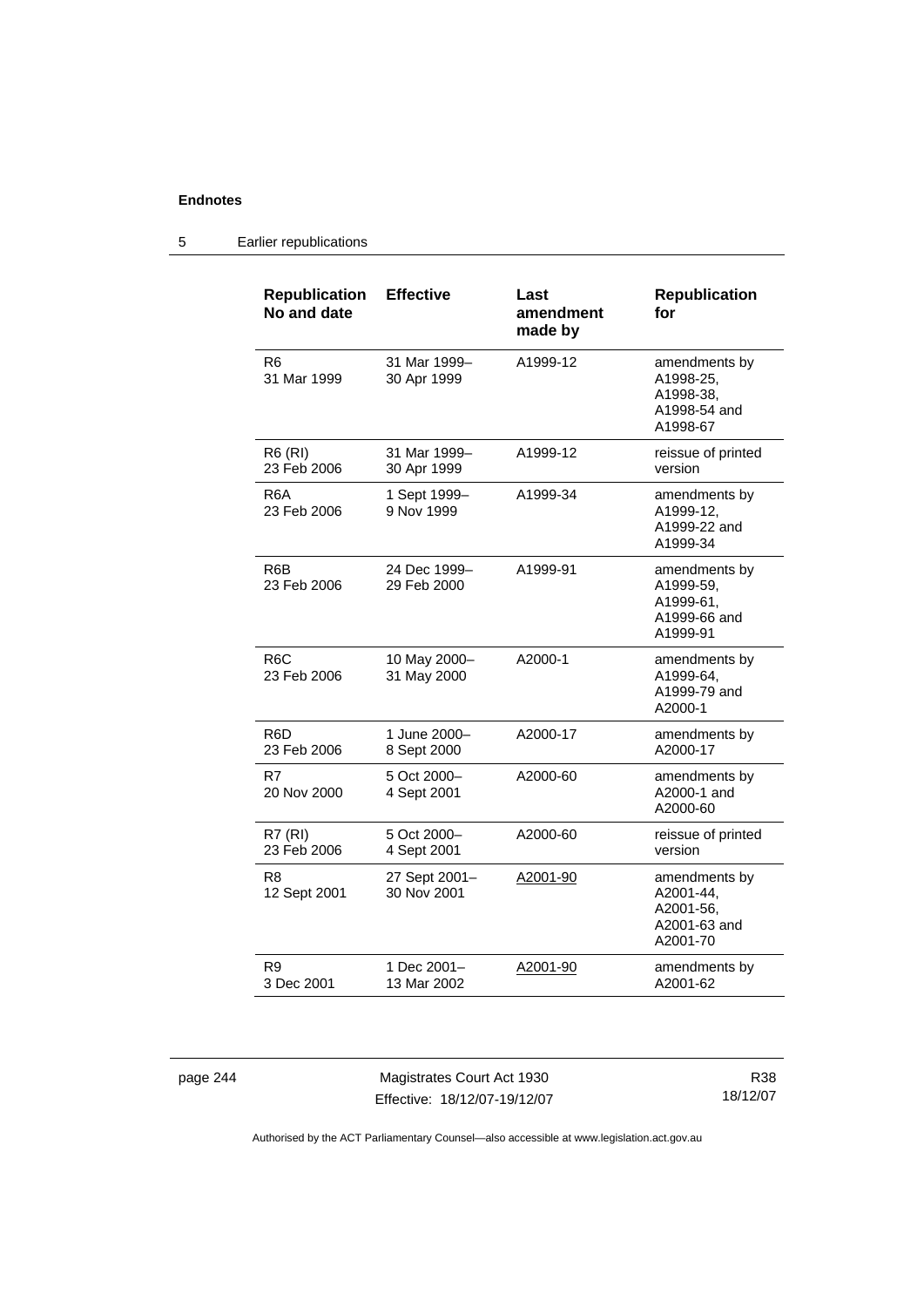Earlier republications 5

| <b>Republication</b><br>No and date | <b>Effective</b>              | Last<br>amendment<br>made by | <b>Republication</b><br>for                                      |
|-------------------------------------|-------------------------------|------------------------------|------------------------------------------------------------------|
| R <sub>10</sub><br>14 Mar 2002      | 14 Mar 2002-<br>26 Mar 2002   | A2002-2                      | amendments by<br>A2001-77 and<br>A2002-2                         |
| R <sub>11</sub> *                   | 27 Mar 2002-                  | A2002-2                      | amendments by                                                    |
| 27 Mar 2002                         | 30 June 2002                  |                              | A2001-90                                                         |
| R <sub>12</sub>                     | 1 July 2002-                  | A2002-2                      | amendments by                                                    |
| 1 July 2002                         | 12 Sept 2002                  |                              | A2001-18                                                         |
| R <sub>13</sub><br>13 Sept 2002     | 13 Sept 2002-<br>16 Sept 2002 | A2002-2                      | commenced expiry                                                 |
| R <sub>14</sub>                     | 17 Sept 2002-                 | A2002-30                     | amendments by                                                    |
| 17 Sept 2002                        | 10 Oct 2002                   |                              | A2002-30                                                         |
| R <sub>15</sub>                     | 11 Oct 2002-                  | A2002-36                     | amendments by                                                    |
| 11 Oct 2002                         | 31 Dec 2002                   |                              | A2002-36                                                         |
| R16<br>1 Jan 2003                   | 1 Jan 2003-<br>30 Mar 2003    | A2002-36                     | repealed<br>amendments by<br>A2001-64                            |
| R <sub>16</sub> (RI)<br>12 Feb 2003 | 1 Jan 2003-<br>30 Mar 2003    | A2002-36                     | reissue to include<br>retrospective<br>amendments by<br>A2002-49 |
| R <sub>17</sub> *                   | 31 Mar 2003-                  | A2003-2                      | amendments by                                                    |
| 31 Mar 2003                         | 11 Oct 2003                   |                              | A2003-2                                                          |
| R <sub>18</sub><br>12 Oct 2003      | 12 Oct 2003-<br>18 Dec 2003   | A2003-2                      | commenced expiry                                                 |
| R <sub>19</sub>                     | 19 Dec 2003-                  | A2003-56                     | amendments by                                                    |
| 19 Dec 2003                         | 21 Mar 2004                   |                              | A2003-56                                                         |
| R <sub>20</sub>                     | 22 Mar 2004-                  | A2004-2                      | amendments by                                                    |
| 22 Mar 2004                         | 8 Apr 2004                    |                              | A2004-2                                                          |
| R <sub>21</sub>                     | 9 Apr 2004-                   | A2004-15                     | amendments by                                                    |
| 9 Apr 2004                          | 29 Apr 2004                   |                              | A2004-15                                                         |
| R22                                 | 30 Apr 2004-                  | A2004-15                     | amendments by                                                    |
| 30 Apr 2004                         | 25 June 2004                  |                              | A2003-48                                                         |

R38 18/12/07

Magistrates Court Act 1930 Effective: 18/12/07-19/12/07 page 245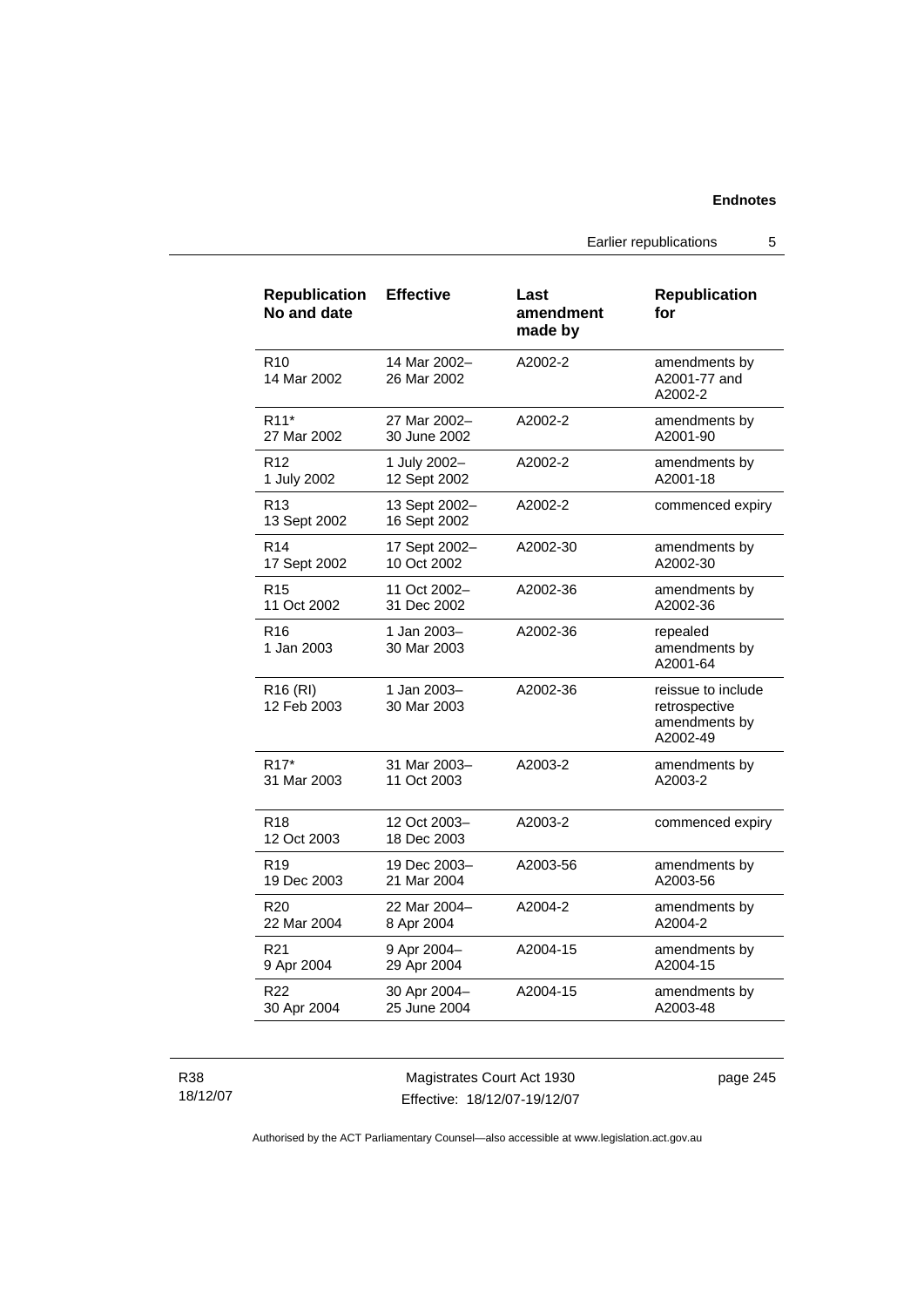| <b>Republication</b><br>No and date | <b>Effective</b>             | Last<br>amendment<br>made by | <b>Republication</b><br>for                                                            |
|-------------------------------------|------------------------------|------------------------------|----------------------------------------------------------------------------------------|
| R <sub>23</sub><br>26 June 2004     | 26 June 2004-<br>24 Aug 2004 | A2004-15                     | amendments by<br>A2004-14                                                              |
| R <sub>24</sub><br>25 Aug 2004      | 25 Aug 2004-<br>29 Sept 2004 | A2004-47                     | amendments by<br>A2004-42                                                              |
| R <sub>25</sub><br>30 Sept 2004     | 30 Sept 2004-<br>9 Jan 2005  | A2004-47                     | amendments by<br>A2004-42 and<br>A2004-47                                              |
| R26 (RI)<br>8 June 2005             | 10 Jan 2005-<br>23 Feb 2005  | A2004-60                     | amendments by<br>A2004-60 and<br>includes textual<br>correction in s 312               |
| R27 (RI)<br>8 June 2005             | 24 Feb 2005-<br>24 Mar 2005  | A2005-7                      | amendments by<br>A2005-5 and<br>A2005-7 and<br>includes textual<br>correction in s 312 |
| R28 (RI)<br>8 June 2005             | 25 Mar 2005-<br>1 June 2005  | A2005-13                     | amendments by<br>A2005-13 and<br>includes textual<br>correction in s 312               |
| R29 (RI)<br>8 June 2005             | 2 June 2005-<br>22 Nov 2005  | A2005-20                     | amendments by<br>A2005-20 and<br>includes textual<br>correction in s 312               |
| R <sub>30</sub><br>23 Nov 2005      | 23 Nov 2005-<br>21 Dec 2005  | A2005-53                     | amendments by<br>A2005-53                                                              |
| R31<br>22 Dec 2005                  | 22 Dec 2005-<br>10 Jan 2006  | A2005-60                     | amendments by<br>A2005-60                                                              |
| R32*<br>11 Jan 2006                 | 11 Jan 2006-<br>1 June 2006  | A2005-60                     | commenced expiry                                                                       |
| R33<br>2 June 2006                  | 2 June 2006-<br>1 July 2006  | A2006-23                     | amendments by<br>A2006-23                                                              |
| R34<br>2 July 2006                  | 2 July 2006-<br>18 Dec 2006  | A2006-23                     | commenced expiry                                                                       |

#### 5 Earlier republications

page 246 Magistrates Court Act 1930 Effective: 18/12/07-19/12/07

R38 18/12/07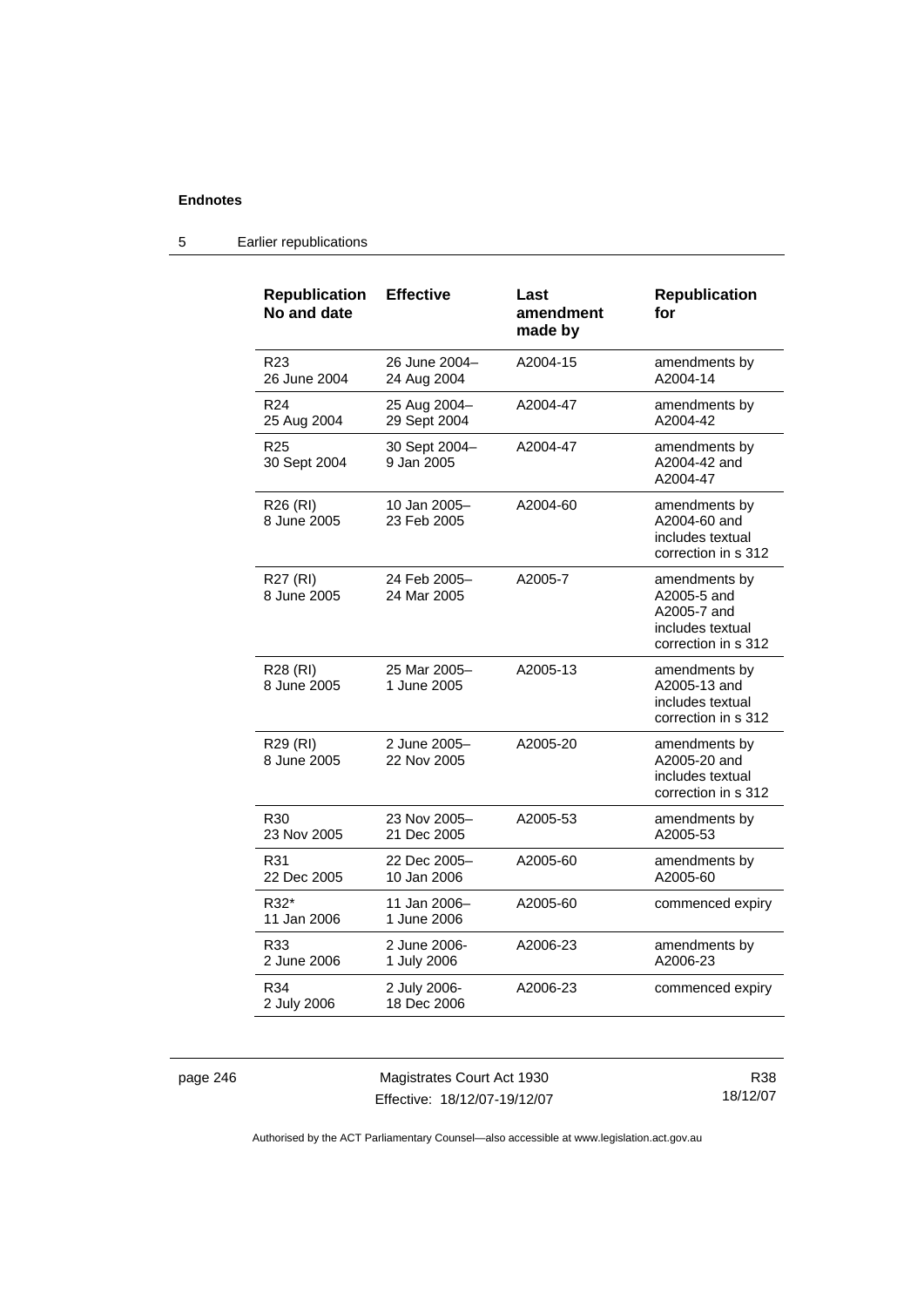Uncommenced amendments 6

| <b>Republication</b><br>No and date | <b>Effective</b>          | Last<br>amendment<br>made by | <b>Republication</b><br>for                            |
|-------------------------------------|---------------------------|------------------------------|--------------------------------------------------------|
| R35                                 | 19 Dec 2006-              | A2006-55                     | amendments by                                          |
| 19 Dec 2006                         | 31 Dec 2006               |                              | A2006-55                                               |
| R36<br>1 Jan 2007                   | 1 Jan 2007–<br>9 Nov 2007 | A2006-55                     | amendments by<br>A2006-40 as<br>amended by<br>A2006-55 |
| R37                                 | 10 Nov 2007-              | A2007-15                     | amendments by                                          |
| 10 Nov 2007                         | 17 Dec 2007               |                              | A2007-8                                                |

#### **6 Uncommenced amendments**

The following amendments have not been included in this republication because they were uncommenced at the republication date:

 **Victims of Crime Amendment Act 2007 A2007-44 sch 1 pt 1.2** 

# **Part 1.2 Magistrates Court Act 1930**

## **[1.2] Section 141 (2), new note**

*insert* 

*Note* The *Victims of Crime Act 1994*, s 25 (1) requires the amount of the victims services levy payable by a person (in relation to an offence to which that Act, pt 5 applies), to be stated on a fine order under the *Crimes (Sentencing) Act 2005* and on any notice or copy of the fine order given to the person.

#### **[1.3] Section 146, definition of** *fine***, new paragraph (da)**

*insert* 

 (da) a victims services levy imposed under the *Victims of Crime Act 1994*; or

| R38      | Magistrates Court Act 1930   | page 247 |
|----------|------------------------------|----------|
| 18/12/07 | Effective: 18/12/07-19/12/07 |          |